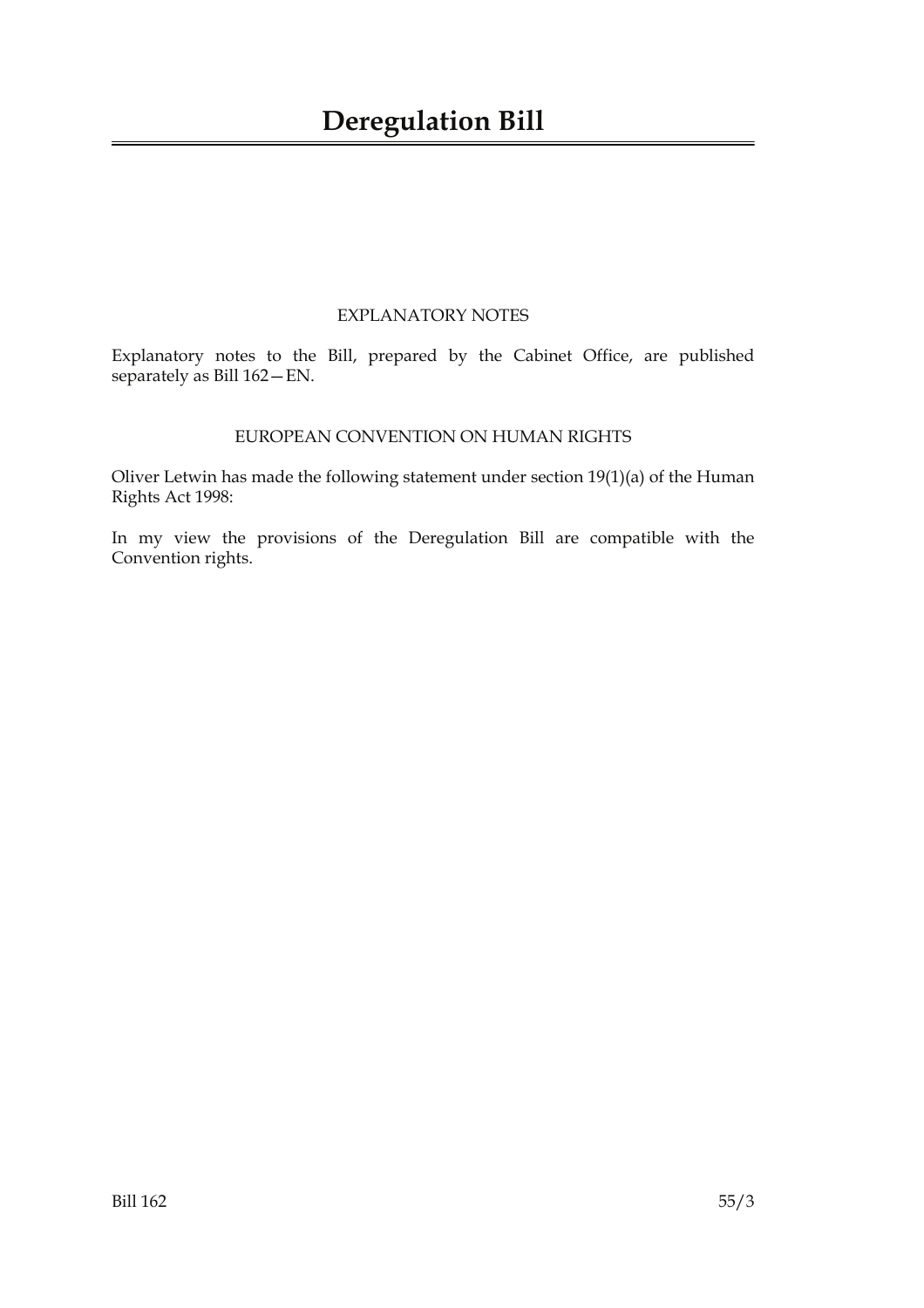## **CONTENTS**

## *Measures affecting business: general*

- 1 Health and safety at work: general duty of self-employed persons
- 2 Removal of employment tribunals' power to make wider recommendations
- 3 Apprenticeships: simplification
- 4 English apprenticeships: funding arrangements

## *Measures affecting business: particular areas*

- 5 Driving instructors
- 6 Motor insurers
- 7 Shippers etc of gas
- 8 Suppliers of fuel and fireplaces
- 9 Sellers of knitting yarn

## *Companies and insolvency*

- 10 Authorisation of insolvency practitioners
- 11 Auditors ceasing to hold office
- 12 Insolvency and company law: miscellaneous

## *Use of land*

- 13 Recorded rights of way: additional protection
- 14 Unrecorded rights of way: protection from extinguishment
- 15 Conversion of public rights of way to private rights of way
- 16 Applications by owners etc for public path orders<br>17 Extension of powers to authorise erection of gates
- Extension of powers to authorise erection of gates at owner's request
- 18 Applications for certain orders under Highways Act 1980: cost recovery
- 19 Public rights of way: procedure
- 20 Erection of public statues (London): removal of consent requirement

## *Housing*

- 21 Reduction of qualifying period for right to buy
- 22 Removal of power to require preparation of housing strategies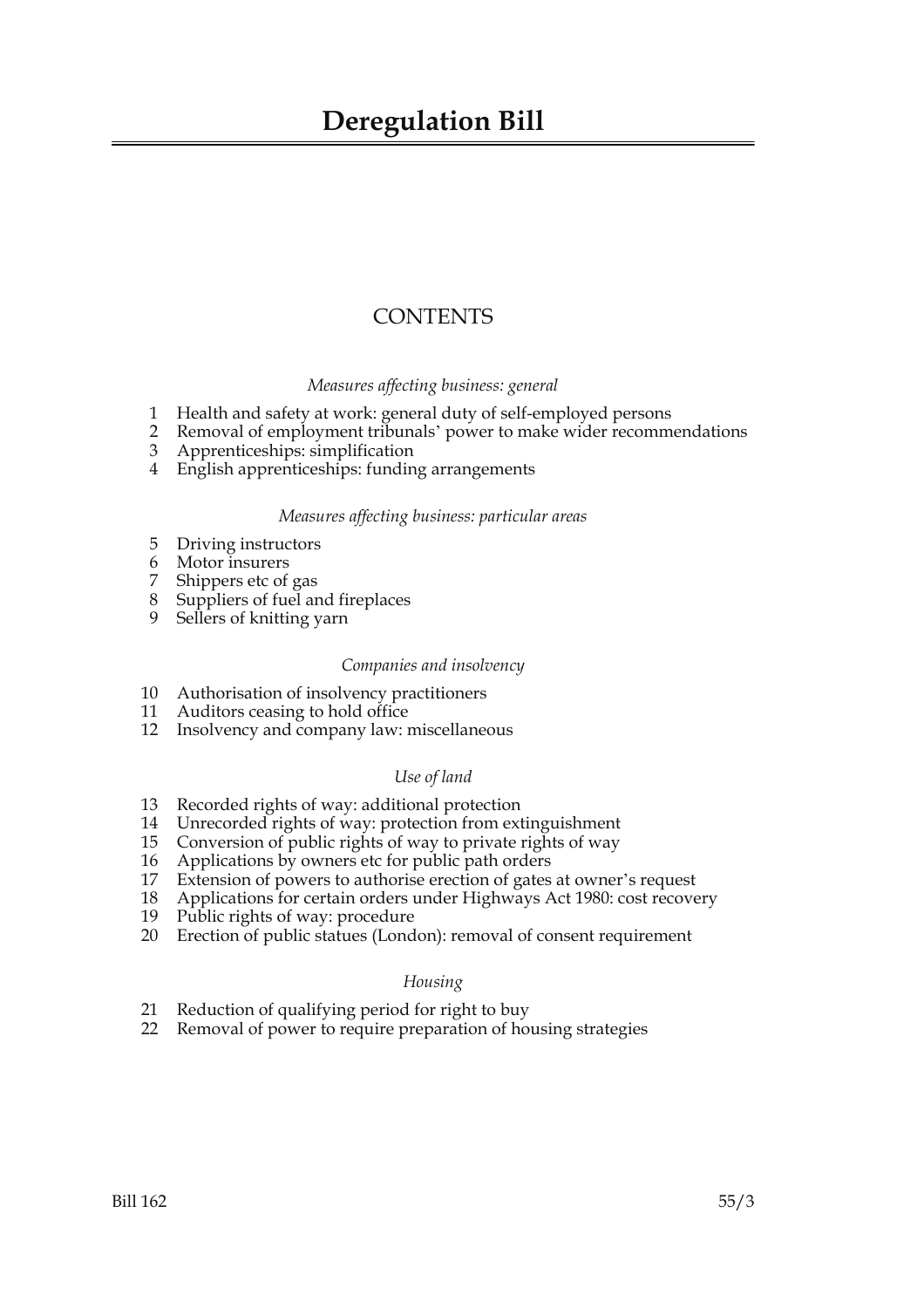#### *Transport*

- 23 Removal of restrictions on provision of passenger rail services
- 24 Reduction of burdens relating to the use of roads and railways
- 25 Reduction of burdens relating to enforcement of transport legislation
- 26 Removal of duty to order re-hearing of marine accident investigations

#### *Communications*

27 Repeal of power to make provision for blocking injunctions

#### *The environment etc*

- 28 Reduction of duties relating to energy and climate change
- 29 Household waste: de-criminalisation
- 30 Other measures relating to animals, food and the environment

#### *Regulation of child trust funds*

- 31 Management of child trust funds: looked after children
- 32 Management of child trust funds: children 16 or over
- 33 Child trust funds: transfers
- 34 Child trust funds: safeguards for children's interests

#### *Education and training*

- 35 Abolition of office of Chief Executive of Skills Funding
- 36 Further and higher education sectors: reduction of burdens
- 37 Schools: reduction of burdens

#### *Alcohol and entertainment*

- 38 Temporary event notices: increase in maximum number of events per year
- 39 Personal licences: no requirement to renew
- 40 Sale of liqueur confectionery to children under 16: abolition of offence
- 41 Late night refreshment
- 42 Removal of requirement to report loss or theft of licence etc to police
- 43 Exhibition of films in community premises

### *Administration of justice*

- 44 Repeal of Senior President of Tribunals' duty to report on standards
- 45 Criminal procedure: written witness statements
- 46 Criminal procedure: written guilty pleas
- 47 Criminal procedure: powers to make Criminal Procedure Rules
- 48 "MAPPA arrangements" to cease to apply to certain offenders
- 49 Removal of requirement that prison closures be made by order

#### *Other measures to reduce burdens on public authorities*

- 50 London street trading appeals: removal of role of Secretary of State in appeals
- 51 Gangmasters (Licensing) Act 2004: enforcement
- 52 Reduction in regulation of providers of social work services
- 53 Access to registers kept by Gas and Electricity Markets Authority
- 54 Repeal of duty to prepare sustainable community strategy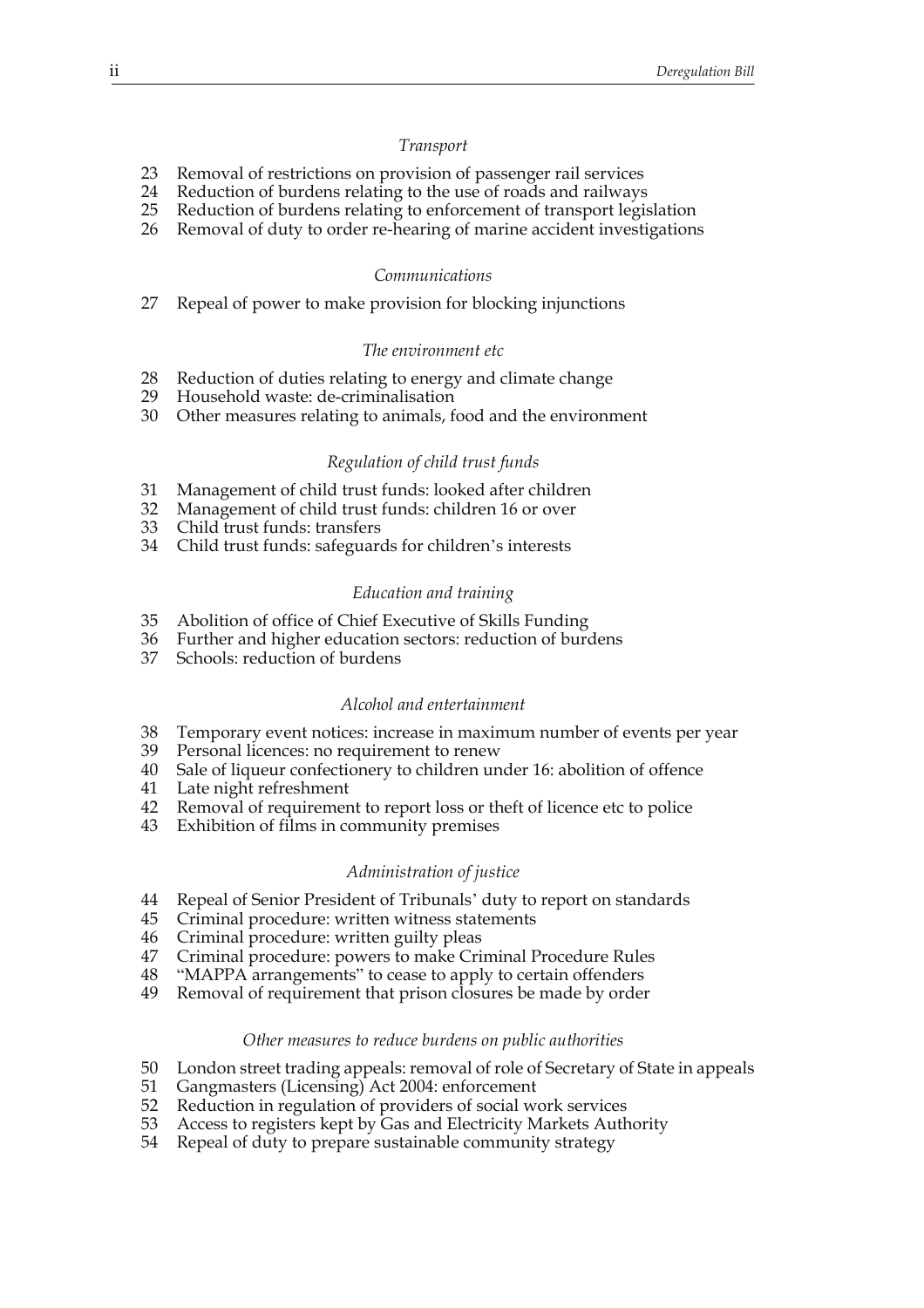- 55 Repeal of duties relating to local area agreements
- 56 Repeal of provisions relating to multi-area agreements
- 57 Repeal of duties relating to consultation or involvement

#### *Legislative reform*

- 58 Power to spell out dates described in legislation
- 59 Ambulatory references to international shipping instruments

#### *Legislation no longer of practical use*

60 Legislation no longer of practical use

### *Exercise of regulatory functions*

- 61 Exercise of regulatory functions: economic growth
- 62 Functions to which section 61 applies
- 63 Guidance on duty under section 61
- 64 Sections 61 to 63: interpretation

## *General*

- 65 Consequential amendments, repeals and revocations
- 66 Financial provision
- 67 Extent
- 68 Commencement
- 69 Short title
	- Schedule 1 Approved English apprenticeships
		- Part 1 Main amendments
		- Part 2 Consequential amendments
		- Part 3 Apprenticeships: Wales
	- Schedule 2 Driving instructors
		- Part 1 Amendments of Part 5 RTA 1988 (as amended by RSA 2006)
		- Part 2 Transitory amendments of Part 5 RTA 1988 (before amendment by RSA 2006)
		- Part 3 Consequential and related amendments
	- Schedule 3 Motor insurance industry: certificates of insurance
	- Schedule 4 Auditors ceasing to hold office
		- Part 1 Notification requirements
		- Part 2 Miscellaneous
	- Schedule 5 Insolvency and company law
		- Part 1 Deeds of arrangement
		- Part 2 Administration of companies
		- Part 3 Winding up of companies
		- Part 4 Disqualification of unfit directors of insolvent companies
		- Part 5 Bankruptcy
		- Part 6 Authorisation of insolvency practitioners
		- Part 7 Liabilities of administrators and administrative receivers of companies and preferential debts of companies and individuals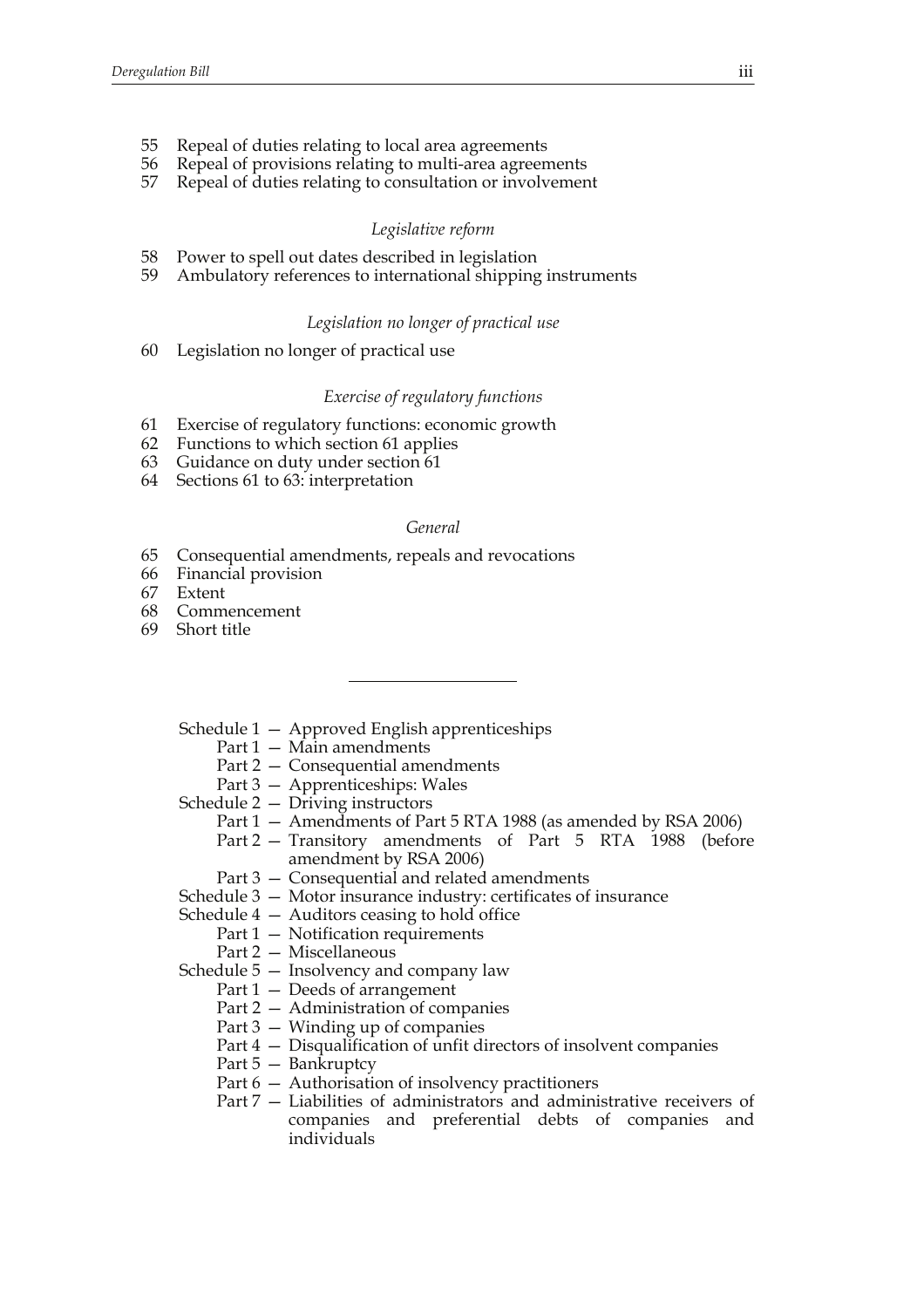- Part 8 Requirements of company law: proxies
- Schedule 6 Ascertainment of rights of way
	- Part 1 Wildlife and Countryside Act 1981
	- Part 2 New Schedule 13A to the 1981 Act
	- Part 3 New Schedule 14A to the 1981 Act
	- Part 4 Highways Act 1980
	- Part 5 Consequential amendments
- Schedule 7 Provision of passenger rail services
- Schedule 8 Regulation of the use of roads and railways
	- Part 1 Permit schemes: removal of requirement for Secretary of State approval
	- Part 2 Road humps
	- Part 3 Pedestrian crossings: removal of requirement to inform Secretary of State
	- Part 4 Off-road motoring events
	- Part 5 Testing of vehicles
	- Part 6 Rail vehicle accessibility regulations: exemption orders
- Schedule 9 Enforcement of transport legislation
	- Part 1 Drink and drug driving offences
		- Part 2 Bus lane contraventions
- Schedule 10 Household waste: London
- Schedule 11 Other measures relating to animals, food and the environment
	- Part 1 Destructive imported animals
	- Part 2 Farriers
	- Part 3 Joint waste authorities
	- Part  $4 Air$  quality
	- Part 5 Noise abatement zones
- Schedule 12 Abolition of office of the Chief Executive of Skills Funding
	- Part 1 Main amendments
	- Part 2 Consequential Amendments
- Schedule 13 Further and higher education: reduction of burdens
	- Part 1 Measures applying to England and Wales
		- Part 2 Measures applying to England only
- Schedule 14 Schools: reduction of burdens
- Schedule 15 Amendments consequential on section 39
- Schedule 16 Removal of consultation requirements
	- Part 1 Measures affecting England only
	- Part 2 Measures affecting England and Wales
- Schedule 17 Legislation no longer of practical use
	- Part 1 Companies
	- Part 2 Industry
	- Part 3 Energy
	- Part 4 Transport
	- Part 5 Environment
	- Part 6 Animals and Food
	- Part 7 Education
	- Part 8 Criminal law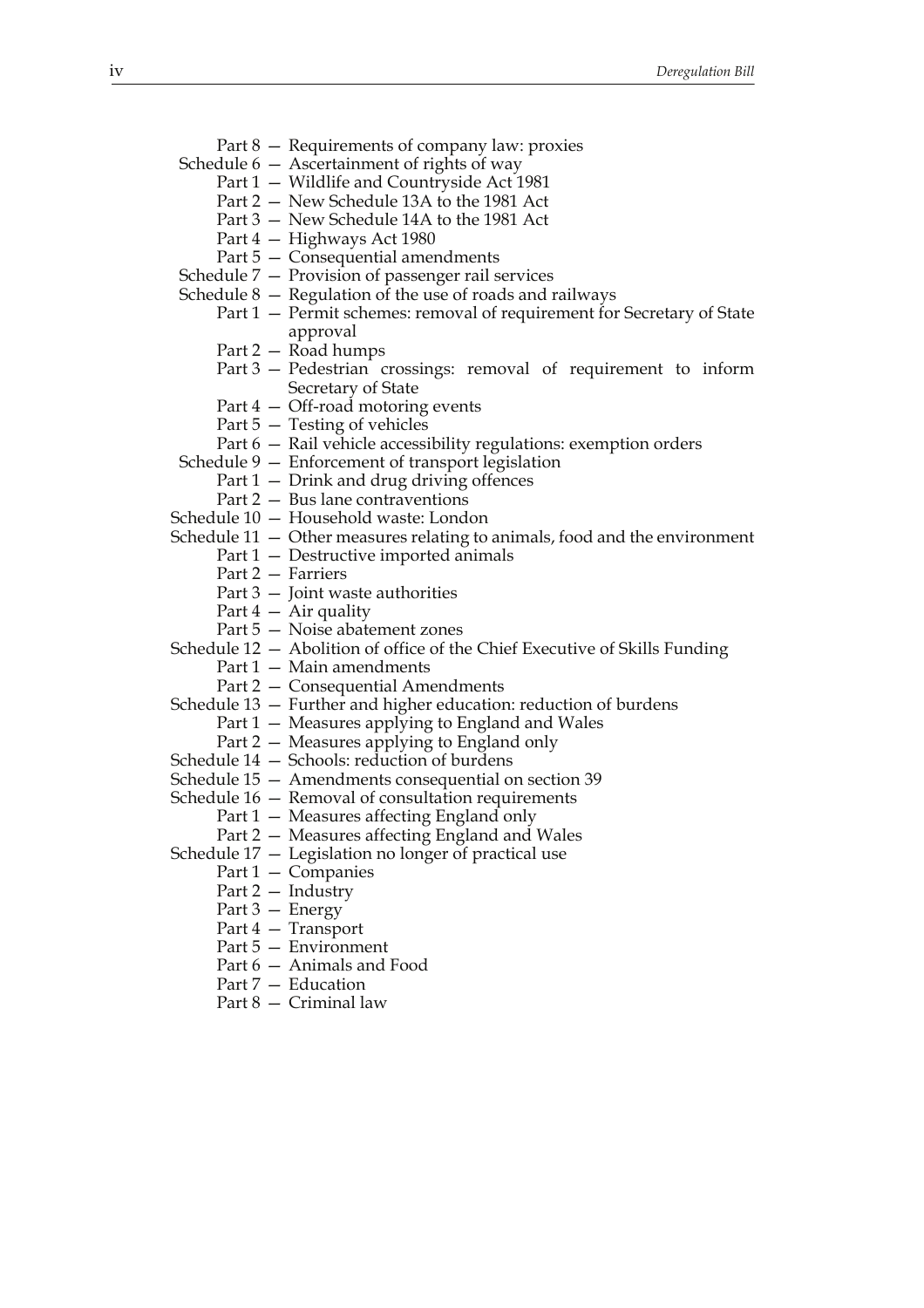# A **BILL** TO

Make provision for the reduction of burdens resulting from legislation for businesses or other organisations or for individuals; make provision for the repeal of legislation which no longer has practical use; make provision about the exercise of regulatory functions; and for connected purposes.

E IT ENACTED by the Queen's most Excellent Majesty, by and with the advice and consent of the Lords Spiritual and Temporal, and Commons, in this present **B** E IT ENACTED by the Queen's most Excellent Majesty, by and with consent of the Lords Spiritual and Temporal, and Commons, Parliament assembled, and by the authority of the same, as follows:  $-$ 

## *Measures affecting business: general*

## **1 Health and safety at work: general duty of self-employed persons**

- (1) Section 3 of the Health and Safety at Work etc. Act 1974 (general duty of employers and self-employed to persons other than their employees) is amended in accordance with subsection (2).
- (2) In subsection (2) (which imposes a general duty with respect to health and safety on self-employed persons)—
	- (a) after "self-employed person" insert "who conducts an undertaking of a prescribed description";
	- (b) for "his undertaking" substitute "the undertaking".
- (3) In section 11 of that Act (functions of the Executive), in subsection (4)(b), after "does not" insert ", except in relation to regulations under section 3(2),".
- (4) Where this section comes into force at a time when there is in force an Order in Council made under section 84(3) of the Health and Safety at Work etc. Act 1974 that applies section 3 or 11 of that Act to matters outside Great Britain, that Order is to be taken as applying that section as amended by this section.

## **2 Removal of employment tribunals' power to make wider recommendations**

(1) In section 124 of the Equality Act 2010 (remedies available to an employment tribunal in discrimination cases etc), in subsection (3) (which describes the recommendations that an employment tribunal may make)—

*20*

*15*

*5*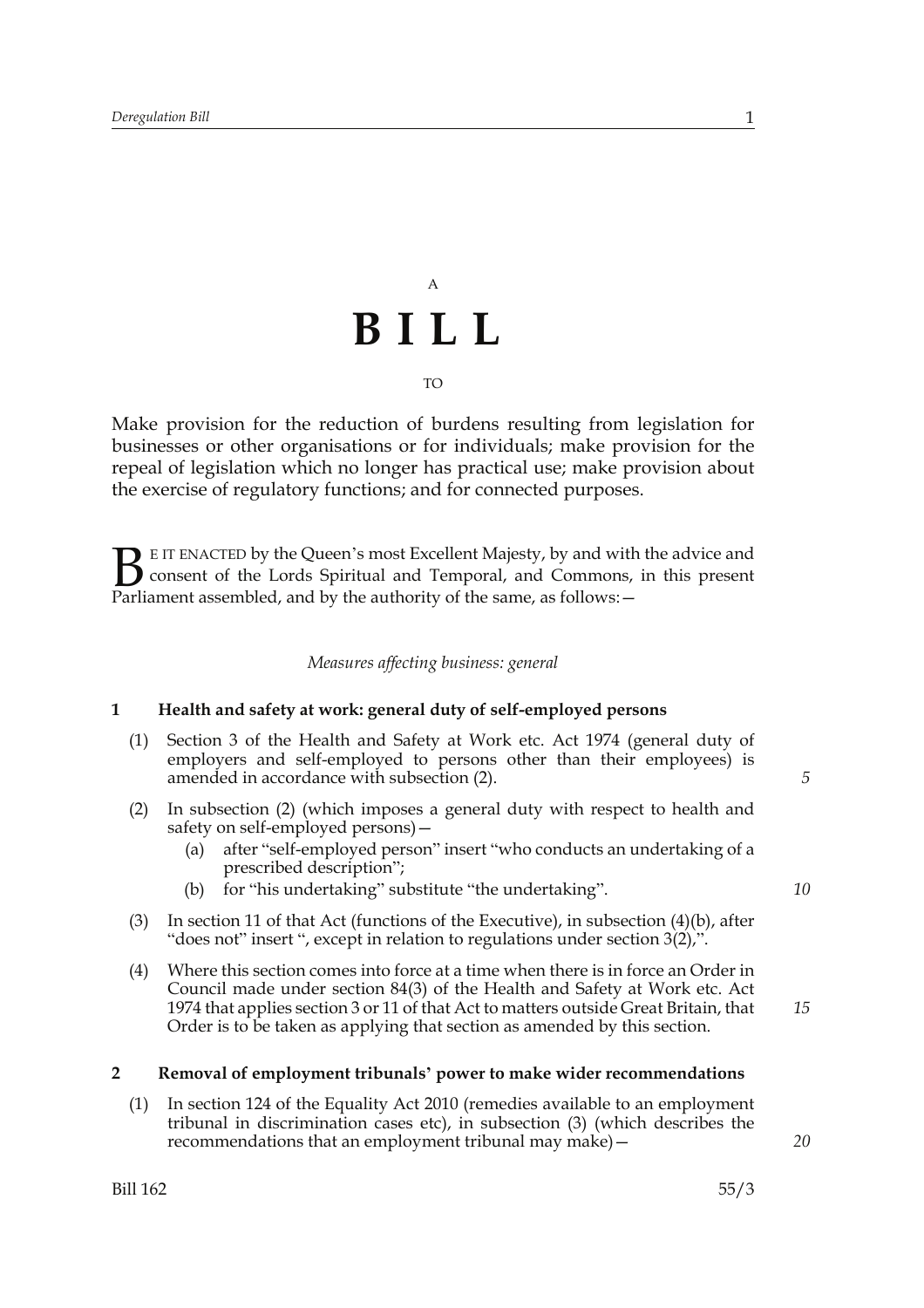- (a) in the opening words, after "adverse effect" insert "on the complainant";
- (b) omit paragraphs (a) and (b).
- (2) In consequence of subsection  $(1)$ 
	- (a) in section 124(7) of that Act omit "in so far as it relates to the complainant"; *5*
	- (b) omit section 125 of that Act (remedies: national security).

## **3 Apprenticeships: simplification**

- (1) Schedule 1 makes provision about apprenticeships.
- (2) Part 1 of the Schedule amends Part 1 of the Apprenticeships, Skills, Children and Learning Act 2009 ("the 2009 Act") so as to simplify the provision made by that Part about English apprenticeships. *10*
- (3) Part 2 of the Schedule contains further amendments of the 2009 Act in consequence of the amendments made by Part 1.
- (4) Part 3 of the Schedule contains minor amendments of the provision made by Part 1 of the 2009 Act about Welsh apprenticeships. *15*

## **4 English apprenticeships: funding arrangements**

- (1) The Secretary of State may make arrangements with the Commissioners for Her Majesty's Revenue and Customs under which the Commissioners are responsible for the administration of payments that may be made by the Secretary of State to employers in connection with the provision by them of opportunities for individuals to complete an approved English apprenticeship.
- (2) The Commissioners may by regulations make provision as to the administration of payments where arrangements are made under subsection  $(1).$
- (3) The regulations may, in particular, provide that the Commissioners may, instead of making payments to employers—
	- (a) permit them to deduct equivalent amounts from payments that they are required to make to the Commissioners and that are of a kind specified in regulations;
	- (b) provide them with vouchers of equivalent amounts which may be used by them in connection with their provision of opportunities for individuals to complete an approved English apprenticeship.
- (4) The regulations may make different provision for different cases.
- (5) The Secretary of State may disclose information to the Commissioners, or to a person providing services to the Commissioners, for the purpose of arrangements made under subsection (1). *35*
- (6) The Commissioners may disclose information obtained by them in connection with arrangements under subsection (1) to the Secretary of State, or to a person providing services to the Secretary of State, for the purpose of the Secretary of State's functions in relation to approved English apprenticeships.

*30*

*25*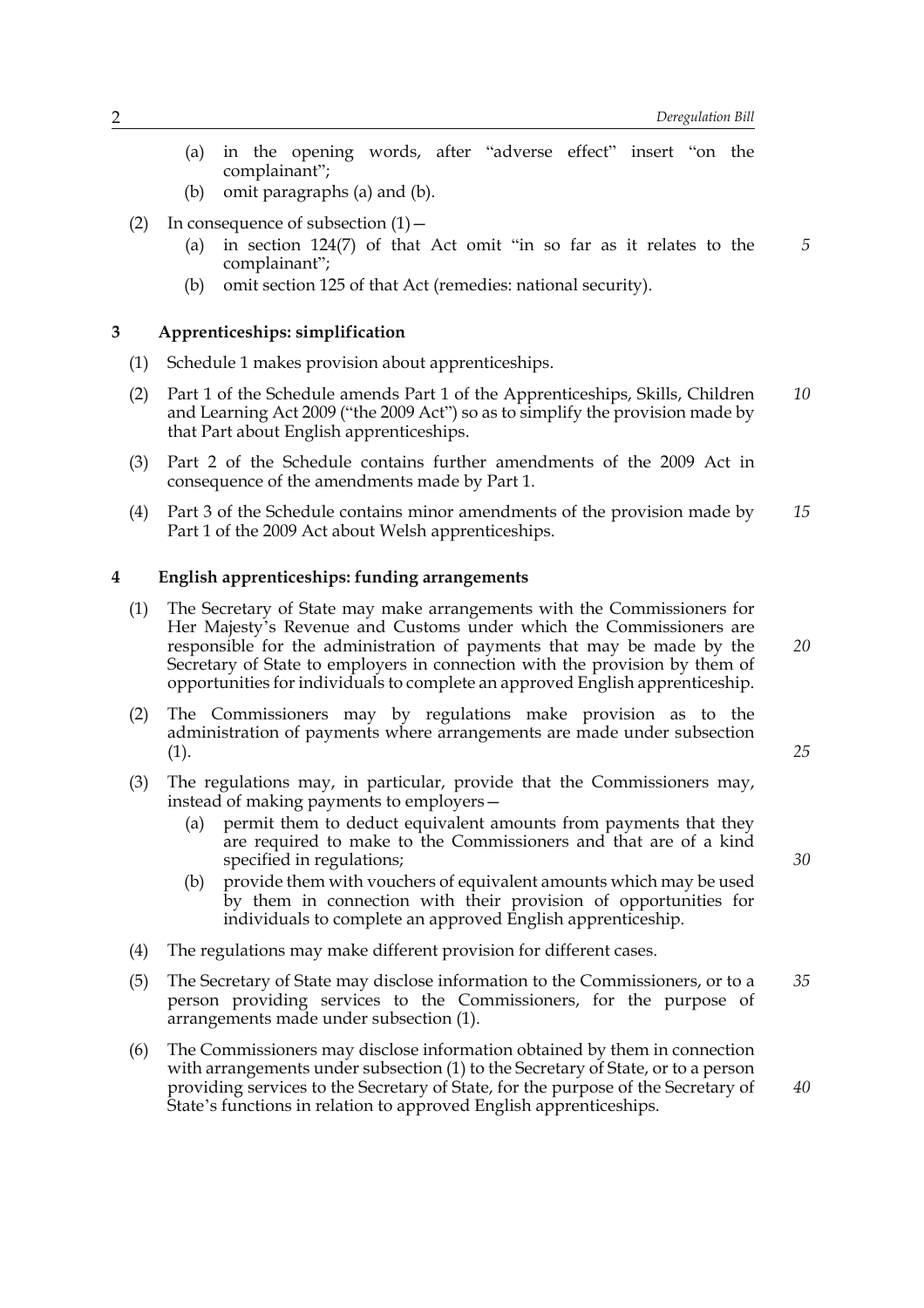- (7) Information disclosed under subsection (6) may not be disclosed by the recipient of the information to any other person without the consent of the Commissioners.
- (8) If a person discloses, in contravention of subsection (7), any revenue and customs information relating to a person whose identity—
	- (a) is specified in the disclosure, or
	- (b) can be deduced from it,

section 19 of the Commissioners for Revenue and Customs Act 2005 (wrongful disclosure) applies in relation to that disclosure as it applies in relation to a disclosure of such information in contravention of section 20(9) of that Act.

- (9) Regulations under this section may be made only with the consent of the Secretary of State.
- (10) Regulations under this section must be made by statutory instrument.
- (11) A statutory instrument containing regulations under this section is subject to annulment in pursuance of a resolution of either House of Parliament.
- (12) In this section—

"approved English apprenticeship" has the same meaning as in Chapter A1 of the Apprenticeships, Skills, Children and Learning Act 2009 (see Schedule 1);

"revenue and customs information relating to a person" has the same meaning as in section 19 of the Commissioners for Revenue and Customs Act 2005 (see section 19(2) of that Act). *20*

*Measures affecting business: particular areas*

## **5 Driving instructors**

- (1) Schedule 2 makes provision to simplify the regulation of driving instructors by removing the separate system for the registration of disabled instructors. *25*
- (2) Part 1 of the Schedule contains amendments of Part 5 of the Road Traffic Act 1988 as amended by Schedule 6 to the Road Safety Act 2006.
- (3) Part 2 of the Schedule contains transitory amendments of Part 5 of the Road Traffic Act 1988 which have effect before the commencement of Schedule 6 to the Road Safety Act 2006. *30*
- (4) Part 3 of the Schedule contains consequential and related amendments.

## **6 Motor insurers**

- (1) In Part 6 of the Road Traffic Act 1988 (compulsory insurance or security against third-party risks), section 147 (issue and surrender of certificates of insurance and of security) is amended as follows.
- (2) In subsection (1), for "A policy of insurance shall be of no effect for the purposes of this Part of this Act unless and until there is delivered by the insurer" substitute "An insurer issuing a policy of insurance for the purposes of this Part of this Act must deliver".
- (3) In subsection (2), for "A security shall be of no effect for the purposes of this Part of this Act unless and until there is delivered by the person giving the

*35*

*15*

*5*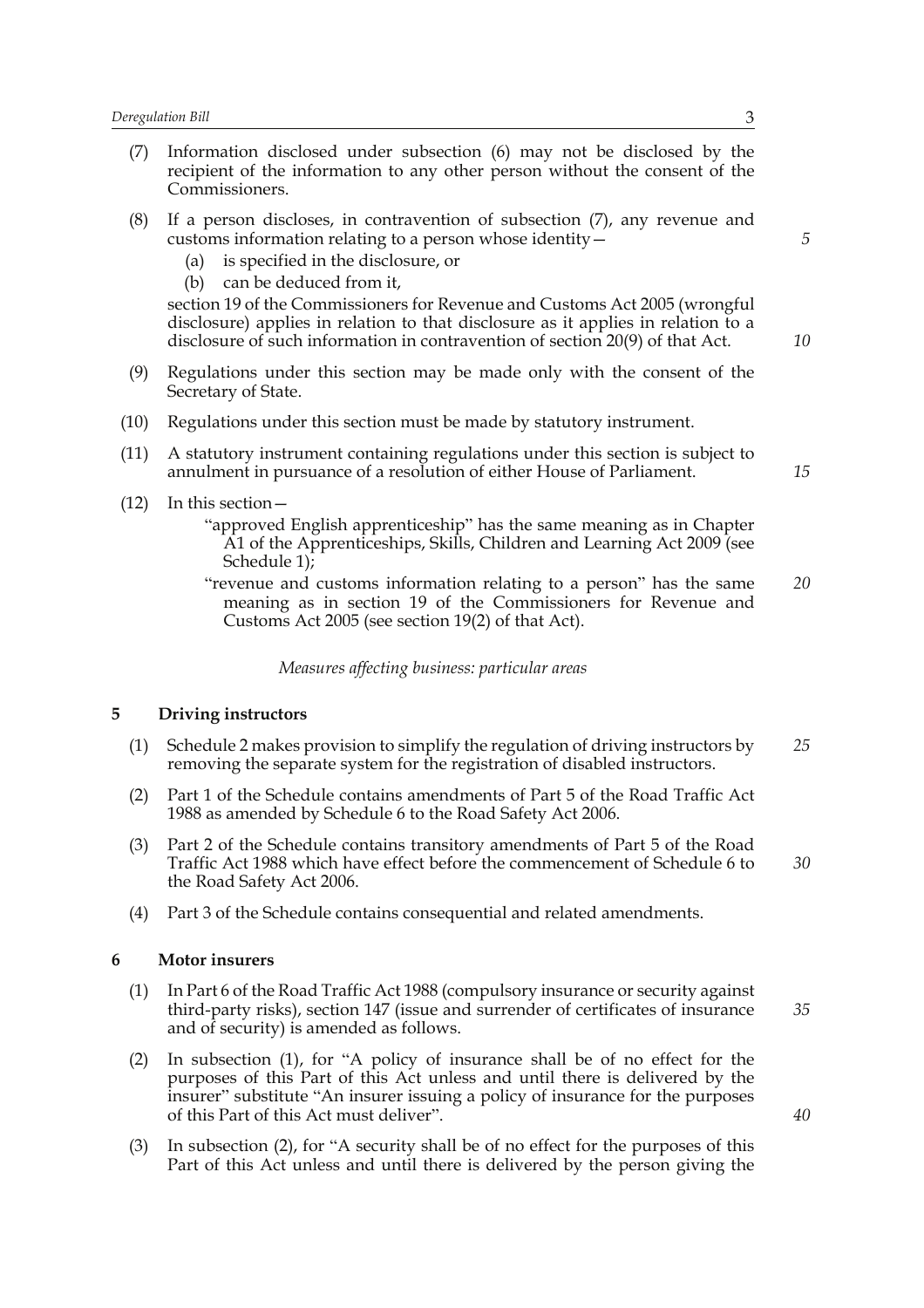security" substitute "A person giving a security for the purposes of this Part of this Act must deliver".

- (4) Omit subsections (4) to (5) (obligation to surrender certificate following cancellation of policy of insurance or security).
- (5) Schedule 3 makes amendments in consequence of this section.

## **7 Shippers etc of gas**

(1) In Part 1 of the Energy Act 2008 (gas importation and storage), after section 3 insert—

## **"3A Exception for unloading to an installation in certain circumstances**

The prohibition in section 2(1) does not apply to a person ("A") who uses a controlled place for the unloading of gas to an installation if— *10*

- (a) the installation is maintained by another person ("B") who has a licence in respect of the maintenance of the installation and the use of a controlled place for the unloading of gas to it, and
- (b) B consents to the use by A of the controlled place for the unloading of gas to the installation." *15*
- (2) In consequence of subsection (1), in section 2(2) of the 2008 Act, for "section 3" substitute "sections 3 and 3A".

## **8 Suppliers of fuel and fireplaces**

- (1) Part 3 of the Clean Air Act 1993 (smoke control areas) is amended as follows.
- (2) In section 20 (offence of emitting smoke in smoke control area where emission caused by use of fuel other than authorised fuel), after subsection (5) insert—
	- "(5ZA) In the application of this Part to England, "authorised fuel" means a fuel included in a list of authorised fuels kept by the Secretary of State for the purposes of this Part.
		- (5ZB) The Secretary of State must—
			- (a) publish the list of authorised fuels, and
			- (b) publish a revised copy of the list as soon as is reasonably practicable after any change is made to it.
	- (5ZC) The list must be published in such manner as the Secretary of State considers appropriate." *30*
- (3) In that section, in subsection (6) as it applies in relation to England and Wales (definition of "authorised fuel"), for "In" substitute "Except as provided by subsection (5ZA), in".
- (4) In section 21 (power by order to exempt certain fireplaces), at the beginning insert— *35*
	- "(A1) For the purposes of the application of this Part to England, the Secretary of State may exempt any class of fireplace from the provisions of section 20 (prohibition of smoke emissions in smoke control area) if he is satisfied that such fireplaces can be used for burning fuel other than authorised fuels without producing any smoke or a substantial quantity of smoke.

*5*

*20*

*25*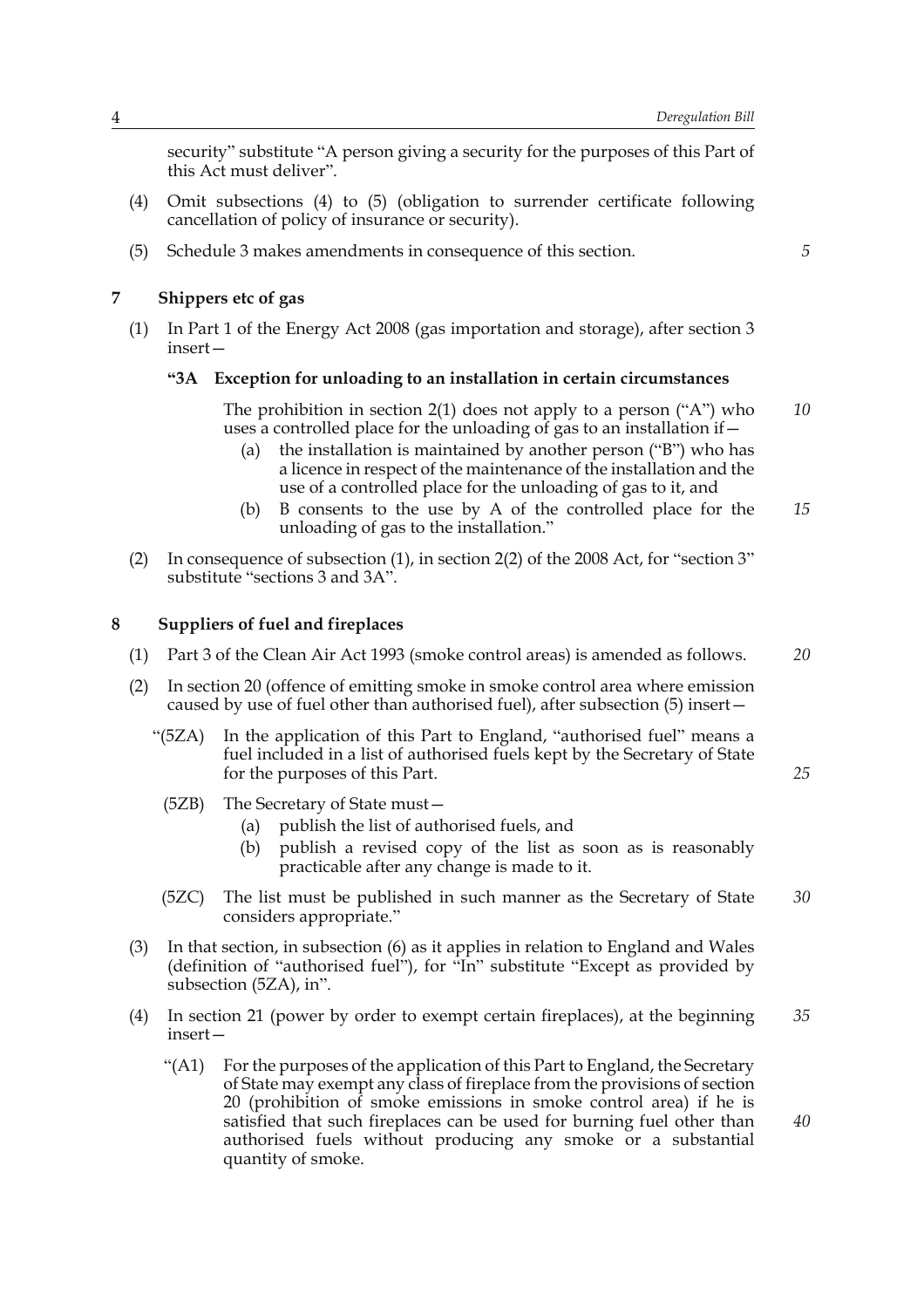| (A2) |     | An exemption under subsection (A1) may be made subject to such<br>conditions as the Secretary of State considers appropriate.                                                                                   |
|------|-----|-----------------------------------------------------------------------------------------------------------------------------------------------------------------------------------------------------------------|
| (A3) | (a) | The Secretary of State must-<br>publish a list of those classes of fireplace that are exempt under<br>subsection (A1) including details of any conditions to which an<br>exemption is subject;                  |
|      | (b) | publish a revised copy of the list as soon as is reasonably<br>practicable after any change is made to the classes of fireplace<br>that are so exempt or to the conditions to which an exemption is<br>subject. |
| (A4) |     | The list must be published in such manner as the Secretary of State<br>considers appropriate."                                                                                                                  |
|      |     | In that section as it applies in relation to $F$ ngland and Wales, the existing text                                                                                                                            |

(5) In that section as it applies in relation to England and Wales, the existing text becomes subsection (5) and in that subsection, for "The" substitute "Except where subsection (A1) applies, the".

- (6) In the heading to that section, omit "by order".
- (7) In section 29 (interpretation of Part 3), in the definition of "authorised fuel", for " $20(6)$ " substitute  $-20$ ".

## **9 Sellers of knitting yarn**

- (1) The Weights and Measures (Knitting Yarns) Order 1988 (S.I. 1988/895) (quantities in which yarn is to be sold) is revoked. *20*
- (2) In consequence of subsection (1), in the Weights and Measures (Specified Quantities) (Pre-packed Products) Regulations 2009 (S.I. 2009/663), omit regulation 3.

*Companies and insolvency*

#### **10 Authorisation of insolvency practitioners**

- (1) Part 13 of the Insolvency Act 1986 (insolvency practitioners and their qualification) is amended in accordance with subsections (2) to (4).
- (2) In section 390 (persons not qualified to act as insolvency practitioners), for subsection (2) substitute—
	- "(2) A person is not qualified to act as an insolvency practitioner at any time unless at that time the person is appropriately authorised under section 390A."
- (3) After section 390 insert—

## **"390A Authorisation**

- (1) In this Part— "partial authorisation" means authorisation to act as an insolvency practitioner—
	- (a) only in relation to companies, or
	- (b) only in relation to individuals;

*25*

*30*

*35*

*40*

*5*

*10*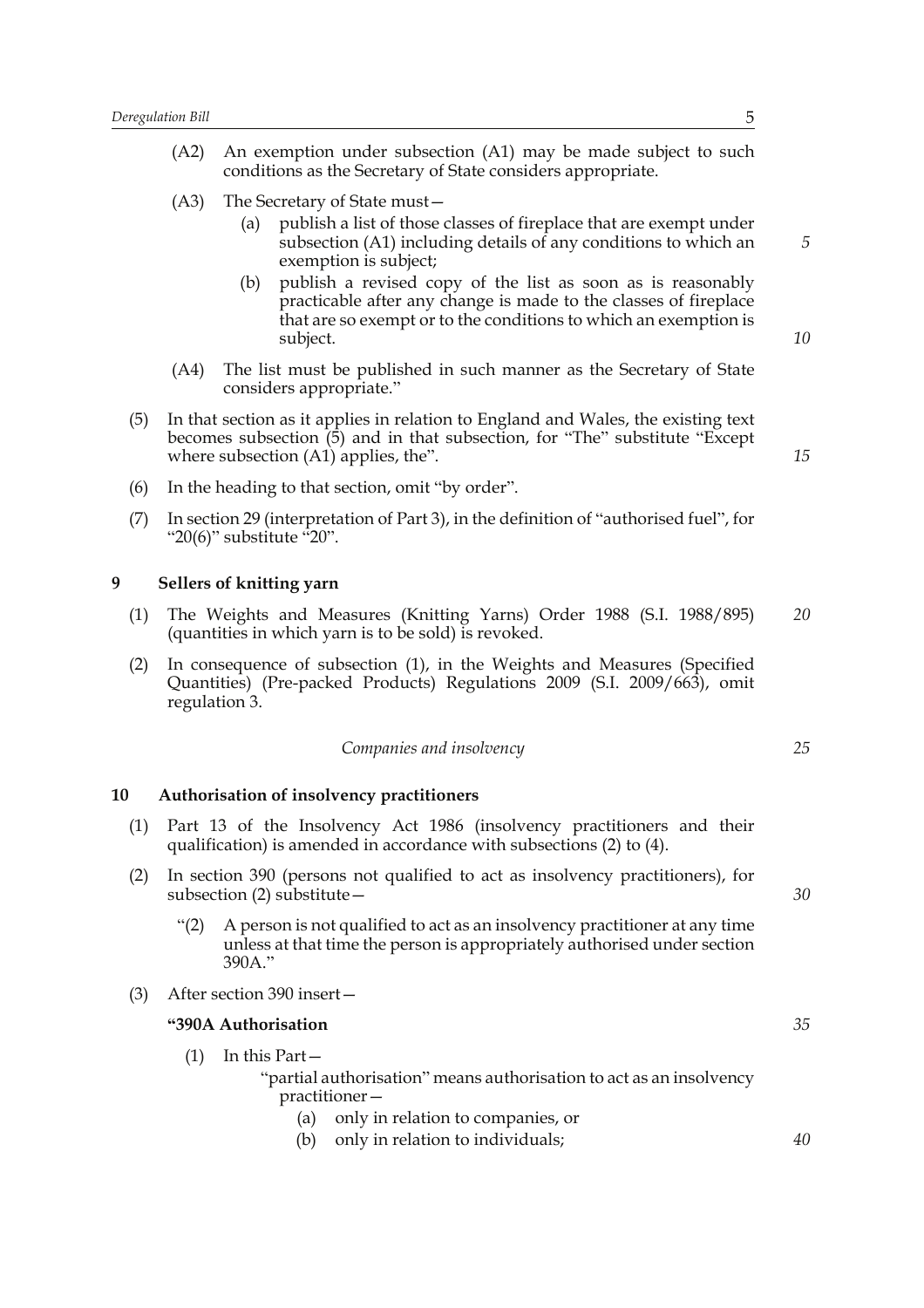"full authorisation" means authorisation to act as an insolvency practitioner in relation to companies, individuals and insolvent partnerships; "partially authorised" and "fully authorised" are to be construed accordingly. (2) A person is fully authorised under this section to act as an insolvency practitioner— (a) by virtue of being a member of a professional body recognised under section 391(1) and being permitted to act as an insolvency practitioner for all purposes by or under the rules of that body, or (b) by holding an authorisation granted by the Department of Enterprise, Trade and Investment in Northern Ireland under Article 352 of the Insolvency (Northern Ireland) Order 1989. (3) A person is partially authorised under this section to act as an insolvency practitioner— (a) by virtue of being a member of a professional body recognised under section 391(1) and being permitted to act as an insolvency practitioner in relation only to companies or only to individuals by or under the rules of that body, or (b) by virtue of being a member of a professional body recognised under section 391(2) and being permitted to act as an insolvency practitioner by or under the rules of that body. **390B Partial authorisation: acting in relation to partnerships** (1) A person who is partially authorised to act as an insolvency practitioner in relation to companies may nonetheless not accept an appointment to act in relation to a company if at the time of the appointment the person is aware that the company — (a) is or was a member of a partnership, and (b) has outstanding liabilities in relation to the partnership. (2) A person who is partially authorised to act as an insolvency practitioner in relation to individuals may nonetheless not accept an appointment to act in relation to an individual if at the time of the appointment the person is aware that the individual— (a) is or was a member of a partnership other than a Scottish partnership, and (b) has outstanding liabilities in relation to the partnership. (3) Subject to subsection (9), a person who is partially authorised to act as an insolvency practitioner in relation to companies may nonetheless not continue to act in relation to a company if the person becomes aware that the company— (a) is or was a member of a partnership, and (b) has outstanding liabilities in relation to the partnership, unless the person is granted permission to continue to act by the court. (4) Subject to subsection (9), a person who is partially authorised to act as an insolvency practitioner in relation to individuals may nonetheless *10 15 25 30 35 40 45*

not continue to act in relation to an individual if the person becomes

aware that the individual—

*5*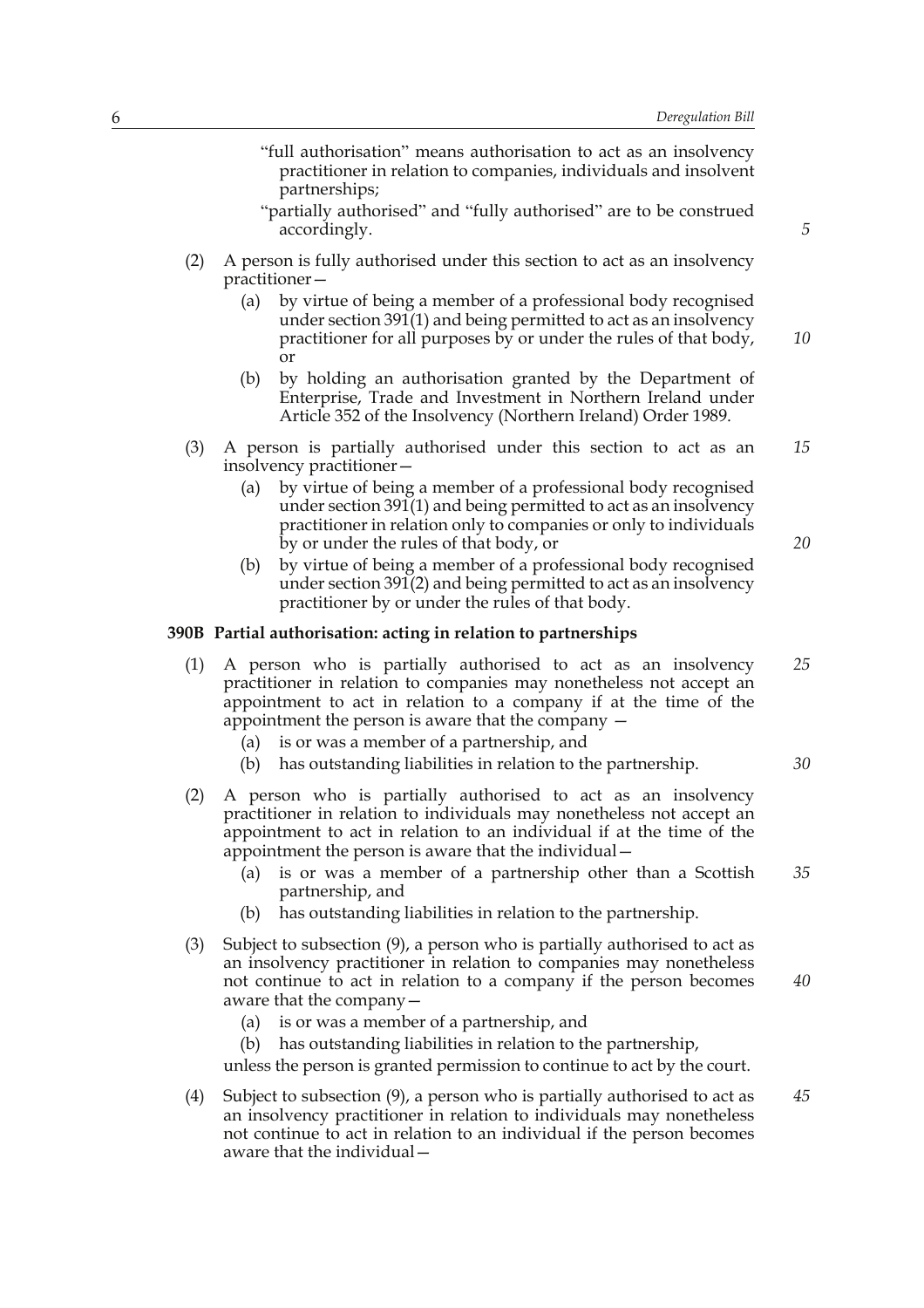|     |      | is or was a member of a partnership other than a Scottish<br>(a)                                                                                                                                                                                                                                                                                                                                                                         |    |
|-----|------|------------------------------------------------------------------------------------------------------------------------------------------------------------------------------------------------------------------------------------------------------------------------------------------------------------------------------------------------------------------------------------------------------------------------------------------|----|
|     |      | partnership, and<br>has outstanding liabilities in relation to the partnership,<br>(b)<br>unless the person is granted permission to continue to act by the court.                                                                                                                                                                                                                                                                       |    |
|     | (5)  | The court may grant a person permission to continue to act for the<br>purposes of subsection $(3)$ or $(4)$ if it is satisfied that the person is<br>competent to do so.                                                                                                                                                                                                                                                                 | 5  |
|     | (6)  | A person who is partially authorised and becomes aware as mentioned<br>in subsection $(3)$ or $(4)$ may alternatively apply to the court for an order<br>(a "replacement order") appointing in his or her place a person who is<br>fully authorised to act as an insolvency practitioner in relation to the<br>company or (as the case may be) the individual.                                                                           | 10 |
|     | (7)  | A person may apply to the court for permission to continue to act or for<br>a replacement order under-                                                                                                                                                                                                                                                                                                                                   |    |
|     |      | where acting in relation to a company, this section or, if it<br>(a)<br>applies, section 168(5B) (member of insolvent partnership:<br>England and Wales);                                                                                                                                                                                                                                                                                | 15 |
|     |      | where acting in relation to an individual, this section or, if it<br>(b)<br>applies, section 303(2C) (member of insolvent partnership:<br>England and Wales).                                                                                                                                                                                                                                                                            | 20 |
|     | (8)  | A person who acts as an insolvency practitioner in contravention of any<br>of subsections $(1)$ to $(4)$ is guilty of an offence under section 389 (acting<br>without qualification).                                                                                                                                                                                                                                                    |    |
|     | (9)  | A person does not contravene subsection $(3)$ or $(4)$ by continuing to act<br>as an insolvency practitioner during the permitted period if, within the<br>period of 7 business days beginning with the day after the day on which<br>the person becomes aware as mentioned in the subsection, the person –<br>applies to the court for permission to continue to act, or<br>(a)<br>applies to the court for a replacement order.<br>(b) | 25 |
|     | (10) | For the purposes of subsection $(9)$ –                                                                                                                                                                                                                                                                                                                                                                                                   | 30 |
|     |      | "business day" means any day other than a Saturday, a Sunday,<br>Christmas Day, Good Friday or a day which is a bank holiday<br>in any part of Great Britain;                                                                                                                                                                                                                                                                            |    |
|     |      | "permitted period" means the period beginning with the day on<br>which the person became aware as mentioned in subsection (3)<br>or $(4)$ and ending on the earlier of $-$                                                                                                                                                                                                                                                               | 35 |
|     |      | the expiry of the period of 6 weeks beginning with the<br>(a)<br>day on which the person applies to the court as<br>mentioned in subsection $(9)(a)$ or $(b)$ , and                                                                                                                                                                                                                                                                      |    |
|     |      | the day on which the court disposes of the application<br>(b)<br>(by granting or refusing it);                                                                                                                                                                                                                                                                                                                                           | 40 |
|     |      | "replacement order" has the meaning given by subsection (6)."                                                                                                                                                                                                                                                                                                                                                                            |    |
| (4) |      | For section 391 (recognised professional bodies) substitute –                                                                                                                                                                                                                                                                                                                                                                            |    |
|     |      | "391 Recognised professional bodies                                                                                                                                                                                                                                                                                                                                                                                                      |    |
|     | (1)  | The Secretary of State may by order declare a body which appears to                                                                                                                                                                                                                                                                                                                                                                      | 45 |

the Secretary of State to meet the requirements of subsection (4) to be a recognised professional body which is capable of providing its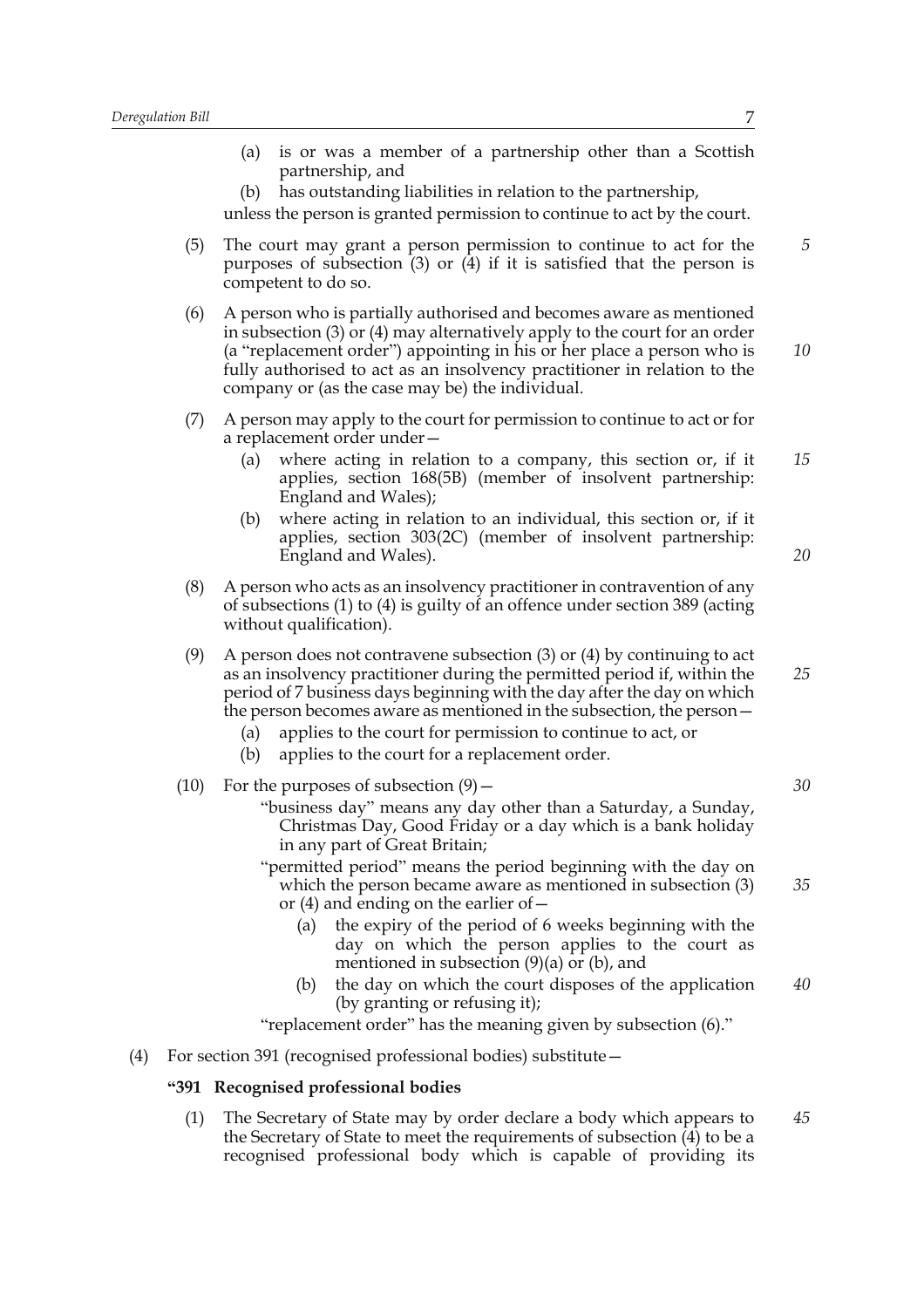insolvency specialist members with full authorisation or partial authorisation.

- (2) The Secretary of State may by order declare a body which appears to the Secretary of State to meet the requirements of subsection  $\overline{4}$  to be a recognised professional body which is capable of providing its insolvency specialist members with partial authorisation only.
- (3) An order under subsection (2) must state whether the partial authorisation relates to companies or to individuals.
- (4) The requirements are that the body  $-$ 
	- (a) regulates the practice of a profession, and
	- (b) maintains and enforces rules for securing that its insolvency specialist members—
		- (i) are fit and proper persons to act as insolvency practitioners, and
		- (ii) meet acceptable requirements as to education and practical training and experience. *15*
- (5) The Secretary of State may make an order revoking an order under subsection (1) or (2) in relation to a professional body if it appears to the Secretary of State that the body no longer meets the requirements of subsection (4).
- (6) The Secretary of State may make an order revoking an order under subsection (1) and replacing it with an order under subsection (2) in relation to a professional body if it appears to the Secretary of State that the body is capable of providing its insolvency specialist members with partial authorisation only.
- (7) An order of the Secretary of State under this section has effect from such date as is specified in the order.
- (8) An order revoking an order made under subsection (1) or (2) may make provision whereby members of the body in question continue to be treated as fully or partially authorised to act as insolvency practitioners (as the case may be) for a specified period after the revocation takes effect. *30*
- (9) In this section—
	- (a) references to members of a recognised professional body are to persons who, whether members of that body or not, are subject to its rules in the practice of the profession in question (and the references in section 390A to members of a recognised professional body are to be read accordingly);
	- (b) references to insolvency specialist members of a professional body are to members who are permitted by or under the rules of the body to act as insolvency practitioners." *40*
- (5) In section 415A of the Insolvency Act 1986 (fees orders (general)), after subsection (1) (fees for grant or maintenance of recognition of professional body) insert—
	- "( $1A$ ) Fees under subsection  $(1)$  may vary according to whether the body is recognised under section 391(1) (body providing full and partial *45*

*10*

*5*

*25*

*20*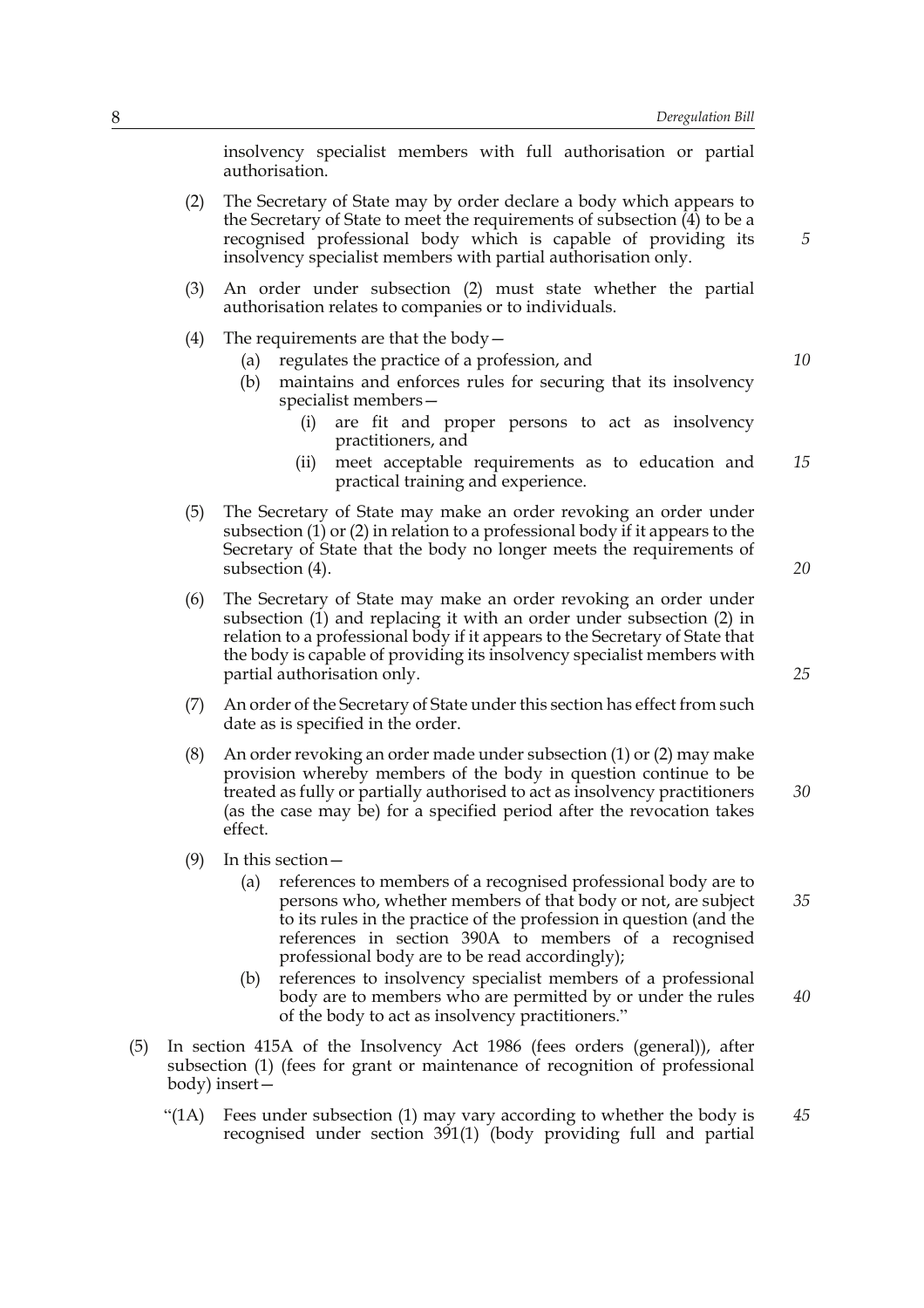authorisation) or under section 391(2) (body providing partial authorisation)."

(6) An order under section 391(1) of the Insolvency Act 1986 (recognised professional bodies) made before the coming into force of this section is, following the coming into force of this section, to be treated as if it were made under section 391(1) as substituted by subsection (4) of this section.

#### **11 Auditors ceasing to hold office**

- (1) Chapter 4 of Part 16 of the Companies Act 2006 (audit: removal, resignation, etc of auditors) is amended as follows.
- (2) In section 519 (statement by auditor to be deposited with company on ceasing to hold office), for subsections  $(1)$  to  $(3)$  substitute  $-$ *10*
	- "(1) An auditor of a public interest company who is ceasing to hold office (at any time and for any reason) must send to the company a statement of the reasons for doing so.
	- (2) An auditor ("A") of a non-public interest company who is ceasing to hold office must send to the company a statement of the reasons for doing so unless A satisfies the first or second condition. *15*
	- (2A) The first condition is that A is ceasing to hold office  $-$ 
		- (a) in the case of a private company, at the end of a period for appointing auditors;
		- (b) in the case of a public company, at the end of an accounts meeting.
	- (2B) The second condition is that—
		- (a) A's reasons for ceasing to hold office are all exempt reasons (as to which see section 519A(3)), and
		- (b) there are no matters connected with A's ceasing to hold office that A considers need to be brought to the attention of members or creditors of the company.
		- (3) A statement under this section must include—
			- (a) the auditor's name and address;
			- (b) the number allocated to the auditor on being entered in the register of auditors kept under section 1239;
			- (c) the company's name and registered number.
	- (3A) Where there are matters connected with an auditor's ceasing to hold office that the auditor considers need to be brought to the attention of members or creditors of the company, the statement under this section must include details of those matters. *35*
	- (3B) Where—
		- (a) an auditor ("A") of a non-public interest company is required by subsection (2) to send a statement, and
		- (b) A considers that none of the reasons for A's ceasing to hold office, and no matters (if any) connected with A's ceasing to hold office, need to be brought to the attention of members or creditors of the company,

*5*

*25*

*30*

*20*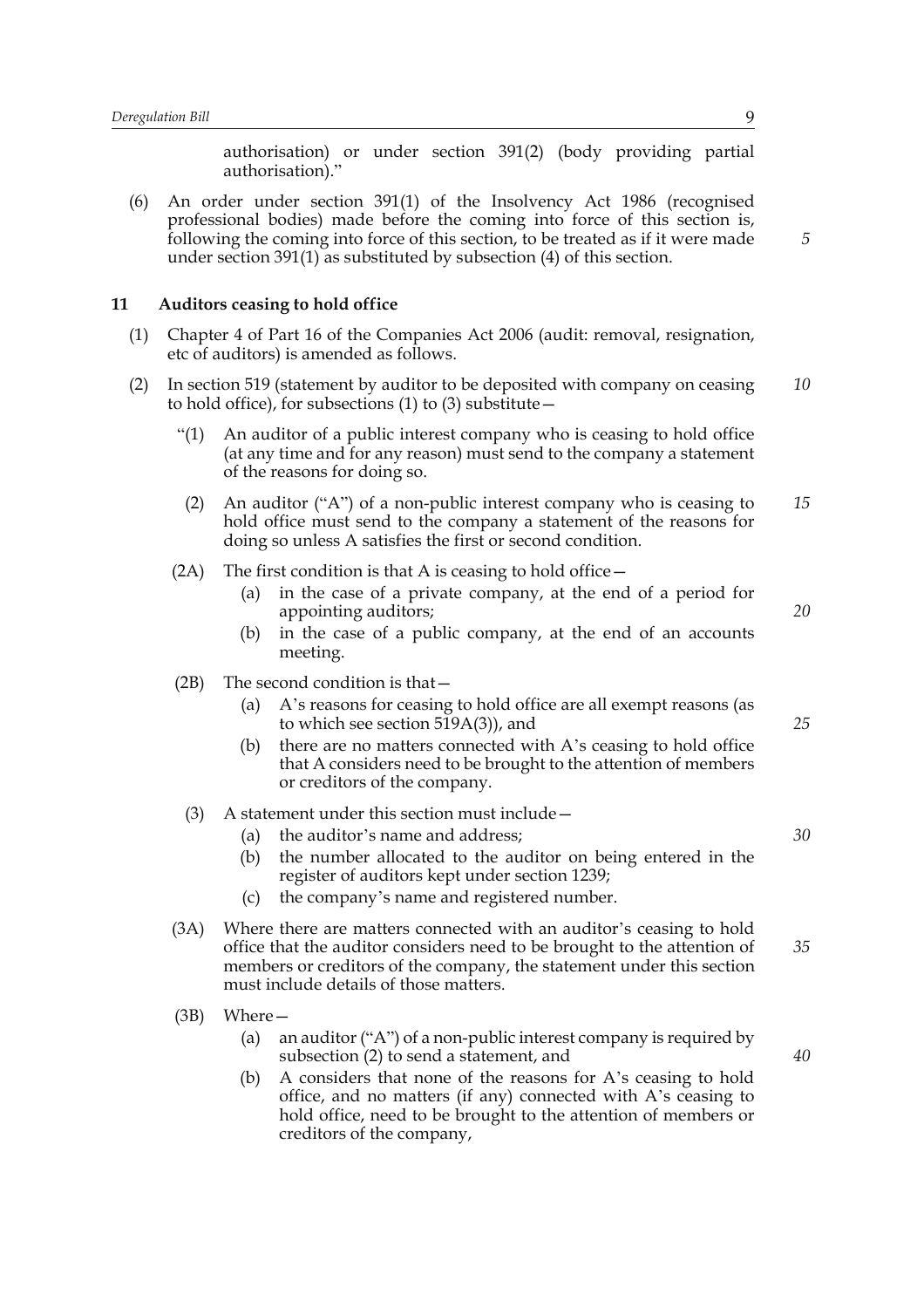A's statement under this section must include a statement to that effect."

(3) After section 519 insert—

## **"519A Meaning of "public interest company", "non-public interest company" and "exempt reasons"**

*5*

*10*

(1) In this Chapter—

"public interest company" means a company—

- any of whose transferable securities are included in the official list (within the meaning of Part 6 of the Financial Services and Markets Act 2000), or
- (b) any of whose equity share capital is officially listed in an EEA state;

"non-public interest company" means a company that is not a public interest company.

- (2) For the purposes of the definition of "public interest company", "transferable securities" means anything which is a transferable security for the purposes of Directive 2004/39/EC of the European Parliament and of the Council on markets in financial instruments. *15*
- (3) In the application of this Chapter to an auditor ("A") of a company ceasing to hold office, the following are "exempt reasons"—
	- (a) A is no longer to carry out statutory audit work within the meaning of Part 42 (see section 1210(1));
	- (b) the company is, or is to become, exempt from audit under section 477, 479A or 480, or from the requirements of this Part under section 482, and intends to include in its balance sheet a statement of the type described in section 475(2);
	- (c) the company is a subsidiary undertaking of a parent undertaking that is incorporated in the United Kingdom and—
		- (i) the parent undertaking prepares group accounts, and
		- (ii) A is being replaced as auditor of the company by the auditor who is conducting, or is to conduct, an audit of the group accounts; *30*
	- (d) the company is being wound up under Part 4 of the Insolvency Act 1986 or Part 5 of the Insolvency (Northern Ireland) Order 1989 (S.I. 1989/2405 (N.I. 19)), whether voluntarily or by the court, or a petition under Part 4 of that Act or Part 5 of that Order for the winding up of the company has been presented and not finally dealt with or withdrawn.
- (4) But the reason described in subsection  $(3)(c)$  is only an exempt reason if the auditor who is conducting, or is to conduct, an audit of the group accounts is also conducting, or is also to conduct, the audit (if any) of the accounts of each of the subsidiary undertakings (of the parent undertaking) that is incorporated in the United Kingdom and included in the consolidation. *40*
- (5) The Secretary of State may by order amend the definition of "public interest company" in subsection (1). *45*
- (6) An order under subsection (5) is subject to negative resolution procedure."

*20*

*25*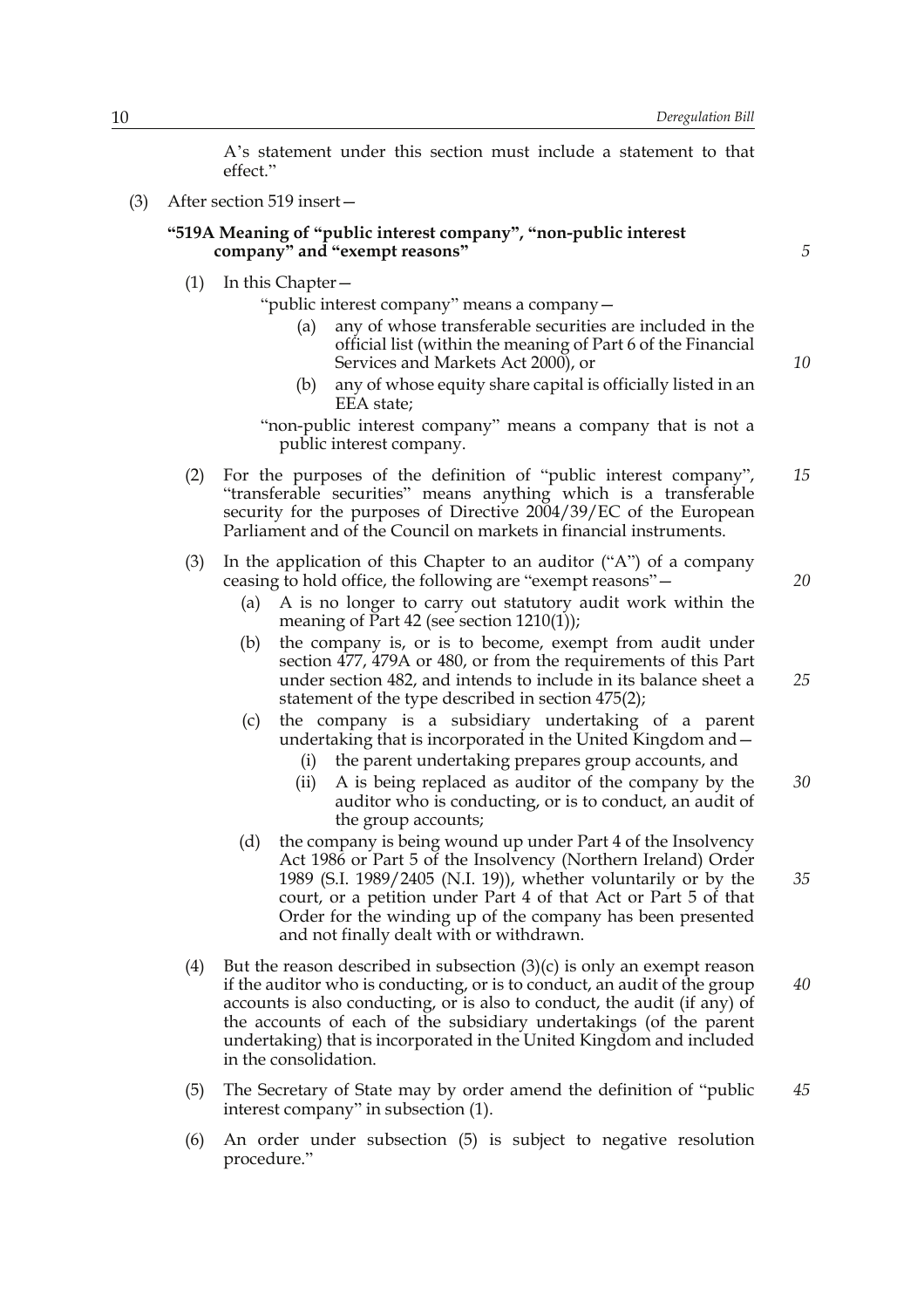|     | regulation Bill<br>11 |                                                                                                                                                                                                                                                                                              |    |
|-----|-----------------------|----------------------------------------------------------------------------------------------------------------------------------------------------------------------------------------------------------------------------------------------------------------------------------------------|----|
| (4) |                       | In section 523 (duty of company to notify appropriate audit authority), for<br>subsections (1) to (3) substitute $-$                                                                                                                                                                         |    |
|     | ``(1)                 | This section applies if an auditor is ceasing to hold office –<br>in the case of a private company, at any time other than at the<br>(a)<br>end of a period for appointing auditors;<br>in the case of a public company, at any time other than at the<br>(b)<br>end of an accounts meeting. | 5  |
|     | (1A)                  | But this section does not apply if the company reasonably believes that<br>the only reasons for the auditor's ceasing to hold office are exempt<br>reasons (as to which see section $519A(3)$ ).                                                                                             | 10 |
|     | (2)                   | Where this section applies, the company must give notice to the<br>appropriate audit authority that the auditor is ceasing to hold office.                                                                                                                                                   |    |
|     | (2A)                  | The notice is to take the form of a statement by the company of what the<br>company believes to be the reasons for the auditor's ceasing to hold<br>office and must include the information listed in section 519(3).<br>This is subject to subsection (2C).                                 | 15 |
|     | (2B)                  | Subsection (2C) applies where $-$<br>the company receives a statement from the auditor under<br>(a)<br>section 519,<br>the statement is sent at the time required by section 519(4), and<br>(b)<br>the company agrees with the contents of the statement.<br>(c)                             | 20 |
|     | (2C)                  | Where this subsection applies, the notice may instead take the form of<br>a copy of the statement endorsed by the company to the effect that it<br>agrees with the contents of the statement.                                                                                                |    |
|     | (3)                   | A notice under this section must be given within the period of 28 days<br>beginning with the day on which the auditor ceases to hold office."                                                                                                                                                | 25 |
| (5) |                       | Schedule 4 (auditors ceasing to hold office) makes provision about the<br>following matters –                                                                                                                                                                                                |    |
|     | (a)                   | the notification requirements that apply on an auditor ceasing to hold<br>office;                                                                                                                                                                                                            | 30 |
|     | (b)<br>(c)            | the requirements that apply if there is a failure to re-appoint an auditor;<br>the replacement of references to documents being deposited at a                                                                                                                                               |    |

# company's registered office.

## **12 Insolvency and company law: miscellaneous**

|     | Schedule 5 makes provision about the following matters –    | 35 |
|-----|-------------------------------------------------------------|----|
| (a) | deeds of arrangement;                                       |    |
| (b) | administration and winding up of companies;                 |    |
| (c) | disqualification of unfit directors of insolvent companies; |    |
| (d) | bankruptcy;                                                 |    |
| (e) | insolvency practitioners;                                   | 40 |
| (f) | liabilities of administrators etc and preferential debts;   |    |
| (g) | appointment of proxies under company law.                   |    |
|     |                                                             |    |
|     |                                                             |    |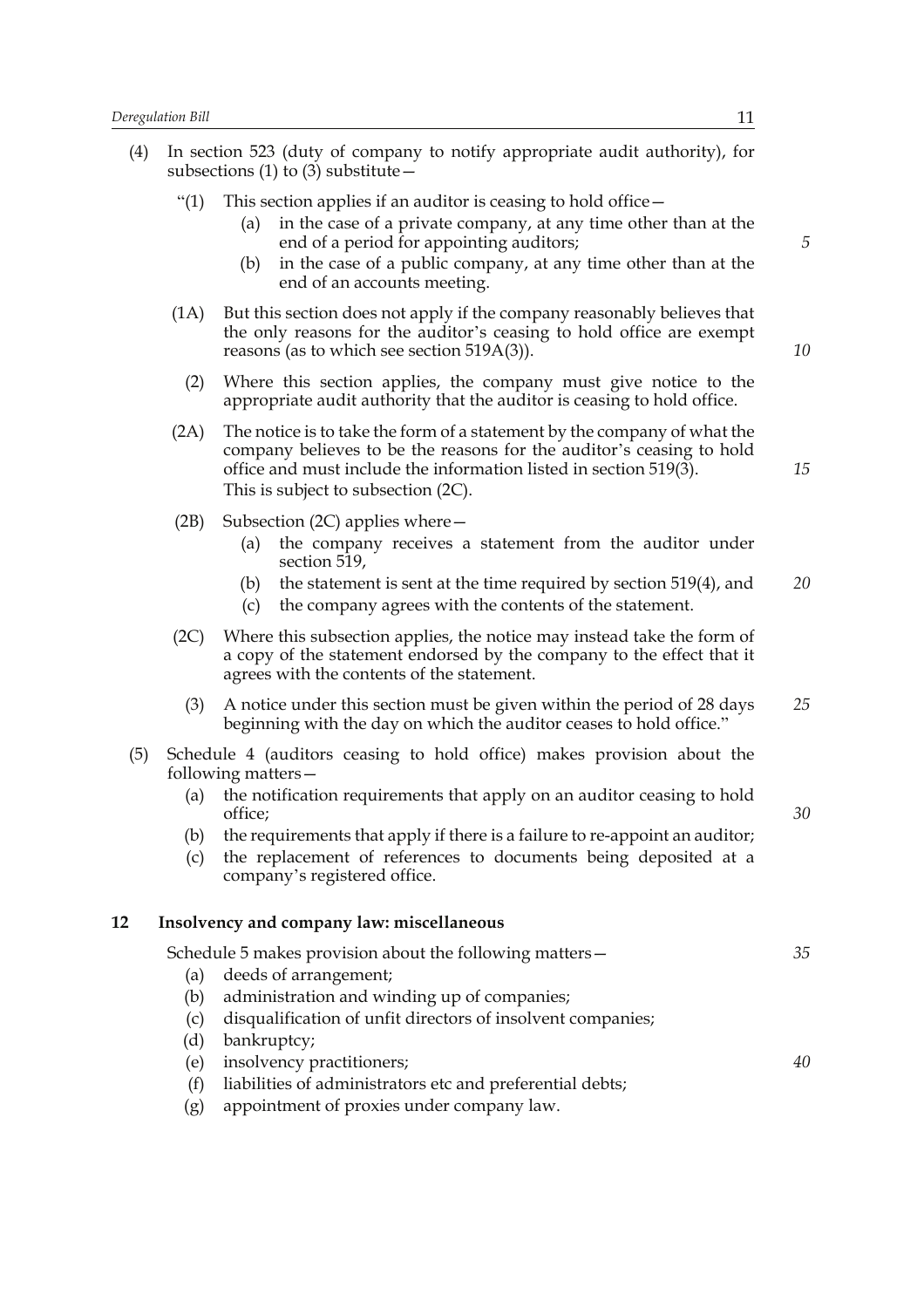*Use of land*

## **13 Recorded rights of way: additional protection**

In the Countryside and Rights of Way Act 2000, after section 55 (bridleway rights over ways shown as bridleways) insert—

## **"55A Other protected rights: England**

- (1) A surveying authority in England may not, at any time after the cut-off date, make a modification to a definitive map and statement under section 53(2)(b) of the Wildlife and Countryside Act 1981 if -
	- (a) the modification might affect the exercise of a protected right of way, and
	- (b) the only basis for the authority considering that the modification is requisite is the discovery by the authority of evidence that the right of way did not exist before 1 January 1949.
- (2) In subsection (1), "protected right of way" means any right of way over land shown in the definitive map and statement on the cut-off date as a footpath, bridleway, restricted byway or byway open to all traffic. *15*
- (3) In this section, "cut-off date" has the meaning given in section 56."

### **14 Unrecorded rights of way: protection from extinguishment**

In the Countryside and Rights of Way Act 2000, after section 56 (cut-off date for extinguishment of certain unrecorded rights of way) insert— *20*

## **"56A Unrecorded rights of way: protection from extinguishment**

- (1) The provision that may be made by regulations under section 56(2) by the Secretary of State includes—
	- (a) provision enabling a surveying authority to designate, at any time during the period of one year beginning with the cut-off date, public rights of way in their area that were extinguished immediately after that date, subject to any conditions or exceptions specified in the regulations; *25*
	- (b) provision for a designated right of way to cease to be regarded as extinguished as from the time of the designation; *30*
	- (c) provision requiring a surveying authority to determine, within a period specified in the regulations, whether to make an order under section 53(2) of the 1981 Act making modifications to a definitive map and statement to show a designated right of way;
	- (d) provision as to the procedure applicable in relation to such a determination, including provision for an application to be made to a magistrates' court where a surveying authority fails to make the determination within a period specified in the regulations;
	- (e) provision for a designated right of way to be extinguished if a surveying authority determines not to make an order under section 53(2) of the 1981 Act or if such an order is made but is not confirmed or is quashed, subject to any exceptions specified in the regulations;

*5*

*10*

*35*

*40*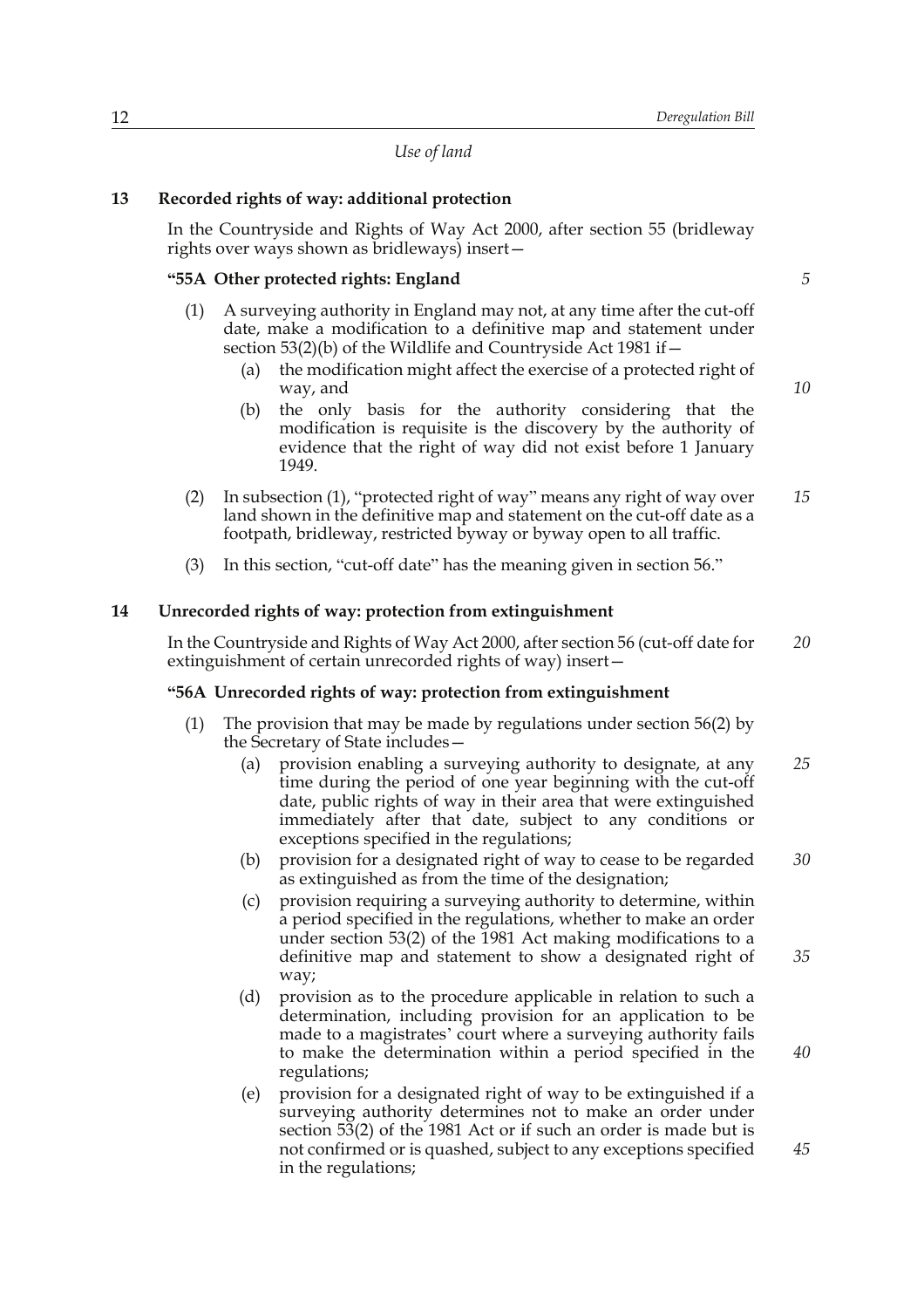| Deregulation Bill | 13                                                                                                                                                                                                                                                                                                                    |    |
|-------------------|-----------------------------------------------------------------------------------------------------------------------------------------------------------------------------------------------------------------------------------------------------------------------------------------------------------------------|----|
|                   | (f)<br>provision requiring a surveying authority to keep such<br>information as may be specified in the regulations about<br>designated rights of way in a separate part of the register<br>maintained by them under section 53B of the 1981 Act.                                                                     |    |
| (2)               | The provision that may be made by virtue of subsection $(1)(d)$ includes<br>provision applying Schedule 14A to the 1981 Act, subject to such<br>modifications as may be specified in the regulations.                                                                                                                 | 5  |
| (3)               | Regulations under section 56(2) made by the Secretary of State may also<br>provide –                                                                                                                                                                                                                                  |    |
|                   | that an enactment specified in the regulations which would<br>(a)<br>otherwise apply in relation to a designated right of way does<br>not so apply, or so applies with modifications specified in the<br>regulations, in relation to times during the designation period<br>(see subsection (4) below);               | 10 |
|                   | where an order under section $53(2)$ of the 1981 Act making<br>(b)<br>modifications to a definitive map and statement to show a<br>designated right of way takes effect, that the modifications are<br>to be treated, for the purposes of section 55A, as having taken<br>effect immediately before the cut-off date. | 15 |
| (4)               | In subsection $(3)(a)$ , "the designation period" means the period<br>which-                                                                                                                                                                                                                                          | 20 |
|                   | begins when the right of way is designated, and<br>(a)                                                                                                                                                                                                                                                                |    |
|                   | (b)<br>ends when $-$<br>an order under section $53(2)$ of the 1981 Act making<br>(i)<br>modifications to a definitive map and statement to show<br>the right of way takes effect, or                                                                                                                                  | 25 |
|                   | if no such order is made, the right of way is extinguished<br>(ii)<br>in accordance with the regulations.                                                                                                                                                                                                             |    |
| (5)               | In this section -                                                                                                                                                                                                                                                                                                     |    |
|                   | "cut-off date" has the meaning given in section 56;<br>"enactment" means a provision of an Act or of subordinate<br>legislation (within the meaning of the Interpretation Act 1978)."                                                                                                                                 | 30 |
| 15                | Conversion of public rights of way to private rights of way                                                                                                                                                                                                                                                           |    |
| (1)               | In the Countryside and Rights of Way Act 2000, after section 56A (as inserted<br>by section 14) insert $-$                                                                                                                                                                                                            | 35 |
|                   | "56B Conversion of certain public rights of way to private rights of way                                                                                                                                                                                                                                              |    |
| (1)               | This section applies where $-$                                                                                                                                                                                                                                                                                        |    |
|                   | a public right of way over land in England would be<br>(a)<br>extinguished under section 53 immediately after the cut-off<br>date, and                                                                                                                                                                                | 40 |
|                   | on the cut-off date, the exercise of the right of $way -$<br>(b)<br>is reasonably necessary to enable a person with an<br>(i)<br>interest in land to obtain access to it, or                                                                                                                                          |    |
|                   | would have been reasonably necessary to enable that<br>(ii)<br>person to obtain access to a part of that land if the person                                                                                                                                                                                           | 45 |

person to obtain access to a part of that land if the person had an interest in that part only.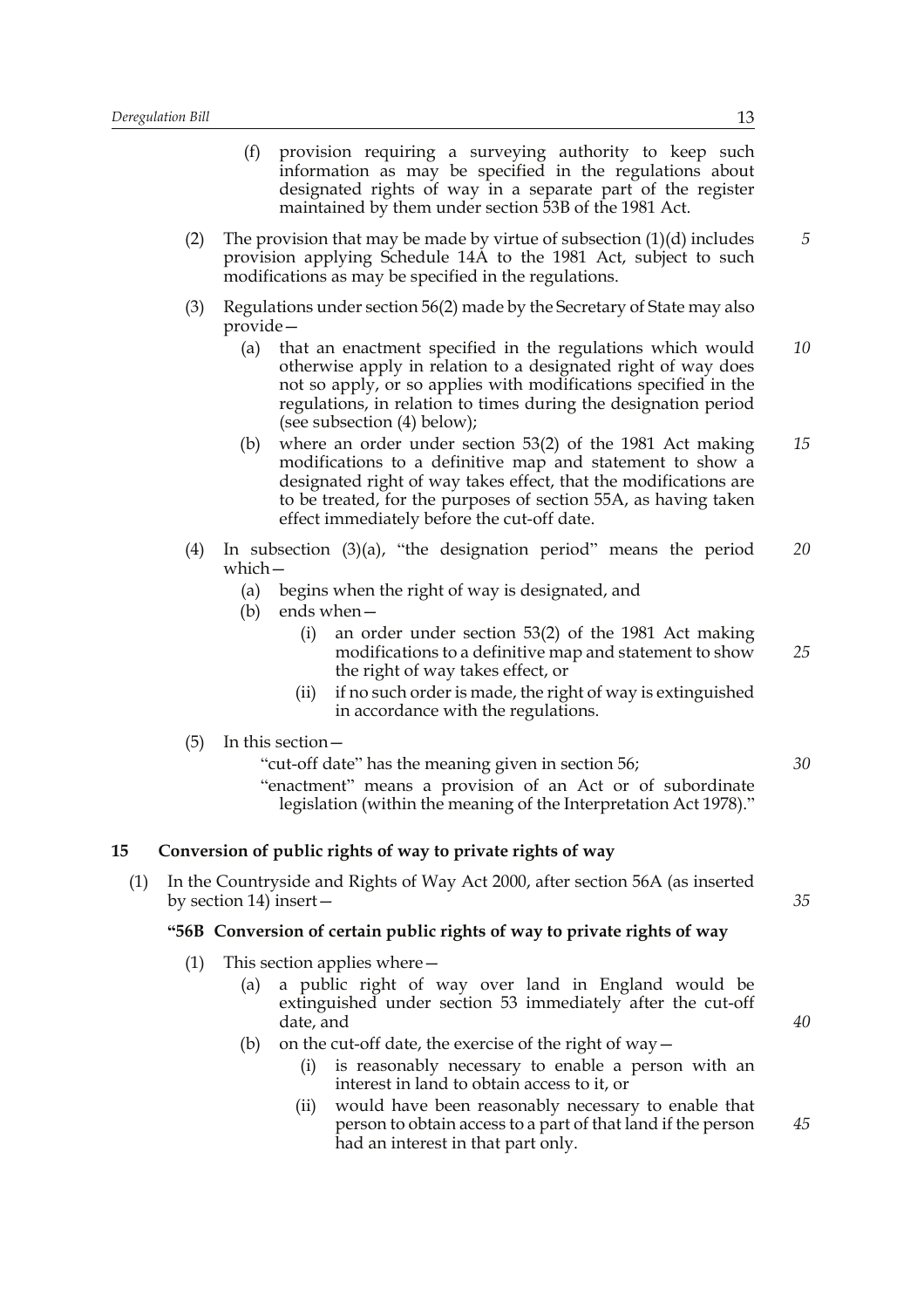- (2) The public right of way becomes, immediately after the cut-off date, a private right of way of the same description for the benefit of the land or (as the case may be) the part of the land.
- (3) For the purposes of subsection (1)(b), it is irrelevant whether the person is, on the cut-off date, in fact—
	- (a) exercising the existing public right of way, or
	- (b) able to exercise it.
- (4) In this section, "cut-off date" has the meaning given in section 56."
- (2) In consequence of the amendments made by sections 13 and 14 and this section, in section 56 of the 2000 Act, in subsection (1), for "sections 53 and 55" substitute "sections 53, 55, 55A, 56A and 56B". *10*

#### **16 Applications by owners etc for public path orders**

- (1) The Highways Act 1980 is amended as follows.
- (2) In section 118ZA(1) (which makes provision for owners, lessees or occupiers of certain land to be able to apply for a public path extinguishment order), after "horses" insert ", or of any land in England of a prescribed description,". *15*
- (3) In section 119ZA(1) (which makes provision for owners, lessees or occupiers of certain land to be able to apply for a public path diversion order), after "horses" insert ", or of any land in England of a prescribed description,".
- (4) In section 121E(1) (which specifies the duties of the Secretary of State on certain appeals relating to the extinguishment or diversion of public paths), after "section  $121D(1)$ (a) above," insert "in relation to an application made under section 118C or 119C above or an application made under section 118ZA or 119ZA above to a council in Wales,". *20*
- (5) After section 121E(1) insert—
	- "(1A) Where an appeal to the Secretary of State is brought under section  $121D(1)(a)$  above, in relation to an application made under section 118ZA or 119ZA above to a council in England, the Secretary of State shall either—
		- (a) determine not to make an order on the application, or
		- (b) take the steps mentioned in subsection  $(1)(a)$  to  $(c)$ .
	- (1B) Where the Secretary of State determines under subsection (1A)(a) not to make an order, the Secretary of State shall inform the applicant of the decision and the reasons for it."
- (6) In Schedule 6, in paragraph  $2A(1)(b)$ , after "section  $121E(1)(c)$ " insert "or  $(1A)(a)$ ". *35*

#### **17 Extension of powers to authorise erection of gates at owner's request**

- (1) Section 147 of the Highways Act 1980 (which allows highway authorities etc to authorise the erection of stiles and gates etc on footpaths or bridleways crossing agricultural land) is amended as follows.
- (2) In subsection (1), after "For the purposes of this section" insert "as it applies in relation to footpaths or bridleways,".

*25*

*5*

*30*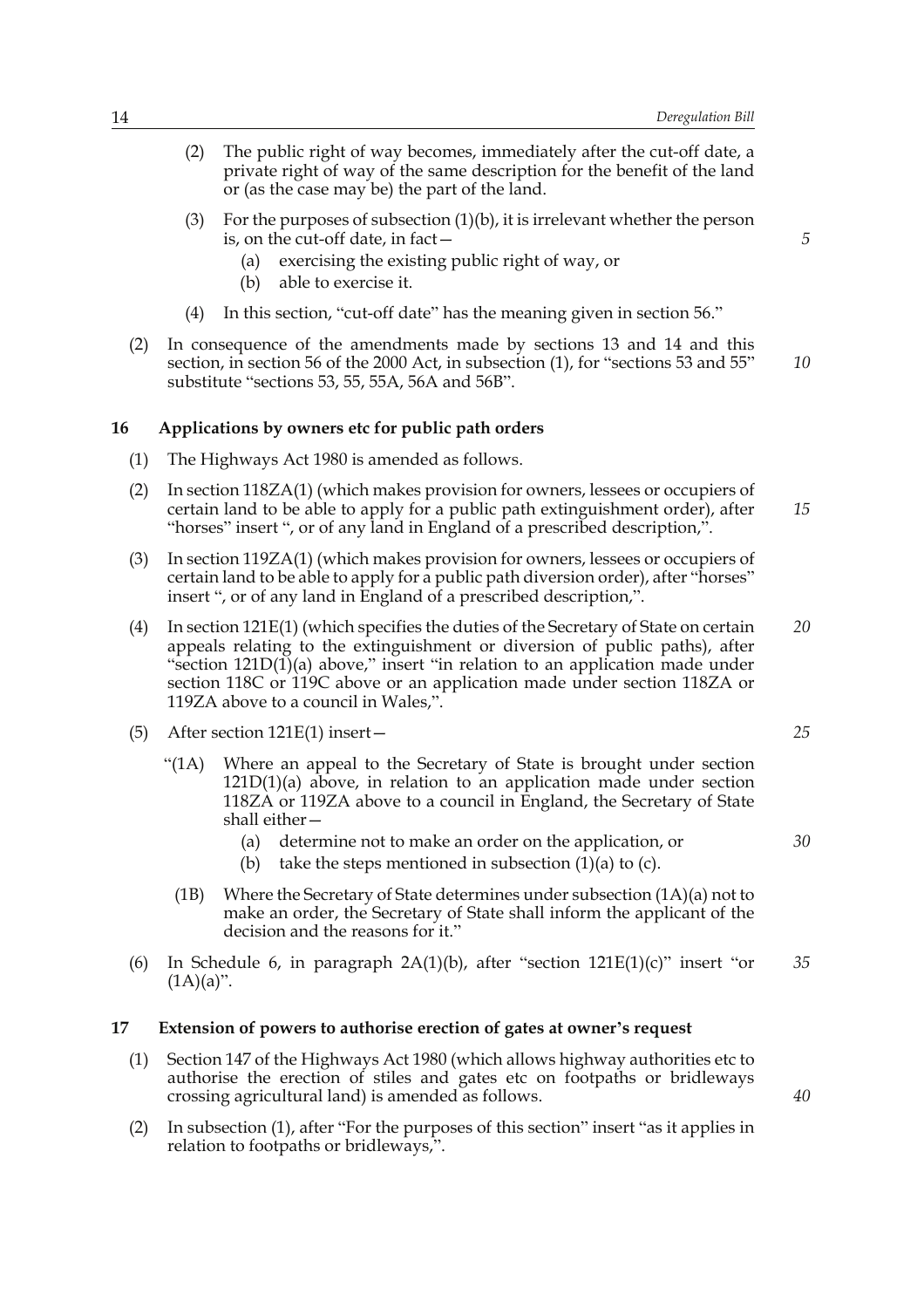- (3) After subsection (1) insert—
	- "( $1A$ ) The following provisions of this section, so far as relating to the erection of gates, also apply where the owner, lessee or occupier of agricultural land in England, or of land in England which is being brought into use for agriculture, represents to a competent authority in England, as respects a restricted byway or byway open to all traffic that crosses the land, that for securing that the use, or any particular use, of the land for agriculture shall be efficiently carried on, it is expedient that gates for preventing the ingress or egress of animals should be erected on the byway.

For the purposes of this section the following are competent authorities—

- (a) in the case of a restricted byway which is for the time being maintained by a non-metropolitan district council by virtue of section 42 above, that council and also the highway authority; and
- (b) in the case of any other restricted byway or in the case of a byway open to all traffic, the highway authority."
- (4) In subsection (3), for "footpath or bridleway" substitute "footpath, bridleway or byway".
- (5) After subsection (5) insert—
	- "(5A) In this section, "byway open to all traffic" has the same meaning as in Part 3 of the Wildlife and Countryside Act 1981 (see section 66(1) of that Act)."
- (6) In consequence of the amendments made by this section to section 147, section 146 of the 1980 Act is amended as follows— *25*
	- (a) in subsection (1), after "restricted byway" (in the first place it occurs) insert "or across a byway open to all traffic in England";
	- (b) in that subsection, for "or restricted byway" (in the second place it occurs) substitute ", restricted byway or byway open to all traffic";
	- (c) in subsection (2)(b), after "restricted byway" insert "or in the case of a byway open to all traffic";
	- (d) after subsection (5) insert—
		- "(6) In this section, "byway open to all traffic" has the same meaning as in Part 3 of the Wildlife and Countryside Act 1981 (see section 66(1) of that Act).";
	- (e) in the heading to the section, for "restricted byways" substitute "byways".

## **18 Applications for certain orders under Highways Act 1980: cost recovery**

- (1) The Highways Act 1980 is amended as follows.
- (2) In section 118ZA(3) (which deals with the making of regulations imposing charges in connection with applications by owners etc. for a public path extinguishment order), in paragraph (a), after "this section" insert "to a council in Wales".

*5*

*10*

*15*

*20*

*30*

*35*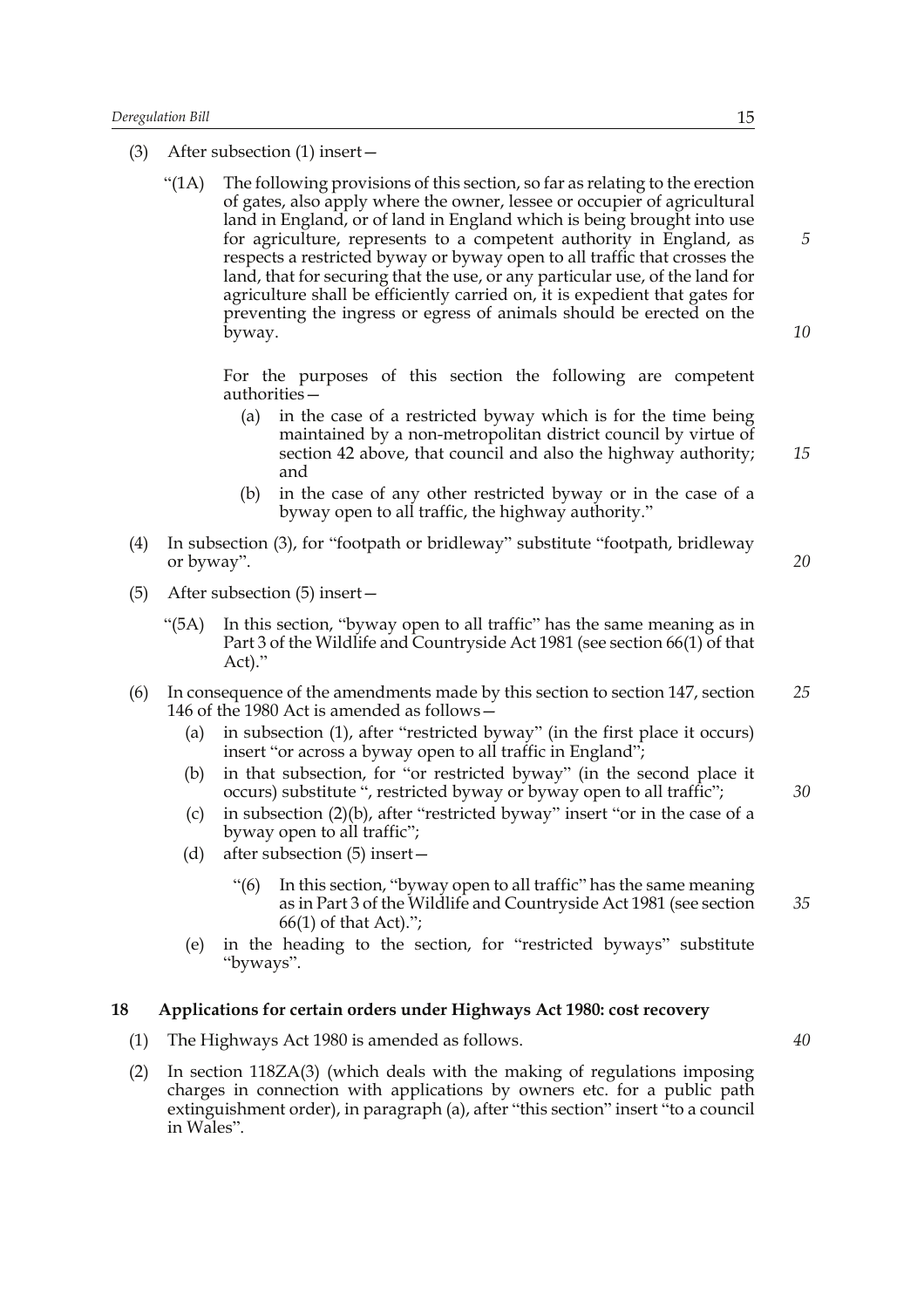*5*

*15*

*25*

*45*

- (3) In section 119ZA(5) (which deals with the making of regulations imposing charges in connection with applications by owners etc. for a public path diversion order), in paragraph (a), after "this section" insert "to a council in Wales".
- (4) In section 121A(1) (which confers power to make regulations about applications for public path extinguishment and diversion orders), in paragraph (f), for "prescribed charge" substitute "charge prescribed under the section".
- (5) In section 121E(8) (which makes provision about what may be included in regulations about appeals under section  $121D(1)$ , in paragraph (j), for "prescribed charge" substitute "charge prescribed under section 118ZA(3) or  $119ZA(5)$ ". *10*
- (6) In Part 1 of Schedule 6 (procedure for making and confirming certain orders relating to footpaths, bridleways and restricted byways), in paragraph 2B (which makes supplemental provision about hearings held under paragraph 2 of the Schedule), after sub-paragraph (3) insert—
	- "(4) For the purposes of sub-paragraph (1) as it applies in relation to section 250(4) of the Local Government Act 1972, the consideration by a person appointed as mentioned in sub-paragraph (2)(b), (2A)(b) or  $(3)(b)$  of paragraph 2 of any representations or objections about an order relating to land in England is to be treated as a hearing which the Secretary of State has caused to be held under that paragraph." *20*

## **19 Public rights of way: procedure**

- (1) Schedule 6 makes changes to the law about the ascertainment of public rights of way in England and the making and confirmation of orders relating to such rights.
- (2) Part 1 of the Schedule amends Part 3 of the Wildlife and Countryside Act 1981 ("the 1981 Act") so as to—
	- (a) alter the test that applies where a local authority is deciding whether to modify a definitive map and statement on the basis of evidence relating to the existence of a right of way not currently shown on the map; *30*
	- (b) enable regulations to be made to simplify the procedure that applies where a modification of a definitive map and statement is needed because of an administrative error;
	- (c) enable regulations to be made so that applications made to a local authority seeking a modification of a definitive map and statement do not need to be included in the register of applications unless the authority have given notice that there is a reasonable basis for the applicant's belief that the map should be modified; *35*
	- (d) facilitate the making of modifications of a definitive map and statement by consent in cases based on documentary evidence of the existence of a right of way before 1949. *40*
- (3) Part 2 of the Schedule inserts a new Schedule 13A in Part 3 of the 1981 Act, which sets out an amended procedure that applies in relation to the making and determination of applications to a local authority in England for a modification of a definitive map and statement.
- (4) Part 3 of the Schedule inserts a new Schedule 14A in Part 3 of the 1981 Act, which sets out an amended procedure that applies in relation to the making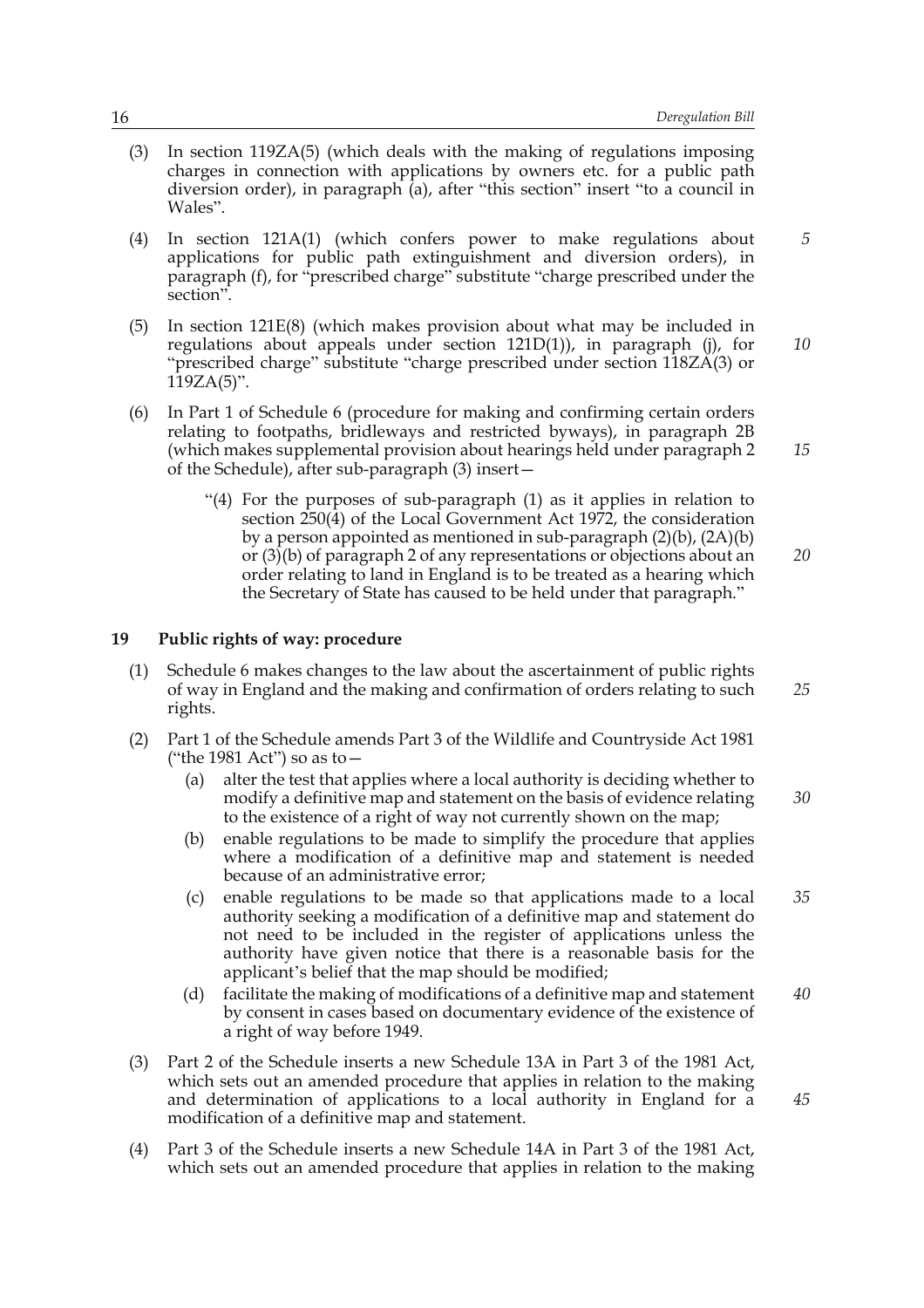and confirmation of orders making modifications of a definitive map and statement.

- (5) Part 4 of the Schedule amends Schedule 6 to the Highways Act 1980 so as to make changes to the procedure for the making and confirmation of public path creation orders and certain other orders relating to public paths in England.
- (6) Part 5 of the Schedule makes amendments that are consequential on the other Parts.
- (7) The Secretary of State may by regulations make provision for an amendment made by paragraph 5 of Part 1 or by Part 2 or 3 of Schedule 6 to apply, in relation to applications for an order under section 53(2) of the 1981 Act that are made before the amendment comes into force, with modifications specified in the regulations. *10*
- (8) Regulations under subsection (7) may make different provision for different purposes.
- (9) Regulations under subsection (7) must be made by statutory instrument.
- (10) A statutory instrument containing regulations under subsection (7) is subject to annulment in pursuance of a resolution of either House of Parliament.

## **20 Erection of public statues (London): removal of consent requirement**

In the Public Statues (Metropolis) Act 1854, omit section 5 (which requires the consent of the Secretary of State to the erection of public statues in London).

#### *Housing*

## **21 Reduction of qualifying period for right to buy**

- (1) The Housing Act 1985 is amended as follows.
- (2) In section 119 (which sets out the qualifying period for the right to buy), before subsection (1) insert—
	- "(A1) In the application of this Part to England, the right to buy does not arise unless the period which, in accordance with Schedule 4, is to be taken into account for the purposes of this section is at least three years."
- (3) In subsection (1), at the beginning insert "In the application of this Part to Wales,".
- (4) In subsection (2), after "subsection" insert "(A1) or".

### **22 Removal of power to require preparation of housing strategies**

- (1) Section 87 of the Local Government Act 2003 (which confers power on the Secretary of State, in relation to England, and the Welsh Ministers, in relation to Wales, to require local housing authorities to have housing strategies and to prepare housing statements) ceases to have effect in relation to England.
- (2) Accordingly, that section is amended as follows.
- (3) In subsection  $(1)$  –

*30*

*35*

*25*

*15*

*5*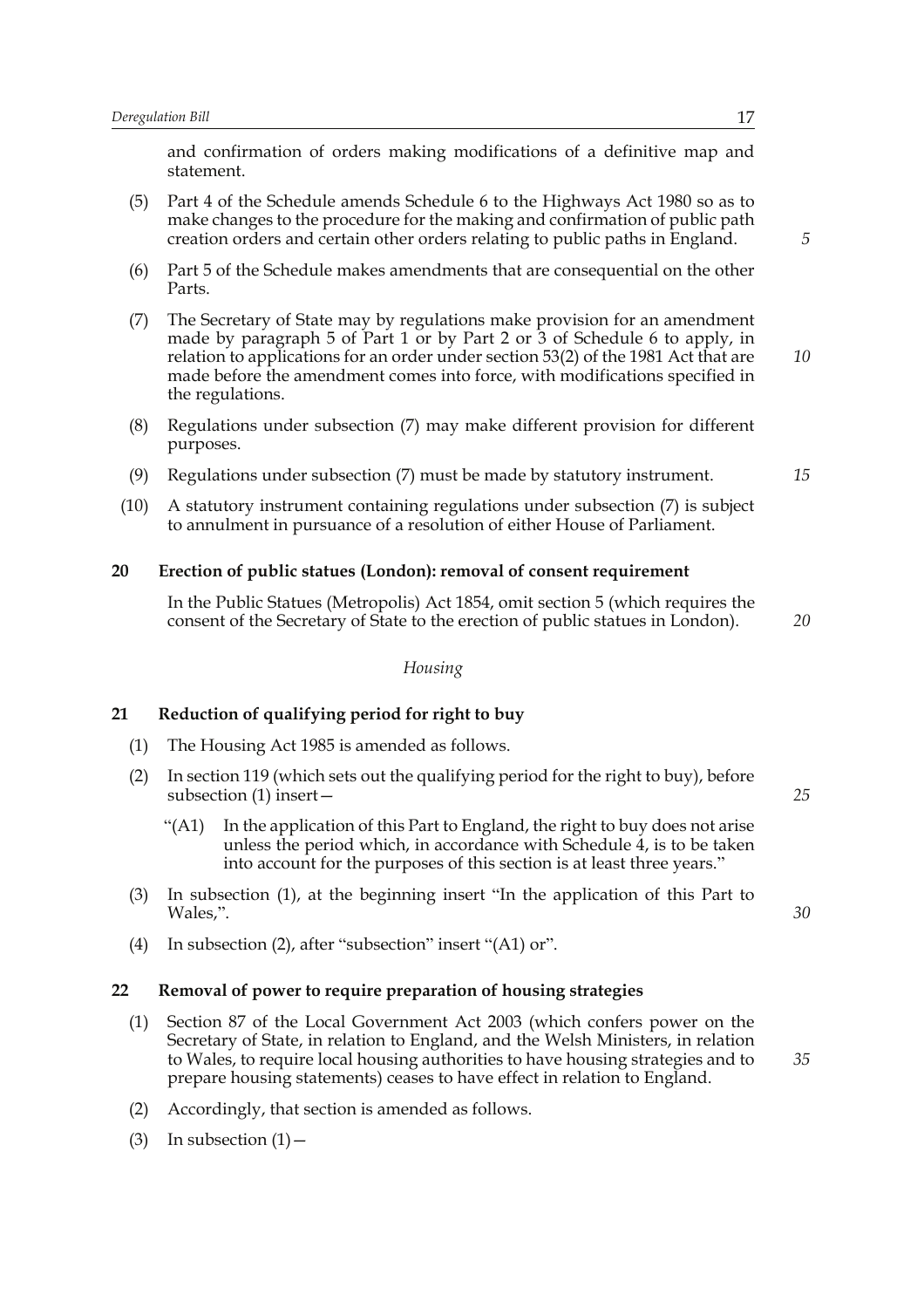|     | (a)         | in the opening words, for "The appropriate person" substitute "The                                                                                                                                                                                                |    |
|-----|-------------|-------------------------------------------------------------------------------------------------------------------------------------------------------------------------------------------------------------------------------------------------------------------|----|
|     | (b)         | Welsh Ministers";<br>in paragraph (a) –                                                                                                                                                                                                                           |    |
|     |             | after "a local housing authority" insert "in Wales";<br>(i)<br>for "the appropriate person" substitute "the Welsh Ministers".<br>(ii)                                                                                                                             | 5  |
| (4) |             | In subsection $(2)$ –                                                                                                                                                                                                                                             |    |
|     | (a)<br>(b)  | for "The appropriate person" substitute "The Welsh Ministers";<br>after "a local housing authority" insert "in Wales";                                                                                                                                            |    |
|     | (c)         | for "the appropriate person" (in each place where it occurs) substitute<br>"the Welsh Ministers".                                                                                                                                                                 | 10 |
| (5) |             | In subsection $(3)$ –                                                                                                                                                                                                                                             |    |
|     | (a)         | in the opening words, for "The appropriate person" substitute "The<br>Welsh Ministers";                                                                                                                                                                           |    |
|     | (b)         | in paragraph (c), for "the appropriate person" substitute "the Welsh<br>Ministers".                                                                                                                                                                               | 15 |
| (6) | $2003$ Act- | In consequence of the amendments made by this section to section 87 of the                                                                                                                                                                                        |    |
|     | (a)         | in section 88(2) of that Act, in paragraph (a), after "an authority" insert<br>"in Wales";                                                                                                                                                                        |    |
|     | (b)         | in section 333D(3) of the Greater London Authority Act 1999, in the<br>definition of "local housing strategy" -                                                                                                                                                   | 20 |
|     |             | omit paragraph (a);<br>(i)                                                                                                                                                                                                                                        |    |
|     |             | in paragraph (b), omit "other".<br>(ii)                                                                                                                                                                                                                           |    |
|     |             | <b>Transport</b>                                                                                                                                                                                                                                                  |    |
| 23  |             | Removal of restrictions on provision of passenger rail services                                                                                                                                                                                                   | 25 |
| (1) |             | In Part 2 of the Transport Act 1968 (integrated transport areas and passenger<br>transport areas), in section $10(1)$ (general powers of Executive) –                                                                                                             |    |
|     | (a)         | after paragraph (i) insert-                                                                                                                                                                                                                                       |    |
|     |             | "(ia) to carry passengers by railway -                                                                                                                                                                                                                            |    |
|     |             | where that area is in England, between places in<br>(a)<br>that area, between such places and any place in<br>Great Britain which is outside that area, or<br>between places in Great Britain which are<br>outside that area, or                                  | 30 |
|     |             | where that area is in Wales or Scotland, between<br>(b)<br>places in that area or between such places and<br>any place outside that area but within the<br>permitted distance, that is to say, the distance of<br>twenty-five miles from the nearest point on the | 35 |
|     |             | boundary of that area;";                                                                                                                                                                                                                                          | 40 |

- (b) in paragraph (ii), for "other form of land transport" substitute "form of land transport other than road or railway".
- (2) Schedule 7 contains—
	- (a) amendments in consequence of subsection (1), and
	- (b) further amendments in connection with the provision of passenger rail services. *45*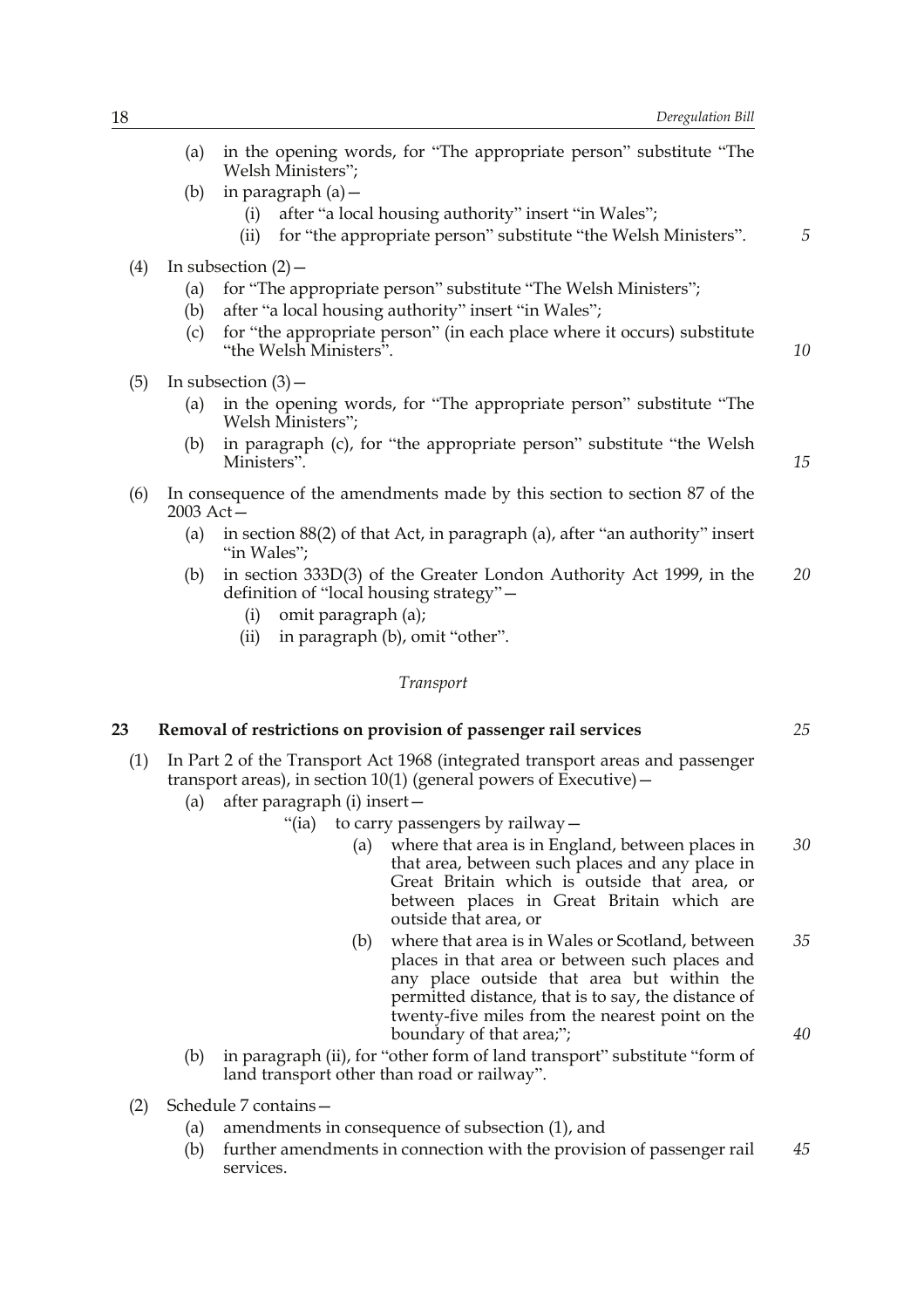## **24 Reduction of burdens relating to the use of roads and railways**

Schedule 8 makes provision about the following matters—

- (a) permit schemes;
- (b) road humps;
- (c) pedestrian crossings;
- (d) off-road motoring events;
- (e) testing of vehicles;
- (f) rail vehicle accessibility regulations: exemption orders.

## **25 Reduction of burdens relating to enforcement of transport legislation**

Schedule 9 makes provision about the following matters—

- (a) drink and drug driving offences;
- (b) bus lane contraventions.

## **26 Removal of duty to order re-hearing of marine accident investigations**

In section 269(1) of the Merchant Shipping Act 1995 (power to order re-hearing of investigation into marine accident and duty to do so in certain cases)—

- (a) omit paragraph (a) (duty to order re-hearing where new and important evidence discovered), and the "or" following it;
- (b) in paragraph (b), omit "other".

## *Communications*

## **27 Repeal of power to make provision for blocking injunctions**

In the Digital Economy Act 2010, omit sections 17 and 18 (which confer power on the Secretary of State to make regulations about the granting by courts of injunctions requiring the blocking of websites that infringe copyright).

## *The environment etc*

| 28  |     | Reduction of duties relating to energy and climate change                                                                                                                                                             | 25 |
|-----|-----|-----------------------------------------------------------------------------------------------------------------------------------------------------------------------------------------------------------------------|----|
| (1) | (a) | In the Climate Change and Sustainable Energy Act 2006, omit the following —<br>section 3 (which imposes a duty on local authorities to have regard to<br>energy measure reports published by the Secretary of State); |    |
|     | (b) | sections 4 and 5 (which confer functions on the Secretary of State with<br>respect to the setting of national targets for microgeneration etc);                                                                       | 30 |
|     | (c) | sections $7(1)$ to $(6)$ and 8 (which confer functions on the Secretary of<br>State for the purpose of increasing the sale of electricity generated by<br>microgeneration);                                           |    |
|     | (d) | section 10 (which confers functions on the Secretary of State with<br>respect to the review of development orders to facilitate the installation<br>in dwelling-houses of equipment etc for microgeneration);         | 35 |
|     | (e) | section 12 (which is spent);                                                                                                                                                                                          |    |
|     | (f) | section 21 (which imposes a duty on the Secretary of State with respect<br>to promoting the use of heat produced from renewable sources).                                                                             |    |

*5*

*10*

*15*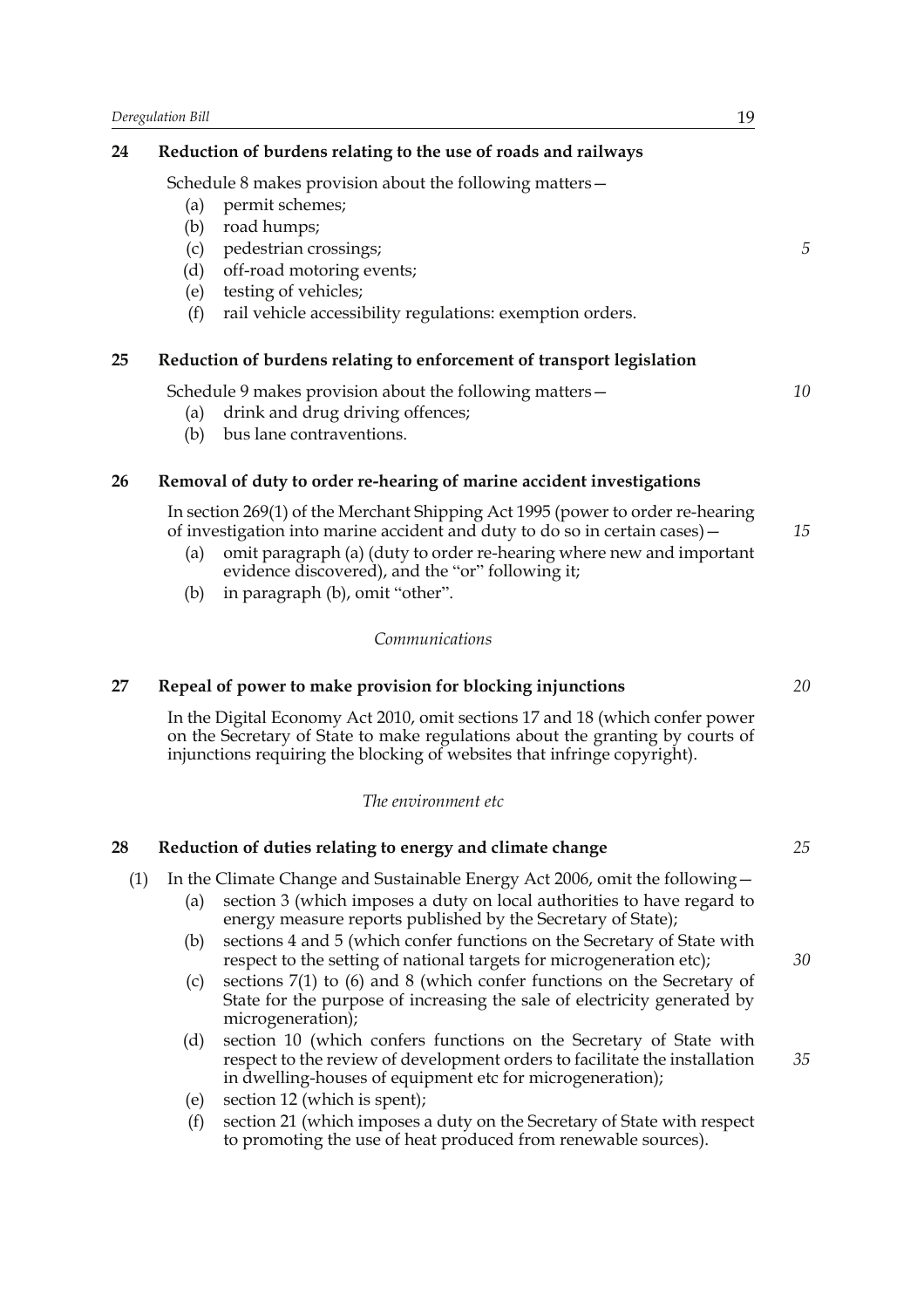- (2) Section 14 of that Act (which confers functions on the Secretary of State and Welsh Ministers with respect to the laying of reports before Parliament or (as the case may be) the National Assembly for Wales about steps taken to secure greater compliance with building regulations made for energy conservation related purposes etc) ceases to apply in relation to England.
- (3) In consequence of subsection  $(1)$ 
	- (a) in the Taxation of Chargeable Gains Act 1992, in section 263AZA(2), for the definition of "microgeneration system" substitute—
		- " "microgeneration system" means any plant (including any equipment, apparatus or appliance) or system of plant for generating electricity or producing heat — *10*
			- (a) which, in generating electricity or (as the case may be) producing heat, relies wholly or mainly on a source of energy or a technology mentioned in subsection (7) of section 82 of the Energy Act 2004, and
			- (b) whose capacity to generate electricity or (as the case may be) to produce heat does not exceed the capacity mentioned in subsection (8) of that section,";
	- (b) in the Income Tax (Trading and Other Income) Act 2005, in section 782A(2), for the definition of "microgeneration system" substitute—
		- " "microgeneration system" has the same meaning as in section 263AZA of the Taxation of Chargeable Gains Act 1992.".
- (4) In consequence of subsection  $(1)$ 
	- (a) in the Sustainable Energy Act 2003, omit section 1(1A)(bb);
	- (b) in the Climate Change Act 2008, omit section 81(3);
	- (c) in the Energy Act 2008, omit section 87(2).
- (5) The repeal made by subsection (1)(c) does not affect the operation of section  $33(1)(c)$  of the Utilities Act 2000 in relation to times after the repeal comes into force; and, accordingly, modifications of standard conditions made under section 7 of the Climate Change and Sustainable Energy Act 2006 before the day on which the repeal comes into force continue to have effect on or after that day for the purposes of section 33(1) of that Act of 2000. *30 35*

## **29 Household waste: de-criminalisation**

- (1) Part 2 of the Environmental Protection Act 1990 (waste on land) is amended in accordance with subsections (2) to (5).
- (2) In section 46 (receptacles for household waste), in subsection (6) (offence of failing to comply with requirements relating to receptacles), after "requirements imposed" insert "by a waste collection authority in Scotland or Wales". *40*
- (3) After section 46 insert—

## **"46A Written warnings and penalties for failure to comply with requirements relating to household waste receptacles: England**

(1) This section applies where an authorised officer of a waste collection authority in England is satisfied that—

*20*

*15*

*5*

*25*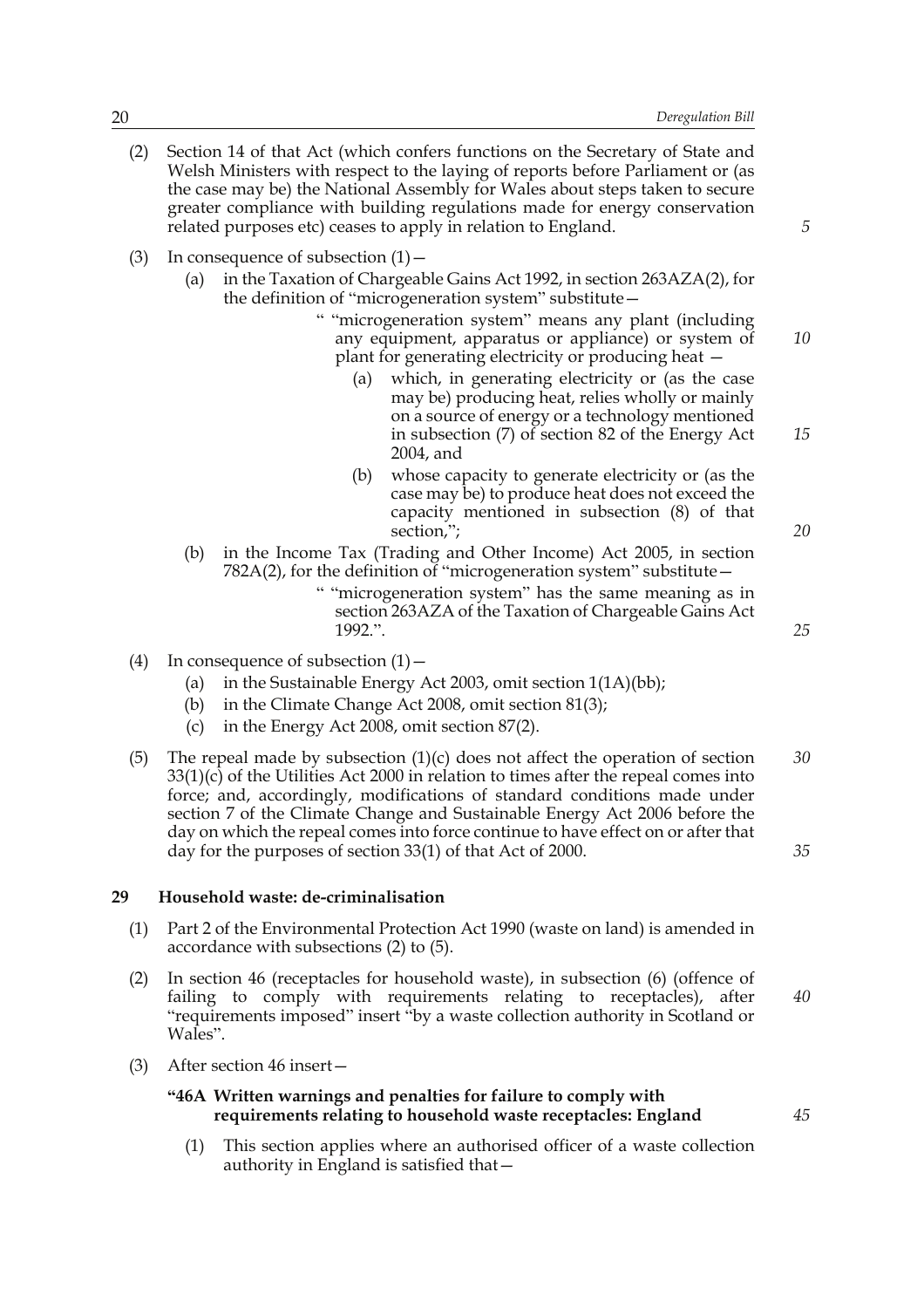|          | 21                                                                                                                                                                                                                                                                                                                                                                                                                                                              | Bill |
|----------|-----------------------------------------------------------------------------------------------------------------------------------------------------------------------------------------------------------------------------------------------------------------------------------------------------------------------------------------------------------------------------------------------------------------------------------------------------------------|------|
| 5        | (a)<br>a person has failed without reasonable excuse to comply with a<br>requirement imposed by the authority under section $46(1)$ ,<br>$(3)(c)$ or $(d)$ or $(4)$ (a "section 46 requirement"), and<br>(b)<br>the person's failure to comply $-$<br>has caused, or is or was likely to cause, a nuisance, or<br>(i)<br>has been, or is or was likely to be, detrimental to any<br>(ii)<br>amenities of the locality.                                          |      |
|          | Where this section applies, the authorised officer may give a written<br>warning to the person.                                                                                                                                                                                                                                                                                                                                                                 | (2)  |
| 10       | A written warning must-<br>identify the section 46 requirement with which the person has<br>(a)<br>failed to comply,<br>explain the nature of the failure to comply,<br>(b)                                                                                                                                                                                                                                                                                     | (3)  |
| 15       | explain how the failure to comply has had, or is or was likely to<br>(c)<br>have, the effect described in subsection $(1)(b)$ ,<br>if the failure to comply is continuing, specify the period within<br>(d)<br>which the requirement must be complied with and explain the<br>consequences of the requirement not being complied with<br>within that period, and                                                                                                |      |
| 20       | whether or not the failure to comply is continuing, explain the<br>(e)<br>consequences of the person subsequently failing to comply with<br>the same or a similar section 46 requirement.                                                                                                                                                                                                                                                                       |      |
| 25       | Where a written warning has been given in respect of a failure to<br>comply that is continuing, an authorised officer of the waste collection<br>authority may require the person to whom the written warning was<br>given to pay a fixed penalty to the authority if satisfied that the person<br>has failed to comply with the section 46 requirement identified in the<br>warning within the period specified by virtue of subsection $(3)(d)$ .             | (4)  |
| 30<br>35 | Where a person has been required to pay a fixed penalty under<br>subsection (4) and that requirement has not been withdrawn on appeal,<br>an authorised officer of the authority may require the person to pay a<br>further fixed penalty to the authority if satisfied that the failure to<br>comply is still continuing at the end of a relevant period which falls<br>within the period of one year beginning with the day the written<br>warning was given. | (5)  |
| 40       | For the purposes of subsection $(5)$ –<br>a "relevant period" is a period beginning with the day a final<br>(a)<br>notice is served on the person under section $46C(5)$ in respect of<br>the failure to comply that is continuing and ending with -<br>where the person appeals against the requirement to<br>(i)                                                                                                                                              | (6)  |
|          | pay a fixed penalty imposed by the final notice, the day<br>on which the appeal that is the final appeal made by the<br>person against the requirement is dismissed or<br>withdrawn;                                                                                                                                                                                                                                                                            |      |

- (ii) where the person does not appeal, the day on which the period for appealing expires; *45*
- (b) there is no relevant period where the person appeals as mentioned in paragraph  $(a)(i)$  and the requirement to pay the fixed penalty is withdrawn on appeal.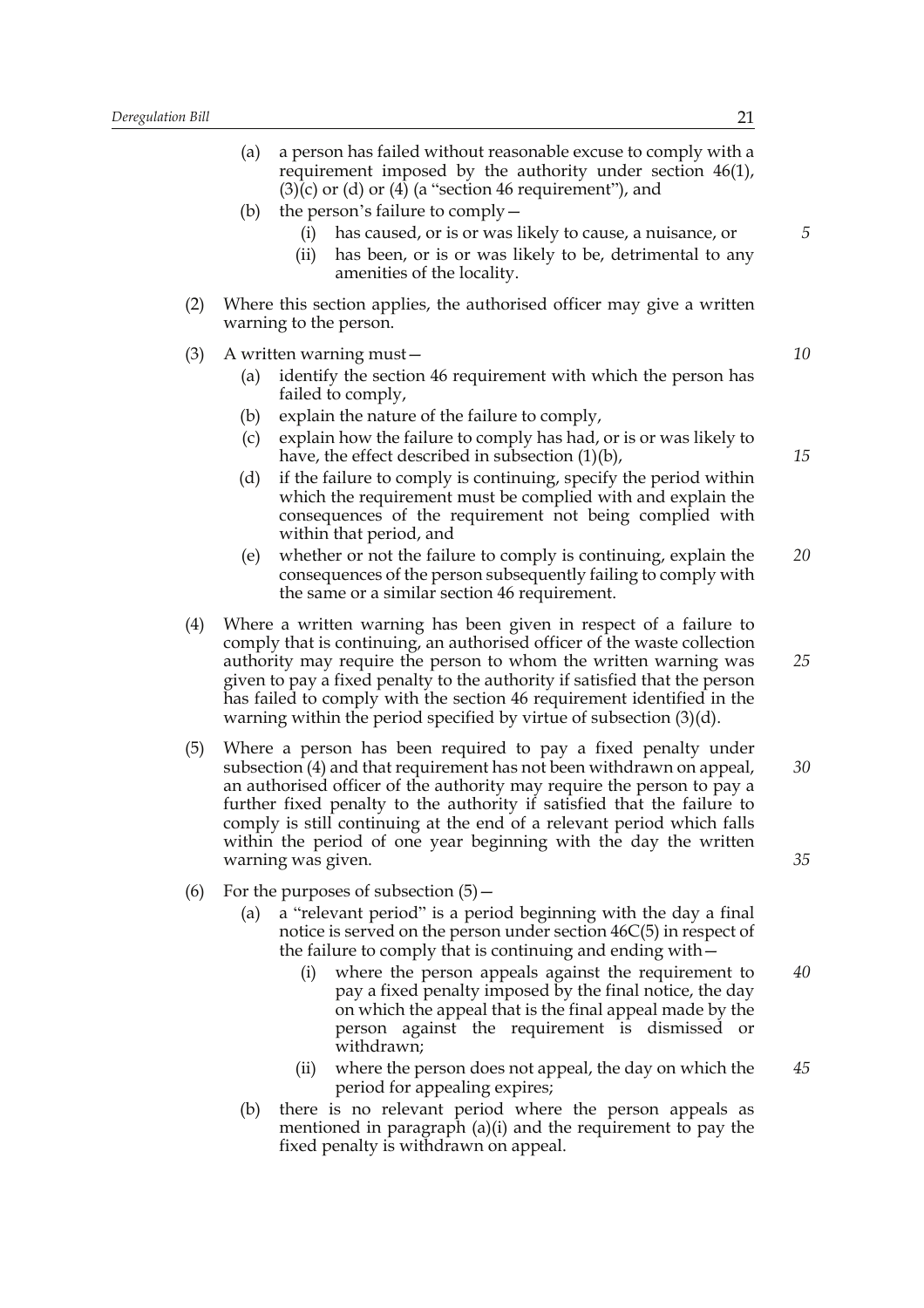| (7)  | Where a written warning has been given, whether or not in respect of a<br>failure to comply that is continuing, an authorised officer of the waste<br>collection authority may require the person to whom the written<br>warning was given to pay a fixed penalty to the authority if satisfied<br>that, within the period of one year beginning with the day the written<br>warning was given -<br>the person has again failed without reasonable excuse to<br>(a)<br>comply with the section 46 requirement identified in the<br>warning and the person's failure to comply has had, or is or was<br>likely to have, the effect described in subsection $(1)(b)$ , or<br>the person has failed without reasonable excuse to comply with<br>(b)<br>a section 46 requirement that is similar to the one identified in<br>the warning and the person's failure to comply has had, or is or<br>was likely to have, the effect described in subsection $(1)(b)$ . | 5<br>10 |  |
|------|----------------------------------------------------------------------------------------------------------------------------------------------------------------------------------------------------------------------------------------------------------------------------------------------------------------------------------------------------------------------------------------------------------------------------------------------------------------------------------------------------------------------------------------------------------------------------------------------------------------------------------------------------------------------------------------------------------------------------------------------------------------------------------------------------------------------------------------------------------------------------------------------------------------------------------------------------------------|---------|--|
| (8)  | An authorised officer may require a person to pay a fixed penalty under<br>subsection (5) or (7) each time that the authorised officer is satisfied of<br>the matters mentioned in the subsection.                                                                                                                                                                                                                                                                                                                                                                                                                                                                                                                                                                                                                                                                                                                                                             |         |  |
| (9)  | An authorised officer imposing a requirement to pay a fixed penalty<br>under subsection $(4)$ , $(5)$ or $(7)$ must act in accordance with section 46C.                                                                                                                                                                                                                                                                                                                                                                                                                                                                                                                                                                                                                                                                                                                                                                                                        |         |  |
| (10) | A "fixed penalty" means a monetary penalty of an amount determined<br>in accordance with section 46B.                                                                                                                                                                                                                                                                                                                                                                                                                                                                                                                                                                                                                                                                                                                                                                                                                                                          |         |  |
| (11) | An "authorised officer", in relation to a waste collection authority,<br>$means -$                                                                                                                                                                                                                                                                                                                                                                                                                                                                                                                                                                                                                                                                                                                                                                                                                                                                             |         |  |
|      | an employee of the authority who is authorised in writing by<br>(a)<br>the authority for the purpose of giving written warnings and<br>requiring payment of fixed penalties under this section;                                                                                                                                                                                                                                                                                                                                                                                                                                                                                                                                                                                                                                                                                                                                                                | 25      |  |
|      | any person who, under arrangements made with the authority,<br>(b)<br>has the function of giving such warnings and requiring such<br>payments and is authorised in writing by the authority to<br>perform that function;<br>any employee of such a person who is authorised in writing by<br>(c)<br>the authority for the purpose of giving such warnings and                                                                                                                                                                                                                                                                                                                                                                                                                                                                                                                                                                                                  | 30      |  |
| 46B  | requiring such payments.<br>Amount of penalty under section 46A and recovery of penalty                                                                                                                                                                                                                                                                                                                                                                                                                                                                                                                                                                                                                                                                                                                                                                                                                                                                        |         |  |
| (1)  | The amount of the monetary penalty that a person may be required to<br>pay to a waste collection authority under section 46A is -<br>the amount specified by the waste collection authority in<br>(a)<br>relation to the authority's area, or<br>if no amount is so specified, £60.<br>(b)                                                                                                                                                                                                                                                                                                                                                                                                                                                                                                                                                                                                                                                                     | 35      |  |
| (2)  | A waste collection authority may make provision for treating a fixed<br>penalty under section 46A as having been paid if a lesser amount is<br>paid before the end of a period specified by the authority.                                                                                                                                                                                                                                                                                                                                                                                                                                                                                                                                                                                                                                                                                                                                                     | 40      |  |
| (3)  | The Secretary of State may by regulations make provision in connection<br>with the powers conferred on waste collection authorities in England<br>under subsections $(1)(a)$ and $(2)$ .                                                                                                                                                                                                                                                                                                                                                                                                                                                                                                                                                                                                                                                                                                                                                                       | 45      |  |
| (4)  | Regulations under subsection $(3)$ may (in particular) –<br>require an amount specified under subsection $(1)(a)$ to fall<br>(a)<br>within a range prescribed in the regulations;                                                                                                                                                                                                                                                                                                                                                                                                                                                                                                                                                                                                                                                                                                                                                                              |         |  |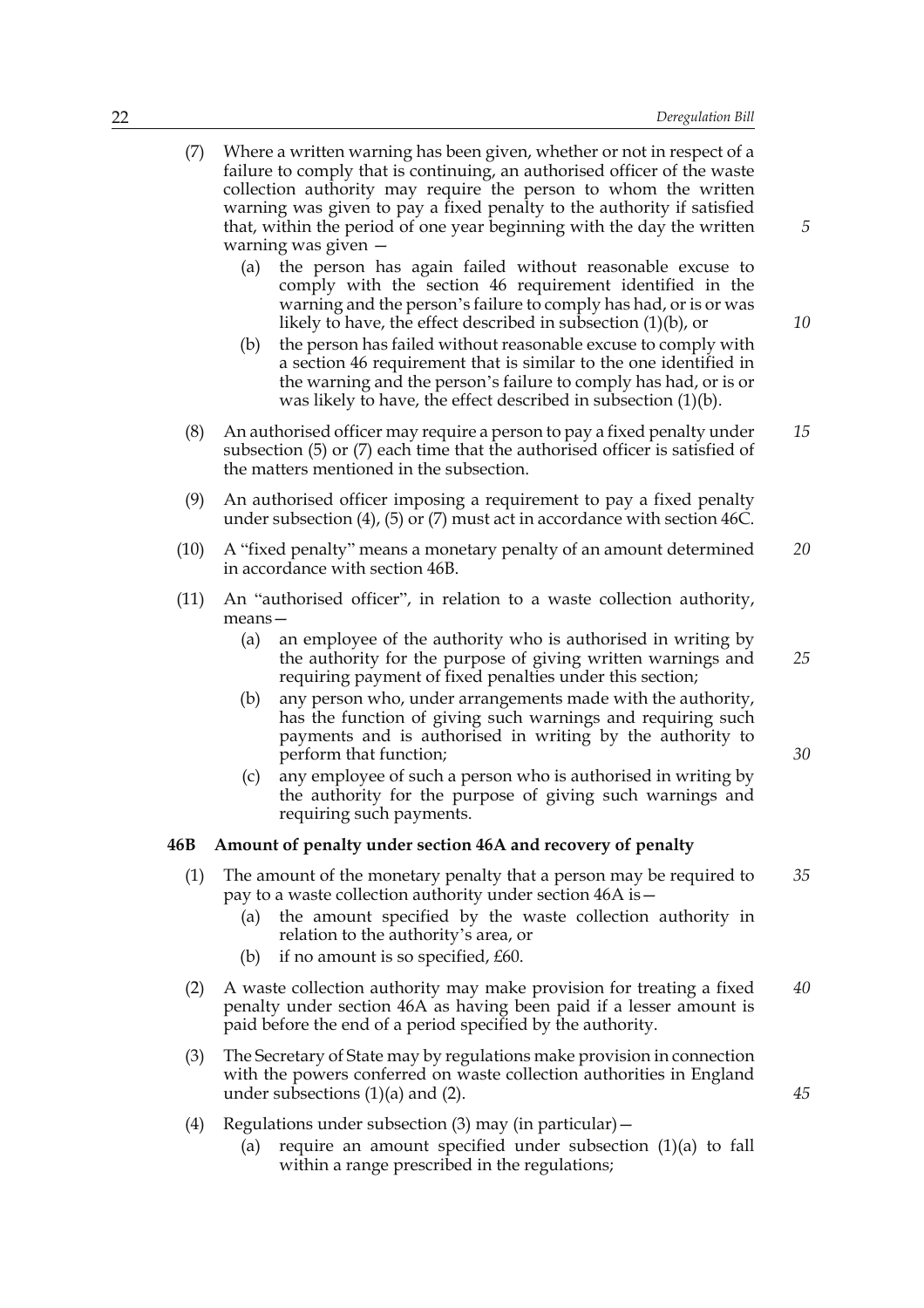- (b) restrict the extent to which, and the circumstances in which, a waste collection authority may make provision under subsection (2).
- (5) The Secretary of State may by order substitute a different amount for the amount for the time being specified in subsection (1)(b).
- (6) A fixed penalty under section 46A—
	- (a) is recoverable summarily as a civil debt;
	- (b) is recoverable as if it were payable under an order of the High Court or the county court, if the court in question so orders.

#### **46C Penalties under section 46A: procedure regarding notices of intent and final notices** *10*

(1) Before requiring a person to pay a fixed penalty under section 46A, an authorised officer must serve on the person notice of intention to do so (a "notice of intent") in accordance with subsections (2) to (4).

#### (2) A notice of intent must contain information about—

- (a) the grounds for proposing to require payment of a fixed penalty,
- (b) the amount of the penalty that the person would be required to pay, and
- (c) the right to make representations under subsection (3).
- (3) A person on whom a notice of intent is served may make representations to the authorised officer as to why payment of a fixed penalty should not be required.
- (4) Representations under subsection (3) must be made within the period of 28 days beginning with the day service of the notice of intent is effected. *25*
- (5) In order to require a person to pay a fixed penalty under section 46A, an authorised officer must serve on the person a further notice (the "final notice") in accordance with subsections (6) to (8).
- (6) A final notice may not be served on a person by an authorised officer before the expiry of the period of 28 days beginning with the day service of the notice of intent on the person was effected. *30*
- (7) Before serving a final notice on a person, an authorised officer must consider any representations made by the person under subsection (3).

#### (8) The final notice must contain information about—

- (a) the grounds for requiring payment of a fixed penalty,
- (b) the amount of the penalty,
- (c) how payment may be made,
- (d) the period within which payment is required to be made (which must not be less than the period of 28 days beginning with the day service of the final notice is effected),
- (e) any provision giving a discount for early payment made by virtue of section 46B(2),
- (f) the right to appeal under section 46D, and
- (g) the consequences of not paying the penalty.

*5*

*15*

*20*

*35*

*45*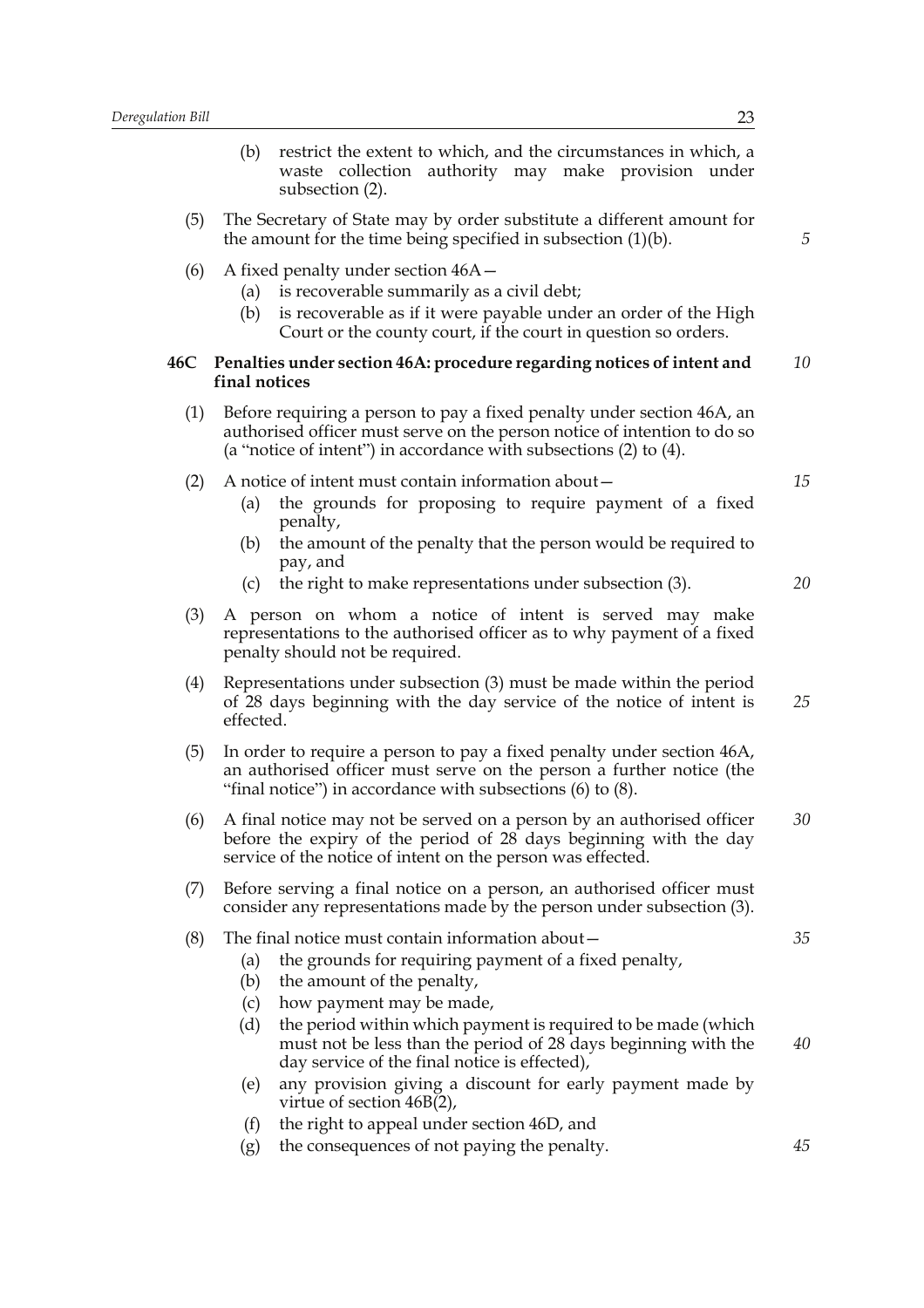#### **46D Appeals against penalties under section 46A**

- (1) A person on whom a final notice is served under section 46C may appeal to the First-tier Tribunal against the decision to require payment of a fixed penalty.
- (2) On an appeal under this section the First-tier Tribunal may withdraw or confirm the requirement to pay the fixed penalty.
- (3) The requirement to pay the fixed penalty is suspended pending the determination or withdrawal of the appeal that is the final appeal made by the person against the decision to require payment of the penalty. (This is subject to subsection (4).)
- (4) Where the requirement to pay the fixed penalty is confirmed at any stage in the proceedings on appeal, payment must be made before the end of the period of 28 days beginning with the day on which the requirement is so confirmed unless the person makes a further appeal before the end of that period.
- (5) The reference in subsection (4) to the requirement to pay the fixed penalty being confirmed on appeal includes a reference to an appeal decision confirming the requirement to pay the fixed penalty being upheld on a further appeal."
- (4) In consequence of subsection (2), in section 47ZB(2)(b) (amount of fixed penalty for offence)— *20*
	- (a) omit sub-paragraph (i), and the "and" following it;
	- (b) in sub-paragraph (ii), omit "in any other case,".
- (5) In section 73A (use of fixed penalty receipts), in subsection (2) (power for waste collection authority to use fixed penalty receipts for purposes of its functions under Part 2 and other functions specified in regulations), after "34A" insert ", 46A". *25*
- (6) Schedule 10 makes amendments to the London Local Authorities Act 2007 that correspond to those made by subsection (3).

#### **30 Other measures relating to animals, food and the environment** *30*

Schedule 11 makes provision about the following matters—

- (a) destructive imported animals;
- (b) the Farriers Registration Council;
- (c) joint waste authorities;
- (d) air quality assessments;
- (e) noise abatement zones.

## *Regulation of child trust funds*

## **31 Management of child trust funds: looked after children**

- (1) The Child Trust Funds Act 2004 is amended as follows.
- (2) In section 3 (requirements to be satisfied in relation to child trust funds), in subsection (10) (which provides for the making of regulations authorising the Official Solicitor or, in Scotland, the Accountant of Court to manage child trust *40*

*15*

*35*

*10*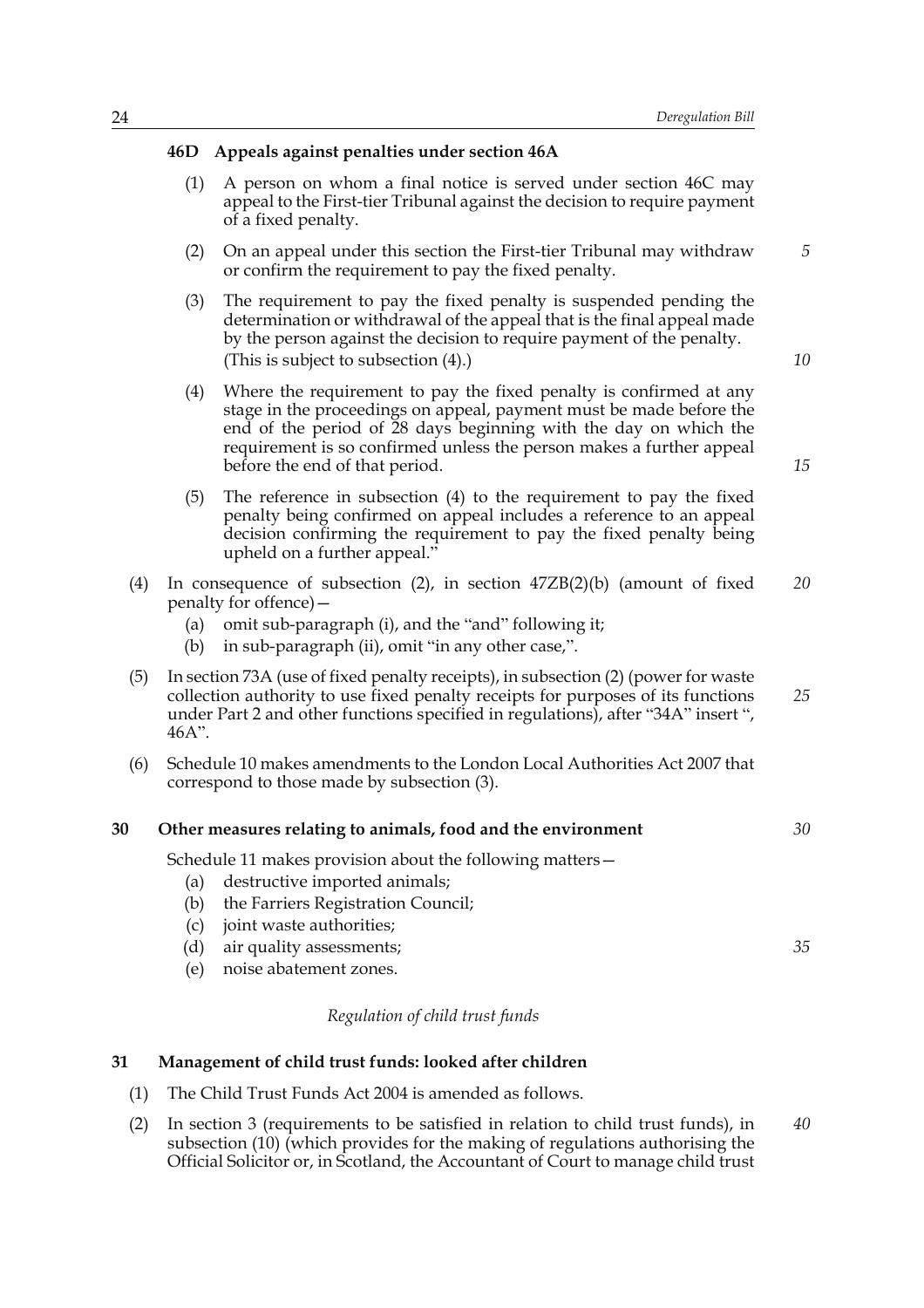funds) for the words from "is to be" to the end of the subsection substitute "is to be a person appointed by the Treasury or by the Secretary of State."

- (3) In that section, after subsection (11) insert—
	- "(11A) Regulations under subsection (10) may provide that, where the terms on which a person is appointed by the Treasury or by the Secretary of State include provision for payment to the person, the payment must be made by a government department specified in the regulations (instead of by the person making the appointment).
	- (11B) Regulations may provide that, where a person authorised to manage a child trust fund by virtue of subsection (10) ceases to be so authorised, the person must provide any information held by that person in connection with the management of the fund to the person (if any) who becomes authorised by virtue of that subsection to manage the trust fund instead." *10*
- (4) In section 16 (information about children in care of authority), in subsection  $(1)$  — *15*
	- (a) at the end of paragraph (a) (before ", or"), insert "or by a person appointed under regulations under section 3(10)";
	- (b) in paragraph (b), before "any information" insert "or to such a person";
	- (c) in the words following paragraph (b), before "may require" insert "or (as the case may be) the person". *20*

## **32 Management of child trust funds: children 16 or over**

- (1) Section 3 of the Child Trust Funds Act 2004 (requirements to be satisfied) is amended as follows.
- (2) In subsection (6), for paragraphs (a) and (b) substitute  $-$ 
	- "(a) if the child is 16 or over and has elected to manage the child trust fund, is the child;
	- (b) in any other case, is the person who has that authority by virtue of subsection (7) (but subject to subsection (10))."
- (3) In subsection (8), omit "under 16" (where it first occurs).
- (4) In subsection (10), omit "under 16".

## **33 Child trust funds: transfers**

- (1) The Child Trust Funds Act 2004 is amended as follows.
- (2) After section 7 insert—

## **"7A Transfers to other accounts for children**

- (1) Regulations may make provision requiring an account provider, at the request of a person who has the authority to manage a child trust fund, to—
	- (a) transfer all the investments under the fund, or an amount representing their value in cash, to a protected child account that is provided by a person chosen by the person making the request, and *40*

*5*

*35*

*25*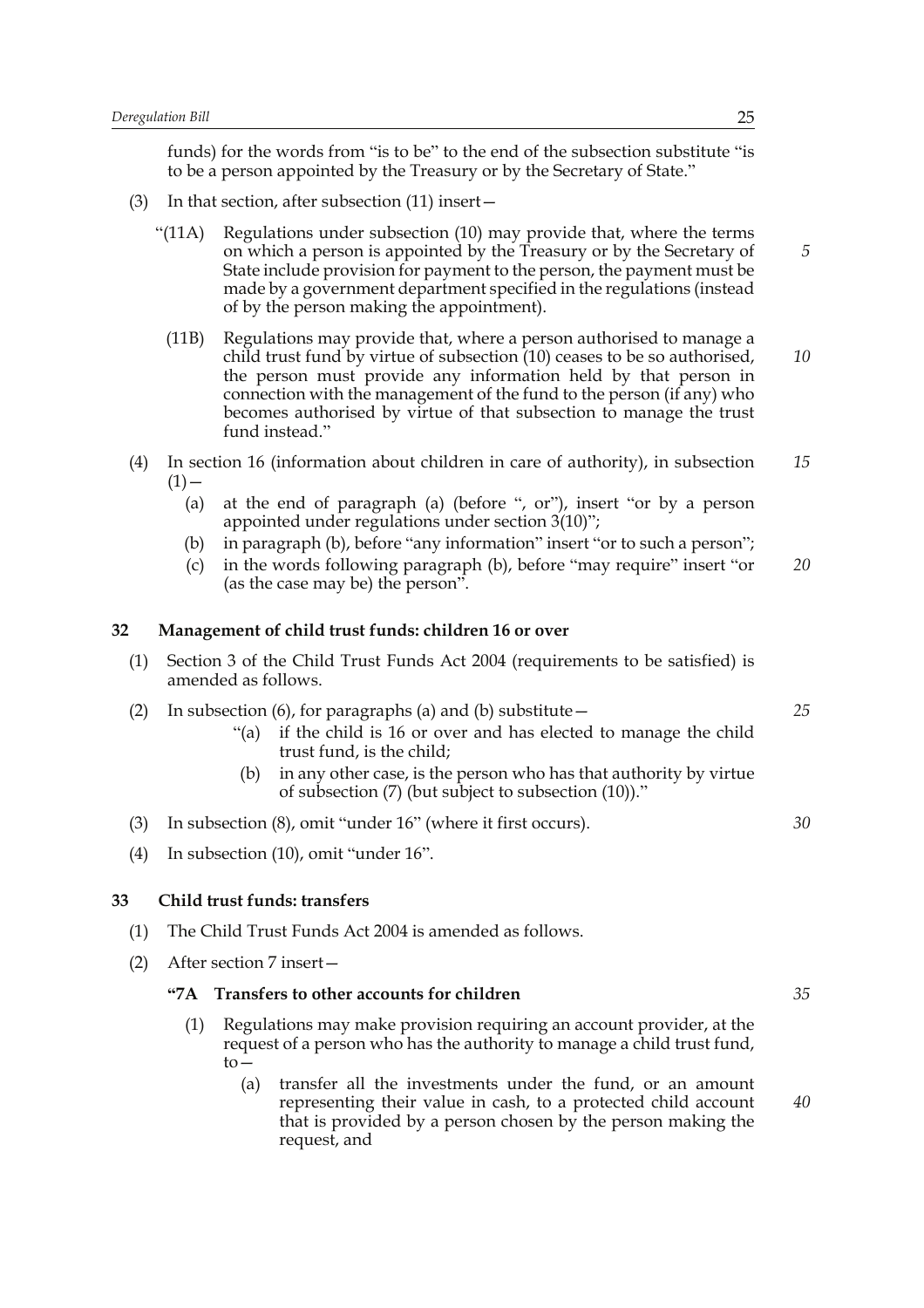- (b) when all the investments have been transferred, close the child trust fund.
- (2) An account is a protected child account if  $-$ 
	- (a) there is relief from income tax and capital gains tax in respect of investments under it,
	- (b) it may be held only by a child, and
	- (c) it satisfies any other conditions prescribed in regulations under this section."
- (3) After section 7A (inserted by subsection (2)) insert—

#### **"7B Transfers on child reaching 18**

- (1) Regulations may make provision requiring an account provider to transfer all the investments under a child trust fund held by a person immediately before his or her 18th birthday to a protected account of a description prescribed in the regulations.
- (2) Regulations under subsection (1) must include provision that the requirement does not apply if the person gives instructions, in accordance with the regulations, to the account provider as to what is to be done with the investments. *15*
- (3) An account is a protected account if  $-$ 
	- (a) there is relief from income tax and capital gains tax in respect of investments under it, and *20*
	- (b) it satisfies any other conditions prescribed in regulations under this section."
- (4) In section 3 (requirements to be satisfied), in subsection (4)(d), after "regulations" insert "under this section or any other provision of this Act".
- (5) In section 20 (penalties), in subsection (7)(b), after "7" insert ", 7A, 7B".

## **34 Child trust funds: safeguards for children's interests**

After section 7B of the Child Trust Funds Act 2004 (inserted by section 33 above) insert—

*"Powers to safeguard interests of children*

## **7C Powers to safeguard interests of children**

- (1) The Treasury may make regulations under this section if the Treasury think it appropriate to do so for the purpose of safeguarding the financial interests of children, or any group of children, who hold child trust funds.
- (2) The regulations may authorise the Treasury to permit withdrawals from—
	- (a) any child trust funds;
	- (b) any child trust funds held with an account provider that is prescribed, or of a description prescribed, in the regulations.
- (3) The regulations may authorise the Treasury to require any account provider or any account provider that is prescribed, or of a description

*10*

*5*

*25*

*30*

*35*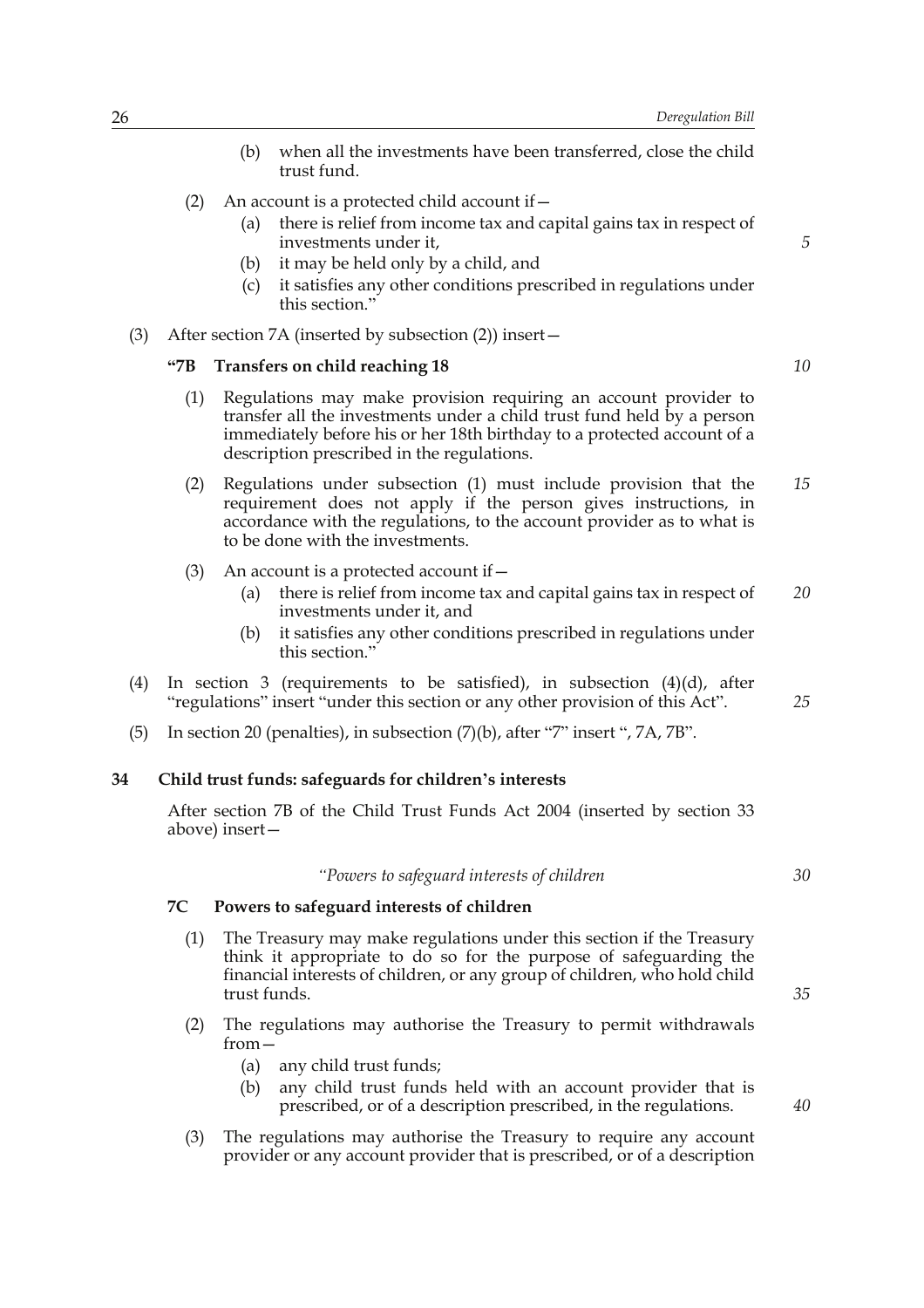prescribed, in the regulations to take one or more of the following steps in relation to every child trust fund held with it—

- (a) to seek to transfer the fund to another account provider;
- (b) to seek to transfer all the investments under the fund to a protected child account that can be used for investments of that kind and is provided by a person chosen by the account provider;
- (c) to seek to transfer an amount in cash representing the value of all the investments under the fund (whether consisting of cash or stocks and shares) to a protected child account that can be used for investments in cash and is provided by a person chosen by the account provider; *10*
- (d) to transfer an amount in cash representing the value of all the investments under the fund (whether consisting of cash or stocks and shares) to a protected child account that can be used for investments in cash and is provided by a person specified by the Treasury.
- (4) The regulations may provide—
	- (a) that child trust funds held with an account provider that is prescribed, or of a description prescribed, in the regulations are to be treated for all purposes as if they were protected child accounts of a description so prescribed; *20*
	- (b) that, where child trust funds are (under the regulations) to be treated as protected child accounts of a particular description, the account provider is to be treated, for such purposes as may be prescribed in the regulations, as a person who lawfully provides protected child accounts of that description.
- (5) If the regulations authorise the Treasury to require that one or more of the steps mentioned in subsection  $(3)(b)$  to  $(d)$  be taken, the regulations may also authorise the Treasury to require an account provider who, in pursuance of such a requirement, transfers all the investments under a child trust fund, or an amount representing the value of all the investments, to close the child trust fund. *30*
- (6) If the regulations authorise the Treasury to require an account provider to take more than one of the steps mentioned in subsection (3), the regulations must also—
	- (a) authorise the Treasury to specify the order in which the steps are to be taken, and
	- (b) provide that if (as a result of complying with a requirement to take a particular step) an account holder no longer holds investments under any child trust fund, any requirement imposed on that provider to take another step lapses. *40*
- (7) The Treasury is not liable in respect of
	- (a) the selection by an account provider of a person to whom to make a transfer in response to a requirement of a kind mentioned in subsection  $(3)(a)$  to  $(c)$ , or
	- (b) a decision made by it as to the person to be specified in a requirement of a kind mentioned in subsection (3)(d).
- (8) In this section, "protected child account" means an account which is a protected child account for the purposes of section 7A."

*5*

*15*

*25*

*35*

*50*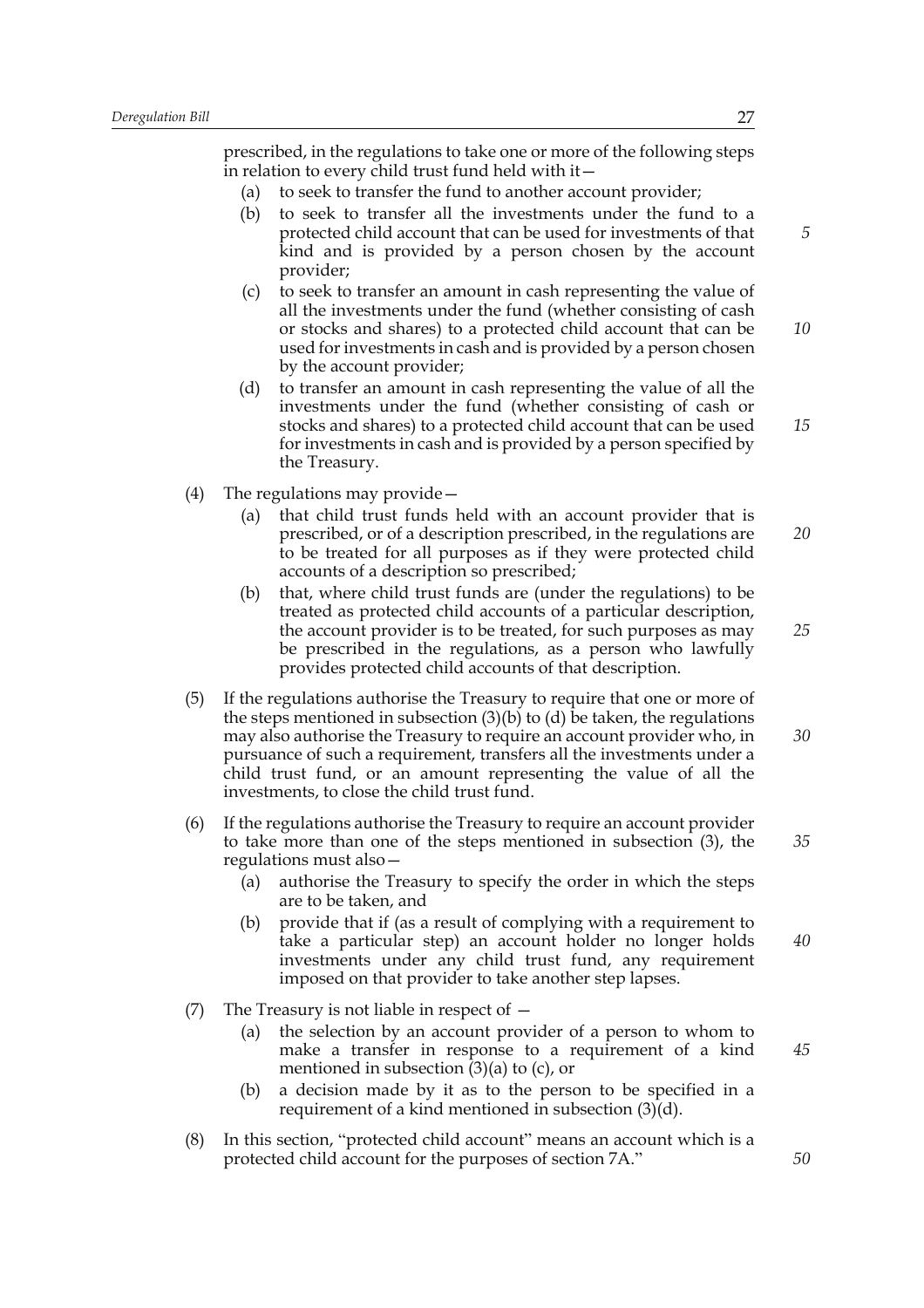## *Education and training*

## **35 Abolition of office of Chief Executive of Skills Funding**

- (1) The office of the Chief Executive of Skills Funding (established by Part 4 of the Apprenticeships, Skills, Children and Learning Act 2009) is abolished.
- (2) The property, rights and liabilities of the Chief Executive of Skills Funding are transferred to the Secretary of State.
- (3) Schedule 12 makes amendments to Part 4 of the Apprenticeships, Skills, Children and Learning Act 2009 in consequence of the abolition of the office of the Chief Executive of Skills Funding.

## **36 Further and higher education sectors: reduction of burdens**

*10*

*30*

*5*

Schedule 13 makes provision for the reduction of burdens in the further and higher education sectors.

#### **37 Schools: reduction of burdens**

- (1) Section 19 of the Education Act 1997 (which confers power on the Secretary of State and Welsh Ministers to make regulations requiring governing bodies of maintained schools to set school performance targets) ceases to have effect in relation to schools in England. *15*
- (2) Accordingly, in subsection (1) of that section—
	- (a) for "The Secretary of State" substitute "The Welsh Ministers";
	- (b) for "the Secretary of State considers" substitute "the Welsh Ministers consider"; *20*
	- (c) after "maintained schools" insert "in Wales".
- (3) Omit section 102 of the Education Act 2005 (which confers power on the Secretary of State to make regulations requiring local authorities in England to set annual targets in respect of educational performance at schools maintained by them etc). *25*
- (4) In consequence of subsection (3), omit section 122(3) of that Act of 2005.
- (5) Schedule 14 makes further provision for the reduction of burdens relating to schools in England.

*Alcohol and entertainment*

## **38 Temporary event notices: increase in maximum number of events per year**

- (1) In section 107 of the Licensing Act 2003 (counter notice where permitted limits exceeded), in subsection (4) (maximum number of events per year), for "12" substitute "15".
- (2) The amendment made by this section has effect for the year 2016 and subsequent years. *35*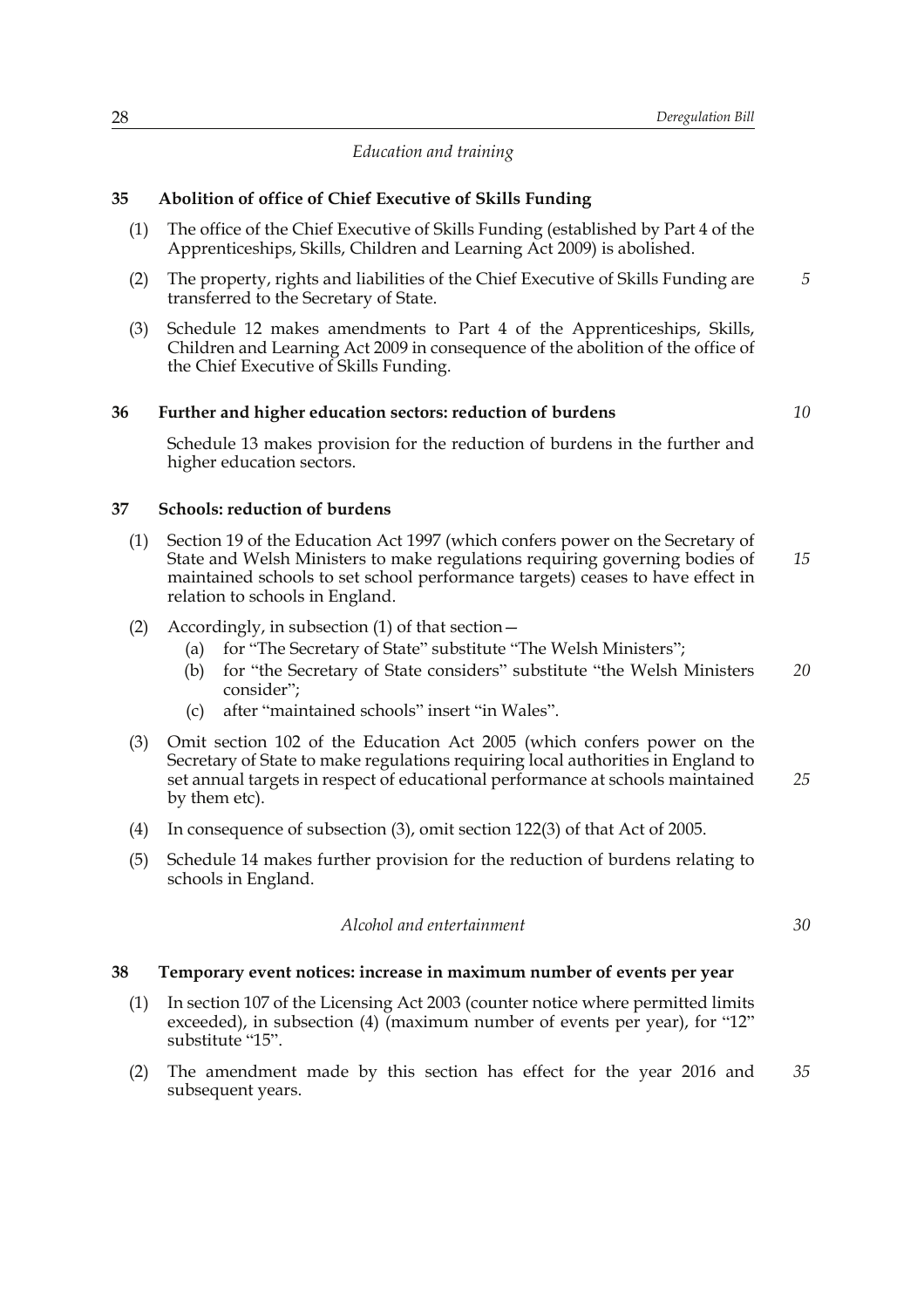## **39 Personal licences: no requirement to renew**

- (1) In section 115 of the Licensing Act 2003 (period of validity of personal licence), in subsection (1), for the words after "A personal licence" substitute "has effect indefinitely."
- (2) The amendment made by subsection (1), and the consequential amendments made by Schedule 15, apply in relation to
	- a personal licence granted under section 120 of the Licensing Act 2003 on or after the day on which this section comes into force;
	- (b) a personal licence granted under section 120 of that Act before that day, or renewed under section 121 of that Act before that day, for a period expiring on or after that day. *10*
- (3) Accordingly, any term in a personal licence granted as mentioned in subsection (2)(b) which provides for it to have effect only for a particular period has no effect on or after the day on which this section comes into force.

## **40 Sale of liqueur confectionery to children under 16: abolition of offence**

Section 148 of the Licensing Act 2003 (sale of liqueur confectionery to children under 16) is repealed.

## **41 Late night refreshment**

- (1) Schedule 2 to the Licensing Act 2003 (provision of late night refreshment) is amended as follows.
- (2) In paragraph 1(1) (definition of "provides late night refreshment"), in the words after paragraph (b), after "paragraph" insert "2A,".
- (3) After paragraph 2 insert—

*"Exempt supplies: designated areas, descriptions of premises and times*

- "2A (1) The supply of hot food or hot drink is an exempt supply for the purposes of paragraph 1(1) if it takes place— *25*
	- (a) on or from premises which are wholly situated in an area designated by the relevant licensing authority;
	- (b) on or from premises which are of a description designated by the relevant licensing authority; or
	- (c) during a period (beginning no earlier than 11.00 p.m. and ending no later than 5.00 a.m.) designated by the relevant licensing authority.
	- (2) A licensing authority may designate a description of premises under sub-paragraph (1)(b) only if the description is one that is prescribed by regulations. *35*
	- (3) A designation under sub-paragraph (1) may be varied or revoked by the licensing authority that made it.
	- (4) A licensing authority that makes, varies or revokes a designation under sub-paragraph (1) must publish the designation, variation or revocation. *40*

*5*

*15*

*20*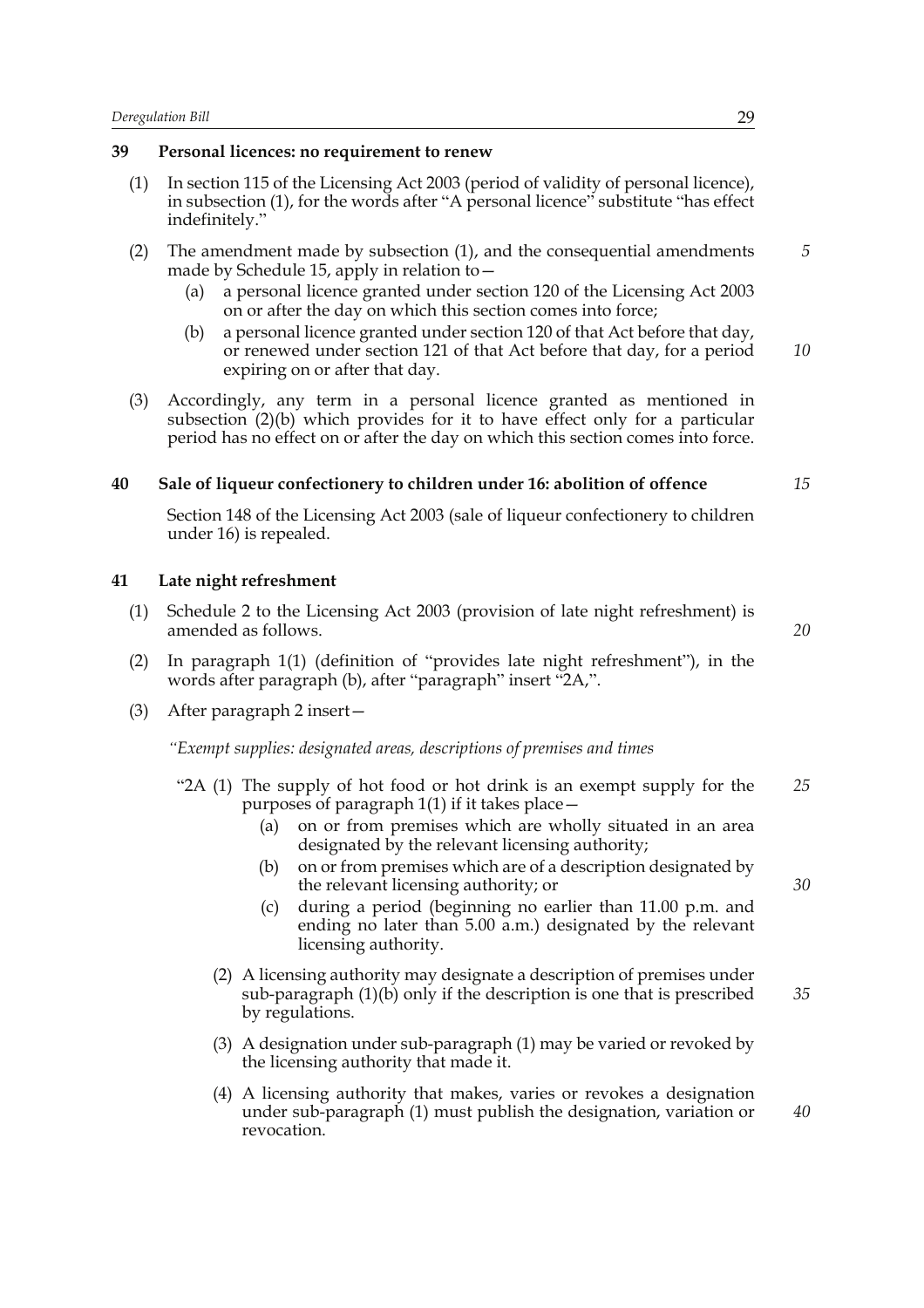(5) In sub-paragraph (1) references to the "relevant licensing authority", in relation to a supply of hot food or hot drink, are references to— (a) the licensing authority in whose area the premises on or from which the food or drink is supplied are situated, or (b) where those premises are situated in the areas of two or more licensing authorities, any of those authorities." **42 Removal of requirement to report loss or theft of licence etc to police** In the Licensing Act 2003, omit the following provisions (which impose requirements for the loss or theft of certain documents to be reported to the police before copies may be issued)— (a) in section 25 (premises licence or summary), subsection (3)(b), and the "and" before it; (b) in section 79 (club premises certificate or summary), subsection (3)(b), and the "and" before it;

- (c) in section 110 (temporary event notice), subsection  $(4)(b)$ , and the "and" before it; *15*
- (d) in section 126 (theft, loss, etc of personal licence), subsection (3)(b), and the "and" before it.

## **43 Exhibition of films in community premises**

In the Licensing Act 2003, in Schedule 1 (provision of regulated entertainment), in Part 2 (exemptions), after paragraph  $\overline{6}$  insert  $-$ *20*

#### *"Film exhibitions: community premises*

- 6A (1) The provision of entertainment consisting of the exhibition of a film at community premises is not to be regarded as the provision of regulated entertainment for the purposes of this Act if the following conditions are satisfied. *25*
	- (2) The first condition is that prior written consent for the entertainment to take place at the community premises has been obtained, by or on behalf of a person concerned in the organisation or management of the entertainment—
		- (a) from the management committee of the community premises, or
		- (b) where there is no management committee, from—
			- (i) a person who has control of the community premises (as occupier or otherwise) in connection with the carrying on by that person of a trade, business or other undertaking (for profit or not), or
			- (ii) where there is no such person, an owner of the community premises.
	- (3) The second condition is that the entertainment is not provided with a view to profit. *40*
	- (4) The third condition is that the entertainment takes place in the presence of an audience of no more than 500 persons.

*10*

*5*

*30*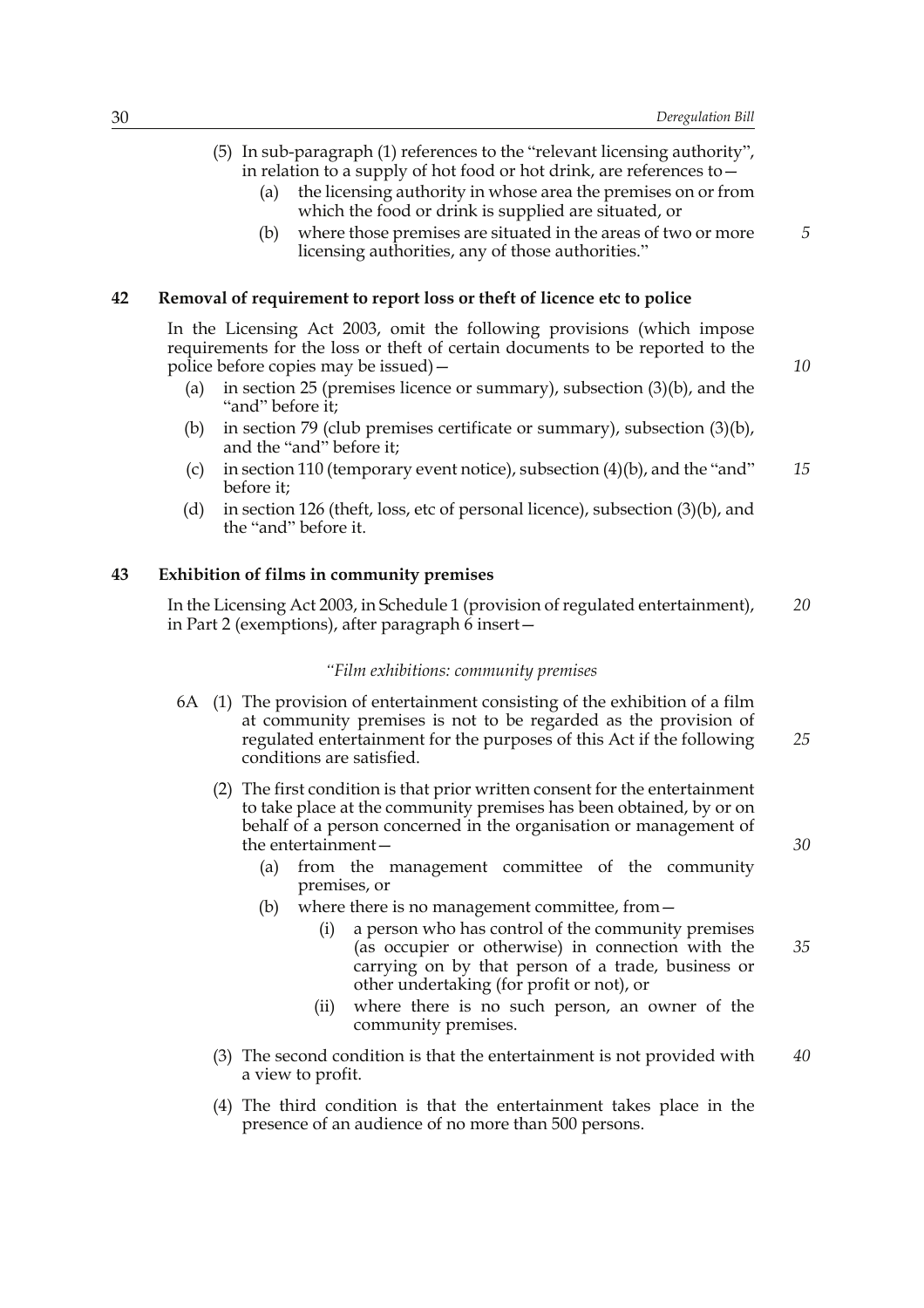- (5) The fourth condition is that the entertainment takes place between 8am and 11pm on the same day.
- (6) The fifth condition is that the film classification body or the relevant licensing authority has made a recommendation concerning the admission of children to an exhibition of the film and—
	- (a) where a recommendation has been made only by the film classification body, the admission of children is subject to such restrictions (if any) as are necessary to comply with the recommendation of that body;
	- (b) where a recommendation has been made only by the relevant licensing authority, the admission of children is subject to such restrictions (if any) as are necessary to comply with the recommendation of that authority; *10*
	- (c) where recommendations have been made both by the film classification body and the relevant licensing authority, the admission of children is subject to such restrictions (if any) as are necessary to comply with the recommendation of the relevant licensing authority. *15*
- (7) In sub-paragraph (6) the reference to the "relevant licensing authority", in relation to the exhibition of a film at particular community premises, is a reference to— *20*
	- (a) the licensing authority in whose area the premises are situated, or
	- (b) where the premises are situated in the areas of two or more licensing authorities, those authorities or (as the context requires) such of those authorities as have made a recommendation. *25*
- (8) In this paragraph—
	- "children" and "film classification body" have the same meaning as in section 20;
	- "owner", in relation to community premises, means—
		- (a) a person who is for the time being entitled to dispose of the fee simple in the premises, whether in possession or in reversion, or
		- (b) a person who holds or is entitled to the rents and profits of the premises under a lease which (when granted) was for a term of not less than 3 years." *35*

*Administration of justice*

#### **44 Repeal of Senior President of Tribunals' duty to report on standards**

In section 15A of the Social Security Act 1998 (functions of Senior President of Tribunals), omit subsections (2) and (3) (which require the preparation and publication of an annual report on standards of decision-making in the making of certain decisions of the Secretary of State against which an appeal lies to the First-tier Tribunal). *40*

*5*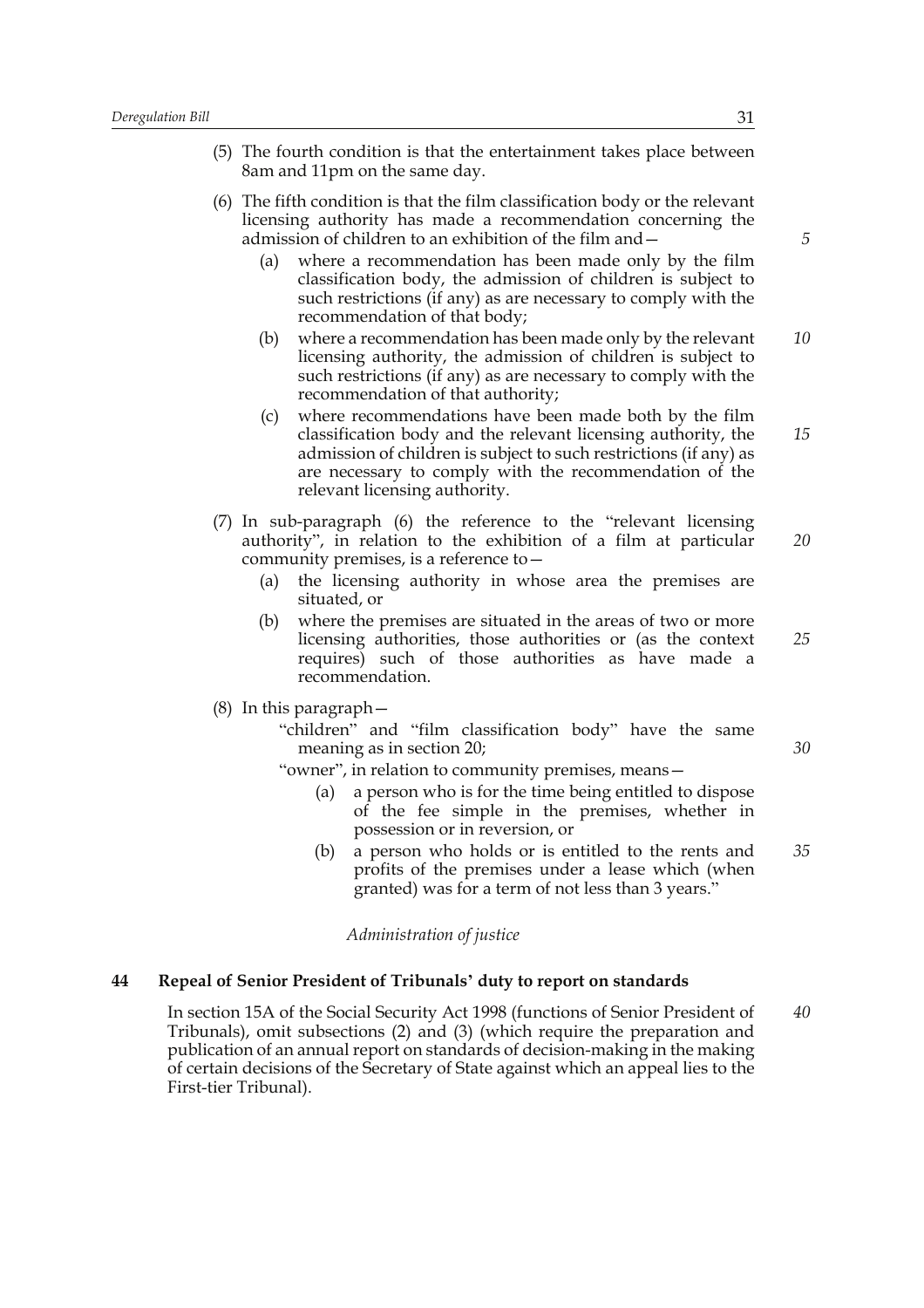*5*

*25*

*30*

*45*

# **45 Criminal procedure: written witness statements**

- (1) Section 9 of the Criminal Justice Act 1967 (proof by written statement) is amended as follows.
- (2) In subsection (2)(d) (objections to the tendering of written statements), for "within seven days from the service of the copy of the statement" substitute "within the relevant period".
- (3) After subsection (2) insert—

"(2A) For the purposes of subsection  $(2)(d)$ , "the relevant period" is  $-$ 

- (a) such number of days, which may not be less than seven, from the service of the copy of the statement as may be prescribed by Criminal Procedure Rules, or *10*
- (b) if no such number is prescribed, seven days from the service of the copy of the statement."
- (4) Omit the following—
	- (a) subsections (3) and (3A) (which make provision about the content of written statements etc); *15*
	- (b) subsection (6) (which provides for written statements to be read aloud unless the court otherwise directs);
	- (c) subsection (8) (which deals with the service of documents).
- (5) In consequence of subsections (2) and (3), paragraph 10 of Schedule 4 to the Wireless Telegraphy Act 2006 is amended as follows— *20*
	- (a) after sub-paragraph (2) insert—
		- "(2A) The statement is to be treated as properly served for the purposes of section 9 of the Criminal Justice Act 1967 (proof by written statement), even though the manner of service is not authorised by Criminal Procedure Rules.";
	- (b) in sub-paragraph (3)—
		- (i) omit paragraph (a) and the "and" following it;
		- (ii) in the closing words, for "either of those sections" substitute "that section";
	- (c) after sub-paragraph (5) insert—
		- "(5A) If the alleged offender makes a request to be tried, section 9(2A) of the Criminal Justice Act 1967 (time for objection) is to apply—
			- (a) with the substitution for the reference in paragraph (a) to such number of days, which may not be less than seven, from the service of the copy of the statement of a reference to such number of days, which may not be less than seven, beginning with the day after the one on which the request to be tried was made, and *35 40*
			- (b) with the substitution for the reference in paragraph (b) to seven days from the service of the copy of the statement of a reference to seven days beginning with the day after the one on which the request to be tried was made.";

(d) in sub-paragraph  $(6)$  -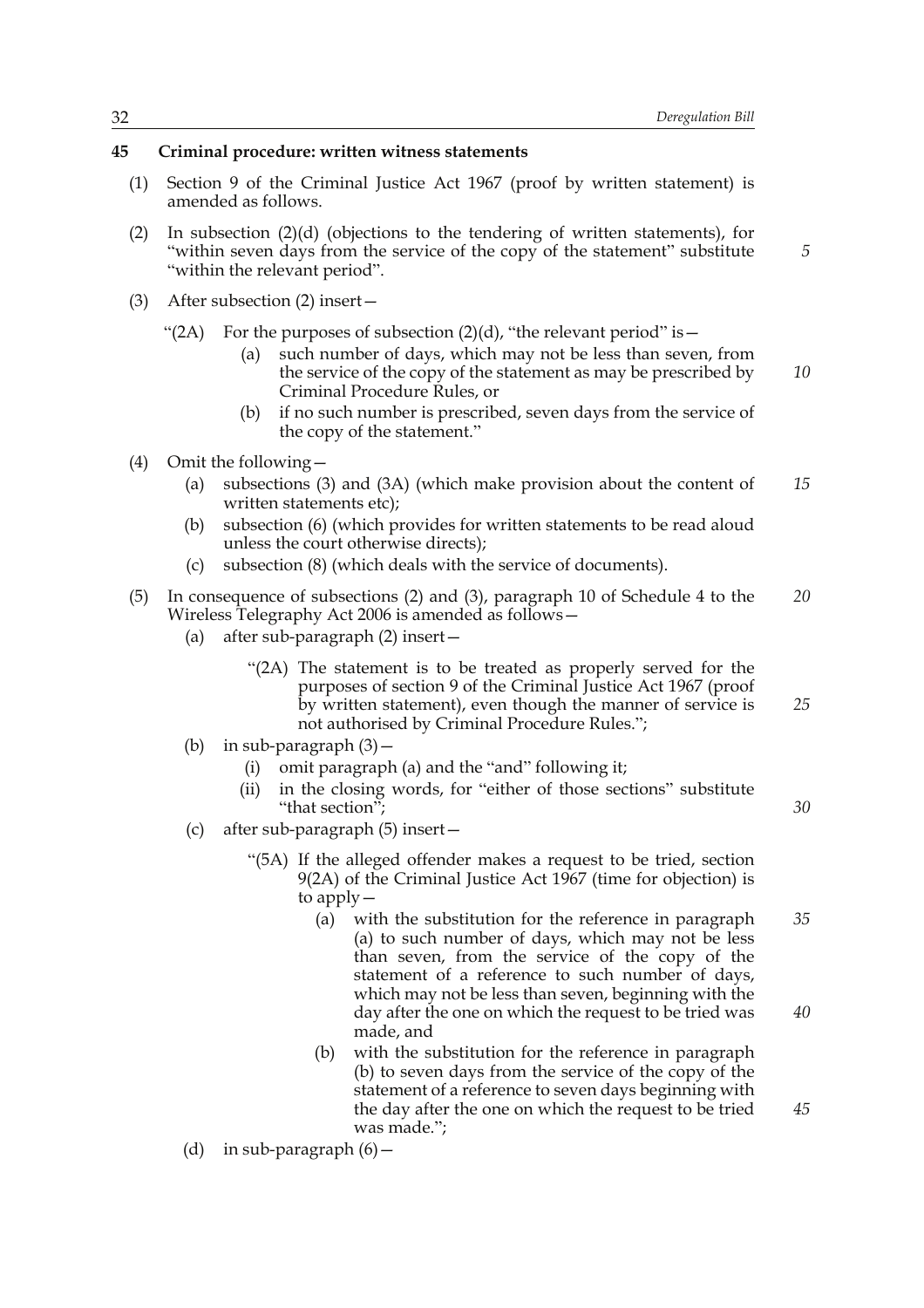- (i) omit paragraph (a) and the "and" following it;
- (ii) in the closing words, for "are to apply" substitute "is to apply".
- (6) In consequence of subsection  $(4)$ 
	- (a) in the Magistrates' Courts Act 1980, in section 12(3)(b)(ii), for "subsections  $(2)(a)$  and  $(b)$  and  $(3)$ " substitute "subsection  $(2)(a)$  and  $(b)$ ";
	- (b) in the Road Traffic Offenders Act 1988, in section 79(4), for "subsection (8) of that section" substitute "Criminal Procedure Rules";
	- (c) in the Criminal Justice and Public Order Act 1994, in Schedule 9, omit paragraph 6(1);
	- (d) in the Criminal Procedure and Investigations Act 1996, omit section 69.

## **46 Criminal procedure: written guilty pleas**

- (1) Section 12 of the Magistrates' Courts Act 1980 (non-appearance of accused: plea of guilty) is amended as follows.
- (2) In subsection (7), after "shall" insert ", subject to rules of court made under subsection (7ZA),". *15*
- (3) After subsection (7) insert—
	- "(7ZA) Rules of court may—
		- (a) specify which of paragraphs (a) to (d) of subsection  $(7)$  (if any) are to apply;
		- (b) provide that any such paragraph is to apply only in circumstances specified in the rules.
		- (7ZB) Where rules of court are made under subsection (7ZA), subsection (7) applies only to the extent provided for by the rules."

#### **47 Criminal procedure: powers to make Criminal Procedure Rules**

- (1) In the Administration of Justice (Miscellaneous Provisions) Act 1933, in section 2 (procedure for indictment of offenders)—
	- (a) in subsection (6), for "Rules" substitute "Criminal Procedure Rules";
	- (b) omit subsection (6A).
- (2) In that section, in subsection (2), in paragraph (i) of the proviso, for "section 57D(1)" substitute "section 51D(1)". *30*
- (3) In the Police and Criminal Evidence Act 1984, in Schedule 1 (making of orders and issue of warrants in respect of excluded or special procedure material)—
	- (a) omit paragraphs 7 to 10 (which deal with the procedure for applications for production orders);
	- (b) after paragraph 15 insert—

*"Procedural rules*

15A Criminal Procedure Rules may make provision about proceedings under this Schedule."

(4) In the Terrorism Act 2000, in Part 1 of Schedule 5 (making of orders and issue of warrants in respect of obtaining information in terrorist investigations: England and Wales and Northern Ireland), in paragraph 11 (which deals with *40*

*10*

*5*

*20*

*25*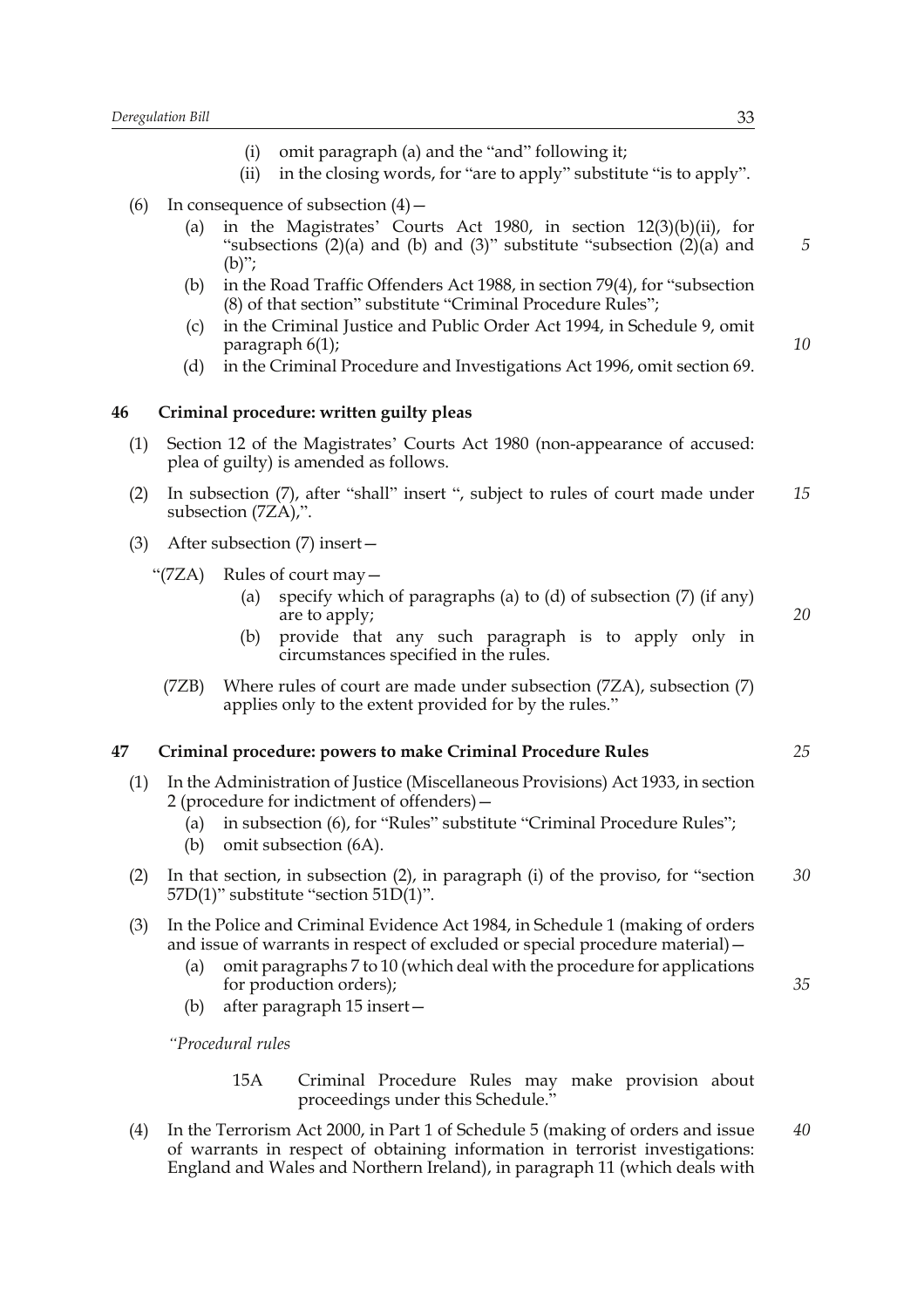the issue of warrants in respect of excluded or special procedure material), after sub-paragraph (4) insert—

- "(5) Criminal Procedure Rules may make provision about proceedings relating to a warrant under this paragraph."
- (5) In the Criminal Justice and Police Act 2001, in section 59 (applications for the return of seized property etc), after subsection (12) insert—
	- "(13) Criminal Procedure Rules may make provision about proceedings under this section on an application to a judge of the Crown Court in England and Wales."
- (6) In the Proceeds of Crime Act 2002, in section 352 (applications for search and seizure warrants), after subsection (7) insert— *10*
	- "(8) Criminal Procedure Rules may make provision about proceedings under this section on an application to a judge entitled to exercise the jurisdiction of the Crown Court in England and Wales."

# **48 "MAPPA arrangements" to cease to apply to certain offenders**

- (1) Section 327 of the Criminal Justice Act 2003 (which makes provision about the offenders in respect of whom multi-agency public protection arrangements sometimes referred to as "MAPPA arrangements" - must be made) is amended as follows.
- (2) In subsection (1), for "subsections (2) to (5)" substitute "subsections (2) to (4)". *20*
- (3) In subsection (3), in paragraph (a), after "Schedule 15" insert "or in subsection (4A) below".
- (4) In subsection (4), in paragraph (a), after "Schedule 15" insert "or in subsection (4A) below".
- (5) After subsection (4) insert—
	- "(4A) The offences specified in this subsection are—
		- (a) an offence under section 1 of the Child Abduction Act 1984 (abduction of child by parent);
		- (b) an offence under section 4 of the Asylum and Immigration (Treatment of Claimants, etc) Act 2004 (trafficking people for exploitation), where the offence is committed against a child;
		- (c) an offence under section 4(3) of the Misuse of Drugs Act 1971 where the offence is committed by  $-$ 
			- (i) supplying or offering to supply a Class A drug to a child,
			- (ii) being concerned in the supplying of such a drug to a child, or
			- (iii) being concerned in the making to a child of an offer to supply such a drug;
		- (d) an offence of aiding, abetting, counselling, procuring or inciting the commission of an offence specified in this subsection;
		- (e) an offence of conspiring to commit an offence so specified;
		- (f) an offence of attempting to commit an offence so specified."

*25*

*15*

*5*

*35*

*30*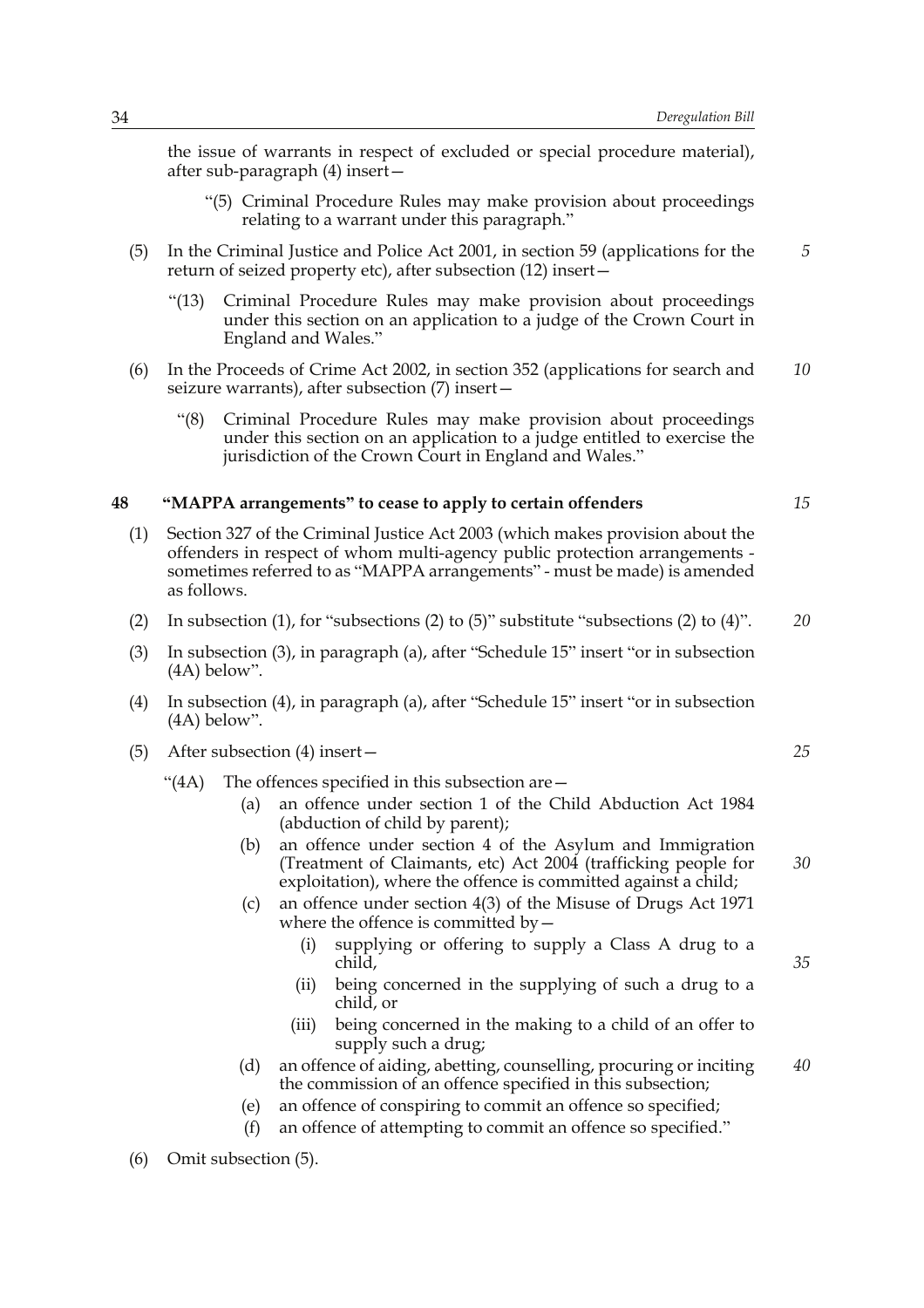(7) In subsection (6), after "In this section" insert "— "child" means a person under 18;".

# **49 Removal of requirement that prison closures be made by order**

- (1) The Prison Act 1952 is amended as follows.
- (2) In section 37 (closing of prisons)—
	- (a) in subsection  $(1)$  -
		- (i) omit "Subject to the next following subsection,";
		- (ii) omit "by order";
	- (b) omit subsections (2) and (3).

# (3) In section 43 (remand centres and young offender institutions)—

(a) in subsection (5), for "sections 28 and 37(2)" substitute "section 28";

- (b) in subsection (5A), for "28 and 37(2) and (3)" substitute "and 28".
- (4) In section 52 (exercise of power to make orders, rules and regulations)—
	- (a) in subsection  $(1)$ , omit ", 37";
	- (b) in subsection (2), omit "or an order made under section thirty-seven of this Act,". *15*

*Other measures to reduce burdens on public authorities*

### **50 London street trading appeals: removal of role of Secretary of State in appeals**

- (1) The London Local Authorities Act 1990 is amended in accordance with subsections (2) and (3).
- (2) After section 30 insert—

# **"30A Other Part III appeals**

- (1) Any person aggrieved—
	- (a) by a resolution rescinding or varying a designating resolution;
	- (b) by a resolution under subsection (1)(b) of section 24 (Designation of licence streets) of this Act; *25*
	- (c) by a standard condition prescribed by regulations under subsection (3) of section 27 (Conditions of street trading licences) of this Act; or
	- (d) by the amount of a fee or charge under section 32 (Fees and charges) of this Act; *30*

may appeal to a magistrates' court acting for the area of the borough council which passed the resolution, prescribed the condition or determined the amount of the fee or charge (as the case may be).

#### (2) An appeal under subsection (1) may be brought—

(a) in the case of an appeal under paragraph (a) or (b) of that subsection, at any time before the expiration of the period of three months beginning with the date on which notice of the passing of the resolution is published for the second time in accordance with subsection (10) of section 24 (Designation of licence streets) of this Act;

*5*

*10*

*20*

*35*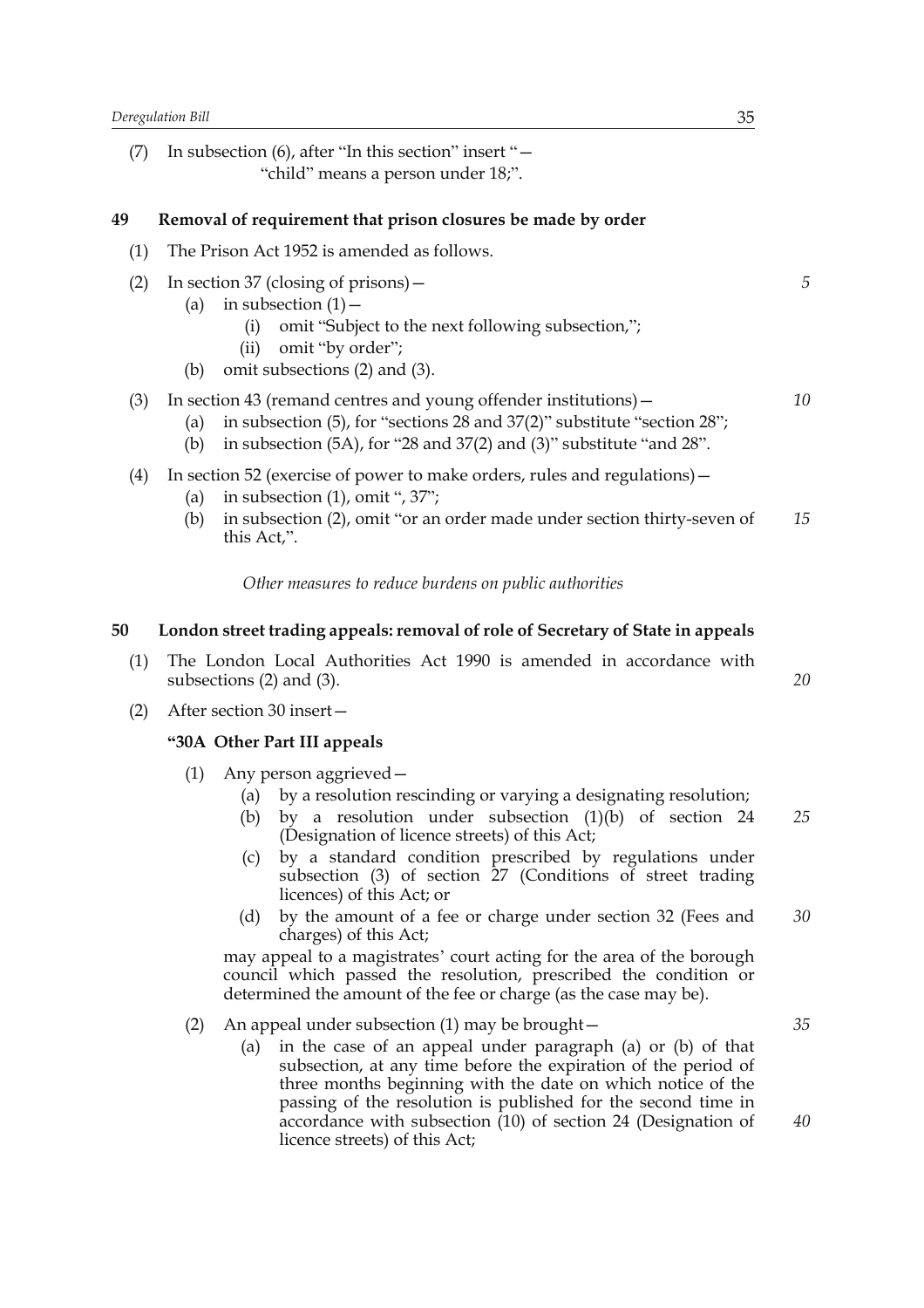- (c) in the case of an appeal under paragraph (d) of that subsection—
	- (i) if it relates to the amount of a fee payable under subsection (1) of section 32 (Fees and charges) of this Act, at any time before the expiration of the period of three months beginning with the date on which the fee payable is notified to the licence holders or a body or bodies representative of them;
	- (ii) if it relates to the amount of a charge under subsection (2) of section 32 (Fees and charges) of this Act, at any time before the expiration of the period of three months beginning with the date on which notice of the determination of the charge has been given to the licence holders or a body or bodies representative of them. *15*
- (3) A person desiring to appeal under subsection (1) shall give written notice to the magistrates' court and to the borough council specifying the matter about which the person is aggrieved and the grounds upon which the appeal is made. *20*
- (4) On an appeal to a magistrates' court under this section, the court may make such order as it thinks fit."
- (3) In section 30—
	- (a) omit subsections (11) and (12);
	- (b) in the heading, after "Part III appeals" insert ": refusal to grant a licence etc.".
- (4) Section 19 of the City of Westminster Act 1999 is amended as follows.
- (5) In subsection (1), for the words from "the Secretary of State" to the end of the subsection substitute "a magistrates' court acting for the area of the council".
- (6) After subsection (2) insert—
	- "(3) A person desiring to appeal under subsection (1) shall give written notice to the magistrates' court and to the council specifying the matter about which the person is aggrieved and the grounds upon which the appeal is made. *35*
	- (4) On an appeal to a magistrates' court under this section, the court may make such order as it thinks fit."
- (7) For the side-note substitute "Appeals to a magistrates' court".

## **51 Gangmasters (Licensing) Act 2004: enforcement**

In section 15 of the Gangmasters (Licensing) Act 2004 (enforcement and compliance officers) after subsection (6) insert—

"(7) This section does not prevent the Secretary of State from making arrangements for ensuring that functions relating to the institution or *5*

*10*

*30*

*25*

*40*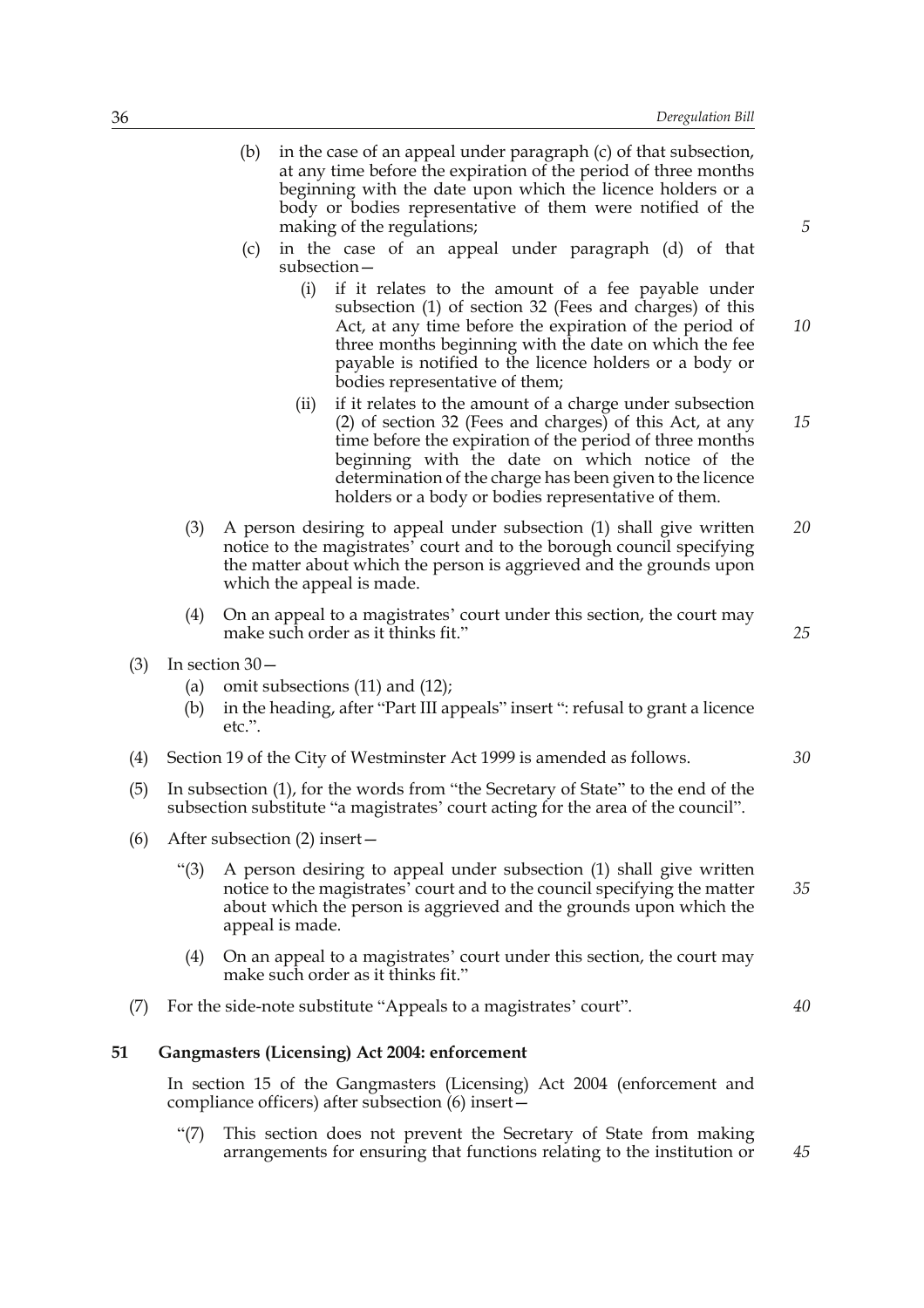conduct of proceedings in England and Wales for an offence under this Act are carried out by the Director of Public Prosecutions and, accordingly, the terms of appointments under subsection (1), or arrangements under subsection (2), may include provision, or be modified so as to include provision, for enforcement officers not to carry out such functions at any time when they are being carried out by the Director."

# **52 Reduction in regulation of providers of social work services**

- (1) In the Care Standards Act 2000, omit section 4(10) (which provides for the Act to apply to a provider of social work services as it applies to an agency to which that Act applies). *10*
- (2) In consequence of subsection  $(1)$ 
	- (a) in that Act, omit—
		- (i) section  $5(1A)(f)$ , and the "and" before it;
		- (ii) section  $121(4A)$ ;
	- (b) in the Children and Young Persons Act 2008, omit section 4.

# **53 Access to registers kept by Gas and Electricity Markets Authority**

- (1) Section 36 of the Gas Act 1986 (keeping of register under Part 1 of that Act: gas supply) is amended in accordance with subsections (2) to (4).
- (2) In subsection (1) (duty on Authority to maintain register), omit "at such premises and". *20*
- (3) For subsection (4) substitute—
	- "(4) The contents of the register must be shown on the Authority's website."
- (4) In consequence of the amendment made by subsection (3) of this section, in subsection (5), for "so made" substitute "made by the Secretary of State".
- (5) Section 49 of the Electricity Act 1989 (keeping of register under Part 1 of that Act: electricity supply) is amended in accordance with subsections (6) to (8).
- (6) In subsection (1) (duty on Authority to maintain register), omit "at such premises and".
- (7) For subsection (5) substitute—
	- "(5) The contents of the register must be shown on the Authority's website."
- (8) In consequence of the amendment made by subsection (7) of this section, in subsection (6), for "so made" substitute "made by the Secretary of State".

# **54 Repeal of duty to prepare sustainable community strategy**

- (1) In the Local Government Act 2000, omit section 4 (which requires local authorities in England to prepare sustainable community strategies). *35*
- (2) In consequence of subsection (1), omit the following provisions—
	- (a) in that Act of 2000, section 4A;
	- (b) in the Planning and Compulsory Purchase Act 2004, section  $19(2)(f)$ and  $(g)$  and  $(7)$ ;

*5*

*15*

*30*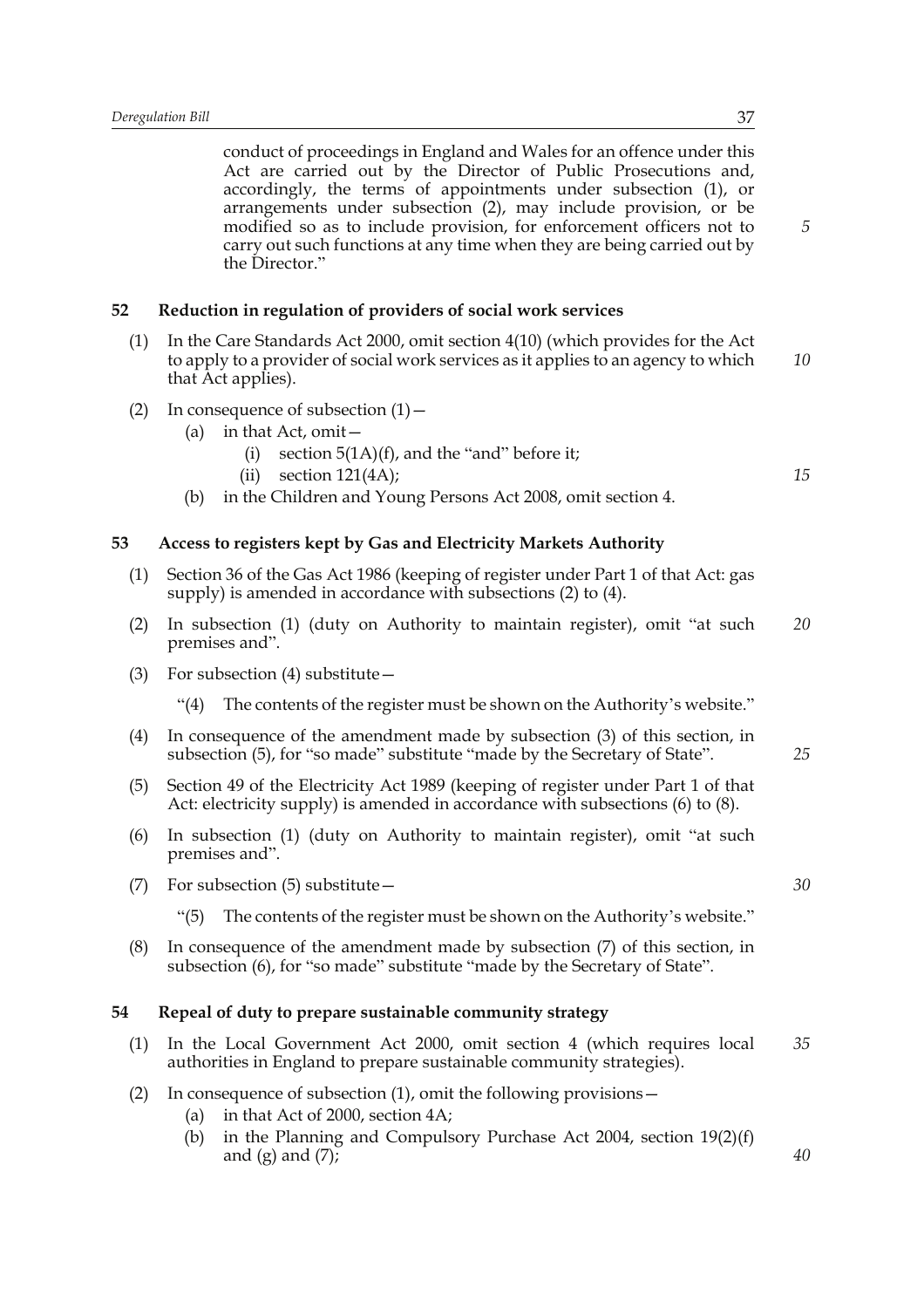- (c) in the Sustainable Communities Act 2007, section 7;
- (d) in the Local Government and Public Involvement in Health Act 2007, sections 78, 106(2)(c)(i), 111(4)(c)(i) and 114;
- (e) in the Housing and Regeneration Act 2008, section 126;
- (f) in the Child Poverty Act 2010, section 24;
- (g) in the Equality Act 2010, section  $1(4)$  and  $(5)$ ;
- (h) in the Local Government (Wales) Measure 2009, in Schedule 2, paragraph 3.

# **55 Repeal of duties relating to local area agreements**

- (1) In Chapter 1 of Part 5 of the Local Government and Public Involvement in Health Act 2007— *10*
	- (a) omit sections 105 to 113 (which impose duties on local authorities in England to make local area agreements specifying local improvement targets if so directed by the Secretary of State);
	- (b) in section 117—
		- (i) omit the definitions of "designated target", "local area agreement", "local improvement target" and "revision proposal";
		- (ii) in the definition of "responsible local authority" omit the words from "and "the responsible local authority", in relation to a local area agreement" to the end of the definition; *20*
	- (c) omit section 118(1) and (2) (which make transitional provision in relation to local area agreements).
- (2) In consequence of subsection (1), in the heading of the Chapter, omit "Local Area Agreements and".

## **56 Repeal of provisions relating to multi-area agreements**

- (1) Omit Part 7 of the Local Democracy, Economic Development and Construction Act 2009 (which makes provision for the approval by the Secretary of State of multi-area agreements prepared by local authorities in England and for the effect of such approval etc).
- (2) In consequence of subsection  $(1)$  -
	- (a) in the Police Reform and Social Responsibility Act 2011, in Schedule 16, omit paragraph 377;
	- (b) in the Education Act 2011, in Schedule 16, omit paragraph 45;
	- (c) in the Health and Social Care Act 2012, in Schedule 5, omit paragraph 172. *35*

# **57 Repeal of duties relating to consultation or involvement**

- (1) In the Local Government Act 1999, omit section 3A (which makes provision for best value authorities to involve local representatives in the exercise of their functions).
- (2) In consequence of subsection  $(1)$ 
	- (a) in the Local Government and Public Involvement in Health Act 2007, omit section 138;
	- (b) in the Local Government Act 1999, omit "3A,";

*5*

*15*

*25*

*30*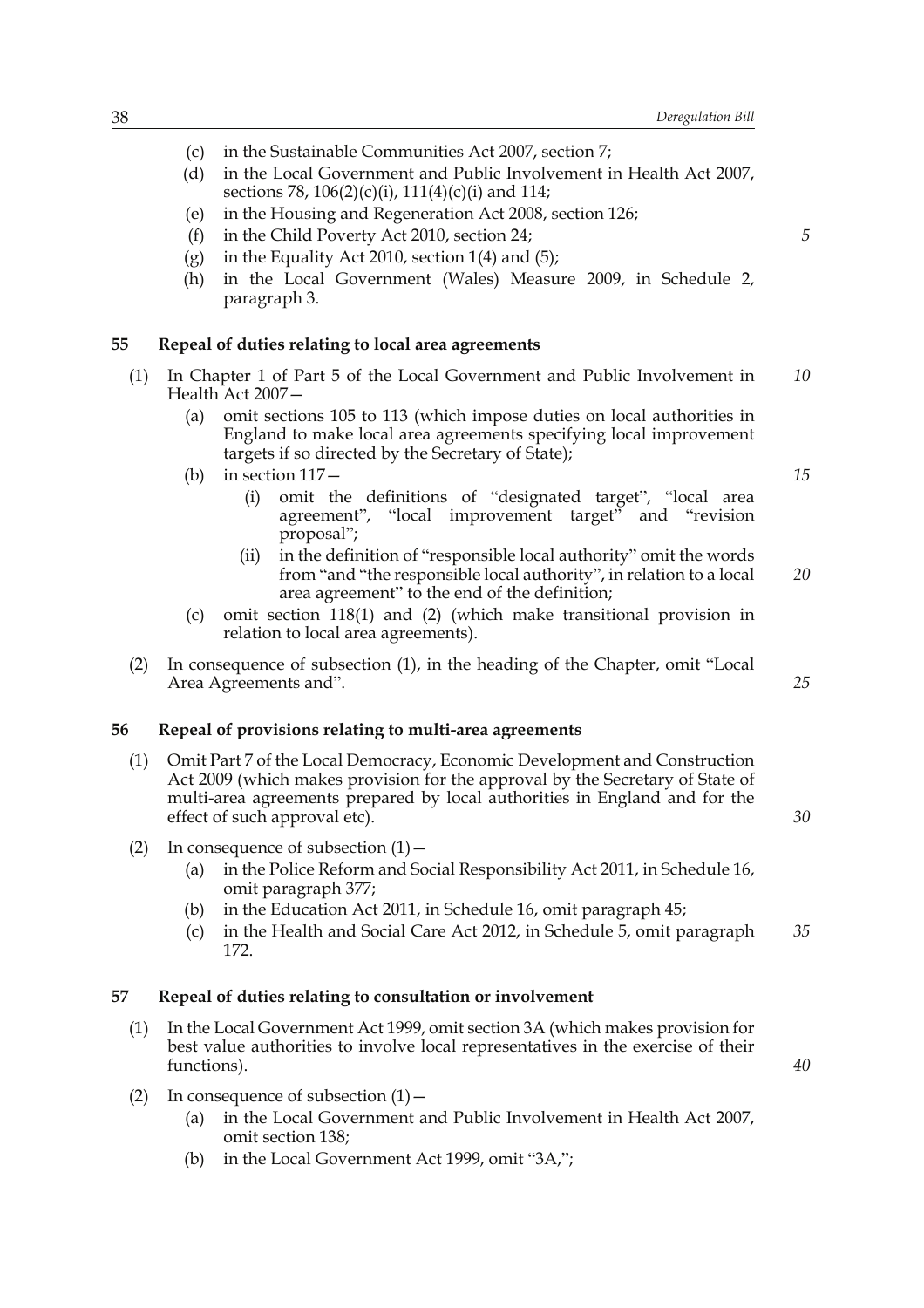- (c) in the Police Reform and Social Responsibility Act 2011, in Schedule 16, omit paragraph 243.
- (3) Schedule 16 makes provision for disapplying certain other requirements about consultation etc imposed on public bodies.

|  | Legislative reform |
|--|--------------------|
|  |                    |

### **58 Power to spell out dates described in legislation**

- (1) A Minister of the Crown may by order made by statutory instrument—
	- (a) replace a reference in legislation to the commencement of a provision with a reference to the actual date on which the provision comes into force;
	- (b) replace a reference in legislation to the date on which any other event occurs with a reference to the actual date on which that event occurs.
- (2) An order under subsection (1) may amend the legislation to include an explanation of the date and may make other consequential amendments to legislation.
- (3) An order under this section may not amend provision that would be within the legislative competence of the Scottish Parliament if it were contained in an Act of that Parliament.
- (4) An order under this section may not amend provision that would be within the legislative competence of the Northern Ireland Assembly if it were contained in an Act of that Assembly, unless—
	- (a) a Bill for an Act of that Assembly containing the provision would require the consent of the Secretary of State under section 8 of the Northern Ireland Act 1998, and
	- (b) the provision does not affect, other than incidentally, a transferred matter (within the meaning of that Act). *25*
- (5) In this section—

"Minister of the Crown" has the same meaning as in the Ministers of the Crown Act 1975;

"legislation" means an Act or subordinate legislation (and, for that purpose, subordinate legislation has the same meaning as in the Interpretation Act 1978). *30*

### **59 Ambulatory references to international shipping instruments**

After section 306 of the Merchant Shipping Act 1995 insert—

*35*

#### **"306A Power to make ambulatory references to international instruments**

- (1) This section applies where—
	- (a) a person has power under this Act to make subordinate legislation, and
	- (b) the person proposes to exercise that power to make subordinate legislation which refers to an international instrument. *40*

*5*

*10*

*15*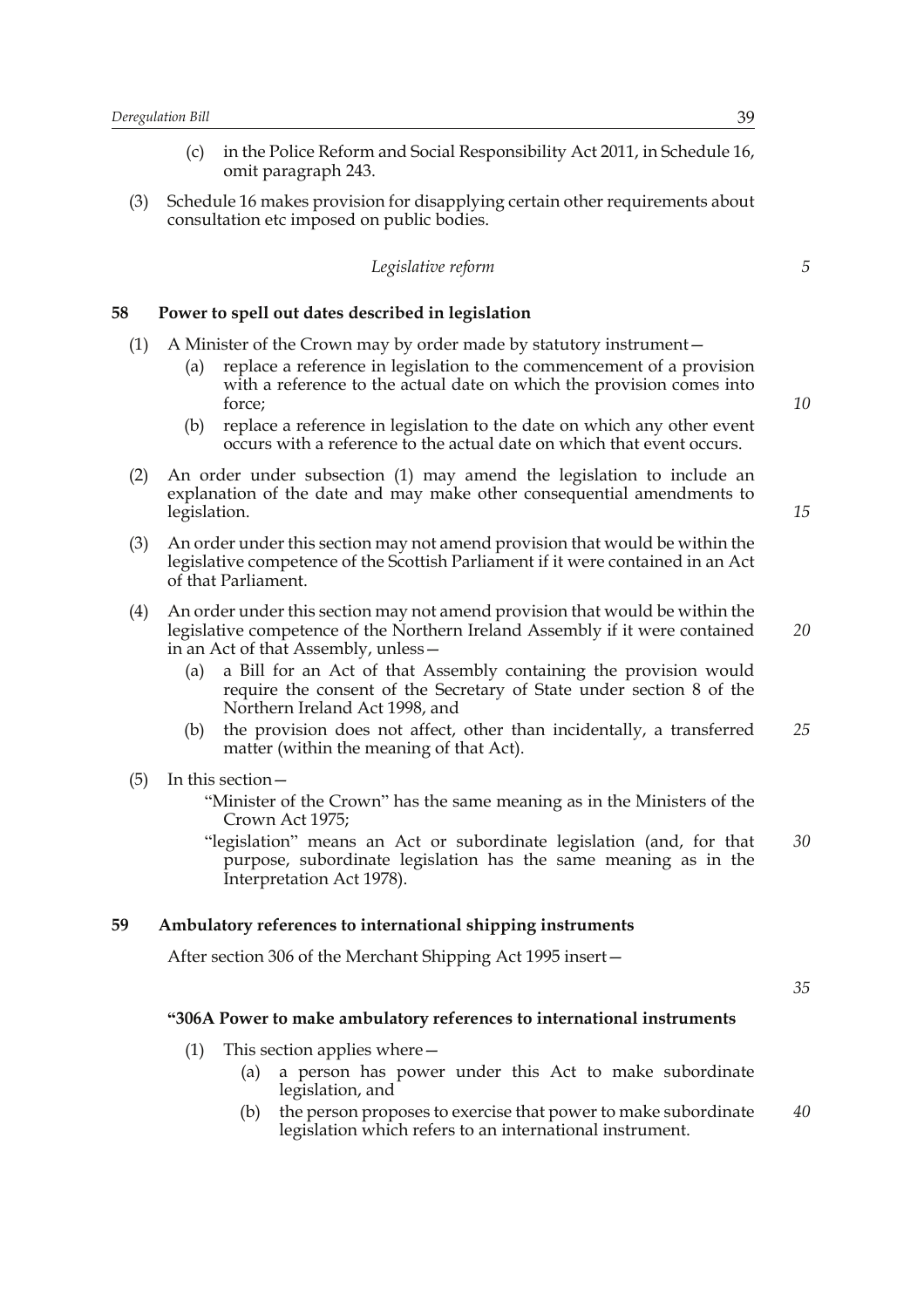- (2) The power may be exercised so as to have the effect that the reference to the instrument is construed— (a) as a reference to the instrument as modified from time to time; (b) if the instrument is replaced by another instrument, as a reference to that other instrument. (3) For the purposes of subsection  $(2)(a)$ , an instrument is modified if  $-$ 
	- (a) omissions, additions or other alterations to the text of the instrument take effect, or
	- (b) supplementary provision made under the instrument takes effect.
- (4) In this section, provision included in subordinate legislation by virtue of subsection  $(2)$  is referred to as ambulatory provision.
- (5) Subordinate legislation which makes ambulatory provision may make provision as to—
	- (a) when a modification of an international instrument is to be treated as taking effect for the purposes of subsection (2)(a) (read with subsection (3)); *15*
	- (b) when an international instrument is to be treated as having been replaced by another instrument for the purposes of subsection  $(2)(b)$ .
- (6) In this section—
	- (a) "international instrument" means an international convention or treaty or an instrument made under such a convention or treaty except that "international instrument" does not include an EU instrument;
	- (b) "subordinate legislation" has the same meaning as in the Interpretation Act 1978."

### *Legislation no longer of practical use*

# **60 Legislation no longer of practical use**

Schedule 17 makes provision for legislation which is no longer of practical use to cease to apply. *30*

### *Exercise of regulatory functions*

# **61 Exercise of regulatory functions: economic growth**

- (1) A person exercising a regulatory function to which this section applies must, in the exercise of the function, have regard to the desirability of promoting economic growth. *35*
- (2) In performing the duty under subsection (1), the person must, in particular, consider the importance for the promotion of economic growth of exercising the regulatory function in a way which ensures that—
	- (a) regulatory action is taken only when it is needed, and
	- (b) any action taken is proportionate.

*25*

*40*

*20*

*5*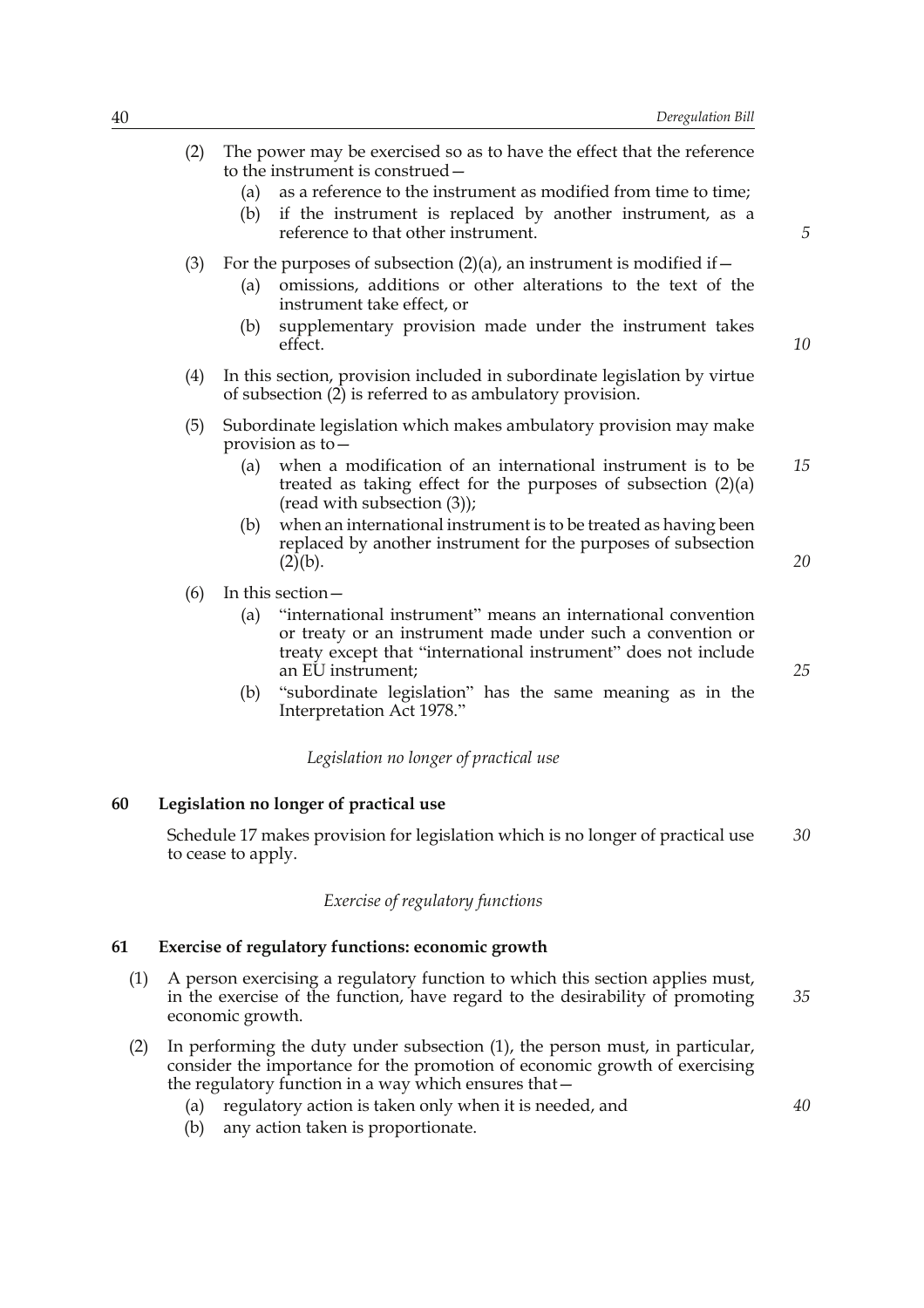#### **62 Functions to which section 61 applies**

- (1) A Minister of the Crown may by order specify the regulatory functions to which section 61 applies.
- (2) Before making an order under subsection (1), the Minister must consult—
	- (a) any person exercising functions to be specified in the order, and
	- (b) such other persons as the Minister considers appropriate.
- (3) An order under this section may not specify—
	- (a) a regulatory function so far as exercisable in Scotland, if or to the extent that the function relates to matters which are not reserved matters;
	- (b) a regulatory function so far as exercisable in Northern Ireland, if or to the extent that the function relates to matters which are transferred matters; *10*
	- (c) a regulatory function so far as exercisable in Wales, if or to the extent that the function relates to matters which are devolved Welsh matters.
- (4) An order under this section must be made by statutory instrument.
- (5) A statutory instrument containing an order under this section may not be made unless a draft has been laid before, and approved by resolution of, each House of Parliament.
- (6) In this section—
	- "devolved Welsh matter" means a matter within the legislative competence of the National Assembly for Wales; *20*
	- "reserved matter" and "Scotland" have the same meanings as in the Scotland Act 1998;
	- "transferred matter" and "Northern Ireland" have the same meanings as in the Northern Ireland Act 1998;
	- "Wales" has the same meaning as in the Government of Wales Act 2006.

# **63 Guidance on duty under section 61**

- (1) A Minister of the Crown may from time to time issue guidance as to the performance of the duty under section 61(1).
- (2) The guidance may include guidance  $-$ 
	- (a) as to the ways in which regulatory functions may be exercised so as to promote economic growth;
	- (b) as to how persons who have the duty may demonstrate, in a way that is transparent and accountable, that they are complying with it.
- (3) A person who has a duty under section 61(1) must have regard to any guidance issued under subsection (1). *35*
- (4) Before issuing guidance under subsection (1), the Minister must prepare a draft of the guidance.
- (5) The Minister must then consult the following about the draft—
	- (a) persons who appear to be representative of persons who have a duty under section  $\overline{61}$ ; *40*
	- (b) such other persons as the Minister considers appropriate.

*5*

*15*

*25*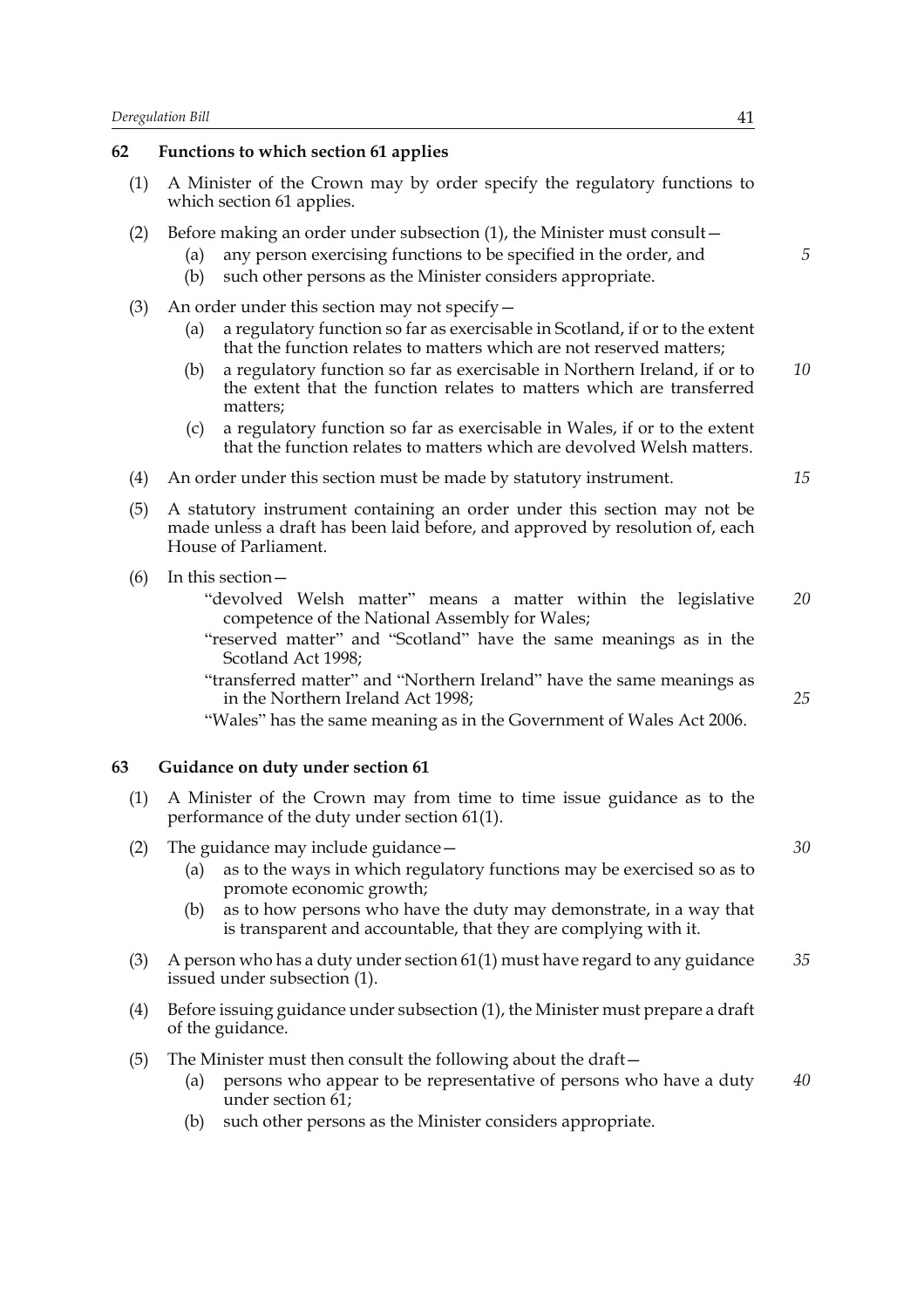*5*

- (6) If the Minister decides to proceed with issuing the guidance (either in its original form or with modifications), the Minister must lay the draft before Parliament.
- (7) Where the draft is approved by resolution of each House of Parliament, the Minister may issue the guidance.
- (8) Guidance issued under subsection (1) is to come into force on such date as the Minister may by order made by statutory instrument appoint.

## **64 Sections 61 to 63: interpretation**

- (1) In sections 61 to 63, "regulatory function" means—
	- (a) a function under or by virtue of an Act or subordinate legislation of imposing requirements, restrictions or conditions, or setting standards or giving guidance, in relation to an activity, or *10*
	- (b) a function which relates to the securing of compliance with, or the enforcement of, requirements, restrictions, conditions, standards or guidance which, under or by virtue of an Act or subordinate legislation, relate to an activity. *15*
- (2) In subsection (1)(a) and (b) the references to a function  $-$ 
	- (a) include a function exercisable by or on behalf of the Crown;
	- (b) do not include—
		- (i) a function of instituting or conducting criminal proceedings; *20*
		- (ii) a function of conducting civil proceedings.
- (3) In subsection  $(1)(a)$  and  $(b)$  the references to an activity include  $-$ 
	- (a) providing goods and services, and
	- (b) employing or offering employment to a person.
- (4) In sections 62 and 63, "Minister of the Crown" has the same meaning as in the Ministers of the Crown Act 1975. *25*
- (5) In this section, "subordinate legislation" has the same meaning as in the Interpretation Act 1978.

### *General*

#### **65 Consequential amendments, repeals and revocations**

- (1) The Secretary of State may by order made by statutory instrument make such provision as the Secretary of State considers appropriate in consequence of this Act.
- (2) An order under subsection  $(1)$ 
	- (a) may include transitional, transitory or saving provision;
	- (b) may repeal, revoke or otherwise amend or modify any provision of primary or subordinate legislation (including legislation passed or made in the same Session as this Act).
- (3) A statutory instrument containing (whether alone or with other provision) an order under this section which repeals, revokes or otherwise amends any provision of primary legislation is not to be made unless a draft of the

*30*

*35*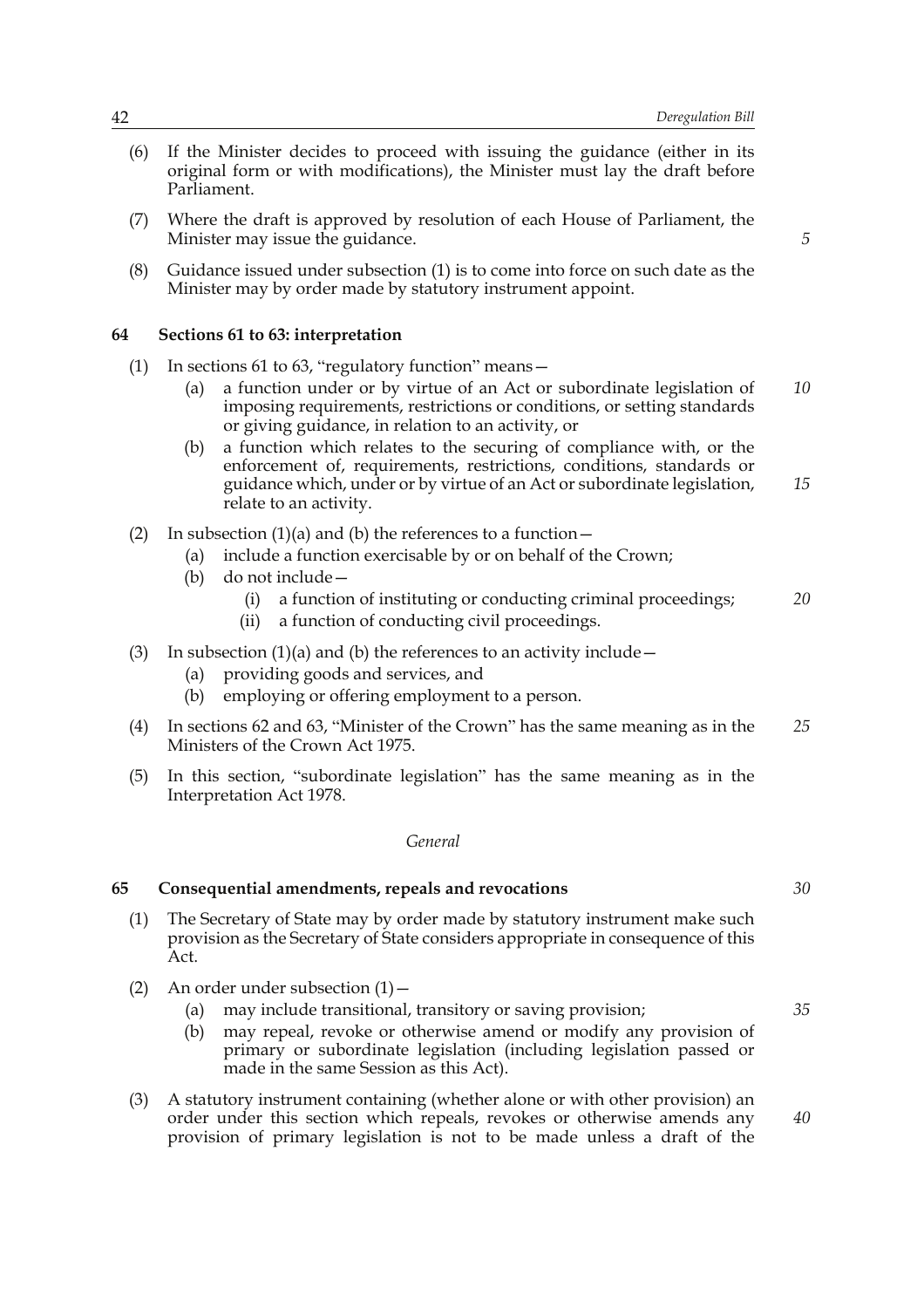instrument has been laid before, and approved by a resolution of, each House of Parliament.

- (4) A statutory instrument containing an order under this section which does not repeal, revoke or otherwise amend any provision of primary legislation is subject to annulment in pursuance of a resolution of either House of Parliament.
- (5) In this section—

"primary legislation" means—

- (a) an Act;
- (b) an Act of the Scottish Parliament;
- (c) a Measure or Act of the National Assembly for Wales;
- (d) Northern Ireland legislation;

"subordinate legislation" means—

- (a) subordinate legislation within the meaning of the Interpretation Act 1978;
- (b) an instrument made under an Act of the Scottish Parliament;
- (c) an instrument made under a Measure or Act of the National Assembly for Wales;
- (d) an instrument made under Northern Ireland legislation.

### **66 Financial provision**

There is to be paid out of money provided by Parliament any increase attributable to this Act in the sums payable under any other Act out of money so provided.

### **67 Extent**

- (1) Except as provided by subsections (2) and (3), a repeal, revocation or other amendment or modification made by this Act has the same extent as the provision repealed, revoked or otherwise amended or modified. *25*
- (2) Paragraph 26 of Schedule 17 extends only to England and Wales and Northern Ireland.
- (3) Section 8, Parts 4 and 5 of Schedule 11 and paragraphs 27 and 29 of Schedule 17 extend only to England and Wales. *30*
- (4) Sections 4, 19(7) to (10) and 35(1) and (2) extend only to England and Wales.
- (5) Sections 58 and 61 to 66, this section and sections 68 and 69 extend to England and Wales, Scotland and Northern Ireland.

### **68 Commencement**

- (1) Sections 65 to 67, this section and section 69 come into force on the day on which this Act is passed.
- (2) The following provisions come into force at the end of the period of 2 months beginning with the day on which this Act is passed—
	- (a) section 9;
	- (b) section 20;
	- (c) section 22;

*5*

*10*

*15*

*20*

*35*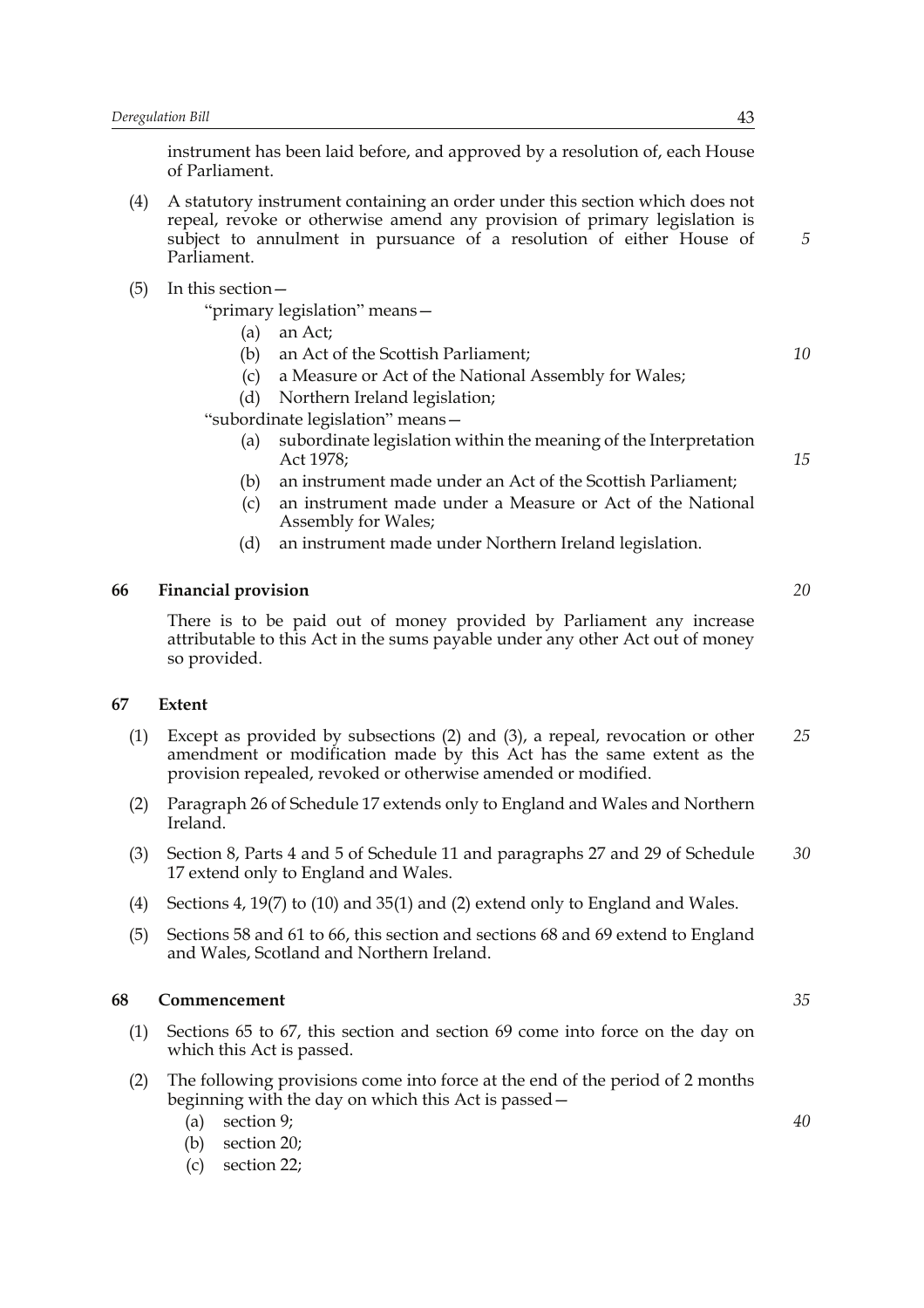- (d) sections 26 to 28;
- (e) section 31;
- (f) section 35 and Schedule 12;
- (g) section 36 and Schedule 13;
- (h) section 44;
- (i) section 53 to 56;
- (j) section 57 and Schedule 16;
- (k) sections 58 and 59;
- (l) section 60 and Schedule 17;
- (m) in Schedule 5, paragraph 5 and Parts 7 and 8;
- (n) in Schedule 8, Parts 3 and 4;
- (o) in Schedule 9, Part 2;
- (p) in Schedule 11, Parts 1, 2 and 4.
- (3) Where a provision of a Schedule comes into force in accordance with subsection  $(2)(m)$  to  $(p)$ , the section to which that Schedule relates comes into force (so far as relating to that provision) at the same time. *15*
- (4) Part 3 of Schedule 1 comes into force on such day as the Welsh Ministers may by order made by statutory instrument appoint.
- (5) The remaining provisions of this Act come into force on such day as the Secretary of State may by order made by statutory instrument appoint.
- (6) The Welsh Ministers may by order made by statutory instrument make such transitional, transitory or saving provision as they consider appropriate in connection with the coming into force of Part 3 of Schedule 1.
- (7) The Secretary of State may by order made by statutory instrument make such transitional, transitory or saving provision as the Secretary of State considers appropriate in connection with the coming into force of any provision of this Act. *25*
- (8) Any power to make an order under subsections (4) to (7) includes power to make different provision for different purposes.

# **69 Short title**

This Act may be cited as the Deregulation Act 2014.

*5*

*10*

*20*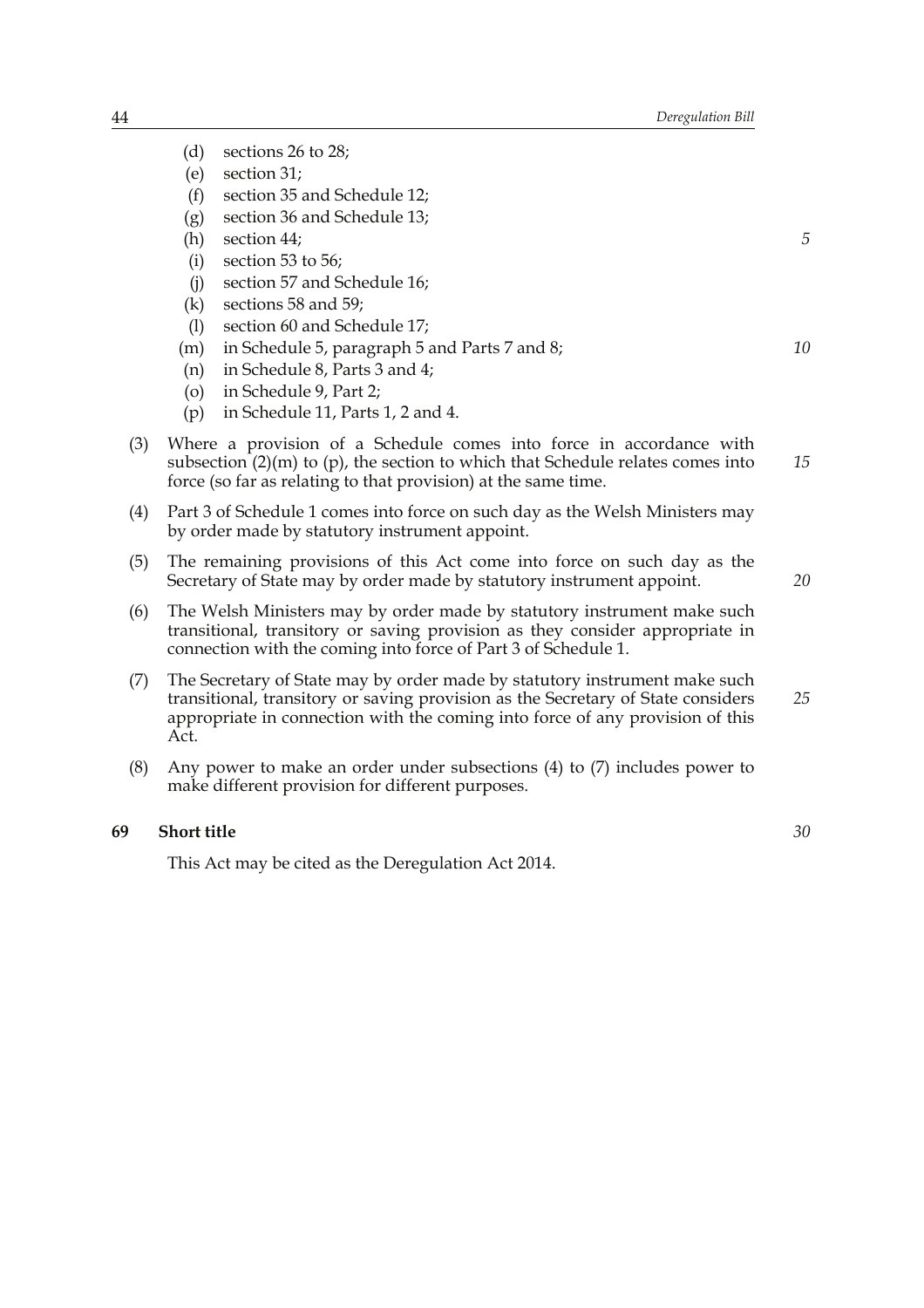# SCHEDULES

# SCHEDULE 1 Section 3

# APPROVED ENGLISH APPRENTICESHIPS

#### PART 1

#### MAIN AMENDMENTS

1 In Part 1 of the Apprenticeships, Skills, Children and Learning Act 2009 (apprenticeships, study and training), before Chapter 1 insert—

### **"CHAPTER A1**

#### APPRENTICESHIPS: ENGLAND

# **A1 Meaning of "approved English apprenticeship" etc** (1) This section applies for the purposes of this Chapter. (2) An approved English apprenticeship is an arrangement which— (a) takes place under an approved English apprenticeship agreement, or (b) is an alternative English apprenticeship, and, in either case, satisfies any conditions specified in regulations made by the Secretary of State. (3) An approved English apprenticeship agreement is an agreement which— (a) provides for a person ("the apprentice") to work for another person for reward in a sector for which the Secretary of State has published an approved apprenticeship standard under section A2, (b) provides for the apprentice to receive training in order to assist the apprentice to achieve the approved apprenticeship standard in the work done under the agreement, and (c) satisfies any other conditions specified in regulations made by the Secretary of State. (4) An alternative English apprenticeship is an arrangement, under which a person works, which is of a kind described in regulations made by the Secretary of State. (5) Regulations under subsection (4) may, for example, describe arrangements which relate to cases where a person— (a) works otherwise than for another person; (b) works otherwise than for reward. *15 20 25 30 35*

*5*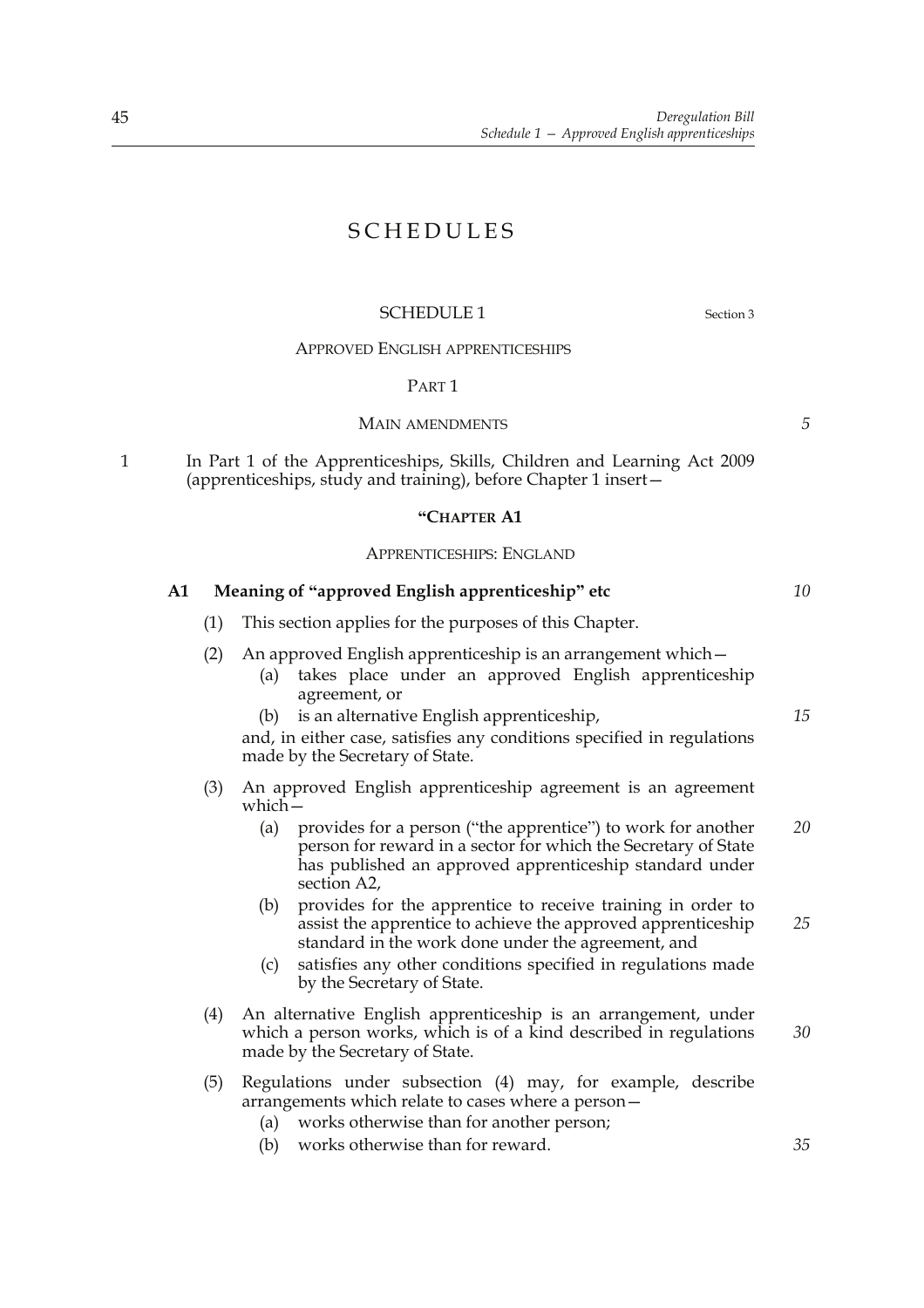- (6) A person completes an approved English apprenticeship if the person achieves the approved apprenticeship standard while doing an approved English apprenticeship.
- (7) The "approved apprenticeship standard", in relation to an approved English apprenticeship, means the standard which applies in relation to the work to be done under the apprenticeship (see section A2).

# **A2 Approved apprenticeship standards**

- (1) The Secretary of State must prepare and publish standards for such sectors of work as the Secretary of State thinks appropriate for the purposes of this Chapter.
- (2) Each standard must—
	- (a) describe the sector of work to which it relates, and
	- (b) if there is more than one standard for that sector, describe the kind of work within that sector to which it relates.
- (3) Each standard must set out the outcomes that persons seeking to complete an approved English apprenticeship are expected to achieve.
- (4) The Secretary of State—
	- (a) may revise or revoke a standard (with or without replacing it), and *20*
	- (b) if the Secretary of State revises or replaces a standard, the Secretary of State must publish the standard as revised or replaced.
- (5) Employers, or representatives of employers, may make proposals to the Secretary of State as to the content of a standard (including proposals for its revision, revocation or replacement). *25*

# **A3 Power to issue apprenticeship certificate**

- (1) The Secretary of State may issue a certificate ("an apprenticeship certificate") to a person who applies for it if it appears to the Secretary of State that the person has completed an approved English apprenticeship.
- (2) The Secretary of State may by regulations make provision about—
	- (a) the manner in which applications under subsection (1) must be made;
	- (b) the supply by the Secretary of State of copies of apprenticeship certificates issued under that subsection to persons to whom they were issued.
- (3) The Secretary of State may charge a fee for issuing an apprenticeship certificate or supplying a copy only if, and to the extent that, the charging of the fee is authorised by regulations.

# **A4 Delegation**

(1) Any function of the Secretary of State under this Chapter may be carried out by a person designated by the Secretary of State.

*35*

*40*

*30*

*5*

*10*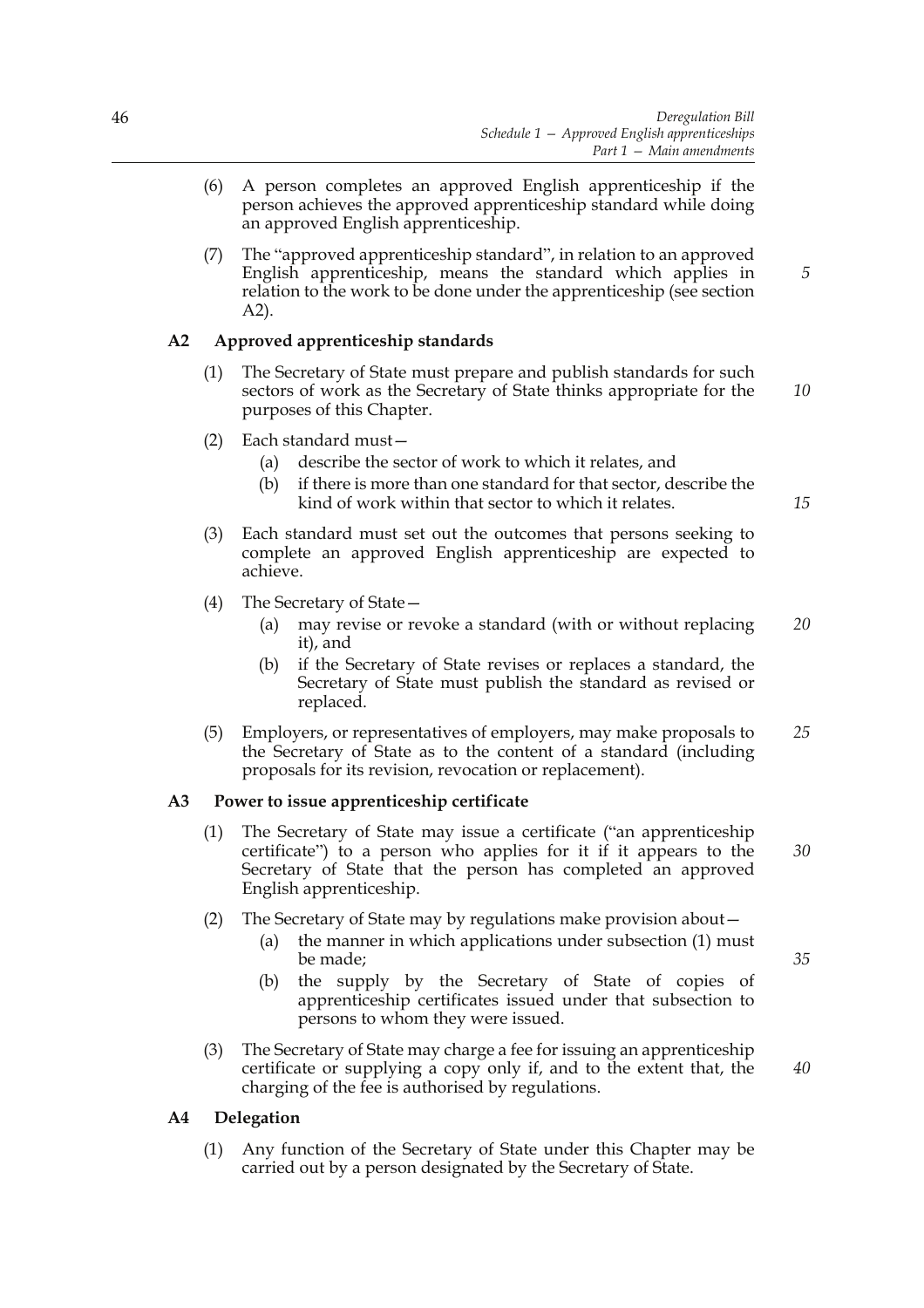- (2) Subsection (1) does not apply to any power of the Secretary of State to make regulations.
- (3) A person designated under this section must—
	- (a) comply with directions given by the Secretary of State, and
	- (b) have regard to guidance given by the Secretary of State.
- (4) A designation under this section may be revoked.

## **A5 English apprenticeship agreements: status**

- (1) To the extent that it would otherwise be treated as being a contract of apprenticeship, an approved English apprenticeship agreement is to be treated as not being a contract of apprenticeship.
- (2) To the extent that it would not otherwise be treated as being a contract of service, an approved English apprenticeship agreement is to be treated as being a contract of service.
- (3) This section applies for the purposes of any enactment or rule of law.

# **A6 English apprenticeship agreements: supplementary provision**

- (1) If an agreement—
	- (a) contains provision which satisfies the conditions mentioned in section  $A1(3)(a)$  to (c), but
	- (b) also contains other provision which is inconsistent with those conditions,

the other provision is to be treated as having no effect.

- (2) Before an agreement which satisfies the conditions mentioned in section  $A1(3)$ (a) to (c) is varied in such a way that it no longer satisfies one or more of those conditions, the person for whom the apprentice is working must give the apprentice a written notice.
- (3) The written notice must explain that, if the variation takes effect, the agreement will cease to be an approved English apprenticeship agreement.
- (4) If an agreement is varied in breach of the requirement under subsection (2), the variation has no effect.

# **A7 Crown servants and parliamentary staff**

- (1) Section A1(3) applies in relation to  $-$ 
	- (a) an agreement under which a person undertakes Crown employment,
	- (b) an agreement under which a person undertakes service as a member of the naval, military or air forces of the Crown, and *35*
	- (c) an agreement under which a person undertakes employment as—
		- (i) a relevant member of the House of Lords staff, or
	- (ii) a relevant member of the House of Commons staff, as it applies in relation to any other agreement under which a person is to work for another (and this Chapter applies accordingly).
- (2) Subsection (1) is subject to subsection (3) and to any modifications which may be prescribed under subsection (5).

*5*

*10*

*15*

*20*

*25*

*30*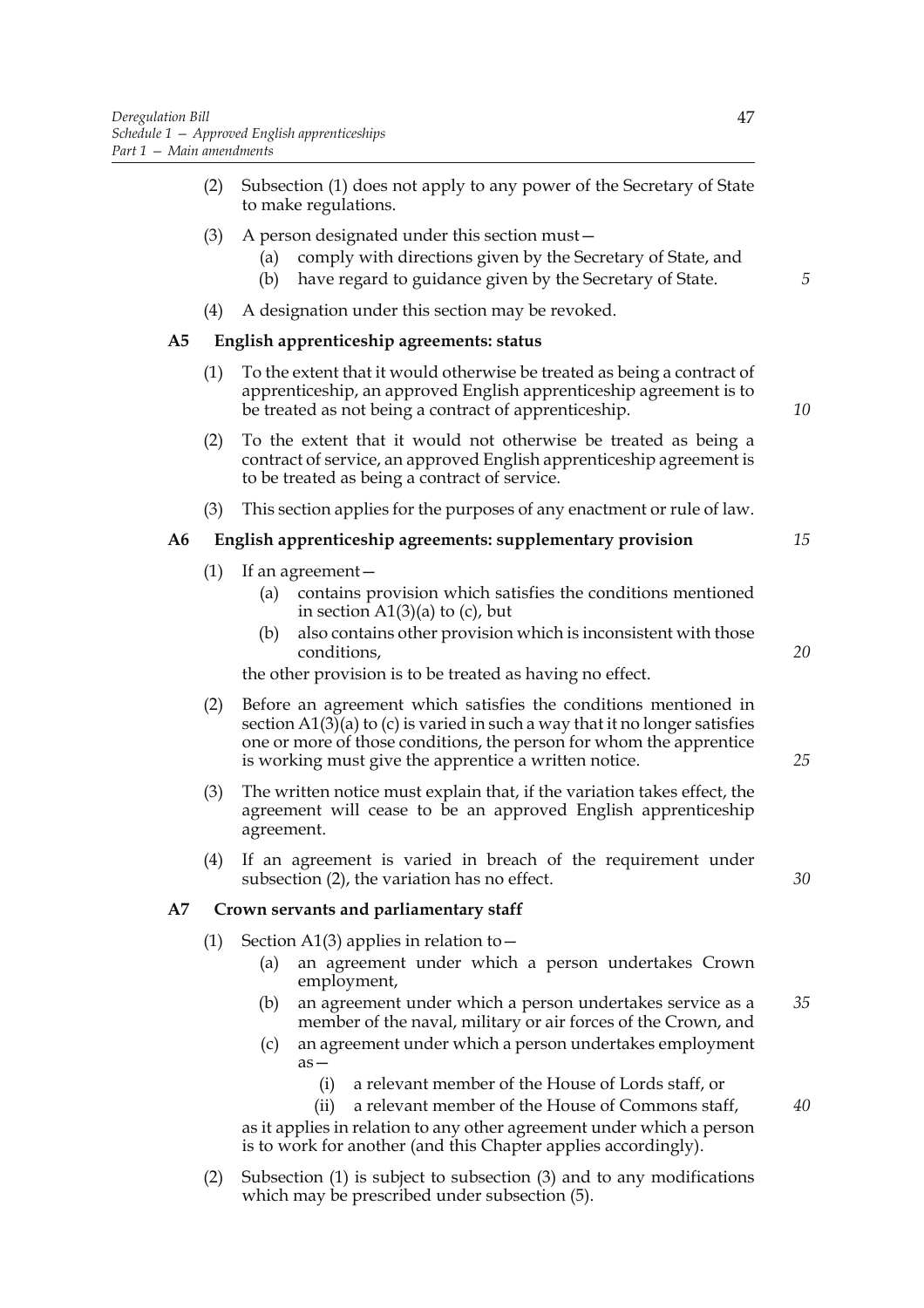- (3) Section A5(2) does not apply in relation to an approved English apprenticeship agreement that is an agreement within paragraph (a), (b) or  $(c)$  of subsection  $(1)$ .
- (4) Without prejudice to section 262(3), the power conferred by section A1(3)(c) may be exercised, in particular, to make provision in relation to an agreement within any of paragraphs (a), (b) and (c) of subsection (1) that differs from provision made in relation to other agreements under which a person is to work for another.
- (5) The Secretary of State may by regulations provide for any provision of this Chapter to apply with modifications in relation to—
	- (a) an agreement within paragraph (a), (b) or (c) of subsection (1), or
	- (b) a person working, or proposing to work, under such an agreement.
- (6) In subsection  $(1)$ 
	- "Crown employment" means employment under or for the purposes of a government department or an officer or body exercising on behalf of the Crown functions conferred by a statutory provision (but does not include service as a member of the naval, military or air forces of the Crown);
	- "relevant member of the House of Commons staff" has the meaning given by section 195(5) of the Employment Rights Act 1996;
	- "relevant member of the House of Lords staff" has the meaning given by section 194(6) of that Act."

#### PART 2

#### CONSEQUENTIAL AMENDMENTS

2 In consequence of the amendments made by Part 1 of this Schedule, the Apprenticeships, Skills, Children and Learning Act 2009 is further amended as follows.

## *Amendments of Part 1*

- 3 For the title of Chapter 1, substitute "Apprenticeships: Wales".
- 4 Omit section 1, and the italic cross-heading before it.
- 5 Omit sections 3 to 6, and the italic cross-heading before them.
- 6 In section 11—
	- (a) in subsection (2), for "the appropriate national authority" substitute "the Welsh Ministers";
	- (b) omit subsection (3);
	- (c) in the italic cross-heading before that section, omit "England and".
- 7 In section 12—
	- (a) omit subsection (3);
	- (b) in the italic cross-heading before that section, omit "England and".
- 8 Omit sections 13 to 17, and the italic cross-heading before them.

*10*

*15*

*5*

*20*

*25*

*30*

*40*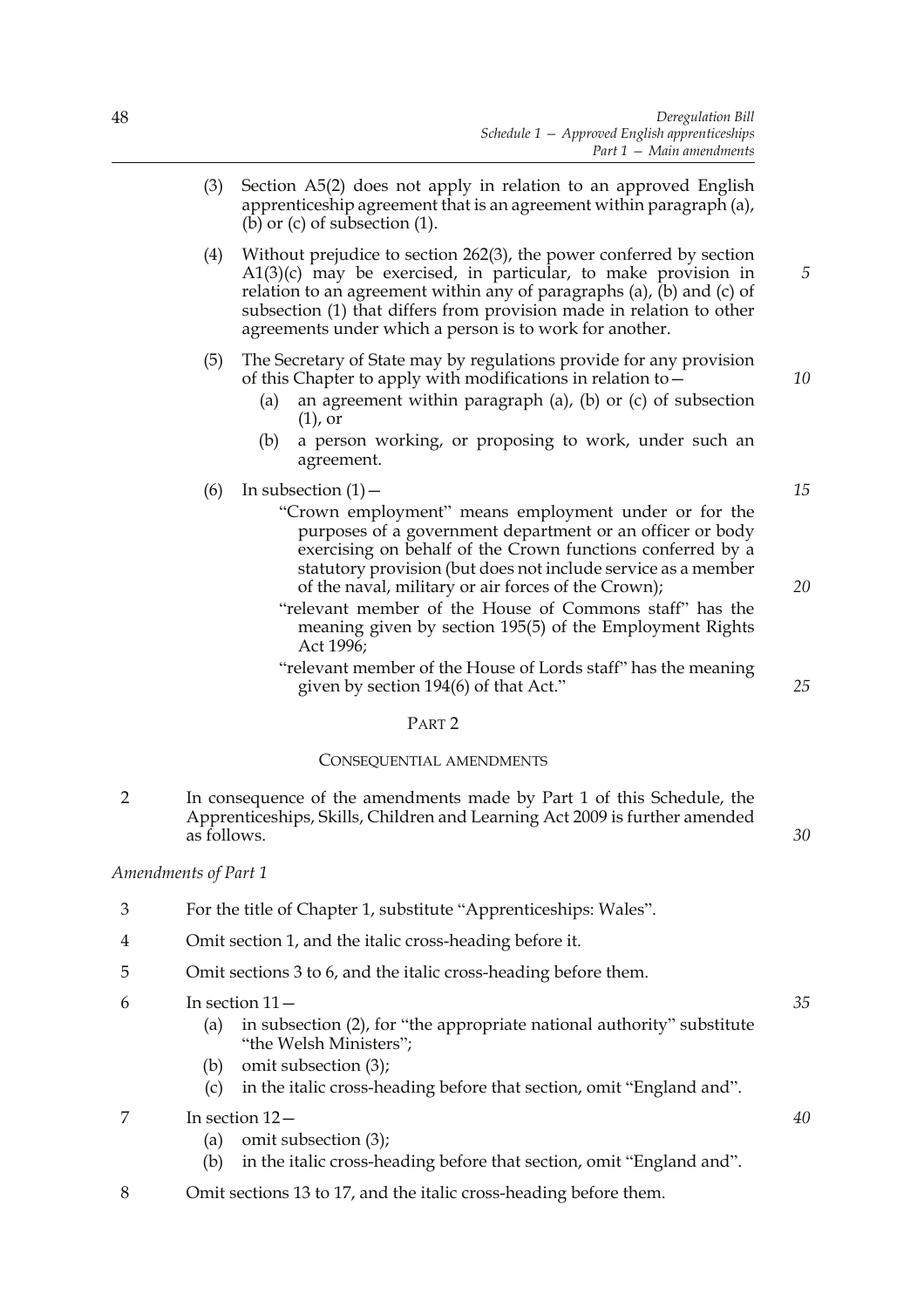- 9 Omit sections 23 to 27, and the italic cross-heading before them.
- 10 In the italic cross-heading before sections 32 to 39, omit "England and".
- 11 In section 32, omit subsection (6)(a), and the "or" following it.
- 12 In section 38—
	- (a) in subsection (1), for "The Secretary of State" substitute "The Welsh Ministers"; *5*
	- (b) in subsection (2), for "the Secretary of State" substitute "the Welsh Ministers".
- 13 In section 39, in subsection  $(1)$ 
	- (a) in the definition of "apprenticeship certificate", omit "3, 4,";
	- (b) omit the definitions of "English certifying authority", "English issuing authority", "recognised English framework" and "the specification of apprenticeship standards for England".

*Other amendments of the 2009 Act*

- 14 In section 83, in subsection (5), for paragraphs (a) to (c) substitute— *15*
	- "(a) an approved English apprenticeship, or
	- (b) any contract of employment (other than an approved English apprenticeship agreement)."

# 15 In section 83A—

- (a) in subsection (3), for the words from "opportunity to" to the end of the subsection substitute "opportunity to enter into an approved English apprenticeship."; *20*
- (b) omit subsection (11).
- 16 (1) Section 83B is amended as follows.
	- (2) In subsection (1), for the words from "at a particular level" to the end of the subsection substitute "for the purpose of assisting a person to achieve a particular approved apprenticeship standard if the person— *25*
		- (a) has already completed an approved English apprenticeship by achieving that standard,
		- (b) has already completed an approved English apprenticeship by achieving another standard and, in doing so, appears to the Secretary of State to have demonstrated a comparable level of achievement (whether or not in the same sector of work), or *30*
		- (c) has worked under another arrangement and, in doing so, appears to the Secretary of State to have demonstrated a comparable level of achievement (whether or not in the same sector of work)." *35*
	- (3) After that subsection insert—
		- "(1A) Section A1(6) and (7) (which make provision about when a person completes an approved English apprenticeship and about the meaning of "approved apprenticeship standard") apply for the purposes of subsection (1)."
	- (4) Omit subsections (2) to (5).
- 17 In section 90, in subsection (2), for paragraphs (a) and (b) substitute— "(a) an approved English apprenticeship, or

*10*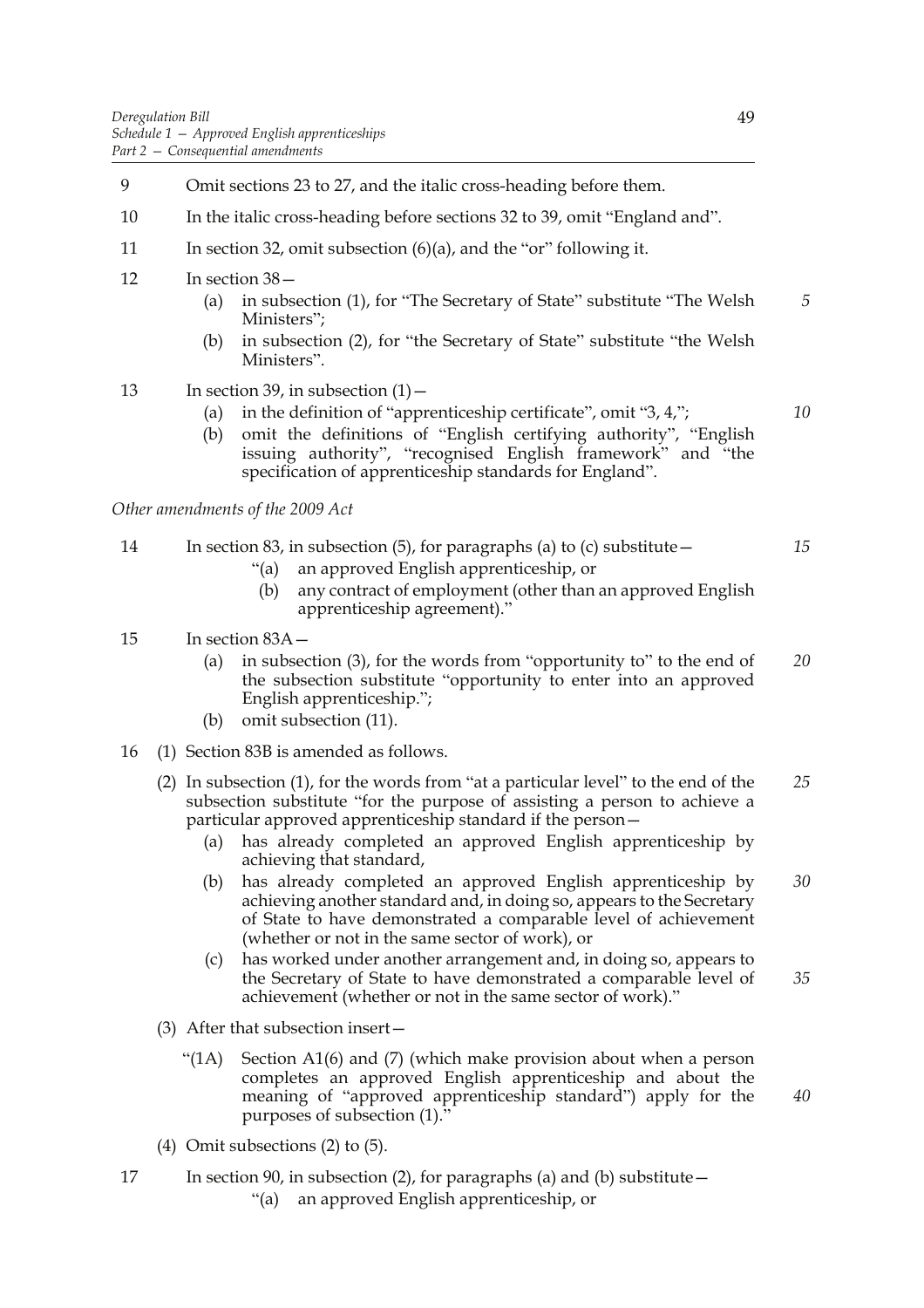(b) any contract of employment (other than an approved English apprenticeship agreement) in connection with which training is provided."

# 18 Omit section 105.

- 19 In section 121, in subsection  $(1)$ 
	- (a) omit the definition of "apprenticeship agreement";
	- (b) after the definition of "apprenticeship training" insert—
		- ""approved English apprenticeship" has the meaning given by section A1(2);".
- 20 In section 267, in subsection (2), for "Chapter 1" substitute "Chapter A1". *10*

#### PART 3

# APPRENTICESHIPS: WALES

- 21 Part 1 of the Apprenticeships, Skills, Children and Learning Act 2009 is amended as follows.
- 22 (1) Section 18 (Welsh issuing authority) is amended as follows.
	- (2) For subsection (2) substitute—
		- "(2) The power to designate conferred by this section may not be exercised in such a way that there is at any time more than one person designated to issue apprenticeship frameworks relating to a particular apprenticeship sector."
	- (3) For subsection  $(5)$  substitute  $-$ 
		- "(5) In this Chapter, the "Welsh issuing authority", in relation to an apprenticeship framework, means—
			- (a) the person (if any) designated under this section to issue frameworks of that description;
			- (b) if there is no-one so designated, the Welsh Ministers."
- 23 In section 19 (issue: Wales), in subsection (2)—
	- (a) after "withdrawn" insert "by the Welsh issuing authority";
	- (b) omit paragraphs (a) and (b).
- 24 (1) Section 20 (recognised Welsh frameworks: notification and publication) is amended as follows. *30*
	- (2) In subsection (1)(b), at the beginning insert "if the issuing authority is not the Welsh Ministers,".
	- (3) In subsection  $(3)$ 
		- (a) for "A person who" substitute "A Welsh issuing authority which"; *35*
		- (b) in paragraph (b), for "in the case of withdrawal otherwise than by the Welsh Ministers," substitute "in the case where the issuing authority are not the Welsh Ministers,".

*5*

*15*

*20*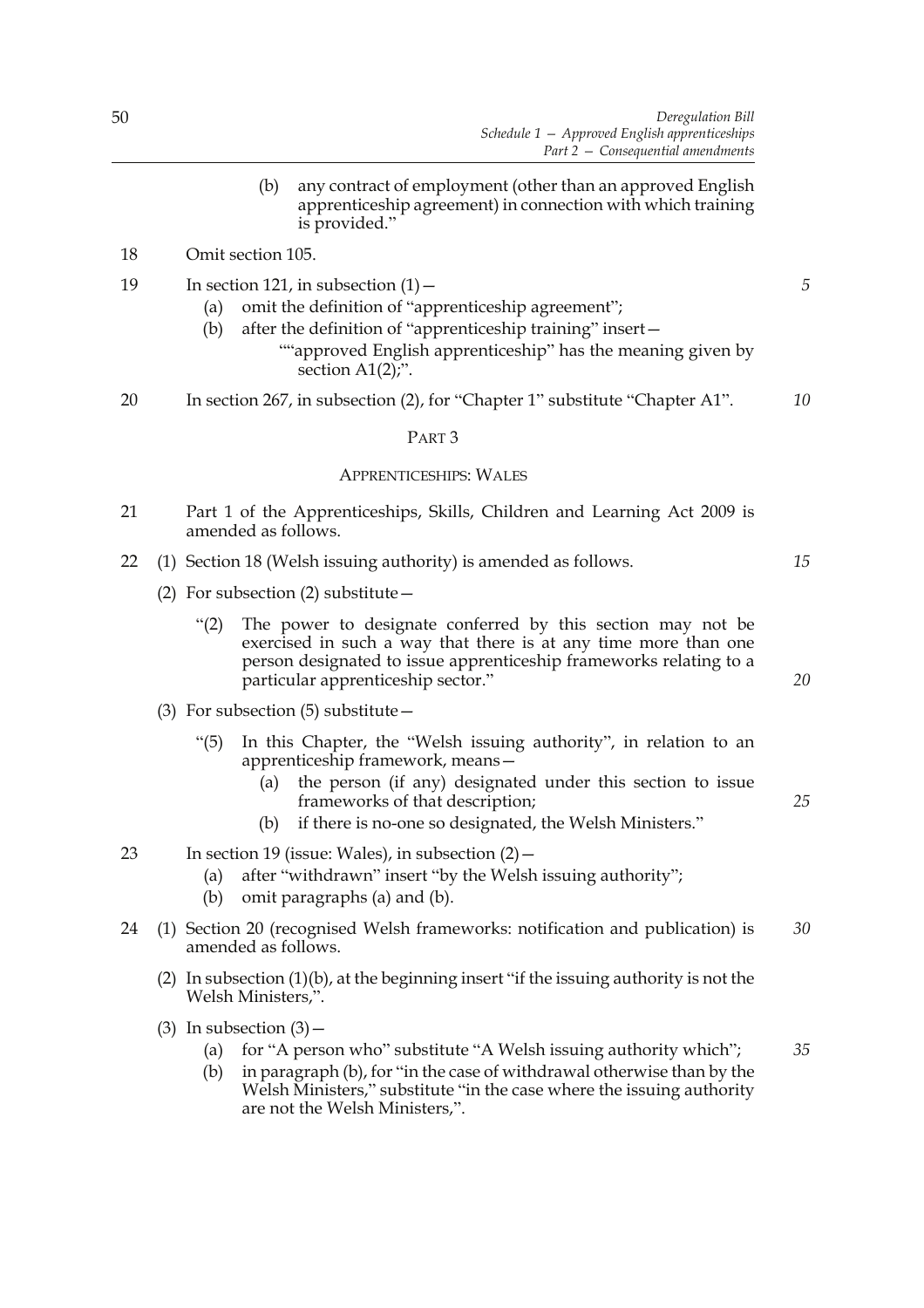#### SCHEDULE 2 Section 5

DRIVING INSTRUCTORS

PART 1

### AMENDMENTS OF PART 5 RTA 1988 (AS AMENDED BY RSA 2006)

- 1 Part 5 of the Road Traffic Act 1988 (driving instruction), as amended by Schedule 6 to the Road Safety Act 2006, is amended as follows. *5*
- 2 In section 124 (exemption from prohibitions imposed by section 123)—
	- (a) in subsection (3), for "in particular, consist of" substitute "in particular—
		- (a) include the circumstance that a person holds a current emergency control certificate (and authorise the person to apply to undergo an emergency control assessment for the purpose of obtaining such a certificate); *10*
		- (b) consist of";
	- (b) after subsection (5) insert—
		- "(6) In this Part "emergency control assessment" and "emergency control certificate" mean an assessment and a certificate under section 133A of this Act."
- 3 (1) Section 125 (register) is amended as follows.
	- (2) After subsection (3) insert—
		- "(3A) If an applicant is aware that he is suffering from a relevant or prospective disability, his application under subsection (2) must be accompanied by written notification of the nature and extent of his disability.
			- (3B) Any person who fails without reasonable excuse to comply with the requirement imposed by subsection (3A) is guilty of an offence.
		- (3C) The Registrar may, in the circumstances mentioned in subsection (3D), require an applicant to submit himself for an emergency control assessment (whether or not the applicant already holds an emergency control certificate) in connection with his application under subsection (2).
		- (3D) Those circumstances are that the Registrar has reasonable grounds for believing that the applicant would be unable to take control of a motor vehicle of the class in which instruction is to be given if an emergency arose while he was giving driving instruction in such a motor vehicle."
	- (3) After subsection (5) insert—
		- "(5A) In this Part "disability", in respect of motor vehicles of any description, means a want of physical ability affecting the driving of motor vehicles of that description; and
			- (a) "relevant disability", in relation to a person, means any prescribed disability or any other disability likely to cause the

*25*

*30*

*35*

*15*

*20*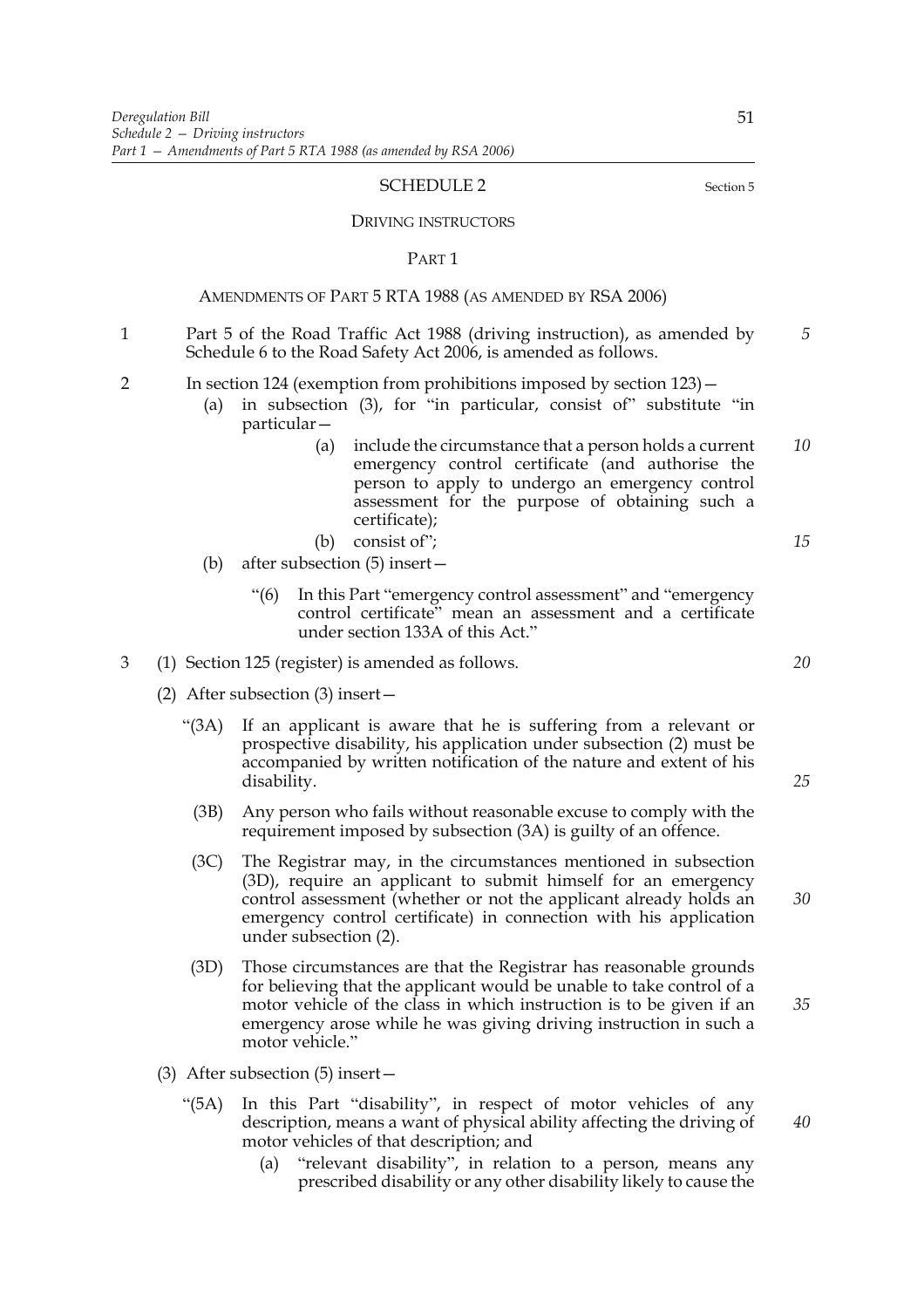driving of a vehicle of the description in question by him to be a source of danger to the public;

- (b) "prospective disability", in relation to a person, means any other disability which, at the material time, is not of such a kind that it is a relevant disability but, by virtue of the intermittent or progressive nature of the disability or otherwise, may become a relevant disability in the course of time."
- (4) Omit subsection (6).
- 4 (1) Section 125ZA (conditions of registration) is amended as follows.
	- (2) In subsection  $(2)$ 
		- (a) omit the "and" at the end of paragraph (b);
		- (b) after paragraph (c) insert ", and
			- (d) in the case of persons who have been required under section 125(3C) to submit themselves for emergency control assessments, conditions requiring the persons to hold current emergency control certificates." *15*
	- (3) In subsection  $(4)$ 
		- (a) after paragraph (b) insert—
			- "(ba) conditions requiring the persons, if at any time required to do so by the Registrar in the circumstances mentioned in section 125(3D), to submit themselves for emergency control assessments (whether or not they already hold emergency control certificates) on such days (within such periods as may be prescribed) and at such places as may be specified by the Registrar, *20 25*
			- (bb) conditions requiring the persons to hold an emergency control certificate following any such assessment,";
		- (b) in paragraph (c), for "and (c)" substitute ", (c) and (d)";
		- (c) omit the "and" at the end of paragraph (c);
		- (d) after paragraph (c) insert—
			- "(ca) conditions requiring that, if instruction in the driving of a motor vehicle is to be given in circumstances where there is a reasonable expectation of an emergency arising which necessitates the instructor taking control of the vehicle, the persons will only give such instruction if they would be able to take control of the vehicle if such an emergency arose while giving the instruction, and". *35 40*
- 5 Omit sections 125A and 125B (registration of disabled persons and supplementary provision).
- 6 In section 126 (duration of registration), omit subsection (5).
- 7 In section 127 (extension of duration of registration), in subsection (4)—
	- (a) omit paragraph (a) and the "and" following it;
	- (b) in paragraph (b), omit "in any other case,".
- 8 In section 128 (termination of registration by Registrar), in subsection (2)—

*10*

*5*

*30*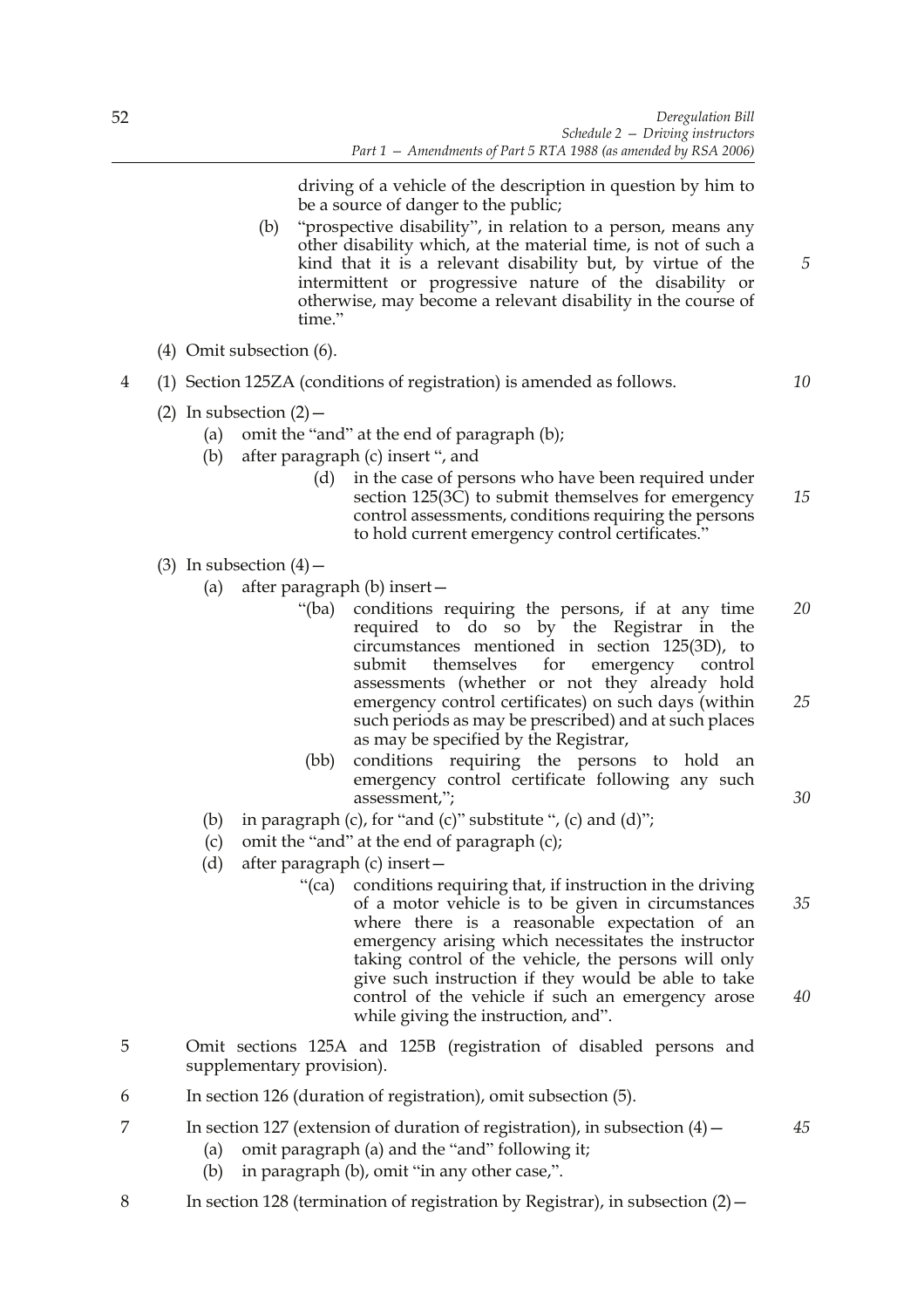- (a) omit paragraph (a) and the "and" following it;
- (b) in paragraph (b), omit "in any other case,".

## 9 After section 128A insert—

## **"128B Direction to disregard emergency control assessment requirement**

- (1) This section applies where a person has been required under section 125(3C), or as mentioned in section 125ZA(4)(ba), to submit himself for an emergency control assessment. *5*
- (2) At any time before the assessment takes place the Registrar may withdraw the requirement (in which case this Part applies as if the requirement had never been imposed).
- (3) At any time after the assessment takes place the Registrar may direct that the requirement is to be disregarded for the purposes of this Part (and accordingly any condition that the person holds an emergency certificate is to cease to apply).
- (4) Notice of—
	- (a) the withdrawal of a requirement under subsection (2), or
	- (b) a direction under subsection (3),

must be given to the person on whom the requirement was imposed."

# 10 In section 133 (review of examinations etc) –

- (a) in subsection  $(2)(a)$ , omit "or  $125A(6)(a)$ ";
- (b) in subsection  $(2)(b)$ , omit "or  $125A(7A)(a)$ ".
- 11 (1) Section 133A (assessment of ability to control a motor car in an emergency) is amended as follows.
	- (2) In subsection  $(2)$ 
		- (a) in paragraph (a), for "class covered by his disabled person's driving licence" substitute "prescribed class";
		- (b) in paragraph (b), for "class covered by his disabled person's driving licence" substitute "prescribed class";
		- (c) in the closing words, for "an appropriate" substitute "a".
	- (3) In subsection  $(6)$  -
		- (a) in paragraph (a), for "class covered by his disabled person's limited driving licence" substitute "prescribed class";
		- (b) in paragraph (b), for "class covered by his disabled person's limited driving licence" substitute "prescribed class".
	- (4) In subsection (7)(a), omit "covered by his disabled person's limited driving licence".
	- (5) After subsection (9) insert—
		- "(10) In this Part, "modifications", in relation to a motor vehicle, includes equipment."
	- (6) In the heading, omit "disabled person's".
	- (7) In the italic cross-heading before section 133A omit "Disabled Persons:".
- 12 (1) Section 133B (further assessments) is amended as follows.

*25*

*10*

*15*

*20*

*30*

*35*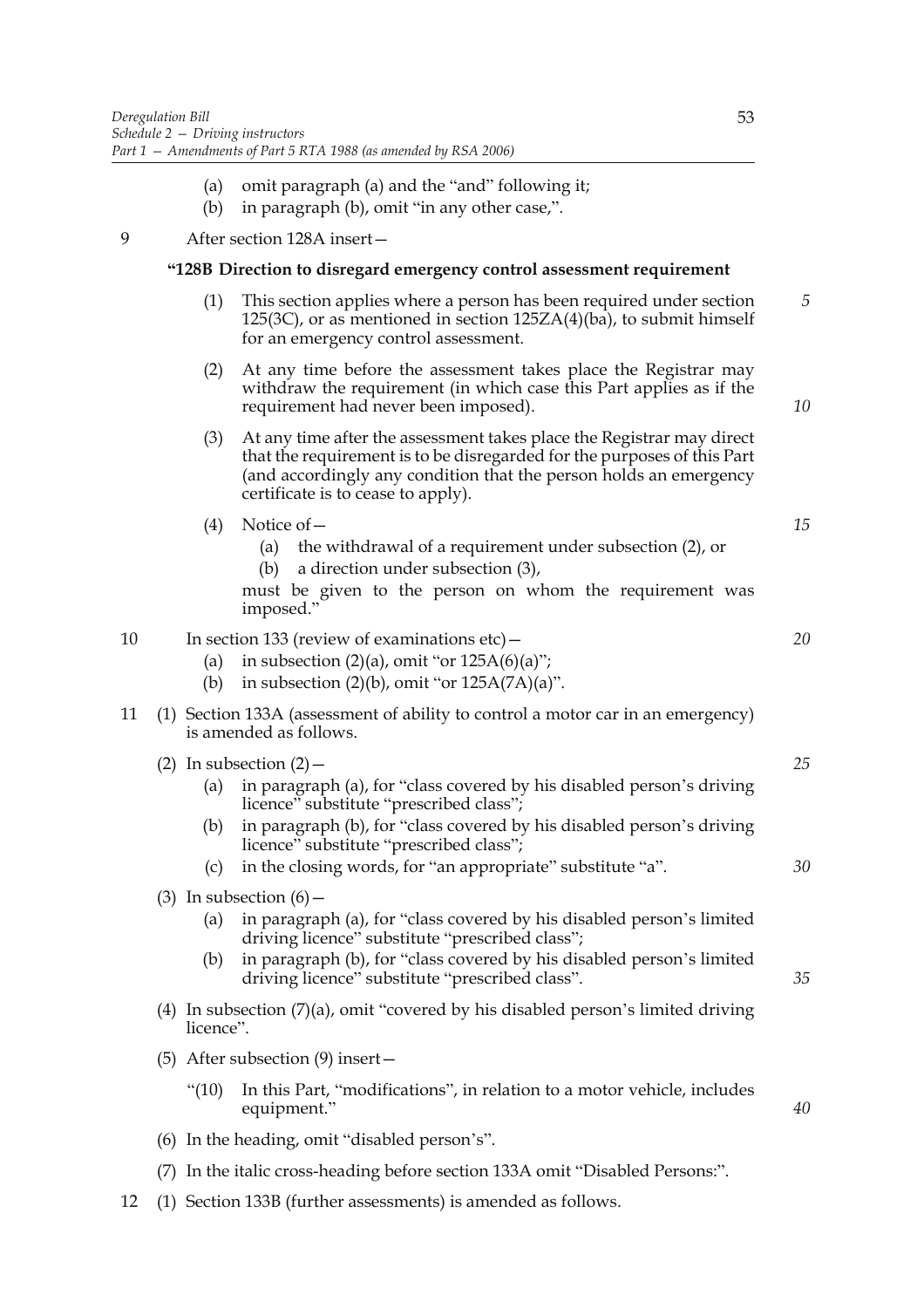- (2) Omit subsection (1).
- (3) After subsection (2) insert—
	- "(2A) A person may, for the purpose of obtaining an emergency control certificate, apply to undergo a further emergency control assessment  $if$ (a) he has been required to submit himself for an emergency
		- control assessment under section 125(3C) or as mentioned in section  $125ZA(4)(ba)$ ,
		- (b) on completing that assessment, the assessor refused to grant him an emergency control certificate, and
		- (c) the application for the further assessment is made in such circumstances as may be prescribed."
- (4) Omit subsection (3).
- (5) In subsection (4), for "subsection (1) above" substitute "subsection (5A)".
- (6) After subsection (5) insert—
	- "(5A) A person may not apply to undergo a further emergency control assessment under subsection (4) until after the end of—
		- (a) the period of six months beginning with the date of his most recent previous assessment, or
		- (b) such other period as may be prescribed by regulations." *20*
- 13 In section 133C (duty to disclose further disability), in subsection (2)—
	- (a) in the opening words, omit "disabled";
	- (b) in paragraph (a), for "125A(3)" substitute "125(3A)".
- 14 (1) Section 133D (offences relating to giving of paid driving instruction) is amended as follows.
	- (2) Before subsection (2) insert—
		- "(1A) This section applies to registered instructors who have undergone emergency control assessments in accordance with a requirement imposed under section 125(3C) or as mentioned in section  $125ZA(4)(ba)$ ."
	- (3) In subsections (2) and (3), for "registered disabled instructor" substitute "registered instructor to whom this section applies".
	- (4) After subsection (3) insert—
		- "(3A) Subsection (3) does not apply if the person to whom the instruction is given holds a full licence granted under Part 3 which is not limited by virtue of a notice served under section 92(5)(b)." *35*
	- (5) In subsection (4), in the opening words, for "registered disabled instructor" substitute "registered instructor to whom this section applies".
	- (6) In the heading, omit "by disabled person".
- 15 In section 142 (index to Part 5), in the index—
	- (a) omit the following expressions and the corresponding relevant provisions—
		- "Appropriate motor vehicle";

*15*

*5*

*10*

*25*

*30*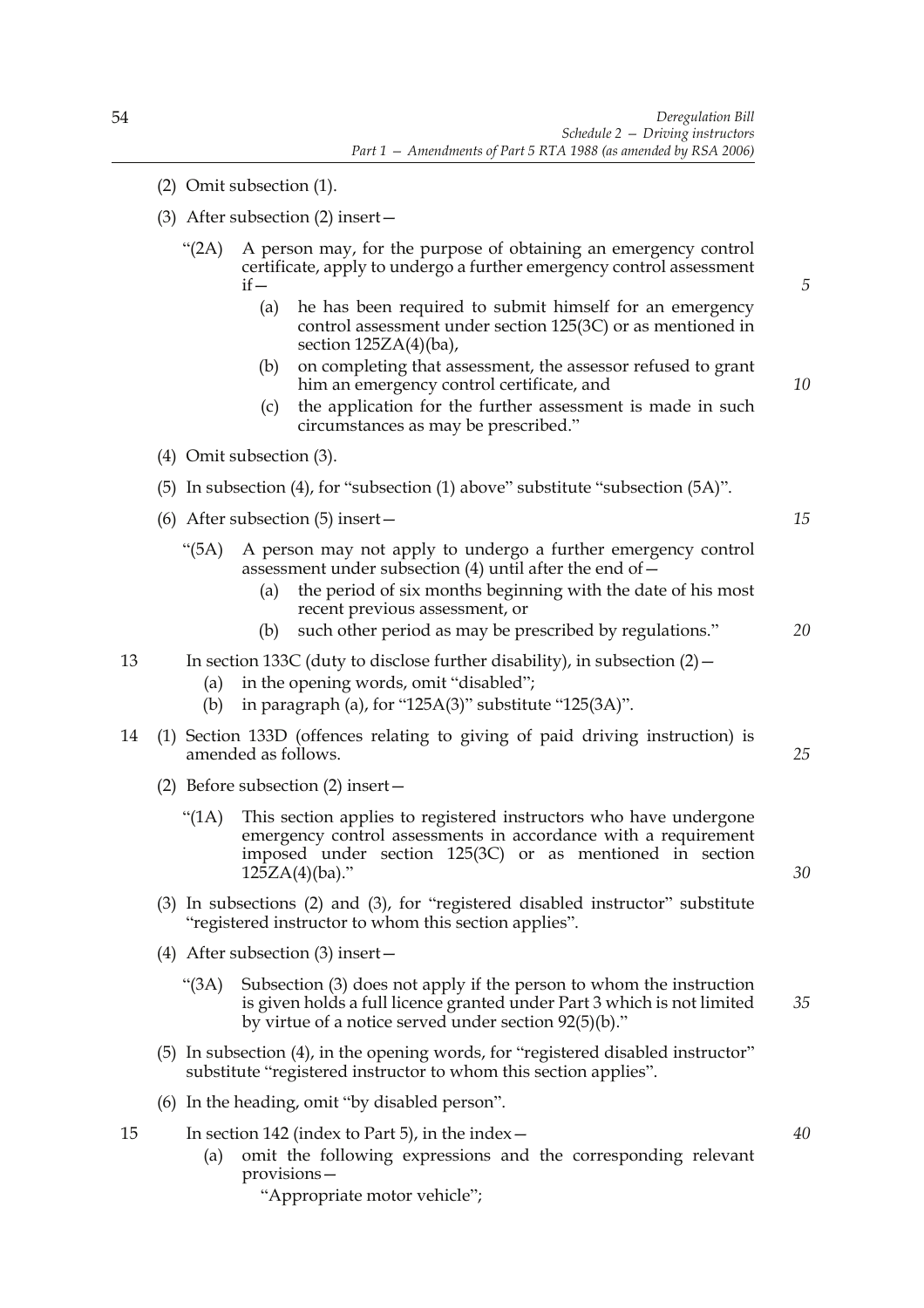"Disabled person's limited driving licence"; "Registered disabled instructor";

- (b) in the entry for the expressions "disability, prospective disability and relevant disability", in the corresponding relevant provision, for "125A(8)" substitute "125(5A)";
- (c) in the entry for the expressions "emergency control assessment and emergency control certificate", in the corresponding relevant provision, for "125A $(8)$ " substitute "124 $(6)$ ";
- (d) in the entry for the expression "modifications, in relation to a motor vehicle", in the corresponding relevant provision, for "125A(8)" substitute "133A(10)". *10*

## PART 2

TRANSITORY AMENDMENTS OF PART 5 RTA 1988 (BEFORE AMENDMENT BY RSA 2006)

- 16 Until the commencement of Schedule 6 to the Road Safety Act 2006, Part 5 of the Road Traffic Act 1988 (driving instruction) has effect as if it were amended as follows. *15*
- 17 (1) Section 125 (the register of approved instructors) has effect as if it were amended as follows.
	- (2) After subsection (2) insert—
		- "(2A) If an applicant is aware that he is suffering from a relevant or prospective disability, his application under subsection (2) must be accompanied by written notification of the nature and extent of his disability. *20*
			- (2B) Any person who fails without reasonable excuse to comply with the requirement imposed by subsection (2A) is guilty of an offence.
		- (2C) The Registrar may, in the circumstances mentioned in subsection (2D), require an applicant to submit himself for an emergency control assessment (whether or not the applicant already holds an emergency control certificate) in connection with his application under subsection (2).
		- (2D) Those circumstances are that the Registrar has reasonable grounds for believing that the applicant would be unable to take control of a motor car of a prescribed class if an emergency arose while he was giving driving instruction in such a motor car."
	- (3) In subsection  $(3)$ 
		- (a) omit the "and" at the end of paragraph (d);
		- (b) after paragraph (d) insert—
			- "(da) in the case of an applicant who has been required under subsection (2C) to submit himself for an emergency control assessment, he holds a current emergency control certificate, and".
	- (4) In subsection (5), for the words from "condition" to the end substitute

55

*5*

*35*

*40*

*25*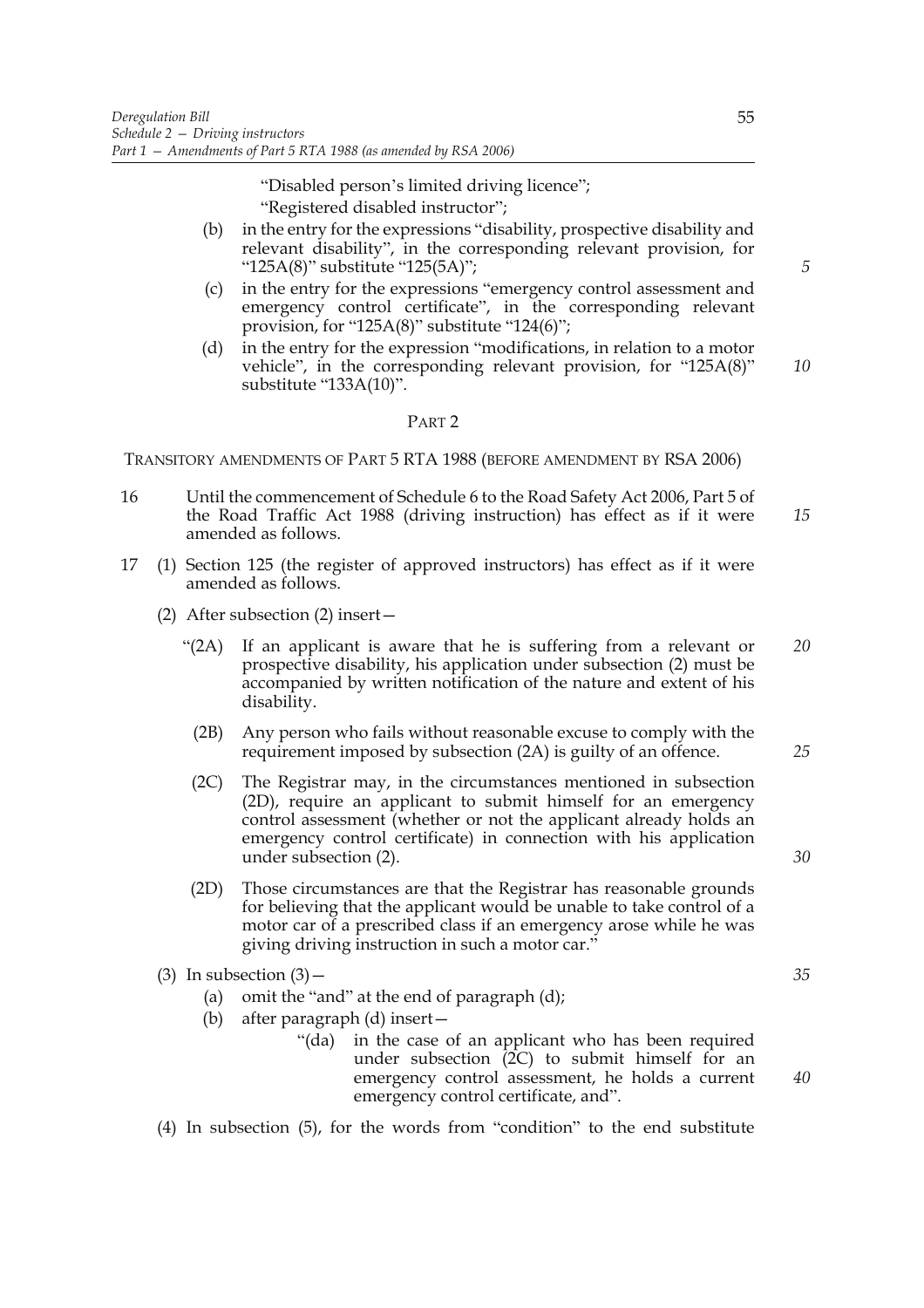"following conditions—

- (a) that, so long as his name is on the register, the person will, if at any time required to do so by the Registrar, submit himself for—
	- (i) such test of continued ability and fitness to give instruction in the driving of motor cars (which may consist of practical and other means of assessment) as may be prescribed;
	- (ii) an emergency control assessment (whether or not the person already holds an emergency control certificate) on the day (within such period as may be prescribed) and at the place specified by the Registrar; and *10*
- (b) that, so long as his name is on the register, if instruction in the driving of a motor car is to be given in circumstances where there is a reasonable expectation of an emergency arising which necessitates the instructor taking control of the motor car, the person will only give such instruction if he would be able to take control of the motor car if such an emergency arose while he was giving the instruction." *15 20*
- (5) After subsection (5) insert—
	- "(5A) The Registrar may impose a requirement as mentioned in subsection  $(5)(a)(ii)$  only in the circumstances mentioned in subsection  $(2D)$ ."
- (6) After subsection (7) insert—
	- "(7A) A person shall be exempt from the condition mentioned in subsection  $(3)(da)$  if  $-$ *25*
		- (a) the Secretary of State is satisfied that satisfactory provision is made by the law of Northern Ireland for purposes corresponding to section 133A, and
		- (b) the person satisfies the Registrar that he holds a current certificate granted under that law which corresponds to an emergency control certificate granted under section 133A." *30*
- (7) After subsection (8) insert—
	- "(8A) Subsection (8B) applies if—
		- (a) a person undergoes an emergency control assessment in accordance with a requirement imposed under subsection  $(2C)$  or as mentioned in subsection  $(5)(a)(ii)$ , *35*
		- (b) the assessor refuses to grant the applicant an emergency control certificate, and
		- (c) as a result the person is not registered, or the person's name is removed from the register (as the case may be). *40*
	- (8B) The person may not make a further application for registration before the end of—
		- (a) the period of 6 months beginning with the date of the emergency control assessment mentioned in subsection  $(8A)(a)$ , or
		- (b) such other period as may be prescribed,

*45*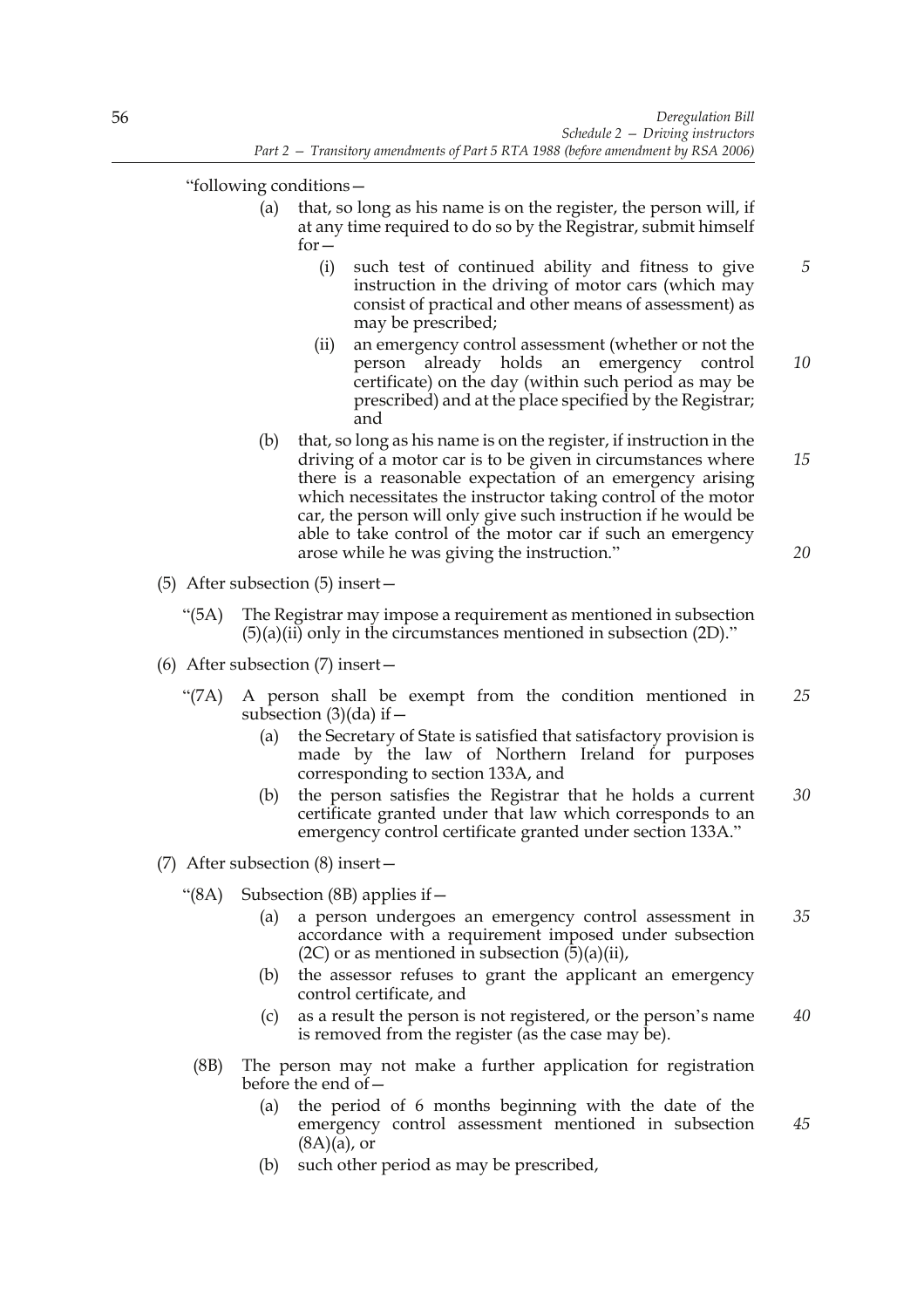unless the Registrar is satisfied that there is good reason for permitting such an application before the end of that period."

- (8) Omit subsection (9).
- (9) In subsection (10), for the words after "In this Part of this Act" substitute "—
	- "Community licence" and "counterpart", in relation to a Community licence, have the same meanings as in Part 3 of this Act;
	- "disability" means a want of physical ability affecting the driving of motor cars; and
		- (a) "relevant disability", in relation to a person, means any prescribed disability or any other disability likely to cause the driving of a motor car by him to be a source of danger to the public; *10*
		- (b) "prospective disability", in relation to a person, means any other disability which, at the material time, is not of such a kind that it is a relevant disability but, by virtue of the intermittent or progressive nature of the disability or otherwise, may become a relevant disability in the course of time; *15*
	- "emergency control assessment" and "emergency control certificate" mean an assessment and a certificate under section 133A." *20*
- 18 Part 5 has effect as if sections 125A and 125B (registration of disabled persons and supplementary provision) were omitted.
- 19 Section 126 (duration of registration) has effect as if subsection (4) were omitted. *25*
- 20 (1) Section 127 (extension of duration of registration) has effect as if it were amended as follows.
	- (2) In subsection  $(3)$ 
		- (a) in the opening words, omit "Except in the case of a registered disabled instructor,"; *30*
		- (b) in paragraph (a), for "such test as is mentioned in section 125(5)" substitute "such test or assessment as is mentioned in section  $125(5)(a)(i)$  or  $(ii)$ ";
		- (c) omit the "and" at the end of paragraph (d);
		- (d) after paragraph (d) insert—

"(da) that, in the case of a person who $-$ 

- when he applied to be registered, was required under section  $125(2C)$  to submit himself for an emergency control assessment, or
- (ii) at any time during the period mentioned in paragraph (a) was required as mentioned in section  $\overline{125(5)}(a)$ (ii) to submit himself for such an assessment,

he holds a current emergency control certificate, and".

- (3) Omit subsection (3A).
- (4) In subsection  $(4)$  –

*5*

*40*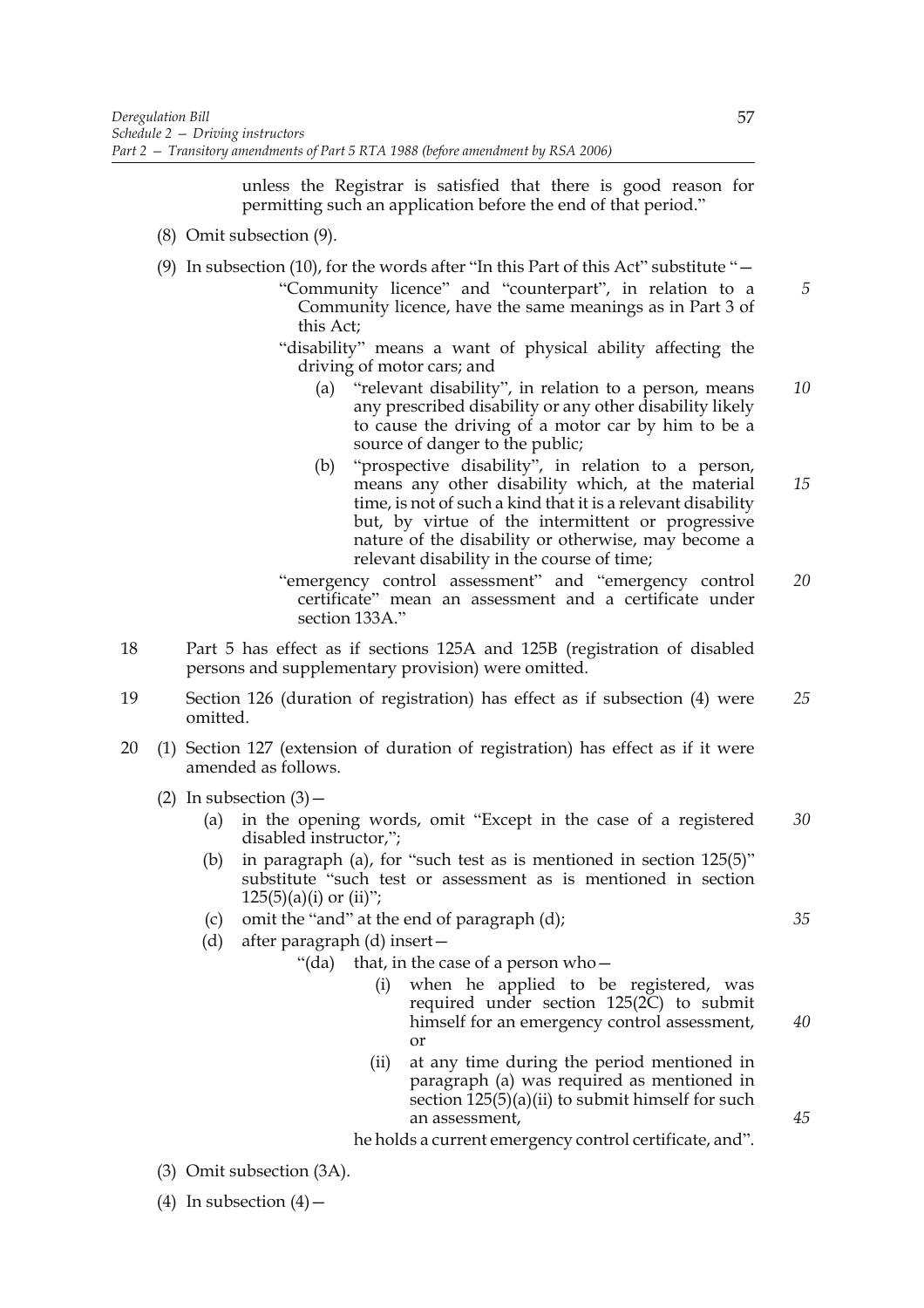- (a) in paragraph (a), omit "in the case of its retention by virtue of subsection (3) above,";
- (b) in paragraph (a), for "condition" substitute "conditions";
- (c) omit the "and" at the end of paragraph (a);
- (d) omit paragraph (b).
- 21 (1) Section 128 (removal of names from register) has effect as if it were amended as follows.
	- (2) In subsection  $(2)$ 
		- (a) in the opening words, omit "Except in the case of a registered disabled instructor,";
		- (b) in paragraph (c), for "test such as is mentioned in section 125(5)" substitute "test or assessment such as is mentioned in section  $125(5)(a)(i)$  or  $(ii)$ ";
		- (c) after paragraph (d) insert—
			- "(da) that an assessor refused to grant him an emergency control certificate on completing an emergency control assessment of him following a requirement imposed as mentioned in section 125(5)(a)(ii), *15*
			- (db) that he gave instruction in the driving of a motor car in breach of the condition in section  $125(5)(b)$  (ability to take control of motor car in an emergency),". *20*
	- (3) Omit subsection (2A).
	- (4) In subsection  $(8)(b)$ , for " $(5)$ " substitute " $(5)(a)(i)$ ".
	- (5) Omit subsection (9).

22 Part 5 has effect as if after section 128 there were inserted—

# **"128ZZA Direction to disregard emergency control assessment requirement**

- (1) This section applies where a person has been required under section 125(2C), or as mentioned in section 125(5)(a)(ii), to submit himself for an emergency control assessment.
- (2) At any time before the assessment takes place the Registrar may withdraw the requirement (in which case this Part applies as if the requirement had never been imposed). *30*
- (3) At any time after the assessment takes place the Registrar may direct that the requirement is to be disregarded for the purposes of this Part (and accordingly any condition that the person holds an emergency certificate is to cease to apply). *35*
- (4) Notice of—
	- (a) the withdrawal of a requirement under subsection (2), or
	- (b) a direction under subsection (3),

must be given to the person on whom the requirement was imposed." *40*

23 (1) Section 129 (licences for giving instruction so as to obtain practical experience) has effect as if it were amended as follows.

*5*

*10*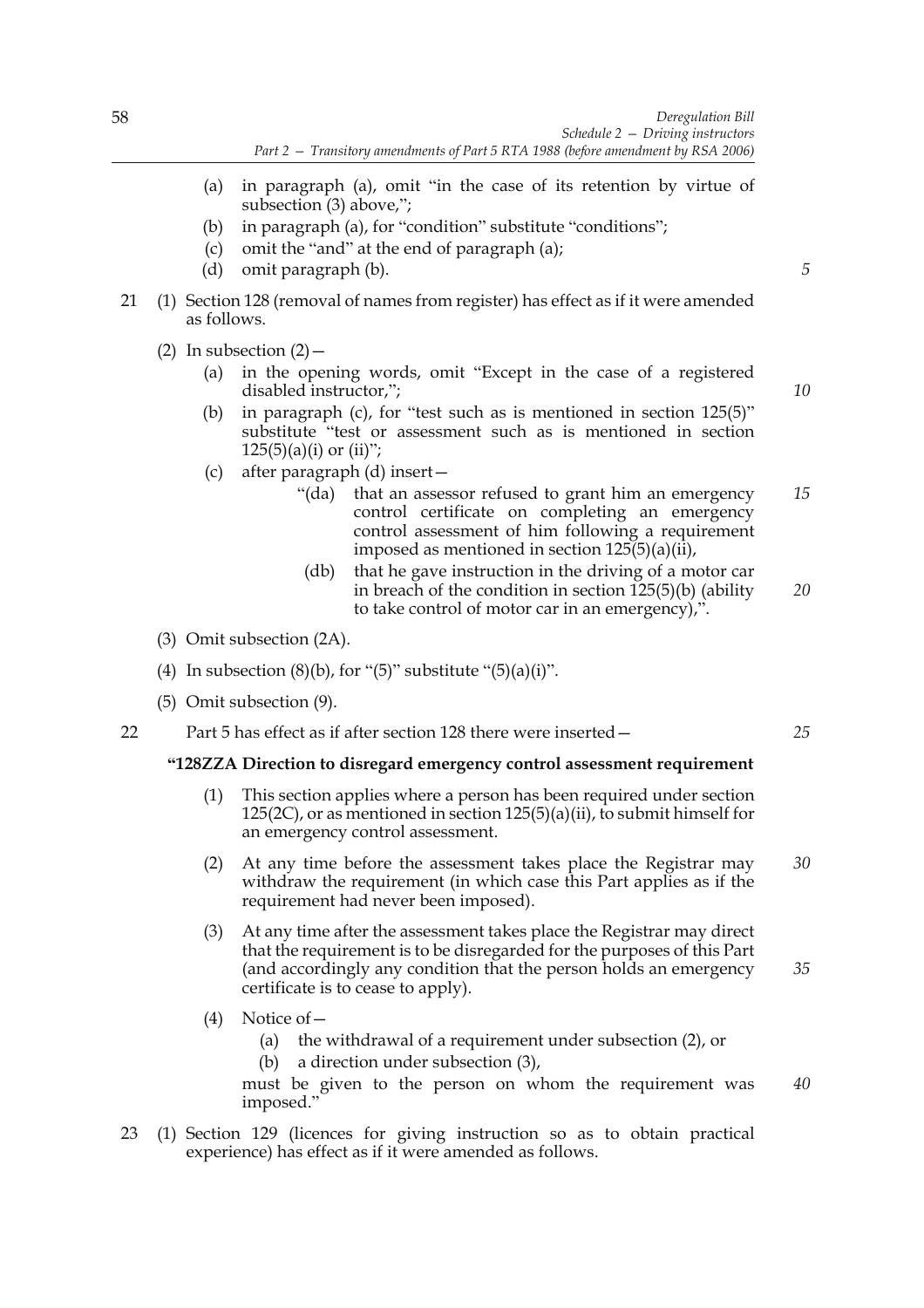- (2) In subsection (1), for the words from "either" to the end substitute "such part of the examination referred to in section 125(3)(a) as consists of a practical test of ability and fitness to instruct".
- (3) After subsection (1) insert—
	- "(1A) An application for a licence to give paid instruction in the driving of a motor car must be made to the Registrar, in the manner determined by the Secretary of State, accompanied by particulars so determined.
	- (1B) The Registrar may, in the circumstances mentioned in subsection (1C), require the applicant to submit himself for an emergency control assessment in connection with the application.
	- (1C) Those circumstances are that the Registrar has reasonable grounds for believing that the person in question would be unable to take control of a motor car of a prescribed class if an emergency arose while he was giving driving instruction in such a motor car."
- (4) For subsection (2) substitute—
	- "(2) Where a person duly applies for a licence, the Registrar must, on payment of such fee, if any, as may be prescribed, grant to the applicant a licence to give paid instruction in the driving of a motor car if the Registrar is satisfied—
		- (a) that the applicant has passed the other parts of the examination referred to in subsection (1), *20*
		- (b) that the conditions set out in section  $125(3)(b)$ , (c), (d) and (e) are fulfilled in the applicant's case, and
		- (c) in the case of an applicant who has been required under subsection (1B) to submit himself for an emergency control assessment, he holds a current emergency control certificate." *25*
- (5) In subsection (5), omit ", subject to subsection (5A) below,".
- (6) After subsection (5) insert—
	- "(5ZA) Those conditions may (in particular) include—
		- (a) a condition requiring the person to whom the licence was granted, if required to do so by the Registrar at any time when the circumstances mentioned in subsection (1C) apply, to submit himself for an emergency control assessment (whether or not the person already holds an emergency control certificate) on such day (within such period as may be prescribed) and at such place as may be specified by the Registrar; *30 35*
		- (b) a condition requiring that, if instruction in the driving of a motor car is to be given in circumstances where there is a reasonable expectation of an emergency arising which necessitates the instructor taking control of the car, the person will only give such instruction if he would be able to take control of the car if such an emergency arose while giving the instruction."
- (7) Omit subsections (5A) and (5B).
- 24 (1) Section 130 (revocation of licence) has effect as if it were amended as follows.

*15*

*5*

*10*

*45*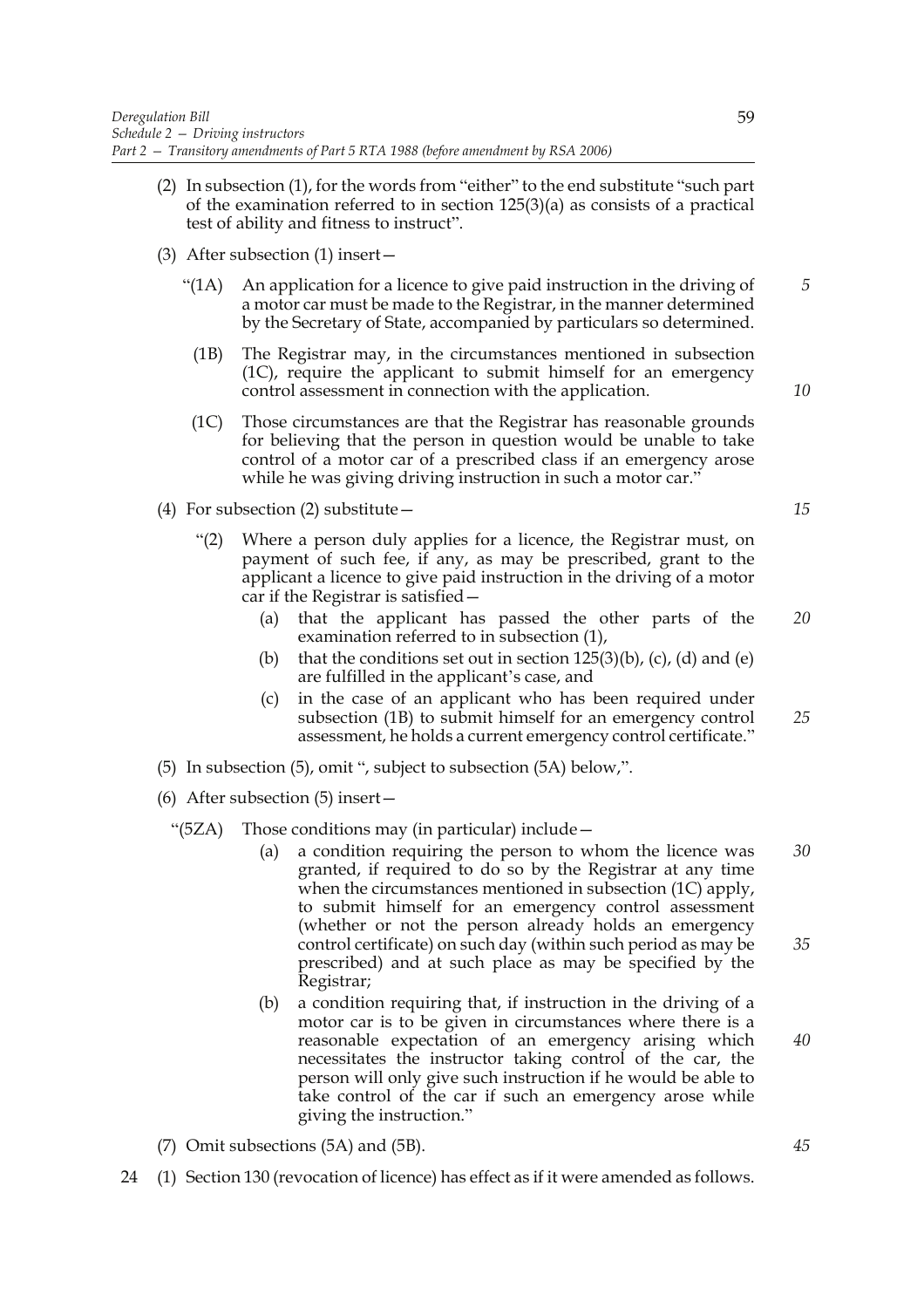- (2) In subsection  $(2)$ 
	- (a) in the opening words omit "Except in the case of a licence granted by virtue of subsection (2)(b) of section 129 of this Act,";
	- (b) omit the "or" at the end of paragraphs (a) and (b);
	- (c) after paragraph (b) insert—
		- "(ba) that an assessor refused to grant him an emergency control certificate on completing an emergency control assessment of him following a requirement imposed as mentioned in section  $129(5ZA)(\bar{a})$ , or".

(3) Omit subsection (2A).

- 25 (1) Section 133A (assessment of ability to control a motor car in an emergency) has effect as if it were amended as follows.
	- (2) In subsection  $(2)$ 
		- (a) in paragraph (a), for "class covered by his disabled person's driving licence" substitute "prescribed class";
		- (b) in paragraph (b), for "class covered by his disabled person's driving licence" substitute "prescribed class";
		- (c) in the closing words, for "an appropriate" substitute "a".
	- (3) In subsection  $(6)$ 
		- (a) in paragraph (a), for "class covered by his disabled person's limited driving licence" substitute "prescribed class"; *20*
		- (b) in paragraph (b), for "class covered by his disabled person's limited driving licence" substitute "prescribed class".
	- (4) In subsection (7)(a), omit "covered by his disabled person's limited driving licence".
	- (5) After subsection (9) insert—
		- "(10) In this Part, "modifications", in relation to a motor car, includes equipment."
	- (6) In the heading, omit "disabled person's".
	- (7) In the italic cross-heading before section 133A omit "Disabled Persons:". *30*
- 26 (1) Section 133B (further assessments) is amended as follows.
	- (2) Omit subsection (1).
	- (3) After subsection (2) insert—
		- "(2A) A person may, for the purpose of obtaining an emergency control certificate, apply to undergo a further emergency control assessment  $if$ *35*
			- (a) he has been required to submit himself for an emergency control assessment under section 125(2C) or as mentioned in section 125(5)(a)(ii),
			- (b) on completing that assessment, the assessor refused to grant him an emergency control certificate, and *40*
			- (c) the application for the further assessment is made in such circumstances as may be prescribed."
	- - (4) Omit subsection (3).

*15*

*5*

*10*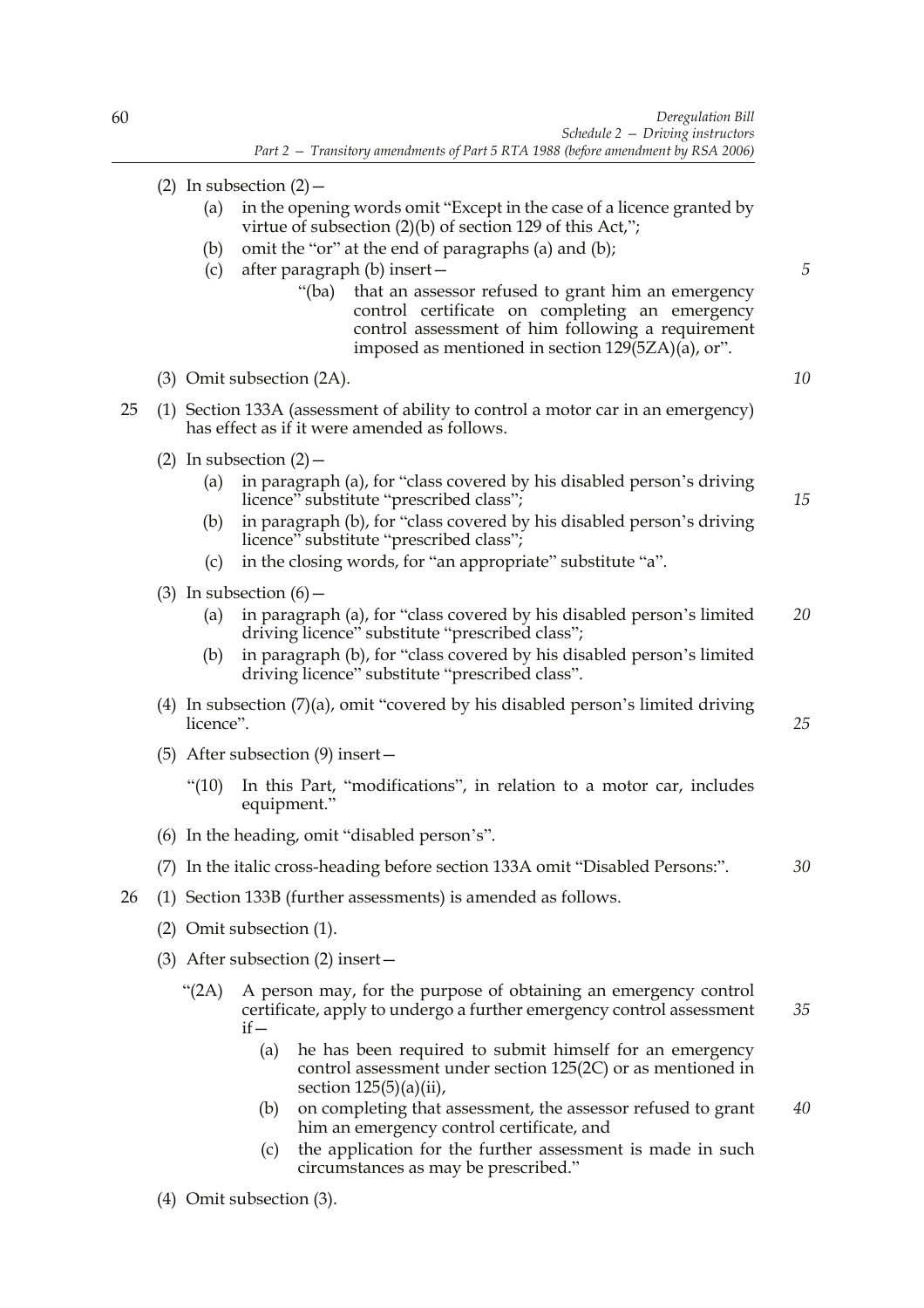- (5) In subsection (4), for "subsection (1) above" substitute "subsection (5A)".
- (6) After subsection (5) insert—
	- "(5A) A person may not apply to undergo a further emergency control assessment under subsection  $(4)$  until after the end of  $-$ 
		- (a) the period of six months beginning with the date of his most recent previous assessment, or *5*
		- (b) such other period as may be prescribed by regulations."
- 27 (1) Section 133C (duty to disclose further disability) has effect as if it were amended as follows.
	- (2) In subsection  $(1)$ 
		- (a) for paragraph (a) substitute  $-$ 
			- "(a) persons whose names are in the register, and";
		- (b) in paragraph (b), omit "granted by virtue of subsection (2)(b) of that section".
	- (3) In subsection (2)(a), for "125A(3)" substitute "125(2A), 129(1A)". *15*
- 28 (1) Section 133D (offences relating to giving by disabled person of paid driving instruction) has effect as if it were amended as follows.
	- (2) For subsection  $(1)$  substitute  $-$ 
		- "(1) This section applies to  $-$ 
			- (a) persons whose names are in the register, and
			- (b) persons who hold licences under section 129 of this Act, who have undergone emergency control assessments in accordance with a requirement imposed under section 125(2C) or 129(1B) or as mentioned in section  $125(5)(a)(ii)$  or  $129(5ZA)(a)$ ."
	- (3) After subsection (3) insert—
		- "(3A) Subsection (3) does not apply if the person to whom the instruction is given holds a full licence granted under Part 3 which is not limited by virtue of a notice served under section 92(5)(b)."
	- (4) In the heading, omit "by disabled person".
- 29 (1) Section 142 (index to Part 5) has effect as if the index were amended as follows. *30*
	- (2) Omit the following expressions and the corresponding relevant provisions—
		- "Appropriate motor car"; "Disabled person's limited driving licence"; "Registered disabled instructor".
	- (3) In the entry for the expressions "disability, prospective disability and relevant disability", in the corresponding relevant provision, for "125A(8)" substitute "125(10)".
	- (4) In the entry for the expressions "emergency control assessment and emergency control certificate", in the corresponding relevant provision, for " $125\text{\AA}(8)$ " substitute " $125(10)$ ". *40*

*25*

*35*

*20*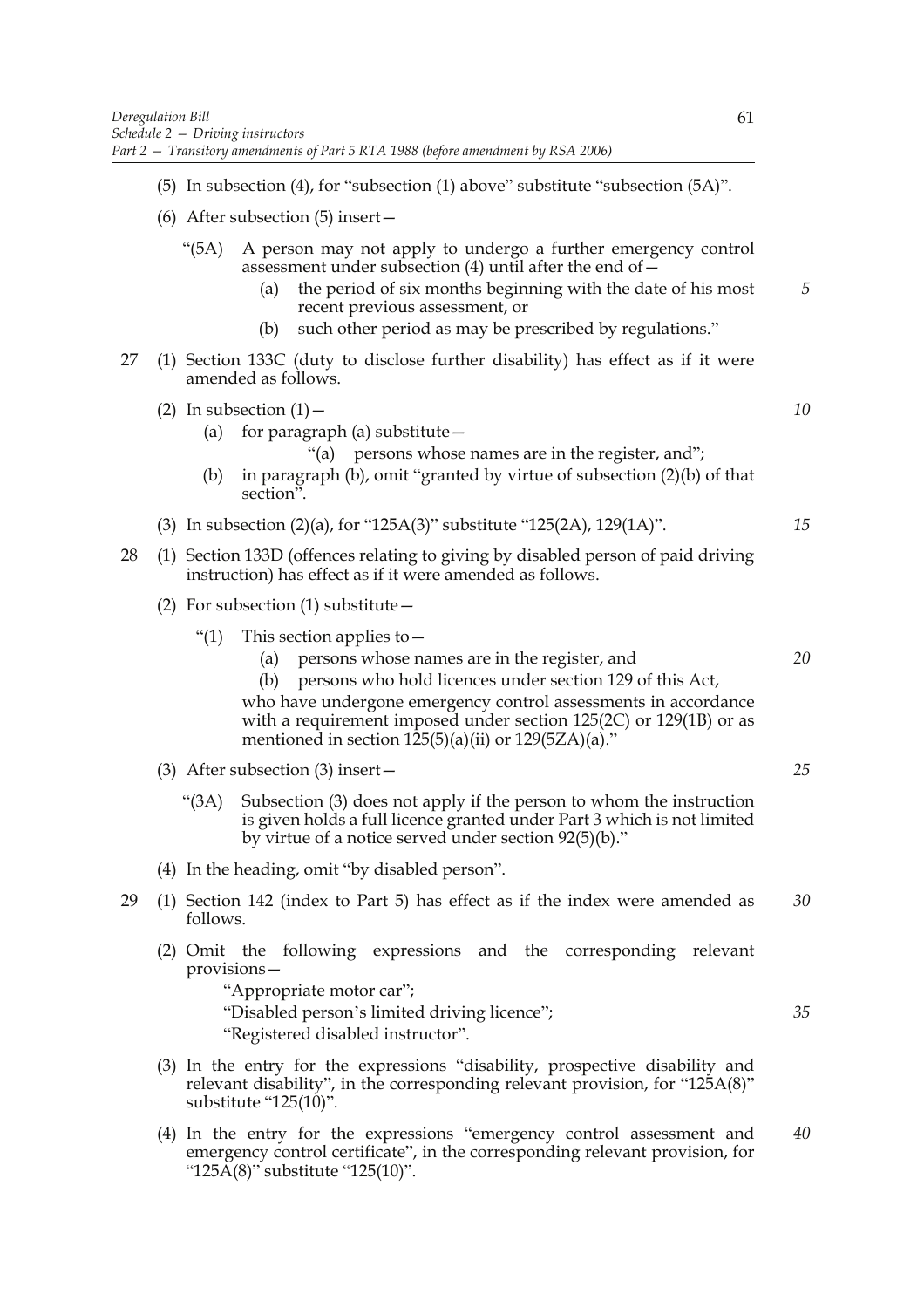### PART 3

### CONSEQUENTIAL AND RELATED AMENDMENTS

*Road Traffic (Driving Instruction by Disabled Persons) Act 1993*

- 30 (1) The Road Traffic (Driving Instruction by Disabled Persons) Act 1993 is amended as follows.
	- (2) Omit section 1 (registration of disabled persons as driving instructors).
	- (3) In section 2 (licences allowing disabled persons to give instruction so as to obtain practical experience), omit subsection (4).
	- (4) In the Schedule (related and consequential amendments)—
		- (a) omit paragraph 5(4);
		- (b) omit paragraph  $6(4)$  and  $(5)$ ;
		- (c) omit paragraph 7(4).

*Road Traffic Offenders Act 1988*

- 31 In Part 1 of Schedule 2 to the Road Traffic Offenders Act 1988 (prosecution and punishment of offences: offences under the Traffic Acts), as amended by Schedule 6 to the Road Safety Act 2006, in the entry for section 125A(4) of the Road Traffic Act 1988— *15*
	- (a) for "125A(4)" substitute "125(3B)";
	- (b) in the second column, omit "onset of, or deterioration in,".
- 32 (1) Until the commencement of Schedule 6 to the Road Safety Act 2006, Part 1 of Schedule 2 to the Road Traffic Offenders Act 1988 (prosecution and punishment of offences: offences under the Traffic Acts) has effect as if it were amended as follows. *20*
	- (2) In the entry for section 125A(4) of the Road Traffic Act 1988—
		- (a) for "125A(4)" substitute "125(2B)";
		- (b) in the second column, omit "onset of, or deterioration in,".

### *Road Safety Act 2006*

33 (1) In Schedule 6 to the Road Safety Act 2006, omit paragraphs 6 and 7.

| SCHEDULE 3 | Section 6 |
|------------|-----------|
|            |           |

# MOTOR INSURANCE INDUSTRY: CERTIFICATES OF INSURANCE

- 1 The Road Traffic Act 1988 is amended as follows.
- 2 In section 147 (issue and surrender of certificates of insurance and of security")—
	- (a) in subsection (1A), for the words from "this Part of this Act" to "subsection (1) above" substitute "subsection (1) as having been delivered";
	- (b) in the heading, omit "and surrender".

*10*

*5*

*25*

*30*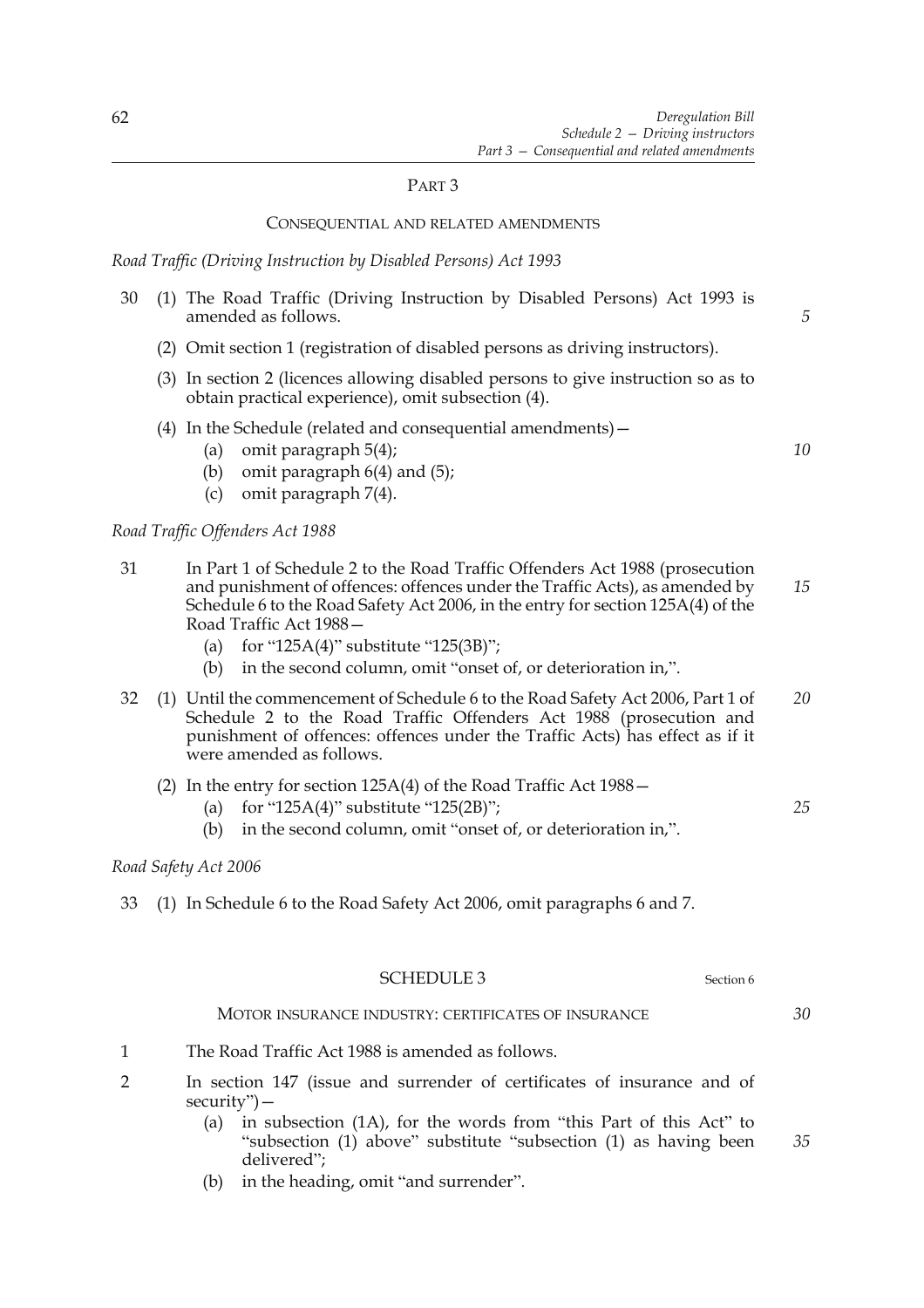- 3 In section 148 (avoidance of certain exceptions to policies or securities), in subsection (1), for the words from "Where a certificate" to "has been given," substitute "Where a policy or security is issued or given for the purposes of this Part of this Act,".
- 4 (1) Section 151 (duty of insurers or persons giving security to satisfy judgment against persons insured or secured against third-party risks) is amended as follows.
	- (2) In subsection (1), for the words from "a certificate of insurance" to "security has been given," substitute "a policy or security is issued or given for the purposes of this Part of this Act,".
	- (3) In subsection (2)(a), omit "to which the certificate relates".
- 5 In section 152 (exceptions to section 151), in paragraph (c) of subsection (1), omit the words from ", and also" to the end of the paragraph.
- 6 In section 153 (bankruptcy, etc, of insured or secured persons not to affect claims by third parties), in subsection (1), for the words from "a certificate of insurance" to "security has been given," substitute "a person has effected a policy of insurance or been given a security for the purposes of this Part of this Act,". *15*
- 7 In section 161 (interpretation), omit subsection (2).

## SCHEDULE 4 Section 11

### AUDITORS CEASING TO HOLD OFFICE

#### PART 1

#### NOTIFICATION REQUIREMENTS

- 1 Chapter 4 of Part 16 of the Companies Act 2006 (audit: removal, resignation, etc of auditors) is amended in accordance with paragraphs 2 to 11.
- 2 Omit section 512 (notice to registrar of resolution removing auditor from office).
- 3 In section 516 (resignation of auditor), in subsection (2), for "The" substitute "Where the company is a public interest company, the".
- 4 Omit section 517 (notice to registrar of resignation of auditor).
- 5 (1) Section 518 (rights of resigning auditor) is amended as follows.
	- (2) In subsection (1), for the words from "auditor's notice of resignation" to the end of the subsection substitute "auditor's (A's) notice of resignation is accompanied by a statement under section 519 except where—
		- (a) the company is a non-public interest company, and
		- (b) the statement includes a statement to the effect that A considers that none of the reasons for A's ceasing to hold office, and no matters (if any) connected with A's ceasing to hold office, need to be brought to the attention of members or creditors of the company (as required by section 519(3B))."

*10*

*5*

*20*

*30*

*25*

*35*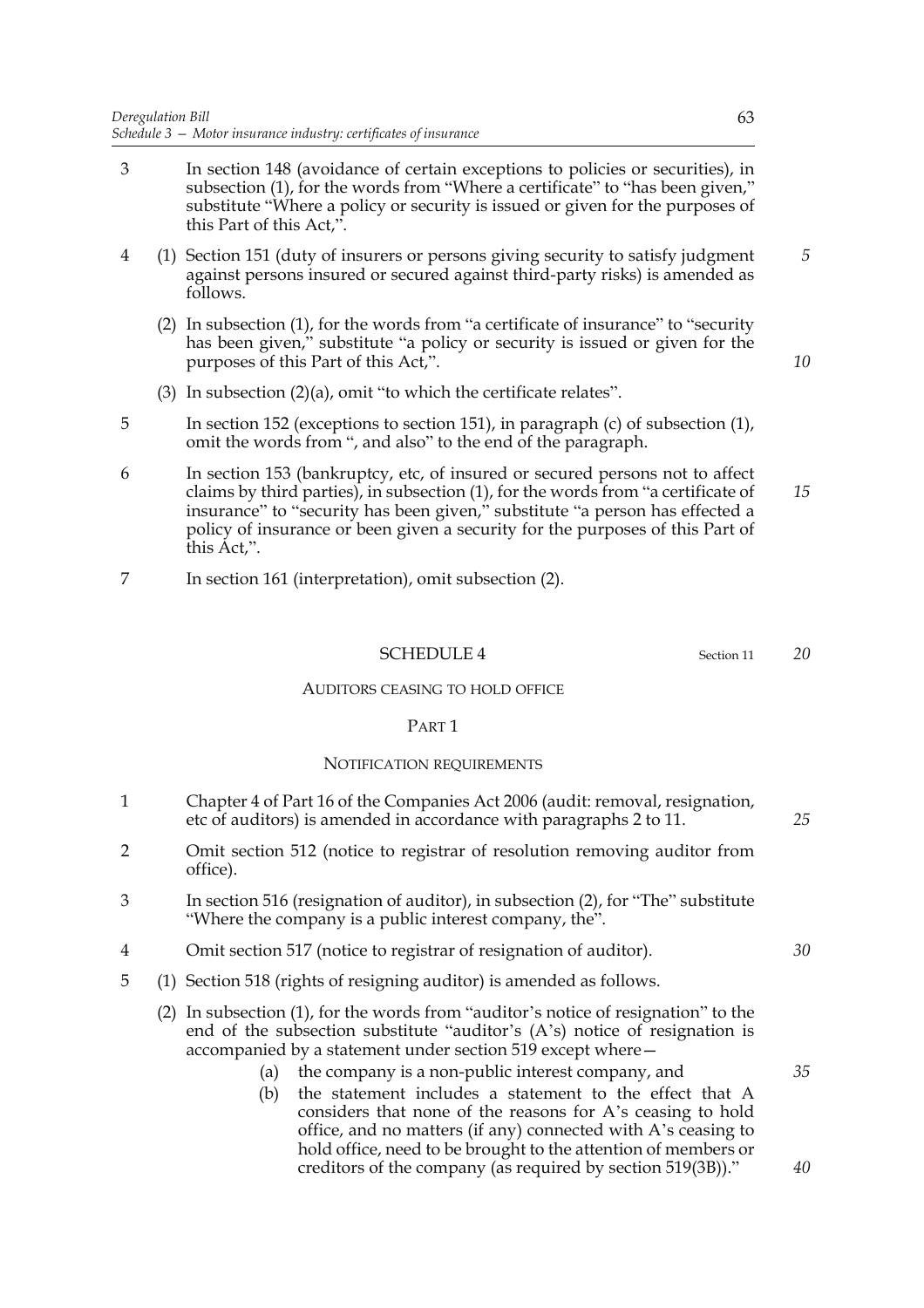- (3) In subsection (2), for "circumstances connected with" substitute "reasons for, and matters connected with,".
- (4) In subsection (3), in the words after paragraph (b), for "circumstances connected with" substitute "reasons for, and matters connected with,".
- 6 In section 519 (statement by auditor to be deposited with company), in subsection (4), for "The statement required by this section" substitute "A statement under this section". *5*
- 7 (1) Section 520 (company's duties in relation to statement under section 519) is amended as follows.
	- (2) In subsection (1), for the words from "the statement" to the end of the subsection substitute "a company receives from an auditor ("A") who is ceasing to hold office a statement under section 519 except where— *10*
		- (a) the company is a non-public interest company, and
		- (b) the statement includes a statement to the effect that A considers that none of the reasons for A's ceasing to hold office, and no matters (if any) connected with A's ceasing to hold office, need to be brought to the attention of members or creditors of the company (as required by section 519(3B))." *15*
	- (3) In subsection (2), for "The" substitute "Where this section applies, the".
- 8 (1) Section 521 (copy of statement to be sent to registrar) is amended as follows. *20*
	- (2) Before subsection (1) insert—
		- "(A1) This section applies where an auditor ("A") of a company sends a statement to the company under section 519 except where—
			- (a) the company is a non-public interest company, and
			- (b) the statement includes a statement to the effect that A considers that none of the reasons for A's ceasing to hold office, and no matters (if any) connected with A's ceasing to hold office, need to be brought to the attention of members or creditors of the company (as required by section 519(3B))." *25*
	- (3) In subsection (1), for "Unless" substitute "Where this section applies, unless". *30*
- 9 (1) Section 522 (duty of auditor to notify appropriate audit authority) is amended as follows.
	- (2) For subsections (1) to (4) substitute  $-$ 
		- "(1) Where an auditor of a company sends a statement under section 519, the auditor must at the same time send a copy of the statement to the appropriate audit authority." *35*
	- (3) In the heading, for "notify" substitute "send statement to".
- 10 (1) Section 524 (information to be given to accounting authorities) is amended as follows.
	- (2) For subsection (1) substitute—
		- "(1) Where the appropriate audit authority receives a statement under section 522 or 523, the authority may forward to the accounting authorities—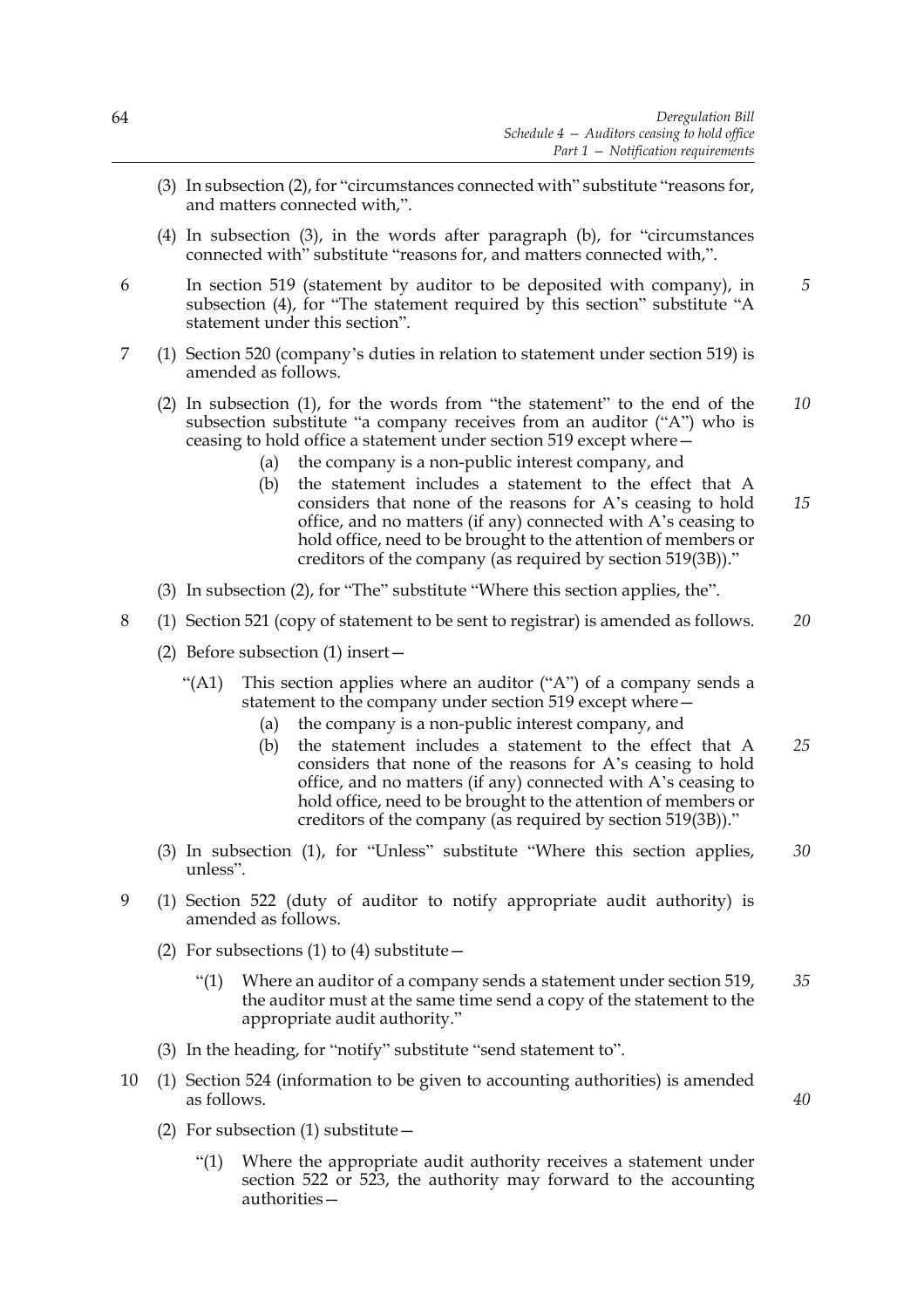(a) a copy of the statement or notice, and (b) any other information the authority has received from the auditor or the company concerned in connection with the auditor's ceasing to hold office." (3) Omit subsection (3). (4) In the heading, for "Information to be given" substitute "Provision of information". 11 (1) Section 525 (meaning of "appropriate audit authority" and "major audit") is amended as follows. (2) In subsection  $(1)$  – (a) in paragraph  $(a)$  – (i) for the words before sub-paragraph (i) substitute "in relation to an auditor of a public interest company (other than an Auditor General)"; (ii) in sub-paragraph (ii), after "receiving the" insert "statement or"; (b) in paragraph (b), for the words from the beginning to "a major audit" substitute "in relation to an auditor of a non-public interest company (other than an Auditor General)"; (c) in paragraph (c), for "in the case of an audit conducted by" substitute "in relation to". (3) Omit subsections (2) and (3). (4) In the heading, omit "and "major audit"". 12 (1) Schedule 8 to the Companies Act 2006 (index of defined expressions) is amended as follows. (2) Omit the entry for "major audit". (3) At the appropriate places insert— "exempt reasons, in relation to an auditor of a company ceasing to hold office (in Chapter 4 of Part 16) section 519A" "non-public interest company (in Chapter 4 of Part 16) section 519A" "public interest company | section 519A" (in Chapter 4 of Part 16) *5 10 15 20 25 30 35*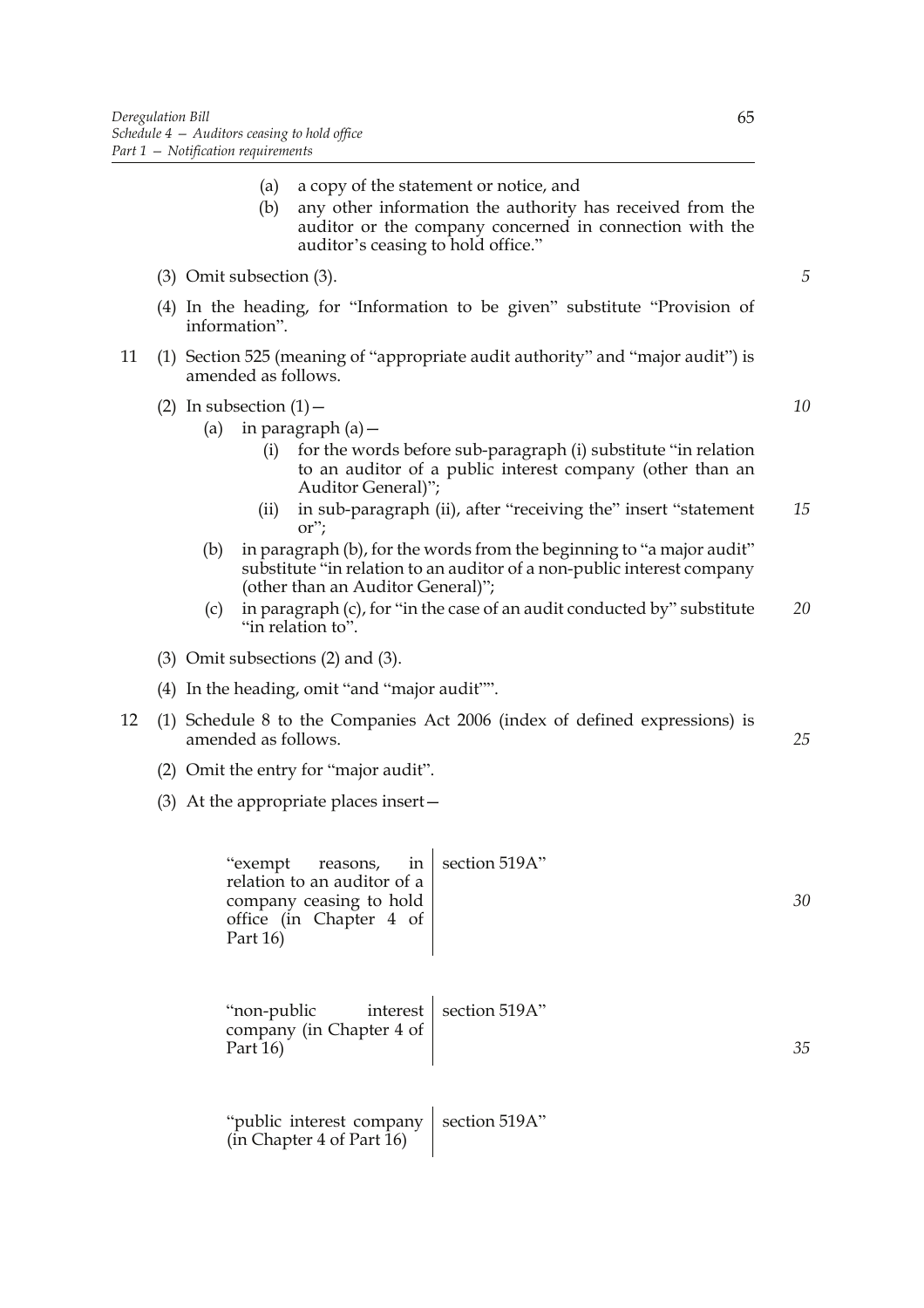### PART 2

#### **MISCELLANEOUS**

13 Chapter 4 of Part 16 of the Companies Act 2006 is further amended as follows.

*Failure to re-appoint auditor: special procedure requirements*

*5*

*20*

*30*

*35*

- 14 (1) Section 514 (failure to re-appoint auditor: special procedure required for written resolution) is amended as follows.
	- (2) For subsections (1) and (2) substitute  $-$ 
		- "(1) This section applies where a resolution is proposed as a written resolution of a private company whose effect would be to appoint a person as auditor in place of a person (the "outgoing auditor") who, at the time the resolution is proposed, is an auditor of the company and who is to cease to hold office at the end of a period for appointing auditors. But this section does not apply if the auditor is to cease to hold office by virtue of section 510 or 516. *10 15*
		- (2) This section also applies where a resolution is proposed as a written resolution of a private company whose effect would be to appoint a person as auditor where, at the time the resolution is proposed, the company does not have an auditor and the person proposed to be appointed is not a person (the "outgoing auditor") who was an auditor of the company when the company last had an auditor. But this is subject to subsection (2A).
		- (2A) This section does not apply (by virtue of subsection  $(2)$ ) if  $-$ 
			- (a) a period for appointing auditors has ended since the outgoing auditor ceased to hold office, *25*
			- (b) the outgoing auditor ceased to hold office by virtue of section 510 or 516, or
			- (c) the outgoing auditor has previously had the opportunity to make representations with respect to a proposed resolution under subsection (4) of this section or an intended resolution under section 515(4)."
	- (3) In subsection (3), for "The" substitute "Where this section applies, the".
- 15 (1) Section 515 (failure to re-appoint auditor: special notice required for resolution at general meeting) is amended as follows.
	- (2) For subsections (1) and (2) substitute  $-$ 
		- "(1) Special notice is required for a resolution at a general meeting of a private company whose effect would be to appoint a person as auditor in place of a person (the "outgoing auditor") who, at the time the notice is given, is an auditor of the company and who is to cease to hold office at the end of a period for appointing auditors. But special notice is not required under this subsection if the auditor is to cease to hold office by virtue of section 510 or 516.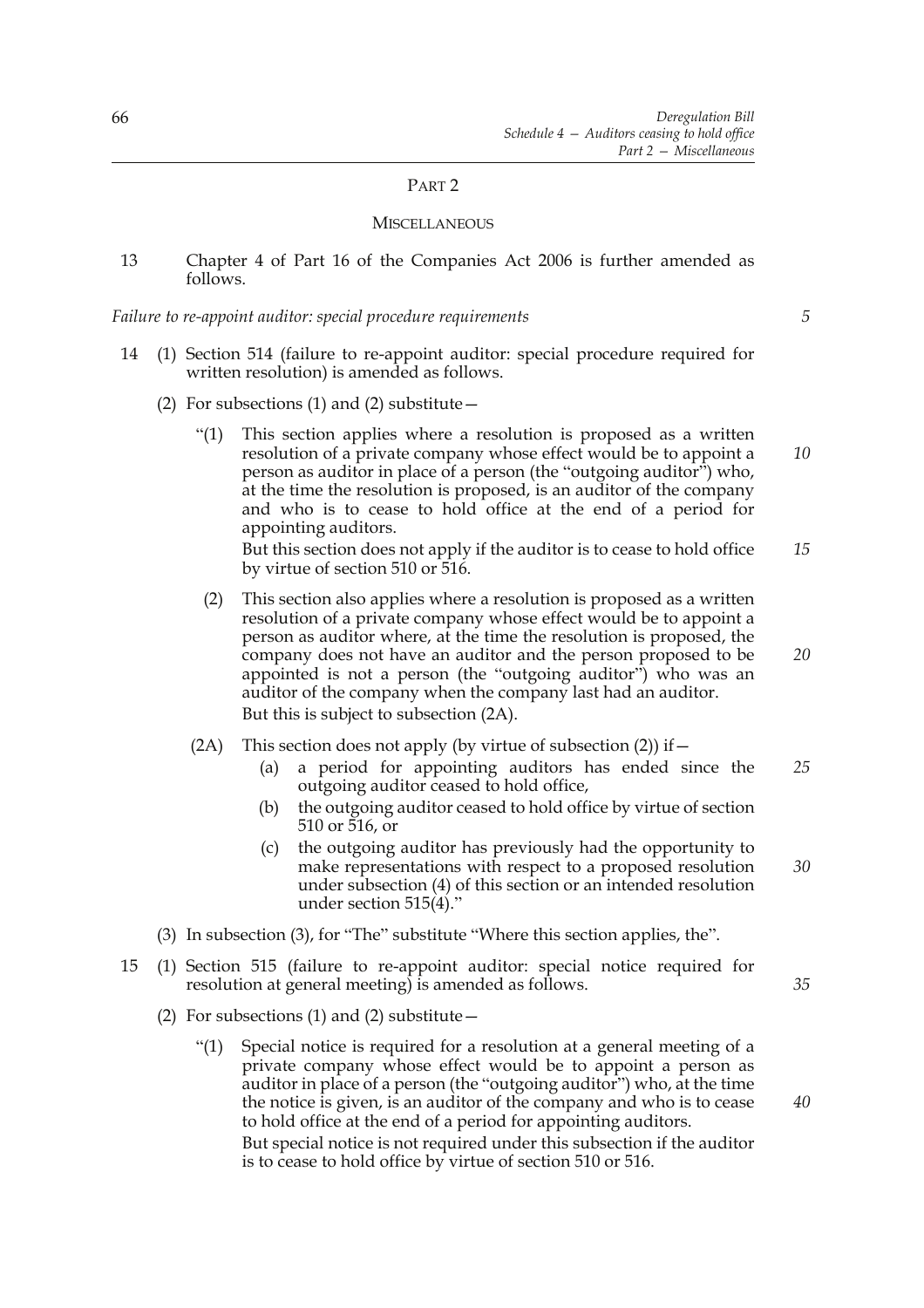|    |  | (1A)                                                                 | Special notice is required for a resolution at a general meeting of a<br>public company whose effect would be to appoint a person as<br>auditor in place of a person (the "outgoing auditor") who, at the time<br>the notice is given, is an auditor of the company and who is to cease<br>to hold office at the end of an accounts meeting.<br>But special notice is not required under this subsection if the auditor<br>is to cease to hold office by virtue of section 510 or 516. | 5  |
|----|--|----------------------------------------------------------------------|----------------------------------------------------------------------------------------------------------------------------------------------------------------------------------------------------------------------------------------------------------------------------------------------------------------------------------------------------------------------------------------------------------------------------------------------------------------------------------------|----|
|    |  | (2)                                                                  | Special notice is required for a resolution at a general meeting of a<br>company whose effect would be to appoint a person as auditor<br>where, at the time the notice is given, the company does not have an<br>auditor and the person proposed to be appointed is not a person (the<br>"outgoing auditor") who was an auditor of the company when the<br>company last had an auditor.<br>But this is subject to subsection (2A).                                                     | 10 |
|    |  | (2A)                                                                 | Special notice is not required under subsection (2) if -<br>a period for appointing auditors has ended or (as the case<br>(a)<br>may be) an accounts meeting of the company has been held<br>since the outgoing auditor ceased to hold office,                                                                                                                                                                                                                                         | 15 |
|    |  |                                                                      | the outgoing auditor ceased to hold office by virtue of section<br>(b)<br>510 or 516, or<br>the outgoing auditor has previously had the opportunity to<br>(c)<br>make representations with respect to an intended resolution<br>under subsection (4) of this section or a proposed resolution<br>under section $514(4)$ ."                                                                                                                                                             | 20 |
|    |  | (a)<br>(b)                                                           | (3) In subsection $(3)$ –<br>omit "such";<br>after "resolution" insert "mentioned in subsection $(1)$ , $(1A)$ or $(2)$ ".                                                                                                                                                                                                                                                                                                                                                             | 25 |
|    |  |                                                                      | Replacement of references to documents being deposited at the company's registered office                                                                                                                                                                                                                                                                                                                                                                                              |    |
| 16 |  |                                                                      | (1) Section 516 (resignation of auditor) is amended as follows.                                                                                                                                                                                                                                                                                                                                                                                                                        |    |
|    |  |                                                                      | (2) In subsection (1), for the words from "depositing" to the end of the<br>subsection substitute "sending a notice to that effect to the company".                                                                                                                                                                                                                                                                                                                                    | 30 |
|    |  | (3) In subsection (3), for "deposited" substitute "received".        |                                                                                                                                                                                                                                                                                                                                                                                                                                                                                        |    |
| 17 |  | (1) Section 518 (rights of resigning auditor) is amended as follows. |                                                                                                                                                                                                                                                                                                                                                                                                                                                                                        |    |
|    |  | (a)<br>(b)                                                           | (2) In subsection $(2)$ –<br>for "deposit" substitute "send";<br>for "a signed" substitute "an authenticated".                                                                                                                                                                                                                                                                                                                                                                         | 35 |
|    |  | receives".                                                           | (3) In subsection (5), for "of the deposit of" substitute "on which the company                                                                                                                                                                                                                                                                                                                                                                                                        |    |
| 18 |  |                                                                      | (1) Section 519 (statement by auditor to be deposited with company) is<br>amended as follows.                                                                                                                                                                                                                                                                                                                                                                                          | 40 |
|    |  |                                                                      | (2) In subsection (4), for "deposited" substitute "sent".                                                                                                                                                                                                                                                                                                                                                                                                                              |    |
|    |  |                                                                      | (3) In the heading, for "deposited with" substitute "sent to".                                                                                                                                                                                                                                                                                                                                                                                                                         |    |
|    |  |                                                                      |                                                                                                                                                                                                                                                                                                                                                                                                                                                                                        |    |

19 In section 520(2) (company's duties in relation to statement), for "deposit" substitute "receipt".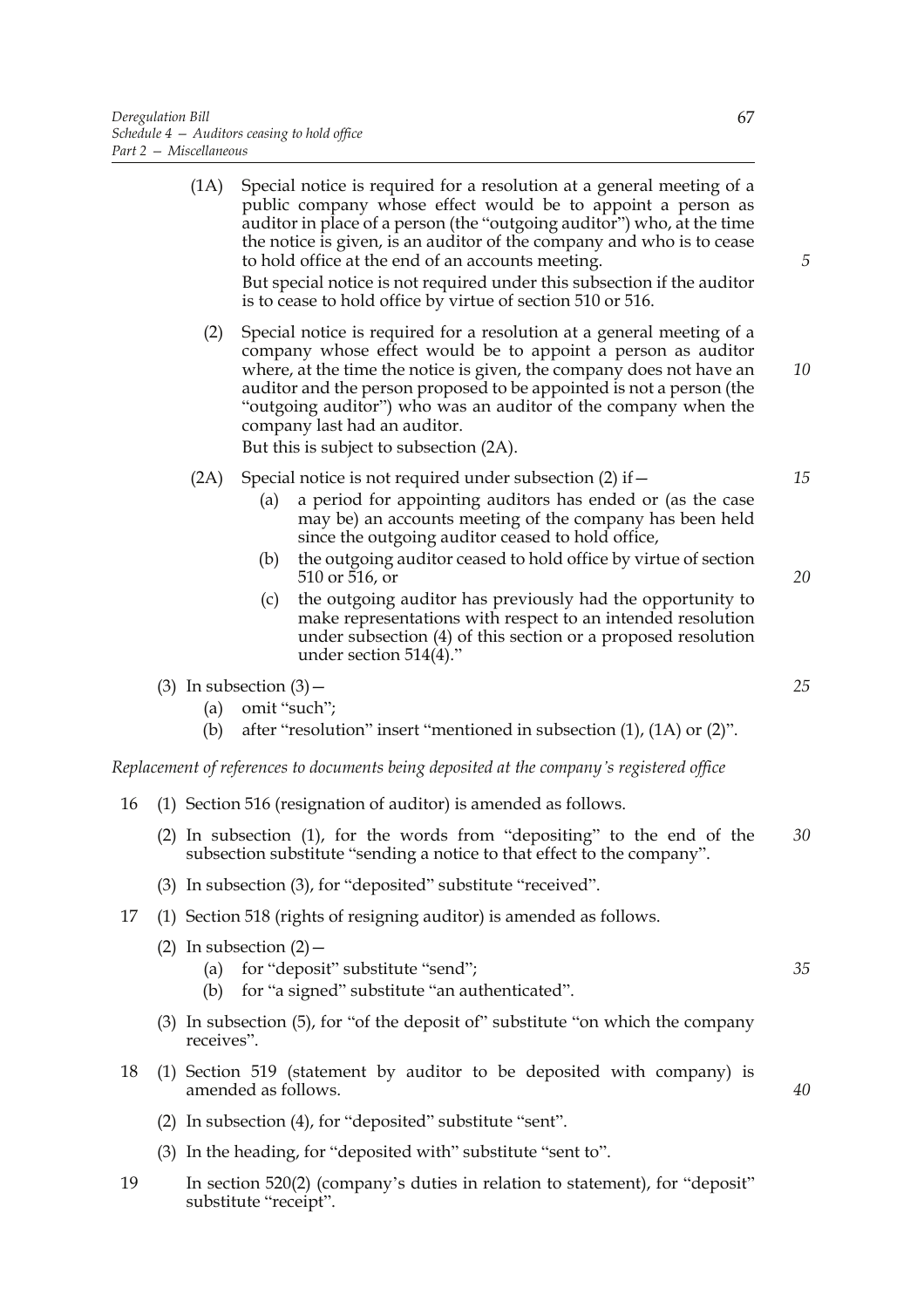20 In section 521(1) (copy of statement to be sent to registrar), for "deposited" substitute "sent".

# SCHEDULE 5 Section 12

# INSOLVENCY AND COMPANY LAW

### PART 1

# DEEDS OF ARRANGEMENT

*Repeal of Deeds of Arrangement Act 1914*

- 1 (1) The Deeds of Arrangement Act 1914 is repealed.
	- (2) In the Administration of Justice Act 1925, omit section 22 (which concerns registration of deeds of arrangement and is to be construed as one with the Act of 1914). *10*
- 2 (1) The following amendments are made in consequence of paragraph 1.
	- (2) In the Public Trustee Act 1906, in section 2(4), omit ", nor any trust under a deed of arrangement for the benefit of creditors".
	- (3) In the Trustee Act 1925, omit section 41(2).
	- (4) In the Law of Property Act 1925, in section 43(1), omit ", deed of arrangement".
	- (5) In the Law of Property (Amendment) Act 1926, in section  $3(1)$  -
		- (a) omit "and property subject to a deed of arrangement";
		- (b) omit "and the trustee under the deed respectively".
	- (6) In the Administration of Justice Act 1965, in Schedule 1, omit the entry for the Deeds of Arrangement Act 1914.
	- (7) In the Land Charges Act 1972—
		- (a) omit section  $1(1)(d)$  and  $(6A)(e)$ ;
		- (b) omit section 7;
		- (c) in section 17(1), omit the definition of "deed of arrangement".
	- (8) In the Magistrates' Courts Act 1980, in Schedule 1, omit paragraph 16.
	- (9) In the Administration of Justice Act 1985—
		- (a) in section  $16(1)(g)$ , omit "or a deed of arrangement for the benefit of his creditors";
		- (b) in section 17(2)(c), omit "or a deed of arrangement for the benefit of his creditors".
	- (10) In the Insolvency Act 1985, in Schedule 8, omit paragraph 2.
	- (11) In the Insolvency Act 1986—
		- (a) omit section 260(3);
		- (b) in section 263(5), omit the words from "This is without prejudice" to the end of the subsection;

*5*

*25*

*15*

*20*

*30*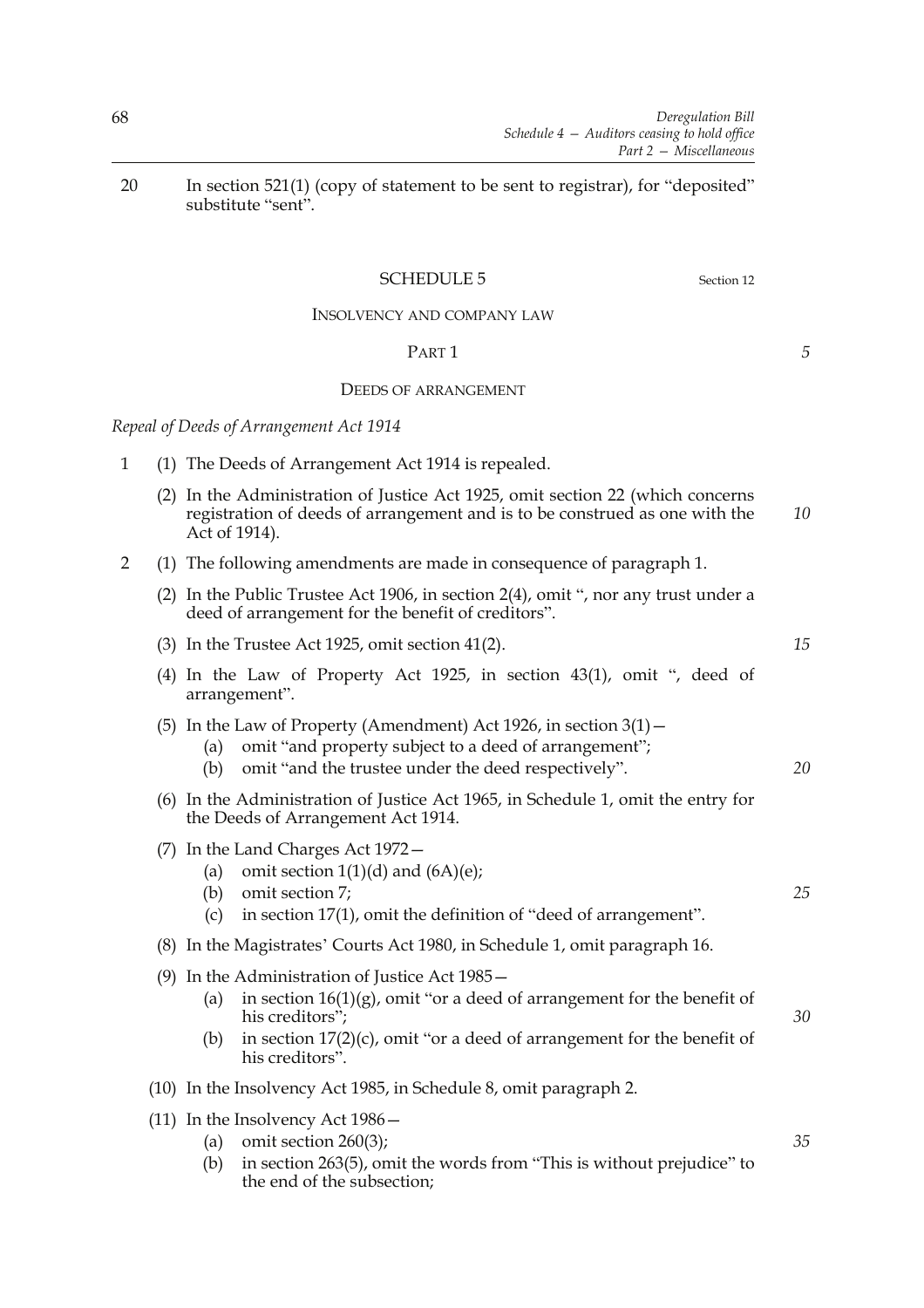- (c) omit section 263D(6);
- (d) in section  $372(1)$  -
	- (i) omit paragraph (c) and the "or" before it;
	- (ii) for ", the supervisor of the voluntary arrangement or the trustee under the deed of arrangement" substitute "or the supervisor of the voluntary arrangement";
- (e) in section 379, omit ", and about proceedings in the course of that year under the Deeds of Arrangement Act 1914";
- (f) in section 388(2)(b), omit "a deed of arrangement made for the benefit of his creditors or";
- (g) in Schedule 9, in paragraph 24(a), omit "and of jurisdiction under the Deeds of Arrangement Act 1914";
- (h) in Schedule 14, omit the entries for the Deeds of Arrangement Act 1914.
- (12) In the Taxation of Chargeable Gains Act 1992, in section 66(5), in the definition of "deed of arrangement", for the words from "the Deeds of Arrangement Act 1914" to the end of the definition insert "an enactment forming part of the law of Scotland or Northern Ireland which corresponds to the Deeds of Arrangement Act 1914 applies". *15*
- (13) In the Value Added Tax Act 1994, in section 81(4B)(e), omit "the Deeds of Arrangement Act 1914 or". *20*
- (14) In the Finance Act 2000—
	- (a) in Part 6 of Schedule 6, omit paragraph  $75(2)(e)(i)$  and the "or" following it;
	- (b) in Part 10 of Schedule 6, omit paragraph  $120(7)(f)(i)$  and the "or" following it. *25*
- (15) In the Finance Act 2001—
	- (a) omit section  $37(7)(f)(i)$  and the "or" following it;
	- (b) in Schedule 8, omit paragraph  $11(2)(e)(i)$  and the "or" following it.
- (16) In the Land Registration Act 2002, in section 87—
	- (a) in subsection  $(1)(b)$ , at the end insert "and";
	- (b) omit subsection (1)(d) and the "and" before it;
	- (c) omit subsection (2)(b) and the "or" before it;
	- (d) omit subsection (5).
- (17) In the Licensing Act 2003, in section  $27(3)(c)$ , omit "a deed of arrangement made for the benefit of his creditors or". *35*
- (18) In the Pensions Act 2004, omit section  $121(2)(c)$ .
- (19) In the Constitutional Reform Act 2005—
	- (a) in Schedule 4, omit paragraph 19;
	- (b) in Part 2 of Schedule 11, in paragraph 4(3), omit the entry for the Deeds of Arrangement Act 1914. *40*
- (20) In the Tribunals, Courts and Enforcement Act 2007, in Schedule 13, omit paragraph 21.
- (21) In the Finance Act 2008, in section 131(8), in the definition of "deed of arrangement", omit "the Deeds of Arrangement Act 1914 (c. 47) or".

*5*

*10*

*45*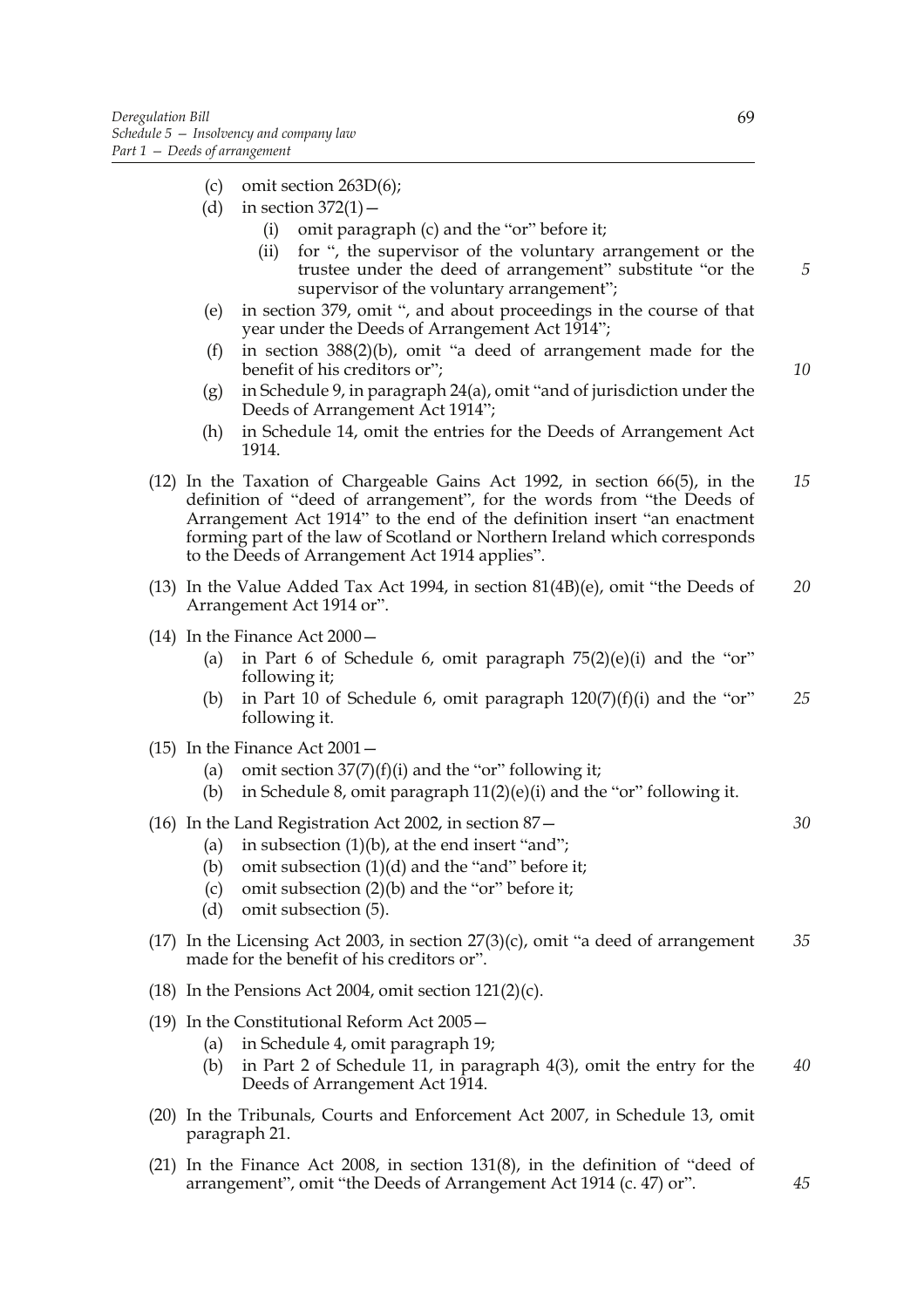- (22) In the Third Parties (Rights against Insurers) Act 2010, omit section 4(1)(a).
- 3 The repeals and other amendments made by paragraphs 1 and 2 are to have no effect in relation to a deed of arrangement registered under section 5 of the Deeds of Arrangement Act 1914 before the date on which paragraph 1 of this Schedule comes into force if, immediately before that date, the estate of the debtor who executed the deed of arrangement has not been finally wound up.

### PART 2

### ADMINISTRATION OF COMPANIES

4 Schedule B1 to the Insolvency Act 1986 (administration of companies) is amended in accordance with paragraphs 5 to 7. *10*

### *Appointment of administrators*

- 5 After paragraph 25 (circumstances in which an administrator of a company may not be appointed under paragraph 22) and before the italic crossheading following paragraph 25 insert—
	- "25A(1) Paragraph 25(a) does not prevent the appointment of an administrator of a company if the petition for the winding up of the company was presented after the person proposing to make the appointment filed the notice of intention to appoint with the court under paragraph 27.
		- (2) But sub-paragraph (1) does not apply if the petition was presented under a provision mentioned in paragraph 42(4)."
- 6 In paragraph 26 (notice by company, or directors of company, of intention to appoint administrator), in sub-paragraph (2) (requirement to give additional notice), for "proposes to make an appointment under paragraph 22" substitute "gives notice of intention to appoint under sub-paragraph (1)".

*Release of administrator where no distribution to unsecured creditors other than by virtue of section 176A(2)(a)*

- 7 (1) Paragraph 98 (vacation of office of administrator: discharge from liability) is amended as follows.
	- (2) In sub-paragraph (2)(b) (when discharge takes effect in case of administrator appointed under paragraph 14 or 22), after "22" insert "who has not made a statement under paragraph 52(1)(b)".
	- (3) In sub-paragraph (2), after paragraph (b) (but before the "or" following it) insert—
		- "(ba) in the case of an administrator appointed under paragraph 14 or 22 who has made a statement under paragraph  $52(1)(b)$ , at a time decided by the relevant creditors,".
	- (4) In sub-paragraph  $(3)$  -
		- (a) for the words before paragraph (a) substitute "For the purposes of sub-paragraph  $(2)(ba)$ , the "relevant creditors" of a company are  $-$ "; *40*
		- (b) in paragraph (b), for "give or withhold approval" substitute "decide on the time of discharge".

*30*

*35*

*5*

*15*

*20*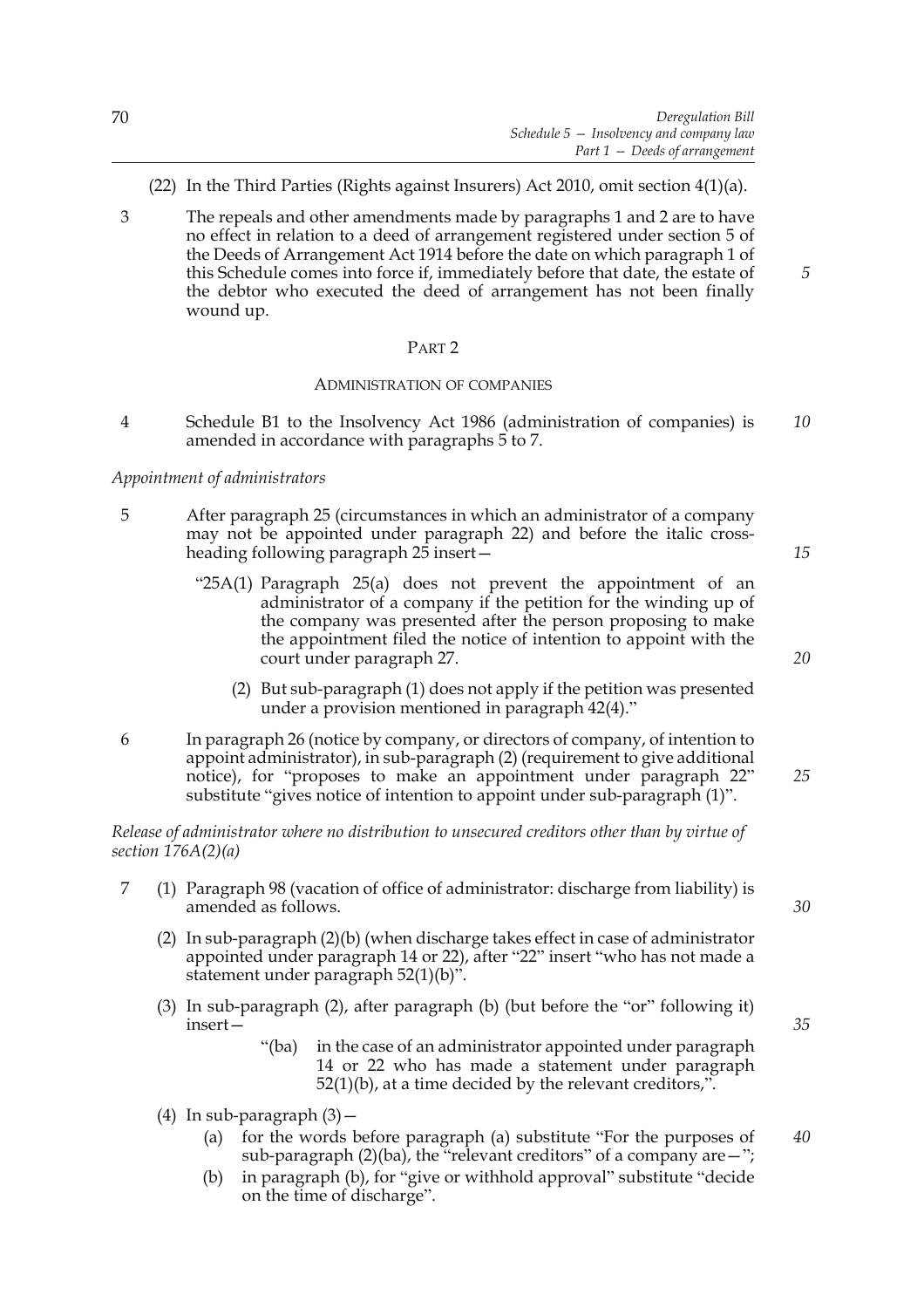# PART 3

### WINDING UP OF COMPANIES

8 Part 4 of the Insolvency Act 1986 (winding up of companies registered under the Companies Acts) is amended in accordance with paragraphs 9 and 10.

*Removal of power of court to order payment into Bank of England of money due to company*

9 Omit section 151 (payment into bank of money due to company).

*Release of liquidator where winding-up order rescinded*

- 10 In section 174 (release of liquidator of company being wound up by the court), after subsection (4) insert—
	- "(4A) Where a winding-up order made by the court in England and Wales is rescinded, the person (whether the official receiver or another person) who is the liquidator of the company at the time the order is rescinded has his release with effect from such time as the court may determine." *10*

### PART 4

DISQUALIFICATION OF UNFIT DIRECTORS OF INSOLVENT COMPANIES

*Application for making of disqualification order: power to require information*

- 11 (1) In section 7 of the Company Directors Disqualification Act 1986 (disqualification order or undertaking; and reporting provisions), subsection (4) (power of Secretary of State or official receiver to require information) is amended as follows. *20*
	- (2) In the words before paragraph (a), for the words from "the liquidator" to "or administrative receiver of a company" (in the second place they occur) substitute "any person".
	- (3) In paragraph (a), for the words from "any person's conduct" to the end of the paragraph substitute "that person's or another person's conduct as a director of a company which has at any time become insolvent (whether while the person was a director or subsequently), and". *25*
	- (4) In paragraph (b), for the words from "relevant to" to the end of the paragraph substitute "as are considered by the Secretary of State or (as the case may be) the official receiver to be relevant to that person's or another person's conduct as such a director". *30*

#### PART 5

#### **BANKRUPTCY**

12 Part 9 of the Insolvency Act 1986 (bankruptcy) is amended in accordance with paragraphs 13 to 16. *35*

*5*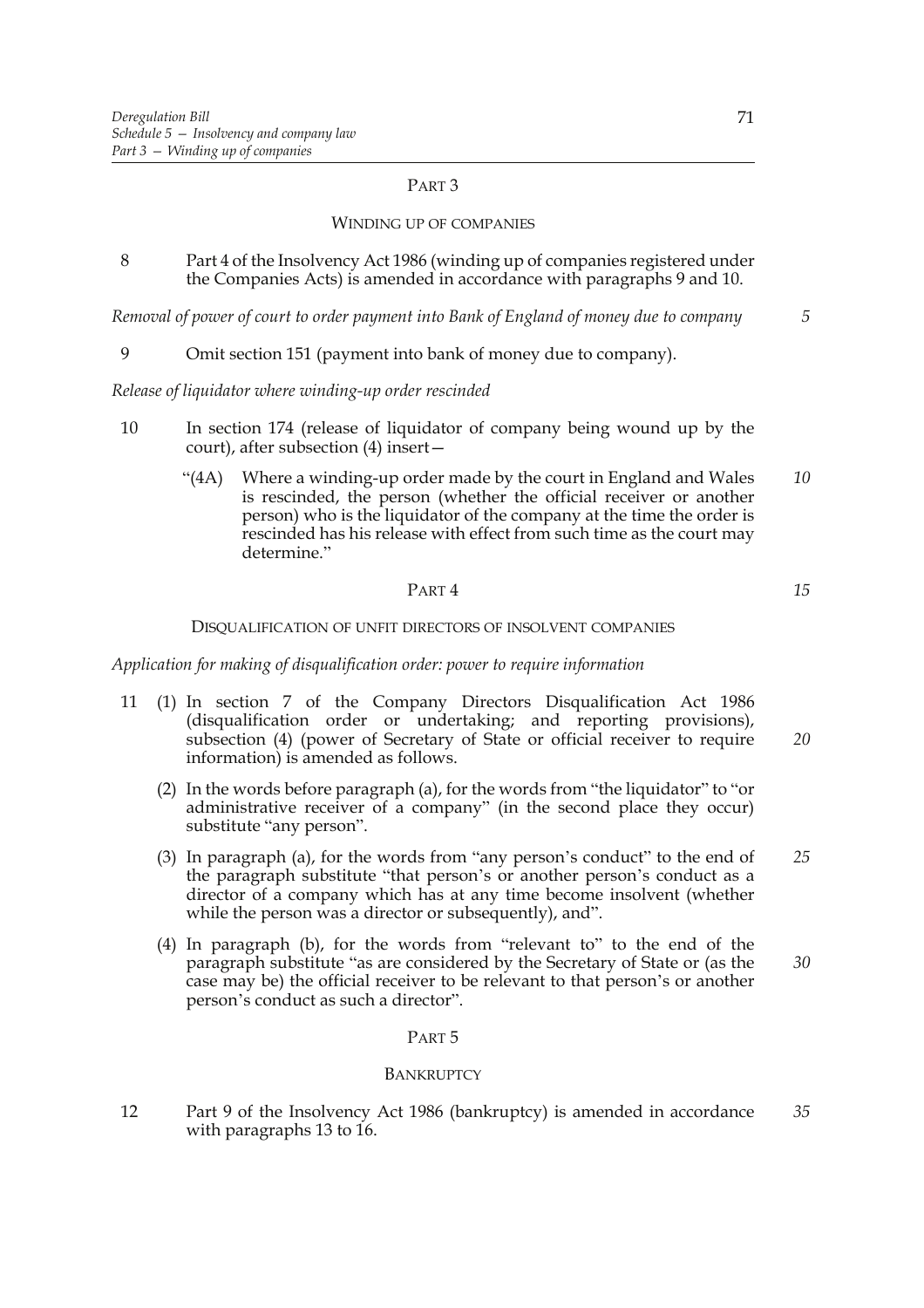*Appointment of insolvency practitioner as interim receiver*

- 13 (1) In section 286(1) (power of court to appoint interim receiver if necessary for protection of debtor's property), after "official receiver" insert "or an insolvency practitioner".
	- (2) If sub-paragraph (1) comes into force before the coming into force of the repeal of subsection (2) of section 286 by paragraph 17(2) of Schedule 19 to the Enterprise and Regulatory Reform Act 2013, that subsection is to have effect (until the repeal comes into force) as if for ", instead of the official receiver," there were substituted ", another insolvency practitioner or the official receiver". *10*
- 14 (1) Section 370 (power to appoint special manager) is amended as follows.
	- (2) In subsection  $(1)(c)$  (power of court to appoint person to be special manager of property or business of debtor in whose case an interim receiver has been appointed under section 286), for "the official receiver has been appointed interim receiver" substitute "an interim receiver has been appointed".
	- (3) In subsection (2) (who may apply for the appointment of a special manager), for "official receiver" (in both places where it occurs) substitute "interim receiver".

# *Statement of affairs*

- 15 (1) Section 288 (statement of affairs) is amended as follows.
	- (2) In subsection (1) (duty of bankrupt to submit statement of affairs), for the words from "the bankrupt shall submit" to the end of the subsection substitute "the official receiver may at any time before the discharge of the bankrupt require the bankrupt to submit to the official receiver a statement of affairs."
	- (3) After subsection (2) insert—
		- "(2A) Where a bankrupt is required under subsection (1) to submit a statement of affairs to the official receiver, the bankrupt shall do so (subject to subsection (3)) before the end of the period of 21 days beginning with the day after that on which the prescribed notice of the requirement is given to the bankrupt by the official receiver."
	- (4) In subsection (3)(a) (power of official receiver to release bankrupt from duty under subsection  $(1)$ ), for "the bankrupt from his duty" substitute "a bankrupt from an obligation imposed on the bankrupt".
	- (5) For subsection (3)(b) (power of official receiver to extend period for submitting statement of affairs) substitute— *35*
		- "(b) either when giving the notice mentioned in subsection (2A) or subsequently, extend the period mentioned in that subsection,".
	- (6) In subsection  $(4)(a)$  (offence of failing to comply with obligation to submit statement of affairs), for "the obligation imposed by" substitute "an obligation imposed under". *40*

*15*

*5*

*20*

*25*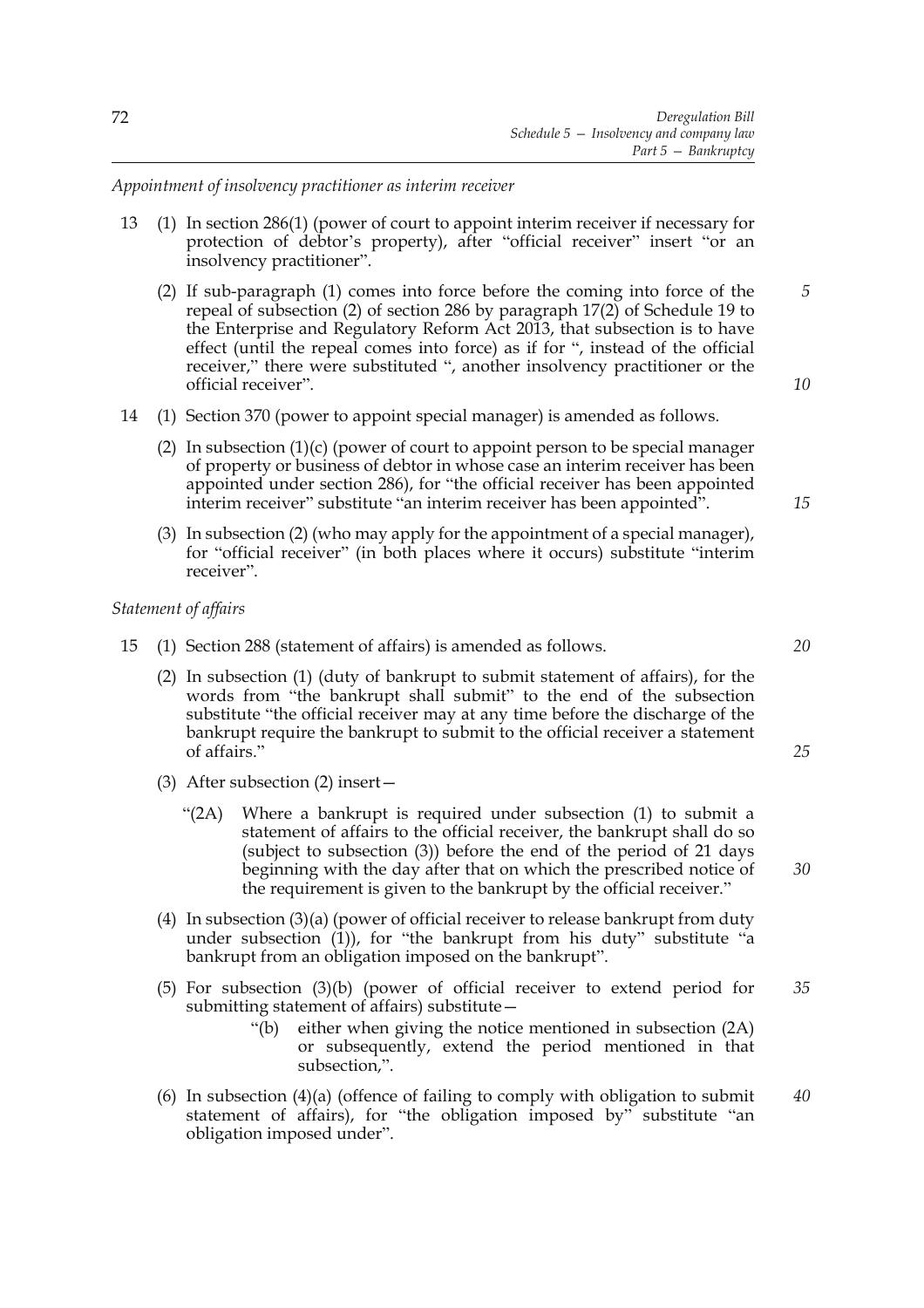*After-acquired property of bankrupt*

- 16 (1) Section 307 (power of trustee in bankruptcy to claim, for the bankrupt's estate, property which has been acquired by, or has devolved upon, the bankrupt after commencement of the bankruptcy) is amended as follows.
	- (2) In subsection (3) (property to vest in trustee on service of notice on bankrupt), for "Subject to the next subsection" substitute "Subject to subsections (4) and (4A)".
	- (3) In subsection (4) (trustee not entitled to remedy against certain persons and certain bankers)—
		- (a) in the words before paragraph (a), after "service" insert "on the bankrupt"; *10*
		- (b) omit paragraph (b) (which makes provision about bankers) and the "or" at the end of paragraph (a);
		- (c) in the words after paragraph  $(b)$  -
			- (i) omit "or transaction";
			- (ii) omit "or banker" (in both places where they occur).
	- (4) After subsection (4) insert—
		- "(4A) Where a banker enters into a transaction before service on the banker of a notice under this section (and whether before or after service on the bankrupt of a notice under this section) the trustee is not in respect of that transaction entitled by virtue of this section to any remedy against the banker.

This subsection applies whether or not the banker has notice of the bankruptcy."

# PART 6

# AUTHORISATION OF INSOLVENCY PRACTITIONERS

17 Part 13 of the Insolvency Act 1986 (insolvency practitioners and their qualification) is amended in accordance with paragraphs 18 to 20.

*Repeal of provision for authorisation of nominees and supervisors in relation to voluntary arrangements*

- 18 Omit section 389(1A) (acting without qualification not an offence if authorised under section 389A).
- 19 Omit section 389A (authorisation of nominees and supervisors).

*Repeal of provision for authorisation of insolvency practitioners to be granted by competent authority*

- 20 Omit sections 392 to 398 and Schedule 7 (procedure for authorisation by competent authority, including provision for reference to Insolvency Practitioners Tribunal).
- 21 (1) The following repeals are made in consequence of paragraph 20.
	- (2) In the Parliamentary Commissioner Act 1967, in Schedule 4, omit the entry for the Insolvency Practitioners Tribunal. *40*

*30*

*15*

*20*

*25*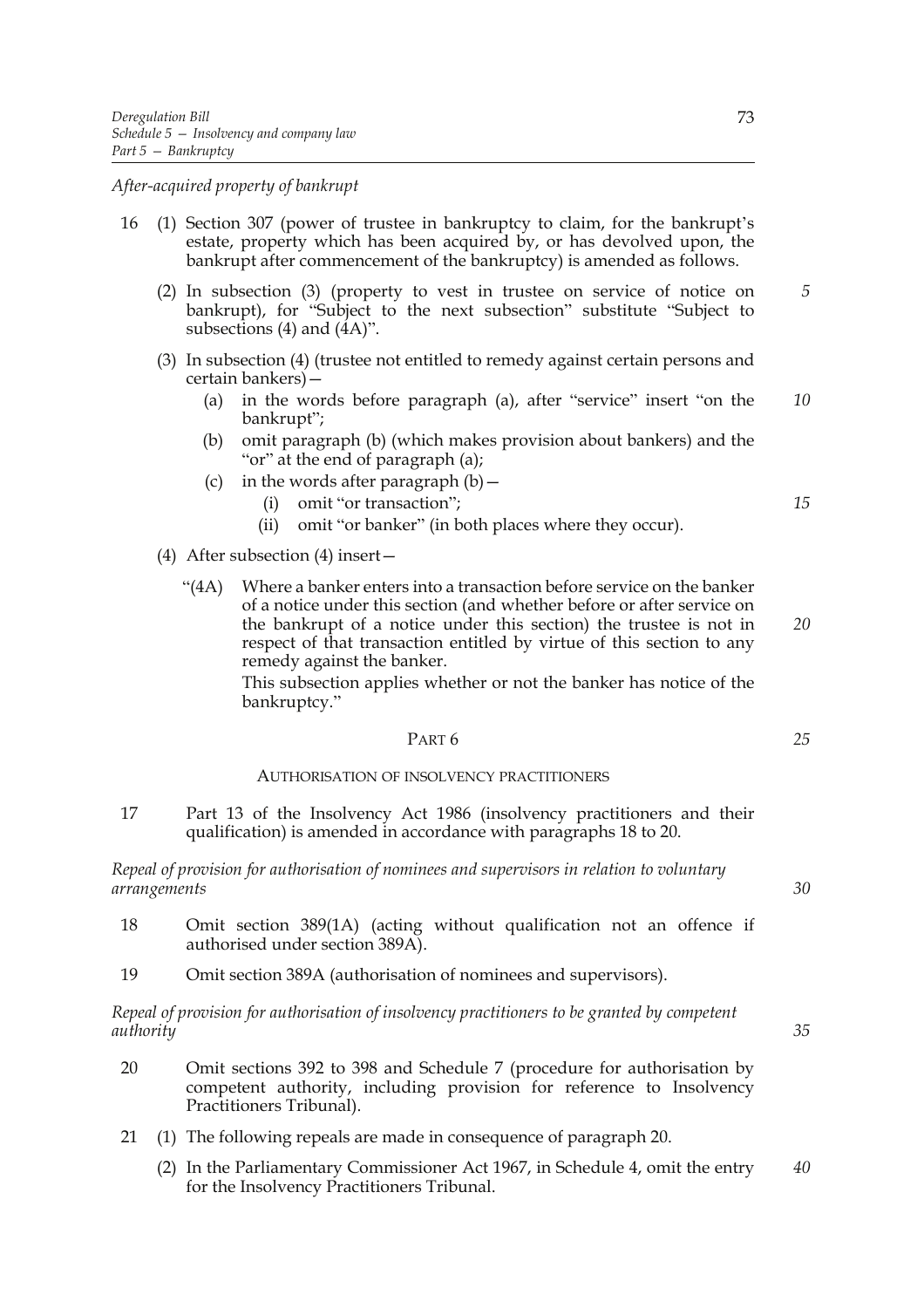*5*

*20*

- (3) In the Northern Ireland Assembly Disqualification Act 1975, in Part 3 of Schedule 1, omit the entry for any member of the Insolvency Practitioners Tribunal in receipt of remuneration.
- (4) In the Companies Act 1985, in Schedule 15D, omit paragraph 37.
- (5) In the Insolvency Act 1986—
	- (a) omit section 415A(2);
	- (b) in Schedule 10, omit the entry for paragraph 4(3) of Schedule 7.
- (6) In the Insolvency (Northern Ireland) Order 1989 (S.I. 1989/2405 (N.I. 19)), omit Article 349(2)(c) and the "or" before it.
- (7) In the Courts and Legal Services Act 1990, in Schedule 10, omit paragraph 67. *10*
- (8) In the Tribunals and Inquiries Act 1992—
	- (a) in Part 1 of Schedule 1, omit the entry for insolvency practitioners;
	- (b) in Schedule 3, omit paragraph 19.
- (9) In the Railways Act 1993, omit section  $145(2)(b)(ix)$  (but not the "or" following it). *15*
- (10) In the Greater London Authority Act 1999, omit section 235(2)(c)(ix) (but not the "or" following it).
- (11) In the Utilities Act 2000, omit section  $105(5)(j)$ .
- (12) In the Transport Act 2000, in Schedule 9, omit paragraph 3(2)(l).
- (13) In the Enterprise Act 2002, omit section 270(3).
- (14) In the Constitutional Reform Act 2005, in Part 3 of Schedule 14, omit the entry for a member of the Insolvency Practitioners Tribunal panel.
- (15) In the Companies Act 2006—
	- (a) in Schedule 2, in Part 2, in Section (A) (United Kingdom), omit paragraph 18; *25*
	- (b) in Schedule 11A, omit paragraph 64.
- (16) In the Tribunals, Courts and Enforcement Act 2007—
	- (a) in Part 4 of Schedule 6, omit the entry for the Insolvency Practitioners Tribunal;
	- (b) in Schedule 10, omit paragraph 19.
- (17) In the Civil Aviation Act 2012, in Schedule 6, in paragraph 4(2), omit the entry for the Insolvency Practitioners Tribunal.
- 22 (1) For the purposes of this paragraph
	- the "commencement date" is the date on which paragraph 20 of this Schedule comes into force; *35*
	- the "transitional period" is the period of 1 year beginning with the commencement date.
	- (2) Where, immediately before the commencement date, a person holds an authorisation granted under section 393 of the Insolvency Act 1986, section 393(3A) to (6) of that Act together with, for the purposes of this subparagraph, paragraphs (a) and (b) of section 393(2) of that Act (which are *40*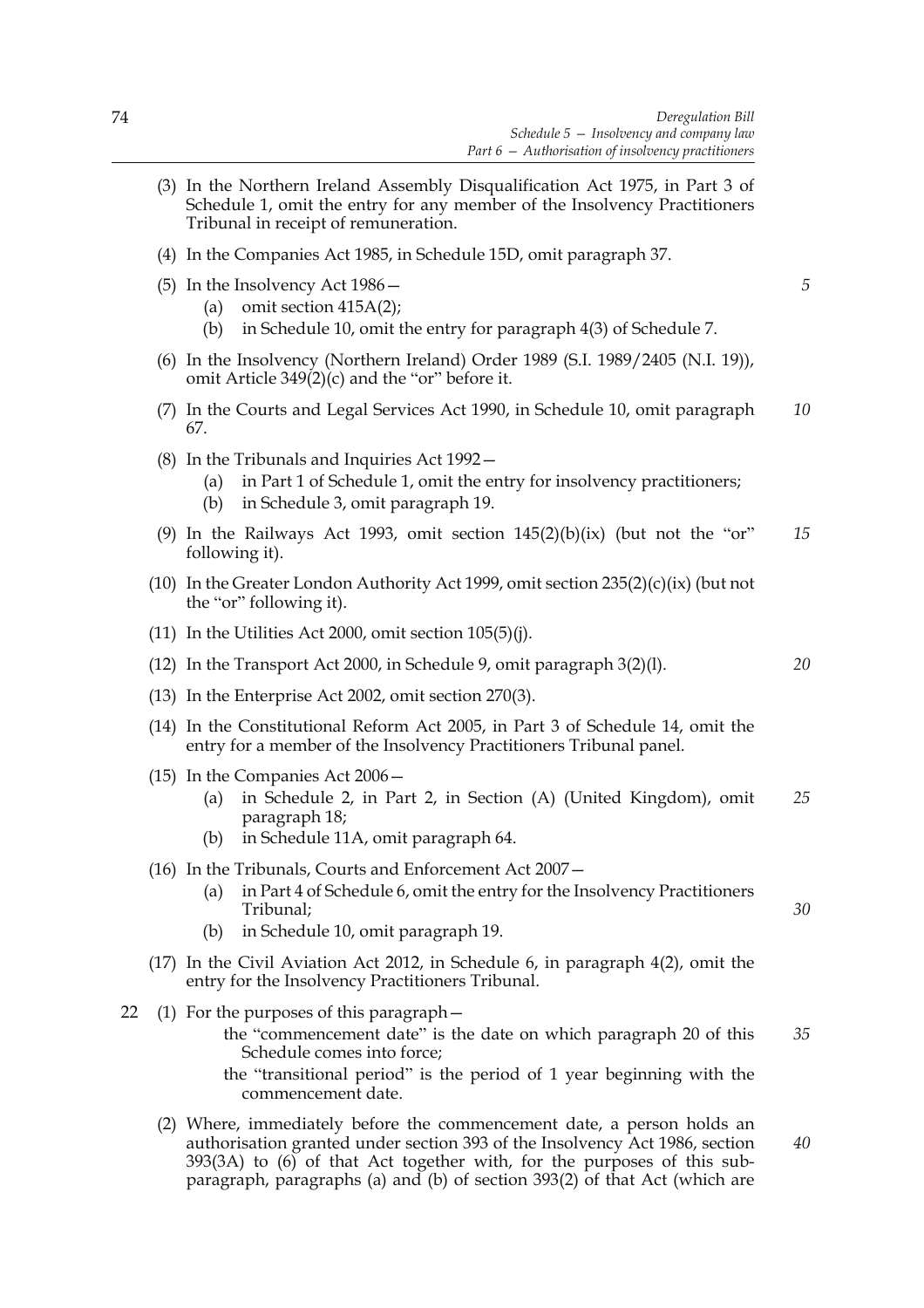repealed by paragraph 20) continue to have effect in relation to the person and the authorisation during the transitional period.

- (3) During the transitional period, a person to whom sub-paragraph (2) applies is to be treated for the purposes of Part 13 of the Insolvency Act 1986 as fully authorised under section 390A of that Act (as inserted by section 10(3) of this Act) to act as an insolvency practitioner unless and until the person's authorisation is (by virtue of sub-paragraph (2)) withdrawn.
- (4) Where, immediately before the commencement date, a person has applied under section 392 of the Insolvency Act 1986 for authorisation to act as an insolvency practitioner and the application has not been granted, refused or withdrawn, sections 392(4) to (7) and 393(1) and (2) of that Act (which are repealed by paragraph 20) continue to have effect in relation to the person and the application during the transitional period.
- (5) Where, during the transitional period, an authorisation is (by virtue of subparagraph (4)) granted under section 393 of the Insolvency Act 1986, subparagraphs (2) and (3) above apply as if  $-$ 
	- (a) the authorisation had been granted immediately before the commencement date;
	- (b) in sub-paragraph (2), the reference to section 393(3A) to (6) were a reference to section 393(4) to (6).
- (6) For the purposes of sub-paragraphs (2) and (4), sections 394 to 398 of, and Schedule 7 to, the Insolvency Act 1986 (which are repealed by paragraph 20) continue to have effect during the transitional period.

# PART 7

#### LIABILITIES OF ADMINISTRATORS AND ADMINISTRATIVE RECEIVERS OF COMPANIES AND PREFERENTIAL DEBTS OF COMPANIES AND INDIVIDUALS *25*

*Treatment of liabilities relating to contracts of employment*

- 23 The Insolvency Act 1986 is amended in accordance with paragraphs 24 to 27.
- 24 In section 19 (vacation of office by administrator), as continued in force by virtue of section 249(1) of the Enterprise Act 2002 (special administration regimes), omit subsection (10) (what "wages or salary" includes for the purposes of subsection (9)(a)). *30*
- 25 In section 44 (receivership: agency and liability for contracts), omit subsection (2D) (what "wages or salary" includes for the purposes of subsection  $(2C)(a)$ ).
- 26 In Schedule B1 (administration of companies), in paragraph 99 (vacation of office by administrator: charges and liabilities), omit sub-paragraph (6)(d) (what "wages or salary" includes for the purposes of sub-paragraph (5)(c)) but not the "and" following it.
- 27 In Schedule 6 (categories of preferential debt), in paragraph 15 (what "wages or salary" includes for the purposes of determining what is a category 5 preferential debt), omit paragraph (b) and the "and" before it. *40*

75

*10*

*5*

*15*

*20*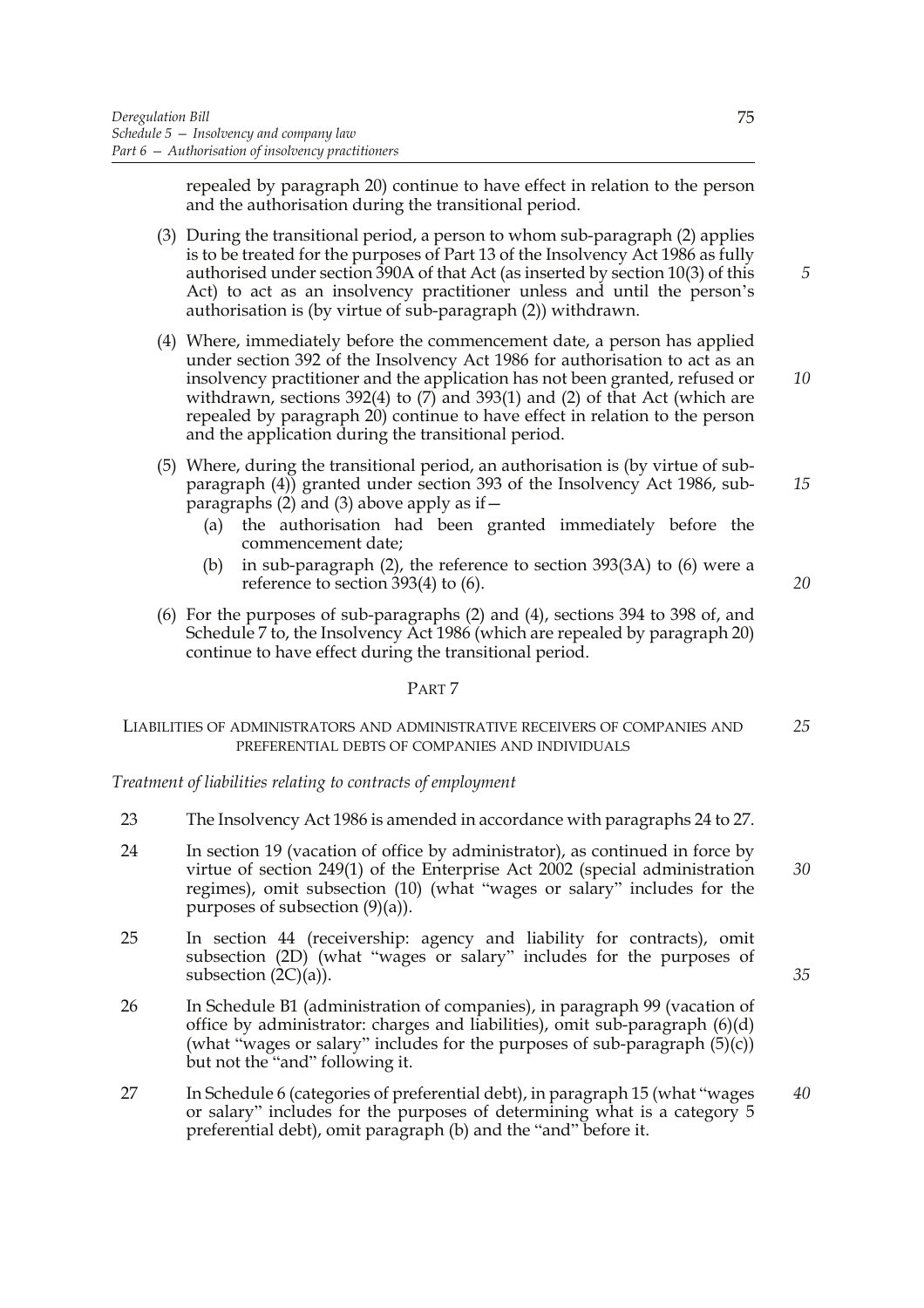# PART 8

### REQUIREMENTS OF COMPANY LAW: PROXIES

*Proxies at a poll taken 48 hours or less after it was demanded*

- 28 In section 327(2) of the Companies Act 2006 (which regulates the period of notice required for the appointment of a proxy), omit paragraph (c).
- 29 In section 330(6) of that Act (which regulates the period of notice required for the termination of a proxy's authority), omit paragraph (c).

# SCHEDULE 6 Section 19

#### ASCERTAINMENT OF RIGHTS OF WAY

### PART 1

# WILDLIFE AND COUNTRYSIDE ACT 1981

- 1 The Wildlife and Countryside Act 1981 is amended as follows.
- 2 In section 53 (duty to keep definitive map and statement under continuous review) —
	- (a) in subsection  $(3)(c)(i)$ , omit "or is reasonably alleged to subsist";
	- (b) after subsection  $(3)(c)(i)$  insert
		- "(ia) in the case of an authority in Wales, that a right of way which is not shown in the map and statement is reasonably alleged to subsist over land in the area to which the map relates, being such a right of way as is mentioned in sub-paragraph (i);".
- 3 After that section insert—

### **"53ZAModifications arising from administrative errors**

- (1) The Secretary of State may by regulations provide for Schedules 13A and 14A to apply with prescribed modifications in relation to the making of orders under section 53(2) in cases where it appears to a surveying authority in England (whether or not on an application under section 53(5)) that— *25*
	- (a) it is requisite to make a modification of a definitive map and statement in consequence of an event mentioned in section  $53(3)(c)$ ; *30*
	- (b) the need for the modification has arisen because of an administrative error; and
	- (c) both the error and the modification needed to correct it are obvious. *35*
- (2) The Secretary of State may by regulations provide for Schedule 14A to apply with prescribed modifications in cases where an order under section 53(2) is made in accordance with regulations under subsection (1).

*5*

*10*

*15*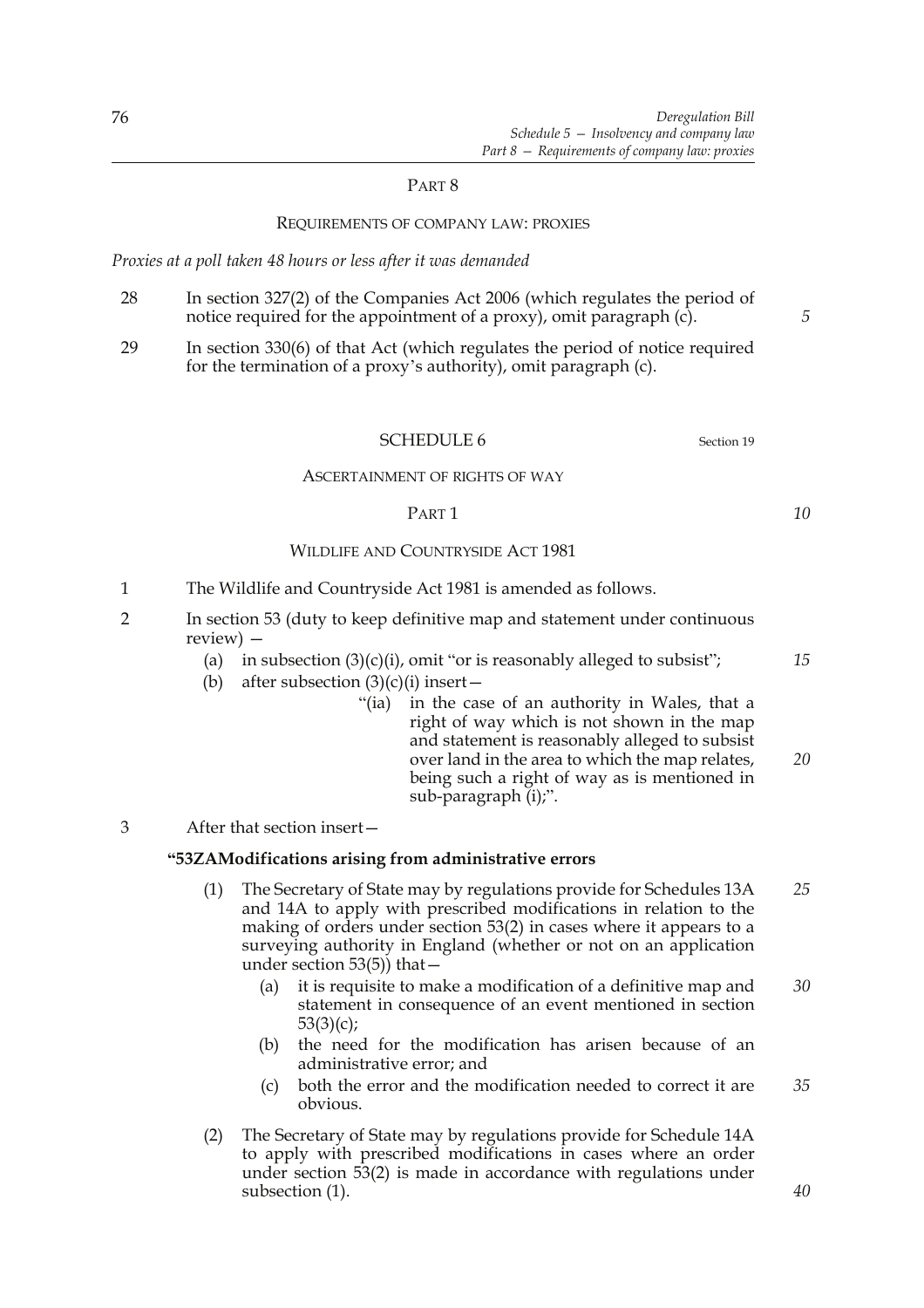- (3) Regulations under this section shall be made by statutory instrument which shall be subject to annulment in pursuance of a resolution of either House of Parliament.
- (4) At any time when regulations under subsection (1) are in force, a surveying authority shall, in deciding whether paragraphs (a) to (c) of that subsection apply in a particular case (and, accordingly, whether the provision made by the regulations applies in relation to the making of an order under section 53(2) in that case), have regard to any guidance given by the Secretary of State.
- (5) In this section, "prescribed" means prescribed by regulations."

*10*

*15*

*5*

77

- 4 In section 53B (register of applications under section 53), after subsection (4) insert—
	- "(4A) Regulations may provide that subsection (1) does not apply, with respect to applications under section 53(5) made to an authority in England, or to any prescribed description of such applications, unless the authority serve notice under paragraph 2(4)(b) of Schedule 13A in relation to such an application.
		- (4B) The making of regulations under subsection (4A) does not prevent an authority including in the register any information that they would be required to include in it had the regulations not been made."

*20*

*35*

*40*

5 After section 54A insert—

# **"54B Modifications of definitive map and statement by consent: England**

- (1) This section applies where it appears to a surveying authority in England (whether or not on an application under section 53(5)) that — *25*
	- (a) it might be requisite to make a modification to a definitive map and statement in consequence of the occurrence of one or more events falling within section  $53(3)(b)$  or (c)(i) or (ii);
	- (b) the basis for the authority's view that it might be requisite is documentary evidence of the existence of a right of way before 1949; and *30*
	- (c) in a case where the authority form that view following an application, the authority have served notice under paragraph 2(4)(b) of Schedule 13A that they are considering the application.
- (2) The authority shall ascertain whether every owner of the land to which the modification relates consents to the making of an order under section 53(2) or would so consent if the authority made one or more of the following orders ("special orders")—
	- (a) a diversion order;
	- (b) an order altering the width of the path or way;
	- (c) an order imposing a new limitation or condition affecting the right of way.
- (3) A diversion order is an order which, for the purpose of diverting the line of the path or way or part of it  $-$ *45*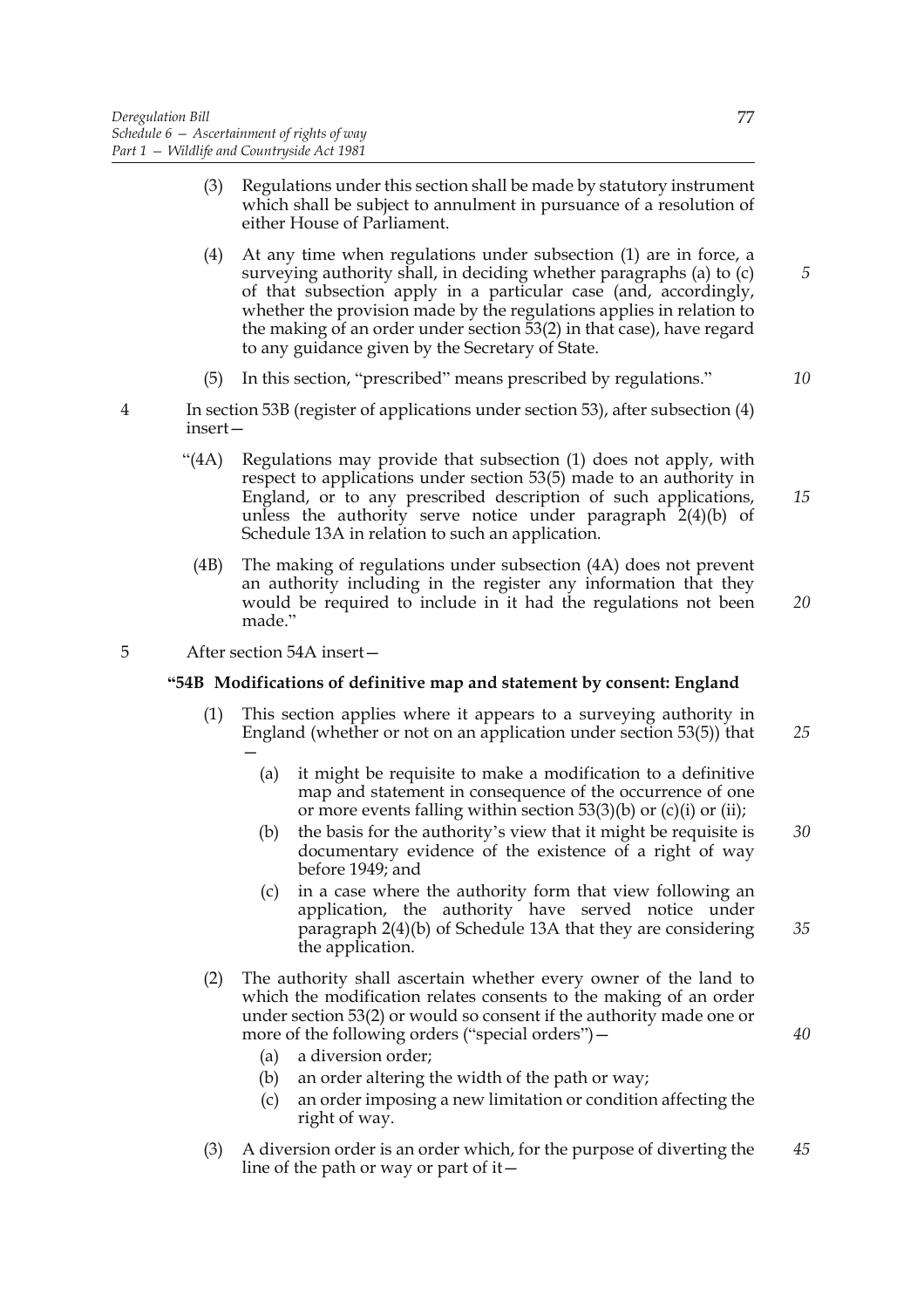- (a) creates any such new path or way (of the same kind) as appears to the authority appropriate; and
- (b) extinguishes any public right of way over so much of the path or way as appears to the authority to be appropriate.
- (4) If every owner consents to the making of an order under section 53(2) (without the making of a special order), the authority—
	- (a) may make the order under section 53(2); and
	- (b) if they do so, shall include in the order a statement that it is made with the consent of every owner.
- (5) If an owner would consent to the making of an order under section 53(2) only if one or more special orders are made, and the other owners (if any) do not object to the making of such an order or orders, the authority may make the special order or orders in question and, if they do so, shall— *10*
	- (a) make an order under section 53(2);
	- (b) include in that order a statement that it is made with the consent of every owner; and
	- (c) combine any special orders and the order under section 53(2) in a single document.

### (6) Before making a diversion order, the authority must—

- (a) be satisfied that the path or way will not be substantially less convenient to the public in consequence of the diversion; and
- (b) have regard to any guidance given by the Secretary of State.
- (7) As soon as reasonably practicable after an authority are satisfied that they have power under subsection (4) or (5) to make an order under section 53(2), the authority must—
	- (a) give notice to each owner that they are satisfied that they have that power; and
	- (b) include in the notice an explanation of the effect of subsection (9) of this section.
- (8) An order under section 53(2) which includes a statement that it is made with the consent of every owner is referred to in this Act as a modification consent order.
- (9) An authority must determine whether to make a modification consent order before the end of the period of 12 months beginning with—
	- (a) in the case mentioned in subsection  $(1)(c)$ , the day on which the authority served notice under paragraph 2(4)(b) of Schedule 13A in respect of the application;
	- (b) in any other case, the day on which notice is given under subsection (7). *40*
- (10) The Secretary of State may by order provide that, in cases or circumstances specified in the order, subsection (9) applies as if for the period of 12 months mentioned in that subsection there were substituted a longer period specified in the order.
- (11) An order under subsection (10) shall be made by statutory instrument which shall be subject to annulment in pursuance of a resolution of either House of Parliament.

*15*

*5*

*20*

*30*

*35*

*25*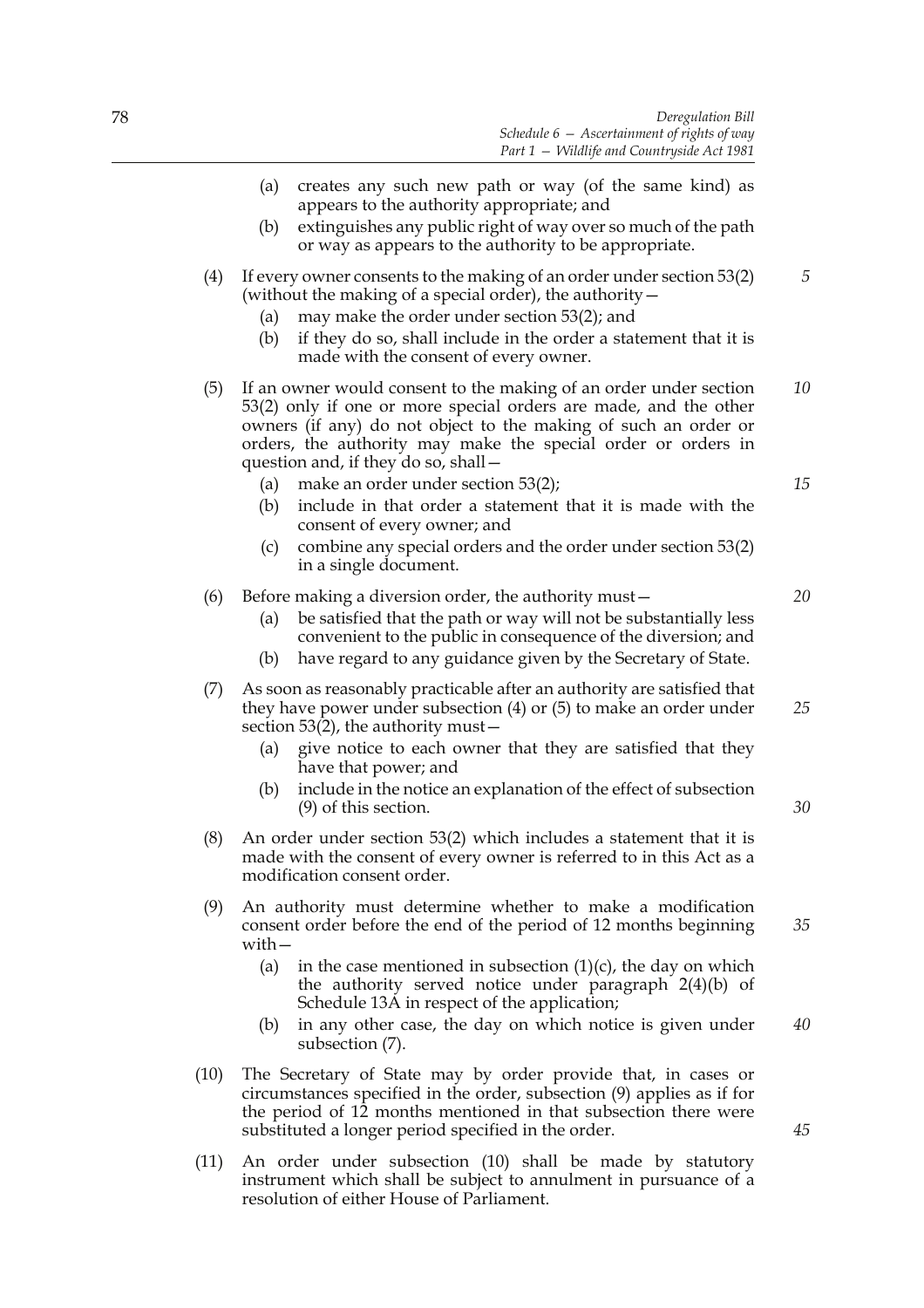# **54C Modifications of definitive map and statement by consent: supplemental**

- (1) An authority may not make a diversion order under section 54B(5) so as to alter a point of termination of a path or way—
	- (a) if that point is not on a highway; or
	- (b) (where it is on a highway) otherwise than to another point which is on the same highway, or a highway connected with it, and which is substantially as convenient to the public.
- (2) An authority may not make such an order so as to alter the line of a path or way such that it falls on land owned by a person whose consent was not sought under section 54B(2), unless that other person consents to the alteration.
- (3) An authority which make a modification consent order are responsible, as from the date when the order takes effect, for maintaining any path or way, or any part of a path or way, which is shown in a definitive map and statement in consequence of the making of the order or any special order combined with it under section 54B(5) (including so much of a path or way as has been created by the making of a special order altering the width of an existing path or way).
- (4) Where it appears to the authority  $-$ 
	- (a) that if a modification consent order were to take effect, they would be responsible under subsection (3) for the maintenance of a path or way, or part of a path or way, and
	- (b) that work is required to be done to bring the path or way, or the part, into a fit condition for use by the public,

the authority may not confirm the order under Schedule 14A until they are satisfied that the work has been carried out."

# PART 2

# NEW SCHEDULE 13A TO THE 1981 ACT

6 After Schedule 13 to the Wildlife and Countryside Act 1981 insert—

### "SCHEDULE 13A

# APPLICATIONS FOR CERTAIN ORDERS UNDER PART 3: ENGLAND

### *Form of applications*

- 1 (1) An application must be made in the prescribed form and be accompanied by— *35*
	- (a) a map drawn to the prescribed scale and showing the way or ways to which the application relates; and
	- (b) copies of any documentary evidence (including statements of witnesses) which the applicant wishes to adduce in support of the application, unless the authority have informed the applicant that the authority already have access to the evidence in question.

*25*

*30*

*5*

*10*

*15*

*20*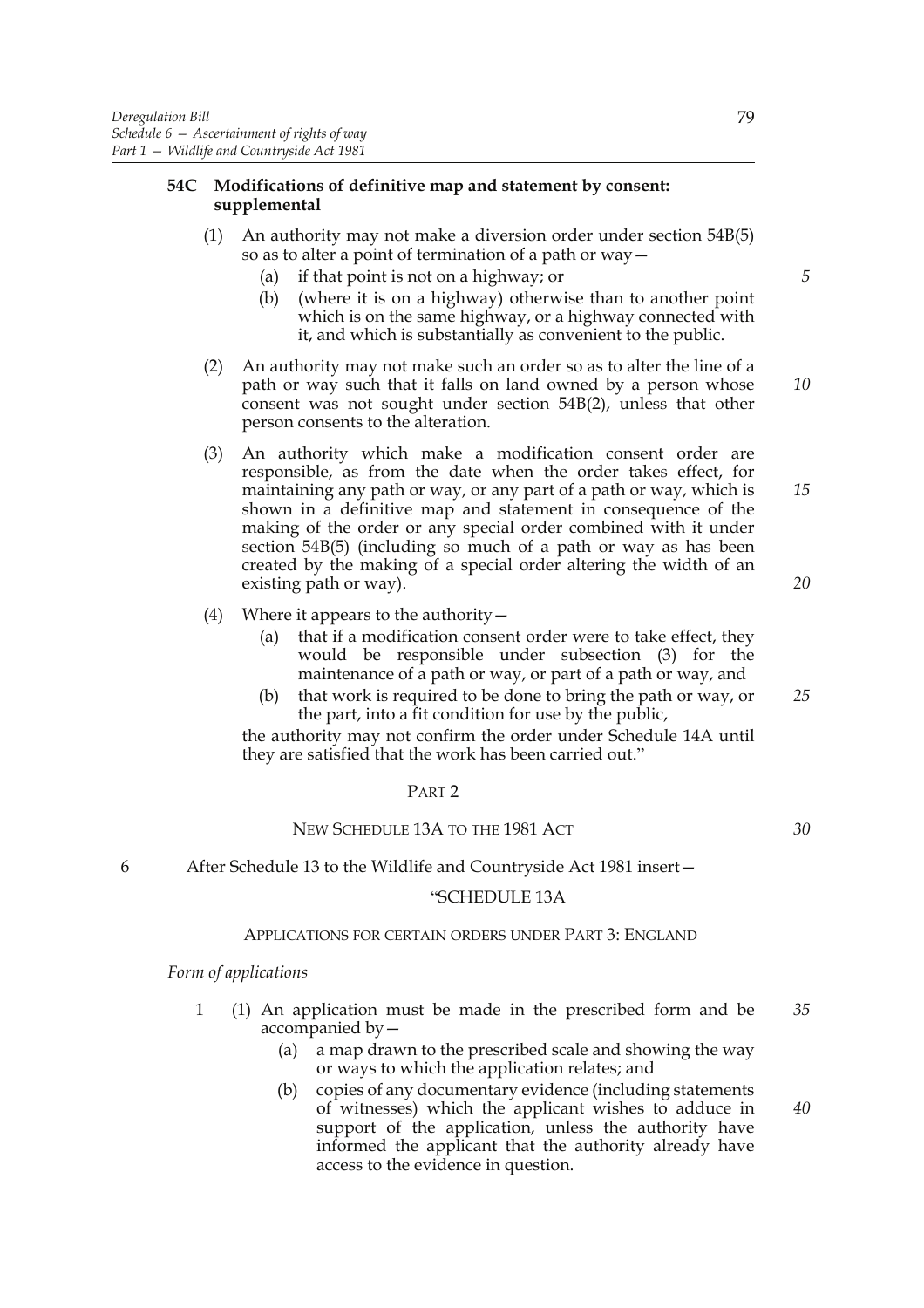(2) Regulations under sub-paragraph (1) must provide for an application to include an explanation as to why the applicant believes that a definitive map and statement should be modified in consequence of the occurrence of one or more events falling within section  $53(3)(b)$  or (c).

*Preliminary assessment and notice of applications*

- 2 (1) An authority must, before the end of the period of 3 months beginning with the day on which they receive an application, decide whether the application, and any documentary evidence which the applicant relies on in support of it, show that there is a reasonable basis for the applicant's belief that a definitive map and statement should be modified in consequence of the occurrence of one or more events falling within section 53(3)(b) or (c).
	- (2) In deciding whether there is such a basis, the authority must have regard to any guidance given by the Secretary of State. *15*
	- (3) If they decide that there is no such basis, they must, before the end of that period of 3 months, inform the applicant of their decision and the reasons for it.
	- (4) If they decide that there is such a basis, they must, before the end of that period— *20*
		- (a) inform the applicant; and
		- (b) serve a notice on every owner and occupier of any land to which the application relates stating that an application has been made and the authority are considering it.
	- (5) If, after reasonable inquiry has been made, the authority are satisfied that it is not practicable to ascertain the name or address of an owner or occupier of any land to which the application relates, the authority may direct that the notice required to be served on the person by sub-paragraph (4) may be served by addressing it to the person by the description "owner" or "occupier" of the land (describing it) and by affixing it to some conspicuous object or objects on the land.

*Failure by authority to conduct preliminary assessment*

- 3 (1) If an authority have not assessed an application in accordance with paragraph 2 before the end of the period of 3 months beginning with the day on which they received the application, the applicant may give notice to the authority in the prescribed form of an intention to apply to a magistrates' court for an order under this paragraph. *35*
	- (2) The applicant may apply to a magistrates' court for an order under this paragraph at any time—
		- (a) after the end of the period of 1 month beginning with the day on which notice was given; and
		- (b) before the end of the period of 6 months beginning with that day. *45*

*10*

*5*

*25*

*30*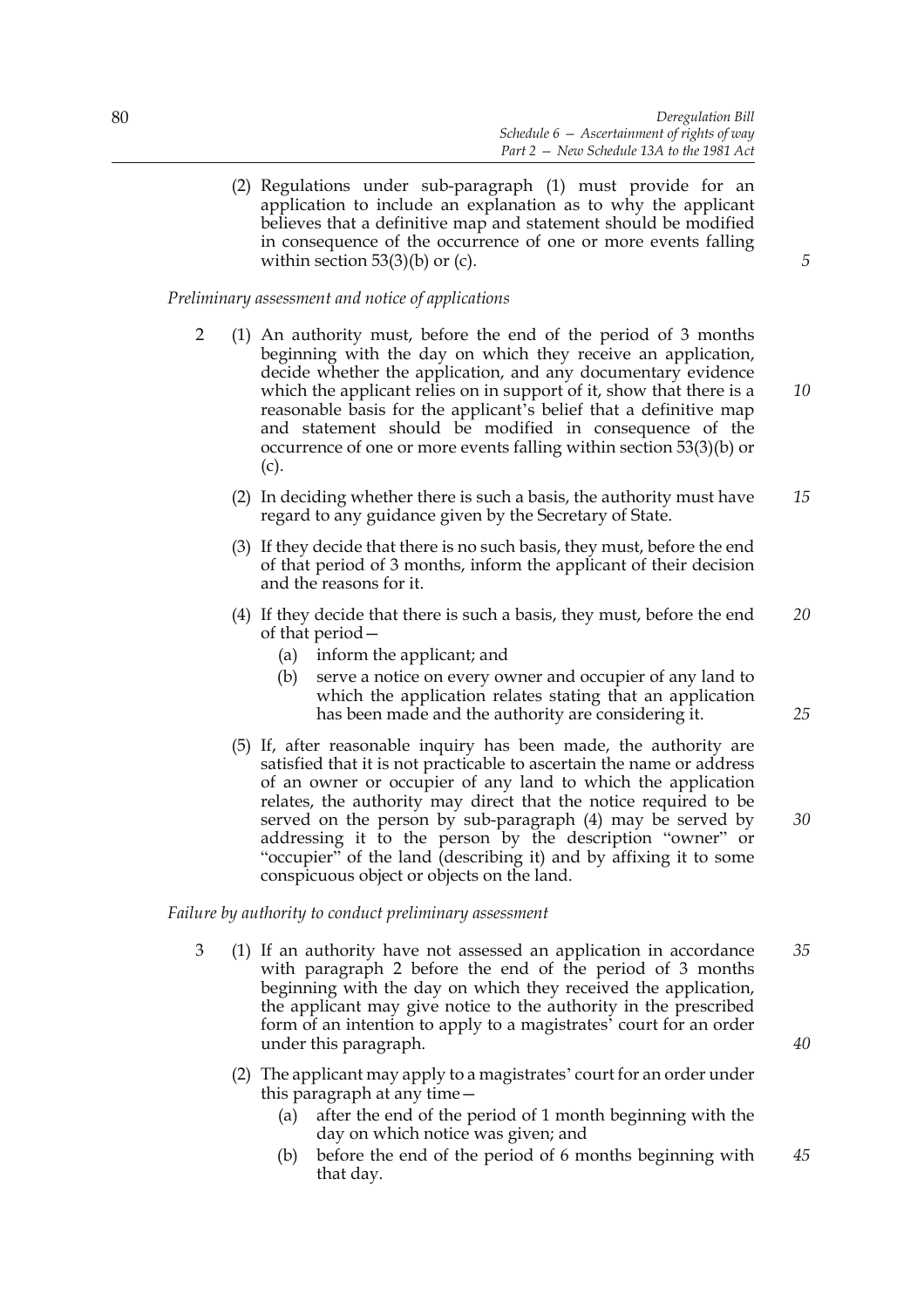|   | (3) On hearing an application under this paragraph, a magistrates'<br>court may order the authority to take specified steps for the<br>purposes of discharging the authority's duty under paragraph 2<br>and to do so within such reasonable period as may be specified.                                                                                                                                                                       |          |  |  |
|---|------------------------------------------------------------------------------------------------------------------------------------------------------------------------------------------------------------------------------------------------------------------------------------------------------------------------------------------------------------------------------------------------------------------------------------------------|----------|--|--|
|   | (4) An order under sub-paragraph (3) may provide for paragraph 5 to<br>apply in relation to the application made to the authority as if for<br>the period of 12 months beginning with the day on which the<br>authority received the application there were substituted a longer<br>period.                                                                                                                                                    |          |  |  |
|   | (5) The authority or the applicant may appeal to the Crown Court<br>against a decision of a magistrates' court under this paragraph.                                                                                                                                                                                                                                                                                                           |          |  |  |
|   | (6) An order under this paragraph does not take effect $-$<br>until the end of the period of 21 days beginning with the<br>(a)<br>day after the day on which the order was made, or<br>if an appeal is brought in respect of the order within that<br>(b)<br>period (whether by way of appeal to the Crown Court or<br>by way of case stated for the opinion of the High Court),<br>until the final determination or withdrawal of the appeal. | 15       |  |  |
|   | Determination by authority                                                                                                                                                                                                                                                                                                                                                                                                                     |          |  |  |
| 4 | (1) As soon as reasonably practicable after serving a notice under<br>paragraph $2(4)(b)$ , the authority must –<br>investigate the matters stated in the application; and<br>(a)<br>after consulting with every local authority whose area<br>(b)<br>includes the land to which the application relates, decide<br>whether to make or not to make the order to which the<br>application relates.                                              | 20<br>25 |  |  |
|   | (2) The duty in sub-paragraph (1) does not apply in a case to which<br>section 54B (modifications by consent) applies (see section 54B(1)).                                                                                                                                                                                                                                                                                                    |          |  |  |
|   | (3) But if, in such a case, an event mentioned below occurs, the<br>authority must take the steps mentioned in sub-paragraph $(1)(a)$<br>and (b) as soon as reasonably practicable after the occurrence of<br>that event.                                                                                                                                                                                                                      | 30       |  |  |
|   | The events are $-$                                                                                                                                                                                                                                                                                                                                                                                                                             |          |  |  |
|   | (a)<br>that the authority ascertain that an owner does not consent<br>to the making of an order under section 53(2) (whether<br>with or without the making of a special order mentioned in<br>section $54B(2)(a)$ to (c));                                                                                                                                                                                                                     | 35       |  |  |
|   | that the authority decide for any other reason not to make<br>(b)<br>a modification consent order;                                                                                                                                                                                                                                                                                                                                             |          |  |  |

- (c) that the period of 12 months beginning with the date on which notice was served under paragraph 2(4)(b) expires without the authority having determined whether to make such an order; *40*
- (d) that the authority make such an order but decide not to confirm it.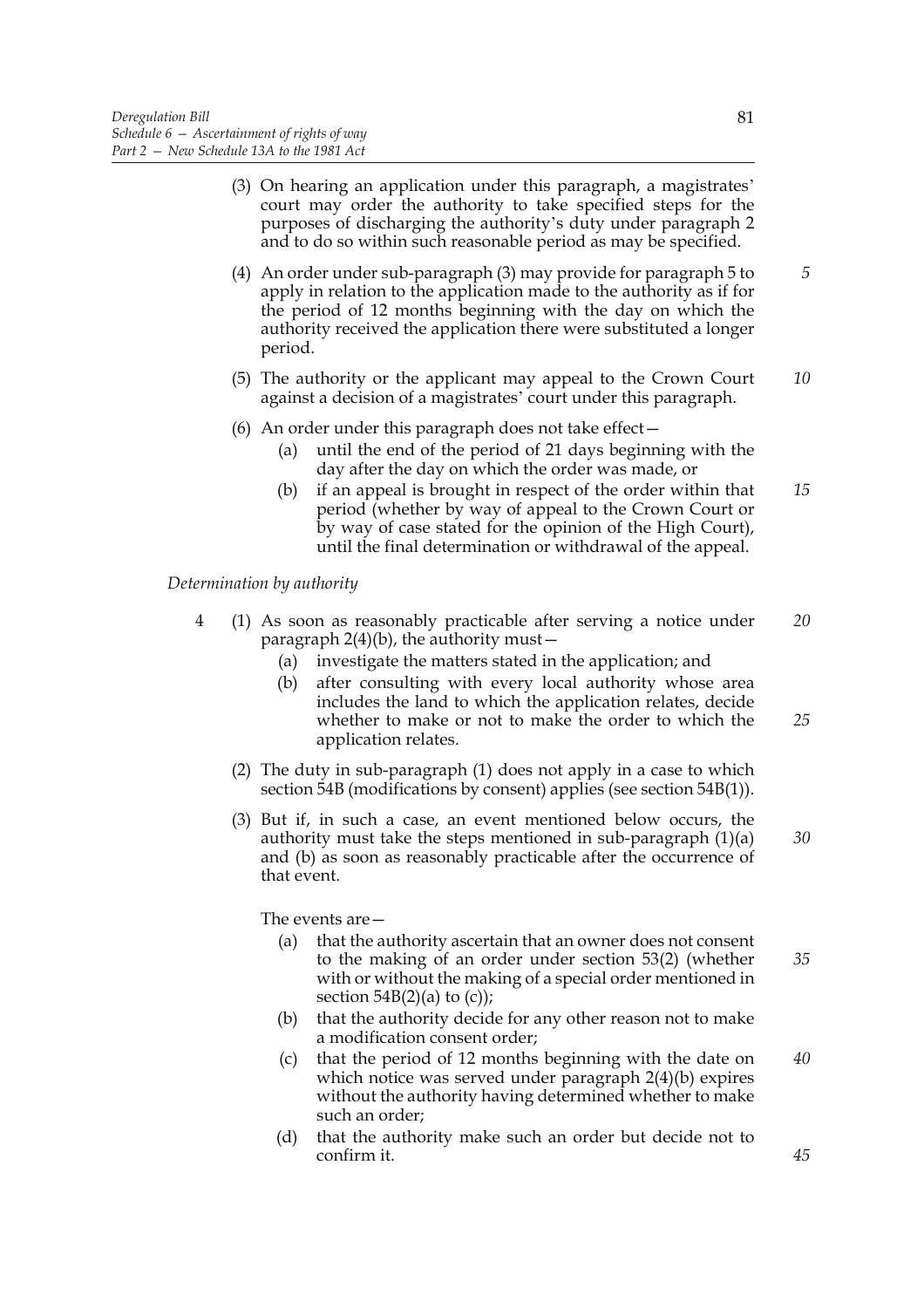(4) As soon as practicable after determining an application, the authority must give notice of their decision by serving a copy of it on the applicant and any person on whom notice of the application was required to be served under paragraph 2(4)(b).

# *Failure by authority to determine application*

- 5 (1) If an authority have not discharged their duty under paragraph 4 within the period of 12 months beginning with the day on which they received the application, the applicant or any owner or occupier of any land to which the application relates may give notice to the authority in the prescribed form of an intention to apply to a magistrates' court for an order under sub-paragraph  $(4).$ 
	- (2) A person who has given notice under sub-paragraph (1) may apply to a magistrates' court for an order under sub-paragraph (4) at any time—
		- (a) after the end of the period of 1 month beginning with the day on which notice was given; and
		- (b) before the end of the period of 12 months beginning with that day.
	- (3) On the hearing of an application under sub-paragraph (2) the other persons by whom a notice under sub-paragraph (1) could have been given have a right to be heard. *20*
	- (4) On hearing an application under sub-paragraph (2), a magistrates' court may order the authority to take specified steps for the purposes of discharging their duty under paragraph 4 and to do so within such reasonable period as may be specified. *25*
	- (5) The authority may make one application to a magistrates' court for an order extending by up to 12 months the period specified in the order under sub-paragraph (4).
	- (6) On the hearing of an application under sub-paragraph (5) in relation to an order under sub-paragraph (4), the person who applied for that order and the other persons by whom a notice under sub-paragraph (1) could have been given have a right to be heard. *30*
	- (7) A decision of a magistrates' court under this paragraph may be appealed to the Crown Court by— *35*
		- (a) the authority;
		- (b) the applicant for an order under sub-paragraph (4);
		- (c) any other person by whom a notice under sub-paragraph (1) could have been given.

# (8) An order under this paragraph does not take effect—

- (a) until the end of the period of 21 days beginning with the day after the day on which the order was made; or
- (b) if an appeal is brought in respect of the order within that period (whether by way of appeal to the Crown Court or by way of case stated for the opinion of the High Court), until the final determination or withdrawal of the appeal. *45*

*5*

*10*

*15*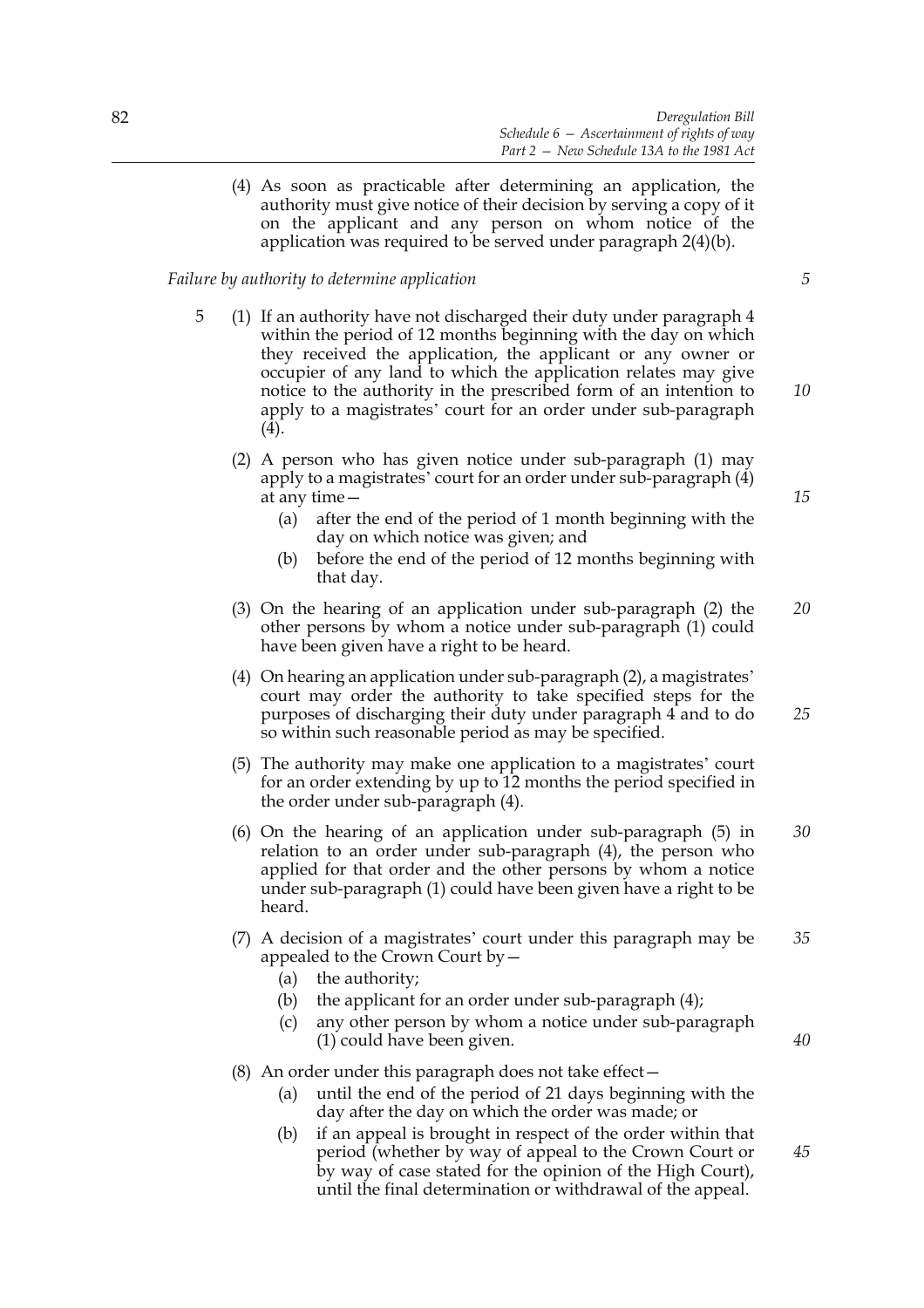*Failure by authority to determine application: further provision about notices*

- 6 (1) An applicant for an order under sub-paragraph (4) of paragraph 5 must give notice to the court of the names and addresses of any other person by whom a notice under sub-paragraph (1) of that paragraph could have been given.
	- (2) If it is not reasonably practicable for an applicant to ascertain such a name and address, the applicant is be taken to have complied with sub-paragraph (1) if the applicant gives notice to the court that that is the case.
	- (3) Notice of the hearing, of the right to be heard and of the right to appeal against a decision on an application under paragraph 5(2) must be given by the court to each person whose name and address is notified to the court under sub-paragraph (1). *10*
	- (4) Notice of the hearing, of the right to be heard and of the right to appeal against a decision on an application under paragraph 5(5) must be given by the court to—
		- (a) the person who applied for the order under paragraph 5(4) to which the application relates; and
		- (b) each person whose name and address was notified to the court under sub-paragraph (1) by the person mentioned in paragraph (a). *20*
	- (5) Where the court is given notice under sub-paragraph (2), notice of the hearing, of the right to be heard and of the right to appeal against a decision on an application under paragraph 5(2) or (5) must also be given by the court by affixing it to some conspicuous object or objects on the land to which the application relates.

# *Procedure where authority decide not to make order: general*

- 7 (1) Where an authority decide under paragraph 4 not to make an order, the applicant may, at any time within 28 days after service of notice of the decision, give notice to the authority in the prescribed form of the applicant's wish to appeal against the decision to the Secretary of State and of the grounds on which the applicant wishes to do so.
	- (2) If the applicant gives such notice and does not withdraw it—
		- (a) the authority must submit the matter to the Secretary of State; and *35*
		- (b) the Secretary of State must deal with the matter as an appeal against the decision of the authority.
	- (3) The authority may, but need not, act as mentioned in subparagraph (2) if the authority are of the opinion that nothing in the grounds of appeal relates to an issue which, if the matter were submitted to the Secretary of State, would be relevant to the Secretary of State's decision on the appeal.
	- (4) In deciding whether to exercise their power under sub-paragraph (3) not to submit the matter, the authority must have regard to any guidance given by the Secretary of State.

*5*

*15*

*30*

*25*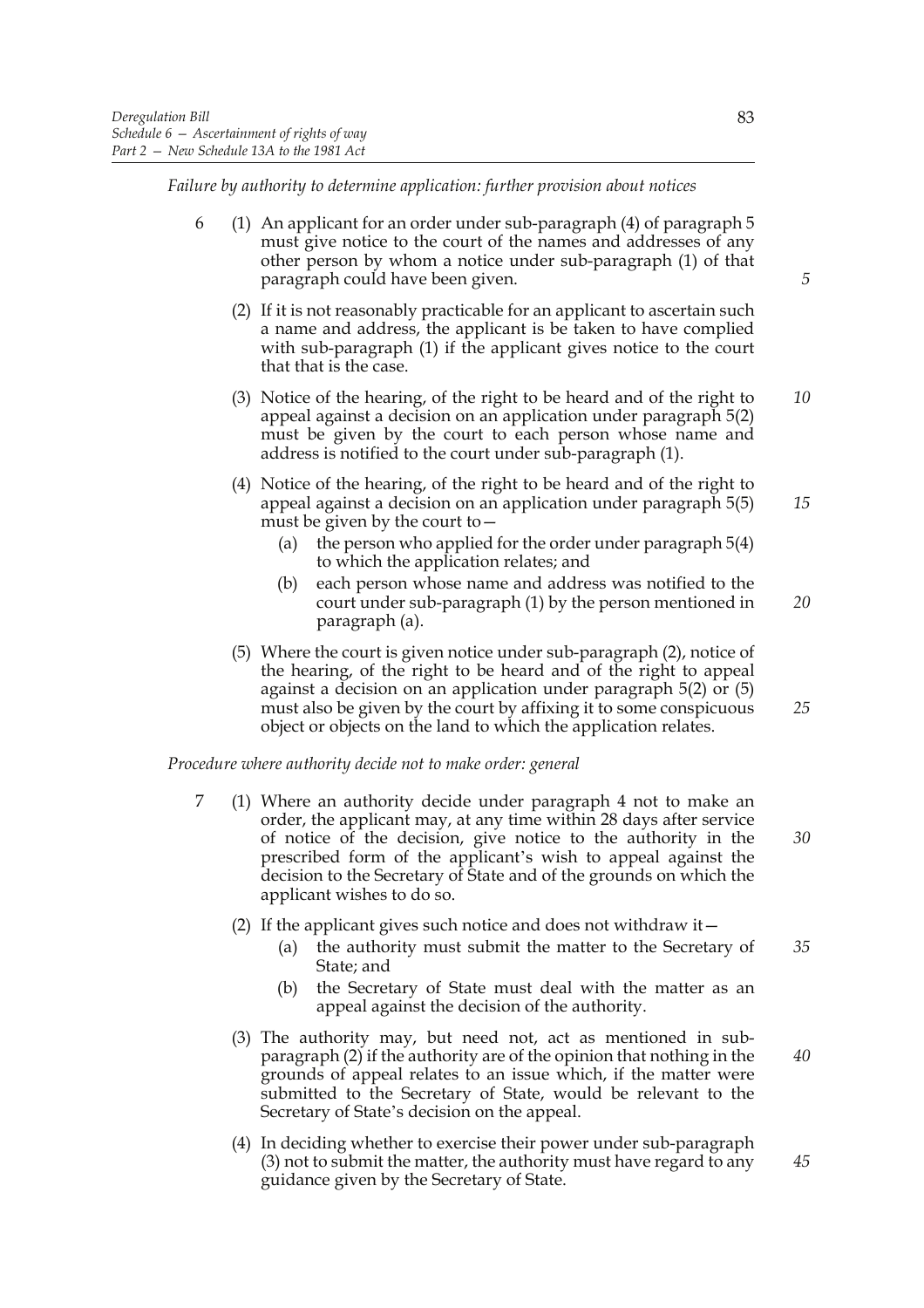- (5) Where the authority decide not to submit the matter, the authority must inform the applicant of their decision and the reasons for it. (6) Where the matter is submitted to the Secretary of State, the authority must give notice in the prescribed form— (a) setting out the authority's decision; (b) stating that the matter has been submitted to the Secretary of State; (c) naming a place in the area in which the land to which the decision relates is situated where a copy of the decision may be inspected free of charge, and copies of it may be obtained at a reasonable charge, at all reasonable hours; and (d) specifying the time (not being less than 42 days from the date of the first publication of the notice) within which, and the manner in which, representations or objections with respect to the decision, which must include particulars of the grounds relied on, may be made to the Secretary of State. (7) Subject to sub-paragraph (9), the notice to be given under subparagraph (6) must be given— (a) by publication on a website maintained by the authority and on such other websites or through the use of such other digital communications media as the authority may consider appropriate; (b) by serving a like notice on— (i) every owner and occupier of any of the land to which the decision relates; (ii) every local authority whose area includes any of that land; (iii) every person on whom notice is required to be served in pursuance of sub-paragraph (8); and (iv) such other persons as may be prescribed in relation to the area in which that land is situated or as the authority may consider appropriate; and (c) by causing a copy of the notice to be displayed in a prominent position— (i) at the ends of so much of any way as is affected by the decision; (ii) at council offices in the locality of the land to which the decision relates; and (iii) at such other places as the authority may consider appropriate. (8) Any person may, on payment of such reasonable charge as the authority may consider appropriate, require an authority to give the person notice of all such decisions under paragraph 4 not to make an order as— *5 10 15 20 25 30 35 40 45*
	- (a) are made by the authority during a period specified in the requirement;
	- (b) are of a description so specified; and
	- (c) relate to land comprised in an area so specified.

- 
-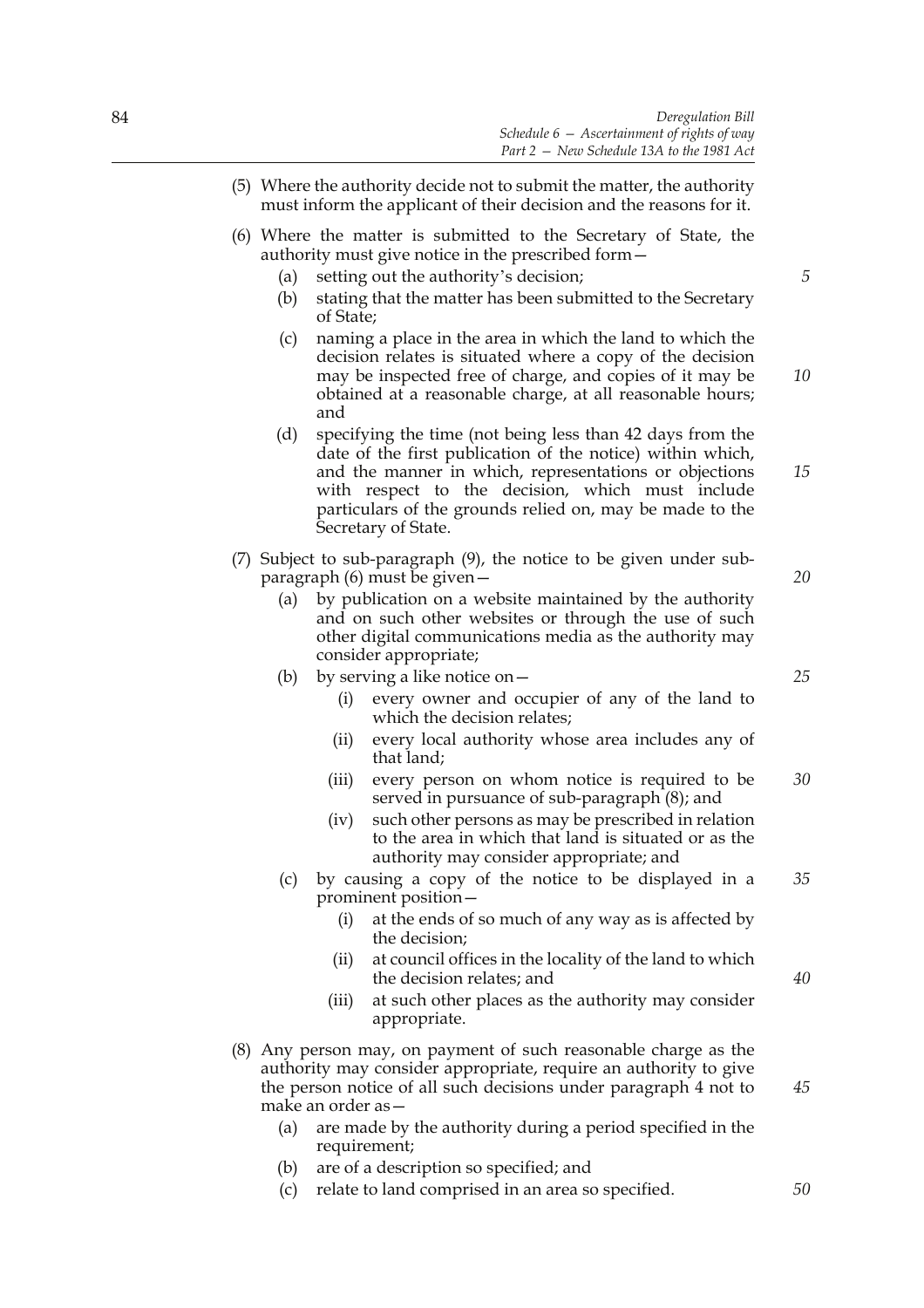- (9) The Secretary of State may, in any particular case, direct that it is not necessary to comply with sub-paragraph  $(7)(b)(i)$ ; but if such a direction is given in the case of any land, then in addition to publication the notice must be addressed to "The owners and any occupiers" of the land (describing it) and a copy or copies of the notice must be affixed to some conspicuous object or objects on the land.
- (10) Sub-paragraph (7)(b) and (c) and, where applicable, subparagraph (9) must be complied with not less than 42 days before the expiration of the time specified in the notice.
- (11) A notice required to be served by sub-paragraph  $(7)(b)$  on the owner or occupier of any land, or on a local authority, must be accompanied by a copy of so much of the decision as relates to that land or, as the case may be, the area of that authority; and a notice required to be served by that sub-paragraph on such other persons as may be prescribed or as the authority may consider appropriate must be accompanied by a copy of the decision.
- (12) A notice required to be displayed by sub-paragraph  $(7)(c)$  at the ends of so much of any way as is affected by the decision must be accompanied by a plan showing the general effect of the decision so far as it relates to that way.
- (13) At any time after the publication of a notice under this paragraph, and before the expiration of the period specified in the notice for the making of representations and objections, any person may require the authority to inform the person what documents (if any) were taken into account in making the decision and—
	- (a) as respects any such documents in the possession of the authority, to permit him to inspect them and take copies; and
	- (b) as respects any such documents not in their possession, to give him any information the authority have as to where the documents can be inspected; *30*

and the authority must comply with a requirement under this subparagraph within 14 days of the making of the requirement.

- (14) Nothing in sub-paragraph (6)(d) or (13) is to be construed as limiting the grounds which may be relied on or the documentary or other evidence which may be adduced at any local inquiry or hearing held under paragraph  $8(1)(a)$  or  $(c)$  or included in representations made under paragraph 8(1)(b). *35*
- 8 (1) Where a matter is submitted to the Secretary of State under paragraph 7(2), the Secretary of State must either— *40*
	- (a) cause a local inquiry to be held;
	- (b) afford the applicant, and any person by whom a representation or objection has been duly made and not withdrawn, an opportunity to make representations (or further representations) to a person appointed by the Secretary of State for that purpose; or
	- (c) afford the applicant, and any person by whom a representation or objection has been duly made and not

*10*

*15*

*5*

*20*

*25*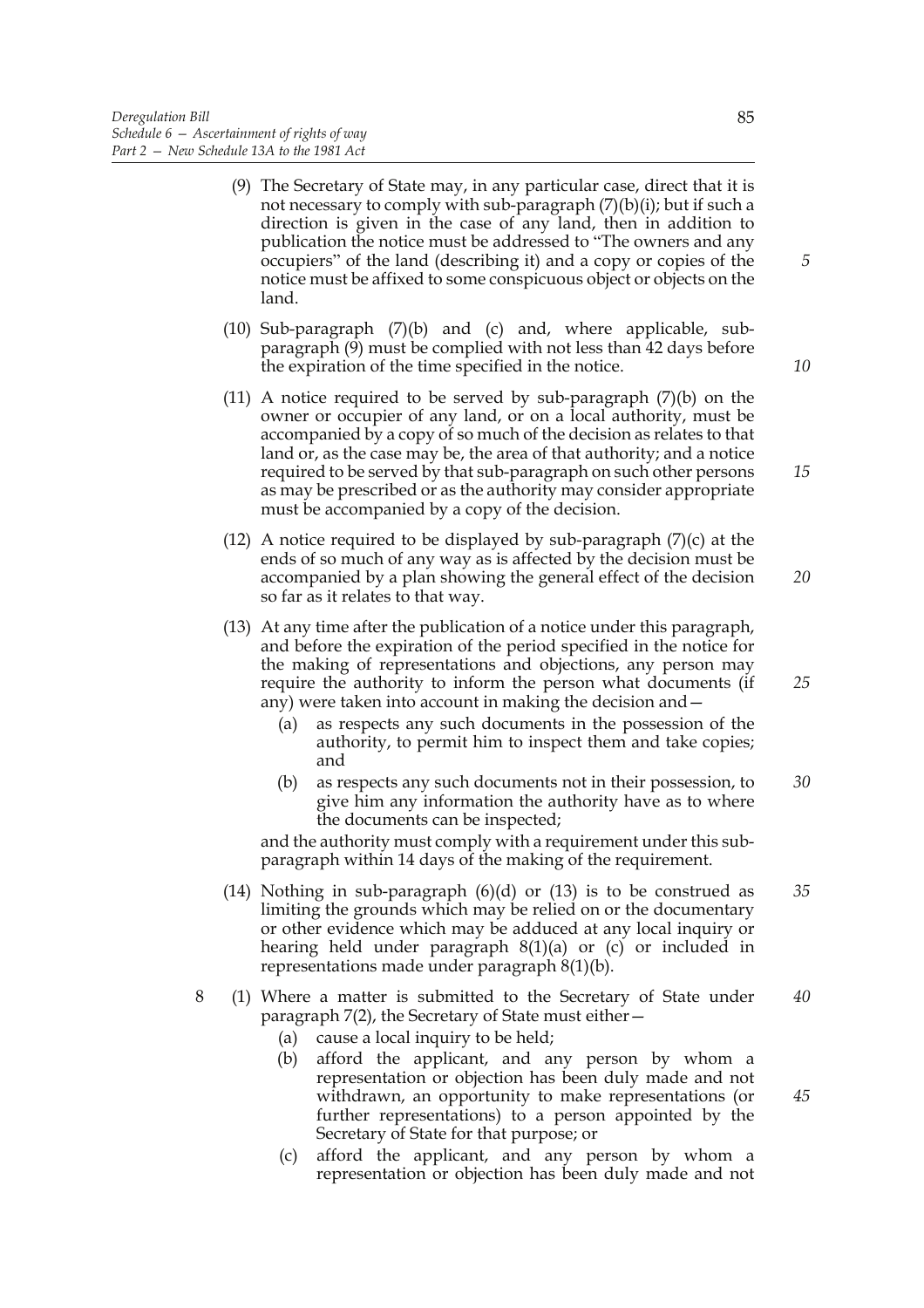withdrawn, an opportunity to be heard by a person appointed by the Secretary of State for that purpose.

- (2) The Secretary of State may, but need not, act as mentioned in subparagraph (1) if, in the opinion of the Secretary of State, nothing in the grounds of appeal, and no representation or objection which has been duly made and not withdrawn, relates to an issue which would be relevant to the Secretary of State's decision on the appeal.
- (3) On considering the grounds of appeal, any representations or objections duly made (and not withdrawn) and the report of any person appointed to hold an inquiry or appointed as mentioned in sub-paragraph  $(1)(b)$  or  $(c)$ , the Secretary of State may  $-$ 
	- (a) uphold the authority's decision;
	- (b) direct the authority to make an order in accordance with the direction;
	- (c) make an order.
- (4) Sub-paragraph  $(5)$  applies if  $-$ 
	- (a) the Secretary of State proposes to direct an authority to make an order or proposes to make an order; and
	- (b) an order made in accordance with the proposed direction or (as the case may be) the order that the Secretary of State is proposing to make would differ in a material respect from the order sought by the applicant in the application. *20*
- (5) The Secretary of State must give such notice as appears to him or her to be requisite of the proposal, specifying the time (which must not be less than 28 days from the date of first publication of the notice) within which, and the manner in which, representations or objections with respect to the proposal, which must include particulars of the grounds relied on, may be made. *25*
- (6) If any representation or objection duly made under sub-paragraph (5) is not withdrawn, the Secretary of State must either— *30*
	- (a) cause a local inquiry to be held;
	- (b) afford any person by whom a representation or objection has been duly made and not withdrawn, an opportunity to make representations (or further representations) to a person appointed by the Secretary of State for that purpose; or
	- (c) afford any person by whom a representation or objection has been duly made and not withdrawn, an opportunity to be heard by a person appointed by the Secretary of State for that purpose.
- (7) The Secretary of State must consider the report of any person appointed to hold an inquiry or appointed as mentioned in subparagraph  $(6)(b)$  or  $(c)$ .
- (8) The Secretary of State may, but need not, act as mentioned in subparagraph (6) if, in his or her opinion, no representation or objection which has been duly made and not withdrawn relates to an issue which would be relevant to the Secretary of State's decision on the appeal. *45*

*40*

*35*

*5*

*10*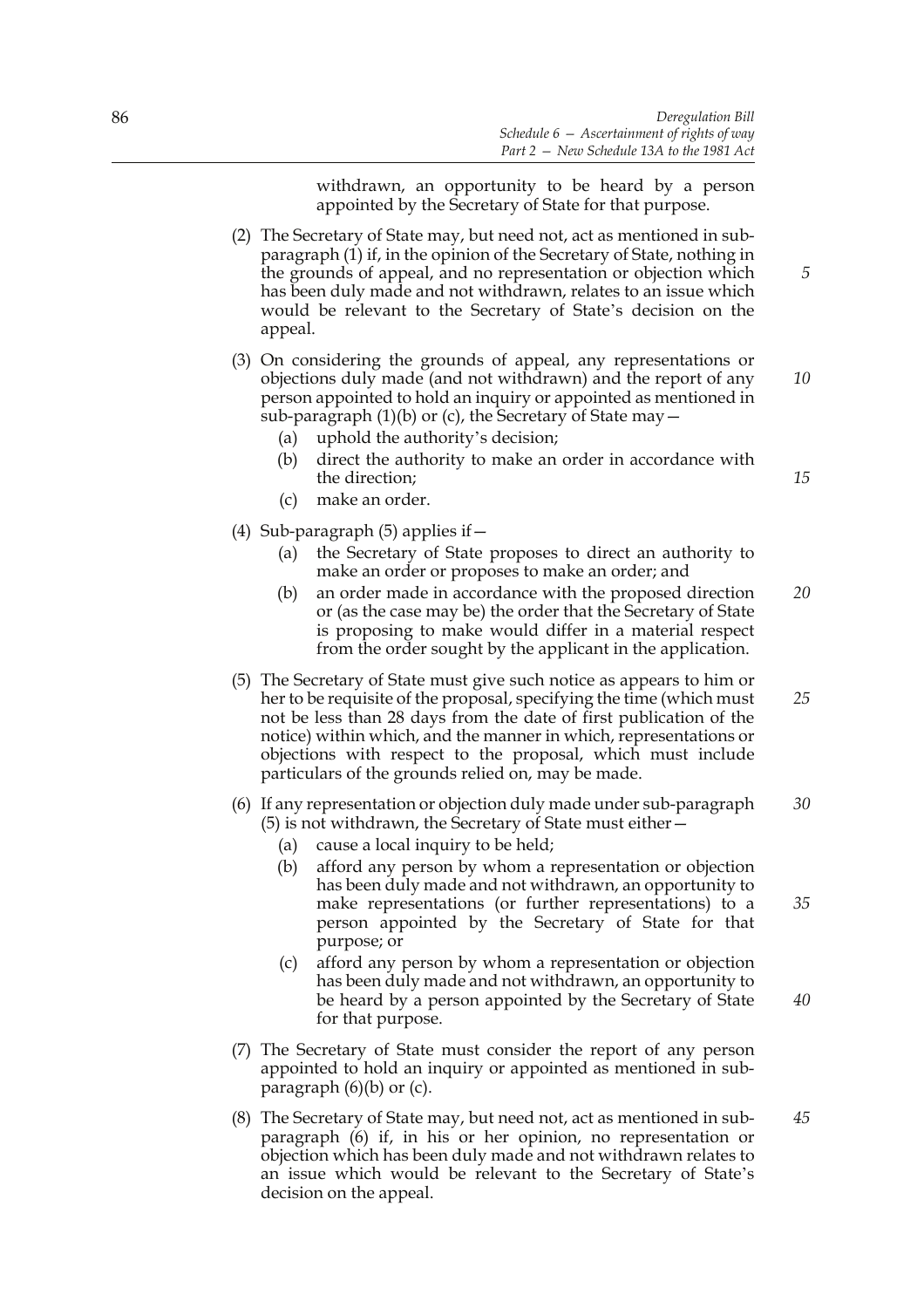- (9) For the purposes of sub-paragraph (4)(b), an order made in accordance with the proposed direction, or (as the case may be) the order that the Secretary of State is proposing to make, would differ in a material respect from the order sought by the applicant in the application if—
	- (a) it would affect land not affected by the order sought by the applicant;
	- (b) it would not show any way shown in the order sought by the applicant;
	- (c) it would show any way not so shown; or
	- (d) it would show as a highway of a particular description a way which is shown in the order sought by the applicant as a highway of another description.
- (10) Nothing in sub-paragraph (5) is be construed as limiting the grounds which may be relied upon or the documentary or other evidence which may be adduced at any local inquiry or hearing held under sub-paragraph (6)(a) or (c) or included in representations made under sub-paragraph (6)(b).

# *Procedure where authority decide not to make an order: supplemental*

- 9 (1) A decision of the Secretary of State under paragraph 8 must, except in such classes of case as may for the time being be prescribed or as may be specified in directions given by the Secretary of State, be made by a person appointed by the Secretary of State for the purpose instead of by the Secretary of State; and a decision made by a person so appointed is to be treated as a decision of the Secretary of State. *20 25*
	- (2) The Secretary of State may, if the Secretary of State thinks fit, direct that a decision which, by virtue of sub-paragraph (1) and apart from this sub-paragraph, falls to be made by a person appointed by the Secretary of State is instead to be made by the Secretary of State; and a direction under this sub-paragraph must state the reasons for which it is given and must be served on the person, if any, so appointed, the authority and any person by whom a representation or objection has been duly made and not withdrawn.
	- (3) Where the Secretary of State has appointed a person to make a decision under paragraph 8 the Secretary of State may, at any time before the making of the decision, appoint another person to make it instead of the person first appointed to make it.
	- (4) Where by virtue of sub-paragraph (2) or (3) a particular decision falls to be made by the Secretary of State or any other person instead of the person first appointed to make it, anything done by or in relation to the latter is to be treated as having been done by or in relation to the former. *40*
	- (5) Regulations under this paragraph may provide for the giving of publicity to any directions given by the Secretary of State under this paragraph. *45*

87

*10*

*5*

*15*

*30*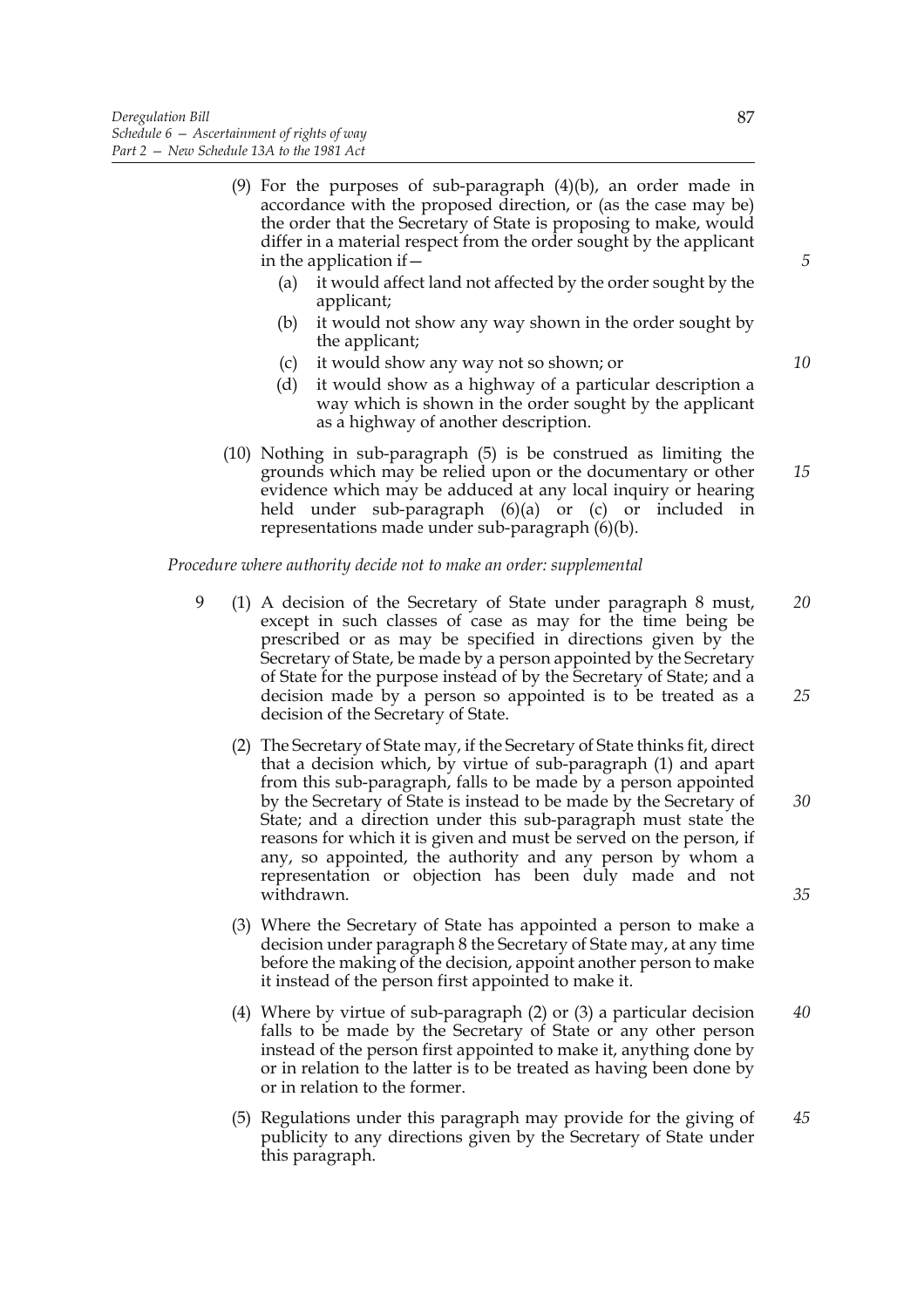10 (1) Subject to sub-paragraph (2), subsections (2) to (5) of section 250 of the Local Government Act 1972 (giving of evidence at, and defraying of costs of, inquiries) apply in relation to any hearing or local inquiry held under paragraph 8 as they apply in relation to a local inquiry which a Minister causes to be held under subsection (1) of that section. (2) In its application to a hearing or inquiry held under paragraph 8 by a person appointed under paragraph 9, subsection (5) of that section is to have effect as if the reference to the Minister causing the inquiry to be held were a reference to the person so appointed or the Secretary of State. (3) Section 322A of the Town and Country Planning Act 1990 (orders as to costs where no hearing or inquiry takes place) applies in relation to a hearing or local inquiry under paragraph 8 as it applies in relation to a hearing or local inquiry for the purposes referred to in that section. 11 Any person may, on payment of such reasonable charge as the authority may consider appropriate, require an authority to give the person notice of all such orders as— (a) are made by the authority in accordance with a direction under paragraph 8(3)(b) or by the Secretary of State under paragraph 8(3)(c) during a period specified in the requirement; (b) are of a description so specified; and (c) relate to land in an area so specified. *Transfer of applications*  12 (1) Where an application is made to an authority, the applicant may at any time before the application is determined give notice in the prescribed form to the authority that another person named in the notice is to carry on the application. (2) Where such a notice is given, the other person is (in relation to any time after it is given) to be treated as the applicant for the purposes of this Act. *5 10 15 20 25 30*

# *Interpretation*

- 13 (1) In this Schedule—
	- "application" means an application under section 53(5);
	- "local authority" means a non-metropolitan district council, a parish council or the parish meeting of a parish not having a separate parish council;
	- "prescribed" means prescribed by regulations made by the Secretary of State. *40*

*35*

(2) Regulations under this Schedule are to be made by statutory instrument and are subject to annulment in pursuance of a resolution of either House of Parliament."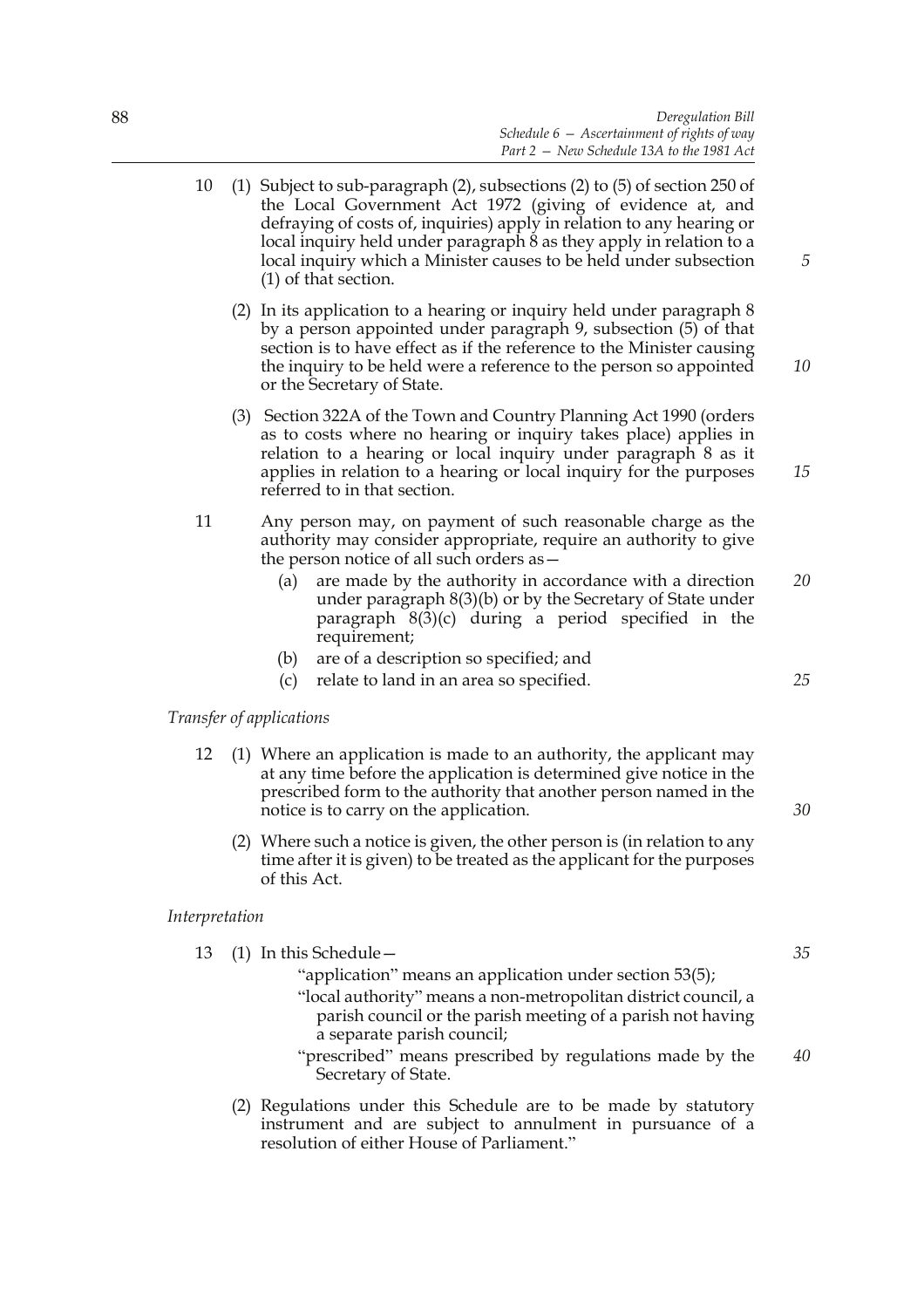# PART 3

# NEW SCHEDULE 14A TO THE 1981 ACT

7 After Schedule 14 to the Wildlife and Countryside Act 1981 insert the following Schedule—

#### "SCHEDULE 14A

#### PROCEDURE IN CONNECTION WITH CERTAIN ORDERS UNDER PART 3: ENGLAND

### PART 1

### ORDERS MADE IN ACCORDANCE WITH PARAGRAPH 8 OF SCHEDULE 13A

- 1 (1) Where an order is made by an authority in accordance with a direction given under paragraph  $8(3)(b)$  of Schedule 13A, or by the Secretary of State under paragraph 8(3)(c) of that Schedule, the Secretary of State must confirm the order. *10*
	- (2) The order takes effect when it is confirmed by the Secretary of State.

# PART 2

*15*

*25*

*5*

### OTHER ORDERS

### *Application of Part 2*

2 Part 2 of this Schedule applies to orders other than those which are made in accordance with a direction given under paragraph 8(3)(b) of Schedule 13A or by the Secretary of State under paragraph 8(3)(c) of that Schedule. *20*

# *Consultation*

3 Before making an order, the authority must consult with every local authority whose area includes the land to which the order relates.

# *Coming into operation*

- 4 (1) A modification consent order does not take effect until confirmed by the authority under paragraph 9.
	- (2) Any other order does not take effect until confirmed either by the authority or the Secretary of State under paragraph 10 or by the Secretary of State under paragraph 13. *30*

### *Publicity for orders*

- 5 (1) On making an order, the authority must give notice in the prescribed form—
	- (a) describing the general effect of the order and stating that it has been made and requires confirmation; *35*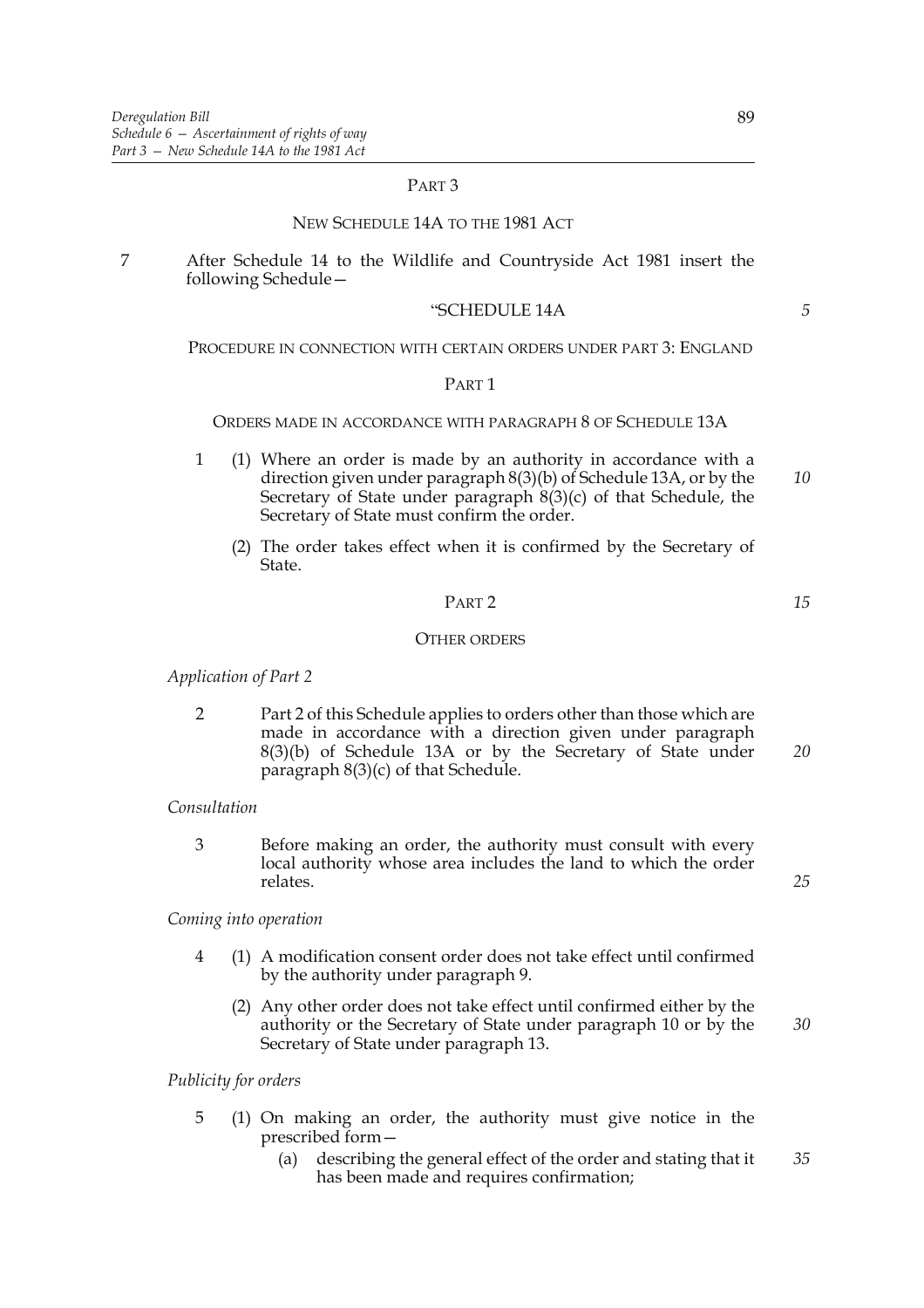|  | (b)<br>(c)                                                                                                                                                             | naming a place in the area in which the land to which the<br>order relates is situated where a copy of the order may be<br>inspected free of charge, and copies may be obtained at a<br>reasonable charge, at all reasonable hours; and<br>specifying the time (not being less than 42 days from the<br>date of the first publication of the notice) within which,<br>and the manner in which, representations or objections<br>with respect to the order, which must include particulars<br>of the grounds relied on, may be made. |                                                                                                                                                                                                                                                                      |    |  |
|--|------------------------------------------------------------------------------------------------------------------------------------------------------------------------|-------------------------------------------------------------------------------------------------------------------------------------------------------------------------------------------------------------------------------------------------------------------------------------------------------------------------------------------------------------------------------------------------------------------------------------------------------------------------------------------------------------------------------------|----------------------------------------------------------------------------------------------------------------------------------------------------------------------------------------------------------------------------------------------------------------------|----|--|
|  | (2) Subject to sub-paragraph (4), the notice to be given under sub-<br>paragraph (1) must be given –<br>by publication on a website maintained by the authority<br>(a) |                                                                                                                                                                                                                                                                                                                                                                                                                                                                                                                                     |                                                                                                                                                                                                                                                                      |    |  |
|  |                                                                                                                                                                        | and on such other websites or through the use of such<br>other digital communications media as the authority may<br>consider appropriate;                                                                                                                                                                                                                                                                                                                                                                                           |                                                                                                                                                                                                                                                                      |    |  |
|  | (b)                                                                                                                                                                    | (i)<br>(ii)                                                                                                                                                                                                                                                                                                                                                                                                                                                                                                                         | by serving a like notice on -<br>every owner and occupier of any of that land;<br>every local authority whose area includes any of                                                                                                                                   |    |  |
|  |                                                                                                                                                                        | (iii)                                                                                                                                                                                                                                                                                                                                                                                                                                                                                                                               | that land;<br>every person on whom notice is required to be<br>served in pursuance of sub-paragraph (3); and                                                                                                                                                         | 20 |  |
|  |                                                                                                                                                                        | (iv)                                                                                                                                                                                                                                                                                                                                                                                                                                                                                                                                | such other persons as may be prescribed in relation<br>to the area in which that land is situated or as the<br>authority may consider appropriate; and                                                                                                               |    |  |
|  | (c)                                                                                                                                                                    | (i)                                                                                                                                                                                                                                                                                                                                                                                                                                                                                                                                 | by causing a copy of the notice to be displayed in a<br>prominent position-<br>at the ends of so much of any way as is affected by                                                                                                                                   | 25 |  |
|  |                                                                                                                                                                        | (ii)                                                                                                                                                                                                                                                                                                                                                                                                                                                                                                                                | the order;<br>at council offices in the locality of the land to which<br>the order relates; and                                                                                                                                                                      | 30 |  |
|  |                                                                                                                                                                        | (iii)                                                                                                                                                                                                                                                                                                                                                                                                                                                                                                                               | at such other places as the authority may consider<br>appropriate.                                                                                                                                                                                                   |    |  |
|  | (a)                                                                                                                                                                    |                                                                                                                                                                                                                                                                                                                                                                                                                                                                                                                                     | (3) Any person may, on payment of such reasonable charge as the<br>authority may consider appropriate, require an authority to give<br>the person notice of all such orders as -<br>are made by the authority during a period specified in the                       | 35 |  |
|  | (b)<br>(c)                                                                                                                                                             |                                                                                                                                                                                                                                                                                                                                                                                                                                                                                                                                     | requirement;<br>are of a description so specified;<br>and relate to land comprised in an area so specified.                                                                                                                                                          |    |  |
|  |                                                                                                                                                                        |                                                                                                                                                                                                                                                                                                                                                                                                                                                                                                                                     | (4) In the case of a modification consent order, the authority may<br>decide that it is not necessary to comply with sub-paragraph<br>$(2)(b)(i)$ and, in any other case, the Secretary of State may give a<br>direction that it is not necessary to comply with it. | 40 |  |
|  |                                                                                                                                                                        |                                                                                                                                                                                                                                                                                                                                                                                                                                                                                                                                     | But, if such a decision is made or such a direction is given in the<br>case of any land, then in addition to publication the notice must be                                                                                                                          | 45 |  |

case of any land, then in addition to publication the notice must be addressed to "The owners and any occupiers" of the land (describing it) and a copy or copies of the notice must be affixed to some conspicuous object or objects on the land.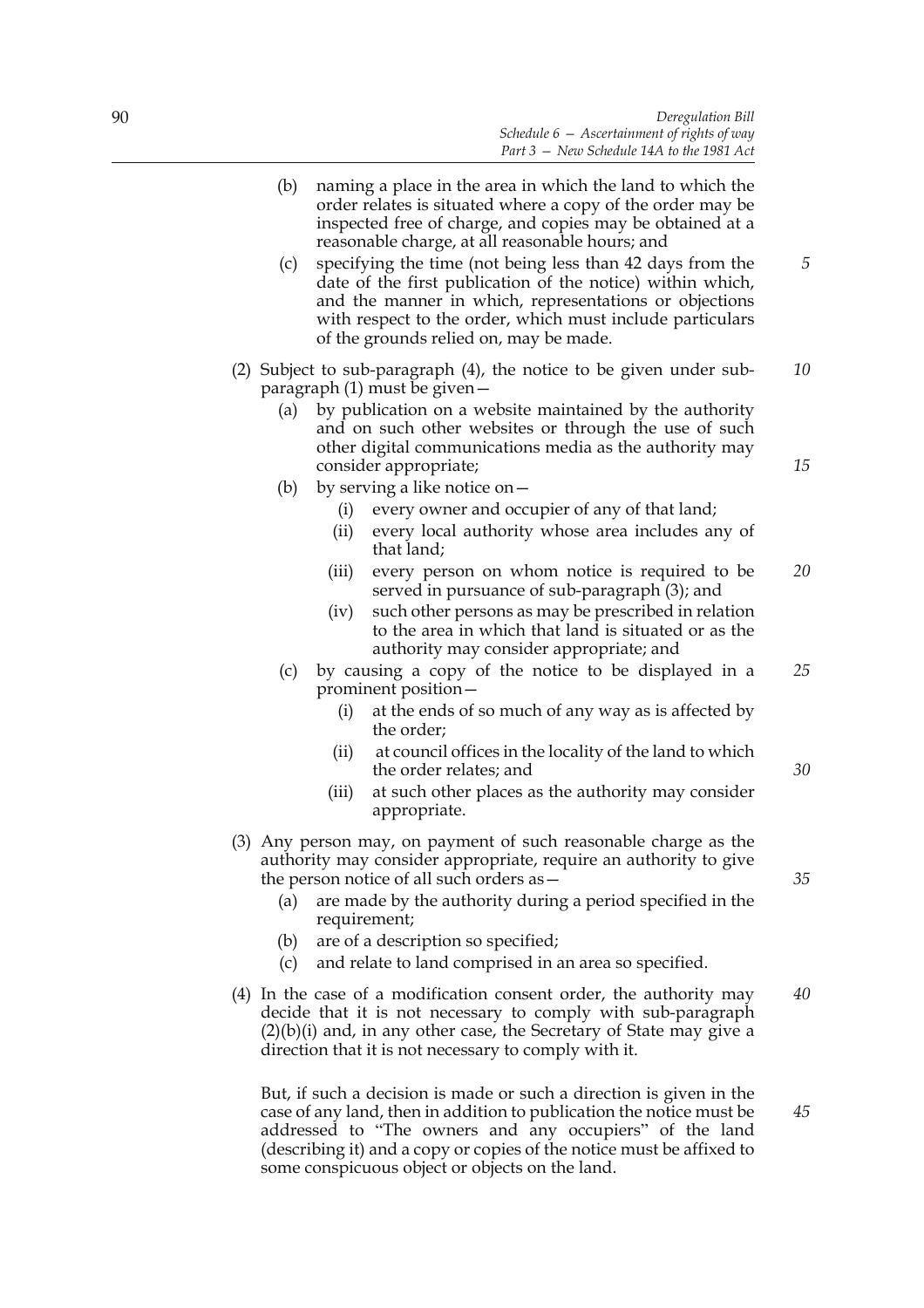- (5) Sub-paragraph (2)(b) and (c) and, where applicable, subparagraph (4) must be complied with not less than 42 days before the expiration of the time specified in the notice.
- (6) A notice required to be served by sub-paragraph (2)(b) on the owner or occupier of any land, or on a local authority, must be accompanied by a copy of so much of the order as relates to that land or, as the case may be, the area of that authority; and a notice required to be served by that sub-paragraph on such other persons as may be prescribed or as the authority may consider appropriate must be accompanied by a copy of the order.
- (7) A notice required to be displayed by sub-paragraph  $(2)(c)$  at the ends of so much of any way as is affected by the order must be accompanied by a plan showing the general effect of the order so far as it relates to that way.
- (8) At any time after the publication of a notice under this paragraph, and before the expiration of the period specified in the notice for the making of representations and objections, any person may require the authority to inform the person what documents (if any) were taken into account in preparing the order; and *15*
	- (a) as respects any such documents in the possession of the authority, to permit the person to inspect them and take copies; and *20*
	- (b) as respects any such documents not in their possession, to give the person any information the authority have as to where the documents can be inspected;

and the authority must comply with a requirement under this subparagraph within 14 days of the making of the requirement.

(9) Nothing in sub-paragraph  $(1)(c)$  or  $(8)$  is to be construed as limiting the grounds which may be relied on or the documentary or other evidence which may be adduced at any local inquiry or hearing held under paragraph 13(1)(a) or (c) or 14(3)(a) or (c) or included in representations made under paragraph 13(1)(b) or  $14(3)(b)$ .

# *Irrelevant representations or objections*

- 6 (1) If representations or objections have been duly made about an order to an authority (and not withdrawn) but the authority consider that none of them are relevant, the authority may proceed under this Schedule as if no representations or objections had been duly made (and the following provisions of this Schedule apply accordingly). *35 40*
	- (2) For the purposes of this paragraph, a representation or objection is relevant if, were the order to be submitted to the Secretary of State under paragraph 11, it would be relevant in determining whether or not to confirm the order (either with or without modifications).
	- (3) In deciding whether to exercise their power under sub-paragraph (1), an authority must have regard to any guidance given by the Secretary of State. *45*

*10*

*5*

*25*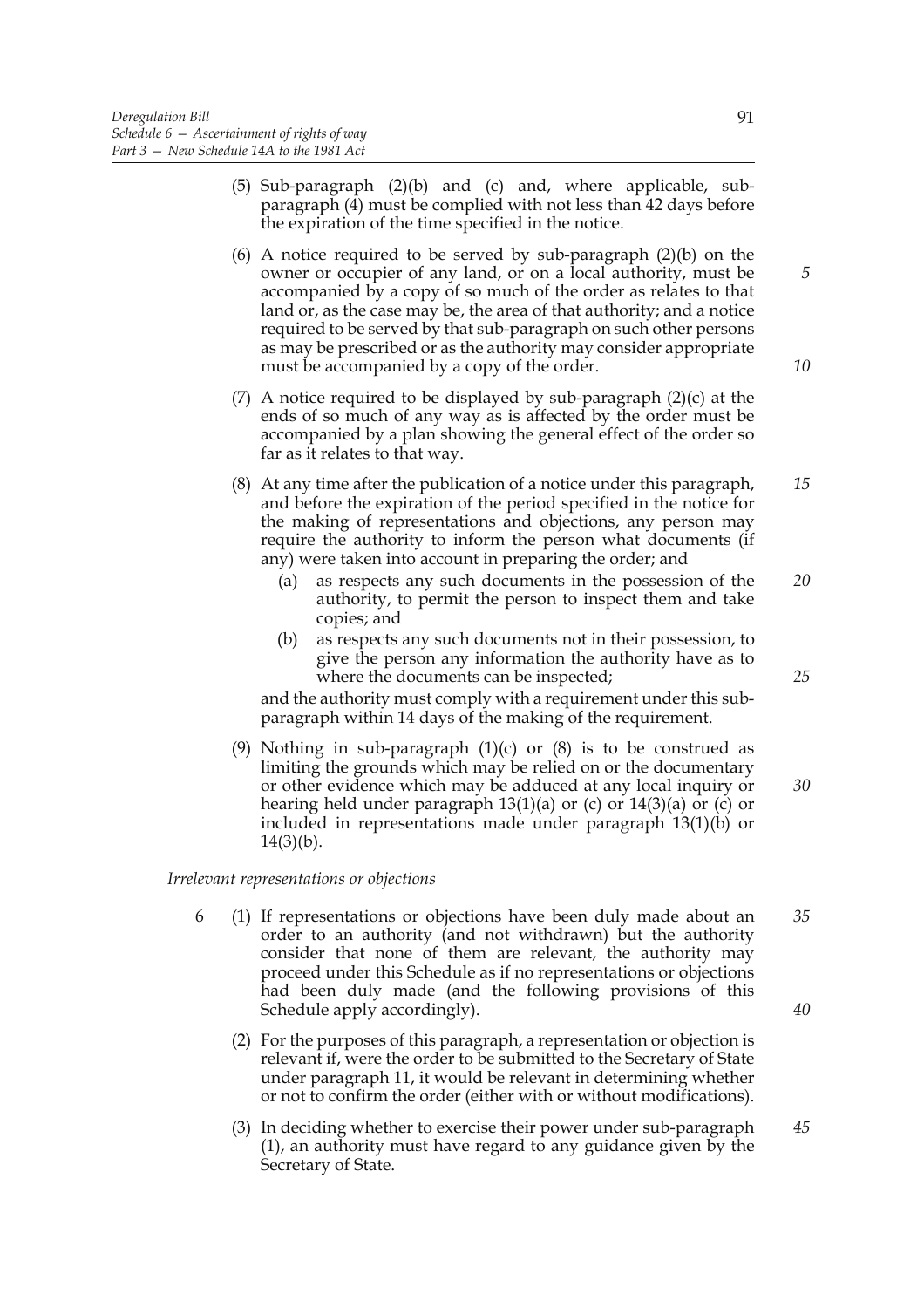- (4) Where the authority decide to exercise that power, the authority must inform the applicant, and any person who made a representation or objection (and has not withdrawn it), of their decision and the reasons for it.
- (5) Nothing in this paragraph applies to a modification consent order. *5*

*Severance of orders - representations etc relating to only some modifications*

- 7 (1) Where at any time representations or objections duly made and not withdrawn relate to some but not all of the modifications made by an order, the authority may, by notice given to the Secretary of State, elect that, for the purposes of the following provisions of this Schedule, the order is to have effect as two separate orders—
	- (a) the one comprising the modifications to which the representations or objections relate; and
	- (b) the other comprising the remaining modifications.
	- (2) Any reference in sub-paragraph (1) to an order includes a reference to any part of an order which, by virtue of one or more previous elections under that sub-paragraph, has effect as a separate order.
	- (3) Nothing in this paragraph applies to a modification consent order. *20*

*Severance of orders - only some representations etc relevant*

- 8 (1) If representations or objections have been duly made about an order to an authority (and not withdrawn) but the authority consider that not all of the representations or objections are relevant, the authority may elect that the order is to have effect as two separate orders—
	- (a) the one comprising the modifications to which the relevant representations or objections relate;
	- (b) the other, comprising the remaining modifications, which is to be treated as if no representations or objections had been duly made; *30*

and the following provisions of this Schedule apply accordingly.

- (2) For the purposes of this paragraph, a representation or objection is relevant if, were the order to be submitted to the Secretary of State under paragraph 11, it would be relevant in determining whether or not to confirm the order (either with or without modifications). *35*
- (3) In deciding whether to exercise their power under sub-paragraph (1), an authority must have regard to any guidance given by the Secretary of State.
- (4) Where the authority decide to exercise such a power, the authority must inform the applicant, and any person who made a representation or objection (and has not withdrawn it), of their decision and the reasons for it. *40*
- (5) Nothing in this paragraph applies to a modification consent order.

*10*

*15*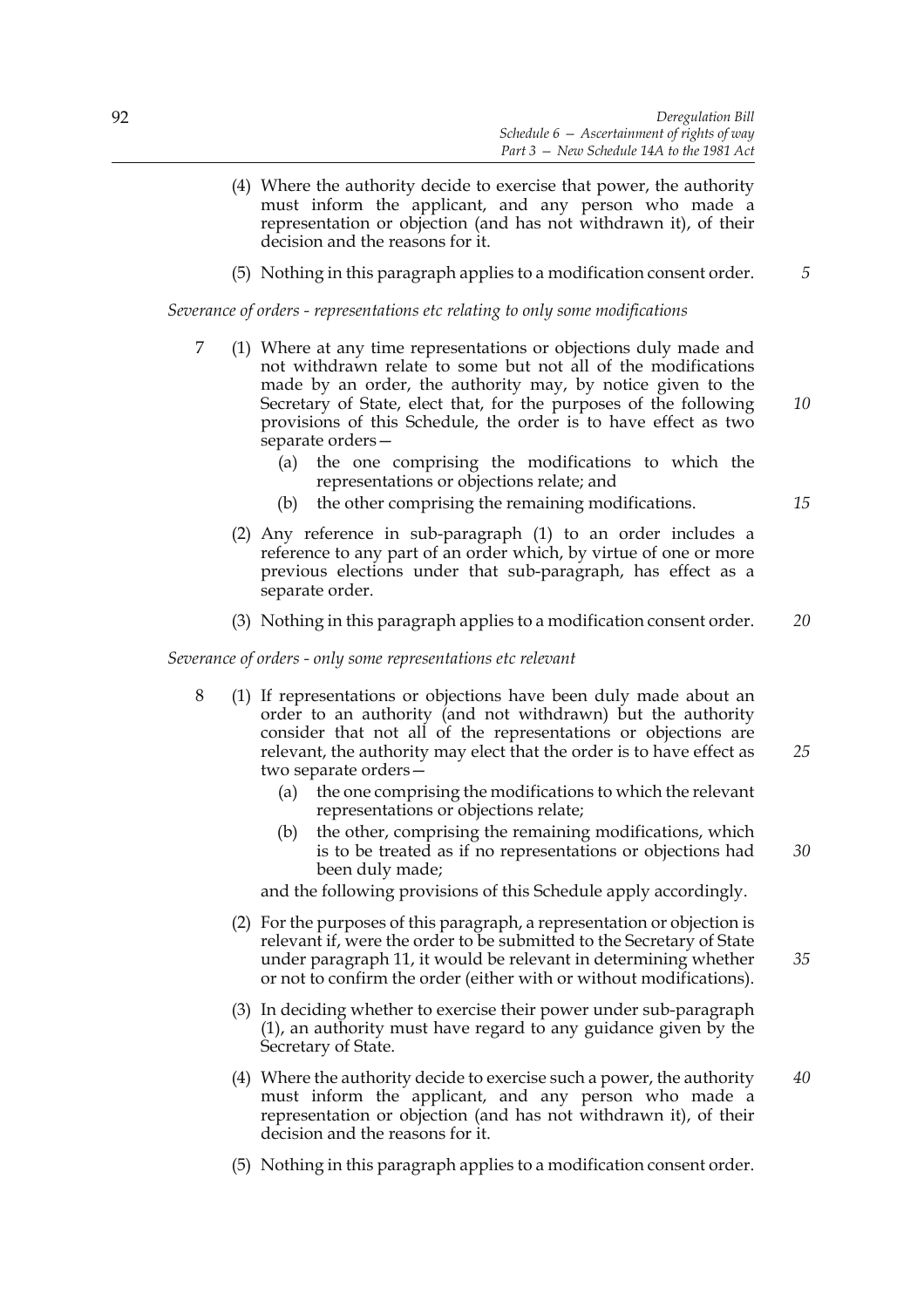*Confirmation - modification consent orders*

- 9 (1) The authority may (whether or not any representations or objections are made) confirm a modification consent order—
	- (a) without modifications; or
	- (b) with modifications, if every owner of the land to which the order relates so consents.
	- (2) Nothing in paragraphs 10 to 16 applies to a modification consent order.

*Confirmation - unopposed orders (other than modification consent orders)*

- 10 (1) If no representations or objections are duly made, or if any so made are withdrawn, the authority may— *10*
	- (a) confirm the order without modification; or
	- (b) if they require any modification to be made, submit the order to the Secretary of State for confirmation by him or her.
	- (2) Where an order is submitted to the Secretary of State under subparagraph (1), the Secretary of State may confirm the order with or without modifications.

*Confirmation - opposed orders (other than modification consent orders)*

- 11 If any representation or objection duly made to an order is not withdrawn the authority must submit the order to the Secretary of State for confirmation by him or her. *20*
- 12 (1) Where an order is submitted by an authority to the Secretary of State and the representations or objections relate to some but not all of the modifications made by the order, the Secretary of State may, by notice given to the authority, elect that the order is to have effect as two separate orders— *25*
	- (a) the one comprising the modifications to which the representations or objections relate ("the opposed order"); and
	- (b) the other comprising the remaining modifications.
	- (2) Where notice is given under sub-paragraph (1), paragraph 10 and the following provisions of this Schedule apply as if only the opposed order had been submitted to the Secretary of State for confirmation.
	- (3) Any reference in sub-paragraph (1) to an order includes a reference to any part of an order which, by virtue of one or more previous elections under that sub-paragraph, has effect as a separate order.
- 13 (1) Where an order is submitted to the Secretary of State under paragraph 11, the Secretary of State must, subject to subparagraph (2), either— *40*
	- (a) cause a local inquiry to be held;
	- (b) afford any person by whom a representation or objection has been duly made and not withdrawn an opportunity to

*5*

*15*

*30*

*35*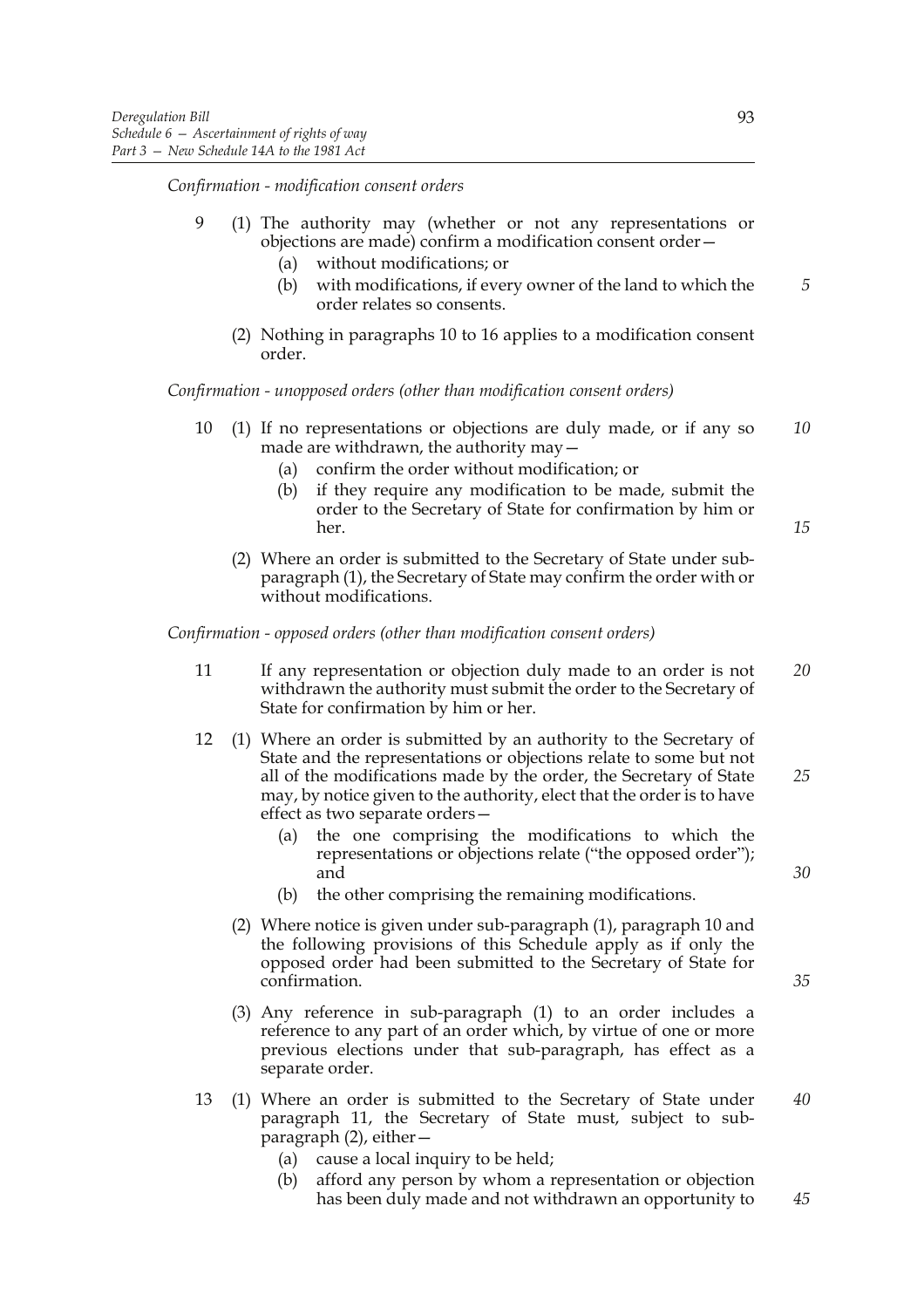make representations (or further representations) to a person appointed by the Secretary of State for the purpose; or

- (c) afford any person by whom a representation or objection has been duly made and not withdrawn an opportunity to be heard by a person appointed by the Secretary of State for the purpose.
- (2) The Secretary of State may, but need not, act as mentioned in subparagraph (1) if, in the Secretary of State's opinion, no representation or objection which has been duly made and not withdrawn relates to an issue which would be relevant in determining whether or not to confirm the order, either with or without modifications.
- (3) On considering any representations or objections duly made and the report of any person appointed to hold an inquiry, or appointed as mentioned in sub-paragraph  $(1)(b)$  or  $(c)$ , the Secretary of State may confirm the order with or without modifications.

*Restriction on power to confirm orders with modifications*

- 14 (1) The Secretary of State must not confirm an order with modifications so as— *20*
	- (a) to affect land not affected by the order;
	- (b) not to show any way shown in the order or to show any way not so shown; or
	- (c) to show as a highway of one description a way which is shown in the order as a highway of another description, except after complying with the requirements of this paragraph. *25*
	- (2) The Secretary of State must give such notice as appears to him or her to be requisite of his or her proposal so to modify the order, specifying the time (which must not be less than 28 days from the date of the first publication of the notice) within which, and the manner in which, representations or objections with respect to the proposal, which must include particulars of the grounds relied on, may be made. *30*

#### (3) If any representation or objection duly made under sub-paragraph (1) is not withdrawn, the Secretary of State must either— *35*

- (a) cause a local inquiry to be held:
- (b) afford any person by whom a representation or objection has been duly made and not withdrawn, an opportunity to make representations (or further representations) to a person appointed by the Secretary of State for that purpose; or
- (c) afford any person by whom a representation or objection has been duly made and not withdrawn, an opportunity to be heard by a person appointed by the Secretary of State for that purpose.

*45*

*40*

*10*

*5*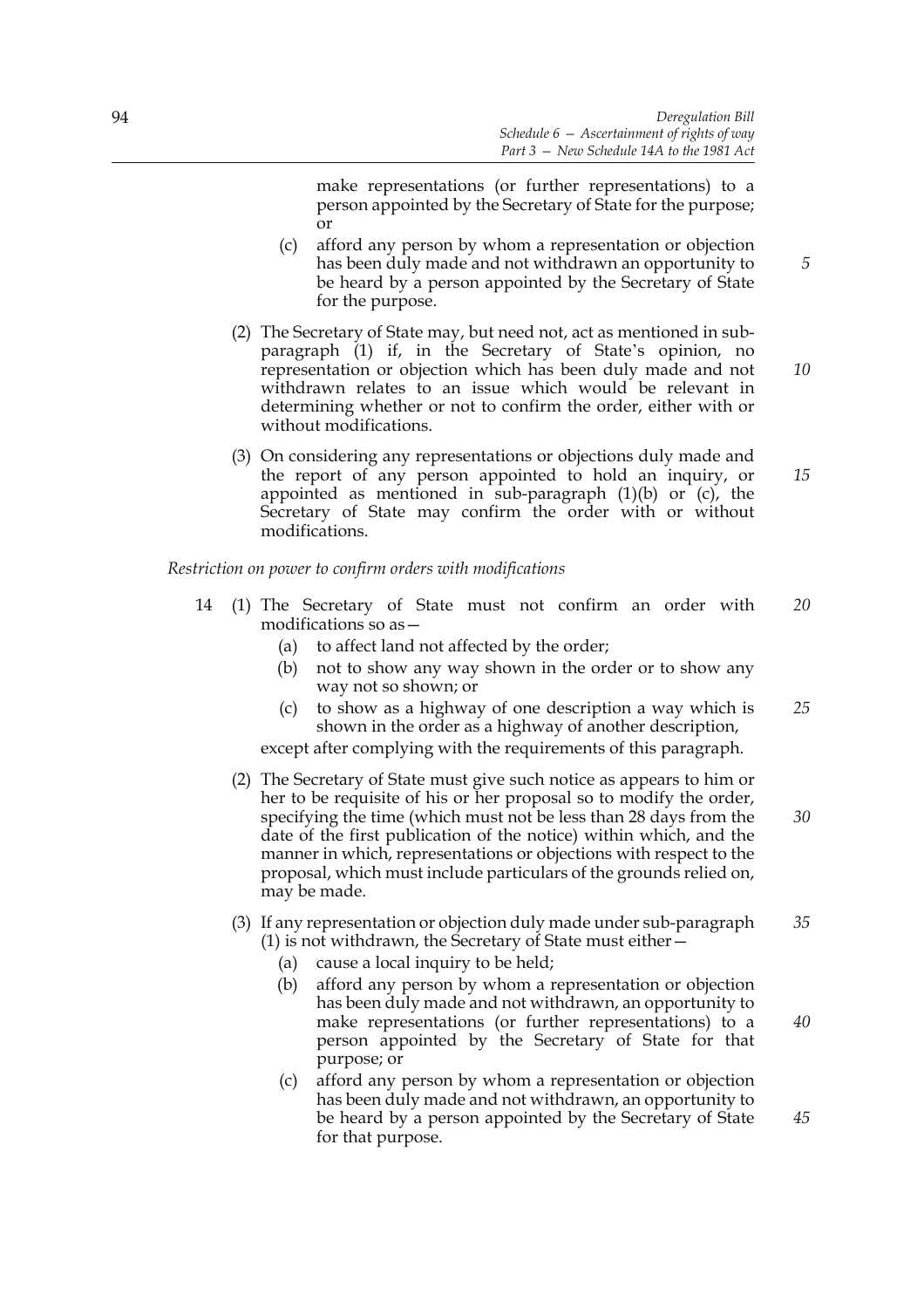- (4) The Secretary of State must consider the report of any person appointed to hold an inquiry or appointed as mentioned in subparagraph  $(3)(b)$  or  $(c)$ .
- (5) The Secretary of State may, but need not, act as mentioned in subparagraph (3) if, in his or her opinion, no representation or objection which has been duly made and not withdrawn relates to an issue which would be relevant in determining whether or not to confirm the order in accordance with his or her proposal.
- (6) Sub-paragraph (2) is not be construed as limiting the grounds which may be relied on at any local inquiry or hearing held under sub-paragraph (3)(a) or (c) or included in representations made under sub-paragraph (3)(b).

# *Appointment of inspectors etc*

- 15 (1) A decision of the Secretary of State under paragraph 10, 13 or 14 must, except in such classes of case as may for the time being be prescribed or as may be specified in directions given by the Secretary of State, be made by a person appointed by the Secretary of State for the purpose instead of by the Secretary of State; and a decision made by a person so appointed is to be treated as a decision of the Secretary of State.
	- (2) The Secretary of State may, if he or she thinks fit, direct that a decision which, by virtue of sub-paragraph (1) and apart from this sub-paragraph, falls to be made by a person appointed by the Secretary of State is instead to be made by the Secretary of State; and a direction under this sub-paragraph must state the reasons for which it is given and must be served on the person, if any, so appointed, the authority and any person by whom a representation or objection has been duly made and not withdrawn.
	- (3) Where the Secretary of State has appointed a person to make a decision under paragraph 10, 13 or 14 the Secretary of State may, at any time before the making of the decision, appoint another person to make it instead of the person first appointed to make it. *30*
	- (4) Where by virtue of sub-paragraph (2) or (3) a particular decision falls to be made by the Secretary of State or any other person instead of the person first appointed to make it, anything done by or in relation to the latter is to be treated as having been done by or in relation to the former. *35*
	- (5) Regulations under this paragraph may provide for the giving of publicity to any directions given by the Secretary of State under this paragraph.

# *Hearings and local inquiries*

16 (1) Subject to sub-paragraph (2), subsections (2) to (5) of section 250 of the Local Government Act 1972 (giving of evidence at, and defraying of costs of, inquiries) are to apply in relation to any hearing or local inquiry held under paragraph 13 or 14 as they

*10*

*5*

*20*

*15*

*25*

*40*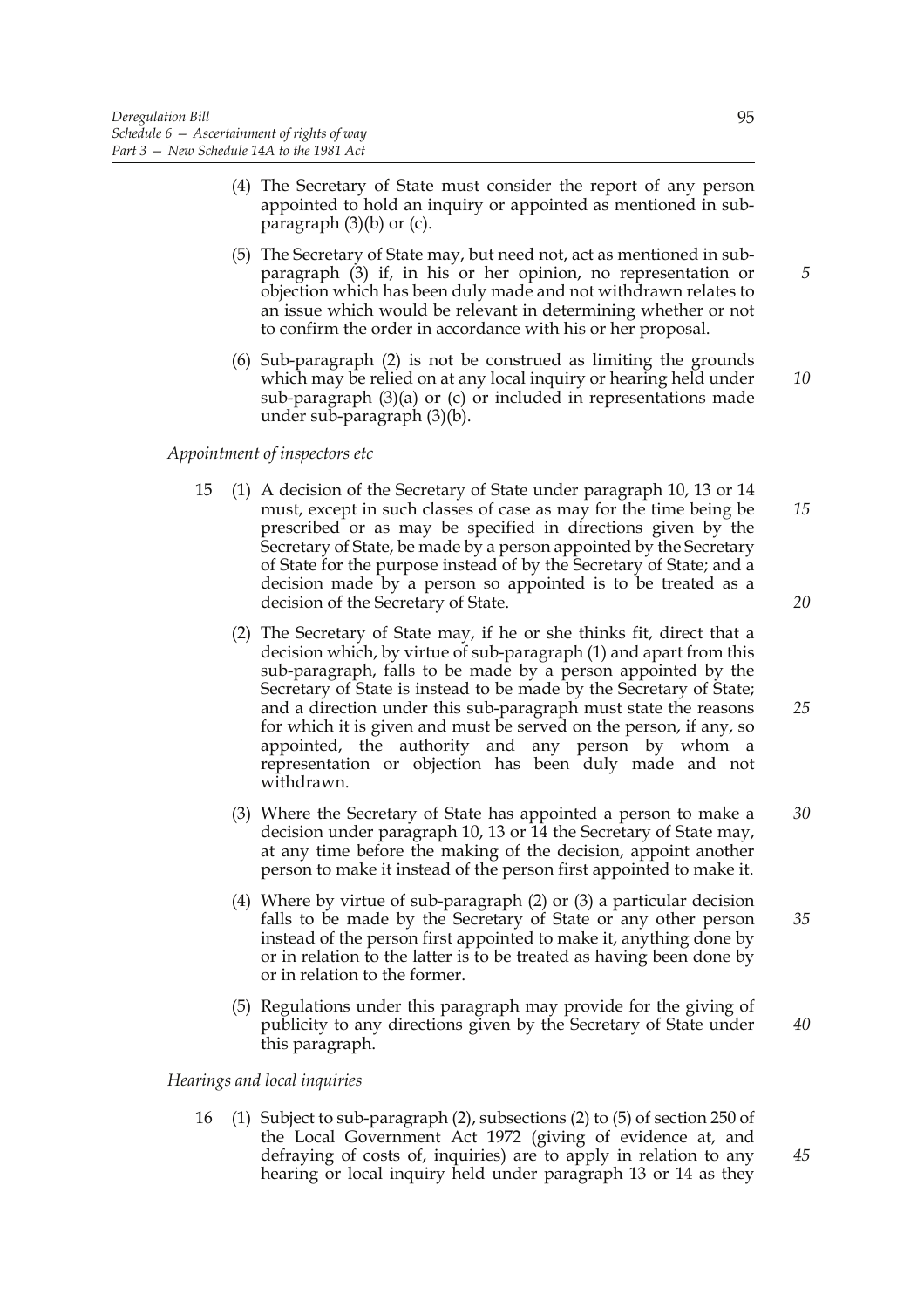apply in relation to a local inquiry which a Minister causes to be held under subsection (1) of that section.

- (2) In its application to a hearing or inquiry held under paragraph 13 or 14 by a person appointed under paragraph 15, subsection (5) of that section has effect as if the reference to the Minister causing the inquiry to be held were a reference to the person so appointed or the Secretary of State.
- (3) Section 322A of the Town and Country Planning Act 1990 (orders as to costs where no hearing or inquiry takes place) applies in relation to a hearing or local inquiry under paragraph 13 or 14 as it applies in relation to a hearing or local inquiry for the purposes referred to in that section.

### PART 3

#### ORDERS: GENERAL

*Notice of final decisions on orders*

- 17 (1) As soon as practicable after a decision to confirm an order is made or, in the case of a decision by the Secretary of State, as soon as practicable after receiving notice of the decision, the authority must give notice—
	- (a) describing the general effect of the order as confirmed and stating that it has been confirmed (with or without modification) and the date on which it took effect; and *20*
	- (b) naming a place in the area in which the land to which the order relates is situated where a copy of the order as confirmed may be inspected free of charge, and copies may be obtained at a reasonable charge, at all reasonable hours. *25*
	- (2) A notice under sub-paragraph (1) must be given—
		- (a) by publication in the manner required by paragraph  $5(2)(a);$
		- (b) by serving a like notice on any persons on whom notices were required to be served under paragraph 5(2)(b) or (4); and *30*
		- (c) by causing like notices to be displayed in the like manner as the notices required to be displayed under paragraph  $5(2)(c)$ .
	- (3) A notice required to be served by sub-paragraph (2)(b) on the owner or occupier of any land, or on a local authority, must be accompanied by a copy of so much of the order as confirmed as relates to that land or, as the case may be, the area of that authority; and, in the case of an order which has been confirmed with modifications, a notice required to be served by that subparagraph on such other persons as may be prescribed or as the authority may consider appropriate must be accompanied by a copy of the order as confirmed.
	- (4) As soon as practicable after a decision not to confirm an order or, in the case of a decision by the Secretary of State, as soon as practicable after receiving notice of his or her decision, the *45*

*15*

*35*

*40*

*5*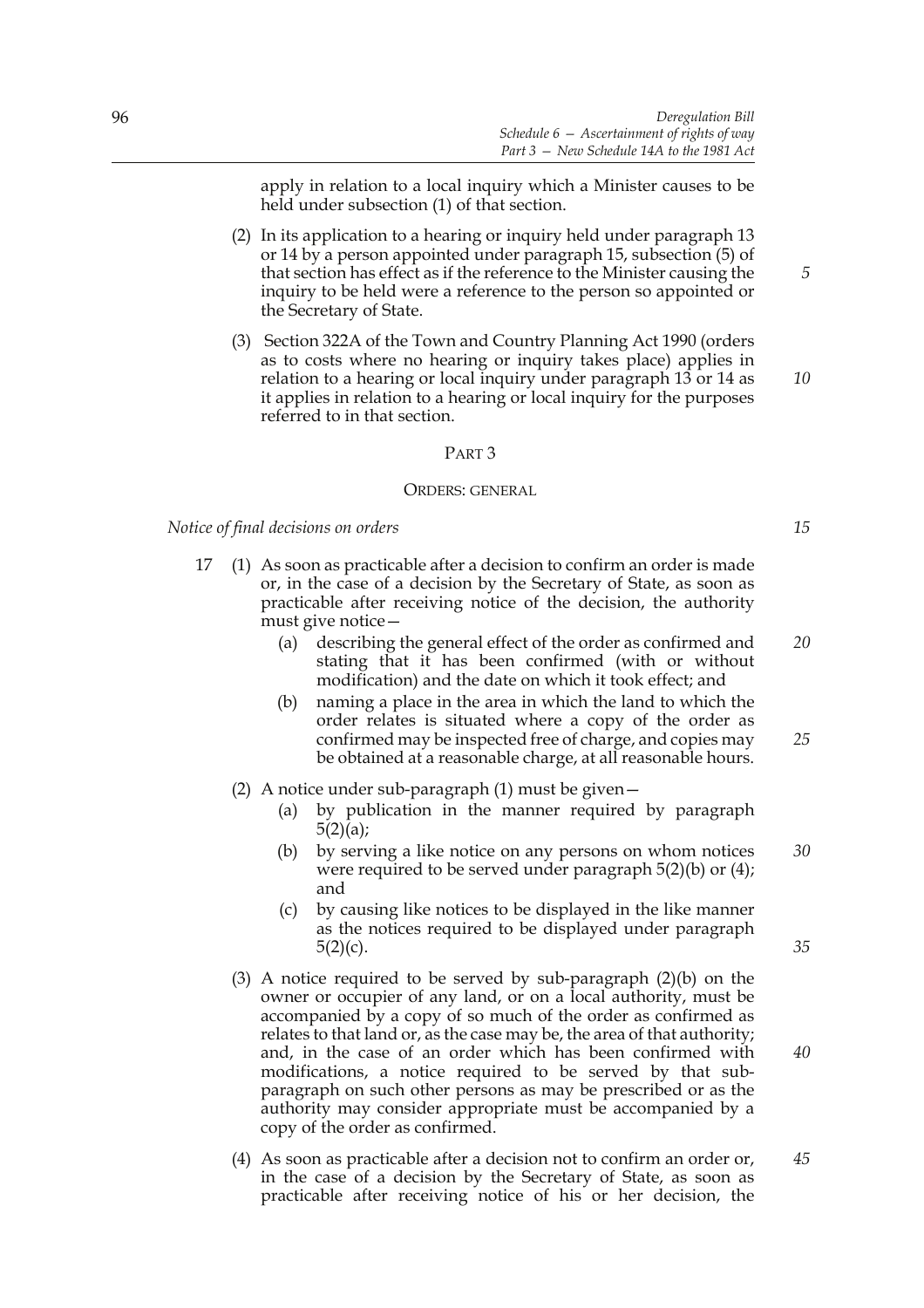authority must give notice of the decision by serving a copy of it on any persons on whom notices were required to be served under paragraph  $5(2)(b)$  or  $(4)$ .

*Proceedings for questioning validity of orders*

- 18 (1) If any person is aggrieved by an order which has taken effect and desires to question its validity on the ground that it is not within the powers of sections 53, 54, 54B and 54C or that any of the requirements of Schedule 13A or this Schedule have not been complied with in relation to it, the person may within 42 days from the date of publication of the notice under paragraph 17 make an application to the High Court under this paragraph. *5*
	- (2) On any such application the High Court may, if satisfied that the order is not within those powers or that the interests of the applicant have been substantially prejudiced by a failure to comply with those requirements, quash the order, or any provision of the order, either generally or in so far as it affects the interests of the applicant.
	- (3) Sub-paragraph (4) applies if the application relates to an order of an authority that has been submitted to, and confirmed by, the Secretary of State.
	- (4) The High Court may quash the decision of the Secretary of State confirming the order or any part of it (either generally or in so far as it affects the interests of the applicant), instead of quashing the order or any provision of it.
	- (5) Except as provided by this paragraph, the validity of an order is not to be questioned in any legal proceedings whatsoever. *25*

# *Supplemental*

- 19 (1) The Secretary of State may, subject to the provisions of this Schedule, by regulations make such provision as to the procedure on the making, submission and confirmation of orders as appears to him to be expedient.
	- (2) In the application of this Schedule to an order that is a modification consent order, any special orders made under section 54B(5) are to be treated as part of the order.
	- (3) In this Schedule—
		- "council offices" means offices or buildings acquired or provided by the authority or by a local authority;
		- "local authority" means a non-metropolitan district council, a parish council or the parish meeting of a parish not having a separate parish council;
		- "order" means an order to which the provisions of this Schedule apply;
		- "prescribed" means prescribed by regulations made by the Secretary of State.

*35*

*40*

*30*

*10*

*15*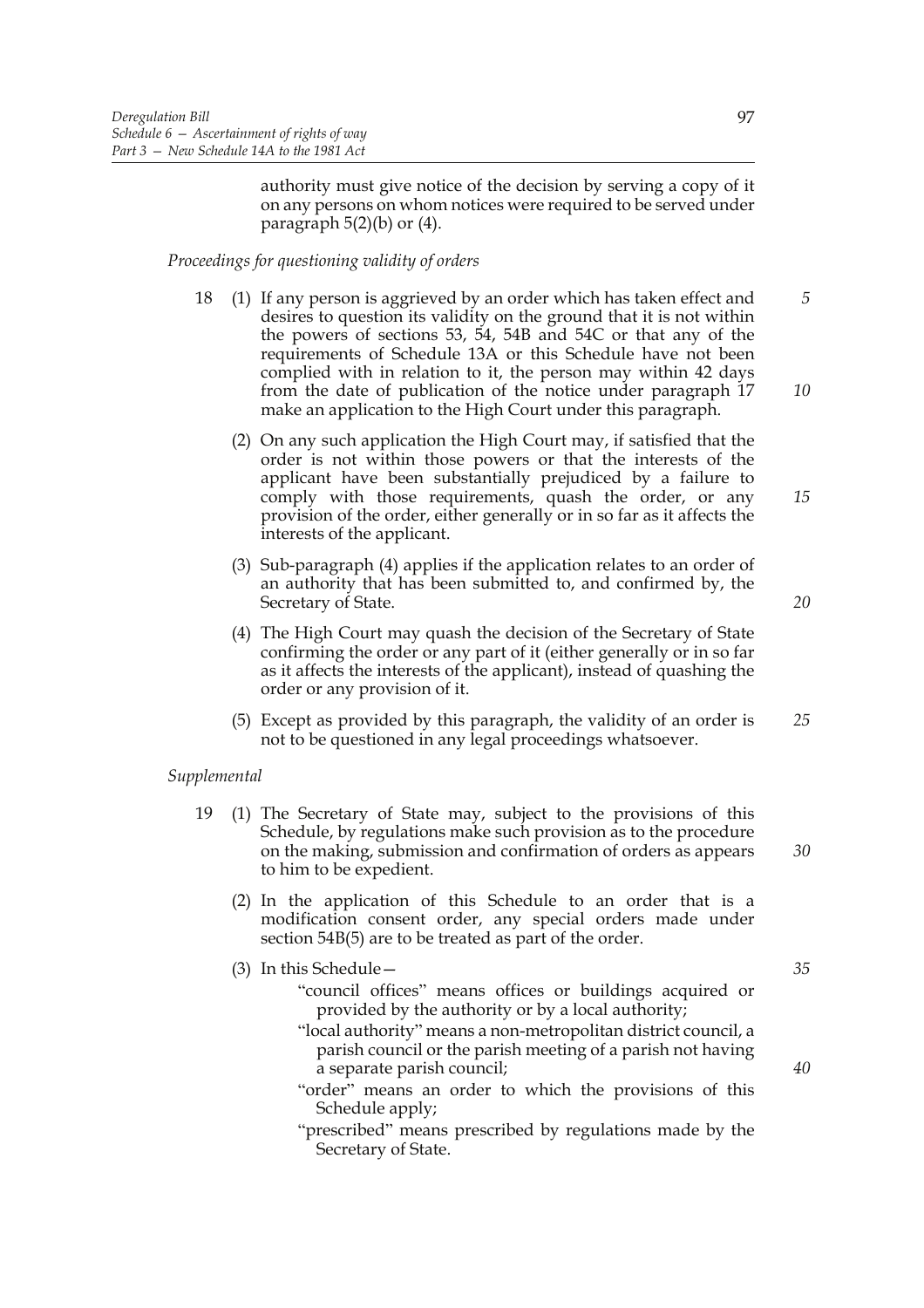(4) Regulations under this Schedule are to be made by statutory instrument and are to be subject to annulment in pursuance of a resolution of either House of Parliament."

# PART 4

# HIGHWAYS ACT 1980

- 8 (1) Schedule 6 to the Highways Act 1980 (procedure applicable to the making etc. of certain orders under the Act relating to footpaths, bridleways and restricted byways) is amended as follows.
	- (2) In paragraph 1 (publicity for orders)—
		- (a) in sub-paragraph (3), in paragraph (a), for the words from "in at least one local newspaper" to the end of the paragraph substitute "(within the meaning of sub-paragraph (3ZA))"; *10*
		- (b) after sub-paragraph (3) insert—
			- "(3ZA) In sub-paragraph (3)(a), "publication" means—
				- (a) in relation to England, publication on a website maintained by the authority and on such other websites or through the use of such other digital communications media as the authority may consider appropriate;
				- (b) in relation to Wales, publication in at least one local newspaper circulating in the area in which the land to which the order relates is situated."
	- (3) In paragraph 2 (opposed and unopposed orders), after sub-paragraph (2) insert—
		- "(2ZA) If representations or objections have been duly made to an authority in England other than the Secretary of State (and not withdrawn), but the authority consider that none of the representations or objections are relevant, the authority may proceed under this Schedule as if no representations or objections had been duly made (and the provisions of this Schedule apply accordingly).
			- (2ZB) If representations or objections have been duly made to such an authority (and not withdrawn), but the authority consider that at least one of the representations or objections is not relevant, the authority may elect that the order shall have effect as two separate orders— *35*
				- (a) the one comprising the modifications to which the relevant representations or objections relate; and *40*
				- (b) the other, comprising the remaining modifications, which is to be treated as if no representations or objections had been duly made;

and the provisions of this Schedule apply accordingly.

(2ZC) For the purposes of this paragraph, a representation or objection is relevant if, were the order to be submitted to the Secretary of State, *5*

*20*

*15*

*25*

*30*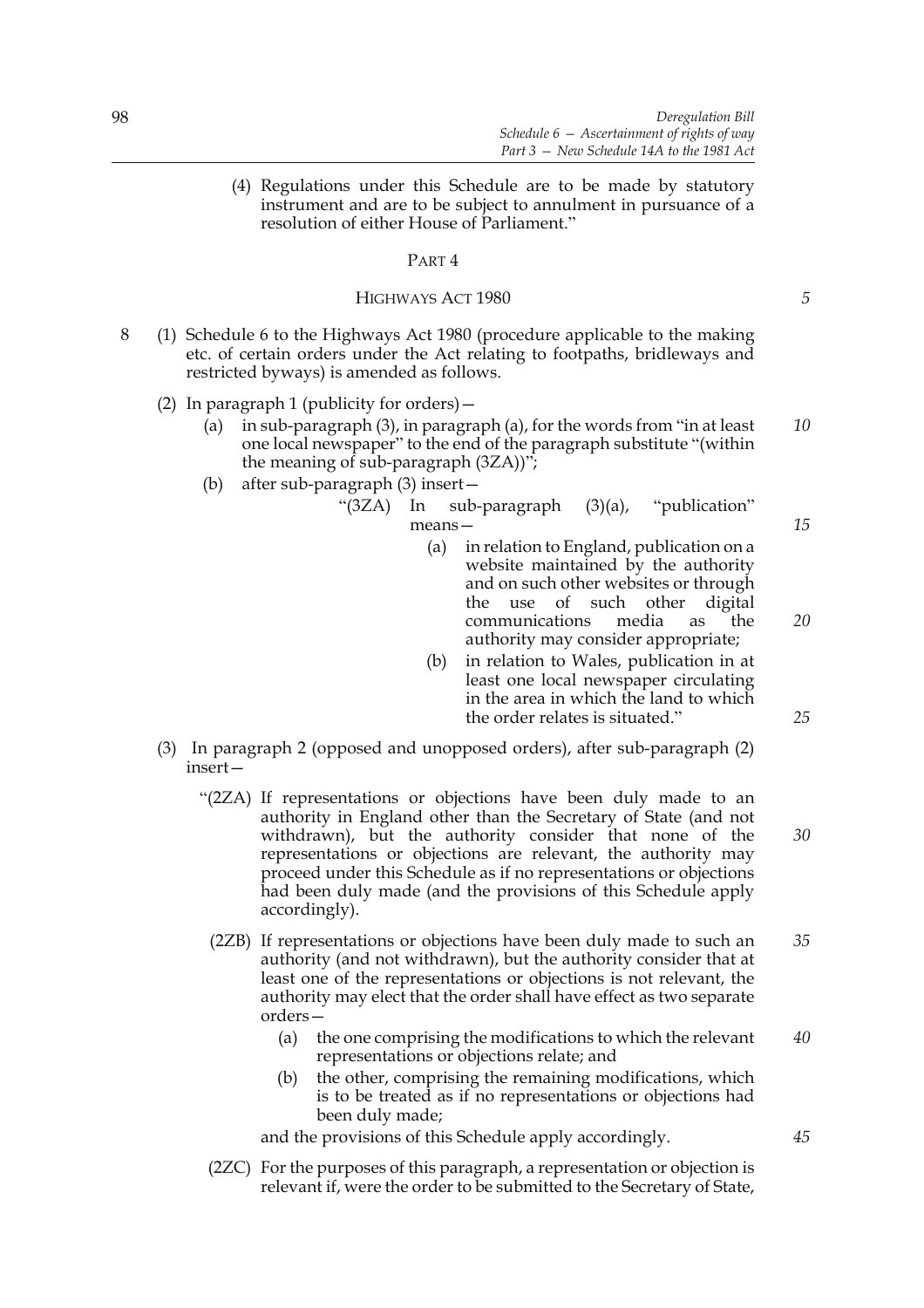it would be relevant in determining whether or not to confirm the order (either with or without modifications).

- (2ZD) In deciding whether to exercise their power under subsection  $(2ZA)$  or  $(2ZB)$ , an authority shall have regard to any guidance given by the Secretary of State.
- (2ZE) Where the authority decide to exercise such a power, the authority shall inform the applicant, and any person who made a representation or objection (and has not withdrawn it), of their decision and the reasons for it."
- (4) In that paragraph, after sub-paragraph (3) insert—
	- "(4) The Secretary of State may, but not need not, act as mentioned in sub-paragraph  $(2)(a)$  or  $(b)$  or  $(3)(b)$  in relation to an order relating to England if, in his opinion, no objection or representation which has been duly made and not withdrawn relates to an issue which would be relevant in determining whether or not to confirm the order (either with or without modifications) or to make it." *15*
- (5) After paragraph 2 insert—
	- "2ZZA(1)Where at any time representations or objections duly made to an authority in England (and not withdrawn) relate to only parts of an order, the authority may elect that for the purposes of paragraph 2 and the following provisions of this Schedule, the order shall have effect as two separate orders—
		- (a) the one comprising the parts to which the representations or objections relate; and
		- (b) the other comprising the remaining parts.
		- (2) Where the authority is not the Secretary of State, an election for the purposes of sub-paragraph (1) shall be given by notice to the Secretary of State.
		- (3) Where an order made by an authority in England (other than the Secretary of State) is submitted to the Secretary of State, and any representations or objections duly made (and not withdrawn) relate to only parts of the order, the Secretary of State may, by notice given to the authority, elect that it shall have effect as two separate orders—
			- (a) the one comprising the parts to which the representations or objections relate ("the opposed order"); and *35*
			- (b) the other comprising the remaining parts.
		- (4) Where notice is given under sub-paragraph (3), paragraph 2 and the following provisions of this Schedule apply as if only the opposed order had been submitted to the Secretary of State for confirmation.
		- (5) Any reference in sub-paragraph (1) or (3) to an order includes a reference to any part of an order which, by virtue of one or more previous elections under that sub-paragraph, has effect as a separate order."
- (6) In paragraph 4A (publication of orders)—
	- (a) the existing text becomes sub-paragraph (1);

*10*

*5*

*20*

*25*

*30*

*40*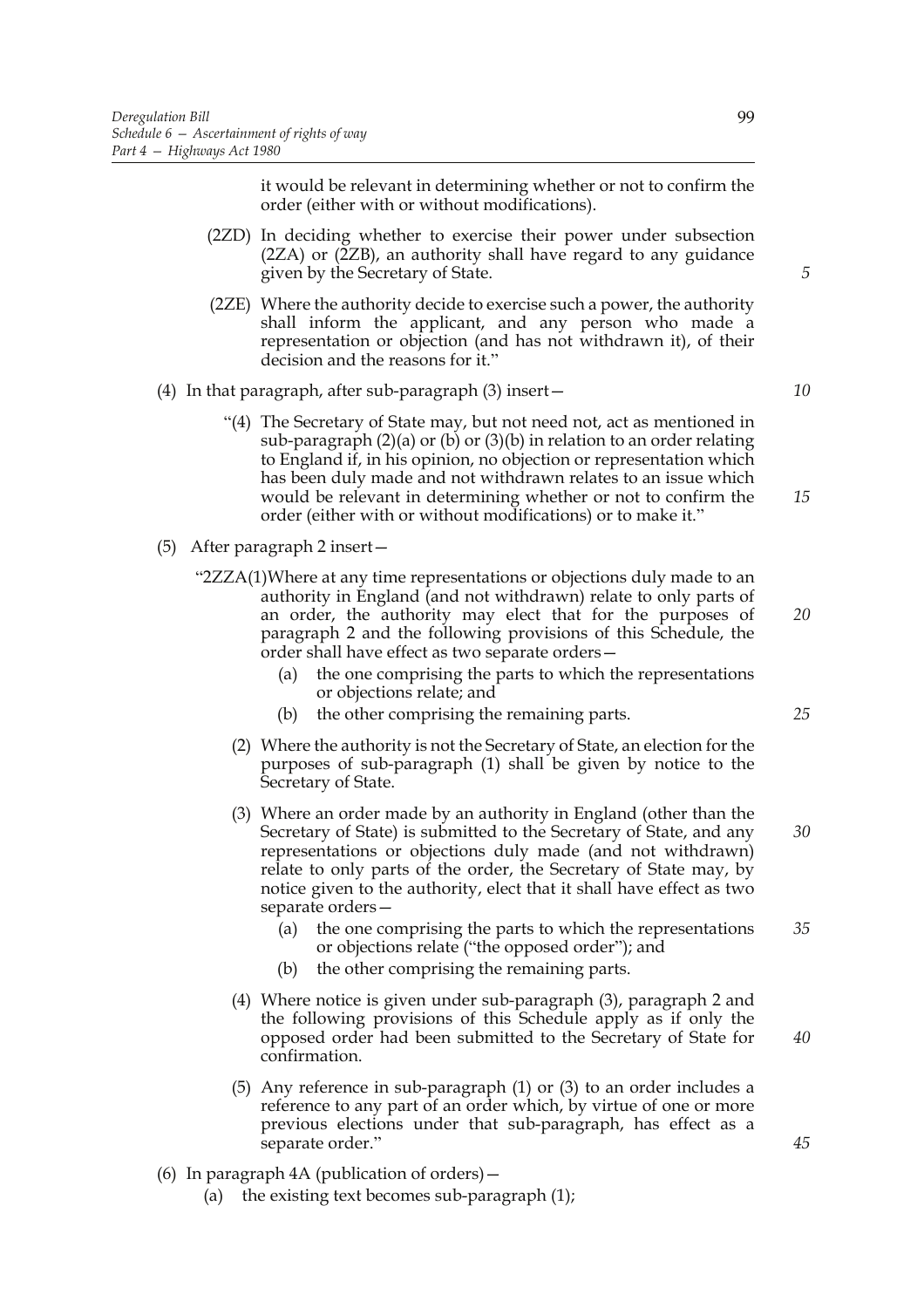- (b) in that sub-paragraph, for the words from "in at least one local newspaper" to the end of the sub-paragraph substitute "(within the meaning of sub-paragraph  $(2)$ ";
- (c) after that sub-paragraph insert—
	- "(2) In sub-paragraph (1), "publication" means—
		- (a) in relation to England, publication on a website maintained by the authority and on such other websites or through the use of such other digital communications media as the authority may consider appropriate;
		- (b) in relation to Wales, publication in at least one local newspaper circulating in the area in which the land to which the order relates is situated."
- (7) In paragraph 5 (proceedings for questioning validity of orders) omit the "and" after paragraph (b) and insert—
	- "(ba) the Schedule has effect as if after paragraph 3 there were inserted—
	- "3A (1) Sub-paragraph (2) applies if the application relates to an order of an authority in England that has been submitted to, and confirmed by, the Secretary of State. *20*
		- (2) The High Court may quash the decision of the Secretary of State confirming the order or any part of it (either generally or in so far as it affects the interests of the applicant), instead of quashing the order or any provision of it."; and". *25*

# PART 5

# CONSEQUENTIAL AMENDMENTS

- 9 Part 3 of the Wildlife and Countryside Act 1981 is amended as follows.
- 10 In section 53 (duty to keep definitive map and statement under continuous review)— *30*
	- (a) in subsection (5), for "the provisions of Schedule 14" substitute "the provisions of Schedule 13A (in relation to England) and Schedule 14 (in relation to Wales)";
	- (b) in subsection (6), for "the provisions of Schedule 15" substitute "the provisions of Schedule 14A (in relation to England) and Schedule 15 (in relation to Wales)". *35*
- 11 (1) Schedule 14 (Applications for certain orders under Part 3) is amended as follows.
	- (2) In the heading, at the end, insert ": Wales".
	- (3) In paragraph 5 (interpretation), in sub-paragraph (1), for the definition of "local authority" substitute—

# " "local authority" means a community council;".

12 (1) Schedule 15 (Procedure in connection with certain orders under Part 3) is amended as follows.

*15*

*40*

*45*

*10*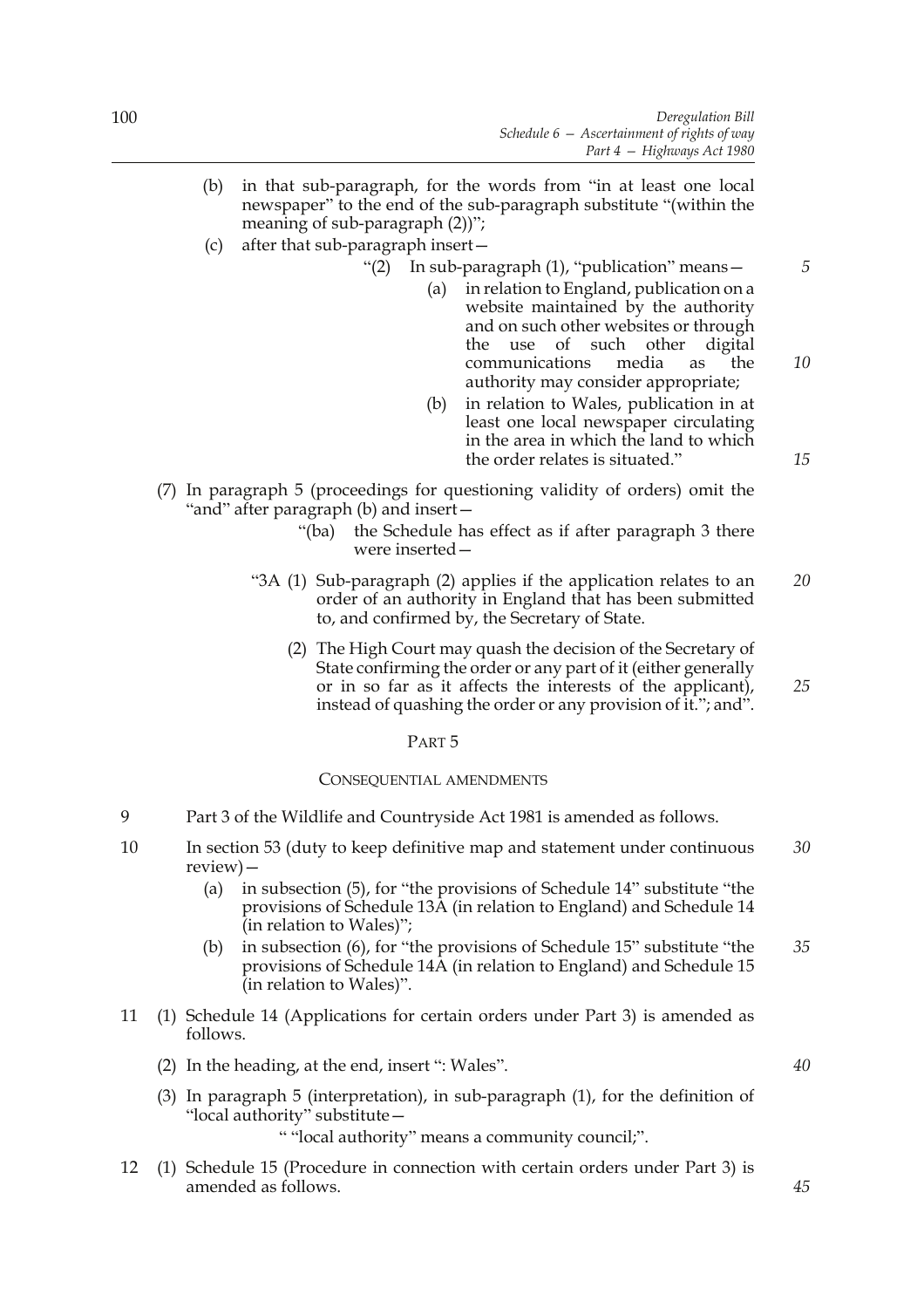- (2) In the heading, at the end, insert ": Wales".
- (3) In paragraph 13 (interpretation), in sub-paragraph (2), for the definition of "local authority" substitute—

" "local authority" means a community council;".

# SCHEDULE 7 Section 23

# PROVISION OF PASSENGER RAIL SERVICES

### *Consequential amendments*

- 1 The Transport Act 1968 is amended in accordance with paragraphs 2 to 5.
- 2 (1) Section 10(1) is amended as follows.
	- (2) In paragraph (iii), before "(ii)", in both places, insert "(ia)(b) or".
	- (3) In paragraph (iv), before "(ii)" insert "(ia),".
	- (4) After paragraph (viiia), insert—
		- "(viiiaa) where that area is in England, to let locomotives and other rolling stock on hire to a person not falling within paragraph (viiia) for or in connection with the provision of railway passenger services;".
	- (5) In paragraph (viiib), at the beginning insert "where that area is in Wales or Scotland,".
- 3 In section 10(1), paragraphs (vi) and (viza) have effect, until the day on which the repeal of those provisions in relation to Scotland by section 14(1)(a) of the Railways Act 2005 comes into force, as if for "(ii)" there were substituted "(ia)(b)". *20*
- 4 (1) Section 20 (special duty of certain Executives with respect to railway passenger services) is amended as follows.
	- (2) In paragraph (a) of subsection (2), omit the words from "for the purposes" to the end of the paragraph. *25*
	- (3) After subsection (2) insert—
		- "(2A) For the purposes of subsection (2)(a) "permitted distance", in relation to an integrated transport area or a passenger transport area, means the distance of 25 miles from the nearest point on the boundary of that area."
- 5 In section 23A (interpretation of certain provisions of this Part relating to railways), after subsection (1) insert—
	- "(1A) For the purposes of section 10, "railway" has the meaning given in section  $\dot{67}$ (1) of the Transport and Works Act 1992."
- 6 Section 119 of the Transport Act 1985 (bus substitution services and bus service conditions) has effect, until the repeal of the section by Part 4 of Schedule 31 to the Transport Act 2000 comes into force, as if—

*5*

*10*

*15*

*30*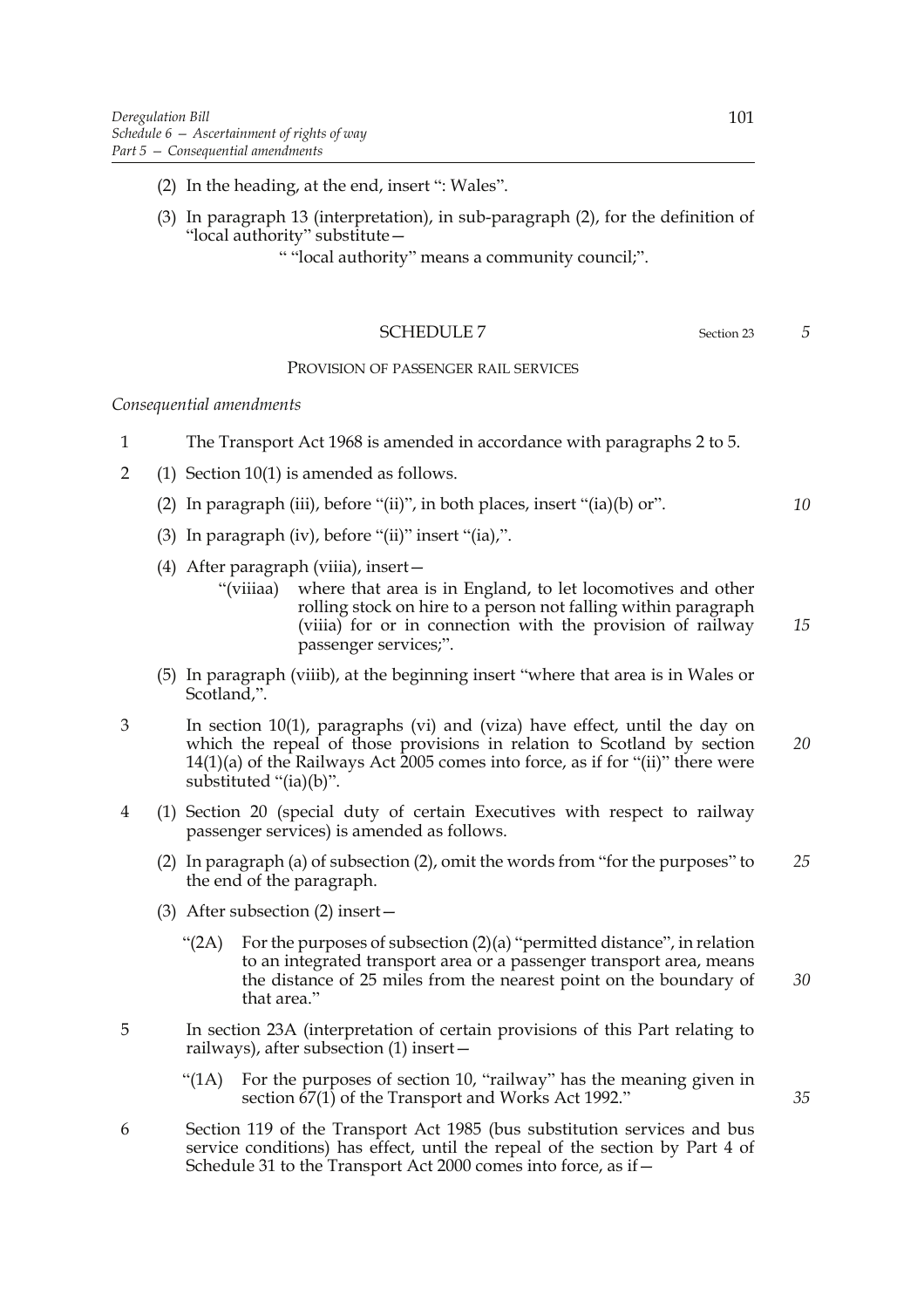- (a) in subsection (3) the words from "for the purposes" to the end of the subsection were omitted;
- (b) after subsection (5) there were inserted—
	- "(5A) For the purposes of subsection (3) "permitted distance", in relation to a passenger transport area, means the distance of 25 miles from the nearest point on the boundary of that area."
- 7 In section 13 of the Railways Act 2005 (railway functions of Passenger Transport Executives), in subsection (9), for the words from "has the same meaning" to the end substitute ", in relation to an integrated transport area, means the distance of 25 miles from the nearest point on the boundary of that area." *10*

# *Franchise exemptions granted by Secretary of State: protection of railway assets etc*

8 After section 24 of the Railways Act 1993 insert—

# **"24A Secretary of State franchise exemptions: operator agreements**

- (1) Conditions specified in an order under section 24 made by the Secretary of State may, in particular, include conditions which are to apply to any person providing services under an operator agreement. *15*
- (2) An order under section 24 made by the Secretary of State may include provision which, subject to any modifications that the Secretary of State considers appropriate, has an effect in connection with operator agreements which corresponds or is similar to the effect of the following provisions in connection with franchise agreements— *20*
	- (a) section 27(3) of this Act (restrictions on transfer or creation of security over assets); *25*
	- (b) section 27(5) of this Act (transactions entered into in breach of restrictions to be void);
	- (c) section 27(6) and (7) of this Act (no execution or other legal process etc in respect of assets);
	- (d) section 31 of this Act (disapplication of legislation: security of tenure of business premises);
	- (e) sections 55 to 58 of this Act (enforcement);
	- (f) section 12 of, and Schedule 2 to, the Railways Act 2005 (transfer schemes), subject to subsection (4) below.
- (3) Provision included in an order by virtue of subsection (2) may be made by applying the provision in question, subject to any modifications that the Secretary of State considers appropriate.
- (4) The provision which may be included in an order by virtue of subsection  $(2)(f)$  is subject to the following restrictions –
	- (a) it is to be provision which applies only where an operator agreement is or has been in force to which one of the following is or was party  $-$ 
		- (i) a Passenger Transport Executive,
		- (ii) a local transport authority, or
		- (iii) a relevant company;

*35*

*30*

*5*

*40*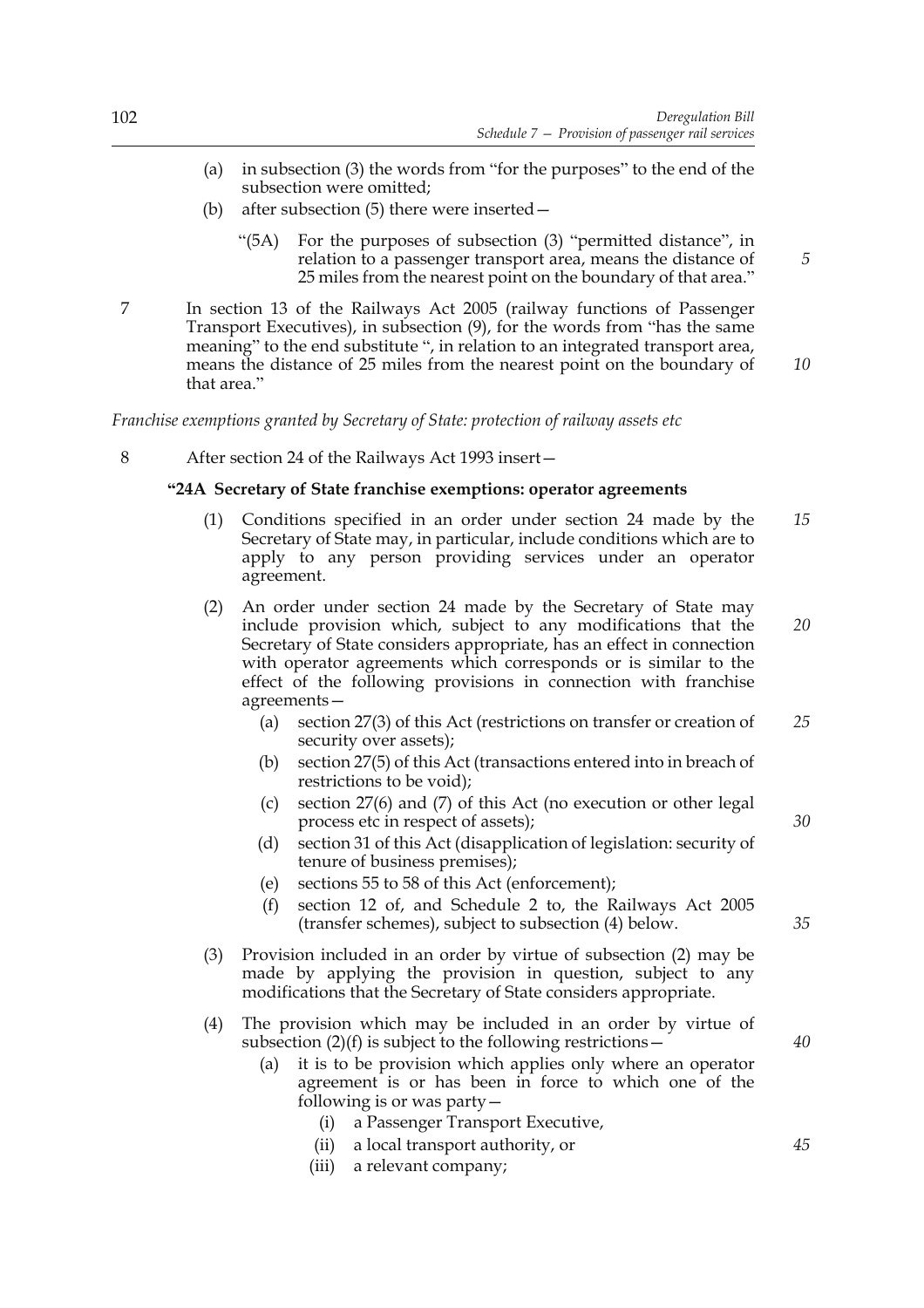- (b) the person entitled under the provision to make a transfer scheme is to be a Passenger Transport Executive or local transport authority which—
	- (i) is or was party to the operator agreement, or
	- (ii) is the owner, or one of the owners, of a relevant company which is or was party to the operator agreement;
- (c) the persons to whom assets may be transferred under a scheme made under the provision are to be—
	- (i) the Passenger Transport Executive or local transport authority which makes the scheme; *10*
	- (ii) any other Passenger Transport Executive or local transport authority which—
		- (a) is or was party to the operator agreement, or
		- (b) is the owner, or one of the owners, of a relevant company which is or was party to the operator agreement; *15*
	- (iii) a relevant company;
	- (iv) a person who is, or is to be, the operator under an operator agreement.
- (5) In this section—

"local transport authority" has the same meaning as in Part 2 of the Transport Act 2000 (see section 108(4) of that Act);

- "operator agreement" means any agreement which a person who has the benefit of a franchise exemption may enter into for another person ("the operator") to provide the services (or any part of the services) in respect of which the exemption is granted; *25*
- "Passenger Transport Executive" means a body which is such an Executive for the purposes of Part 2 of the Transport Act 1968; *30*

"relevant company" means—

- (a) a company that is wholly owned by a Passenger Transport Executive or a local transport authority, or
- (b) a company of which each owner is a Passenger Transport Executive or a local transport authority.' *35*

# *Minor correcting amendments*

- 9 (1) In section 30 of the Railways Act 1993 (duty of relevant franchising authority), subsection (3) is amended as follows.
	- (2) In paragraph  $(b)$  -
		- (a) for "notice" substitute "proposal";
		- (b) for "the proposal date specified for the purposes of subsection  $(5)(a)(ii)$  of that section" substitute "the date for the discontinuance of services specified in the proposal".
	- (3) In paragraph (c), for "subsection (2)" substitute "subsection (3)".

*5*

*20*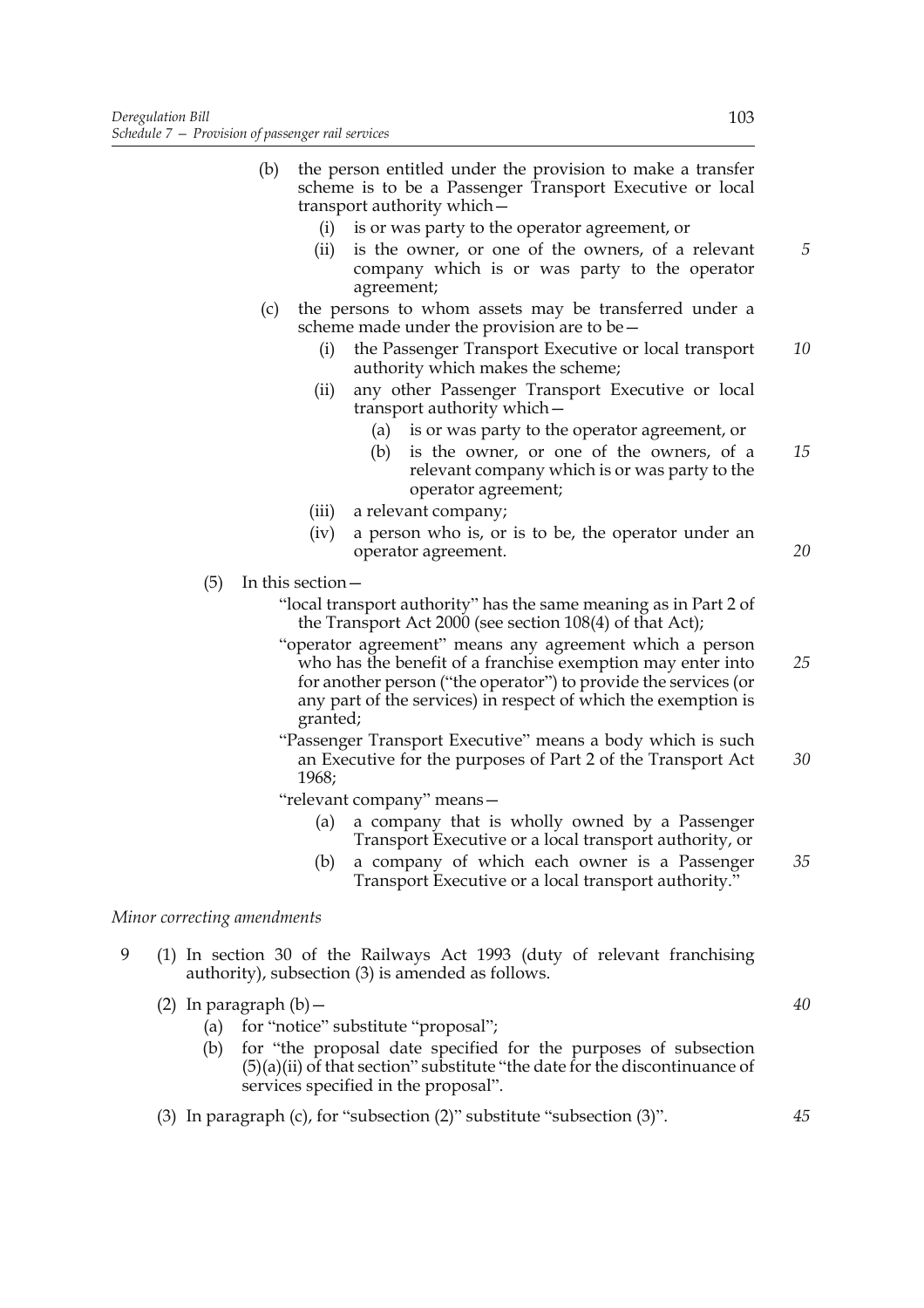### SCHEDULE 8 Section 24

#### REGULATION OF THE USE OF ROADS AND RAILWAYS

PART 1

PERMIT SCHEMES: REMOVAL OF REQUIREMENT FOR SECRETARY OF STATE APPROVAL

- 1 Part 3 of the Traffic Management Act 2004 (permit schemes) is amended as follows. *5*
- 2 (1) Section 33 (preparation of permit schemes) is amended as follows.
	- (2) For subsection (1) substitute  $-$ 
		- "(1) A local highway authority in England, or two or more such authorities acting together, may prepare a permit scheme.
		- (1A) A local highway authority in Wales, or two or more such authorities acting together, may prepare and submit to the Welsh Ministers a permit scheme."
	- (3) For subsection (2) substitute  $-$ 
		- "(2) The Secretary of State may direct a local highway authority in England, or two or more such authorities acting together, to prepare and give effect to a permit scheme which takes such form as the Secretary of State may direct. *15*
		- (2A) The Welsh Ministers may direct a local highway authority in Wales, or two or more such authorities acting together, to prepare and submit to them a permit scheme which takes such form as the Welsh Ministers may direct." *20*
- 3 After section 33 insert—

#### **"33A Implementation of local highway authority permit schemes: England**

- (1) This section applies to a permit scheme prepared by a local highway authority in England, or two or more such authorities acting together, in accordance with section 33(1) or (2). *25*
- (2) The scheme shall not have effect in the area of a participating authority unless the authority gives effect to it by order.
- (3) For the purposes of subsection (2) a local highway authority is a "participating authority" in relation to a permit scheme if it is the highway authority for any of the streets in which the scheme is to control the carrying out of works. *30*
- (4) An order under subsection (2)—
	- (a) must set out the scheme and specify the date on which the scheme is to come into effect, and *35*
	- (b) may (in accordance with permit regulations) include provisions which disapply or modify enactments to the extent specified in the order."
- 4 (1) Section 34 (implementation of local highway authority permit schemes) is amended as follows. *40*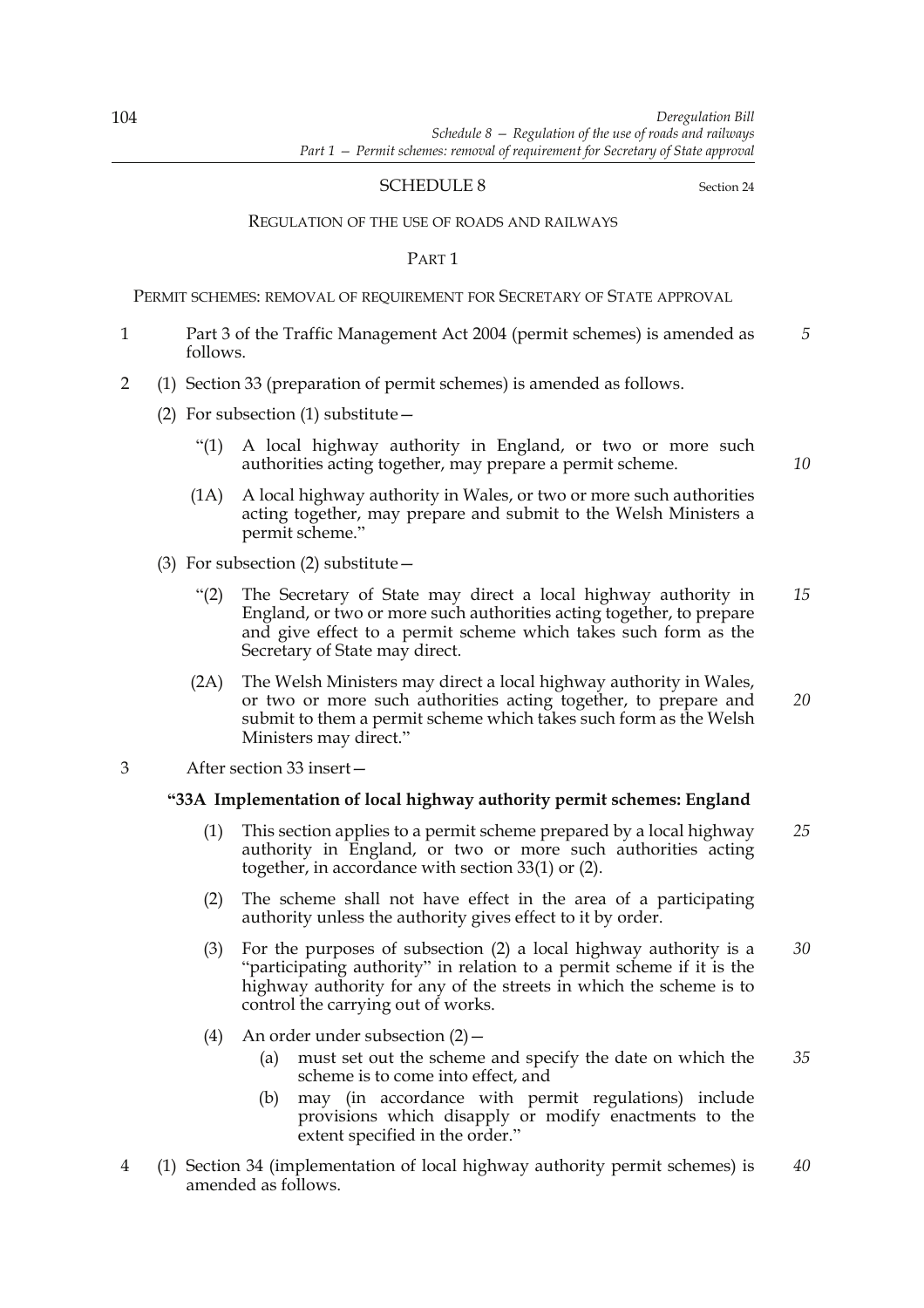- (2) In subsection  $(1)$ 
	- (a) after "prepared" insert "by a local highway authority in Wales";
	- (b) for "appropriate national authority ("the authority")" substitute "Welsh Ministers";
	- (c) for "33(1) or (2)" substitute "33(1A) or  $(2A)$ ".
- (3) In subsection (2), for "authority" substitute "Welsh Ministers".
- (4) In subsection (3), for "it approves" substitute "the Welsh Ministers approve".
- (5) In subsection (4), for "the authority by order gives" substitute "the Welsh Ministers by order give".
- (6) In the heading, at the end insert ": Wales".

*10*

*15*

*5*

5 For section 36 (variation and revocation of permit schemes) substitute—

#### **"36 Variation and revocation of permit schemes**

- (1) A local highway authority in England may by order vary or revoke a permit scheme to the extent that it has effect in the area of the authority by virtue of an order made by the authority under section 33A(2).
- (2) The Secretary of State may direct a local highway authority in England to vary or revoke a permit scheme by an order under subsection (1).
- (3) An order made by a local highway authority under subsection (1) may vary or revoke an order made by the authority under section 33A(2), or an order previously made by the authority under subsection (1). *20*
- (4) The Welsh Ministers may by order vary or revoke any permit scheme which for the time being has effect by virtue of an order made by them under section  $34(4)$  or  $35(2)$ . *25*
- (5) An order under subsection (4) may vary or revoke an order made by the Welsh Ministers under section 34(4) or 35(2), or an order previously made under subsection (4).
- (6) The Secretary of State may by order vary or revoke any permit scheme which for the time being has effect by virtue of an order made by the Secretary of State under section 35(2). *30*
- (7) An order under subsection (6) may vary or revoke an order made by the Secretary of State under section 35(2), or an order previously made under subsection (6).
- (8) An order under subsection (4) or (6) may relate to one or more permit schemes.
- (9) An order under this section may (in accordance with permit regulations) include provisions which disapply or modify enactments to the extent specified in the order."
- 6 (1) Section 37 (permit regulations) is amended as follows.
	- (2) In subsection (1)
		- (a) for "appropriate national authority" substitute "Secretary of State";

*35*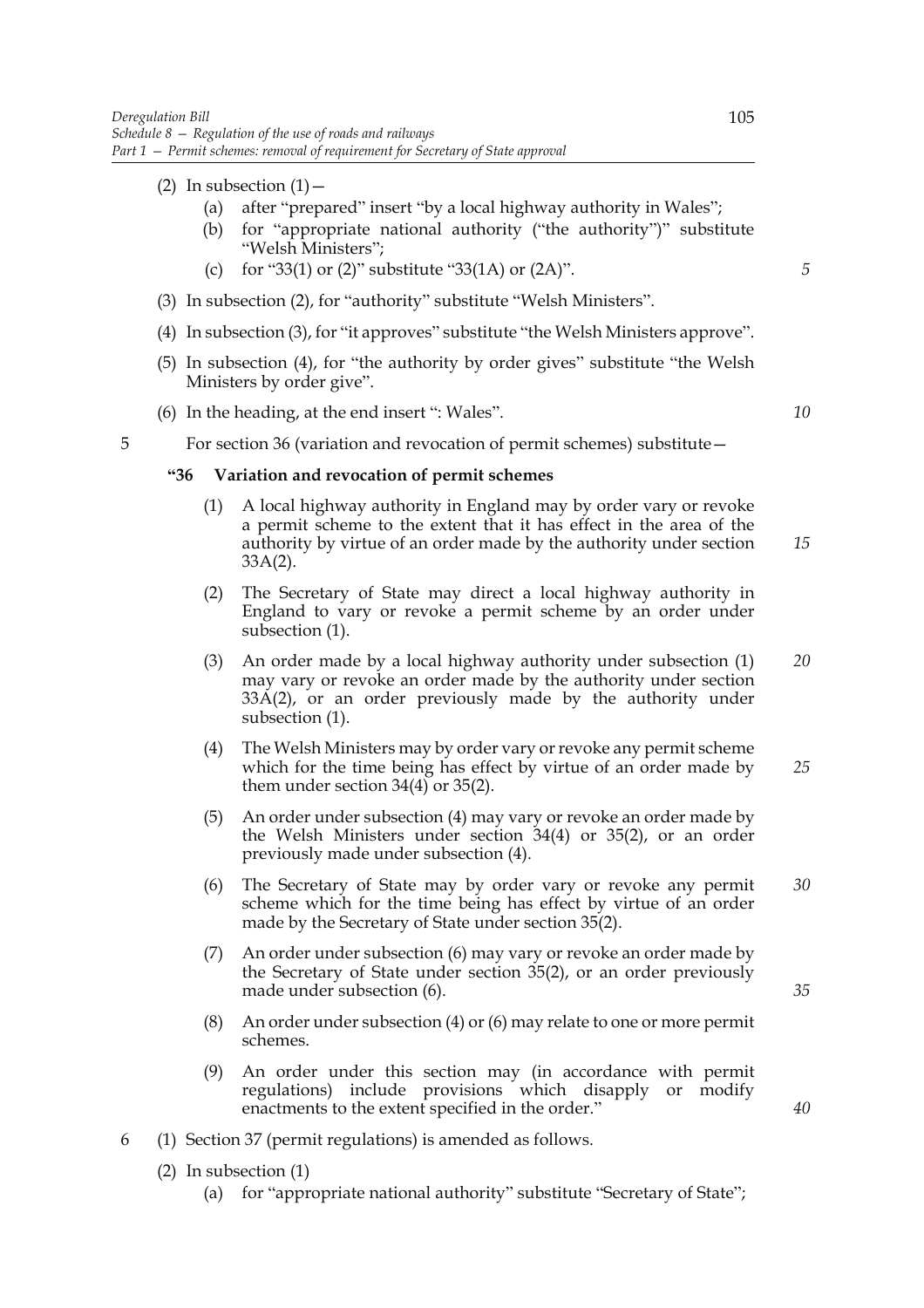- (b) omit "submission, approval,";
- (c) at the end insert "prepared by local highway authorities in England under section 33(1) or (2) or by the Secretary of State under section 33(3) or (4)".
- (3) After subsection (1) insert—
	- "(1A) The Welsh Ministers may by regulations ("permit regulations") make provision with respect to the content, preparation, submission, approval, operation, variation or revocation of permit schemes prepared by local highway authorities in Wales under section 33(1A) or (2A) or by the Welsh Ministers under section 33(3)."
- (4) After subsection (3) insert—
	- "(3A) Permit regulations made by the Secretary of State may impose requirements for the purpose of securing that permit schemes are kept under review."
- 7 (1) Section 39 (interpretation of Part 3) is amended as follows.
	- (2) In subsection (1), in paragraph (b) of the definition of "the appropriate national authority", for "National Assembly for Wales" substitute "Welsh Ministers".
	- (3) In subsection (3), after "power" insert "of the Secretary of State or the Welsh Ministers".
	- (4) After subsection (5) insert—
		- "(6) A statutory instrument containing regulations under this Part made by the Welsh Ministers is subject to annulment in pursuance of a resolution of the National Assembly for Wales."
- 8 (1) This paragraph applies to a permit scheme prepared by a local highway authority in England which, by virtue of an order made by the Secretary of State under section 34(4) of the Traffic Management Act 2004, has effect immediately before the date on which paragraphs 1 to 7 come into force. *25*
	- (2) On and after that date, the scheme is to be treated as if it had effect by virtue of an order made by the local highway authority under section 33A(2) of that Act. *30*

#### PART 2

#### ROAD HUMPS

- 9 The Highways Act 1980 is amended as follows.
- 10 In section 90A (construction of road humps by highway authority), in subsection (1)(b), for "the Secretary of State" substitute "the appropriate national authority". *35*
- 11 (1) Section 90B (additional powers of Secretary of State and Welsh Ministers) is amended as follows.
	- (2) In subsection  $(1)$ 
		- (a) in the opening words, for "Secretary of State" substitute "Welsh Ministers";

*5*

*10*

*20*

*15*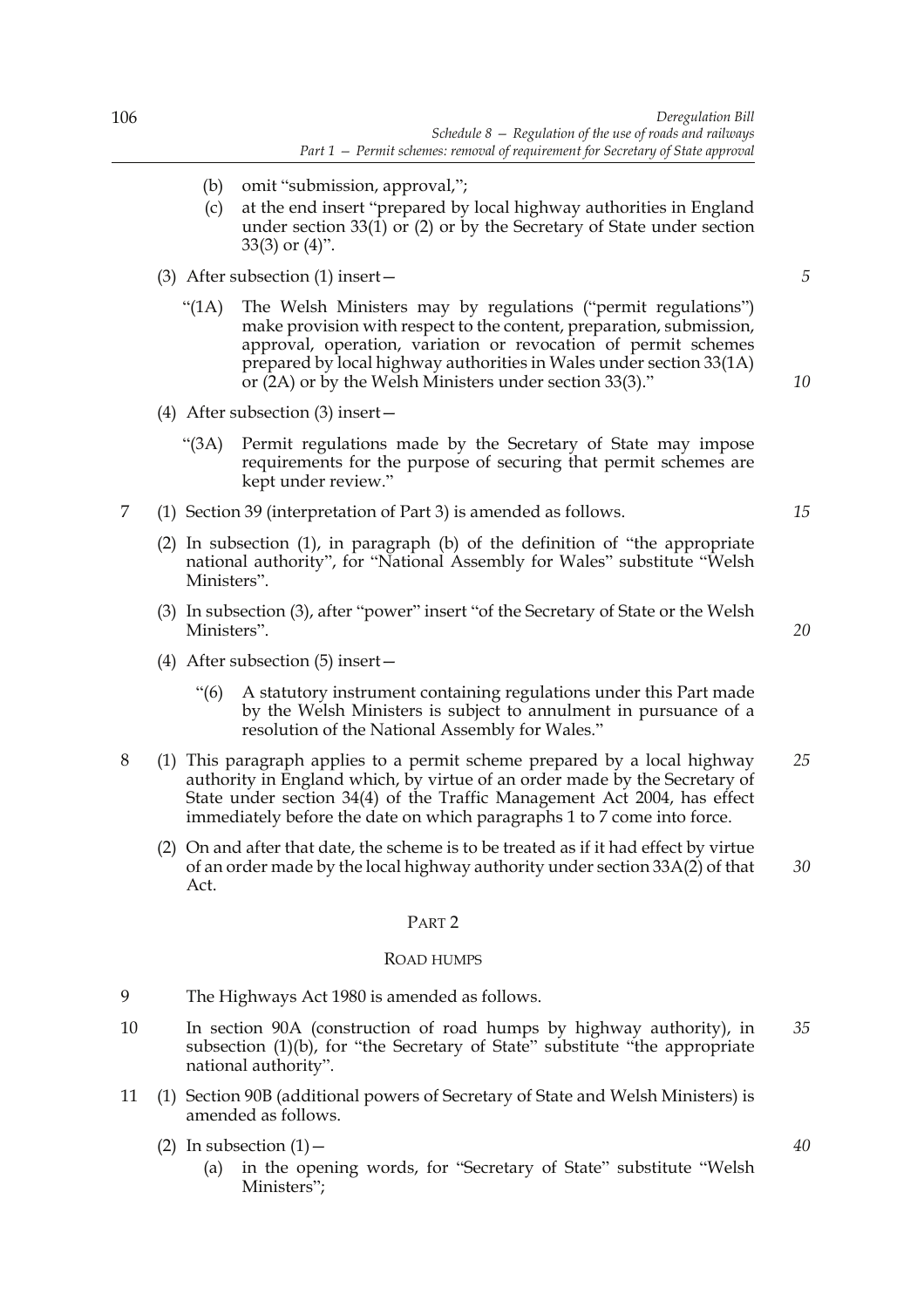- (b) in the opening words, for "he is" substitute "they are";
- (c) in paragraph (b), for "him" substitute "them";
- (d) in the closing words, for "him" substitute "them".
- (3) In subsection  $(3)$ 
	- (a) for "Secretary of State", in the first place those words occur, substitute "Welsh Ministers"; *5*
	- (b) for "Secretary of State has" substitute "Welsh Ministers have".
- (4) In subsection (4), for "Secretary of State" substitute "Welsh Ministers".
- (5) In subsection (5), for "Secretary of State so directs" substitute "Welsh Ministers so direct".
- (6) In subsection  $(6)$  -
	- (a) for "Secretary of State" substitute "Welsh Ministers";
	- (b) for "his" substitute "their".
- (7) In the heading, for "Secretary of State" substitute "Welsh Ministers".
- 12 (1) Section 90C (road humps: consultation and local inquiries) is amended as follows. *15*
	- (2) In subsection  $(1)$ 
		- (a) for the words from "Where the Secretary of State" to "he or they" substitute "Where a highway authority proposes to construct a road hump under section 90A, or the Welsh Ministers propose to construct a road hump under section 90B, the highway authority or the Welsh Ministers (as the case may be)";
		- (b) omit paragraph (a) and the "and" following it;
		- (c) in paragraph  $(b)$  -
			- (i) omit "other";
			- (ii) for "the Secretary of State" substitute "the appropriate national authority".
	- (3) For subsection (2) substitute  $-$ 
		- "(2) The highway authority or the Welsh Ministers (as the case may be) shall also comply with such requirements as may be specified in regulations made by the appropriate national authority in relation to— *30*
			- (a) the publication of  $-$ 
				- (i) details of proposals to construct road humps, and
				- (ii) procedures for making objections to such proposals, and *35*
			- (b) procedures for dealing with such objections.
		- (2A) Regulations under subsection (2)(b) may, in particular, contain provision about—
			- (a) local inquiries in relation to proposals to construct road humps, and *40*
			- (b) the application of subsections (2) to (5) of section 250 of the Local Government Act 1972 in relation to such inquiries, subject to such modifications as may be specified in the regulations."

*25*

*20*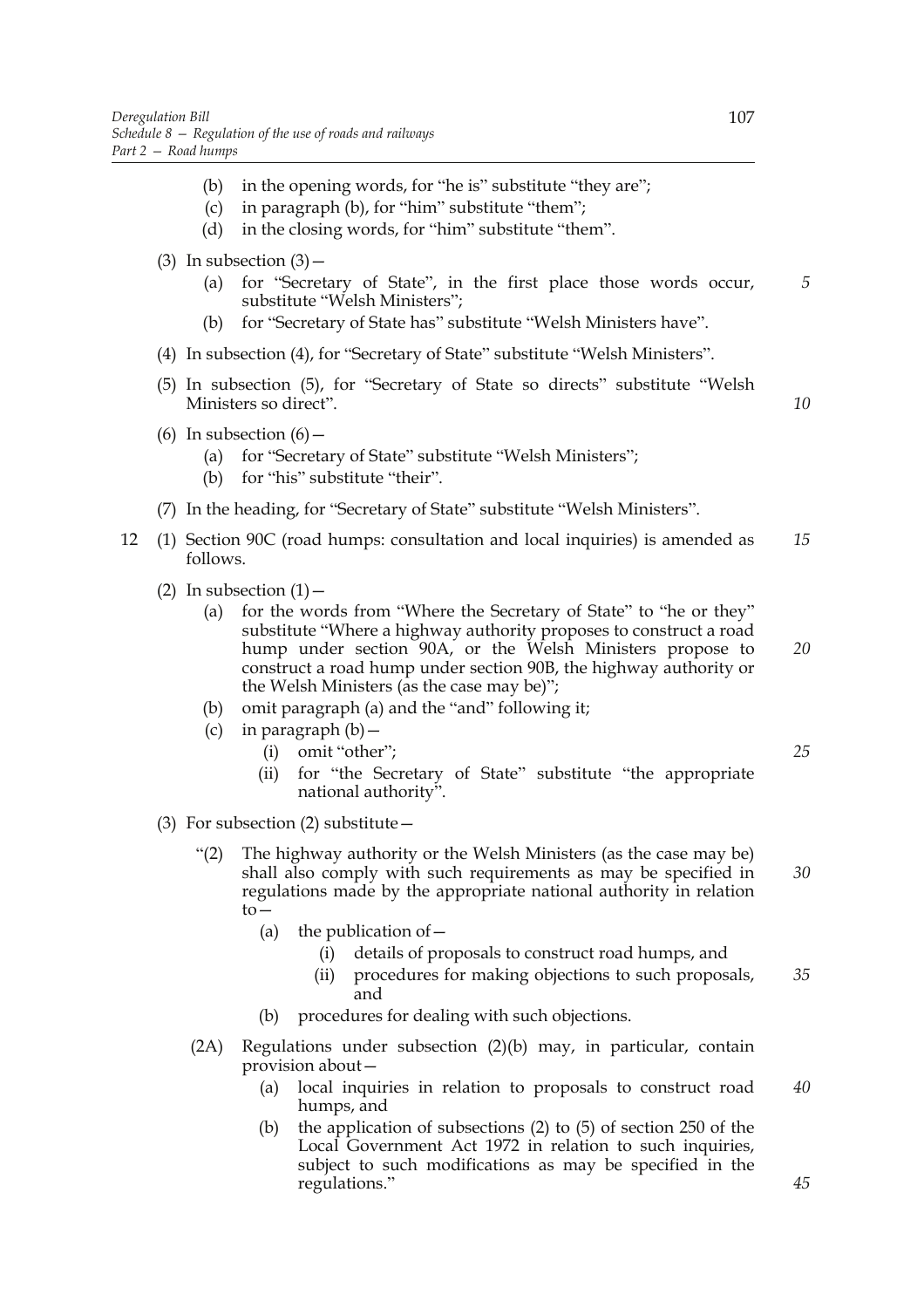- (5) In subsection  $(6)$  -(a) for "the Secretary of State" substitute "the appropriate national authority"; (b) for "he" substitute "it". 13 (1) Section 90D (regulations concerning construction and maintenance of road humps) is amended as follows. (2) In subsection  $(1)$  – (a) for "The Secretary of State" substitute "The appropriate national authority"; (b) for "him" substitute "the appropriate national authority". (3) In subsection  $(3)$  – (a) for "the Secretary of State" substitute "the appropriate national authority"; (b) for "he" substitute "it". (4) In subsection  $(4)$  – (a) for "the Secretary of State" substitute "the appropriate national authority"; (b) for "him" substitute "the appropriate national authority". 14 (1) Section 90E (status of road humps) is amended as follows. (2) In subsection (1B)(a), for "the Secretary of State" substitute "the appropriate national authority". (3) In subsection (2), in paragraph (a), for "the Secretary of State" substitute "the appropriate national authority". 15 In section 90F (meaning of "road hump" and interpretation of sections 90A to 90E), in subsection (2), after "In sections 90A to 90E above—" insert— "the appropriate national authority" means— (a) the Secretary of State, in relation to England; (b) the Welsh Ministers, in relation to Wales." 16 After section 90F insert— **"90FA Regulations under sections 90C and 90D** (1) Regulations under section 90C or 90D are to be made by statutory instrument. (2) Regulations under section 90C or 90D may— (a) include incidental, supplementary, consequential or transitional provision or savings; (b) make different provision for different purposes. (3) A statutory instrument containing regulations made by the Secretary of State under section 90C or 90D is subject to annulment in pursuance of a resolution of either House of Parliament. *5 10 15 20 25 30 35 40*
	- (4) A statutory instrument containing regulations made by the Welsh Ministers under section 90C or 90D is subject to annulment in pursuance of a resolution of the National Assembly for Wales."

(4) Omit subsections (3) to (5).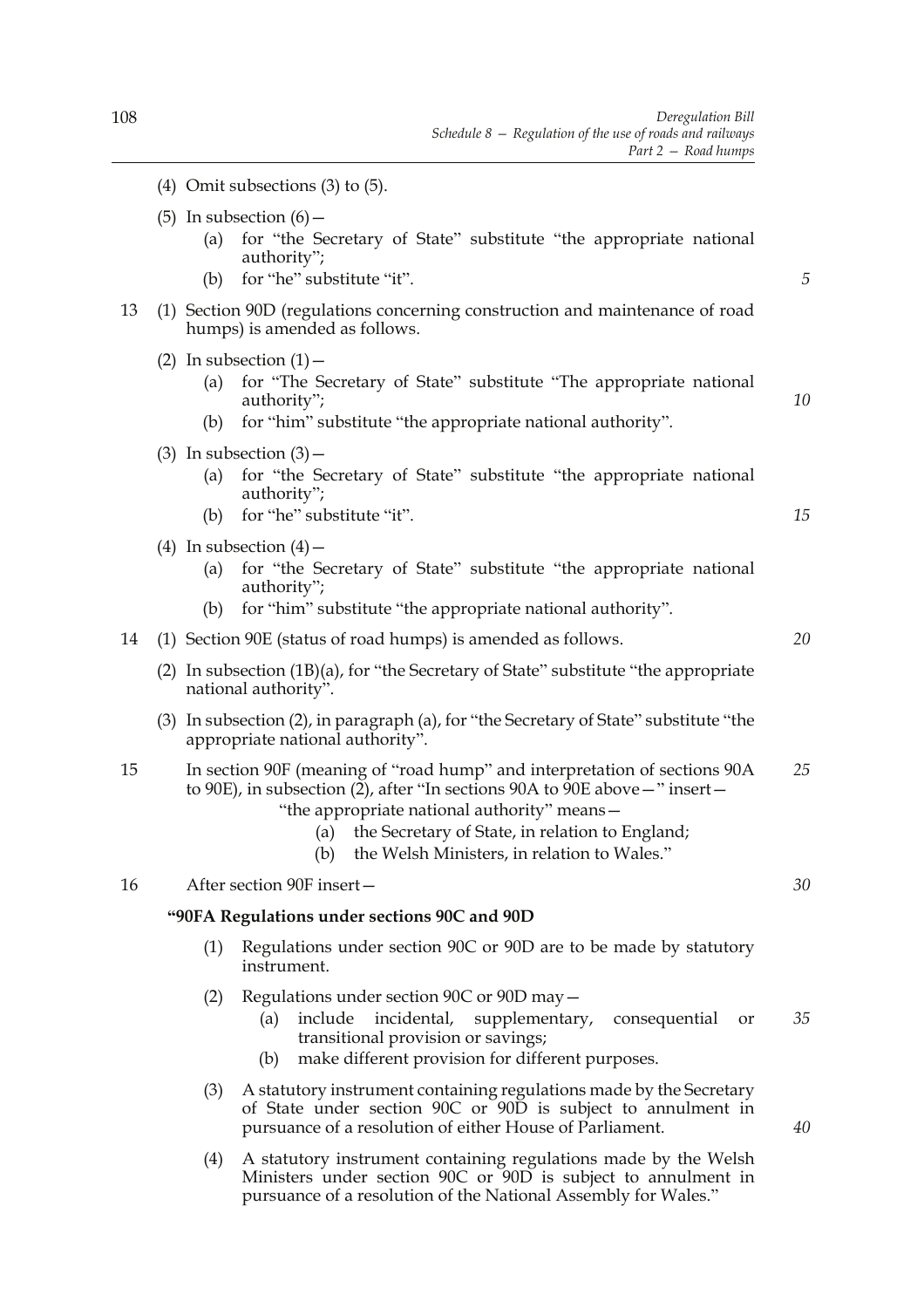- 17 In section 325 (provisions as to regulations, schemes and orders), after subsection (2A) insert—
	- "(2B) This section does not apply to regulations under section 90C or 90D (see section 90FA for provision about such regulations)."

#### PART 3

PEDESTRIAN CROSSINGS: REMOVAL OF REQUIREMENT TO INFORM SECRETARY OF STATE

- 18 In section 23(2) of the Road Traffic Regulation Act 1984—
	- (a) omit paragraph (c) (which requires that the Secretary of State or, in relation to Wales, the Welsh Ministers be informed in writing before certain pedestrian crossings are established or removed etc.);
	- (b) omit the "and" before that paragraph.

### PART 4

#### OFF-ROAD MOTORING EVENTS

19 In section 13A(1) of the Road Traffic Act 1988 (list of motoring offences which do not apply for authorised off-road motoring events), after "2" insert ", 2B". *15*

#### PART 5

#### TESTING OF VEHICLES

- 20 In section 52 of the Road Traffic Act 1988 (supplementary provisions about tests etc of goods vehicles), in subsection (2) (which confers power on the Secretary of State to provide and maintain stations and apparatus for the carrying out of examinations of certain goods vehicles), for the words from "provide and maintain" to the end of the subsection substitute "— *20*
	- (a) provide and maintain stations where examinations of goods vehicles under regulations under section 49 or under section 50 of this Act may be carried out,
	- (b) designate premises as stations where such examinations may be carried out, and
	- (c) provide and maintain apparatus for the carrying out of such examinations."
- 21 (1) Section 46 of that Act (provision which may be included in regulations under section 45 of that Act about tests of the condition of vehicles other than certain goods vehicles) is amended as follows.
	- (2) In subsection (1), after paragraph (j) insert—
		- "(ja) the charges to be paid to the Secretary of State by persons occupying premises designated under section 8(3)(b) of the Passenger Vehicles Act 1981 as stations where inspections of public service vehicles may be carried out where the charges are in connection with— *35*
			- (i) the provision by the Secretary of State of vehicle examiners to examine public service vehicles on the premises, *40*

*25*

*10*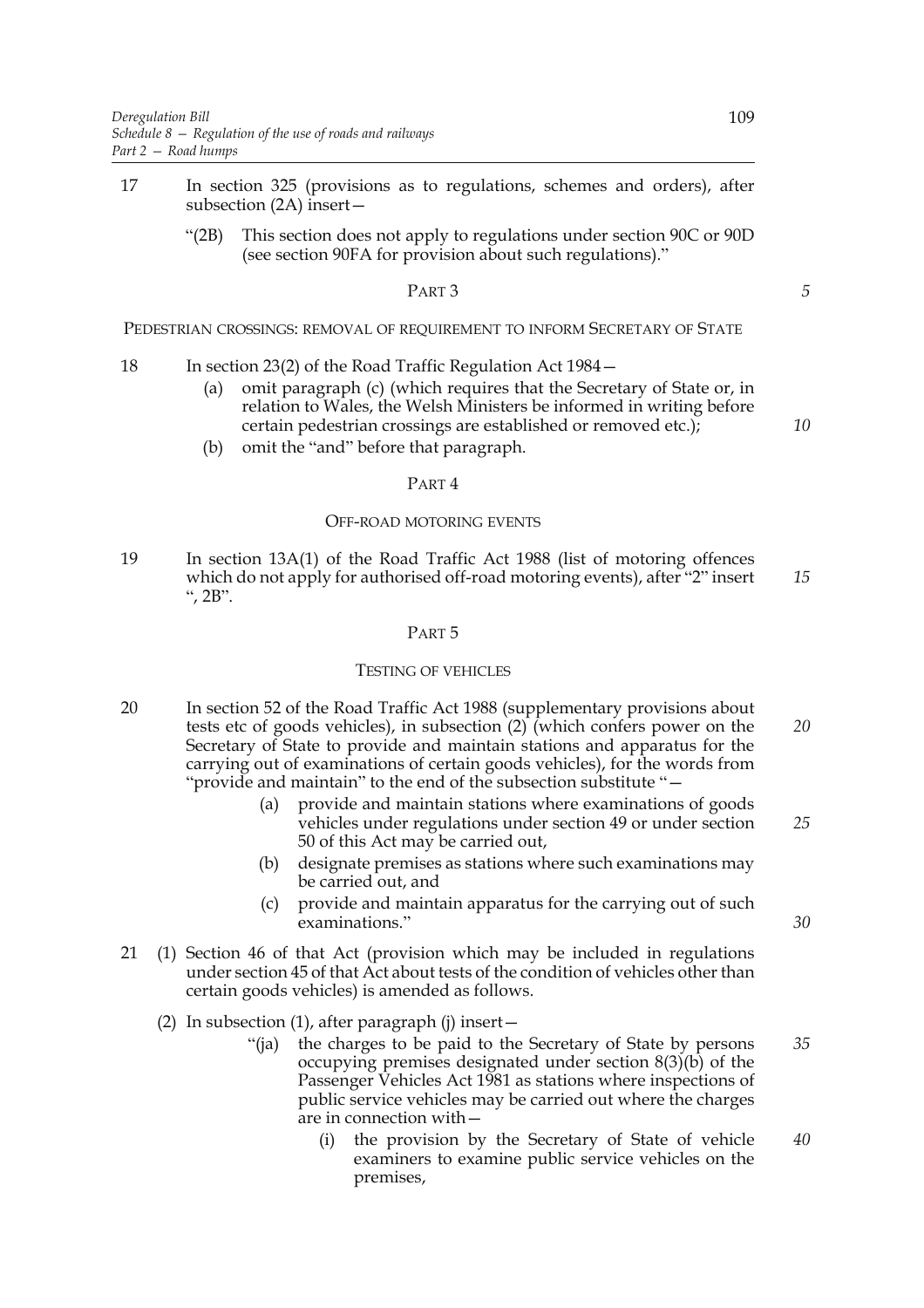- (ii) the issue of test certificates or notifications of the refusal of test certificates in respect of examinations of public service vehicles carried out on the premises,
- (iii) the issue of duplicates or copies of test certificates issued in respect of such examinations, and
- (iv) the correction of errors in test certificates so issued,".
- (3) In that subsection, omit the "and" at the end of paragraph (k) and insert—
	- "(ka) the keeping by persons mentioned in paragraph (ja) of registers of test certificates in the prescribed form and containing the prescribed particulars, and the inspection of such registers by such persons and in such circumstances as may be prescribed,".
- (4) In that subsection, after paragraph (l) insert ", and
	- (m) the keeping of records by persons mentioned in paragraph (ja) and the providing by them of returns and information to the Secretary of State."
- (5) In subsection (4), after "subsection  $(1)(j)$ " insert "or  $(ja)$ ".
- 22 (1) Section 51 of that Act (particular aspects of regulations under section 49 of that Act dealing with the testing of certain goods vehicles etc) is amended as follows.
	- (2) In subsection (1), after paragraph  $(k)$  insert  $-$ 
		- "(ka) make provision as to the charges to be paid to the Secretary of State by persons occupying premises designated under section 52(2)(b) as stations where examinations of goods vehicles may be carried out where the charges are in connection with—
			- (i) the provision by the Secretary of State of vehicle examiners to examine goods vehicles on the premises,
			- (ii) the issue of test certificates or notifications of the refusal of test certificates in respect of examinations of goods vehicles carried out on the premises, *30*
			- (iii) the issue of duplicates or copies of test certificates issued in respect of such examinations, and
			- (iv) the correction of errors in test certificates so issued,".
	- (3) In that subsection, after paragraph (ka) (as inserted by sub-paragraph (2) above) insert— *35*
		- "(kb) the keeping by persons mentioned in paragraph (ka) of registers of test certificates in the prescribed form and containing the prescribed particulars, and the inspection of such registers by such persons and in such circumstances as may be prescribed,
		- (kc) the keeping of records by persons mentioned in paragraph (ka) and the providing by them of returns and information to the Secretary of State,".
	- (4) After subsection (1) insert—
		- "(1A) The provision which may be made by virtue of subsection  $(1)(ka)$ above includes provision requiring—

*5*

*10*

*15*

*20*

*25*

*40*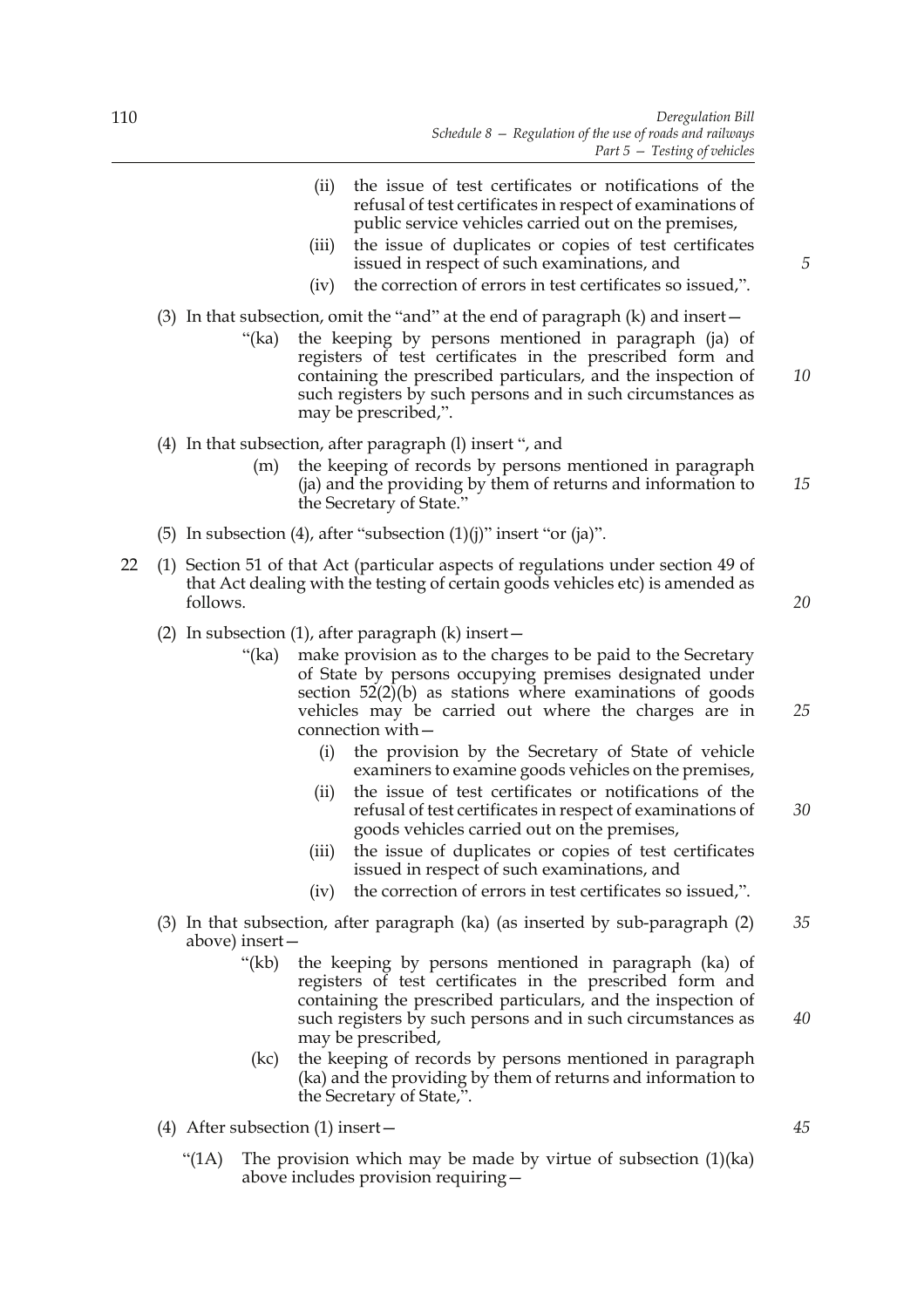- (a) the making to the Secretary of State at prescribed times of payments, of such amounts as may be determined by him in accordance with regulations, on account of charges that may become payable, and
- (b) where forms for test certificates and notifications of the refusal of test certificates are supplied by the Secretary of State, the payment to him of charges for the supply of such forms,

and for the repayment, in prescribed circumstances, of such payments received by the Secretary of State."

#### PART 6

#### RAIL VEHICLE ACCESSIBILITY REGULATIONS: EXEMPTION ORDERS

- 23 The Equality Act 2010 is amended as follows.
- 24 (1) Section 183 (exemptions from rail vehicle accessibility regulations) is amended as follows.
	- (2) Omit subsection (3) (power to make regulations as to exemption orders: applications etc).
	- (3) After subsection (6) insert—
		- "(7) Section 207(2) does not require an exemption order to be made by statutory instrument; but such an order is as capable of being amended or revoked as an order made by statutory instrument." *20*
- 25 In consequence of paragraph 24—
	- (a) omit section 184 (procedure for making exemption orders);
	- (b) in section 185 (annual report on exemption orders)—
		- (i) omit subsection  $(1)(b)$ ;
		- (ii) in subsection  $(2)(b)$ , for "sections 183(4) and 184(2)" substitute "section  $183(4)$ ";
	- (c) in section 208 (Ministers of the Crown,  $etc$ )
		- (i) omit subsection  $(5)(g)$ ;
		- (ii) omit subsection  $(7)(a)$ .
- 26 (1) This paragraph applies to an exemption order made by statutory instrument under section 183(1) of the Equality Act 2010, or treated as so made, before the date on which paragraph 19(3) comes into force.
	- (2) The order is to be treated as having been made otherwise than by statutory instrument; but is to be as capable of being amended or revoked as an order made by statutory instrument. *35*

*5*

*10*

*15*

*25*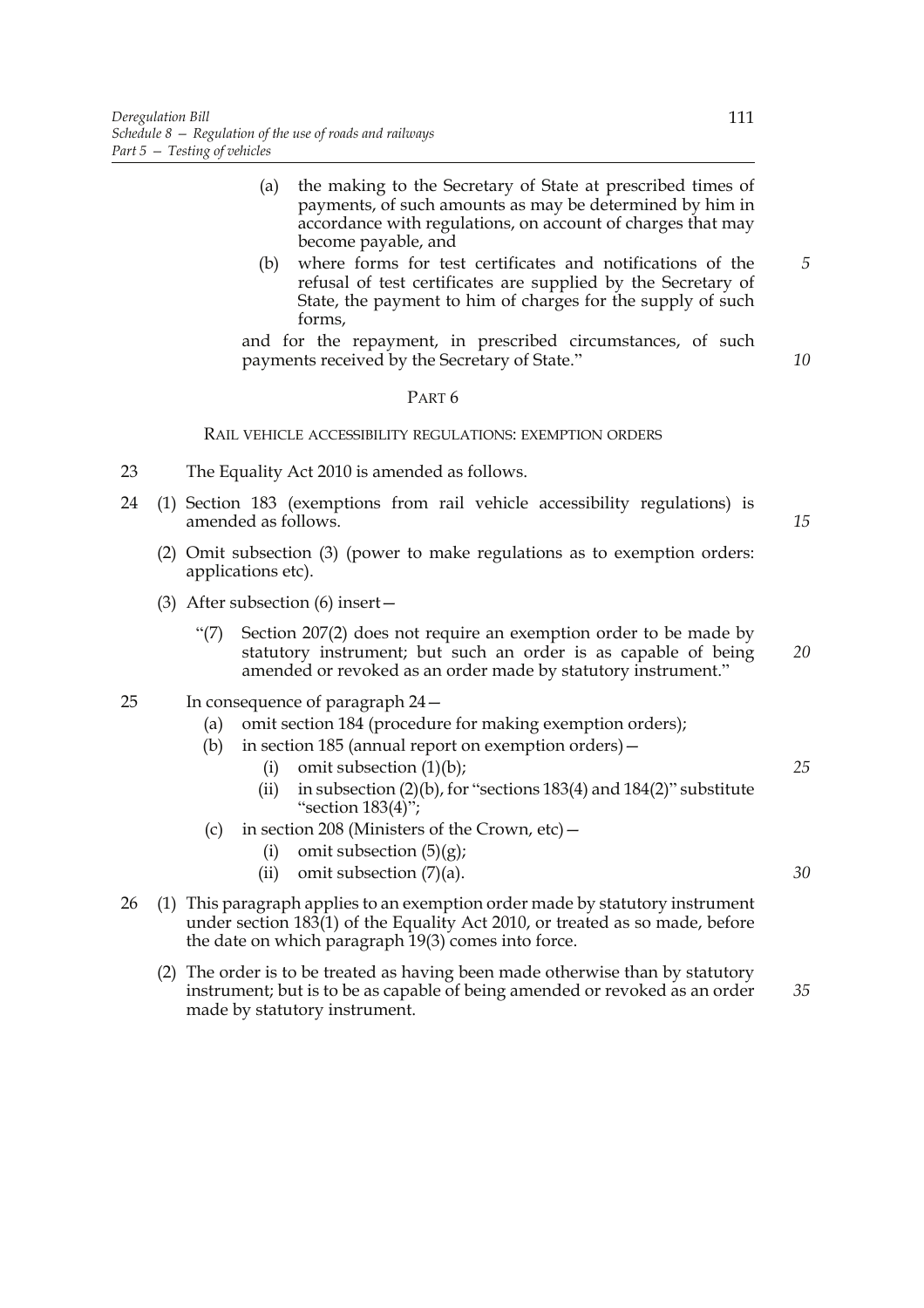#### SCHEDULE 9 Section 25

#### ENFORCEMENT OF TRANSPORT LEGISLATION

#### PART 1

### DRINK AND DRUG DRIVING OFFENCES

*Removal of "statutory option" to have breath specimen replaced: road and rail transport*

- 1 (1) In section 8 of the Road Traffic Act 1988 (choice of specimens of breath), omit subsections (2), (2A), (3) and (4).
	- (2) The amendments in sub-paragraphs (3) to (5) are made in consequence of sub-paragraph (1).
	- (3) In the Road Traffic Act 1988—
		- (a) for the heading of section 8 substitute "Breath specimen showing higher alcohol level to be disregarded";
		- (b) in section 8(1), omit "Subject to subsection (2) below,";
		- (c) in section 195(3), omit "8(3),";
		- (d) in section 195(4), omit "8(3),";
		- (e) in section 195(4A), omit "8(3) or".
	- (4) In the Serious Organised Crime and Police Act 2005, omit section 154(7).
	- (5) In the Scotland Act 2012, omit section 20(2) to (4).
- 2 (1) In Chapter 1 of Part 2 of the Transport and Works Act 1992 (safety of railways etc: offences involving drink or drugs), in section 32 (choice of specimens of breath), omit subsections (2) to (4). *20*
	- (2) In consequence of sub-paragraph (1), for the heading of that section substitute "Breath specimen showing higher alcohol level to be disregarded".

*No need for preliminary breath test before evidential breath test: road transport*

- 3 (1) The Road Traffic Act 1988 is amended as follows.
	- (2) In section 7 (provision of specimens for analysis), for subsection (2) substitute—
		- "(2) A constable may make a requirement under this section to provide specimens of breath only if—
			- (a) the requirement is made at a police station or a hospital,
			- (b) the requirement is imposed in circumstances where section 6(5) of this Act applies, or
			- (c) the constable is in uniform."
	- (3) Omit subsections (2A) and (2B).
	- (4) After subsection (2C) insert—
		- "(2CA) For the purposes of subsection (2C) "a relevant breath test" is a procedure involving the provision by the person concerned of a specimen of breath to be used for the purpose of obtaining an

*10*

*15*

*5*

*25*

*30*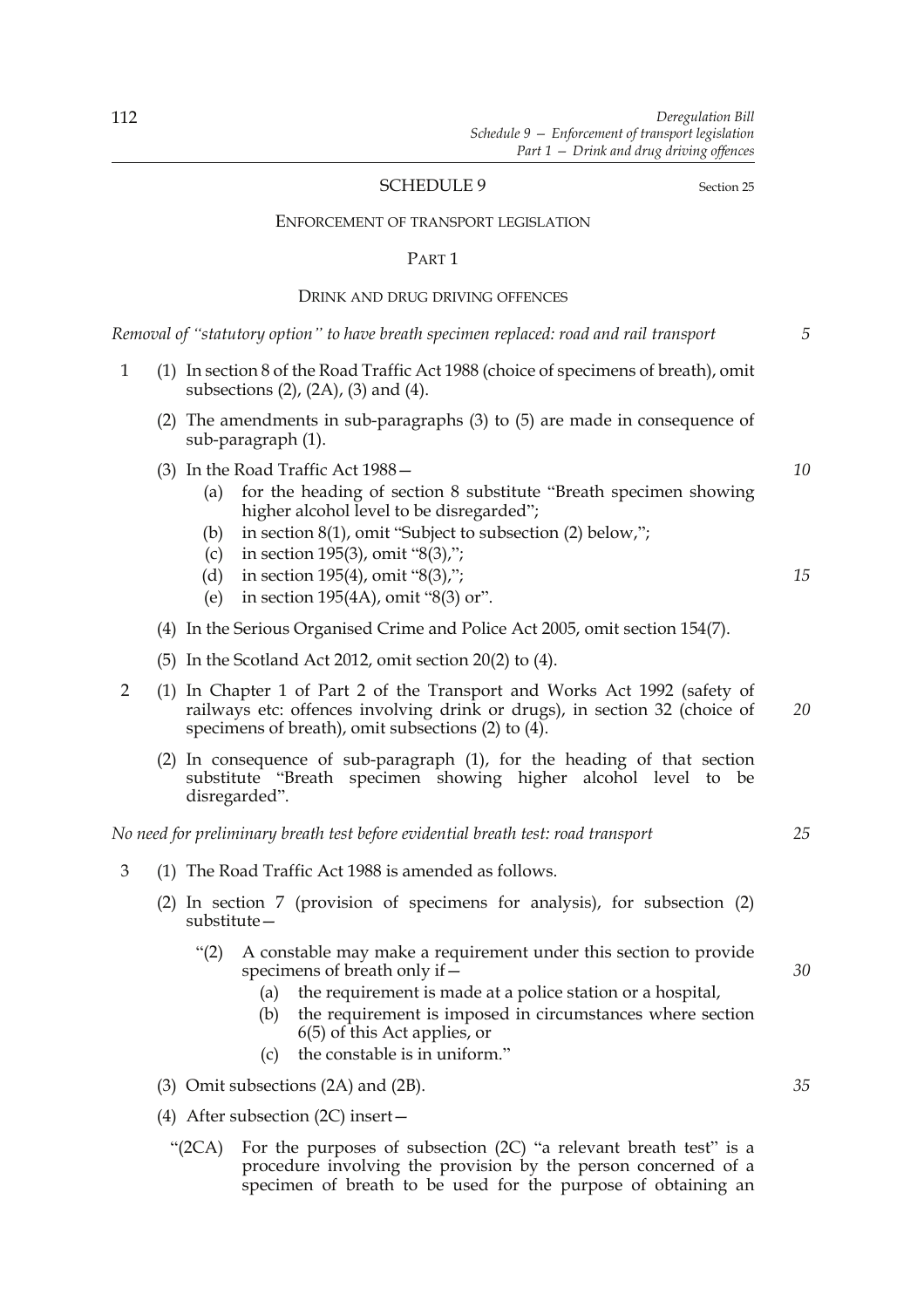indication whether the proportion of alcohol in his breath or blood is likely to exceed the prescribed limit."

- (5) After subsection (5) insert—
	- "(5A) A constable may arrest a person without warrant if  $-$ 
		- (a) the person fails to provide a specimen of breath when required to do so in pursuance of this section, and
		- (b) the constable reasonably suspects that the person has alcohol in his body."

*Removing restriction that evidential breath test must be taken at police station: rail transport*

- 4 (1) In Chapter 1 of Part 2 of the Transport and Works Act 1992 (safety of railways etc: offences involving drink or drugs), section 31 (provision of specimens for analysis) is amended as follows. *10*
	- (2) For subsection (2) substitute—
		- "(2) A constable may make a requirement under this section to provide specimens of breath only if—
			- (a) the requirement is made at a police station or a hospital, or
			- (b) the constable is in uniform."
	- (3) After subsection (7) insert—
		- "(7A) A constable may arrest a person without warrant if  $-$ 
			- (a) the person fails to provide a specimen of breath when required to do so in pursuance of this section, and *20*
			- (b) the constable reasonably suspects that the person has alcohol in his body."

*Health care professionals advising whether condition is due to drugs: road and rail transport*

- 5 In section 7 of the Road Traffic Act 1988 (provision of specimens for analysis), in subsection (3)(c) (medical advice that person's condition might be due to drugs), after "advised by a medical practitioner" insert "or a registered health care professional". *25*
- 6 In section 31 of the Transport and Works Act 1992 (provision of specimens for analysis)—
	- (a) in subsection  $(4)(c)$  (medical advice that person's condition might be due to drugs), after "advised by a medical practitioner" insert "or a registered health care professional";
	- (b) omit subsections (9A), (9B) and (9C).

*Further extension of role of health care professionals: road and rail transport*

- 7 The Road Traffic Act 1988 is amended in accordance with paragraphs 8 and 9.
- 8 (1) Section 7A (specimens of blood taken from persons incapable of consenting) is amended as follows.
	- (2) In subsections (1) and (2)(a), for "a medical practitioner" substitute "a medical or health care practitioner". *40*

*5*

*15*

*30*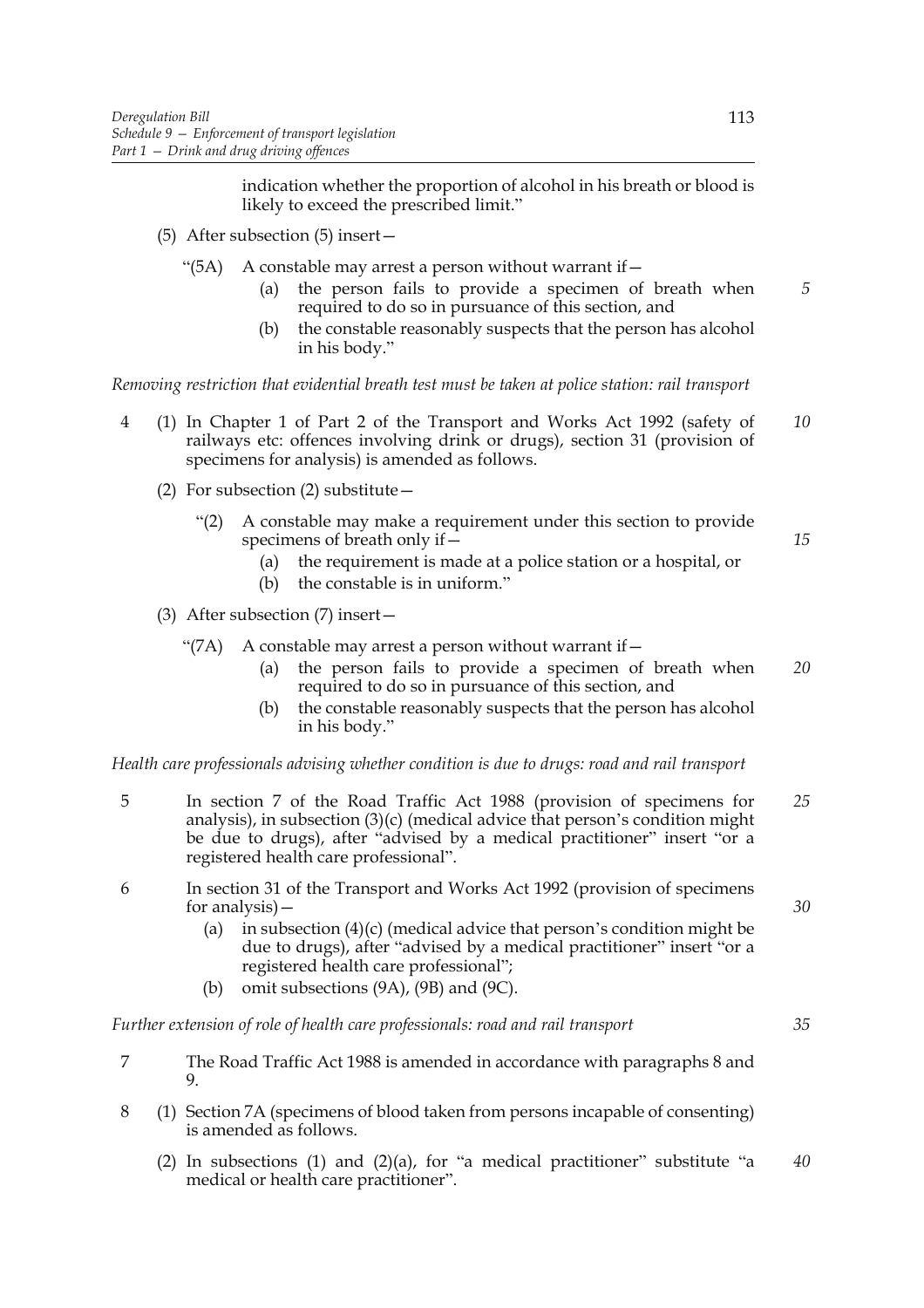- (3) In subsection (2)(b), for "a medical practitioner other than a police medical practitioner" substitute "a practitioner other than a police medical or health care practitioner".
- (4) In subsection  $(2)(b)(i)$ , for "to made to a police medical practitioner" substitute "to be made to a police medical or health care practitioner".
- (5) In subsection  $(2)(b)(ii)$ , omit "medical".
- (6) In subsection (3), for "a medical practitioner" substitute "a medical or health care practitioner".
- (7) For subsection (7) substitute—
	- "(7) In this section—

*10*

*15*

*5*

- "medical or health care practitioner" means a medical practitioner or a registered health care professional;
- "police medical or health care practitioner" means a medical practitioner, or a registered health care professional, who is engaged under any agreement to provide medical or health care services for purposes connected with the activities of a police force."
- 9 In section 11 (interpretation), in subsection (4) (providing a specimen of blood), omit "by a medical practitioner or, if it is taken in a police station,".
- 10 In consequence of paragraphs 8 and 9, in section 15 of the Road Traffic Offenders Act 1988 (use of specimens in proceedings for certain offences under the Road Traffic Act), in subsection (4) (circumstances in which specimen of blood is to be disregarded)— *20*
	- (a) in paragraph (a), for the words from "and either" to the end of the paragraph substitute "by a medical practitioner or a registered health care professional"; *25*
	- (b) in paragraph (b), after "medical practitioner" insert "or a registered health care professional".
- 11 The Transport and Works Act 1992 is amended in accordance with paragraphs 12 and 13.
- 12 (1) Section 31A (specimens of blood taken from persons incapable of consenting) is amended as follows.
	- (2) In subsections (1) and (2)(a), for "a medical practitioner" substitute "a medical or health care practitioner".
	- (3) In subsection (2)(b), for "a medical practitioner other than a police medical practitioner" substitute "a practitioner other than a police medical or health care practitioner". *35*
	- (4) In subsection  $(2)(b)(i)$ , for "to made to a police medical practitioner" substitute "to be made to a police medical or health care practitioner".
	- (5) In subsection  $(2)(b)(ii)$ , omit "medical".
	- (6) In subsection (3), for "a medical practitioner" substitute "a medical or health care practitioner".
	- (7) For subsection (7) substitute—
		- "(7) In this section—

*40*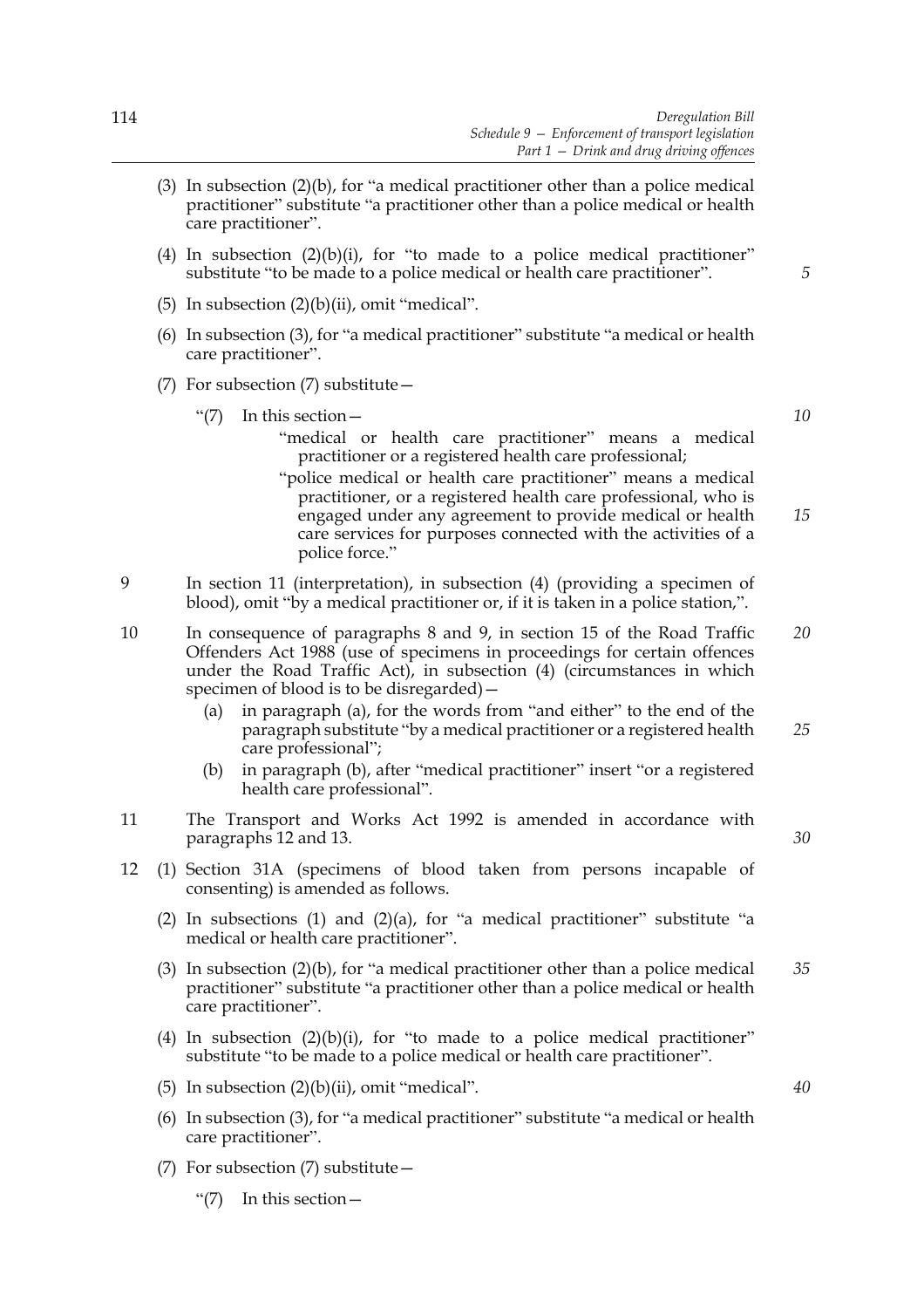| 13<br>In section 38 (interpretation of Chapter 1), in subsection $(5)(b)$ (providing a<br>specimen of blood), omit "by a medical practitioner or, if it is taken in a<br>police station,".<br>Application of Road Traffic Act provisions in shipping regime<br>14<br>(1) In Part 4 of the Railways and Transport Safety Act 2003 (shipping: alcohol<br>and drugs), section 83 (specimens, etc) is amended as follows.<br>(2) After subsection $(1)$ (but before the table) insert $-$<br>The references in the table to provisions of the Road Traffic Act 1988<br>" $(1A)$<br>or the Road Traffic Offenders Act 1988 are, subject to any contrary<br>intention expressed in this Part or in any other enactment, references<br>to those provisions as amended from time to time."<br>(3) The table is amended as follows.<br>(4) In the entry for sections 6A to 6E of the Road Traffic Act 1988, in the third<br>column, at the end insert-<br>"In section 6C, the following shall be disregarded –<br>in subsection $(1)(b)$ , the words following "in his<br>(a)<br>body";<br>subsection (3).<br>(b)<br>In section 6D, subsection (1)(b) shall be disregarded."<br>(5) In the entry for section 7 of the Road Traffic Act 1988, in the third column -<br>after the first sentence insert-<br>(a)<br>"Subsection (1A) shall be disregarded.<br>In subsection $(2)(b)$ , the reference to the circumstances in<br>which section $6(5)$ of the 1988 Act applies shall be<br>treated as a reference to the circumstances in which<br>the following provision of this table applies:<br>paragraph (c) of the modifications specified for<br>section 6 of the 1988 Act.";<br>in the last sentence, for "or 4" substitute ", 4 or 5A".<br>(b)<br>(6) In the entry for section 8 of the Road Traffic Act 1988, in the second column,<br>for "Choice of specimen of breath" substitute "Breath specimen showing<br>higher alcohol level to be disregarded".<br>(7) In the entry for section 10 of the Road Traffic Act 1988, in the third column -<br>in paragraph (b), for "or $5$ " substitute ", $5$ or $5A$ ";<br>(a)<br>before the last sentence insert-<br>(b)<br>"In subsection (2), paragraph (c) shall be disregarded." |  | "medical or health care practitioner" means a medical<br>practitioner or a registered health care professional;<br>"police medical or health care practitioner" means a medical<br>practitioner, or a registered health care professional, who is<br>engaged under any agreement to provide medical or health<br>care services for purposes connected with the activities of a<br>police force." | 5  |
|-----------------------------------------------------------------------------------------------------------------------------------------------------------------------------------------------------------------------------------------------------------------------------------------------------------------------------------------------------------------------------------------------------------------------------------------------------------------------------------------------------------------------------------------------------------------------------------------------------------------------------------------------------------------------------------------------------------------------------------------------------------------------------------------------------------------------------------------------------------------------------------------------------------------------------------------------------------------------------------------------------------------------------------------------------------------------------------------------------------------------------------------------------------------------------------------------------------------------------------------------------------------------------------------------------------------------------------------------------------------------------------------------------------------------------------------------------------------------------------------------------------------------------------------------------------------------------------------------------------------------------------------------------------------------------------------------------------------------------------------------------------------------------------------------------------------------------------------------------------------------------------------------------------------------------------------------------------------------------------------------------------------------------------------------------------------------------------------------------------------------------------------------------------------------------------------------------------------------------|--|--------------------------------------------------------------------------------------------------------------------------------------------------------------------------------------------------------------------------------------------------------------------------------------------------------------------------------------------------------------------------------------------------|----|
|                                                                                                                                                                                                                                                                                                                                                                                                                                                                                                                                                                                                                                                                                                                                                                                                                                                                                                                                                                                                                                                                                                                                                                                                                                                                                                                                                                                                                                                                                                                                                                                                                                                                                                                                                                                                                                                                                                                                                                                                                                                                                                                                                                                                                             |  |                                                                                                                                                                                                                                                                                                                                                                                                  | 10 |
|                                                                                                                                                                                                                                                                                                                                                                                                                                                                                                                                                                                                                                                                                                                                                                                                                                                                                                                                                                                                                                                                                                                                                                                                                                                                                                                                                                                                                                                                                                                                                                                                                                                                                                                                                                                                                                                                                                                                                                                                                                                                                                                                                                                                                             |  |                                                                                                                                                                                                                                                                                                                                                                                                  |    |
|                                                                                                                                                                                                                                                                                                                                                                                                                                                                                                                                                                                                                                                                                                                                                                                                                                                                                                                                                                                                                                                                                                                                                                                                                                                                                                                                                                                                                                                                                                                                                                                                                                                                                                                                                                                                                                                                                                                                                                                                                                                                                                                                                                                                                             |  |                                                                                                                                                                                                                                                                                                                                                                                                  |    |
|                                                                                                                                                                                                                                                                                                                                                                                                                                                                                                                                                                                                                                                                                                                                                                                                                                                                                                                                                                                                                                                                                                                                                                                                                                                                                                                                                                                                                                                                                                                                                                                                                                                                                                                                                                                                                                                                                                                                                                                                                                                                                                                                                                                                                             |  |                                                                                                                                                                                                                                                                                                                                                                                                  |    |
|                                                                                                                                                                                                                                                                                                                                                                                                                                                                                                                                                                                                                                                                                                                                                                                                                                                                                                                                                                                                                                                                                                                                                                                                                                                                                                                                                                                                                                                                                                                                                                                                                                                                                                                                                                                                                                                                                                                                                                                                                                                                                                                                                                                                                             |  |                                                                                                                                                                                                                                                                                                                                                                                                  | 15 |
|                                                                                                                                                                                                                                                                                                                                                                                                                                                                                                                                                                                                                                                                                                                                                                                                                                                                                                                                                                                                                                                                                                                                                                                                                                                                                                                                                                                                                                                                                                                                                                                                                                                                                                                                                                                                                                                                                                                                                                                                                                                                                                                                                                                                                             |  |                                                                                                                                                                                                                                                                                                                                                                                                  |    |
|                                                                                                                                                                                                                                                                                                                                                                                                                                                                                                                                                                                                                                                                                                                                                                                                                                                                                                                                                                                                                                                                                                                                                                                                                                                                                                                                                                                                                                                                                                                                                                                                                                                                                                                                                                                                                                                                                                                                                                                                                                                                                                                                                                                                                             |  |                                                                                                                                                                                                                                                                                                                                                                                                  | 20 |
|                                                                                                                                                                                                                                                                                                                                                                                                                                                                                                                                                                                                                                                                                                                                                                                                                                                                                                                                                                                                                                                                                                                                                                                                                                                                                                                                                                                                                                                                                                                                                                                                                                                                                                                                                                                                                                                                                                                                                                                                                                                                                                                                                                                                                             |  |                                                                                                                                                                                                                                                                                                                                                                                                  | 25 |
|                                                                                                                                                                                                                                                                                                                                                                                                                                                                                                                                                                                                                                                                                                                                                                                                                                                                                                                                                                                                                                                                                                                                                                                                                                                                                                                                                                                                                                                                                                                                                                                                                                                                                                                                                                                                                                                                                                                                                                                                                                                                                                                                                                                                                             |  |                                                                                                                                                                                                                                                                                                                                                                                                  |    |
|                                                                                                                                                                                                                                                                                                                                                                                                                                                                                                                                                                                                                                                                                                                                                                                                                                                                                                                                                                                                                                                                                                                                                                                                                                                                                                                                                                                                                                                                                                                                                                                                                                                                                                                                                                                                                                                                                                                                                                                                                                                                                                                                                                                                                             |  |                                                                                                                                                                                                                                                                                                                                                                                                  |    |
|                                                                                                                                                                                                                                                                                                                                                                                                                                                                                                                                                                                                                                                                                                                                                                                                                                                                                                                                                                                                                                                                                                                                                                                                                                                                                                                                                                                                                                                                                                                                                                                                                                                                                                                                                                                                                                                                                                                                                                                                                                                                                                                                                                                                                             |  |                                                                                                                                                                                                                                                                                                                                                                                                  | 30 |
|                                                                                                                                                                                                                                                                                                                                                                                                                                                                                                                                                                                                                                                                                                                                                                                                                                                                                                                                                                                                                                                                                                                                                                                                                                                                                                                                                                                                                                                                                                                                                                                                                                                                                                                                                                                                                                                                                                                                                                                                                                                                                                                                                                                                                             |  |                                                                                                                                                                                                                                                                                                                                                                                                  | 35 |
|                                                                                                                                                                                                                                                                                                                                                                                                                                                                                                                                                                                                                                                                                                                                                                                                                                                                                                                                                                                                                                                                                                                                                                                                                                                                                                                                                                                                                                                                                                                                                                                                                                                                                                                                                                                                                                                                                                                                                                                                                                                                                                                                                                                                                             |  |                                                                                                                                                                                                                                                                                                                                                                                                  |    |
|                                                                                                                                                                                                                                                                                                                                                                                                                                                                                                                                                                                                                                                                                                                                                                                                                                                                                                                                                                                                                                                                                                                                                                                                                                                                                                                                                                                                                                                                                                                                                                                                                                                                                                                                                                                                                                                                                                                                                                                                                                                                                                                                                                                                                             |  |                                                                                                                                                                                                                                                                                                                                                                                                  |    |
|                                                                                                                                                                                                                                                                                                                                                                                                                                                                                                                                                                                                                                                                                                                                                                                                                                                                                                                                                                                                                                                                                                                                                                                                                                                                                                                                                                                                                                                                                                                                                                                                                                                                                                                                                                                                                                                                                                                                                                                                                                                                                                                                                                                                                             |  |                                                                                                                                                                                                                                                                                                                                                                                                  | 40 |

(8) In the entry for section 15 of the Road Traffic Offenders Act 1988, in the third column—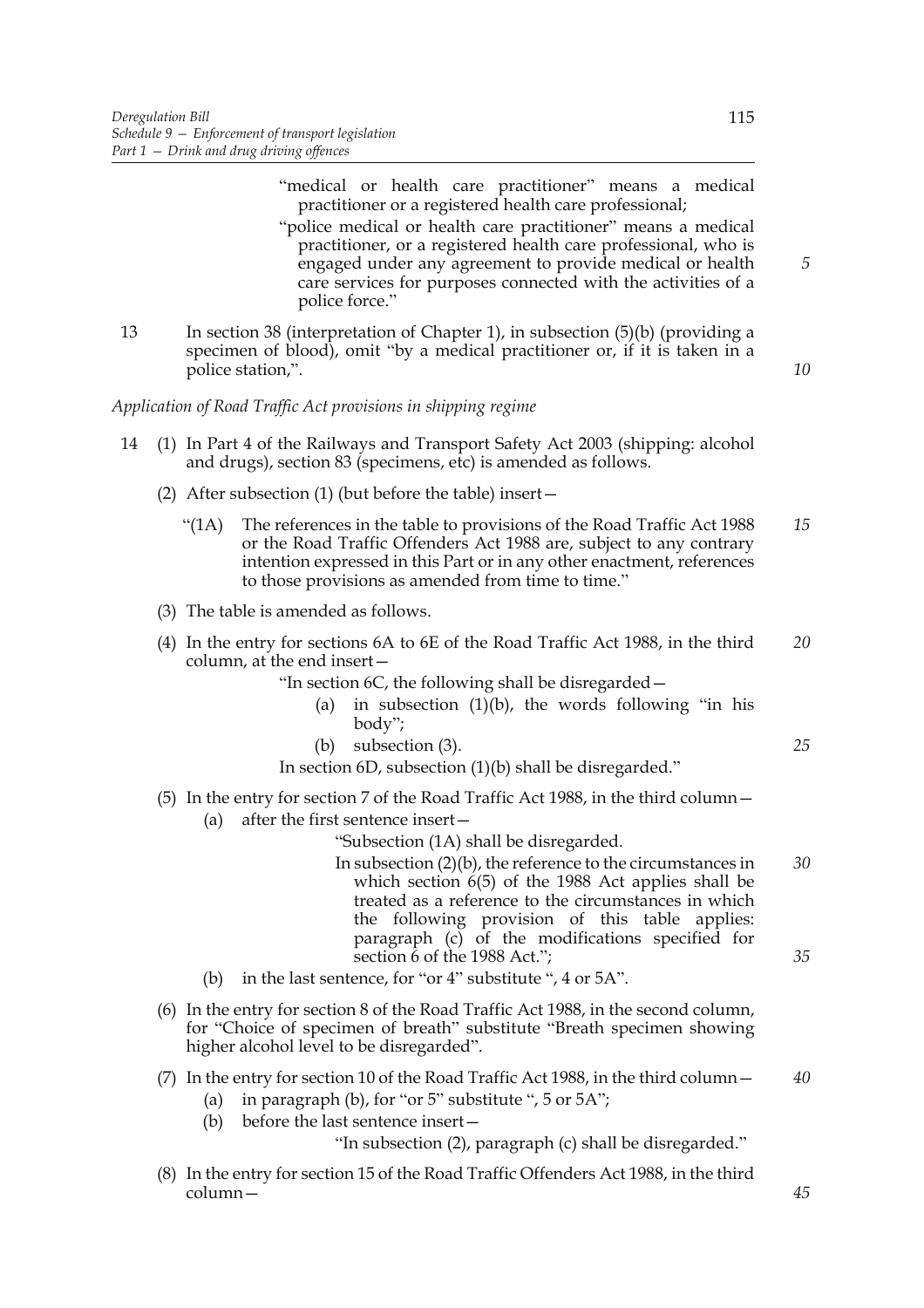|    | (a)        | in the first sentence, for "section 3A, 4 or 5" substitute "any of<br>sections 3A to 5A";                                                                                                                                                                                                                                                                                                                      |    |
|----|------------|----------------------------------------------------------------------------------------------------------------------------------------------------------------------------------------------------------------------------------------------------------------------------------------------------------------------------------------------------------------------------------------------------------------|----|
|    | (b)        | after the first sentence insert-<br>"Subsection (2)(b) shall be disregarded.";                                                                                                                                                                                                                                                                                                                                 |    |
|    | (c)        | after the last sentence insert-<br>"Subsection (3A) shall be disregarded."                                                                                                                                                                                                                                                                                                                                     | 5  |
| 15 |            | In Schedule 22 to the Crime and Courts Act 2013 (drugs and driving: minor<br>and consequential amendments), omit paragraphs 8 and 14.                                                                                                                                                                                                                                                                          |    |
|    |            | Application of Road Traffic Act provisions in aviation regime                                                                                                                                                                                                                                                                                                                                                  |    |
| 16 |            | (1) In Part 5 of the Railways and Transport Safety Act 2003 (aviation: alcohol<br>and drugs), section 96 (specimens, etc) is amended as follows.                                                                                                                                                                                                                                                               | 10 |
|    |            | (2) After subsection $(1)$ (but before the table) insert $-$                                                                                                                                                                                                                                                                                                                                                   |    |
|    | " $(1A)$   | The references in the table to provisions of the Road Traffic Act 1988<br>or the Road Traffic Offenders Act 1988 are, subject to any contrary<br>intention expressed in this Part or in any other enactment, references<br>to those provisions as amended from time to time."                                                                                                                                  | 15 |
|    |            | (3) The table is amended as follows.                                                                                                                                                                                                                                                                                                                                                                           |    |
|    |            | (4) In the entry for sections 6A to 6E of the Road Traffic Act 1988, in the third<br>column, at the end insert-<br>"In section 6C, the following shall be disregarded –<br>in subsection $(1)(b)$ , the words following "in his<br>(a)<br>body";<br>subsection (3).<br>(b)<br>In section $6D$ , subsection $(1)(b)$ shall be disregarded."                                                                     | 20 |
|    |            | (5) In the entry for section 7 of the Road Traffic Act 1988, in the third column –                                                                                                                                                                                                                                                                                                                             | 25 |
|    | (a)        | after the first sentence insert-<br>"Subsection (1A) shall be disregarded.<br>In subsection $(2)(b)$ , the reference to the circumstances in<br>which section $6(5)$ of the 1988 Act applies shall be<br>treated as a reference to the circumstances in which<br>the following provisions of this table<br>apply:<br>paragraphs (c) and (d) of the modifications specified<br>for section 6 of the 1988 Act."; | 30 |
|    | (b)        | in the last sentence, for "or 4" substitute ", 4 or 5A".                                                                                                                                                                                                                                                                                                                                                       |    |
|    | (a)<br>(b) | (6) In the entry for section 8 of the Road Traffic Act $1988 -$<br>in the second column, for "Choice of specimen of breath" substitute<br>"Breath specimen showing higher alcohol level to be disregarded";<br>omit the words in the third column.                                                                                                                                                             | 35 |
|    | (a)<br>(b) | (7) In the entry for section 10 of the Road Traffic Act 1988, in the third column –<br>in paragraph (b), for "or $5$ " substitute ", $5$ or $5A$ ";<br>before the last sentence insert-<br>"In subsection (2), paragraph (c) shall be disregarded."                                                                                                                                                            | 40 |
|    |            | $(8)$ In the entry for section 15 of the Road Traffic Offenders Act 1988, in the third                                                                                                                                                                                                                                                                                                                         |    |

(8) In the entry for section 15 of the Road Traffic Offenders Act 1988, in the third column—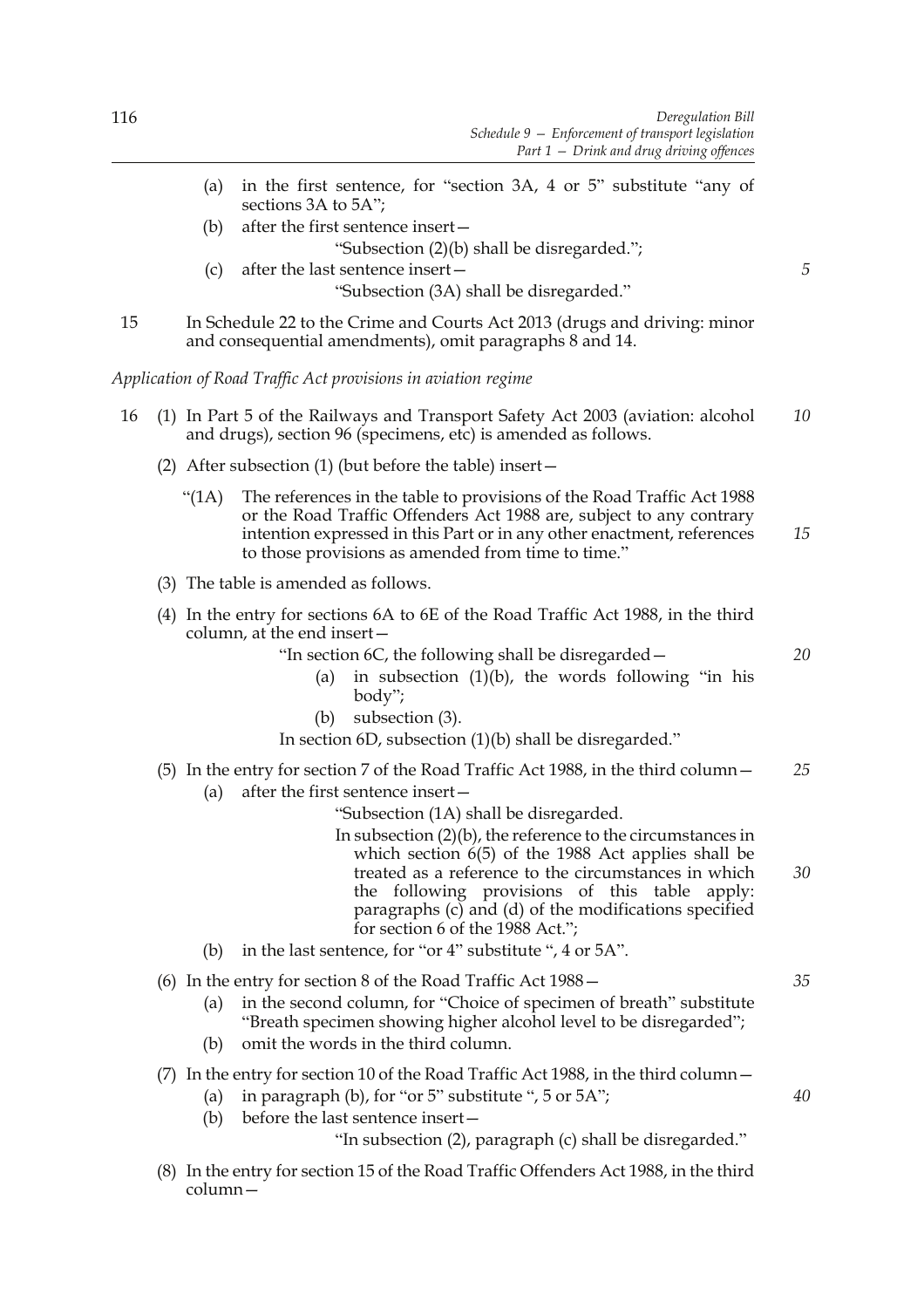- (a) in the first sentence, for "section 3A, 4 or 5" substitute "any of sections 3A to 5A";
- (b) after the first sentence insert—

### "Subsection (2)(b) shall be disregarded.";

(c) after the last sentence insert— "Subsection (3A) shall be disregarded."

#### PART 2

### BUS LANE CONTRAVENTIONS

- 17 (1) Until the relevant day, section 144 of the Transport Act 2000 (civil penalties for bus lane contraventions) has effect as if in subsection  $(3)(b)$ , for the words from "made an order" to the end of the paragraph there were substituted "notified the authority in writing that it is an approved local authority for the purposes of this section (and has not withdrawn that notice)." *10*
	- (2) In sub-paragraph (1) the "relevant day" means the day on which the repeal of section 144 of the Transport Act 2000 by Part 1 of Schedule 12 to the Traffic Management Act 2004 comes into force in relation to England. *15*
- 18 (1) Sub-paragraph (2) applies to any authority which, immediately before paragraph 17 comes into force, is specified in an order under section 144(3)(b) of the Transport Act 2000 as an approved local authority for the purposes of section 144 of that Act.
	- (2) The authority is to be treated, on and after the date on which paragraph 17 comes into force, as having been notified in writing by the Secretary of State that it is an approved local authority for the purposes of section 144 of the Transport Act 2000.
- 19 In paragraph 9 of Schedule 8 to the Traffic Management Act 2004 (designation of civil enforcement areas for bus lane contraventions), after sub-paragraph (3) insert— *25*
	- "(3A) A notice given (and not withdrawn) before the commencement of this Part of this Act approving a local authority in England for the purposes of section 144 of the Transport Act 2000 (civil penalties for bus lane contraventions) has effect on and after the commencement of this Part of this Act (in relation to England) as an order under this paragraph designating as a civil enforcement area for bus lane contraventions so much of that authority's area as is a civil enforcement area for parking contraventions."

### SCHEDULE 10 Section 29

#### HOUSEHOLD WASTE: LONDON

- 1 The London Local Authorities Act 2007 is amended as follows.
- 2 In section 20 (regulations relating to receptacles for household waste), in subsection  $(9)$ , for "46(2) to  $(6)$ " substitute "46(2) to  $(5)$ ".

*5*

*20*

*30*

*35*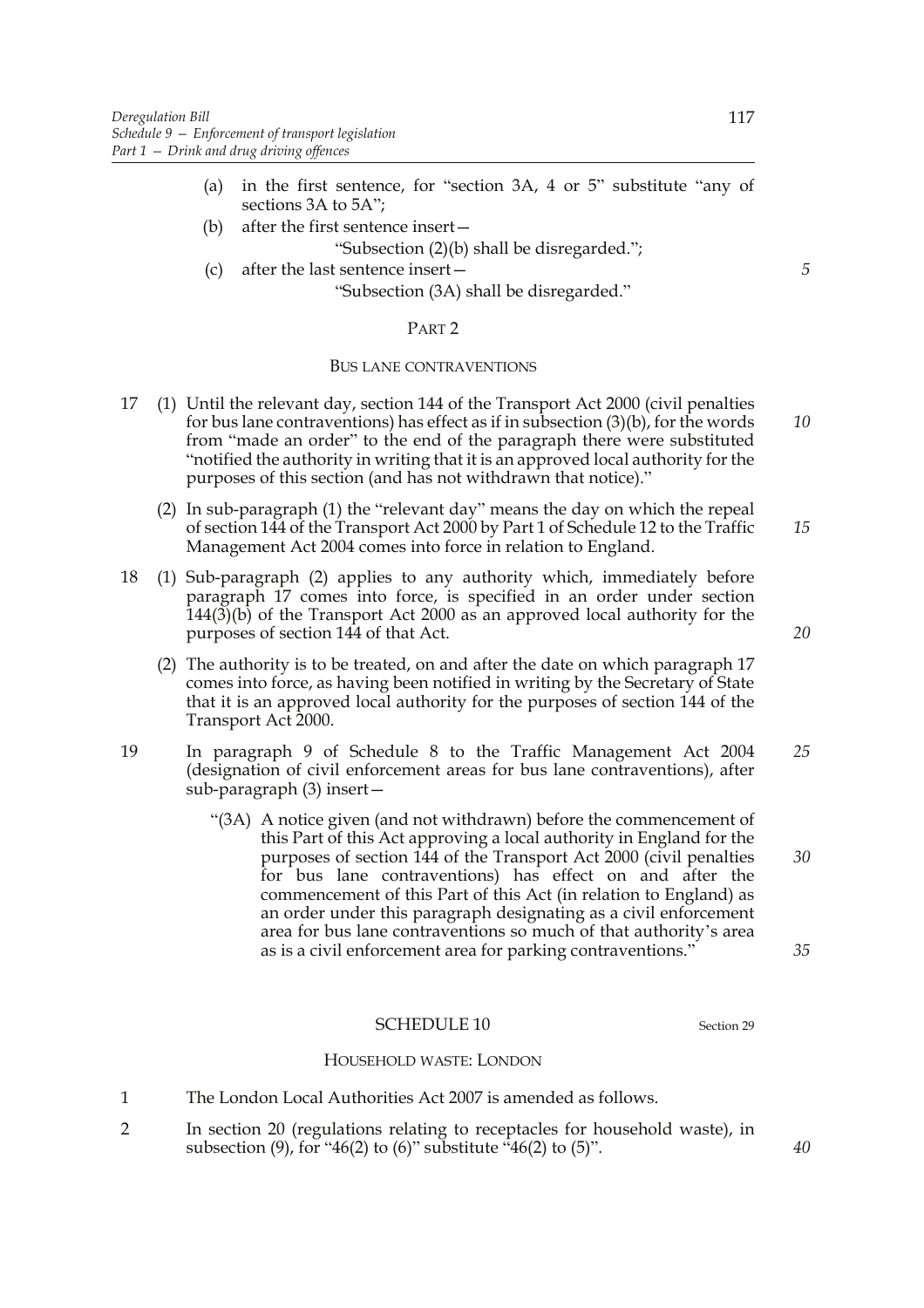## 3 After section 20 insert—

### **"20A Regulations relating to receptacles for household waste: enforcement**

- "(1) This section applies where a borough council is satisfied that  $-$ 
	- (a) a person has failed without reasonable excuse to comply with a requirement imposed by regulations made under section 20(1), and
	- (b) the person's failure to comply—
		- (i) has caused, or is or was likely to cause, a nuisance, or
		- (ii) has been, or is or was likely to be, detrimental to any amenities of the locality.
- (2) Where this section applies, the borough council may serve a written warning on the person.
- (3) A written warning must—
	- (a) identify the requirement with which the person has failed to comply,
	- (b) explain the nature of the failure to comply,
	- (c) explain how the failure to comply has had, or is or was likely to have, the effect described in subsection (1)(b),
	- (d) if the failure to comply is continuing, specify the period within which the requirement must be complied with and explain the consequences of the requirement not being complied with within that period, and
	- (e) whether or not the failure to comply is continuing, explain the consequences of the person subsequently failing to comply with the same or a similar requirement.
- (4) Where a written warning has been served in respect of a failure to comply that is continuing, the borough council may require the person on whom the written warning was served to pay a penalty charge if satisfied that the person has failed to comply with the requirement identified in the warning within the period specified by virtue of subsection (3)(d).
- (5) Where a person has been required to pay a penalty charge under subsection (4) and that requirement has not been withdrawn on appeal, the borough council may require the person to pay a further penalty charge if satisfied that the failure to comply is still continuing at the end of a relevant period which falls within the period of one year beginning with the day the written warning was served.
- (6) For the purposes of subsection  $(5)$ 
	- (a) a "relevant period" is a period beginning with the day a final notice is served on the person under section 20C(5) in respect of the failure to comply that is continuing and ending with—
		- (i) where the person appeals against the requirement to pay a penalty charge imposed by that final notice, the day on which the appeal that is the final appeal made by the person against the requirement is dismissed or withdrawn;
		- (ii) where the person does not appeal, the day on which the period for appealing expires;

*25*

*20*

*5*

*10*

*15*

*30*

*40*

*45*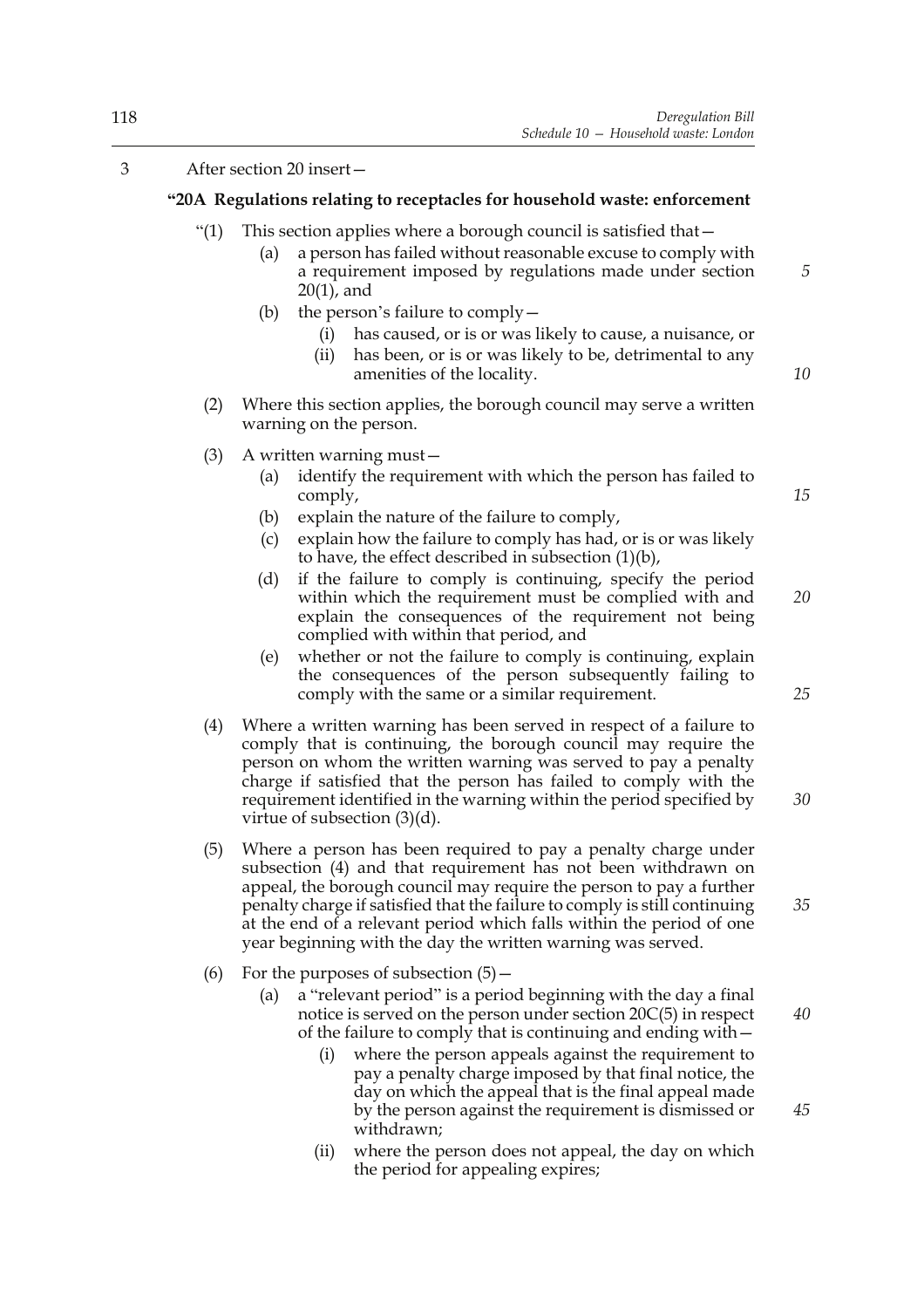- (b) there is no relevant period where the person appeals as mentioned in paragraph (a)(i) and the requirement to pay the penalty charge is withdrawn on appeal.
- (7) Where a written warning has been served, whether or not in respect of a failure to comply that is continuing, the borough council may require the person on whom the written warning was served to pay a penalty charge if satisfied that, within the period of one year beginning with the day the written warning was served—
	- (a) the person has again failed without reasonable excuse to comply with the requirement identified in the warning and the person's failure to comply has had, or is or was likely to have, the effect described in subsection (1)(b), or
	- (b) the person has failed without reasonable excuse to comply with a requirement that is similar to the one identified in the warning and the person's failure to comply has had, or is or was likely to have, the effect described in subsection (1)(b).
- (8) A borough council may require a person to pay a penalty charge under subsection (5) or (7) each time that the borough council is satisfied of the matters mentioned in the subsection.
- (9) A borough council imposing a requirement to pay a penalty charge under subsection  $(4)$ ,  $(5)$  or  $(7)$  must act in accordance with section 20C. *20*
- (10) In this section and sections 20C and 20D a "penalty charge" means a monetary penalty of an amount determined in accordance with section 20B.

# **20B Amount of penalty charge that may be imposed under section 20A**

- (1) It is to be the duty of the borough councils to set the levels of penalty charges payable to them under section 20A.
- (2) Different levels may be set for different areas in Greater London and for different cases or classes of case.
- (3) The borough councils may make provision for treating a penalty charge which is payable under section 20A as having been paid if a lesser amount is received by the relevant council before the end of a period specified by the borough councils.
- (4) The Secretary of State may by regulations make provision in connection with the functions conferred on the borough councils under subsections (1) and (3). *35*
- (5) Regulations under subsection  $(4)$  may (in particular)
	- (a) require the levels of penalty charges to fall within a range prescribed in the regulations;
	- (b) restrict the extent to which, and the circumstances in which, the borough councils may make provision under subsection (3).
- (6) The borough councils must publish, in such manner as the Secretary of State may determine, the levels of penalty charges which have been set by the councils in accordance with this section.

*5*

*10*

*15*

*30*

*25*

*45*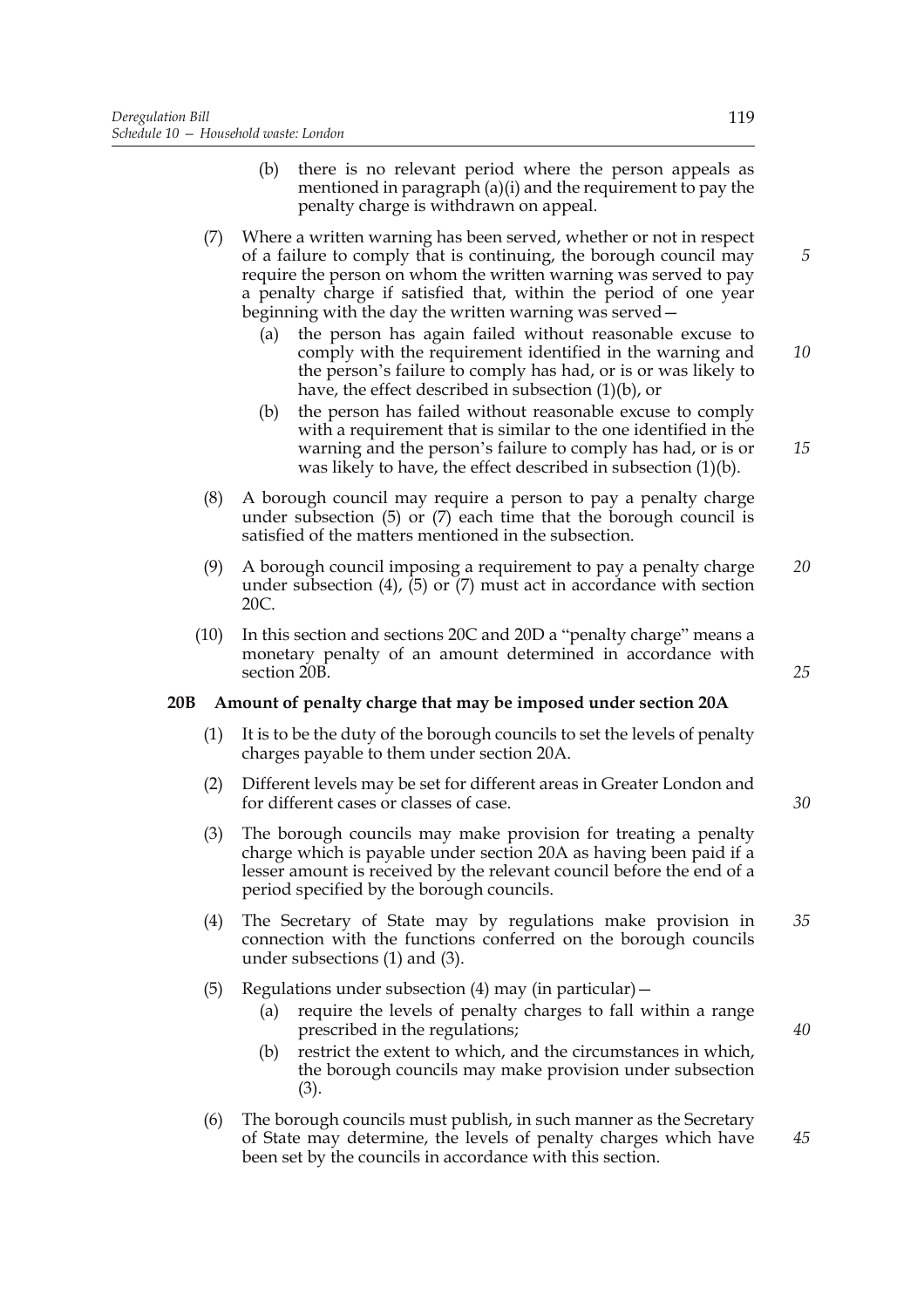(7) The functions conferred on the borough councils by subsections (1), (3) and (6) are to be discharged by a joint committee within the meaning of Part 4 (see section 60(1)).

### **20C Penalty charges under section 20A: procedure regarding notices of intent and final notices**

*5*

*20*

*25*

*30*

*45*

- (1) Before requiring a person to pay a penalty charge under section 20A, a borough council must serve on the person notice of intention to do so (a "notice of intent") in accordance with subsections (2) to (4).
- (2) A notice of intent must contain information about—
	- (a) the grounds for proposing to require payment of a penalty charge, *10*
	- (b) the amount of the penalty charge that the person would be required to pay, and
	- (c) the right to make representations under subsection (3).
- (3) A person on whom a notice of intent is served may make representations to the borough council as to why payment of a penalty charge should not be required. *15*
- (4) Representations under subsection (3) must be made within the period of 28 days beginning with the day service of the notice of intent is effected.
- (5) In order to require a person to pay a penalty charge under section 20A, a borough council must serve on the person a further notice (the "final notice") in accordance with subsections (6) to (8).
- (6) A final notice may not be served on a person by a borough council before the expiry of the period of 28 days beginning with the day service of the notice of intent on the person was effected.
- (7) Before serving a final notice on a person, a borough council must consider any representations made by the person under subsection (3).

### (8) The final notice must contain information about—

- (a) the grounds for requiring payment of a penalty charge,
- (b) the amount of the penalty charge,
- (c) how payment may be made,
- (d) the period within which payment is required to be made (which must not be less than the period of 28 days beginning with the day service of the final notice is effected), *35*
- (e) any provision giving a discount for early payment made by virtue of section 20B(3),
- (f) the right to appeal by virtue of section 20D, and
- (g) the consequences of not paying the penalty charge. *40*

### **20D Appeals and application of provisions of Part 4 of this Act**

(1) Regulations made by the Lord Chancellor under section 62(2) may make provision relating to appeals to an adjudicator against a decision under section 20A to require a person to pay a penalty charge.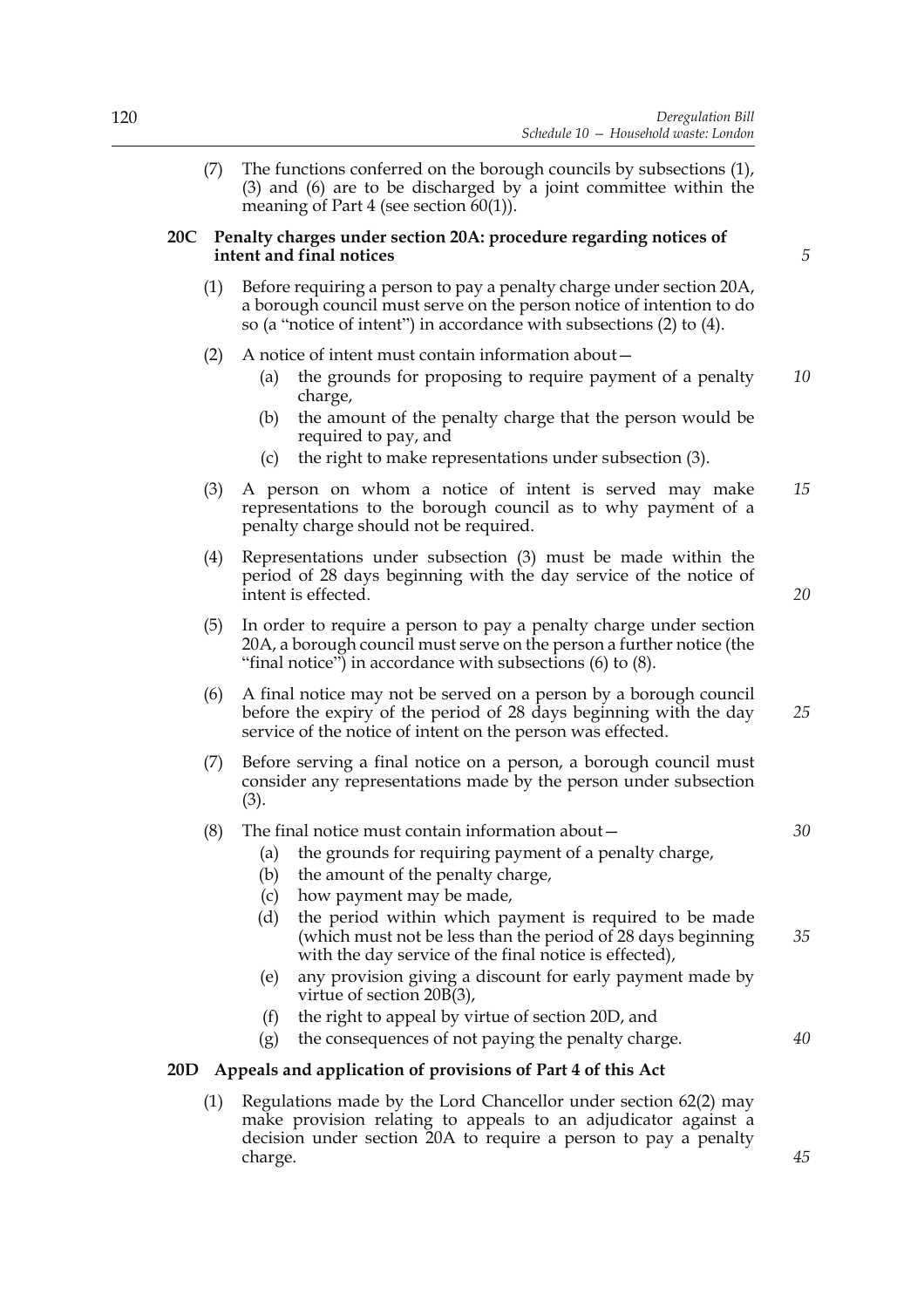- (2) Until such time as regulations made by virtue of subsection (1) are in force, regulations under section 80 of the Traffic Management Act 2004 are to apply in relation to appeals of the type described in subsection (1) with such modifications as are prescribed in regulations made by the Secretary of State.
- (3) For the purposes of subsection (2), the functions of adjudicators under the regulations as so applied are to be discharged by the persons appointed under regulations made under section 81 of the Traffic Management Act 2004 as adjudicators for the purposes of Part 6 of that Act.
- (4) Penalty charges payable under section 20A are penalty charges for the purposes of section 64 and, for the purposes of subsection (2)(b) of section 64, they are to be treated as if they were payable under a provision of Part 4.
- (5) Schedule 4 applies in relation to the administration and enforcement of section 20A as it applies in relation to the administration and enforcement of section 61." *15*
- 4 (1) Section 23 (regulations relating to receptacles for waste: enforcement) is amended as follows.
	- (2) In subsection (2), omit "subsection (1) of section 20 (regulations relating to receptacles for household waste) or". *20*
	- (3) In subsection  $(4)$ 
		- (a) omit paragraph (e);
		- (b) in paragraph (f), omit "subsection (4) of the said section 20 or" and omit "as the case may be".
	- (4) In the heading, after "receptacles for" insert "commercial or industrial".

## SCHEDULE 11 Section 30

OTHER MEASURES RELATING TO ANIMALS, FOOD AND THE ENVIRONMENT

## PART 1

#### DESTRUCTIVE IMPORTED ANIMALS

*Destructive Imported Animals Act 1932 (c. 12)*

- 1 (1) Section 10 of the Destructive Imported Animals Act 1932 (power to extend provisions of Act to other destructive non-indigenous animals) is amended as follows.
	- (2) In subsection (1), after "and to destroy any which may be at large" insert "or keep under review whether any which may be at large should be destroyed". *35*
	- (3) After subsection (1) insert—
		- "(1A) The power in subsection (1) includes power to revoke or amend an order made under that subsection."

*5*

*10*

*25*

*30*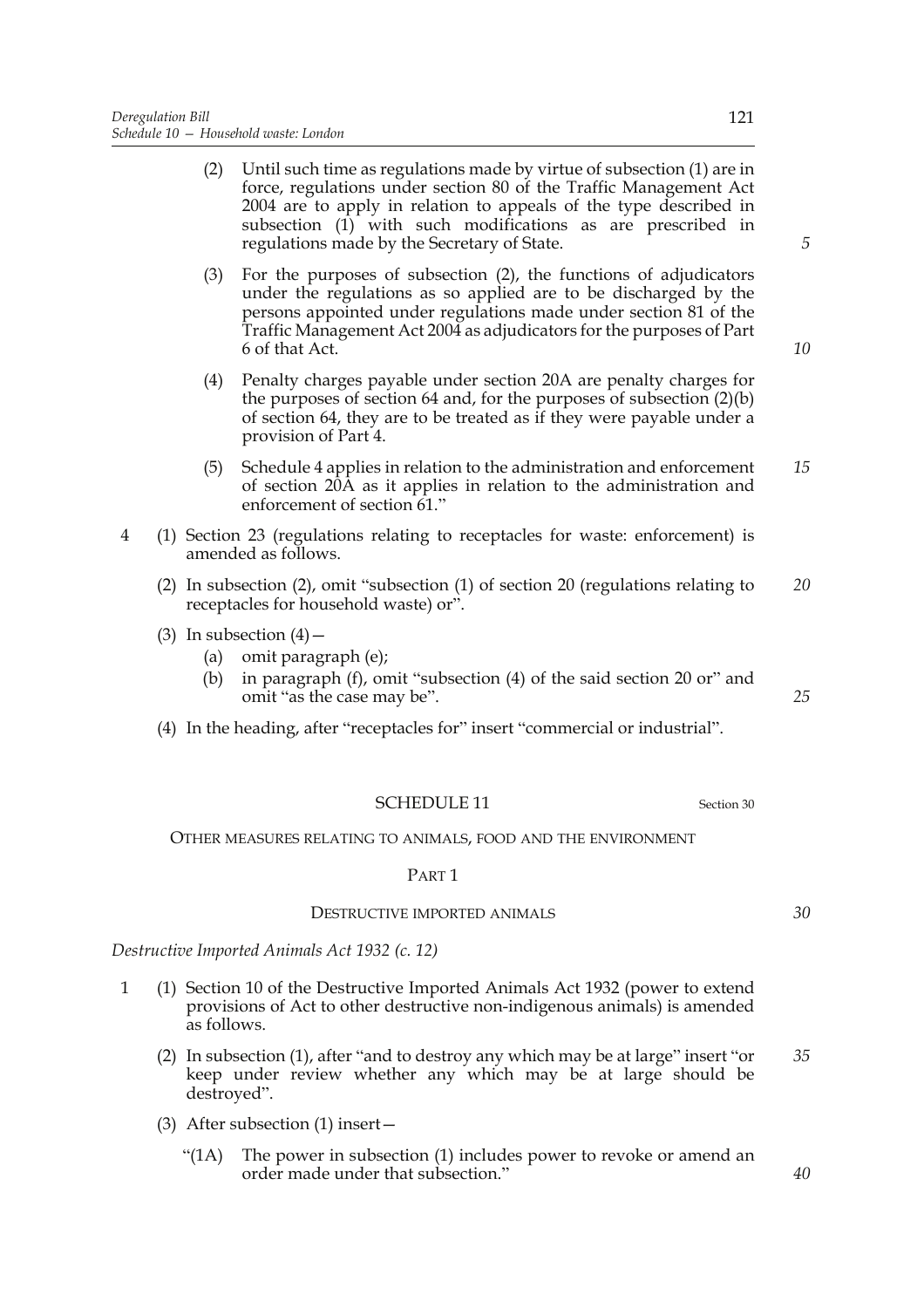*Grey Squirrels (Prohibition of Importation and Keeping) Order 1937 (S.I. 1937/478)*

- 2 (1) Article 1 of the Grey Squirrels (Prohibition of Importation and Keeping) Order 1937 is amended as follows.
	- (2) The existing text becomes paragraph (1).
	- (3) After that paragraph insert—
		- "(2) In the application of the Destructive Imported Animals Act 1932 in relation to animals of that species, there shall be omitted—
			- (a) section 5(2), and
			- (b) in section  $6(1)$ , paragraph (f) and the reference to a penalty in the case of an offence under paragraph (f)."

#### PART 2

#### FARRIERS

*Constitution of Farriers Registration Council*

- 3 (1) Part 1 of Schedule 1 to the Farriers (Registration) Act 1975 (constitution of the Farriers Registration Council) is amended as follows.
	- (2) In paragraph 1(f) (persons that may appoint one member of the Council)  $-$ 
		- (a) for "The Jockey Club" substitute "The British Horseracing Authority Limited";
		- (b) for "The Council for Small Industries in Rural Areas" substitute "The Secretary of State".
	- (3) After paragraph 6 insert—
		- "6A The Secretary of State must consult the Scottish Ministers before appointing a person as member of the Council under paragraph  $1(f)$ ."

#### PART 3

#### JOINT WASTE AUTHORITIES

*Removal of power to establish joint waste authorities in England*

- 4 In the Local Government and Public Involvement in Health Act 2007, in Part 11 (joint waste authorities), omit sections 205 to 208 (provisions relating to the establishment of joint waste authorities in England).
- 5 The provisions repealed by paragraph 4 continue to have effect for the purposes of the exercise by the Welsh Ministers of the power conferred on them by section 210 of the Local Government and Public Involvement in Health Act 2007 (power by order to make provision in relation to Wales applying any provisions of sections 205 to 208 with modifications).
- 6 (1) The following amendments are made in consequence of paragraph 4.
	- (2) In the Landlord and Tenant Act 1954, in section 69(1), in the definition of "local authority", omit the words from "an authority" to "(joint waste authorities),".

*5*

*10*

*15*

*20*

*25*

*35*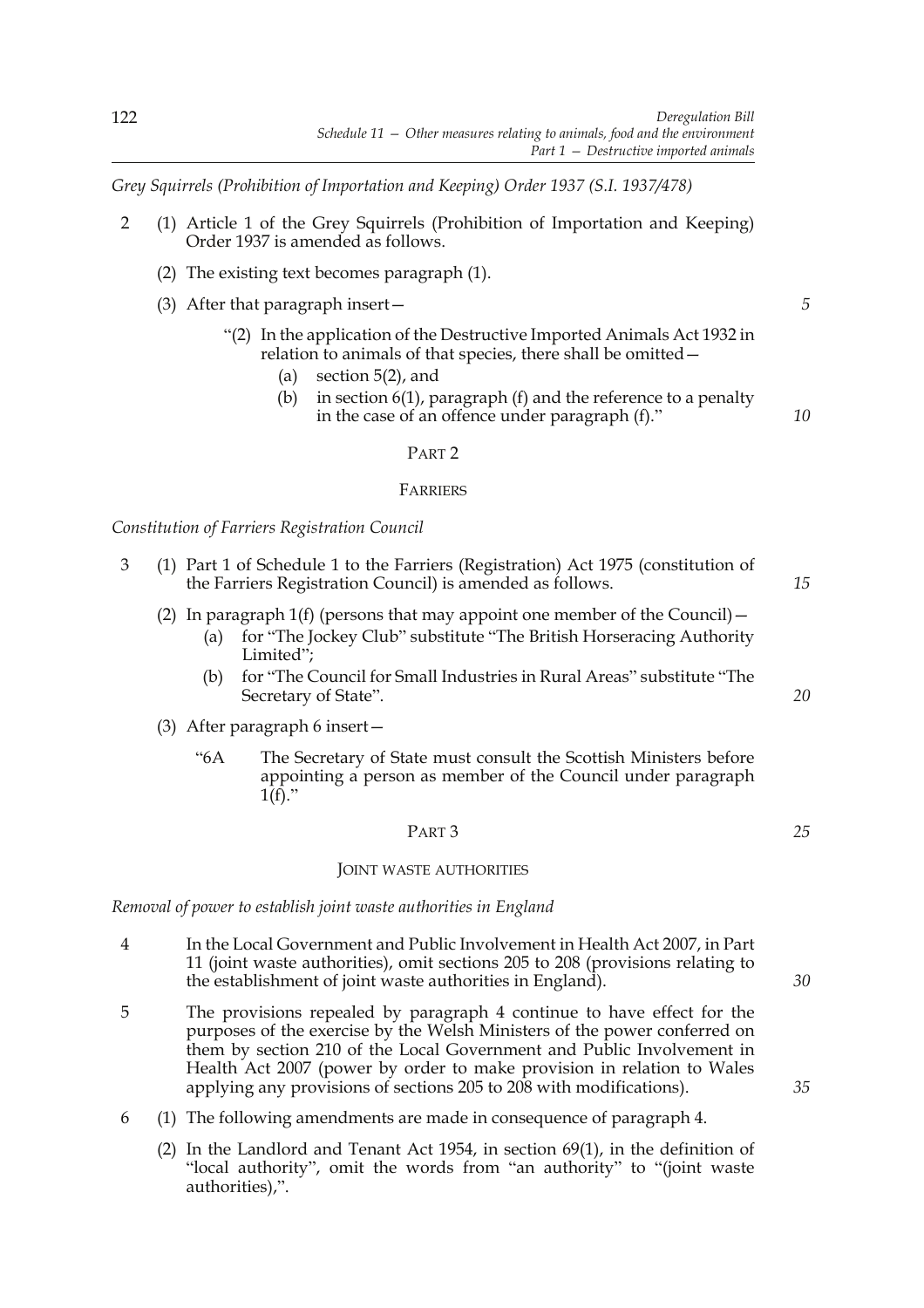- (3) In the Trustee Investments Act 1961, in section 11(4)(a), omit the words from ", an authority" to "(joint waste authorities)". (4) In the Leasehold Reform Act 1967, in section 28(5)(a), omit the words from "any authority" to "(joint waste authorities),". (5) In the Employers' Liability (Compulsory Insurance) Act 1969, in section 3(2)(b), omit the words from "an authority" to "(joint waste authorities),". (6) In the Local Authorities (Goods and Services) Act 1970, in section 1(4), in the definition of "local authority", omit the words from ", any authority" to "(joint waste authorities)". (7) In the Local Government Act 1972— (a) in section  $70(1)$  and (3), for ", combined authority or joint waste authority" substitute "or combined authority"; (b) in section 80(2)(b), omit ", joint waste authority"; (c) in section 85(4), for ", a combined authority and a joint waste authority" substitute "and a combined authority"; (d) in section 86(2), for ", a combined authority and a joint waste authority" substitute "and a combined authority"; (e) in section 92, omit subsections (7A) and (7B); (f) in section  $100$ <sup>-</sup> (i) in subsection (1), omit paragraph (ba); (ii) in subsections  $(2)$  and  $(3)$ , omit " $(ba)$ ,"; (iii) in subsection  $(4)(a)$ , omit ", a joint waste authority"; (g) in section 101(13), omit "a joint waste authority,"; (h) in section 146A(1), omit "a joint waste authority,"; (i) in section 175(3B), omit ", a joint waste authority"; (i) in section  $176(3)$ , omit ", a joint waste authority"; (k) in section 223(2), omit "a joint waste authority,"; (l) in section 224(2), for ", combined authority or joint waste authority" substitute "or combined authority"; (m) in section 225(3), for ", a combined authority and a joint waste authority" substitute "and a combined authority"; (n) in section 228, omit subsection (7B); (o) in section 229(8), omit ", a joint waste authority"; (p) in section 230(2), for ", a combined authority and a joint waste authority" substitute "and a combined authority"; (q) in section 231(4), omit ", a joint waste authority"; (r) in section 232(1A), omit ", a joint waste authority"; (s) in section 233(11), omit ", a joint waste authority"; (t) in section 234(4), omit ", a joint waste authority"; (u) in section 239(4A), for ", a combined authority and a joint waste authority" substitute "and a combined authority"; (v) in section 270(1), omit the definition of "joint waste authority". (8) In the Employment Agencies Act 1973, in section 13(7), omit paragraph (fza). (9) In the Local Government Act 1974— *5 10 15 20 25 30 35 40*
	- (a) in section 25(1), omit paragraph (cd);
	- (b) in section  $26C(6)$ , omit paragraph (d).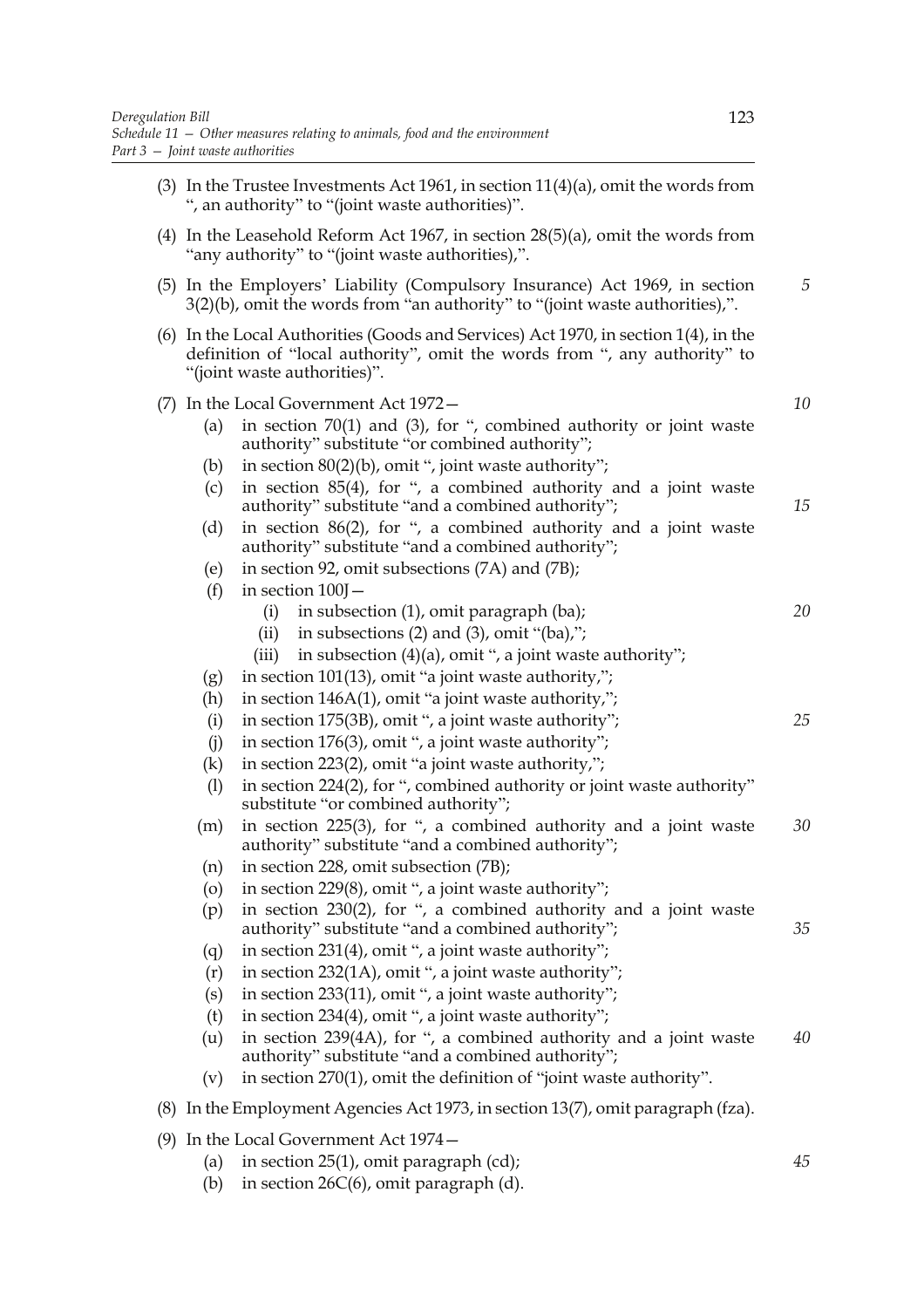- (10) In the Health and Safety at Work etc. Act 1974, in section 28(6), omit the words from ", an authority" to "(joint waste authorities)".
- (11) In the Local Government (Miscellaneous Provisions) Act 1976, in section  $44(1)$ , in the definition of "local authority" –
	- (a) in paragraph (a), omit the words from ", an authority" to "(joint waste authorities)";
	- (b) in paragraph (c), omit the words from "an authority" to "(joint waste authorities),".
- (12) In the Rent (Agriculture) Act 1976, in section 5(3), omit paragraph (bba).
- (13) In the Rent Act 1977, in section 14(1), omit paragraph (cba).
- (14) In the Local Government, Planning and Land Act 1980—
	- (a) in section  $2(1)$ , omit paragraph (kaa);
	- (b) in section 98(8A), omit paragraph (ea) (but not the "and" following it);
	- (c) in section 99(4), omit paragraph (dba);
	- (d) in section  $100(1)(a)$ , for the words from ", a combined authority" to "(joint waste authorities)" substitute "or a combined authority established under section 103 of that Act";
	- (e) in Schedule 16, omit paragraph 5BA.
- (15) In the Acquisition of Land Act 1981, in section 17(4), in paragraph (a) of the definition of "local authority", for the words from ", a combined authority" to the end of the paragraph substitute "or a combined authority established under section 103 of the Local Democracy, Economic Development and Construction Act 2009". *20*
- (16) In the Local Government (Miscellaneous Provisions) Act 1982—
	- (a) in section  $33(9)(a)$ , for the words from ", a combined authority" to "(joint waste authorities)" substitute "or a combined authority established under section 103 of that Act";
	- (b) in section 33(9)(b), for ", combined authority or joint waste authority" substitute "or combined authority";
	- (c) in section 41(13), in the definition of "local authority", omit paragraph (ea) (but not the "and" following it).
- (17) In the Stock Transfer Act 1982, in Schedule 1, in paragraph 7(2)(a), omit the words from ", an authority" to "(joint waste authorities)".
- (18) In the County Courts Act 1984, in section 60(3), in the definition of "local authority", omit the words from "an authority" to "(joint waste authorities),". *35*
- (19) In the Housing Act 1985, in section 4—
	- (a) in subsection (1)(e), omit ", a joint waste authority" (in both places it occurs);
	- (b) in subsection (2), omit the definition of "joint waste authority".
- (20) In the Landlord and Tenant Act 1985, in section 38, in the definition of "local authority", omit the words from ", an authority" to "(joint waste authorities)".

*15*

*5*

*10*

*30*

*25*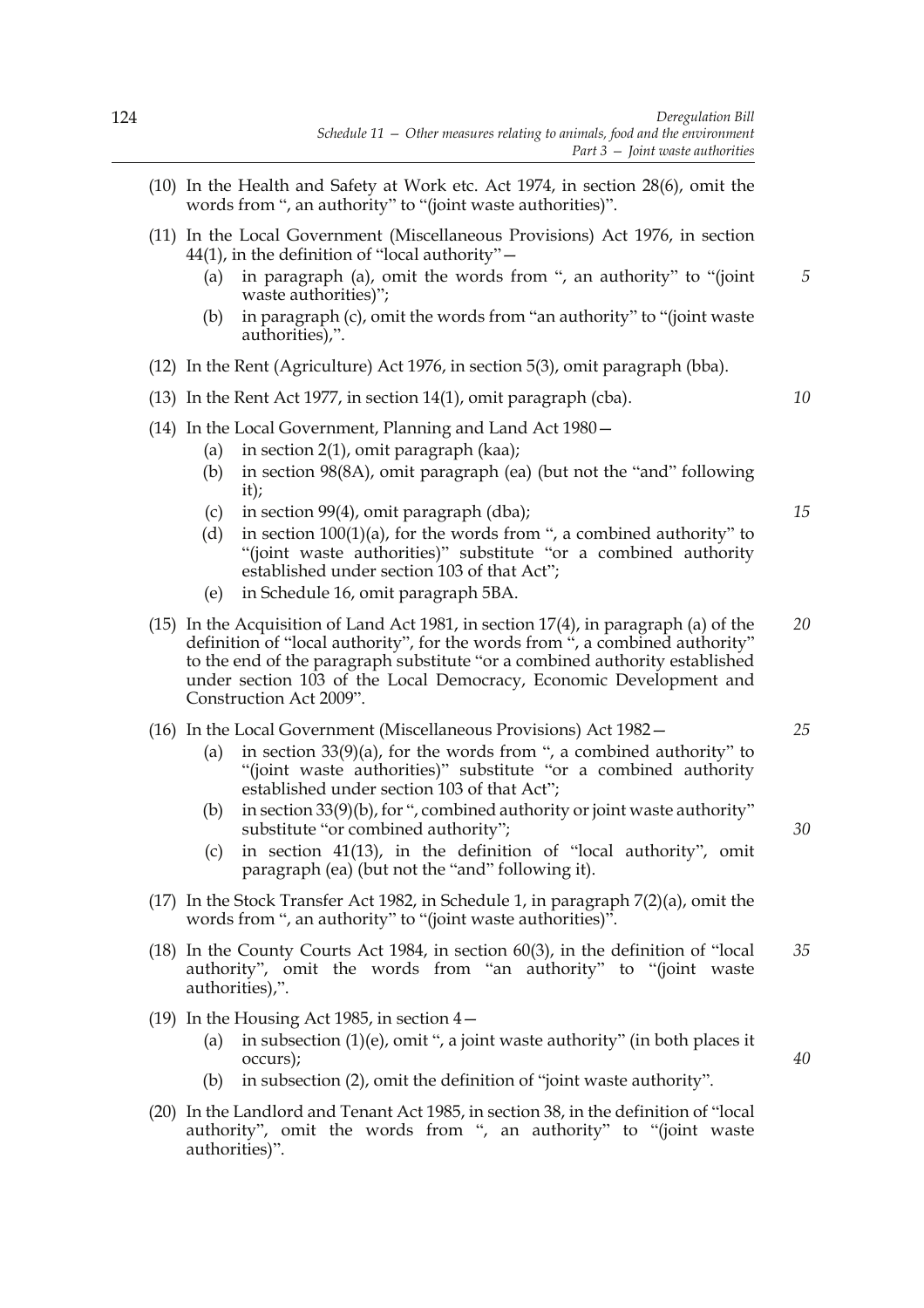| (21) In the Local Government Act 1988, in Schedule 2, omit the entry relating to<br>an authority established for an area in England by an order under section<br>207 of the Local Government and Public Involvement in Health Act 2007. |    |
|-----------------------------------------------------------------------------------------------------------------------------------------------------------------------------------------------------------------------------------------|----|
| (22) In the Housing Act 1988, in Schedule 1, in paragraph 12(1), omit paragraph<br>$(fa)$ .                                                                                                                                             | 5  |
| (23) In the Road Traffic Act 1988, in section $144(2)(a)(i)$ , omit the words from "an<br>authority" to "(joint waste authorities),".                                                                                                   |    |
| (24) In the Local Government and Housing Act 1989 –<br>in section $21(1)$ , omit paragraph (ga);<br>(a)<br>in section 152(2), omit paragraph (ia).<br>(b)                                                                               | 10 |
| $(25)$ In the Environmental Protection Act 1990, in section 52 $(1A)$ , omit the words<br>from "or any authority" to the end of the subsection.                                                                                         |    |
| (26) In the Local Government (Overseas Assistance) Act 1993, in section 1(10),<br>omit paragraph (da).                                                                                                                                  |    |
| (27) In the Deregulation and Contracting Out Act 1994, in section 79A, omit<br>paragraph (p).                                                                                                                                           | 15 |
| (28) In the Housing Grants, Construction and Regeneration Act 1996, in section<br>3(2), omit paragraph (ja).                                                                                                                            |    |
| (29) In the Audit Commission Act 1998, in Schedule 2, in paragraph 1, omit<br>paragraph (ma).                                                                                                                                           | 20 |
| $(30)$ In the Local Government Act 1999, in section 1(1), omit paragraph (ga).                                                                                                                                                          |    |
| (31) In the Freedom of Information Act 2000, in Schedule 1, omit paragraph 15A.                                                                                                                                                         |    |
| $(32)$ In the Local Government Act 2003 –<br>in section $23(1)$ , omit paragraph (ka);<br>(a)<br>in section $33(1)$ , omit paragraph (ja).<br>(b)                                                                                       | 25 |
| $(33)$ In the Waste and Emissions Trading Act 2003, in section 24 –<br>in subsection (5), for the words before ""waste disposal authority""<br>(a)<br>substitute "In this Chapter";<br>omit subsections (6) and (7).<br>(b)             |    |
| (34) In the Local Government and Public Involvement in Health Act 2007 –<br>in section $104(2)$ , omit paragraph $(g)$ ;<br>(a)<br>omit sections 209 and 211 and Schedule 13;<br>(b)<br>in section 240(6), omit ", 207".<br>(c)         | 30 |
| (35) In the Local Democracy, Economic Development and Construction Act<br>$2009-$<br>(a)<br>in section $35(2)$ , omit paragraph $(m)$ ;<br>in section $123(2)$ , omit paragraph $(f)$ .<br>(b)                                          | 35 |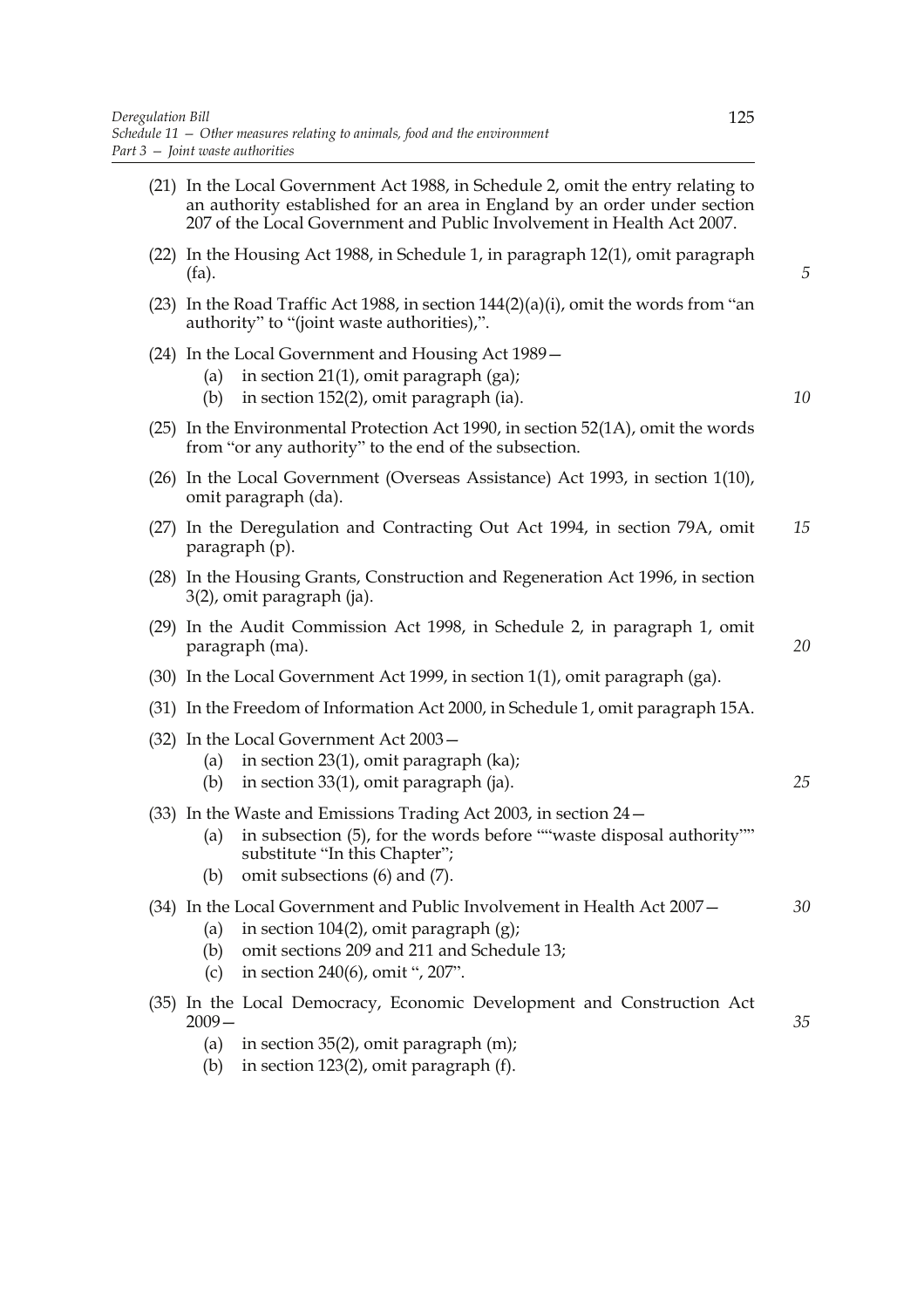#### PART 4

#### AIR QUALITY

*Removal of duty to conduct further air quality assessments*

- 7 In the Environment Act 1995, in section 84 (duties of local authorities in relation to designated areas)—
	- (a) omit subsection (1) (duty of local authority to cause further assessment to be made in relation to air quality in designated air quality management area);
	- (b) in subsection (2), for the words from the beginning to "to" at the beginning of paragraph (b) substitute "Where an order under section 83 above comes into operation, the local authority which made the order shall". *10*
- 8 (1) The following amendments are made in consequence of paragraph 7.
	- (2) In the Environment Act 1995—
		- (a) in section  $86(2)(b)$ , omit "or  $84$ ";
		- (b) in section 91(1), in the definition of "action plan", for  $"84(2)(b)"$ substitute "84(2)";
		- (c) in Schedule 11, in paragraphs  $1(1)(b)$  and  $4(2)(b)$ , omit "or  $84$ ".

#### PART 5

### NOISE ABATEMENT ZONES

*Removal of power of local authorities to designate area as noise abatement zone*

- 9 Part 3 of the Control of Pollution Act 1974 (noise) is amended in accordance with paragraphs 10 to 14.
- 10 Omit section 57 (local authority duty to conduct periodical inspections to decide how to exercise powers concerning noise abatement zones).
- 11 Omit sections 63 to 67 (noise abatement zones).
- 12 Omit section 69 (execution of works by local authority).
- 13 In section 73 (interpretation and other supplementary provisions)—
	- (a) in subsection (1), omit the definitions of "noise abatement order", "noise abatement zone", "noise level register", "noise reduction notice" and "person responsible"; *30*
	- (b) in subsection (2), for "sections 62 to 67" (in both places where it occurs) substitute "section 62".
- 14 Omit Schedule 1 (provisions applying to coming into operation of noise abatement orders).
- 15 (1) The following repeals are made in consequence of paragraphs 11 and 14.
	- (2) In the Control of Pollution Act 1974, in section 104(1), omit the words from "(except sections" to " $65(6)$ ".
	- (3) In the Local Government, Planning and Land Act 1980, in Schedule 2, omit paragraphs 14 and 18.

*20*

*15*

*5*

*25*

*35*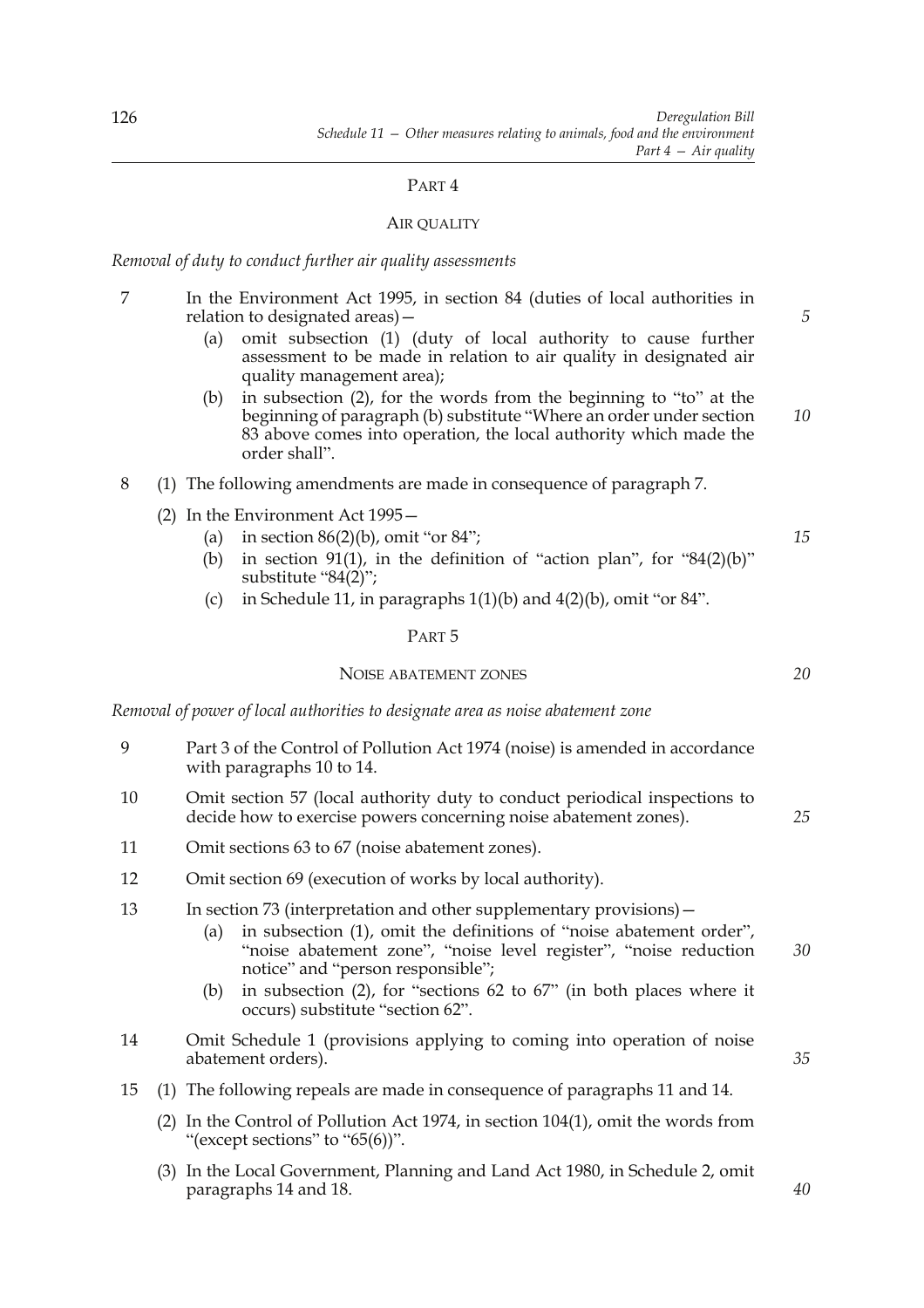(4) In the Environmental Protection Act 1990, in Schedule 15, omit paragraph 15(4).

### SCHEDULE 12 Section 35

## ABOLITION OF OFFICE OF THE CHIEF EXECUTIVE OF SKILLS FUNDING

#### PART 1

#### MAIN AMENDMENTS

- 1 Part 4 of the Apprenticeships, Skills, Children and Learning Act 2009 (the Chief Executive of Skills Funding) is amended as follows.
- 2 Omit section 81 (the Chief Executive of Skills Funding) and the italic crossheading before it.
- 3 Omit section 82 (apprenticeship functions) and the italic cross-heading before it.
- 4 In section 83 (apprenticeship training for certain young persons), in each of subsections (1) to (3), for "Chief Executive" substitute "Secretary of State".
- 5 (1) Section 83A (the apprenticeship offer) is amended as follows.
	- (2) In each of subsections (1) and (9), for "Chief Executive" substitute "Secretary of State".
	- (3) Omit subsection (10).
- 6 In section 83B (limit on scope of the apprenticeship offer), in each of subsections (1) and (5), for "Chief Executive" substitute "Secretary of State". *20*
- 7 Omit section 84 (arrangements and co-operation with local authorities).
- 8 In section 85 (provision of apprenticeship training etc for persons within section 83 or 83A), in subsection (1), for "Chief Executive" substitute "Secretary of State".
- 9 (1) Section 86 (education and training for persons aged 19 or over and others subject to adult detention) is amended as follows. *25*
	- (2) In subsection (1), for "Chief Executive" substitute "Secretary of State".
	- (3) Omit subsection (3).
	- (4) In subsection  $(4)$ 
		- (a) for "Chief Executive" (in each place where it occurs) substitute "Secretary of State"; *30*
		- (b) omit paragraph (i).
- 10 (1) Section 87 (learning aims for persons aged 19 or over: provision of facilities) is amended as follows.
	- (2) In each of subsections (1) and (3), for "Chief Executive" substitute "Secretary of State". *35*
	- (3) In subsection  $(5)$  –

*10*

*5*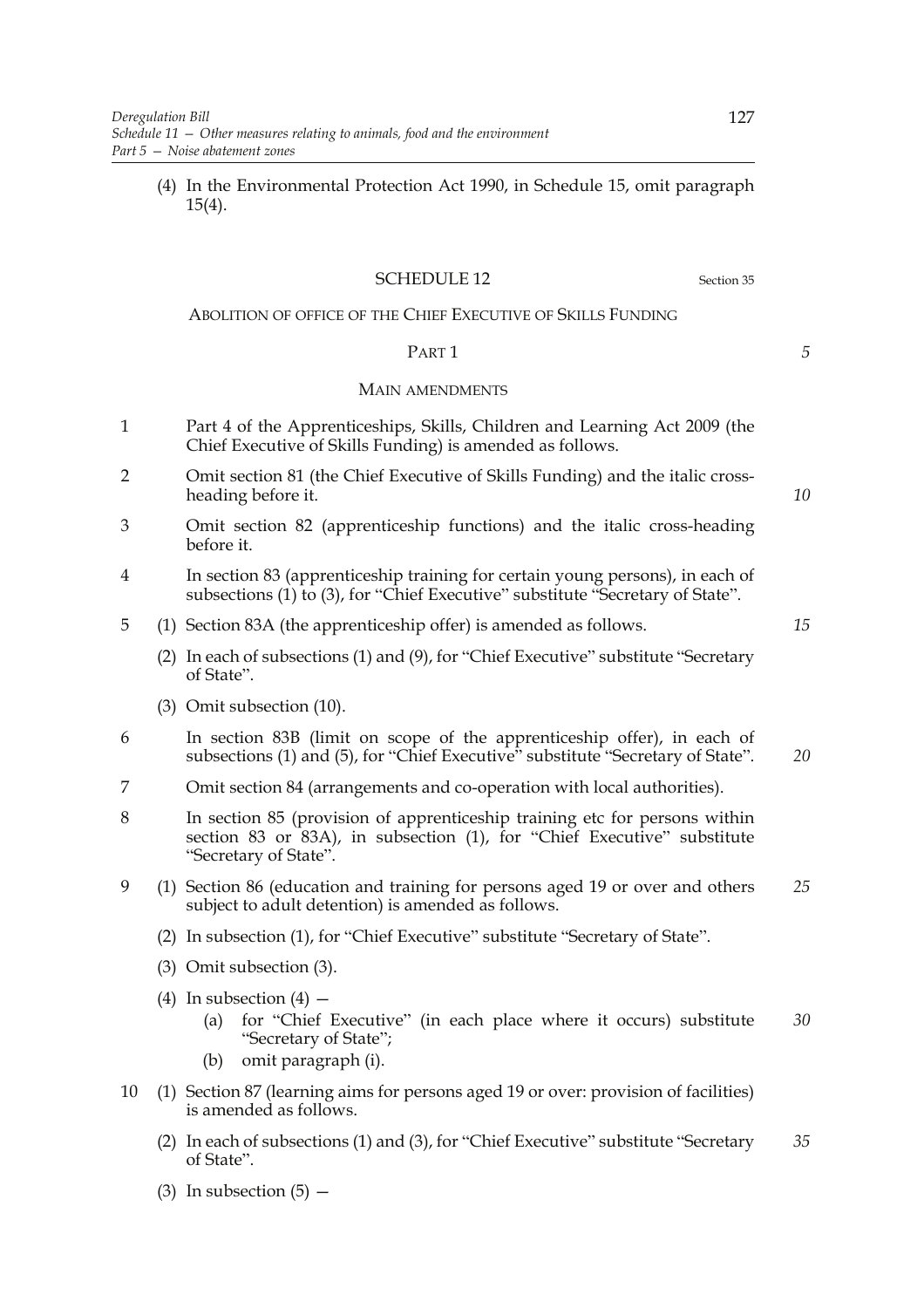- (a) for "Chief Executive" substitute "Secretary of State";
- (b) omit paragraph (f).
- 11 In section 88 (learning aims for persons aged 19 or over: payment of tuition fees), in each of subsections  $(1)$ ,  $(2)$ ,  $(2\overline{A})$ ,  $(3)$ ,  $(4)$  and  $(6)(a)$ , for "Chief Executive" substitute "Secretary of State".
- 12 In section 90 (encouragement of education and training for certain persons), in subsection  $(1)$  –
	- (a) for "Chief Executive" substitute "Secretary of State";
	- (b) for "Chief Executive's remit" (in each place where it occurs) substitute "Secretary of State's remit under this Part".
- 13 Omit sections 100 to 103 (provision of financial resources by Chief Executive and performance assessments) and the italic cross-heading before them.
- 14 In section 105 (promoting progression from level 2 to level 3 apprenticeships), in each of subsections (1) and (6), for "Chief Executive" substitute "Secretary of State".
- 15 Omit section 106 (advice and assistance in relation to apprenticeships).
- 16 (1) Section 107 (provision of services) is amended as follows.
	- (2) In each of subsections (1) and (3) for "Chief Executive" (in each place where it occurs) substitute "Secretary of State".
	- (3) In subsection (4), omit paragraph (a).
	- (4) Omit subsection (5).
	- (5) In subsection (6), for "Chief Executive" substitute "Secretary of State".
- 17 Omit sections 108 and 109 (advice and assistance with respect to employment and training).
- 18 Omit section 110 (research, information and advice) and the italic crossheading before it. *25*
- 19 Omit section 111 (power to confer supplementary functions on Chief Executive).
- 20 In section 115 (persons with learning difficulties), in subsection  $(1)$  -
	- (a) for "Chief Executive" substitute "Secretary of State";
	- (b) for "the functions of the office" substitute "functions under this Part".
- 21 In section 116 (persons subject to adult detention)
	- (a) for "Chief Executive" substitute "Secretary of State";
	- (b) for "the functions of the office" substitute "functions under this Part".
- 22 Omit sections 117 to 120 (information, guidance and directions).
- 23 Before section 121 (in Chapter 4) insert—

### **"120A Territorial application of Part**

The functions of the Secretary of State under this Part, other than the functions conferred by section 107, are exercisable in relation to England only."

24 (1) Section 121 (interpretation) is amended as follows.

*20*

*5*

*10*

*15*

*30*

*35*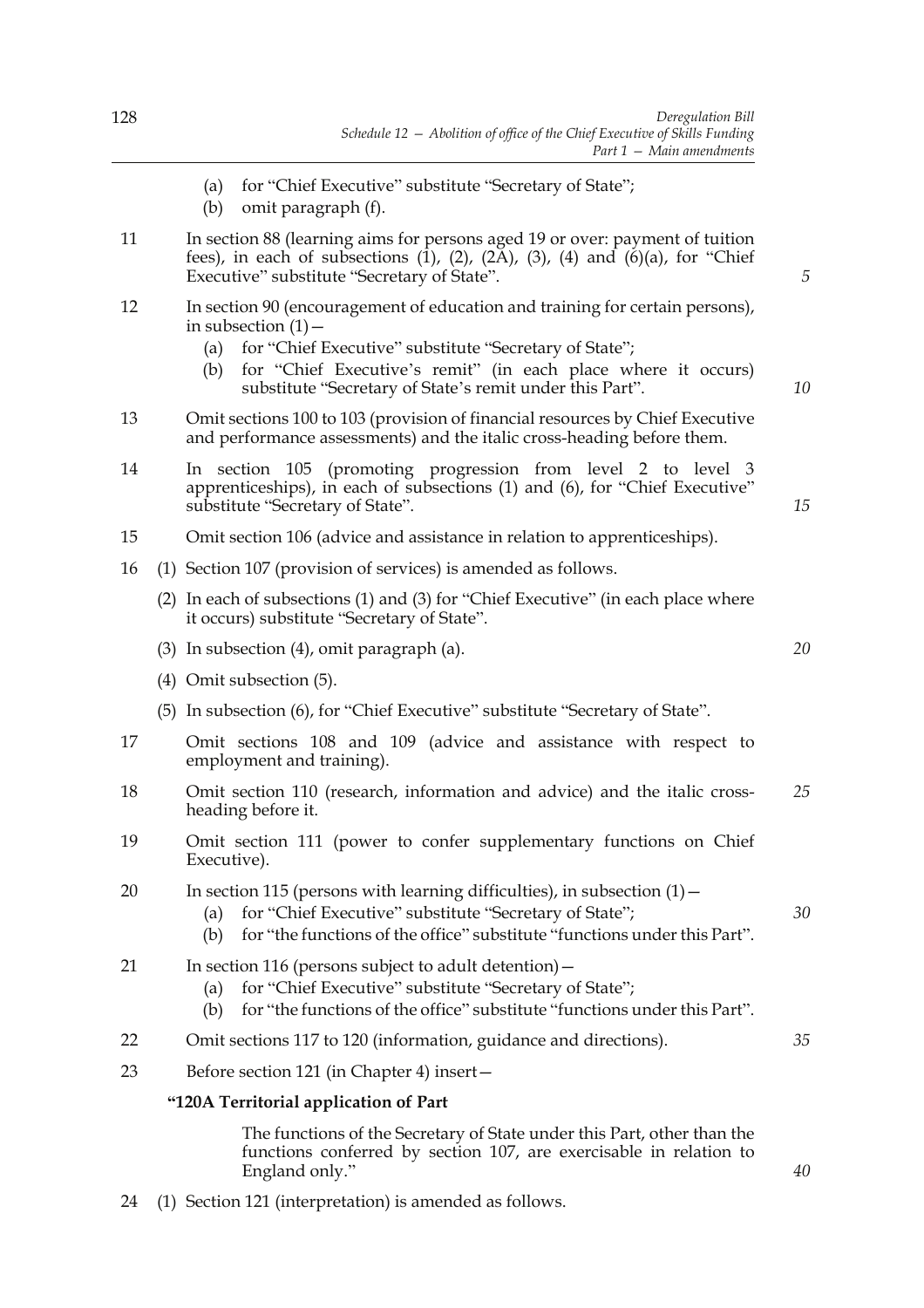(2) In subsection (1), omit the definition of "functions of the office". (3) In each of subsections (2) and (3), for "the Chief Executive's remit" substitute "the Secretary of State's remit under this Part". 25 In section 122 (sharing of information for education and training purposes)— (a) omit subsection  $(3)(a)$ ,  $(c)$ ,  $(d)$  and  $(e)$ ; (b) in subsection  $(3)(f)$ , for "any person within paragraphs (a) to  $(c)$ " substitute "the Secretary of State"; (c) omit subsection  $(5)(a)$ ; (d) omit subsection (6). 26 Omit Schedule 4 (which makes provision for the establishment etc of the office of the Chief Executive). 27 In Schedule 5 (learning aims for persons aged 19 or over)— (a) in paragraph 3(2), for "Chief Executive" (in each place where it occurs) substitute "Secretary of State"; (b) in paragraph 8, omit paragraph (a). 28 In consequence of the amendments made by this Schedule to Part 4— (a) for the title of the Part substitute "Apprenticeships and adult education and training: role of Secretary of State"; (b) for the title of Chapter 1 substitute "Apprenticeships and adult education and training"; (c) for the title of Chapter 2 substitute "Provision of services to other bodies"; (d) in the title of Chapter 3, omit "Chief Executive's functions:". PART 2 *5 10 15 20 25*

#### CONSEQUENTIAL AMENDMENTS

### *Parliamentary Commissioner Act 1967 (c.13)*

29 In Schedule 2 to the Parliamentary Commissioner Act 1967 (departments etc subject to investigation), omit the entry for the Chief Executive of Skills Funding.

*Education (Fees and Awards) Act 1983 (c.40)*

30 In section 1 of the Education (Fees and Awards) Act 1983 (fees at universities and other further education establishments), in subsection (3)(f), omit "or the Chief Executive of Skills Funding".

*Further and Higher Education Act 1992 (c.13)*

- 31 The Further and Higher Education Act 1992 is amended as follows.
- 32 In section 22ZA (subsequent instruments and articles: Wales)—
	- (a) omit subsection (3);
	- (b) omit subsection (6)(b), and the "and" before it.

*30*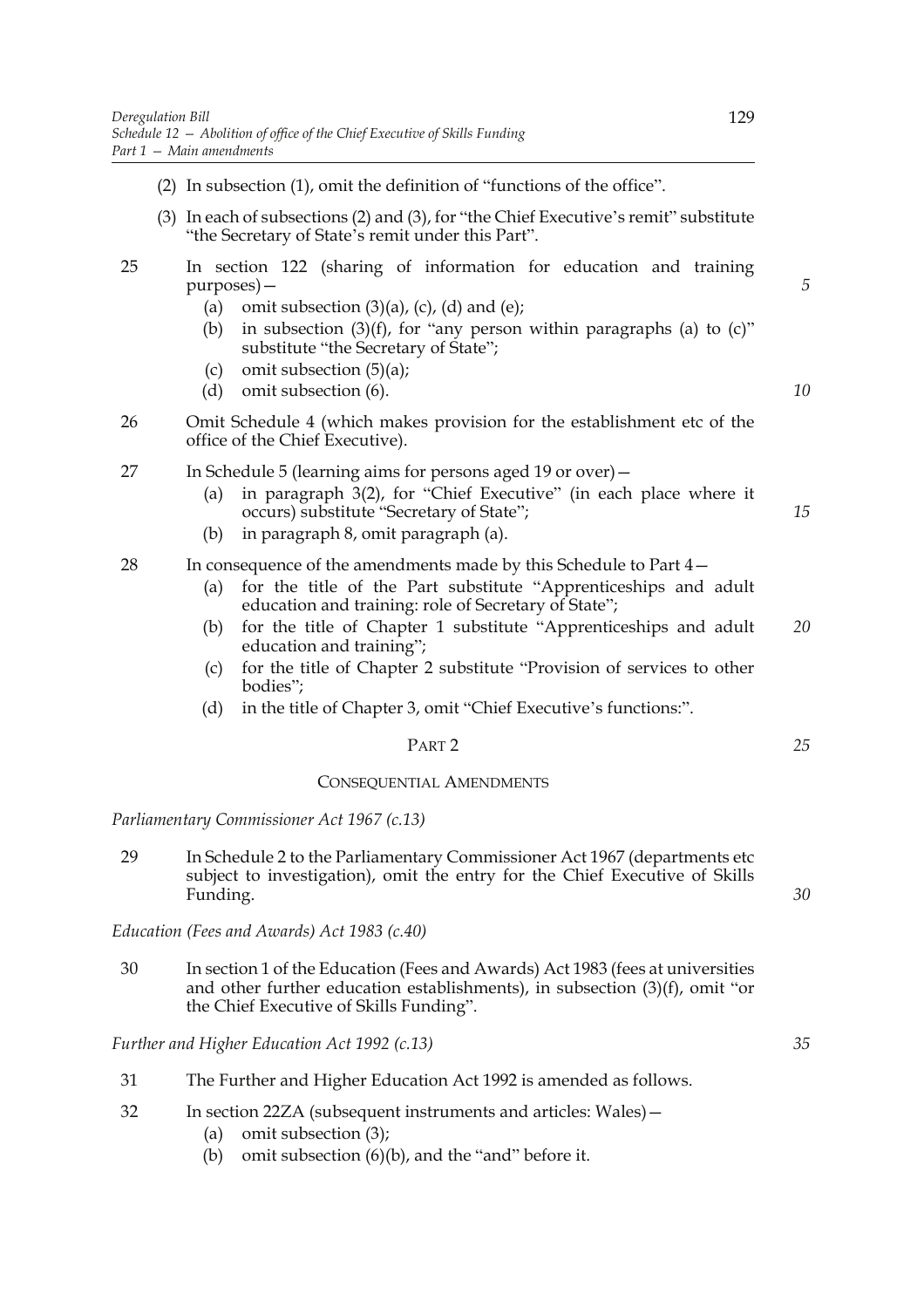- 33 In section 27C (dissolution of further education corporations: Wales), in subsection (6)(b), for "the Chief Executive of Skills Funding" (in each place where it occurs) substitute "the Secretary of State".
- 34 In section 54 (duty to give information), in subsection (1)—
	- (a) for "the Chief Executive of Skills Funding" substitute "the Secretary of State";
	- (b) for "as the Chief Executive" substitute "as the Secretary of State";
	- (c) for the words from "for the purposes of" to "or (as the case may be)" substitute "for the purposes of the exercise of any of the functions of the Secretary of State under Part 4 of the Apprenticeships, Skills, Children and Learning Act 2009 or (as the case may be) for the purposes of the exercise of any of the functions of".
- 35 Omit section 61A (references to appropriate bodies).
- 36 In section 82 (joint exercise of functions), in subsection (3)(a), omit "the Chief Executive of Skills Funding,".
- 37 In section 83 (efficiency studies), in the Table inserted by subsection (1B), in the first column, for "The Chief Executive of Skills Funding" substitute "The Secretary of State".

*Education Act 1996 (c.56)*

- 38 The Education Act 1996 is amended as follows.
- 39 In section 13 (general responsibility for education), in subsection (2)(a), for "the Chief Executive of Skills Funding" substitute "the Secretary of State under Part 4 of the Apprenticeships, Skills, Children and Learning Act 2009".
- 40 In section 15ZA (duty in respect of education and training for persons over compulsory school age: England), in subsection (5), for "the Chief Executive of Skills Funding" substitute "the Secretary of State". *25*

*Employment Act 1988 (c.19)*

41 In section 26 of the Employment Act 1988 (status of trainees etc), in subsection (1A), omit paragraph (b) (but not the "or" following it).

*Education Reform Act 1988 (c.40)*

42 In section 128 of the Education Reform Act 1988 (dissolution of higher education corporations), in subsection (1), omit paragraph (b)(iia).

*Value Added Tax Act 1994 (c.23)*

- 43 (1) In Part 2 of Schedule 9 to the Value Added Tax Act 1994 (exemptions), Group 6 is amended as follows. *35*
	- (2) In paragraph 5A, omit paragraph (b), and the "or" following it.
	- (3) After paragraph 5B insert—
		- "5C The provision of education or vocational training and the supply, by the person providing that education or training, of any goods or services essential to that provision, to persons who are aged 19 *40*

*20*

*5*

*10*

*15*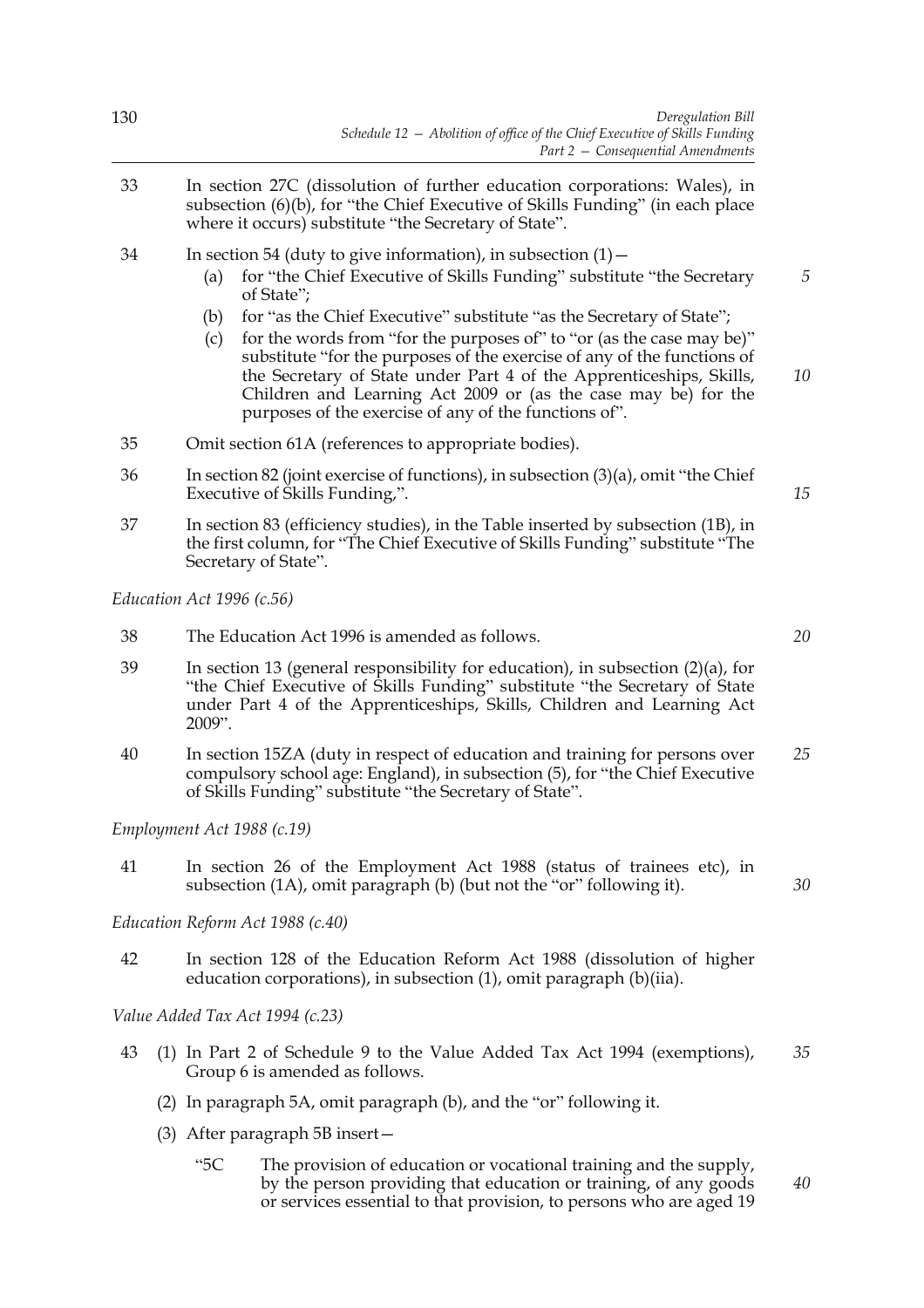or over, to the extent that the consideration payable is ultimately a charge to funds provided by the Secretary of State in exercise of functions under Part 4 of the Apprenticeships, Skills, Children and Learning Act 2009."

*Learning and Skills Act 2000 (c.21)*

- 44 In section 144 of the Learning and Skills Act 2000 (designated institutions: disposal of land, &c), in subsection (9)—
	- (a) in paragraph (a), omit "for the purposes of a sixth form college";
	- (b) omit paragraph (aa).

*Education Act 2002 (c.32)*

- 45 In section 183 of the Education Act 2002 (transfer of functions relating to allowances under section 181), in subsection  $(1)$  -
	- (a) omit paragraph (a);
	- (b) omit the "or" at the end of paragraph (aa).

*Education Act 2005 (c.18)*

46 The Education Act 2005 is amended as follows. 47 In section 92 (joint exercise of functions), in subsection (2), omit ", the Chief Executive of Skills Funding". 48 In section 108 (supply of information: education maintenance allowances), in subsection (3), omit paragraph (b).

*Education and Inspections Act 2006 (c.40)*

- 49 The Education and Inspections Act 2006 is amended as follows.
- 50 In section 123 (education and training to which this Chapter applies), in subsection  $(1)$ , in each of paragraphs  $(b)$ ,  $(c)$  and  $(g)$ , omit "or the Chief Executive".
- 51 In section 124 (inspection of education and training to which this Chapter applies), in subsection (5), omit paragraph (ba).
- 52 In section 125 (inspection of further education institutions), in subsection (5), omit paragraph (ba) (but not the "and" following it).
- 53 In section 126 (other inspections), in subsection (4), omit paragraph (ba).
- 54 In section 128 (area inspections), in subsection (3), omit paragraph (aa) (but not the "or" following it).
- 55 In section 129 (reports of area inspections), in subsection (2), omit paragraph (ba) (but not the "and" following it).
- 56 (1) Section 130 (action plans following area inspections) is amended as follows. *35*
	- (2) Omit subsection (2).
	- (3) In subsection  $(4)$ 
		- (a) omit "(2) or";
		- (b) omit "the Chief Executive or".

*5*

*10*

*15*

*20*

*25*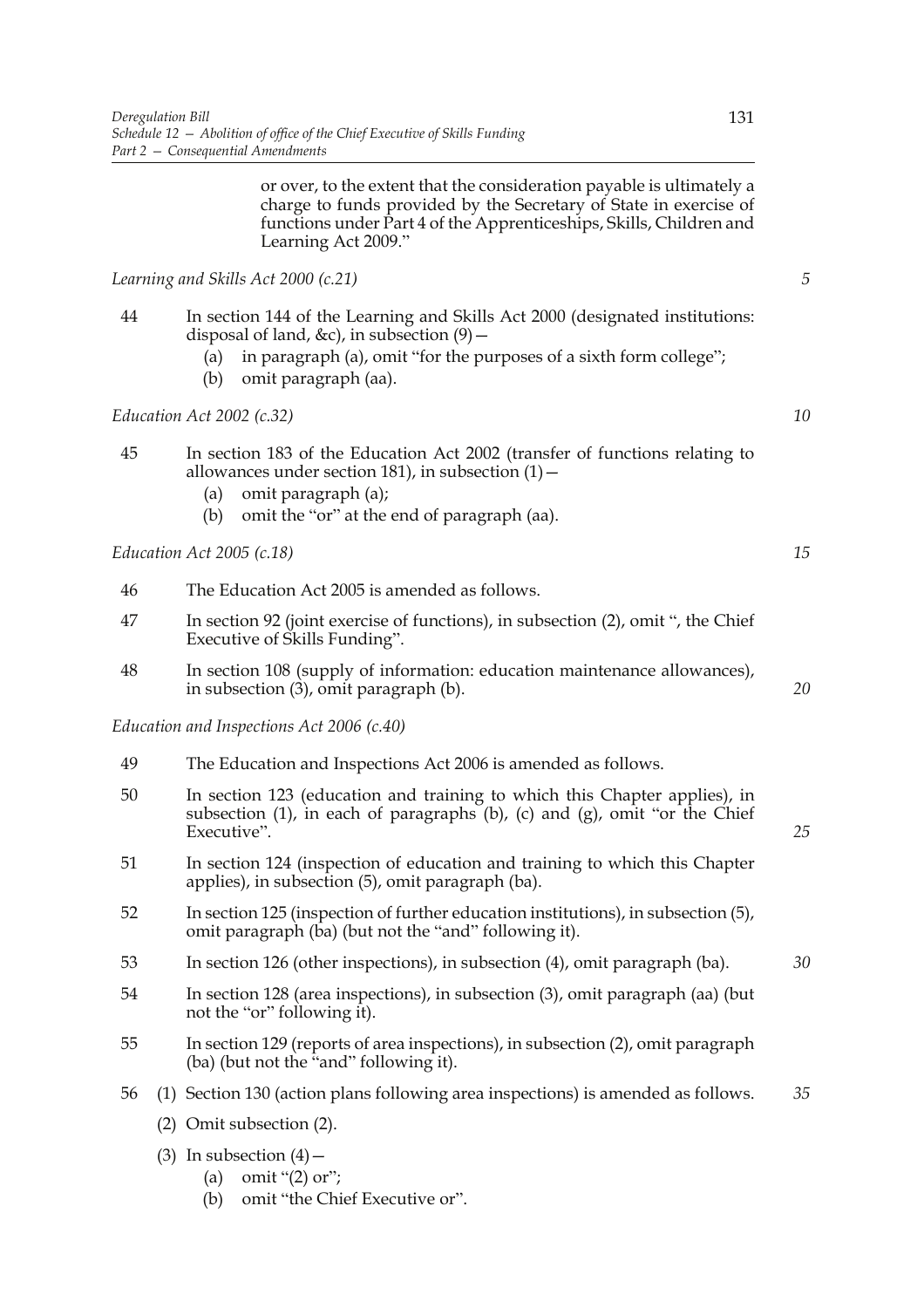- (4) In subsection (5), omit "Chief Executive or the".
- 57 In section 159 (interpretation of Part 8), in subsection (1), omit the definition of "the Chief Executive".

*Local Government and Public Involvement in Health Act 2007 (c.28)*

58 In section 104 of the Local Government and Public Involvement in Health Act 2007 (application of Chapter: partner authorities), in subsection (4), omit paragraph (f). *5*

*Education and Skills Act 2008 (c.25)*

- 59 The Education and Skills Act 2008 is amended as follows.
- 60 In section 13 (notification of non-compliance with duty imposed by section 2), in subsection (5)(f), for ", the Secretary of State or the Chief Executive of Skills Funding" substitute "or the Secretary of State". *10*
- 61 In section 72 (educational institutions), in subsection  $(5)(f)$ , for "the Secretary" of State or the Chief Executive of Skills Funding" substitute "or the Secretary of State".
- 62 In section 77 (supply of information by public bodies), omit subsection (2)(ba).
- 63 In section 132 (providers of independent education or training for 16 to 18 year olds), in subsection (2)(b)(iv), omit "or the Chief Executive of Skills Funding".

## SCHEDULE 13 Section 36

FURTHER AND HIGHER EDUCATION: REDUCTION OF BURDENS

### PART 1

### MEASURES APPLYING TO ENGLAND AND WALES

*Control of interest rates on loans*

1 In the Further Education Act 1985, omit section 3 (which confers powers on the Secretary of State and the Welsh Ministers to determine the minimum rate of interest on loans made under that Act by local authorities to certain bodies providing education etc).

### *Powers of Secretary of State in relation to local authority maintained institutions*

- 2 (1) The Education (No. 2) Act 1986 is amended as follows.
	- (2) Omit section 61 (which makes provision about the minimum age for governors of higher or further education institutions maintained by local authorities and about the participation of students in proceedings of governing bodies of such institutions).

*15*

*20*

*25*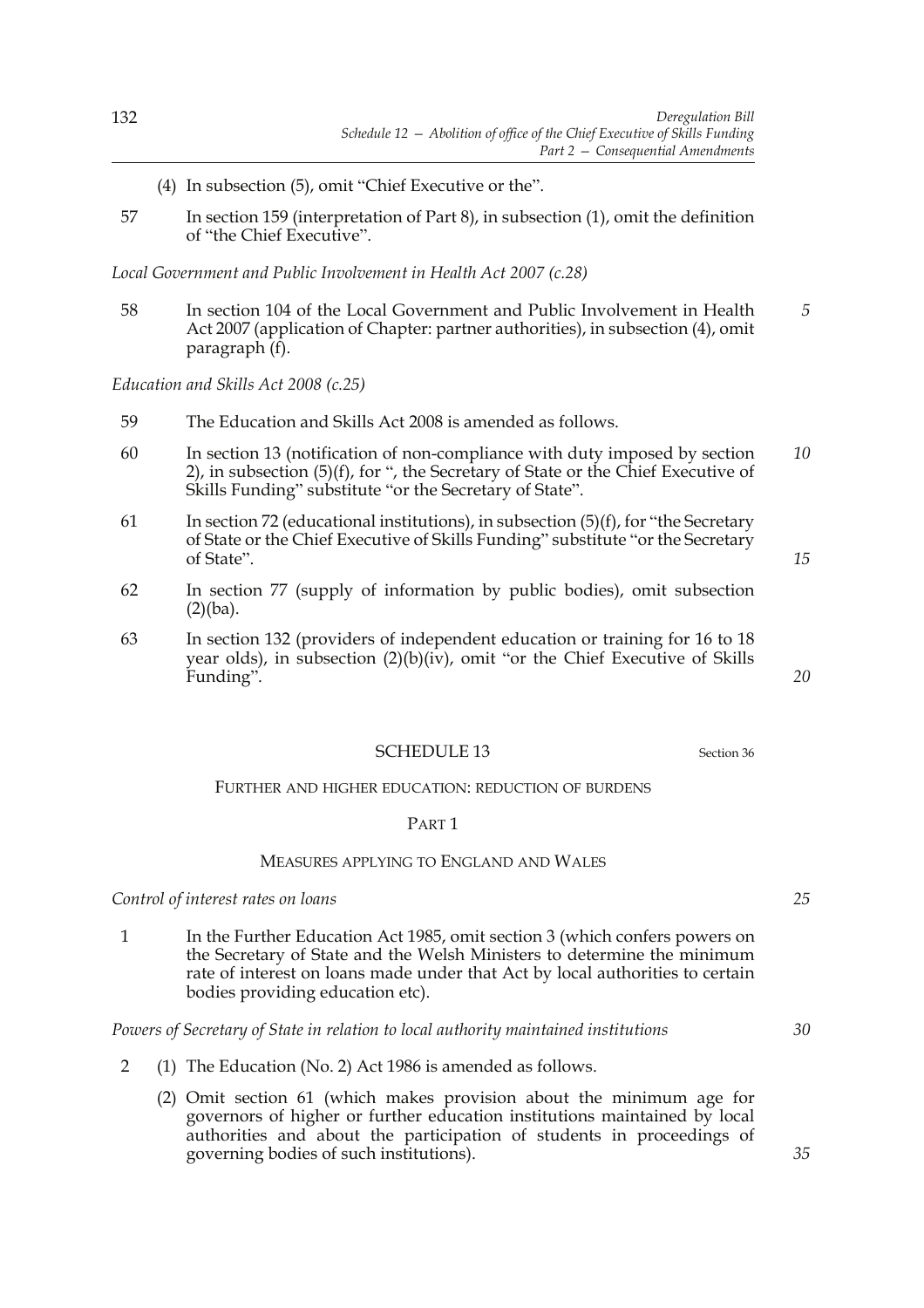- (3) Omit section 62 (which confers powers on the Secretary of State and the Welsh Ministers to make provision by regulations requiring governing bodies of higher or further education institutions maintained by local authorities to make documents and information relating to the governing bodies available).
- 3 (1) The Education Reform Act 1988 is amended as follows.
	- (2) Omit section 158 (which requires the governing bodies of institutions providing full-time education which are maintained by local authorities in the exercise of their higher or further education functions to make reports and returns etc to the Secretary of State or Welsh Ministers on request).
	- (3) Omit section 159 (which confers powers on the Secretary of State and Welsh Ministers to make provision by regulations requiring local authorities to publish information relating to institutions providing full-time education which are maintained by the authorities in the exercise of their higher or further education functions).
	- (4) Omit section 219 (which confers default powers etc on the Secretary of State and Welsh Ministers in relation to governing bodies of institutions maintained by local authorities and providing higher or further education).

### *Transfer of property etc*

- 4 (1) The Further and Higher Education Act 1992 is amended as follows. (2) Omit sections 23 to 26 (which make provision about the transfer of property etc to further education corporations established to conduct certain other institutions in the education sector).
	- (3) Omit sections 32 and 33 (which make provision about the transfer of property etc to institutions designated under section 28 of the 1992 Act).
	- (4) Omit section 34 (which confers power on the Secretary of State and Welsh Ministers by order to provide for property of a local authority to be made available for use by institutions within the further education sector).
	- (5) In consequence of sub-paragraphs  $(2)$  to  $(4)$  -
		- (a) in section  $19(4)(c)$ , for "23" substitute "27";
		- (b) omit section 35;
		- (c) omit section 36;
		- (d) omit section 38;
		- (e) omit section 58;
		- (f) in section 84—
			- (i) in subsection  $(1)(a)$ , omit "Part 1 of this Act or";
			- (ii) in subsection (2), omit "Part 1 of this Act or, as the case may be,";
		- (g) in section  $88(1)$ 
			- (i) omit "23, 25,";
			- (ii) omit "32,";
		- (h) in section  $88A(1)$ 
			- (i) omit "25,";
			- (ii) omit "32,";
		- (i) omit Schedule 5.

*5*

*10*

*15*

*20*

*25*

*35*

*30*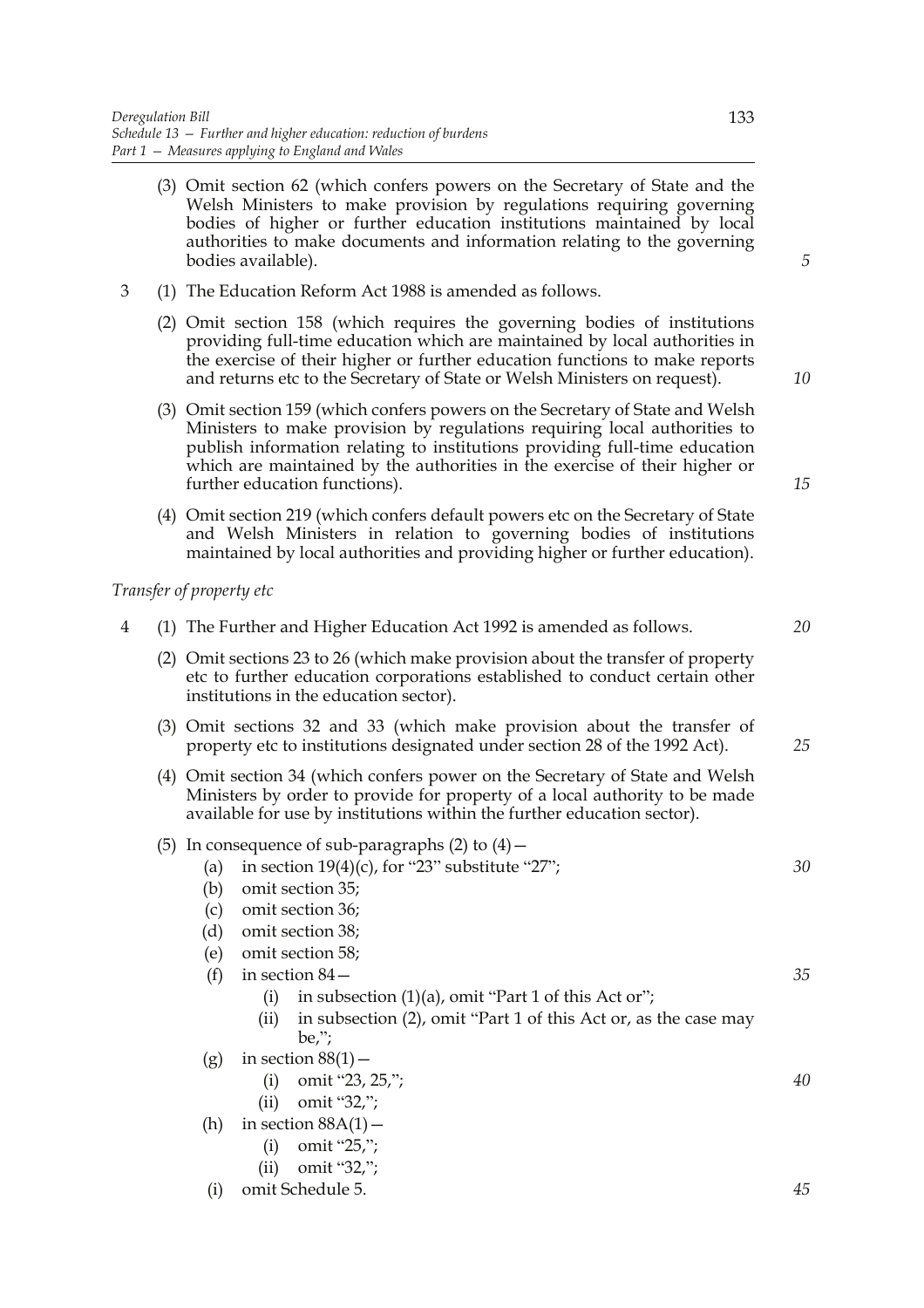### PART 2

### MEASURES APPLYING TO ENGLAND ONLY

*Control of governance of designated institutions conducted by companies*

- 5 (1) Section 31 of the Further and Higher Education Act 1992 (which confers powers on the Secretary of State and the Welsh Ministers to give directions for the purpose of securing that the articles of association etc of institutions designated under section 28 of that Act and conducted by companies are amended as specified in the directions) ceases to have effect in relation to England. *5*
	- (2) Accordingly, in section 31(1), after "designated institution", insert "in Wales". *10*

### *Conversion of sixth form college corporations into further education corporations*

- 6 In section 33D of the Further and Higher Education Act 1992 (conversion of sixth form college corporations into further education corporations)—
	- (a) omit subsection (2)(b) (which confers power on the Secretary of State to covert a sixth form college corporation established in England into a further education corporation if satisfied that it is no longer appropriate for the body to be a sixth form college corporation), and the "or" before it; *15*
	- (b) omit subsection (4) (which makes provision about consultation before the exercise of the power for that purpose). *20*

### *Powers of Secretary of State in relation to local authority maintained institutions*

- 7 In section 56A of the Further and Higher Education Act 1992 (intervention powers of the Secretary of State in relation to England), for subsection (1) substitute—
	- "(1) This section applies if the Secretary of State is satisfied as to one or more of the matters listed in subsection  $(2)$  in the case of  $-$ 
		- (a) an institution in England within the further education sector, other than a sixth form college, or
		- (b) an institution in England which is maintained by a local authority and provides further education, other than an institution within the higher education sector, *30*

and, in either case, it is immaterial whether or not a complaint is made by any person."

### *Regulation of qualification requirements for teaching staff and principals*

- 8 (1) The following provisions of the Education Act 2002 cease to have effect in relation to England—
	- (a) section 136(a) (which allows regulations to be made prohibiting the provision of education at a further education institution by a person who does not have a specified qualification);
	- (b) section 136(b) (which allows regulations to be made prohibiting the provision of education at a further education institution by a person unless the person is serving or has served a probationary period);

*40*

*35*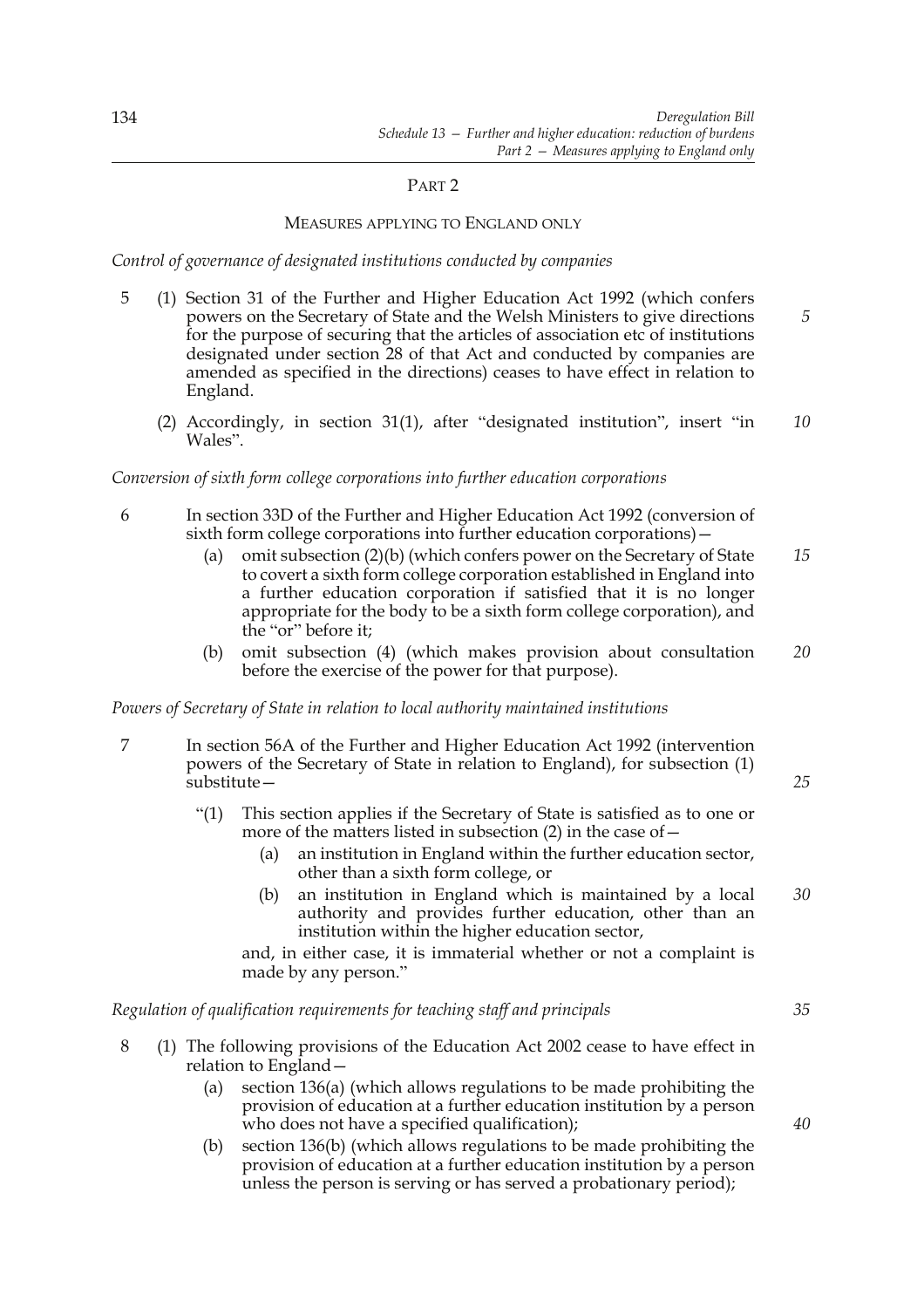|              | (c)<br>(d) | section 137 (which allows regulations to be made providing that a<br>person may serve as the principal of a further education institution<br>only if the person has a specified qualification);<br>section 138 (which makes further provision for the purposes of<br>sections 136 and 137). | 5  |
|--------------|------------|---------------------------------------------------------------------------------------------------------------------------------------------------------------------------------------------------------------------------------------------------------------------------------------------|----|
|              |            | (2) Accordingly, those provisions are amended as follows –                                                                                                                                                                                                                                  |    |
|              | (a)        | in section 136(a), after "further education institution" insert "in<br>Wales";                                                                                                                                                                                                              |    |
|              | (b)        | in section 136(b), after "further education institution" insert "in<br>Wales";                                                                                                                                                                                                              | 10 |
|              | (c)        | in section 137(1), after "further education institution" insert "in<br>Wales";                                                                                                                                                                                                              |    |
|              | (d)        | in section 138, omit subsection (2).                                                                                                                                                                                                                                                        |    |
|              |            |                                                                                                                                                                                                                                                                                             |    |
|              |            | <b>SCHEDULE 14</b><br>Section 37                                                                                                                                                                                                                                                            |    |
|              |            | <b>SCHOOLS: REDUCTION OF BURDENS</b>                                                                                                                                                                                                                                                        | 15 |
|              |            | Responsibility for determining behaviour policy                                                                                                                                                                                                                                             |    |
| $\mathbf{1}$ |            | (1) Section 88 of the Education and Inspections Act 2006 (responsibility of<br>governing body for discipline) is amended as follows.                                                                                                                                                        |    |
|              |            | (2) Before subsection $(1)$ insert $-$                                                                                                                                                                                                                                                      |    |
|              | " $(A1)$   | The governing body of a relevant school in England must ensure that<br>the head teacher determines measures under section 89(1)."                                                                                                                                                           | 20 |

- (3) In subsection (1), after "relevant school" insert "in Wales".
- (4) In subsection (2), after "governing body" insert "of a relevant school in Wales".

(5) In subsection  $(4)$  –

- (a) omit paragraph (a), and the "and" following it;
- (b) in paragraph (b), omit "in relation to Wales,".

# (6) In consequence of the amendments made to section 88, in section 89 of the 2006 Act (determination by head teacher of behaviour policy)—

- (a) omit subsection (2);
- (b) in subsection (3), omit ", so far as it is not determined by the governing body".

### *Home-school agreements*

- 2 (1) Sections 110 and 111 of the School Standards and Framework Act 1998 (which require the governing bodies of certain schools to adopt home-school agreements) cease to have effect in relation to schools in England.
	- (2) Accordingly, in section  $110(1)$  -
		- (a) in the opening words, after "of a school" insert "in Wales";
		- (b) omit paragraph (b) and the "or" before it.

*25*

*30*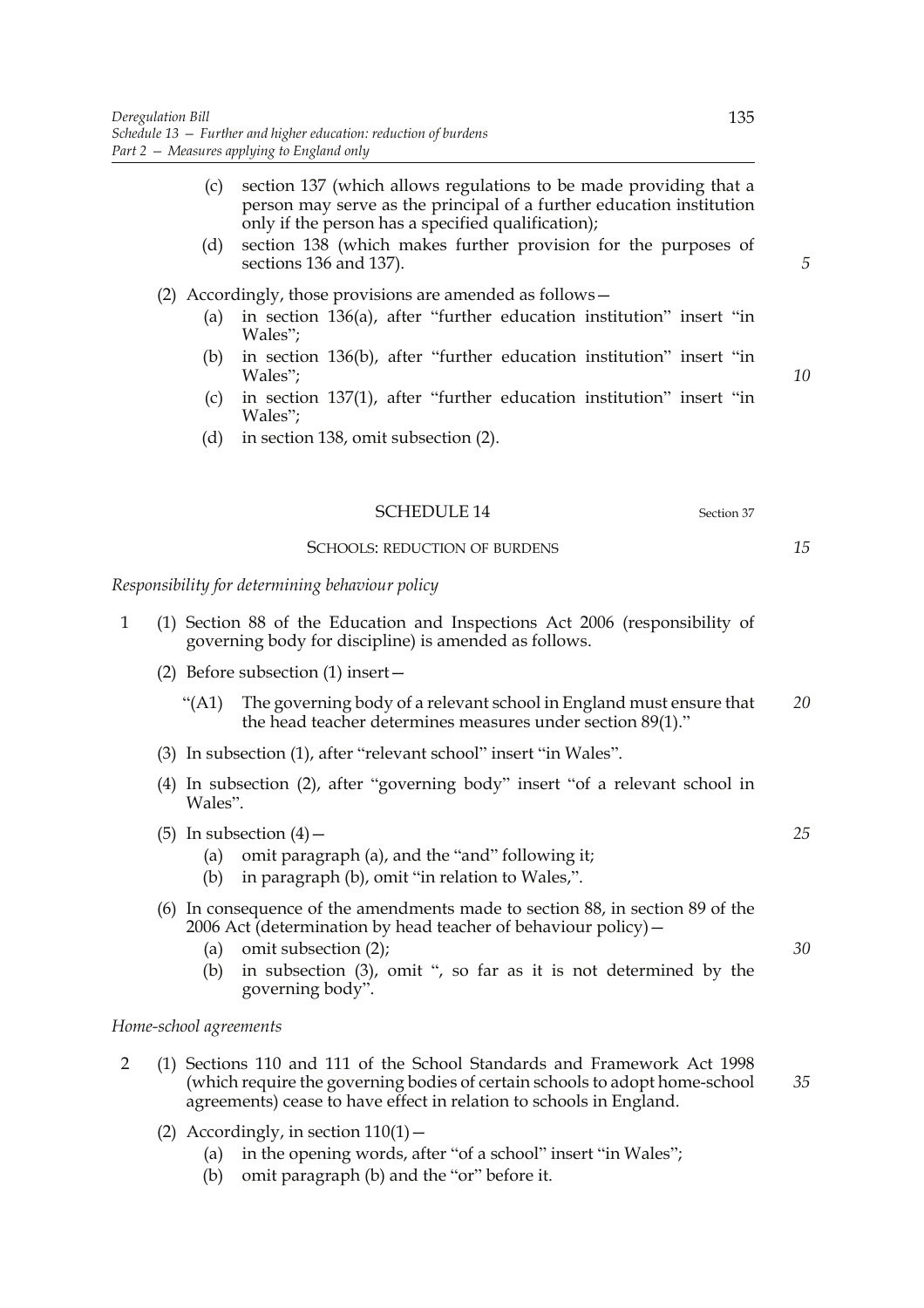*Determining school terms*

- 3 (1) Section 32 of the Education Act 2002 (responsibility for fixing dates of terms and holidays and times of sessions), as amended by the Education (Wales) Act 2014, is amended as follows.
	- (2) Omit subsection (1).
	- (3) In subsection (2), for the words from "In the case of" to "governing body" substitute "The governing body of a maintained school in England".
	- (4) In subsection (3), in paragraph (a), for "a school within subsection (1)" substitute "a community, voluntary controlled or community special school in England".

*10*

*20*

*25*

*30*

*5*

### *Staffing matters*

- 4 (1) Section 35(8) of the Education Act 2002 (which requires local authorities etc to have regard to guidance in relation to certain staffing matters at community, voluntary controlled and community special schools and maintained nursery schools) ceases to have effect in relation to schools in England. *15*
	- (2) Accordingly, in section  $35(8)$  -
		- (a) after "local authority" insert "in Wales";
		- (b) after "maintained school" insert "in Wales";
		- (c) omit paragraph (a) and the "or" following it;
		- (d) in paragraph (b), omit "in relation to Wales".
- 5 (1) Section 36(8) of the Education Act 2002 (which requires local authorities etc to have regard to guidance in relation to certain staffing matters at foundation, voluntary aided and foundation special schools) ceases to have effect in relation to schools in England.
	- (2) Accordingly, in section  $36(8)$  -
		- (a) after "local authority" insert "in Wales";
		- (b) after "maintained school" insert "in Wales";
		- (c) omit paragraph (a) and the "or" following it;
		- (d) in paragraph (b), omit "in relation to Wales".

### *Publication of reports*

- 6 (1) The Education Act 2005 is amended in accordance with sub-paragraphs (2) to (4).
	- (2) Omit the following provisions—
		- (a) section 11C(4) (provision of copies of reports relating to the investigation of certain complaints about schools); *35*
		- (b) section 14A(4) (publication, and provision of copies, of interim statements about maintained schools).
	- (3) In section 14, for subsection (4) (publication, and provision of copies, of reports of certain general school inspections) substitute—
		- "(4) The appropriate authority must take such steps as are reasonably practicable, within such period following the receipt by it of the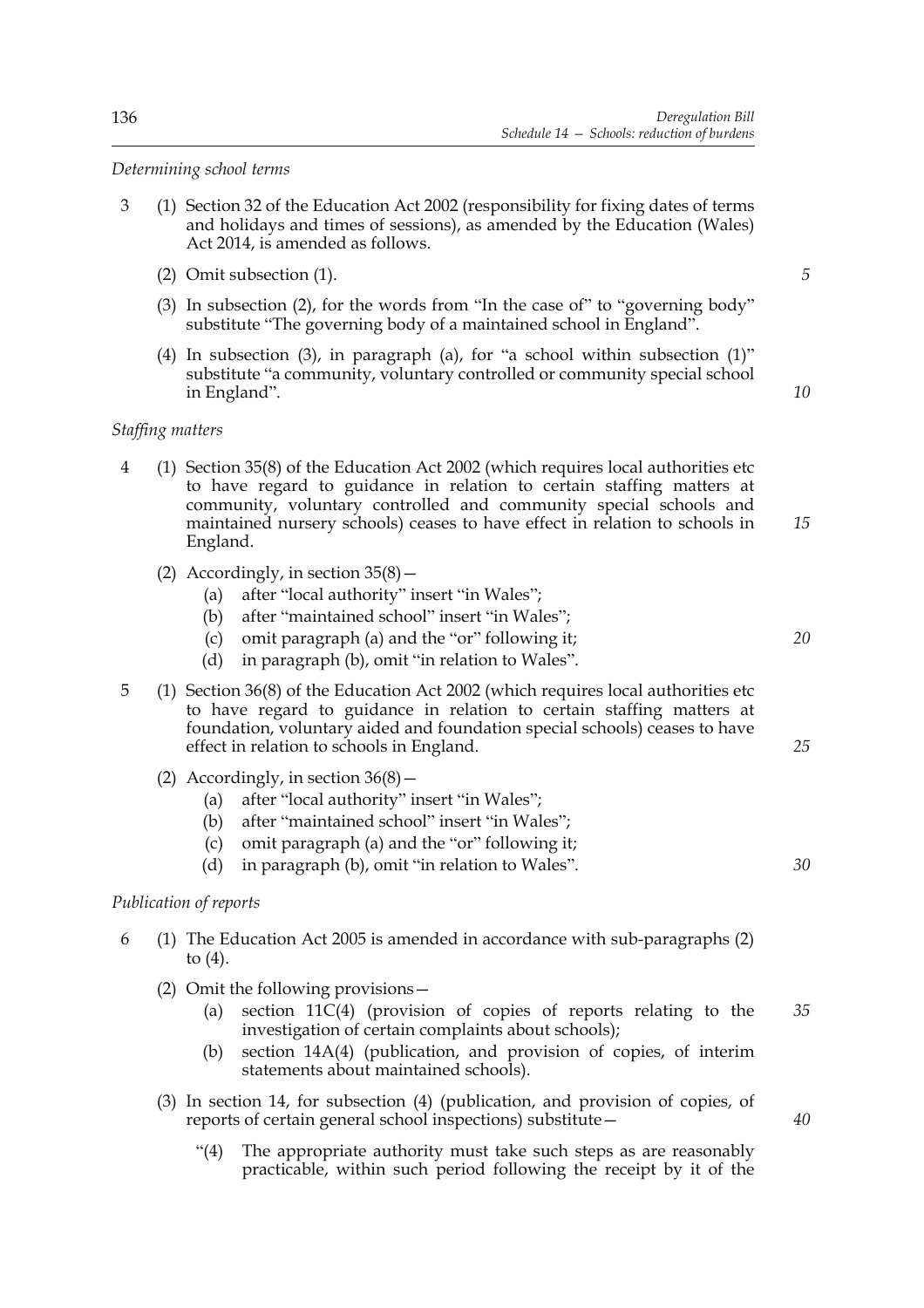report as may be prescribed, to secure that every registered parent of a registered pupil at the school is informed of the overall assessment contained in the report of the quality of education provided in the school."

- (4) In section 49, for subsection (4) (publication, and provision of copies, of reports relating to denominational education and collective worship at certain schools) substitute—
	- "(4) The governing body must take such steps as are reasonably practicable, within such period following the receipt by it of the report as may be prescribed, to secure that every registered parent of a registered pupil at the school is informed of the overall assessment contained in the report of— *10*
		- (a) the quality of the denominational education provided by the school, and
		- (b) the content of the school's collective worship."
- (5) In Schedule 4 to the School Information (England) Regulations 2008 (S.I. 2008/3093) (specified information to be provided on a school's website), after paragraph 3 insert—
	- "3A Where the school is a voluntary or foundation school which has been designated under section 69(3) of the School Standards and Framework Act 1998 as having a religious character, information as to where and by what means parents may access the most recent report about the school sent to the governing body under section 49 of the Education Act 2005." *20*

### SCHEDULE 15 Section 39

## AMENDMENTS CONSEQUENTIAL ON SECTION 39

*Licensing Act 2003 (c. 17)*

- 1 The Licensing Act 2003 is amended as follows.
- 2 In section 10 (sub-delegation of functions by licensing committee etc), omit subsection  $(4)(a)(xi)$ .
- 3 In section 115 (period of validity of personal licence), omit subsection (2)(b) and (c).
- 4 (1) In the italic heading before section 117 (application for grant or renewal of personal licence), omit "and renewal".
	- (2) In the heading, omit "or renewal".
	- (3) Omit subsection (1).
	- (4) In subsection (2), after "An application" insert "by an individual".
	- (5) Omit subsections (3), (4) and (6).
- 5 Omit section 119 (licence continued pending renewal).
- 6 Omit section 121 (determination of application for renewal).

*25*

*40*

*15*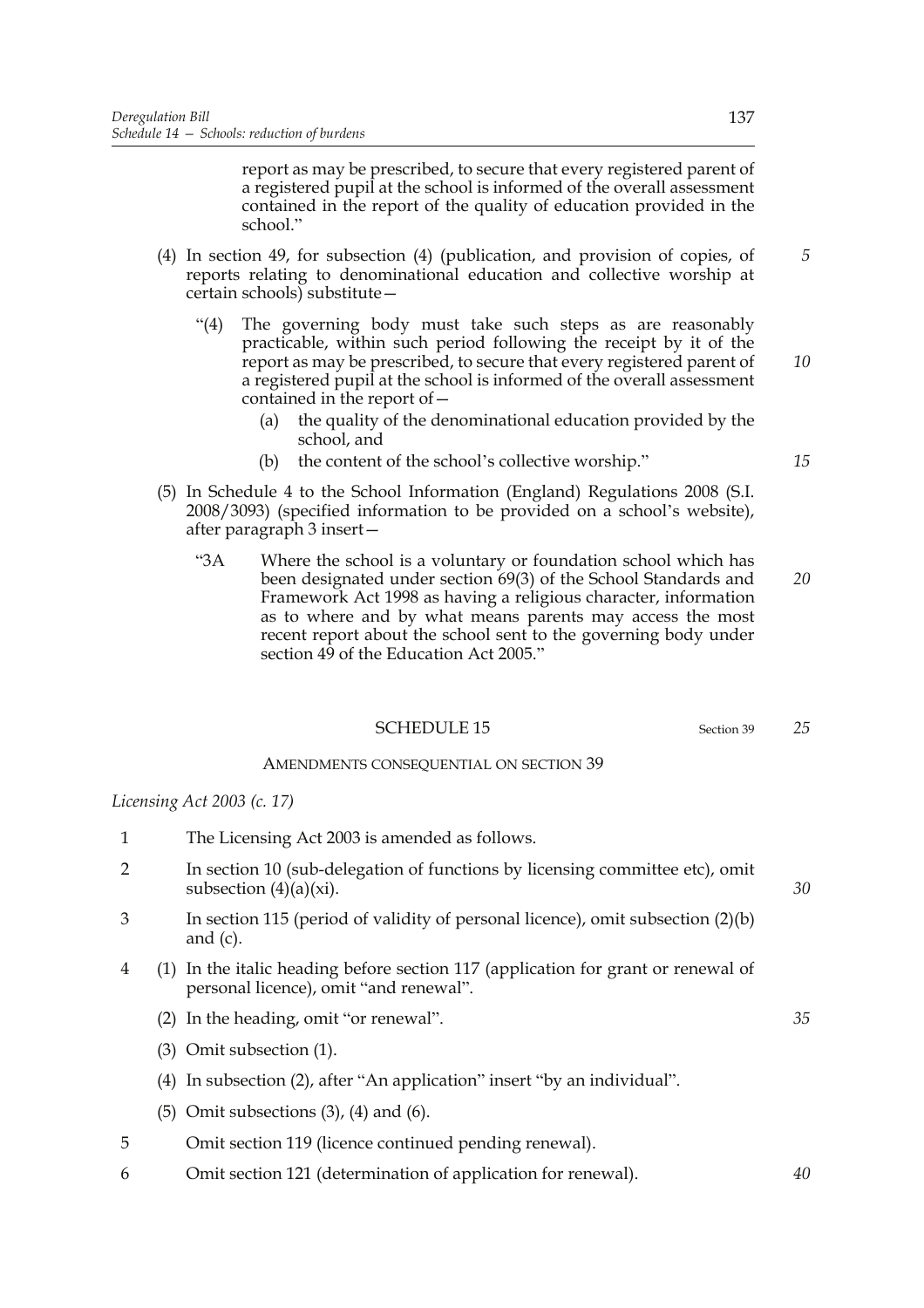- (2) In subsection (3), in the definition of "application" omit "or renewal".
- (3) In the definition of "objection notice" in that subsection, omit "or 121, as the case may be".
- 8 In section 123 (duty to notify licensing authority of convictions during application period), omit "or renewal" in subsections (1) and (4)(a). *5*
- 9 (1) Section 124 (convictions coming to light after grant or renewal) is amended as follows.
	- (2) In the heading omit "or renewal".
	- (3) In subsection (1), omit "or renewed".
	- (4) In subsection (7), omit "or renewal" (in each place where it occurs).
- 10 In section 128 (duty to notify court of personal licence), omit subsection  $(5)(a)$  and  $(c)$ .
- 11 In section 134 (licensing authority's duty to update licence document), in subsection  $(1)(a)$ , omit "121 or". *15*
- 12 In section 158 (false statements made for the purpose of the Licensing Act), in subsection  $(1)(d)$ , omit "or renewal".
- 13 In Schedule 3 (matters to be entered in licensing register), in paragraph (w), omit "or renewal".
- 14 (1) In Schedule 5 (appeals), paragraph 17 is amended as follows.
	- (2) In sub-paragraph (1), omit paragraph (b) and the ", or" at the end of paragraph (a).
	- (3) Omit sub-paragraph (3).
	- (4) In sub-paragraph (5), omit "or renewal".
	- (5) Omit sub-paragraphs (9) to (11).

*Police Reform and Social Responsibility Act 2011 (c. 13)*

15 In section 111 of the Police Reform and Social Responsibility Act 2011 (which makes an amendment to section 121 of the Licensing Act 2003, repealed by paragraph 6 above), omit subsection (4).

*20*

*10*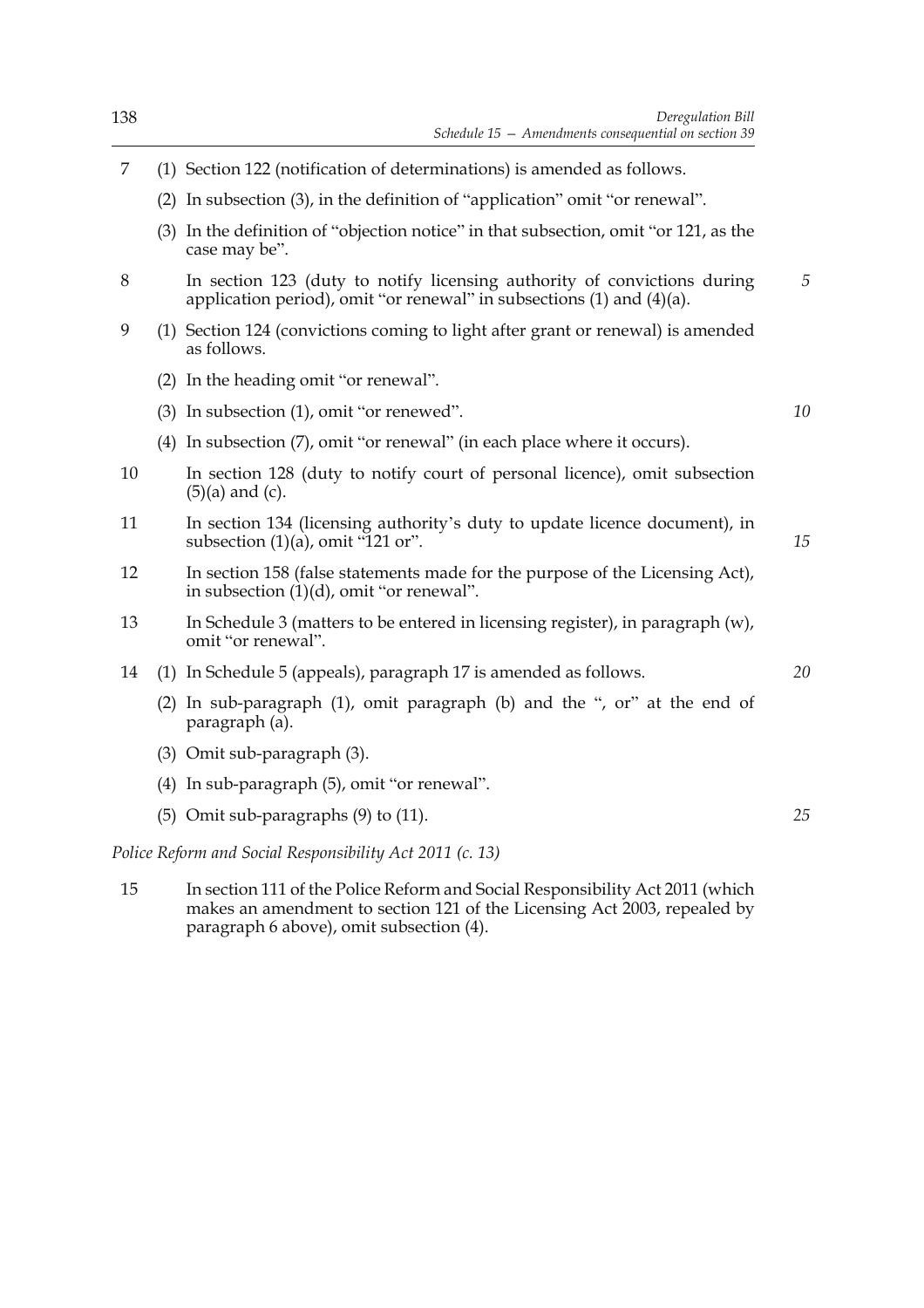## SCHEDULE 16 Section 57

#### REMOVAL OF CONSULTATION REQUIREMENTS

#### PART 1

## MEASURES AFFECTING ENGLAND ONLY

*National Parks and Access to the Countryside Act 1949: making of byelaws*

| 1 | In section 91 of the National Parks and Access to the Countryside Act 1949      |
|---|---------------------------------------------------------------------------------|
|   | (default powers of Secretary of State as to certain byelaws), in the proviso to |
|   | subsection $(1)$ (beginning with the words "Provided that") –                   |
|   |                                                                                 |

- (a) after "natural beauty" insert "in Wales";
- (b) omit "Natural England (as regards land or waterways in England) or"; *10*
- (c) omit "(as regards land or waterways in Wales)".

*Pests Act 1954: designation of rabbit clearance areas*

| $\overline{2}$ | In section 1 of the Pests Act 1954 (designation of rabbit clearance areas), after<br>subsection $(11)$ insert -                     |                                                                                                                                               |    |  |
|----------------|-------------------------------------------------------------------------------------------------------------------------------------|-----------------------------------------------------------------------------------------------------------------------------------------------|----|--|
|                | " $(11A)$                                                                                                                           | The requirement in subsection $(11)(a)$ does not apply to an order<br>which applies only in relation to England."                             |    |  |
|                |                                                                                                                                     | Agriculture and Horticulture Act 1964: grading etc of horticultural produce                                                                   |    |  |
| $\mathfrak{Z}$ |                                                                                                                                     | In section 23 of the Agriculture and Horticulture Act 1964 (regulations and<br>orders under Part 3 of that Act), after subsection (1) insert- | 20 |  |
|                | "(1A)                                                                                                                               | Subsection (1) does not apply to regulations which apply, or to an<br>order which applies, only in relation to England."                      |    |  |
|                |                                                                                                                                     | Control of Pollution Act 1974: reduction of noise from plant or machinery                                                                     |    |  |
| 4              |                                                                                                                                     | In section 68 of the Control of Pollution Act 1974 (regulations for reducing<br>noise from plant or machinery), after subsection (2) insert-  |    |  |
|                | " $(2A)$                                                                                                                            | Subsection (2) does not apply to regulations which apply only in<br>relation to England."                                                     |    |  |
|                |                                                                                                                                     | Agriculture (Miscellaneous Provisions) Act 1976: metrication of measurements                                                                  |    |  |
| 5              | In section 7 of the Agriculture (Miscellaneous Provisions) Act 1976<br>(metrication of measurements), after subsection (4) insert - |                                                                                                                                               |    |  |
|                | (4A)                                                                                                                                | Subsection (4) does not apply to regulations which make<br>amendments that apply only in relation to England."                                |    |  |
|                |                                                                                                                                     | Forestry Act 1979: metrication of measurements                                                                                                |    |  |
|                |                                                                                                                                     |                                                                                                                                               |    |  |

6 In section 2 of the Forestry Act 1979 (metrication of measurements), in subsection (4), for the words from "Before" to "the appropriate authority" substitute "Before any such regulations are made by the Welsh Ministers, they". *35*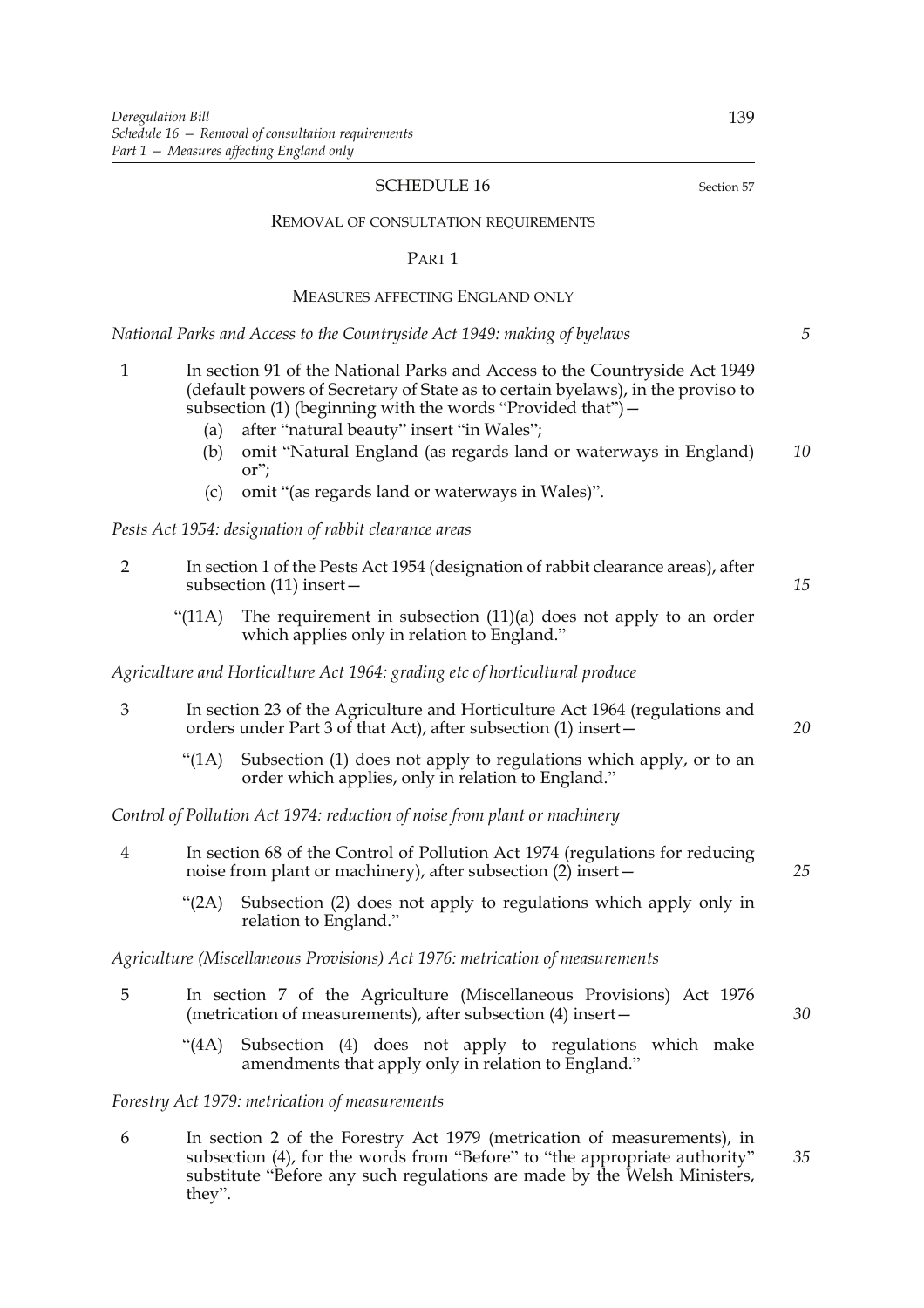*Derelict Land Act 1982: grants for reclaiming or improving derelict land etc*

- 7 (1) In section 1 of the Derelict Land Act 1982 (powers of Secretary of State to make grants for reclaiming or improving derelict land etc), omit subsection (6A).
	- (2) In consequence of sub-paragraph (1), in the Natural Environment and Rural Communities Act 2006, in Schedule 11, omit paragraph 99. *5*

*Horticultural Produce Act 1986: movement of horticultural produce*

- 8 In section 3 of the Horticultural Produce Act 1986 (orders to amend that Act in connection with the movement of horticultural produce), after subsection (2) insert—
	- "(2A) Subsection (2) does not apply to an order which makes amendments that apply only in relation to England."

# *Housing Act 1988: designation of Housing Action Trust Areas*

9 In section 61 of the Housing Act 1988 (consultation and publicity prior to the designation of a housing action trust area), in subsection (1) (which requires consultation with every local housing authority any part of whose district is to be included in the proposed designated area), after "designation order" insert "in relation to Wales". *15*

*Land Drainage Act 1991: codes of practice*

- 10 In section 61E of the Land Drainage Act 1991, after subsection (4) insert—
	- "(5) Subsection (4) does not apply to an order which applies only in relation to England."

*Environment Act 1995: National Park grant*

- 11 (1) In section 72 of the Environment Act 1995 (National Park grant), in subsection  $(2)$  – *25*
	- (a) after "National Park authority" insert "in Wales";
	- (b) omit the words from ", according to whether" to "Natural England or".
	- (2) In consequence of sub-paragraph (1), in the Natural Environment and Rural Communities Act 2006, in Schedule 11, omit paragraph 144.

*Environment Act 1995: hedgerows*

- 12 In section 97 of the Environment Act 1995 (hedgerows), after subsection (6) insert—
	- "(6A) Subsection (6)(d) does not apply to regulations which apply only in relation to England."

# *Environment Act 1995: environmental subordinate legislation*

13 Omit section 99 of the Environment Act 1995 (consultation before making or modifying certain subordinate legislation for England).

*20*

*10*

*30*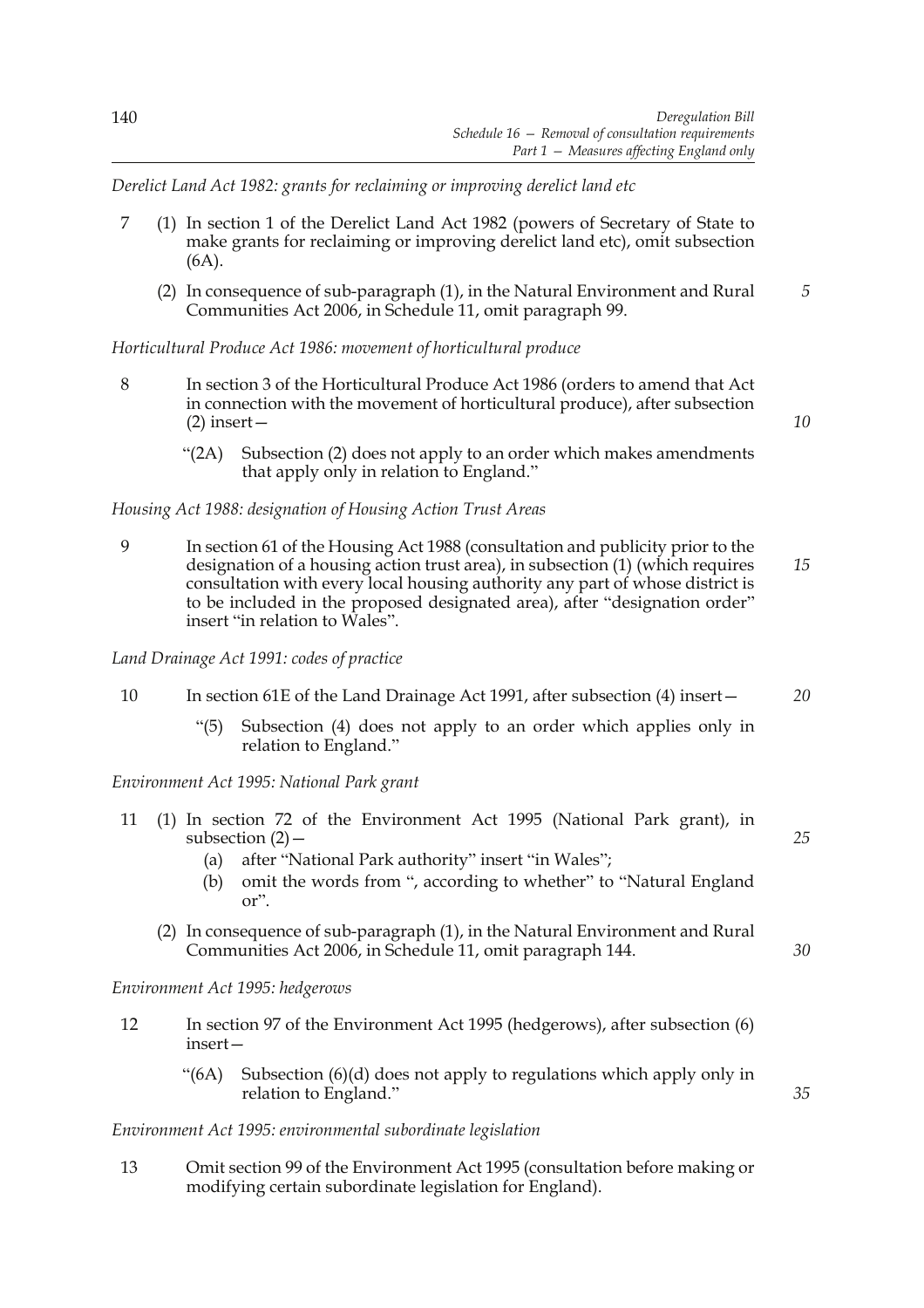*Local Government Act 1999: keeping of accounts by best value authorities*

- 14 (1) In section 23 of the Local Government Act 1999 (regulations about the keeping of accounts by best value authorities), omit subsection (4).
	- (2) In consequence of sub-paragraph (1), in the Public Audit (Wales) Act 2004, in Schedule 1, omit paragraph 14.

*Countryside and Rights of Way Act 2000: grants to conservation boards*

- 15 (1) In section 91 of the Countryside and Rights of Way Act 2000 (grants to conservation boards), omit subsection (2).
	- (2) In consequence of sub-paragraph (1), in the Natural Environment and Rural Communities Act 2006, in Schedule 11, omit paragraph 164(e).

*Fire and Rescue Services Act 2004: schemes for combining fire and rescue authorities*

- 16 (1) The Fire and Rescue Services Act 2004 is amended as follows.
	- (2) In section 2 (power to create combined fire and rescue authorities), after subsection (6) insert—
		- "(6A) The duty to consult under subsection (6) does not apply if  $-$ *15*
			- (a) the scheme constituted a fire and rescue authority for an area in England, and
			- (b) the variation or revocation has been proposed by the fire and rescue authority."
	- (3) In section 4 (which makes provision for the continuation, variation and revocation of schemes for combining fire authorities under the Fire Services Act 1947), after subsection (5) insert— *20*

#### "(5A) The duty to consult under subsection (5) does not apply if  $-$

- (a) the scheme constituted a fire and rescue authority for an area in England, and
- (b) the variation or revocation has been proposed by the fire and rescue authority."

#### PART 2

# MEASURES AFFECTING ENGLAND AND WALES

*Water Industry Act 1991: provision of sewers*

17 In section 101A of the Water Industry Act 1991 (further duty of sewerage undertaker to provide sewers), in subsection (5), omit the words from the beginning to "and" in the closing words.

*Local Government Act 2003: commencement of BID arrangements following appeal*

18 In section 53 of the Local Government Act 2003 (commencement of BID arrangements), omit subsection (7). *35*

*5*

*10*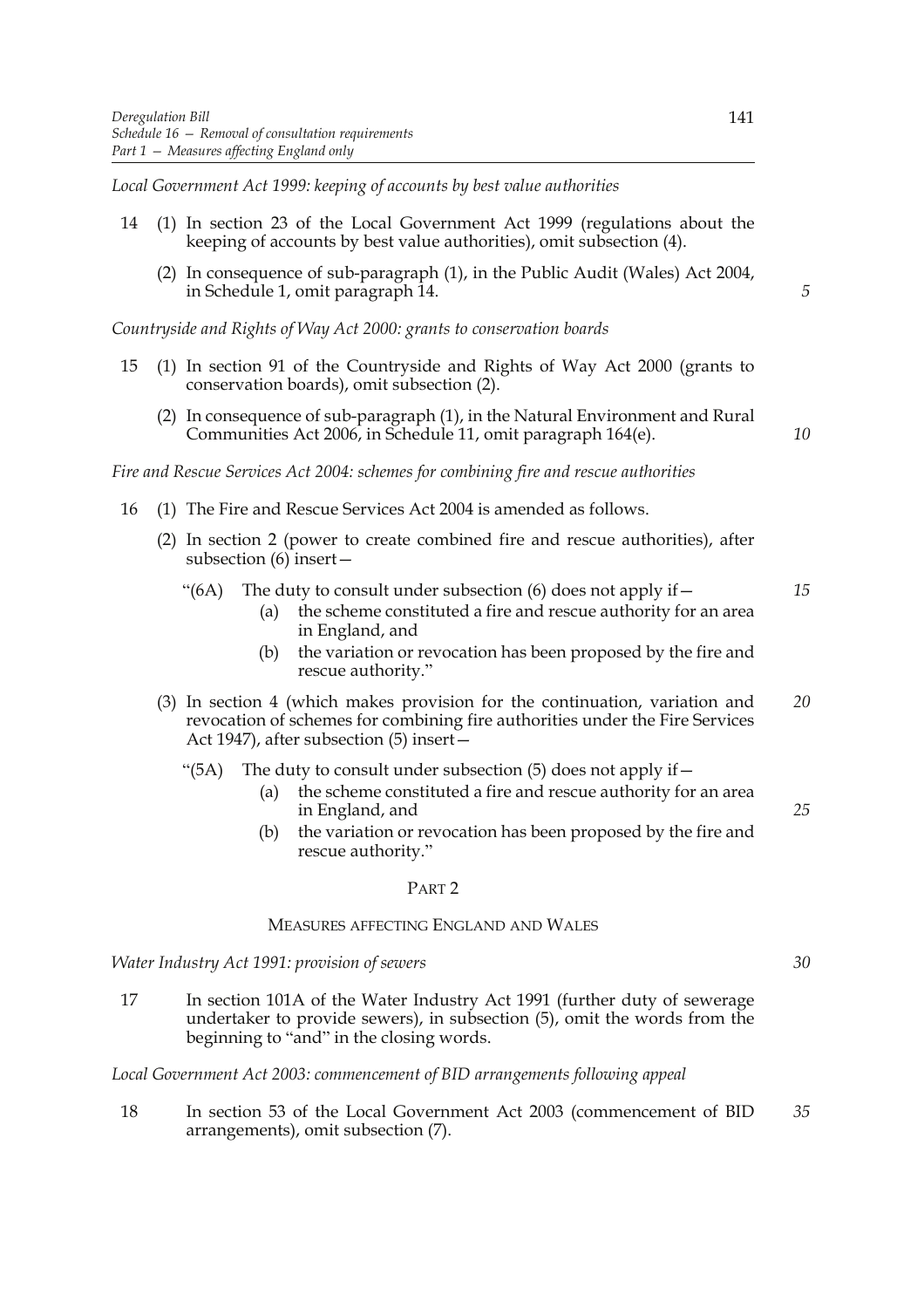# SCHEDULE 17 Section 60

#### LEGISLATION NO LONGER OF PRACTICAL USE

#### PART 1

#### **COMPANIES**

*Companies Act 2006 (c. 46)*

1 Omit section 1175 of, and Schedule 9 to, the Companies Act 2006 (which make amendments of Part 7 of the Companies Act 1985 and Part 8 of the Companies (Northern Ireland) Order 1986).

#### PART 2

## INDUSTRY

*Newspaper Libel and Registration Act 1881 (c. 60)*

- 2 In the Newspaper Libel and Registration Act 1881, omit sections 7 to 18 and Schedules A and B (provisions relating to a register of proprietors of newspapers other than newspapers belonging to companies formed and registered under the Companies Act 2006 or incorporated in another EEA state).
- 3 In consequence of paragraph 2, in section 1 of the Newspaper Libel and Registration Act 1881, omit the definitions of "registrar", "occupation" and "place of residence".

*Industry Act 1972 (c. 63)*

4 In the Industry Act 1972, in Schedule 3 (shipbuilding: transitional provisions), omit paragraph 1(b)(ii) (saving provision for the Shipbuilding Industry Board (Dissolution Provisions) Order 1971 (S.I. 1971/1939)).

*Aircraft and Shipbuilding Industries Act 1977 (c. 3)*

| The Aircraft and Shipbuilding Industries Act 1977 is repealed. |
|----------------------------------------------------------------|
|                                                                |

- 6 (1) The following amendments are made in consequence of paragraph 5.
	- (2) In the Civil Aviation Act 1982, in Schedule 15, omit paragraph 18.
	- (3) In the Companies Act 1989, in Schedule 18, omit paragraph 16.

# *British Steel Act 1988 (c. 35)*

- 7 The British Steel Act 1988 is amended in accordance with paragraphs 8 and 9. *30*
- 8 (1) Omit section 6 (target investment limit for Government shareholding in successor company to British Steel Corporation).
	- (2) In consequence of sub-paragraph  $(1)$  -
		- (a) in section 4(1), omit "Subject to section  $6(5)$ ,";
		- (b) in section 13(2), omit "6 or".

*10*

*15*

*5*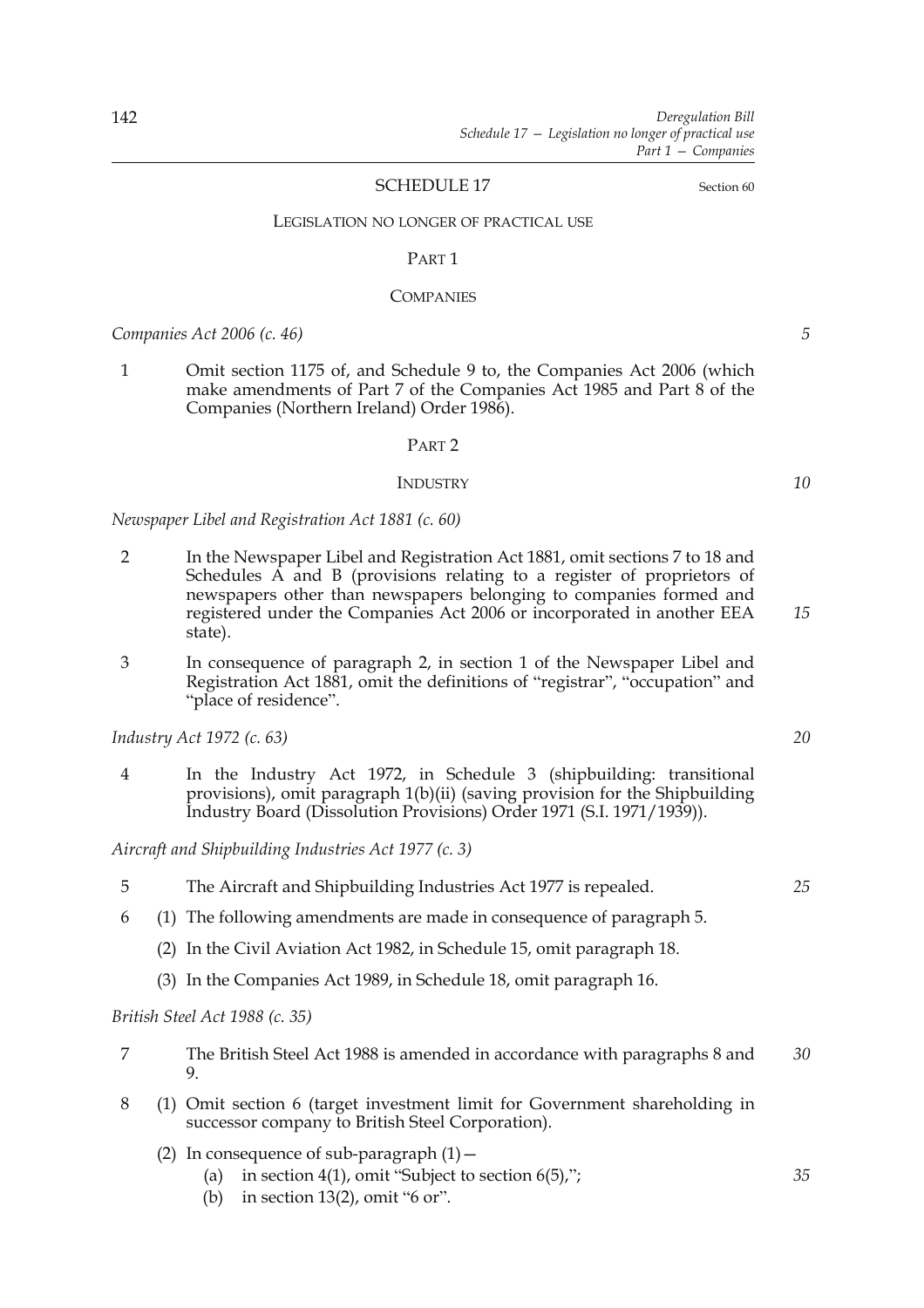9 In Schedule 3 (transitional provisions and savings), omit paragraph 10 (saving provision for regulations made under section 24 of the Iron and Steel Act 1953 (compensation to officers and servants) or having effect as if made under paragraph 2 of Schedule 4 to the Iron and Steel Act 1975 (compensation to employees)).

*European Communities (Definition of Treaties) (International Railway Tariffs Agreements) Order 1980 (S.I. 1980/1094)*

10 The European Communities (Definition of Treaties) (International Railway Tariffs Agreements) Order 1980 is revoked.

## PART 3

#### ENERGY

# *Energy Act 1976 (c. 76)*

- 11 Omit section 9 of the Energy Act 1976 (which requires the consent of the Secretary of State for offshore natural gas to be subjected in Great Britain to certain processes of liquefaction which result in the production of liquid methane or ethane).
- 12 In consequence of paragraph 11—
	- (a) in the Oil and Gas (Enterprise) Act 1982, in Schedule 3, omit paragraph 37;
	- (b) in the Gas Act 1995, in Schedule 4, omit paragraph 11(1);
	- (c) in the Petroleum Act 1998, in Schedule 4, omit paragraph 12.

## *Sustainable Energy Act 2003 (c. 30)*

13 Omit section 7 of the Sustainable Energy Act 2003 (which required the Gas and Electricity Markets Authority to pay into the Consolidated Fund amounts of up to £60 million, on the Secretary of State's direction, for the Secretary of State then to spend on promoting the use of energy from renewable sources). *25*

# *Electricity and Gas (Energy Efficiency Obligations) Orders*

- 14 The following Orders (which impose energy efficiency obligations on certain gas and electricity suppliers for periods which have now expired) are revoked—
	- (a) the Electricity and Gas (Energy Efficiency Obligations) Order 2001  $(S.I. 2001/4011)$ ;
	- (b) the Electricity and Gas (Energy Efficiency Obligations) Order 2004 (S.I. 2004/3392).
- 15 In consequence of paragraph 14, the Electricity and Gas (Energy Efficiency Obligations) (Amendment) Order 2003 (S.I. 2003/1180) is revoked.

*5*

*10*

*15*

*20*

*30*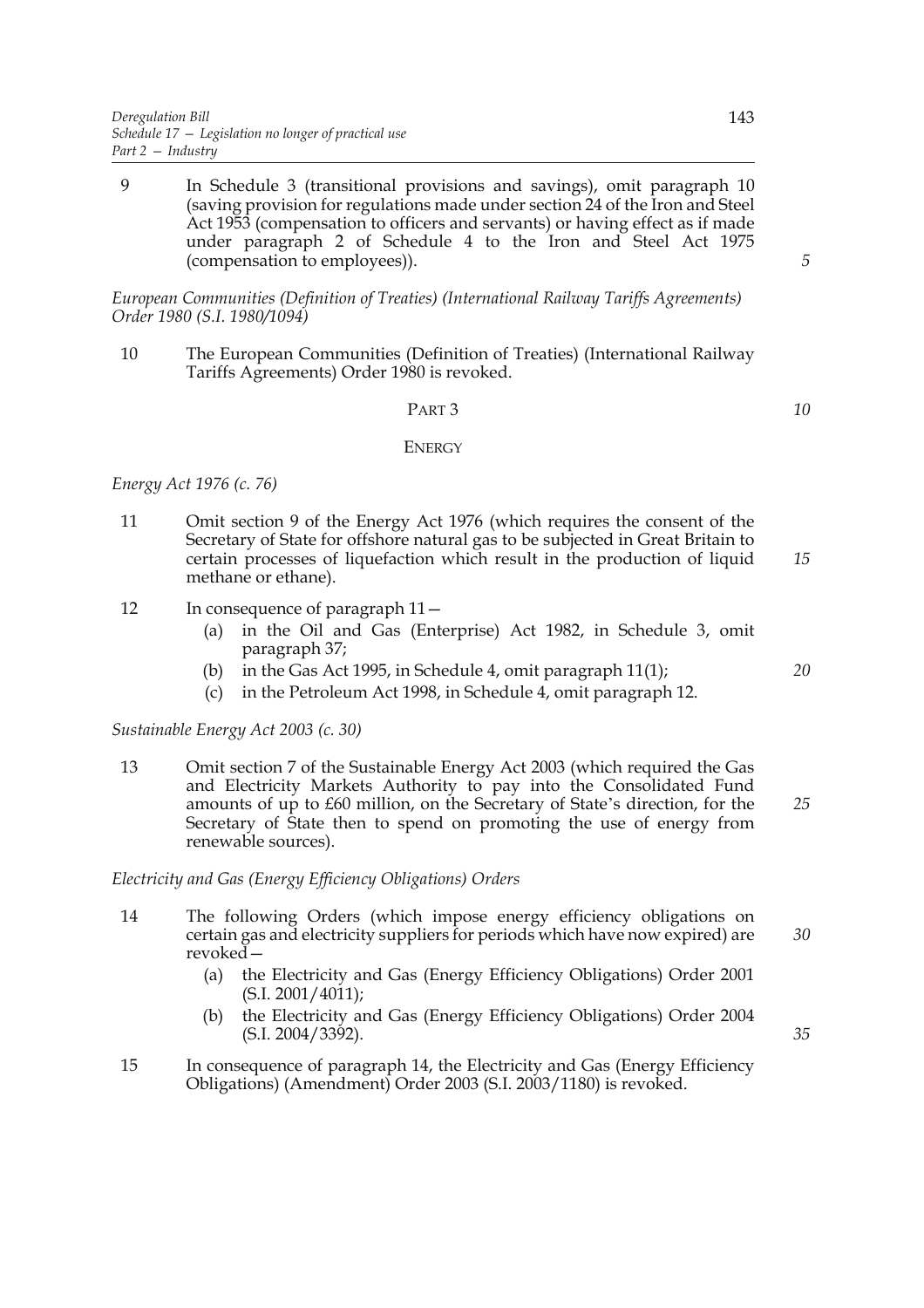# PART 4

## TRANSPORT

*Road Traffic Act 1988 (c. 52)*

- 16 (1) Omit section 64A of the Road Traffic Act 1988 (which makes it an offence to use certain unregistered vehicles on a road without an EC certificate of conformity). *5*
	- (2) In consequence of sub-paragraph  $(1)$  -
		- (a) in section 183(2) of the Road Traffic Act 1988 (which makes provision about the application of certain provisions of that Act to vehicles in the public service of the Crown), for "sections 64A, 65 and 65A" substitute "sections 65 and 65A";
		- (b) in Part 1 of Schedule 2 to the Road Traffic Offenders Act 1988 (prosecution and punishment of offences under the Traffic Acts), omit the entry relating to section 64A of the Road Traffic Act 1988.

PART 5

## ENVIRONMENT

*Farm and Garden Chemicals Act 1967 (c. 50)*

- 17 The Farm and Garden Chemicals Act 1967 is repealed.
- 18 (1) The following amendments are made in consequence of paragraph 17.
	- (2) In the Food Safety Act 1990, in Schedule 3, omit paragraph 5.
	- (3) In the Regulatory Enforcement and Sanctions Act 2008, in Schedule 3, omit the entry for the Farm and Garden Chemicals Act 1967.

*Statutory Water Companies Act 1991 (c. 58)*

- 19 The Statutory Water Companies Act 1991 is repealed.
- 20 (1) The following amendments are made in consequence of paragraph 19. *25*
	- (2) In the Water Act 1983—
		- (a) omit section  $3(5)(b)$ ;
		- (b) in section 10, omit the definition of "statutory water company" (but not the "and" following it).
	- (3) In the Water Act 1989, in section 174(8), omit "the Statutory Water Companies Act 1991,". *30*
	- (4) In the Water Industry Act 1991—
		- (a) in section 5(5), omit "the Statutory Water Companies Act 1991,";
		- (b) in section  $6(5)$  -
			- (i) after "water undertaker" insert "or a sewerage undertaker"; *35*
			- (ii) omit the words from "or a statutory water company" to the end of the subsection;
		- (c) in section 202(6), omit "the Statutory Water Companies Act 1991,";
		- (d) in section 206(10), omit "the Statutory Water Companies Act 1991,";

*15*

*20*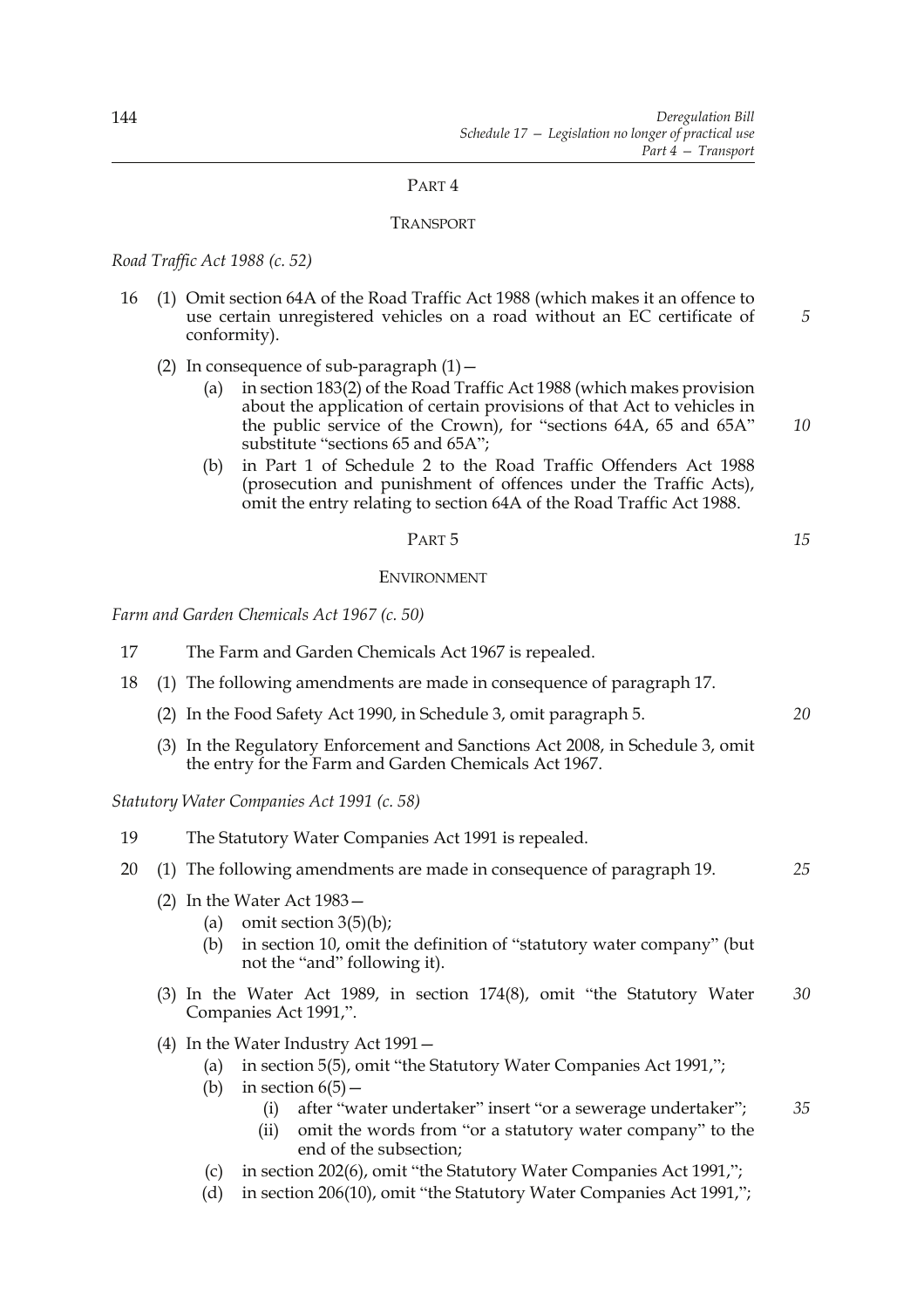# (e) in Schedule 3—

- (i) omit paragraph 1(b) and the "and" before it;
- (ii) omit paragraph 2(b) (but not the "and" following it);
- (iii) omit paragraph 5(3);
- (iv) in paragraph 7(4), omit paragraph (a) and the "and" following it; *5*
- (v) in paragraph  $7(4)(b)$ , omit "in any other case,";
- (vi) in paragraph 8, omit paragraph (a) and the "and" following it;
- (vii) in paragraph 8(b), omit "in any other case,";
- (viii) in paragraph 9, in the substituted subsection  $(1)(c)$  of section 23 of the 1986 Act, omit the words from the beginning of the paragraph to "that is not a limited company,";
	- (ix) in paragraph 9, in the substituted subsection (2) of section 23 of the 1986 Act, omit the words from ", except where the company" to "is not a limited company,"; *15*
- (f) in Schedule 13, in paragraph 4, omit the words from "(including," to the end of the paragraph.
- (5) In the Water Resources Act 1991, in section 204(7), omit "the Statutory Water Companies Act 1991,".
- (6) In the Enterprise Act 2002, in Schedule 15, omit the entry for the Statutory Water Companies Act 1991.
- (7) In the Companies Act 2006, in section 994(3), omit paragraph (b) and the "or" before it.

*Sea Fish (Conservation) Act 1992 (c. 60)*

21 Omit section 10 of the Sea Fish (Conservation) Act 1992 (which requires a report on the operation of the Act to be laid before Parliament within the period of 6 months beginning with 1 January 1997).

#### PART 6

## ANIMALS AND FOOD

*Agricultural Produce (Grading and Marking) Acts 1928 and 1931*

- 22 The Agricultural Produce (Grading and Marking) Act 1928 and the Agricultural Produce (Grading and Marking) Amendment Act 1931 are repealed.
- 23 (1) The following amendments are made in consequence of paragraph 22.
	- (2) In the Agriculture (Miscellaneous Provisions) Act 1963, omit section 23.
	- (3) In the Agriculture and Horticulture Act 1964, omit section 22(1).
	- (4) In the Criminal Justice Act 1967, in Part 1 of Schedule 3, omit the entries for the Agricultural Produce (Grading and Marking) Act 1928 and the Agricultural Produce (Grading and Marking) Amendment Act 1931.
	- (5) In the Trade Descriptions Act 1968—
		- (a) omit section  $2(4)(b)$ ;

*10*

*20*

*25*

*35*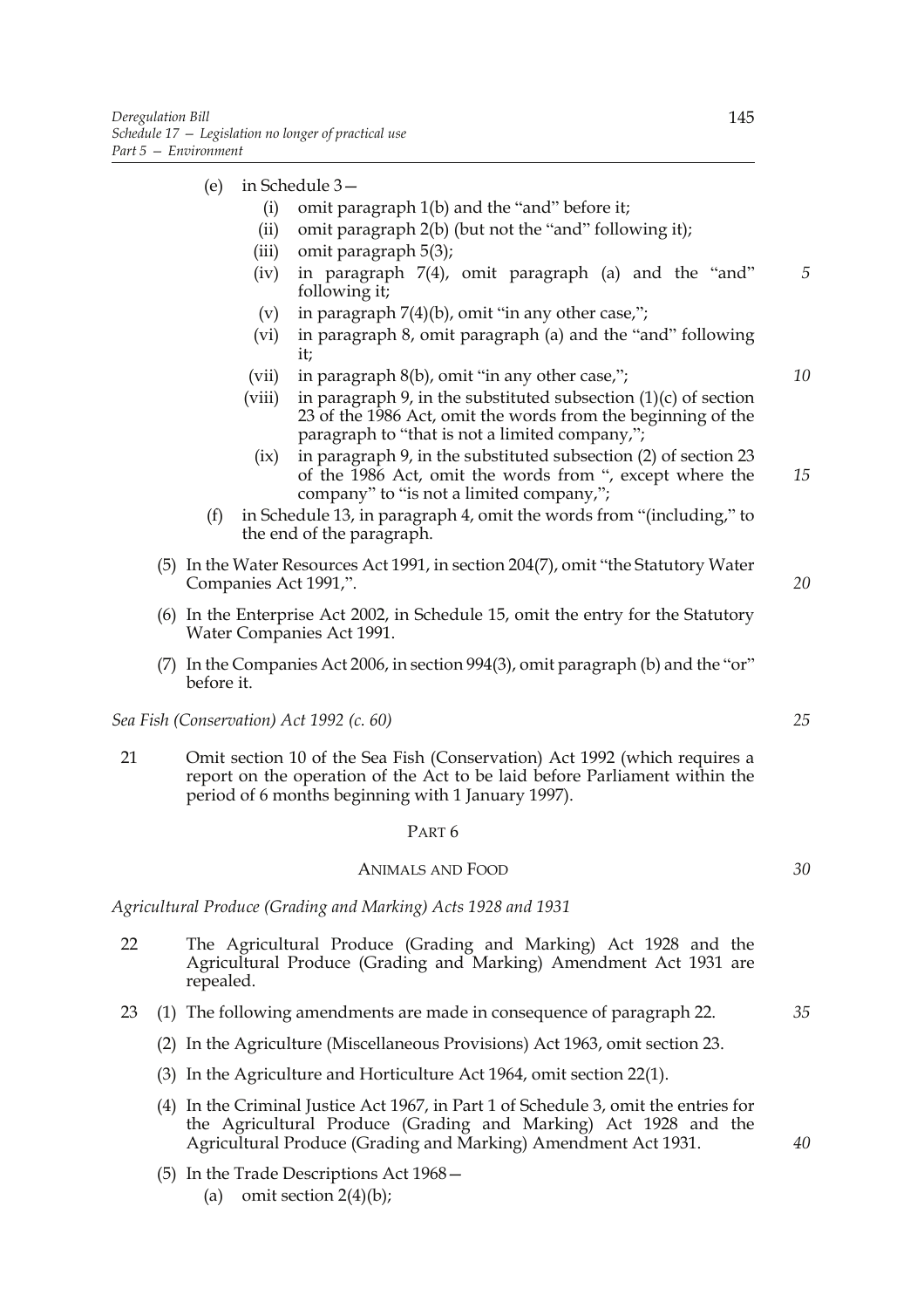- (b) in Schedule 1, omit paragraph 3.
- (6) In the Local Government etc. (Scotland) Act 1994, in Schedule 13, omit paragraph 14.
- (7) In the Regulatory Enforcement and Sanctions Act 2008, in Schedule 3, omit the entry for the Agricultural Produce (Grading and Marking) Act 1928.

*Animal Health Act 1981 (c. 22)*

- 24 Part 2A of the Animal Health Act 1981 (provision about transmissible spongiform encephalopathies in sheep) is repealed.
- 25 In consequence of paragraph 24, omit section 6 of, and the Schedule to, the Animal Health Act 2002.

*Milk (Cessation of Production) Act 1985 (c. 4)*

26 The Milk (Cessation of Production) Act 1985 is repealed.

*Coal and Other Mines (Horses) Order (S.I. 1956/1777)*

27 The Coal and Other Mines (Horses) Order 1956 is revoked.

#### PART 7

#### EDUCATION

*Greenwich Hospital School (Regulations) (Amendment) Order 1948 (S.I.1948/2792)*

28 The Greenwich Hospital School (Regulations) (Amendment) Order 1948 is revoked.

## PART 8

# CRIMINAL LAW

*Town Police Clauses Act 1847 (10 &11 Vict. (c. 89))*

# 29 In section 28 of the Town Police Clauses Act 1847 (which creates a number of offences) omit the paragraphs beginning—

- (a) "Every person who exposes for show, hire or sale";
- (b) "Every person who slaughters or dresses any cattle";
- (c) "Every person having the care of any waggon, cart or carriage";
- (d) "Every person who causes any public carriage, sledge, truck, or barrow";
- (e) "Every person who causes any tree or timber or iron beam";
- (f) "Every person who leads or rides any horse or other animal";
- (g) "Every person who places or leaves any furniture";
- (h) "Every person who places, hangs up, or otherwise exposes to sale";
- (i) "Every person who rolls or carries any cask";
- (j) "Every person who places any line, cord or pole";
- (k) "Every person who publicly offers for sale or distribution,";
- (l) "Every person who wilfully and wantonly disturbs any inhabitant";

*5*

*15*

*10*

*20*

*25*

*30*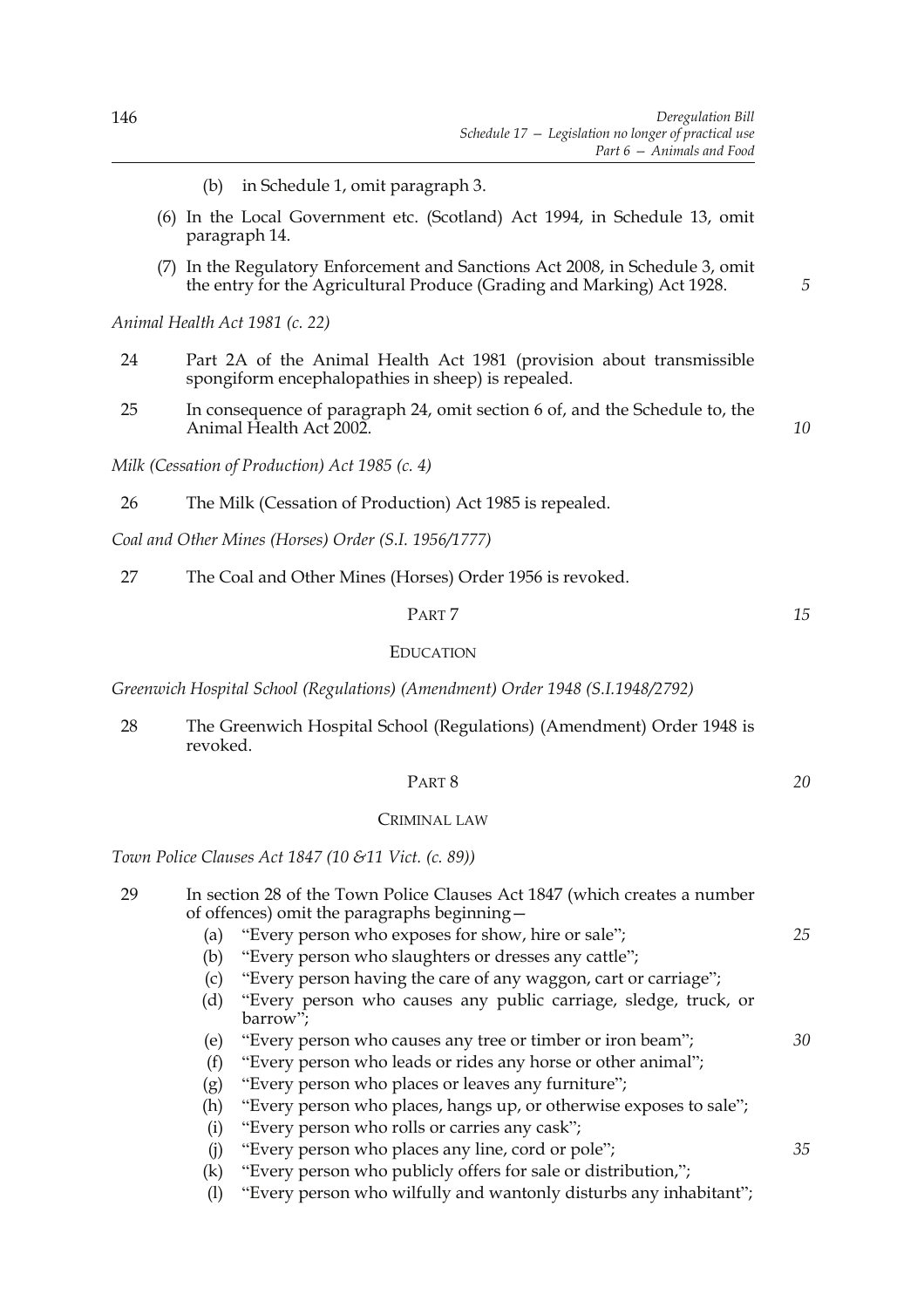- (m) "Every person who flies any kite,"; (n) "Every person who cleanses, hoops, fires, washes, or scalds"; (o) "Every person who throws or lays down any stones"; (p) "Every person who beats or shakes any carpet"; (q) "Every person who fixes or places any flower-pot or box"; (r) "Every person who throws from the roof"; (s) "Every occupier of any house or other building"; (t) "Every person who leaves open any vault or cellar";
	- (u) "Every person who throws or lays any dirt, litter, or ashes";
	- (v) "Every person who keeps any pigstye".

*10*